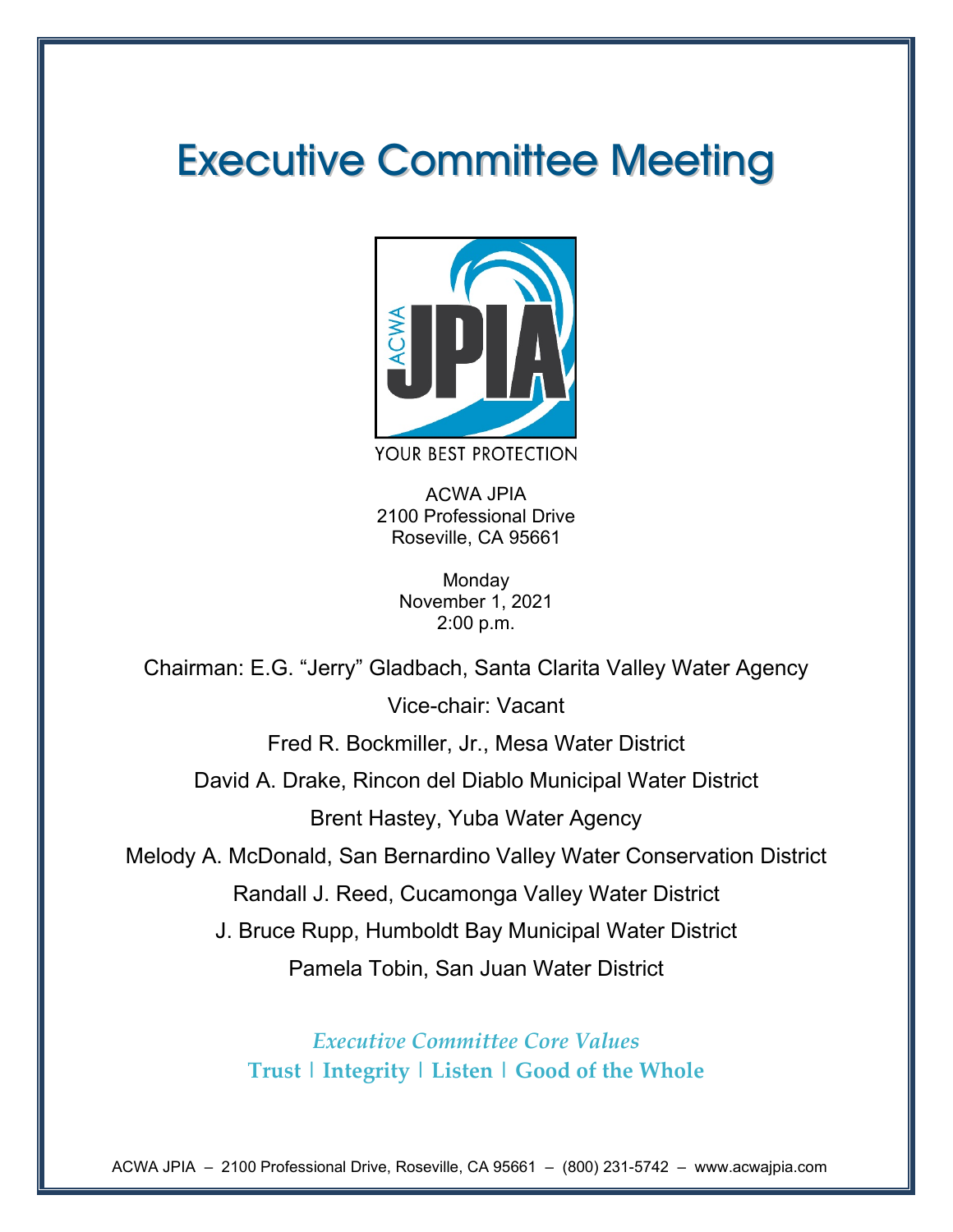

## **EXECUTIVE COMMITTEE MEETING**

## **AGENDA**

JPIA EXECUTIVE CONFERENCE ROOM 2100 PROFESSIONAL DRIVE, ROSEVILLE, CA 95661 (800) 231-5742

*Executive Committee Core Values* **Trust | Integrity | Listen | Good of the Whole**

## **Monday, November 1, 2021 – 2:00 p.m.**

## **Zoom [Link,](https://us02web.zoom.us/j/6615162566?pwd=azhrRU1uR3ZrZVRLd0EyakthWHQ4dz09) Meeting ID: 661 516 2566, Password: 1234**

This meeting shall consist of a simultaneous Zoom teleconference call at the ACWA JPIA, 2100 Professional Drive, Roseville, CA 95661 and the following remote sites:

- Gladbach 27491 Hillcrest Place, Valencia
- Bockmiller 1965 Placentia Avenue, Costa Mesa
- Drake 325 Rock Ridge Place, Escondido
- Hastey 3000 Plumas Arboga Road, Plumas Lake
- McDonald 254 East Valley Street, San Bernardino
- Reed 6171 Columbus Court, Alta Loma
- Rupp 828 7th Street, Eureka
- Tobin 8700 Golden Spur Drive, Granite Bay

## **WELCOME, CALL TO ORDER AND ANNOUNCEMENT OF QUORUM**

**ANNOUNCEMENT RECORDING OF MEETING** This meeting may be recorded to assist in preparation of minutes. Recordings will only be kept 30 days following the meeting, as mandated by the California Brown Act.

## **PLEDGE OF ALLEGIANCE**

**PUBLIC COMMENT** Members of the public will be allowed to address the Executive Committee on any agenda item prior to the Committee's decision on the item. They will also be allowed to comment on any issues that they wish which may or may not be on the agenda. If anyone present wishes to be heard, please let the Chairman know.

## **INTRODUCTIONS**

## **ADDITIONS TO OR DELETIONS FROM THE AGENDA**

Presenter Page # Page # Page # Page # Page # Page # Page # Page # Page # Page # Page # Page # Page # Page # Page # Page # Page # Page # Page # Page # Page # Page # Page # Page # Page # Page # Page # Page # Page # Page # Pa

## **I. CONSENT AGENDA**

Gladbach **\*** A. Approve the minutes of the September 29, 2021 meeting. **1**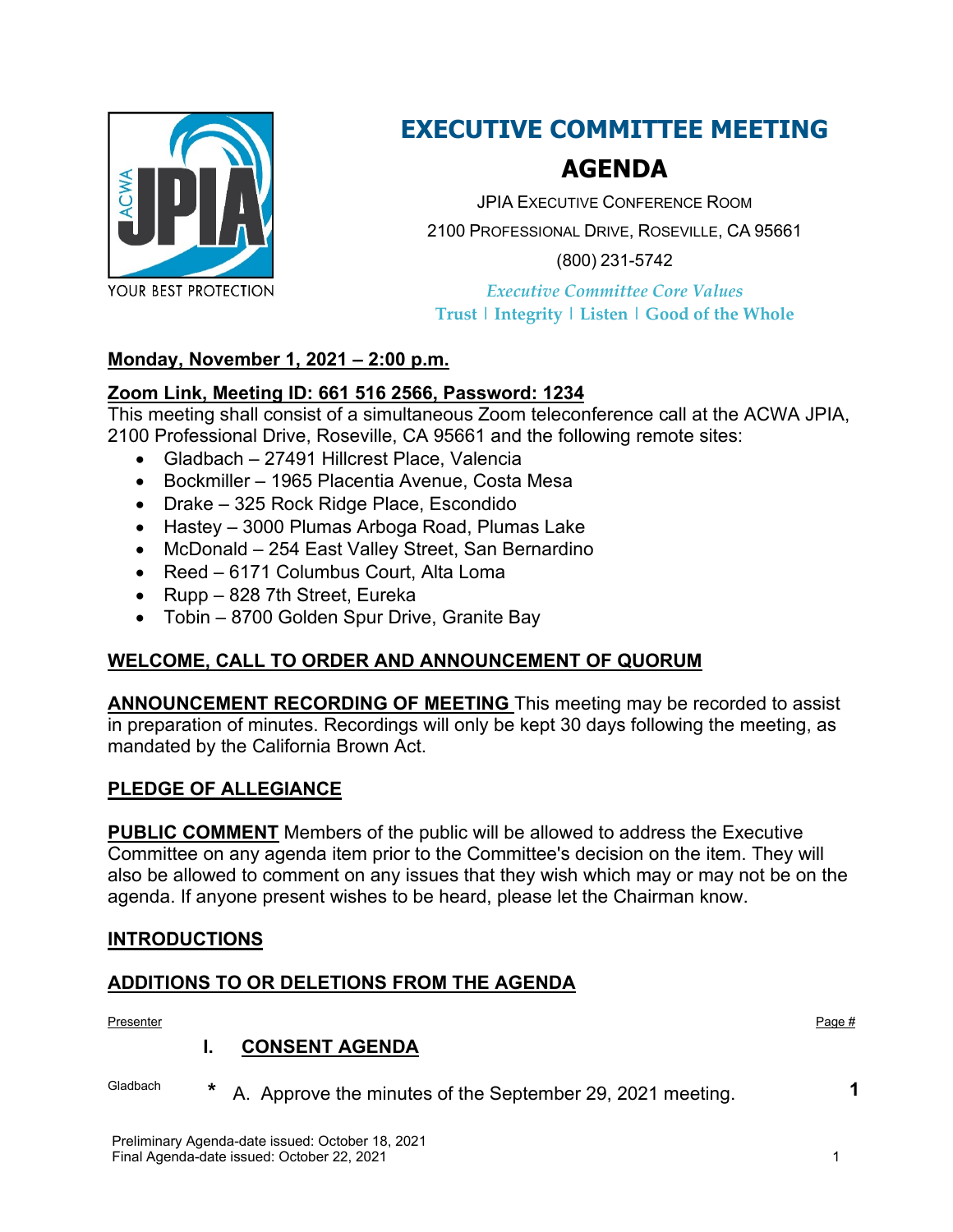| Presenter |      |                                                                                                                                                                                                                                                                                                           | Page # |
|-----------|------|-----------------------------------------------------------------------------------------------------------------------------------------------------------------------------------------------------------------------------------------------------------------------------------------------------------|--------|
| Gladbach  |      | B. Approve the JPIA disbursements of:<br>Vendor Payments, Employee Benefits Claim Payments,<br>Payroll, and summary of confidential claims payments for the<br><b>Liability, Property, &amp; Workers Compensation Programs:</b><br>September 16-30, 2021; October 1-15, 2021; and October<br>16-31, 2021. |        |
| Gladbach  |      | C. Approve an excused absence for any Executive Committee<br>member.                                                                                                                                                                                                                                      |        |
|           | Ш.   | <b>ADMINISTRATION</b>                                                                                                                                                                                                                                                                                     |        |
| Gladbach  |      | A. Report on meetings attended on behalf of the JPIA.                                                                                                                                                                                                                                                     |        |
| Gladbach  | *    | B. Review and take action on selection of the offices of President<br>and Vice President of the Board for a two-year term.                                                                                                                                                                                | 8      |
| Slaven    | *    | C. Review and take action on the revised Salary Schedule.                                                                                                                                                                                                                                                 | 9      |
|           | III. | <b>MISCELLANEOUS</b>                                                                                                                                                                                                                                                                                      |        |
| Gladbach  |      | A. Discuss future agenda items.                                                                                                                                                                                                                                                                           |        |
| Gladbach  | *    | B. Review the availability of the Committee members for next<br>meeting at Fall Conference in Pasadena on November 29.                                                                                                                                                                                    | 11     |
|           | IV.  | <b>CLOSED SESSION</b>                                                                                                                                                                                                                                                                                     |        |
|           |      | A. Conference with Legal Counsel (tort liability losses, public liability<br>losses/claims, or workers' compensation liability claims) -<br>Pursuant to Government Code Sec. 54956.95.                                                                                                                    |        |
| Tucker    |      | 1. Zangrando v. El Dorado Irrigation District (DOL 6/14/08)                                                                                                                                                                                                                                               |        |

## **ADJOURN**

**\***Related items enclosed.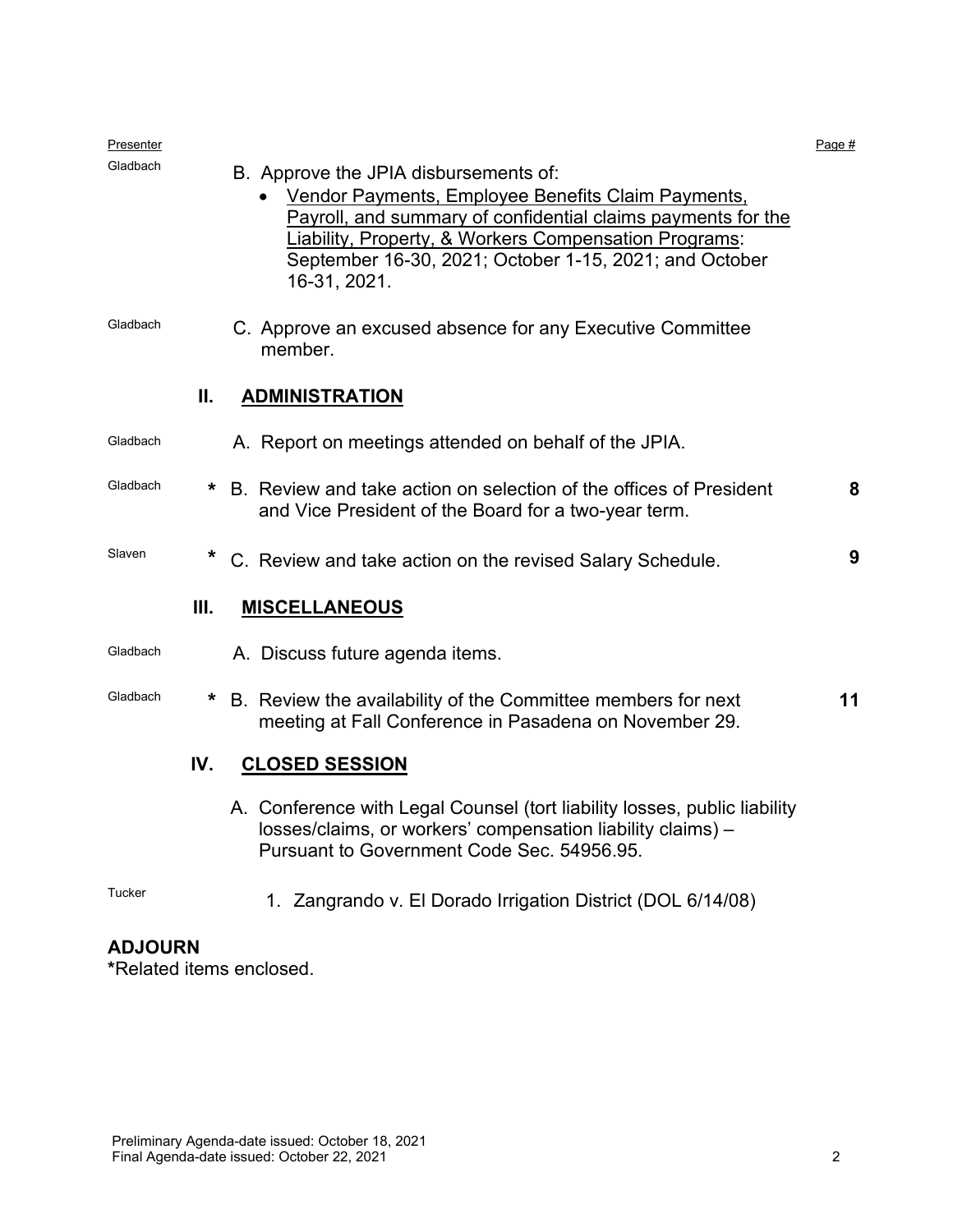*Americans with Disabilities Act – The JPIA conforms to the protections and prohibitions contained in Section 202 of the Americans with Disabilities Act of 1990 and the Federal Rules and Regulations adopted in implementation thereof. A request for disability-related modification or accommodation, in order to participate in a public meeting of the JPIA, shall be made to: Chimene Camacho, Executive Assistant to the CEO, ACWA JPIA, PO Box 619082, Roseville, CA 95661-9082; telephone (916) 786-5742. The JPIA's normal business hours are Monday – Friday, 7:30 a.m. to 4:30 p.m. (Government Code Section 54954.2, subdivision. (a)(1).)*

*Written materials relating to an item on this Agenda that are distributed to the JPIA's Executive Committee within 72 hours before it is to consider the item at its regularly scheduled meeting will be made available for public inspection at ACWA JPIA, 2100 Professional Drive, Roseville, CA 95661-3700; telephone (916) 786- 5742. The JPIA's normal business hours are Monday – Friday, 7:30 a.m. to 4:30 p.m.*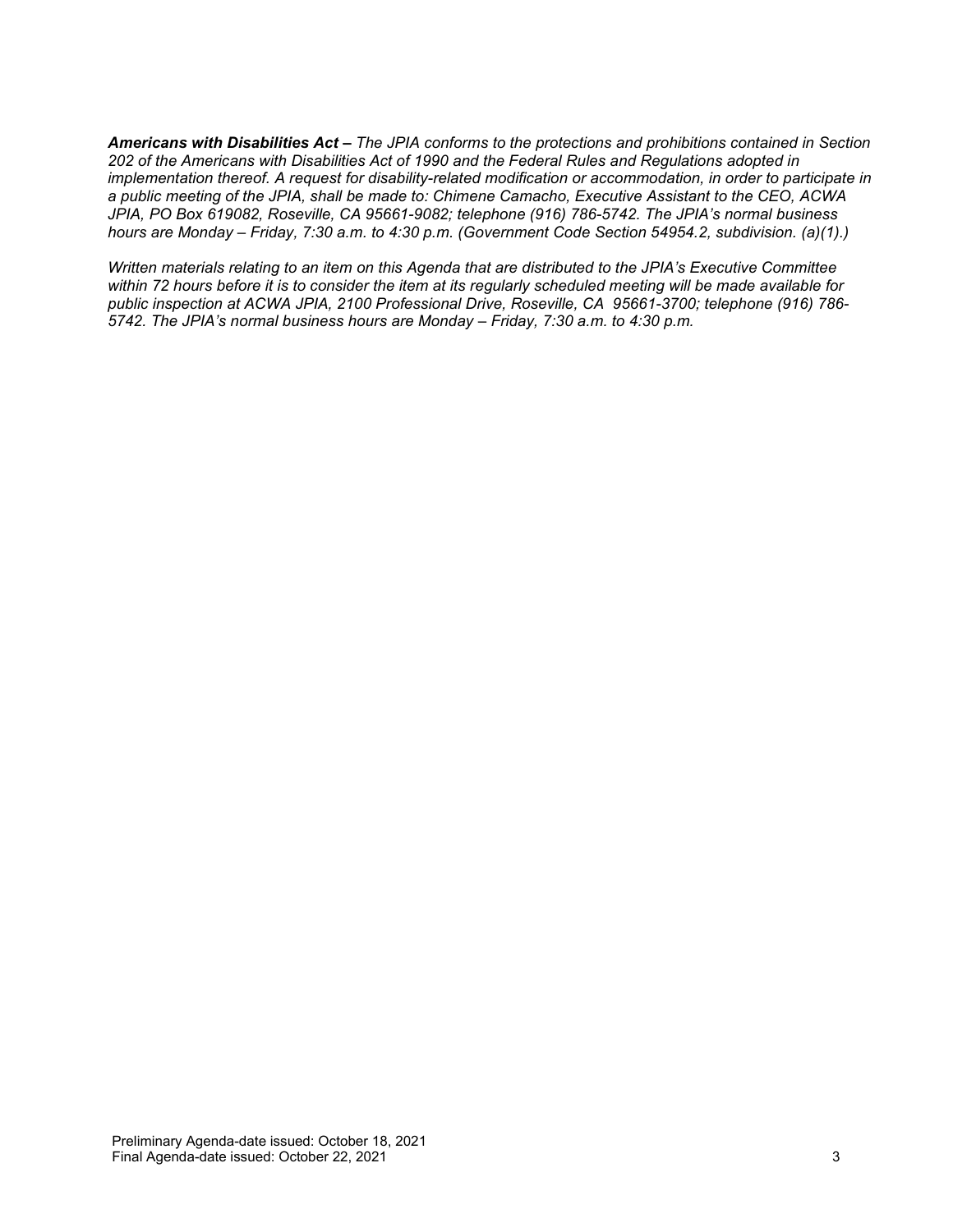*Unapproved Minutes*

**1**



## **Executive Committee Meeting**

ACWA JPIA 2100 Professional Drive Roseville, CA 95661 (800) 231-5742

## **September 29, 2021**

This meeting consisted of a simultaneous Zoom teleconference call at the ACWA JPIA, 2100 Professional Drive, Roseville, CA 95661 and remote sites.

## **MEMBERS PRESENT**

Chairman: E.G. "Jerry" Gladbach, Santa Clarita Valley Water Agency Vice-chair: Thomas A. Cuquet, South Sutter Water District Fred R. Bockmiller, Mesa Water District David Drake, Rincon del Diablo Municipal Water District Brent Hastey, Yuba Water Agency Melody A. McDonald, San Bernardino Valley Water Conservation District Randall Reed, Cucamonga Valley Water District J. Bruce Rupp, Humboldt Bay Municipal Water District Pamela Tobin, San Juan Water District, ACWA VP

## **MEMBERS ABSENT**

None.

## **STAFF PRESENT**

Chief Executive Officer/Secretary: Walter "Andy" Sells Sarah Crawford, Training Manager David deBernardi, Director of Finance Robin Flint, Risk Control Manager Robert Greenfield, General Counsel Debbie Kyburz, Lead Member Service Representative Jennifer Nogosek, Liability and Property Claims Manager Patricia Slaven, Director of Human Resources and Administration Sandra Smith, Employee Benefits Manager Dan Steele, Finance Manager Shelley Tippit, Accountant II Melody Tucker, Workers' Compensation Manager Nidia Watkins, Member Services Representative II Chimene Camacho, Executive Assistant to the CEO *(Recording Secretary)*

## **OTHERS IN ATTENDANCE**

Tiffany Giammona, ACWA Senior Director of Operations and Member Engagement Alex Tokar, Aon Insurance Services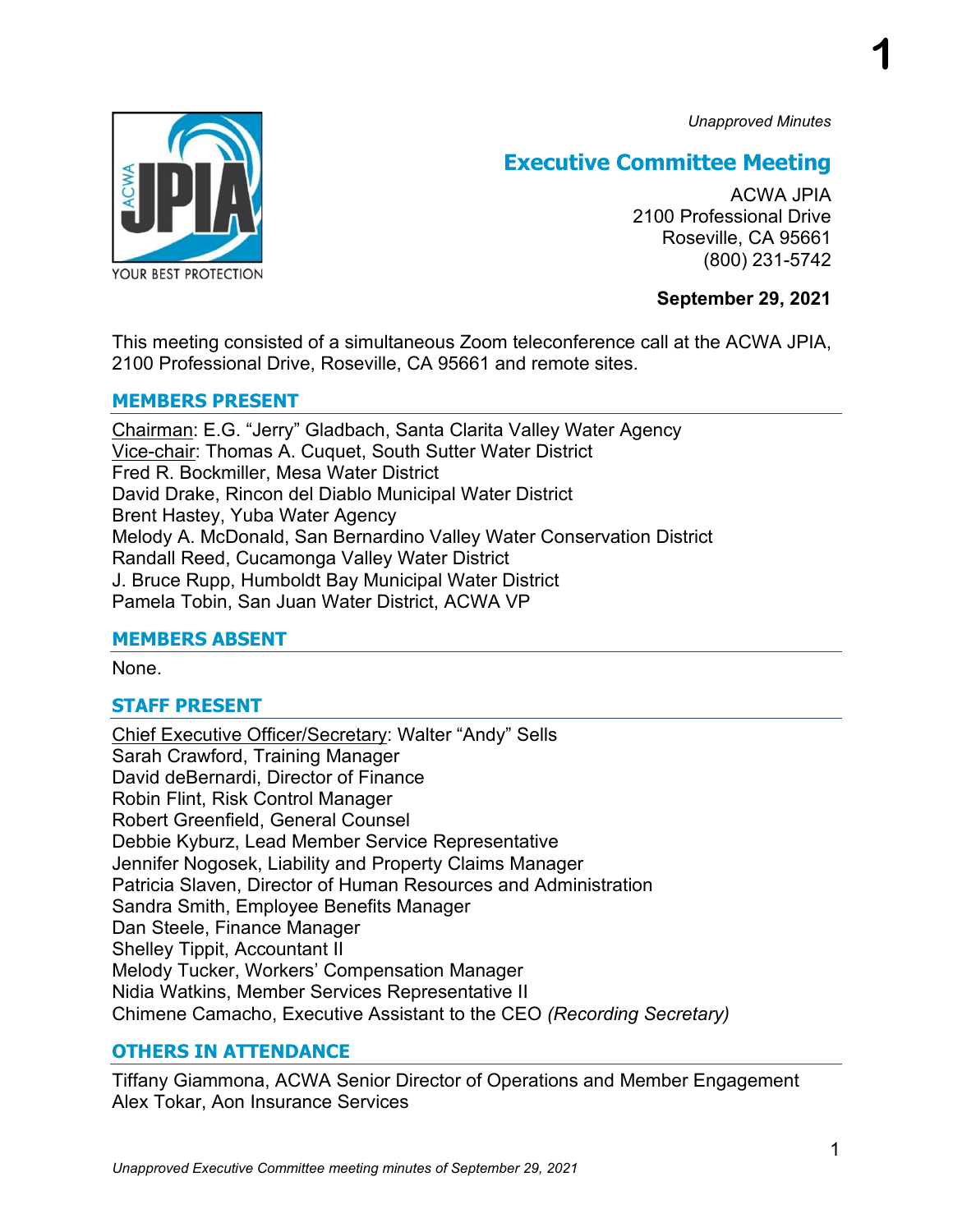## **WELCOME**

Chairman Gladbach welcomed everyone in attendance.

## **CALL TO ORDER AND ANNOUNCEMENT OF QUORUM**

Chairman Gladbach called the meeting to order at 1:01 p.m. He announced there was a quorum.

## **PLEDGE OF ALLEGIANCE**

Chairman Gladbach led the Pledge of Allegiance.

## **ANNOUNCEMENT RECORDING OF MEETING**

Chairman Gladbach announced that the meeting would be recorded to assist in preparation of minutes. Recordings are kept 30 days following the meeting, as mandated by the California Brown Act.

## **PUBLIC COMMENT**

Chairman Gladbach noted that, as the agenda stated, members of the public would be allowed to address the Executive Committee on any agenda item prior to the Committee's decision on that item. Comments on any issues on the agenda, or not on the agenda, were also welcomed. No comments were brought forward.

## **INTRODUCTIONS**

Chairman Gladbach introduced the Executive Committee and asked Mr. Sells to introduce staff and guests in attendance.

## **ADDITIONS TO OR DELETIONS FROM THE AGENDA**

Chairman Gladbach asked for any additions to, or deletions from, the agenda. There were no additions or deletions from the agenda.

## **CONSENT AGENDA**

Chairman Gladbach called for approval of the Consent Agenda:

M/S/C (McDonald/Hastey) (Bockmiller-Yes; Cuquet-Yes; Drake-Yes; Hastey-Yes; McDonald-Yes; Reed-Yes; Rupp-Yes; Tobin-Yes; Gladbach-Yes): That the Executive Committee approve the minutes of the July 16, 2021 and August 23, 2021; and approve the JPIA disbursements of: Vendor Payments, Employee Benefits Claim Payments, Payroll, and summary of confidential claims payments for the Liability, Property, & Workers' Compensation Programs: July 16-31, 2021; August 1-15, 2021; August 16-31, 2021; and September 1-15, 2021.

## **ADMINISTRATION**

Meetings attended on behalf of the JPIA None reported.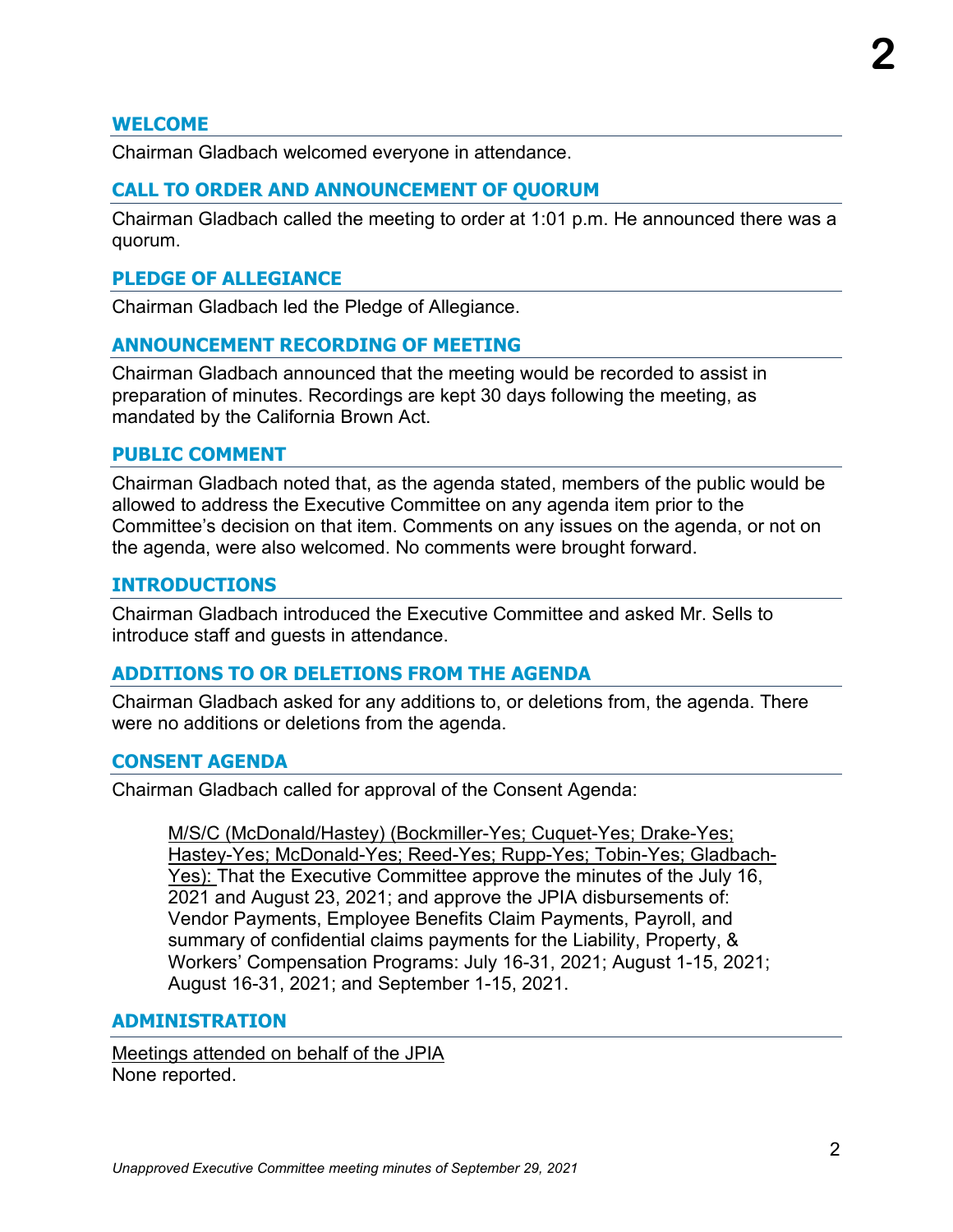Review and Approve the JPIA Meeting Calendar for 2022. Mr. Sells presented the proposed 2022 JPIA meetings calendar for approval.

M/S/C (Tobin/McDonald) (Bockmiller-Yes; Cuquet-Yes; Drake-Yes; Hastey-Yes; McDonald-Yes; Reed-Yes; Rupp-Yes; Tobin-Yes; Gladbach-Yes): That the Executive Committee approve the 2022 JPIA Meetings Calendar, as presented.

## **PROGRAMS**

Significant Claims

Pursuant to Government Code 54956.95, Ms. Nogosek and Mr. Greenfield reported on claims that had been previously presented for authority and has now been resolved:

- **Citizens Development vs. Vallecitos Water District (8/18/2011)** Claimant filed a complaint alleging nuisance, trespass, CERCLA and Inverse Condemnation against the District, County of San Diego, City of San Marcos, City of Escondido, and Hollandia Dairy. Claimant has settled with the District only. Legacy carriers paid all of the experts and defense costs plus \$803,370.78. The JPIA paid a total of \$196,629.21.
- **Presley vs. Palo Verde Irrigation District (6/3/2018)** This claim involved a failed canal bank due to erosion, which resulted in water flowing onto the claimant's property and into their home. The claim was resolved via mediation for a total of \$212,593.77.
- **Poland vs. Hi-Desert Water District (4/2/2020)** Claimant worked at the District for eight years. At the time of her lay off, she was earning \$130,000 annually. Claimant made allegations of gender discrimination and safety concerns against the GM. At mediation, a tentative agreement was reached to settle for \$205,000. Claimant agreed to a slightly lesser amount in exchange for the JPIA making two equal payments. One in 2021 and one in 2022.

## **EMPLOYEE BENEFITS PROGRAM COMMITTEE**

Director Rupp presented the recommendations of the Employee Benefits Program Committee from its meeting on August 18, 2021.

M/S/C (Rupp/Tobin) (Bockmiller-Yes; Cuquet-Yes; Drake-Yes; Hastey-Yes; McDonald-Yes; Reed-Yes; Rupp-Yes; Tobin-Yes; Gladbach-Yes): That the Executive Committee accept the recommendation of the Employee Benefits Program Committee to approve the transfer of Employee Benefits Program Reserves Fund in the amount of \$60 million to the California Water Insurance Fund (CWIF).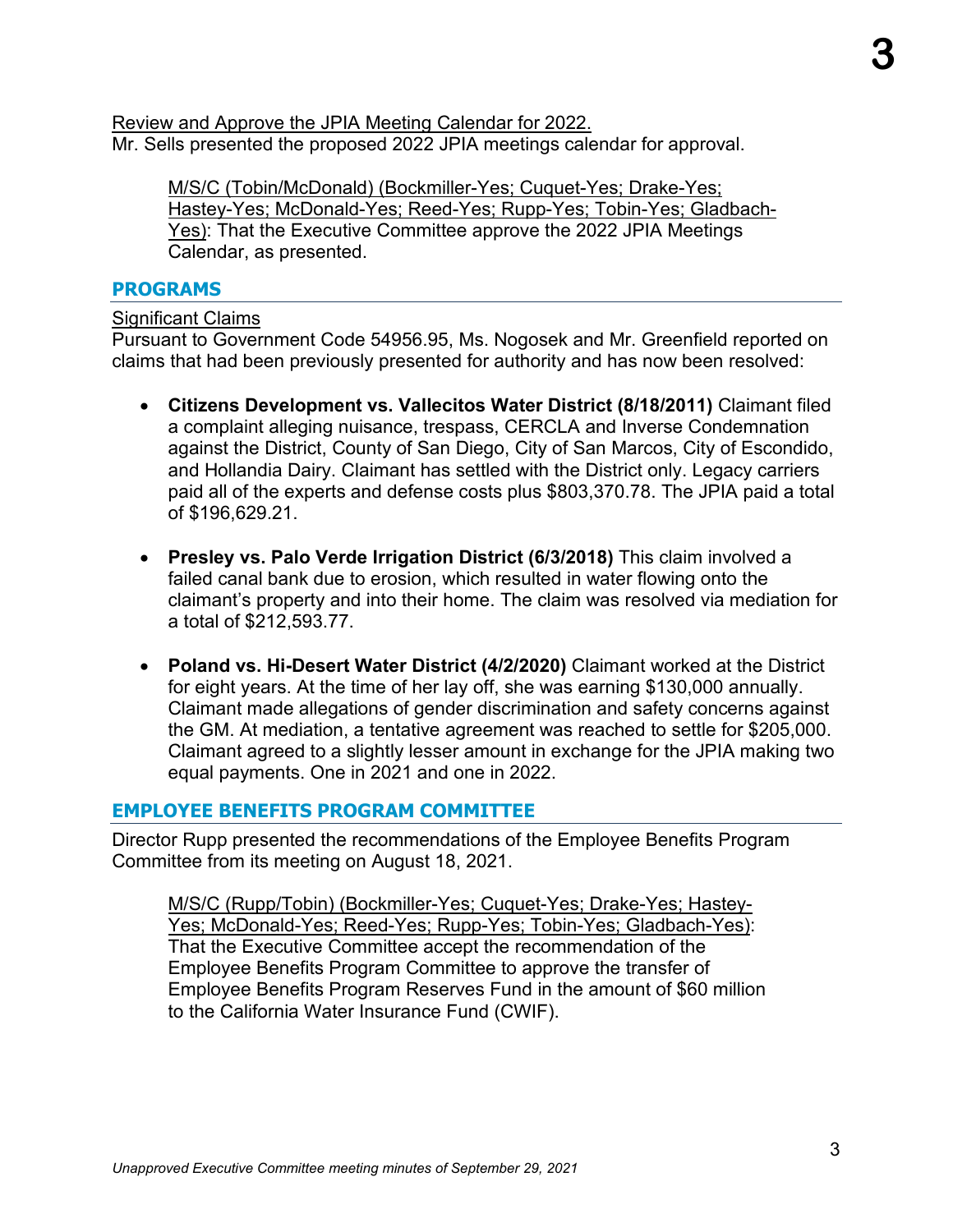## **PERSONNEL COMMITTEE**

Chairman Gladbach presented the recommendations of the Personnel Committee from its meeting on September 20, 2021.

M/S/C (Gladbach/Hastey) (Bockmiller-Yes; Cuquet-Yes; Drake-Yes; Hastey-Yes; McDonald-Yes; Reed-Yes; Rupp-Yes; Tobin-Yes; Gladbach-Yes): That the Executive Committee accept the recommendation of the Personnel Committee to approve 2021-22 Salary Schedule.

## **FINANCE AND AUDIT COMMITTEE**

Director Cuquet presented the recommendations of the Finance and Audit Committee from its meeting on September 27, 2021:

M/S/C (Cuqet/Rupp) (Bockmiller-Yes; Cuquet-Yes; Drake-Yes; Hastey-Yes; McDonald-Yes; Reed-Yes; Rupp-Yes; Tobin-Yes; Gladbach-Yes): That the Executive Committee accept the recommendation of the Finance and Audit Committee to approve the 2021-22 Investment Policy.

## **LIABILITY PROGRAM COMMITTEE**

Director McDonald presented the recommendations of the Liability Program Committee from its meeting on September 27, 2021.

M/S/C (Tobin/Drake) (Bockmiller-Yes; Cuquet-Yes; Drake-Yes; Hastey-Yes; McDonald-Yes; Reed-Yes; Rupp-Yes; Tobin-Yes; Gladbach-Yes): That the Executive Committee accept the recommendation of the Liability Program Committee to approve no revisions to the Memorandum of Liability Coverage, effective October 1, 2021.

M/S/C (Tobin/Rupp) (Bockmiller-Yes; Cuquet-Yes; Drake-Yes; Hastey-Yes; McDonald-Yes; Reed-Yes; Rupp-Yes; Tobin-Yes; Gladbach-Yes): That the Executive Committee accept the recommendation of the Liability Program Committee to approve the reinsurance terms, conditions, and premiums, as presented, effective October 1, 2021.

M/S/C (Tobin/Drake) (Bockmiller-Yes; Cuquet-Yes; Drake-Yes; Hastey-Yes; McDonald-Yes; Reed-Yes; Rupp-Yes; Tobin-Yes; Gladbach-Yes): That the Executive Committee accept the recommendation of the Liability Program Committee to approve no change in billing rate to members, as presented, effective October 1, 2021.

**4**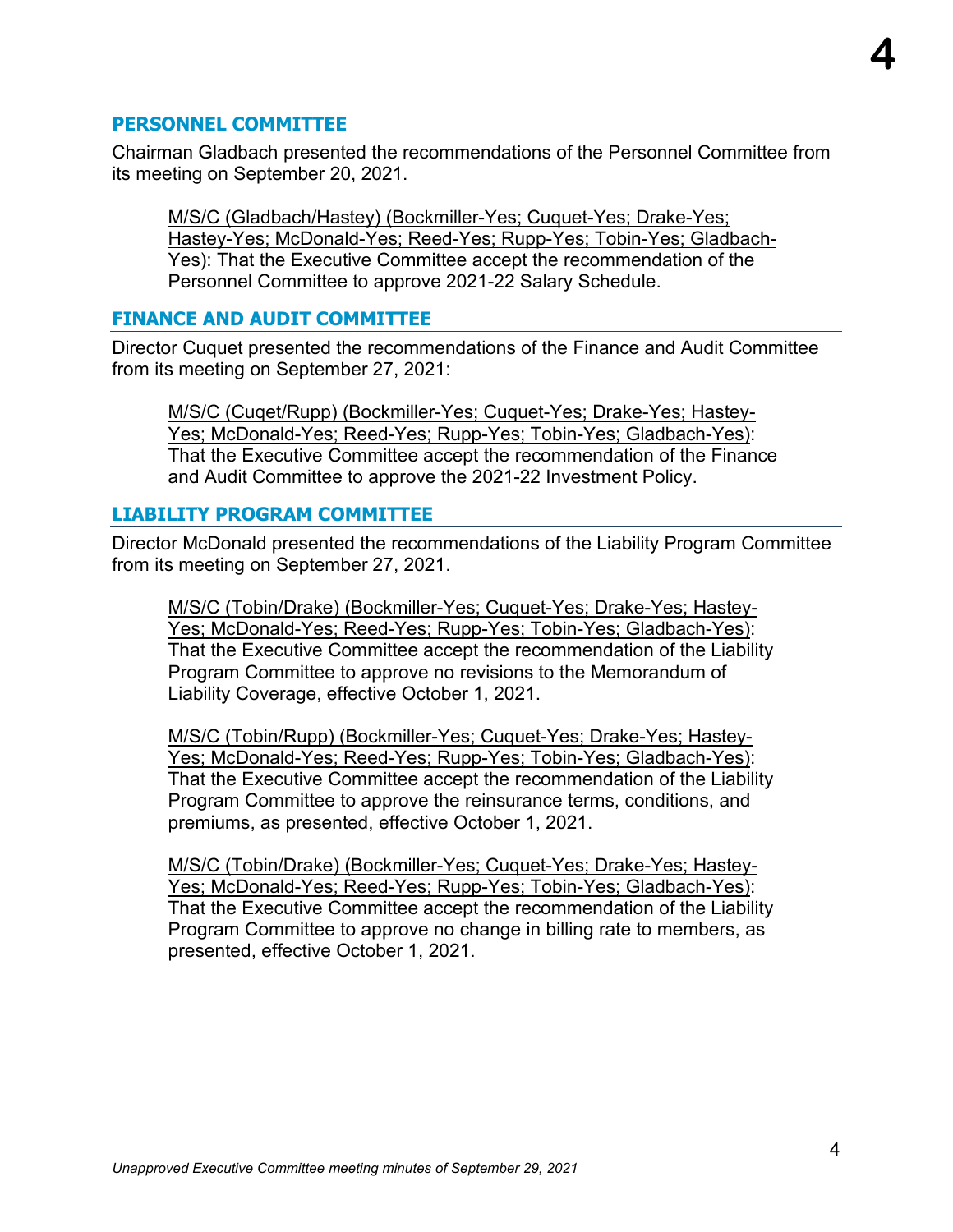## **MEMBERSHIP**

Review and take action on Membership Applications

Ms. Kyburz presented Bear Valley Basic Groundwater Sustainability Agency's application for admission to the Liability Program.

M/S/C (McDonald/Rupp) (Bockmiller-Yes; Cuquet-Yes; Drake-Yes; Hastey-Yes; McDonald-Yes; Reed-Yes; Rupp-Yes; Tobin-Yes; Gladbach-Yes): That the Executive Committee approve Bear Valley Basic Groundwater Sustainability Agency's application for admission into the Liability Program.

## **MISCELLANEOUS**

Future agenda items None.

## CEO and Managers' updates

Mr. Sells and JPIA managers updated the Executive Committee on relevant current issues. Items reported included:

- Current recruitment efforts: A job offer is pending for the Assistant Executive Officer position; the new Senior Accountant will start in October; applications are currently being accepted for the Administrative Assistant II and Risk Control/Sr. Risk Control Advisor positions
- Fire-related claims update
- New retiree Medicare Advantage plan: UnitedHealthcare
- New mental health plan: Modern Health
- Risk Control Grant program and application process
- Update on Risk Assessment Surveys and how they are conducted
- Workers' Compensation, Risk Control and Claims departments collaborating with the Training Department to develop safety related webinars
- Available online training resources and virtual learning courses

Ms. Giammona provided an update on ACWA's current activities and the upcoming Fall Conference in Pasadena. She also reported on the new ACWA Leadership Program.

## General Counsel update

Mr. Greenfield provided an update on a new law signed by the Governor, AB 361 and its effect on the current Brown Act public meeting regulations.

Availability for next meeting: The Executive Committee is scheduled to meet at Fall Conference in Pasadena on November 29, 2021.

## **CLOSED SESSION**

Before proceeding into closed session, General Counsel announced the items to be discussed.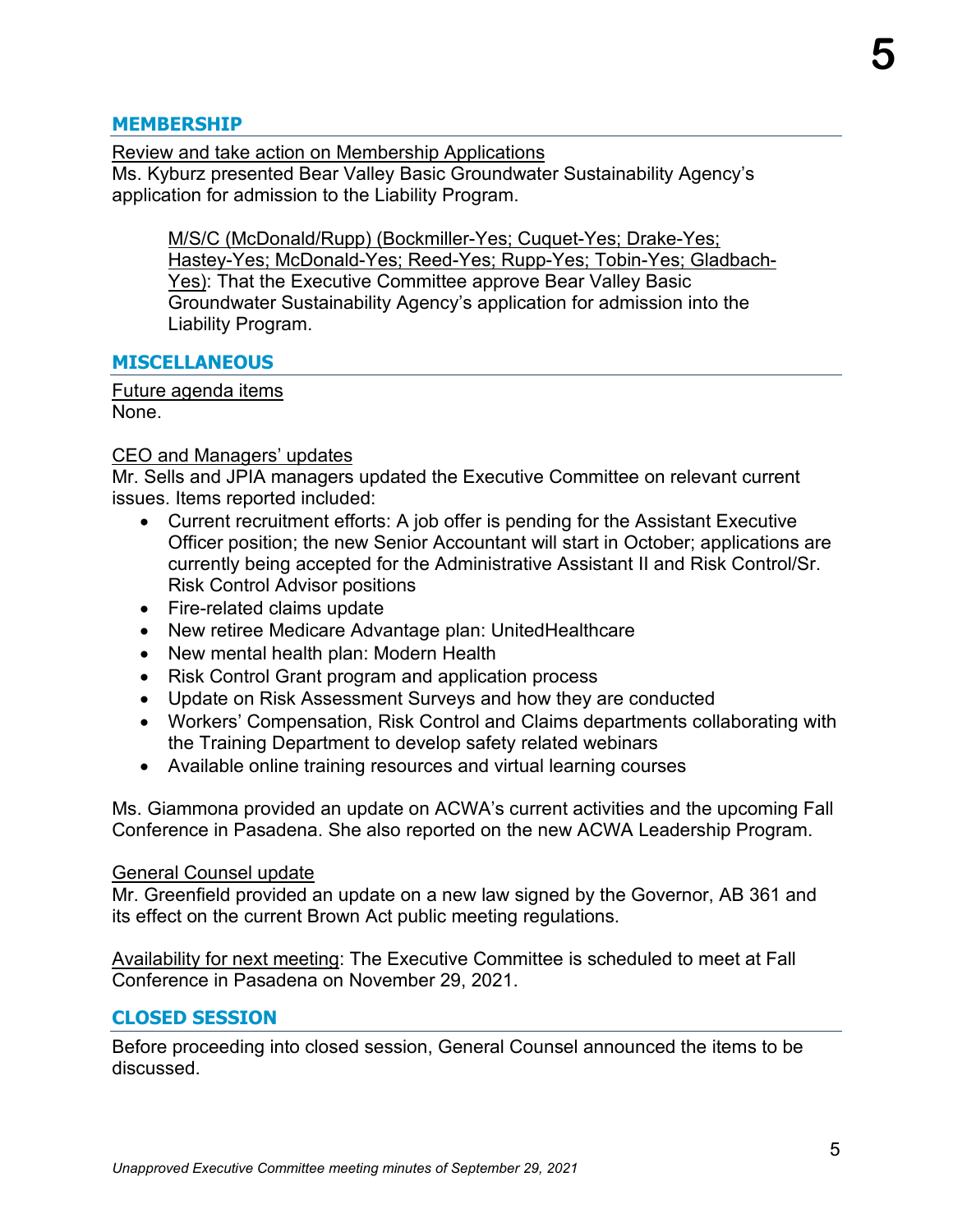M/S/C (Bockmiller/Rupp) (Bockmiller-Yes; Cuquet-Yes; Drake-Yes; Hastey-Yes; McDonald-Yes; Reed-Yes; Rupp-Yes; Tobin-Yes; Gladbach-Yes): That the Executive Committee adjourn to closed session.

- A. At approximately 2:41 p.m., the Executive Committee, upon advice of General Counsel, adjourned to closed session pursuant to pending Litigation under California Government Code Sec. 54956.95.
	- 1. City of Chula Vista v. Otay WD (DOL 10/6/2020)
	- 2. City of Chula Vista v. Otay WD (DOL 4/5/2021)
	- 3. Various v. Otay WD (DOL 5/7/2021)
	- 4. Various v. Alameda County WD (DOL 6/22/21)
	- 5. Various v. Sacramento Suburban WD (DOL 8/24/21)
	- 6. Various v. Fallbrook PUD (DOL 2/25/21)

M/S/C (Bockmiller/Drake) (Bockmiller-Yes; Cuquet-Yes; Drake-Yes; Hastey-Yes; McDonald-Yes; Reed-Yes; Rupp-Yes; Tobin-Yes; Gladbach-Yes): That the Executive Committee reconvene to open session.

The Committee returned to open session at approximately 2:55 p.m.

- Closed session item A-1: No action was taken; directions given to staff.
- Closed session item A-2: No action was taken; directions given to staff.
- Closed session item A-3: No action was taken; directions given to staff.
- Closed session item A-4: No action was taken; directions given to staff.
- Closed session item A-5: No action was taken; directions given to staff.
- Closed session item A-6: No action was taken; directions given to staff.

Before returning into closed session, General Counsel announced the item to be discussed.

M/S/C (Drake/Hastey) (Bockmiller-Yes; Cuquet-Yes; Drake-Yes; Hastey-Yes; McDonald-Yes; Reed-Yes; Rupp-Yes; Tobin-Yes; Gladbach-Yes): That the Executive Committee adjourn to closed session.

- B. At approximately 2:58 p.m., the Executive Committee, upon advice of General Counsel, adjourned to closed session pursuant to Government Code Sec. 54957 and 54957.6 (conference with Labor Negotiators).
	- 1. Position: Chief Executive Officer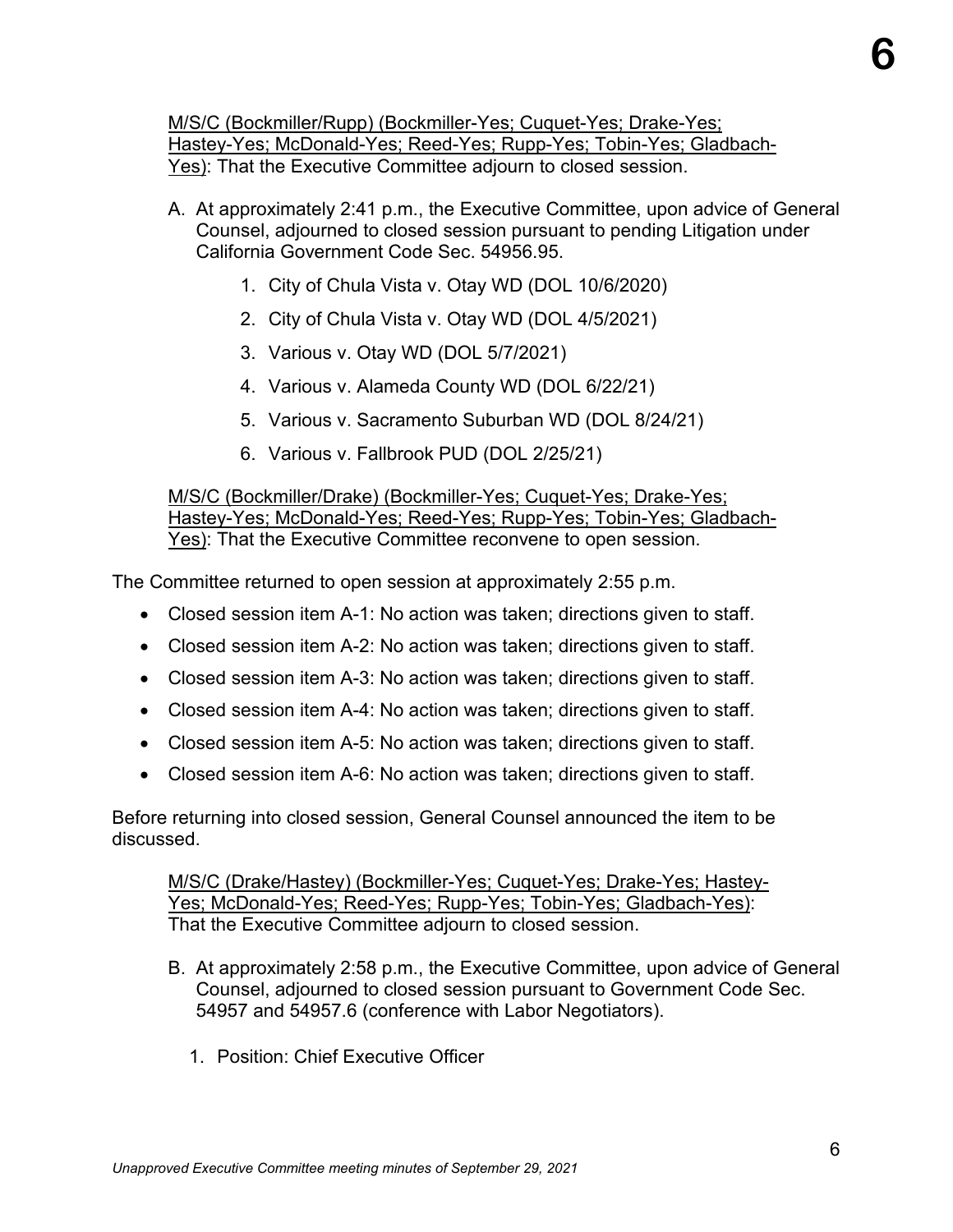M/S/C (Reed/Bockmiller) (Bockmiller-Yes; Cuquet-Yes; Drake-Yes; Hastey-Yes; McDonald-Yes; Reed-Yes; Rupp-Yes; Tobin-Yes; Gladbach-Yes): That the Executive Committee reconvene to open session.

The Committee returned to open session at approximately 4:21 p.m.

• Closed session item B-1: The Executive Committee met with the Chief Executive Officer and reviewed his performance, provided feedback, and approved an incentive award of \$10,000.

The Executive Committee meeting adjourned at 4:30 p.m.

Attest:

X

E.G. "Jerry" Gladbach Chairman

X

Walter A. Sells Secretary

**7**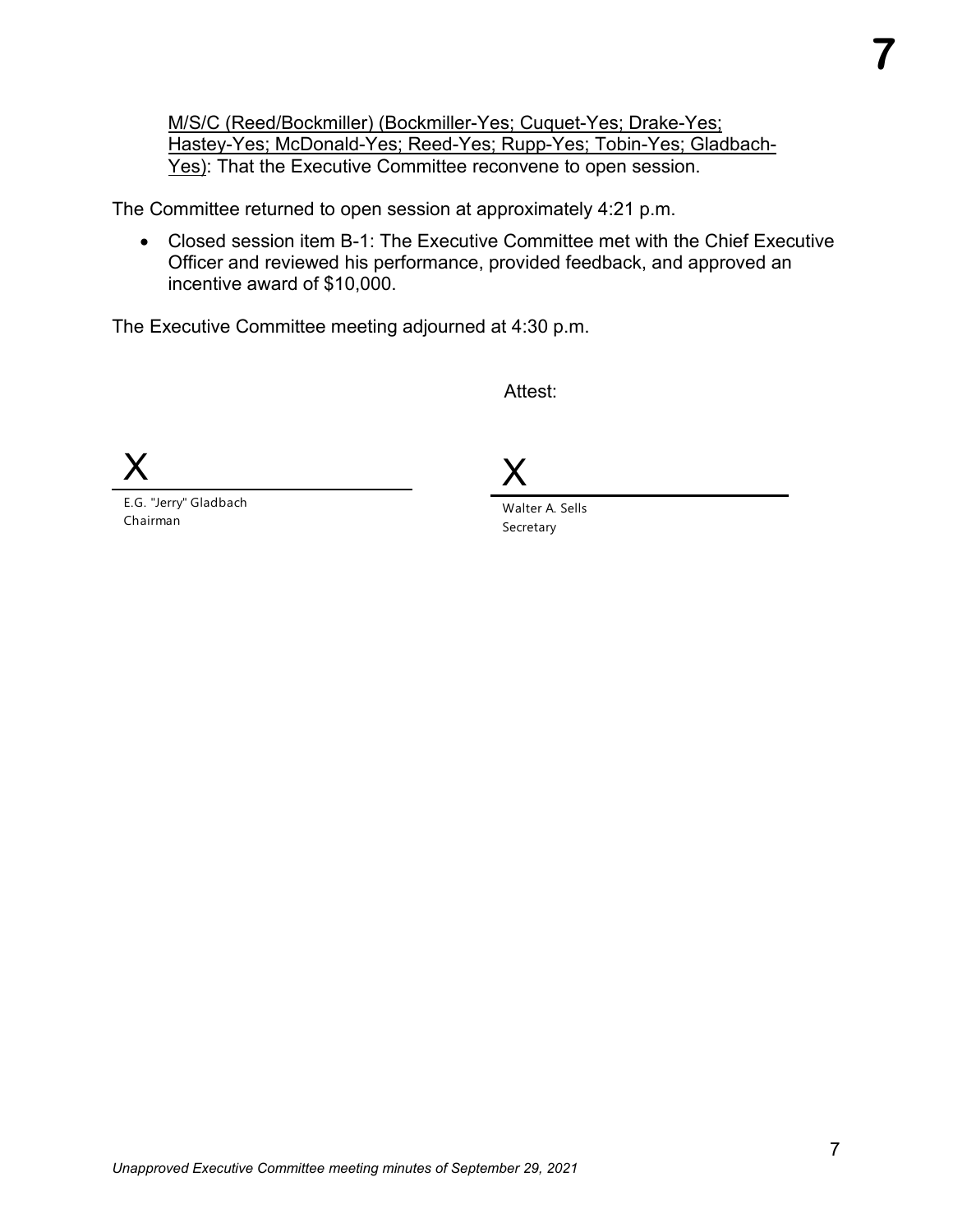## **ACWA JPIA Selection of President and Vice President** November 1, 2021

## **BACKGROUND**

JPIA governing documents state that the Executive Committee shall appoint a President and a Vice President of the Board of Directors from among the eight (8) Executive Committee members elected by the Board of Directors, as provided in the Bylaws. There shall be no limit to the number of two-year terms a person may serve as the President or the Vice President of the Board of Directors. The President of the Board, or the Vice President, in his or her absence, shall serve as the Chair of the Executive Committee.

#### **CURRENT SITUATION**

Every odd year, at the first Executive Committee meeting after Spring Conference, the Executive Committee shall appoint two of its members to serve two-year terms as President and Vice President of the Board of Directors.

#### **RECOMMENDATION**

That the Executive Committee appoint a President and Vice President to serve a twoyear term of office, until the next Executive Committee election in 2023.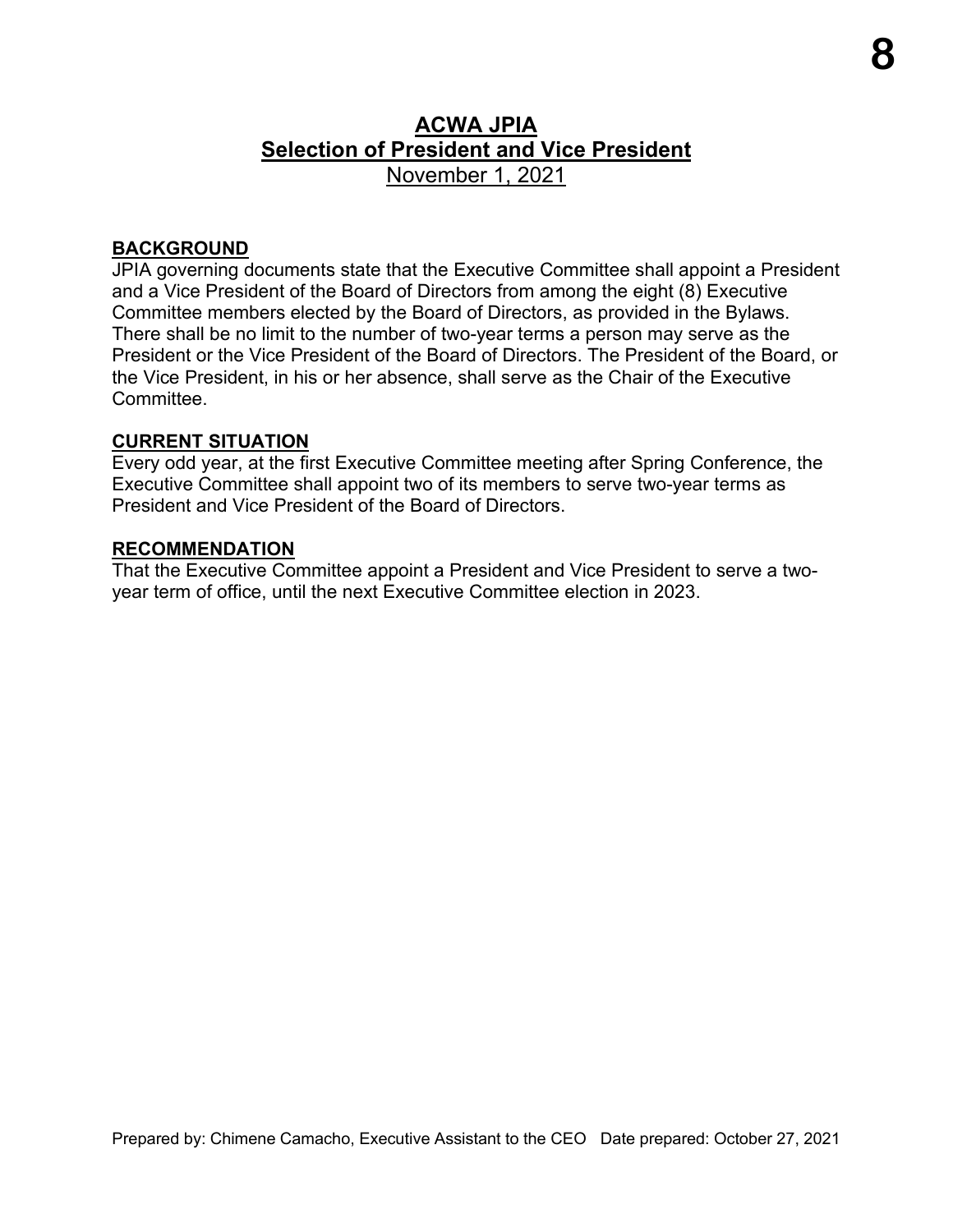## **ACWA JPIA Salary Schedule**  November 1, 2021

## **BACKGROUND**

The Executive Committee must approve all changes to the Salary Schedule in order to be in compliance with CalPers requirements.

## **CURRENT SITUATION**

The position of Employee Benefits Account Manager was upgraded from a grade 32 to a grade 38, and title changed to Benefits Specialist. The position of Claims Adjuster grade 32 has also been added.

## **RECOMMENDATIONS**

That the Executive Committee approve the updated JPIA Salary Schedule, as presented.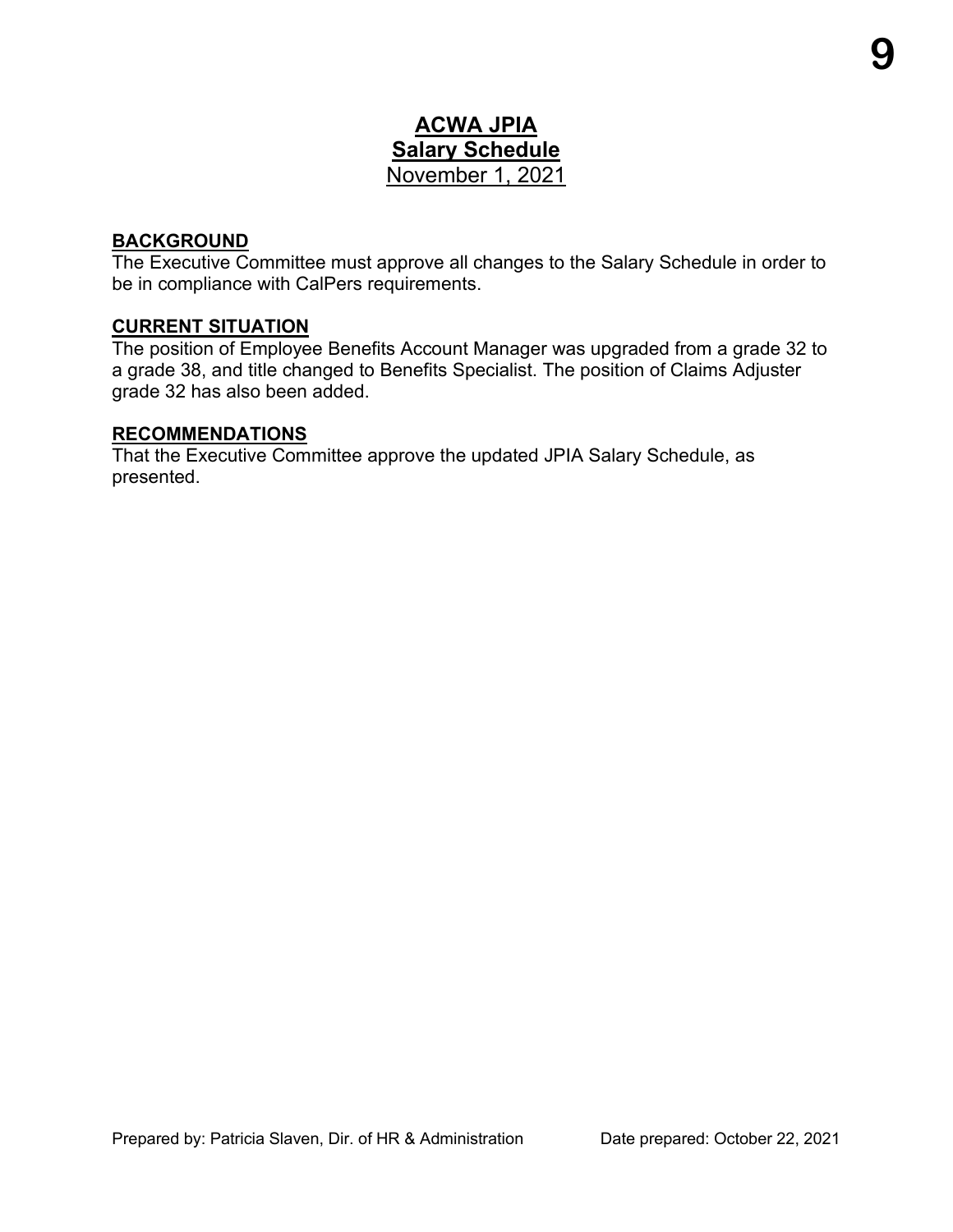## **ACWA JPIA Staff**

## **Pay Schedule**

**Revision Date: October 25, 2021**

|                                              | Exempt/    |       |                | <b>Annual Salary Range</b> |
|----------------------------------------------|------------|-------|----------------|----------------------------|
| <b>Job Title</b>                             | Non-Exempt | Grade | <b>Minimum</b> | <b>Maximum</b>             |
| <b>Chief Executive Officer</b>               | Exempt     | 85    | \$241,209      | \$<br>361,813              |
| <b>Assistant Executive Officer</b>           | Exempt     | 76    | 193,143        | 289,714                    |
| Director of Finance                          | Exempt     | 68    | 158,521        | 237,782                    |
| Director of Human Resources & Administration | Exempt     | 68    | 158,521        | 237,782                    |
| <b>Director of Insurance Services</b>        | Exempt     | 68    | 158,521        | 237,782                    |
| <b>General Counsel</b>                       | Exempt     | 68    | 158,521        | 237,782                    |
| <b>Employee Benefits Manager</b>             | Exempt     | 58    | 123,837        | 185,755                    |
| <b>Finance Manager</b>                       | Exempt     | 52    | 106,784        | 160,176                    |
| Liability and Property Claims Manager        | Exempt     | 52    | 106,784        | 160,176                    |
| <b>Risk Control Manager</b>                  | Exempt     | 52    | 106,784        | 160,176                    |
| <b>Training Manager</b>                      | Exempt     | 52    | 106,784        | 160,176                    |
| <b>Workers' Compensation Manager</b>         | Exempt     | 52    | 106,784        | 160,176                    |
| Lead Risk Control Advisor South              | Exempt     | 48S   | 101,638        | 152,458                    |
| Senior Risk Control Advisor South            | Exempt     | 45S   | 96,741         | 145,111                    |
| <b>Cost Estimator Risk Control Advisor</b>   | Exempt     | 45    | 89,834         | 134,750                    |
| Senior Risk Control Advisor                  | Exempt     | 45    | 89,834         | 134,750                    |
| <b>Lead IT Solution Developer</b>            | Non-exempt | 45    | 89,834         | 134,750                    |
| <b>IT Solution Developer</b>                 | Non-Exempt | 44    | 87,643         | 131,464                    |
| <b>Lead Benefits Analyst</b>                 | Non-Exempt | 42    | 83,419         | 125,129                    |
| Lead Member Services Representative          | Non-Exempt | 42    | 83,419         | 125,129                    |
| Lead Sr. Claims Adjuster                     | Exempt     | 42    | 83,419         | 125,129                    |
| Lead Sr. Workers' Compensation Examiner      | Exempt     | 42    | 83,419         | 125,129                    |
| Senior Claims Adjuster                       | Exempt     | 40    | 79,400         | 119,100                    |
| Senior Workers' Compensation Examiner        | Exempt     | 40    | 79,400         | 119,100                    |
| <b>Senior Accountant</b>                     | Non-exempt | 38    | 75,574         | 113,361                    |
| System/Network Administrator                 | Non-Exempt | 38    | 75,574         | 113,361                    |
| Human Resource Specialist                    | Non-Exempt | 38    | 75,574         | 113,361                    |
| <b>Benefits Specialist</b>                   | Non-exempt | 38    | 75,574         | 113,361                    |
| Software Developer                           | Non-Exempt | 36    | 71,932         | 107,898                    |
| <b>Benefits System Analyst II</b>            | Non-exempt | 32    | 65,167         | 97,751                     |
| <b>Risk Control Advisor</b>                  | Non-exempt | 32    | 65,167         | 97,751                     |
| <b>Claims Adjuster</b>                       | Non-exempt | 32    | 65,167         | 97,751                     |
| Member Services Representative II            | Non-Exempt | 32    | 65,167         | 97,751                     |
| <b>Executive Assistant</b>                   | Non-Exempt | 30    | 62,027         | 93,041                     |
| Publications & Web Editor                    | Non-Exempt | 29    | 60,514         | 90,771                     |
| <b>Benefits Analyst II</b>                   | Non-Exempt | 28    | 59,038         | 88,557                     |
| <b>Administrative Assistant III</b>          | Non-Exempt | 24    | 53,486         | 80,229                     |
| <b>Benefits Administrator II</b>             | Non-Exempt | 24    | 53,486         | 80,229                     |
| <b>Benefits Analyst I</b>                    | Non-Exempt | 24    | 53,486         | 80,229                     |
| <b>Claims Assistant</b>                      | Non-Exempt | 24    | 53,486         | 80,229                     |
| <b>Accountant III</b>                        | Non-Exempt | 22    | 50,908         | 76,363                     |
| <b>Accountant II</b>                         | Non-Exempt | 20    | 48,455         | 72,683                     |
| <b>Administrative Assistant II</b>           | Non-Exempt | 20    | 48,455         | 72,683                     |
| Receptionist/Office Assistant                | Non-Exempt | 11    | 38,800         | 58,199                     |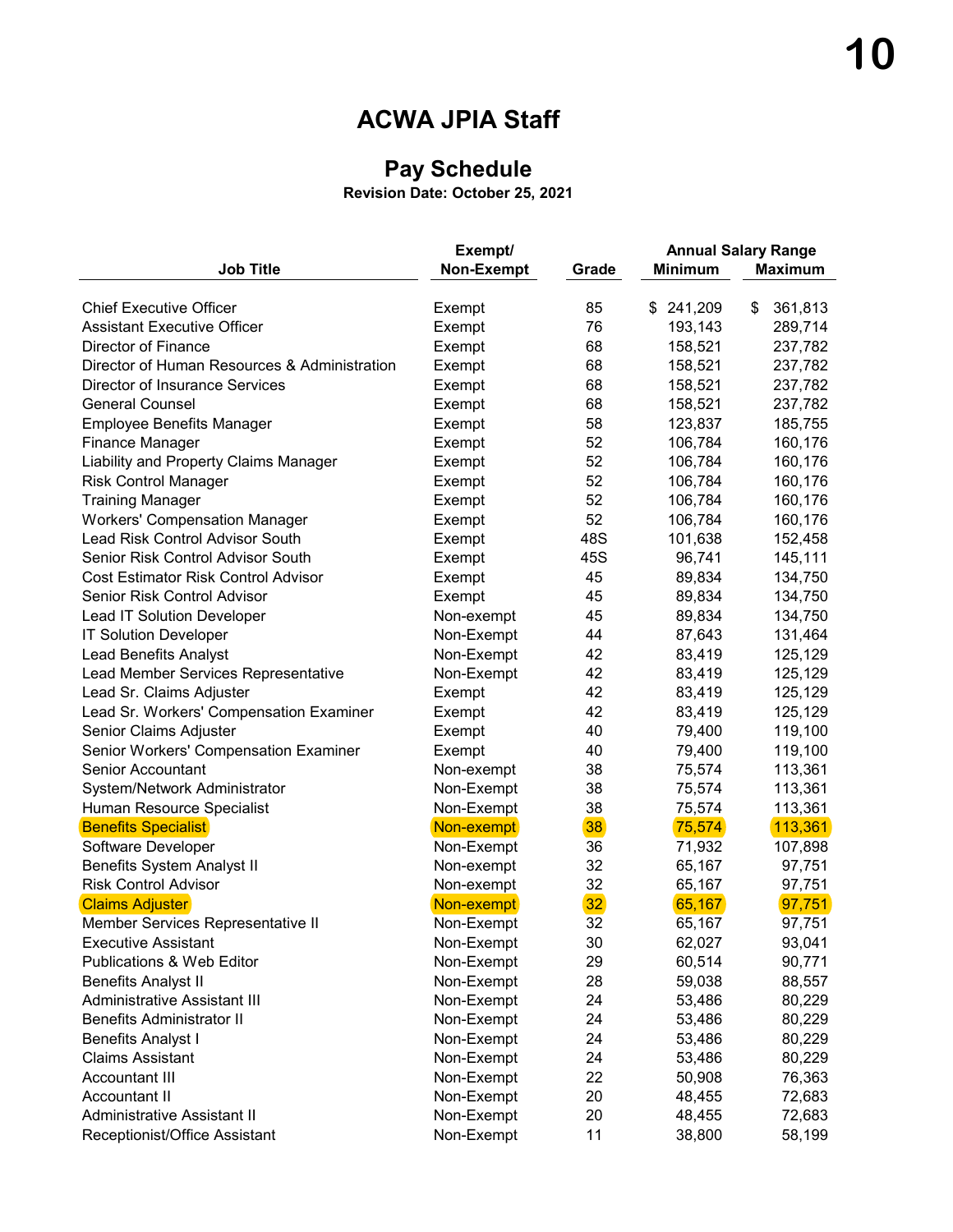## **JPIA MEETING & CONFERENCE CALENDAR – 2021**

| <b>MEETING</b>   | <b>BOARD OF</b>         | PROGRAMS<br><b>FINANCE</b> |                                             | <b>RISK</b>             |                                                 |                         |                  |                         |                            |                        |
|------------------|-------------------------|----------------------------|---------------------------------------------|-------------------------|-------------------------------------------------|-------------------------|------------------|-------------------------|----------------------------|------------------------|
| <b>DATES</b>     | <b>DIRECTORS</b>        |                            | <b>EXECUTIVE</b>                            | <b>PERSONNEL</b>        | $\pmb{8}$<br><b>AUDIT</b>                       | Emp.<br><b>Benefits</b> | <b>Liability</b> | <b>Property</b>         | <b>Work</b><br><b>Comp</b> | <b>MGMT</b>            |
| FEB <sub>9</sub> |                         |                            | $1:00$ PM<br><b>ZOOM</b>                    |                         |                                                 |                         |                  |                         |                            | 9:30 AM<br><b>ZOOM</b> |
| <b>FEB 22</b>    |                         |                            |                                             | 2:00 PM<br><b>ZOOM</b>  |                                                 |                         |                  |                         |                            |                        |
| <b>MAR15</b>     |                         |                            | $2:00$ PM<br><b>ZOOM</b>                    |                         |                                                 |                         |                  |                         |                            |                        |
| <b>APRIL 7</b>   |                         |                            |                                             |                         | 10:00 AM<br><b>ZOOM</b>                         |                         |                  |                         |                            |                        |
| APRIL 12         |                         |                            | 10:00 AM<br><b>ZOOM</b>                     |                         |                                                 |                         |                  |                         |                            |                        |
| APRIL 15         |                         |                            |                                             |                         |                                                 | 10:00 AM<br><b>ZOOM</b> |                  |                         |                            |                        |
| <b>MAY 10</b>    | 10:00 AM<br><b>ZOOM</b> |                            |                                             |                         |                                                 |                         |                  |                         |                            |                        |
|                  |                         |                            |                                             |                         | <b>ACWA VIRTUAL SPRING CONFERENCE MAY 12-13</b> |                         |                  |                         |                            |                        |
| <b>MAY 21</b>    |                         |                            | 10:30 AM<br><b>ZOOM</b>                     |                         |                                                 | 9:30 AM<br><b>ZOOM</b>  |                  |                         |                            |                        |
| <b>JUNE 14</b>   |                         |                            |                                             |                         |                                                 |                         |                  | 10:30 AM<br><b>ZOOM</b> | 8:30 AM<br><b>ZOOM</b>     |                        |
| JUNE 17          |                         |                            | 10:00 AM<br><b>ZOOM</b>                     |                         |                                                 |                         |                  |                         |                            |                        |
| <b>JUNE 30</b>   |                         |                            | 2:30 PM<br><b>ZOOM</b>                      |                         |                                                 |                         |                  |                         |                            |                        |
| JULY 1           |                         |                            | 8:30 AM<br><b>ZOOM</b>                      | 10:00 AM<br><b>ZOOM</b> |                                                 |                         |                  |                         |                            |                        |
| JULY 15          |                         |                            | $1:00$ PM<br><b>WORKSHOP</b><br><b>ZOOM</b> |                         |                                                 | 9:00 AM<br><b>ZOOM</b>  |                  |                         |                            |                        |
| JULY 16          |                         |                            | 9:00 AM<br><b>ZOOM</b>                      |                         |                                                 |                         |                  |                         |                            |                        |
| <b>Aug 18</b>    |                         |                            |                                             |                         |                                                 | 9:00 AM<br><b>ZOOM</b>  |                  |                         |                            |                        |
| <b>Aug 23</b>    |                         |                            | 2:00 PM<br><b>ZOOM</b>                      |                         |                                                 |                         |                  |                         |                            |                        |
| <b>Aug 26</b>    |                         |                            |                                             | 8:30 AM                 |                                                 |                         |                  |                         |                            |                        |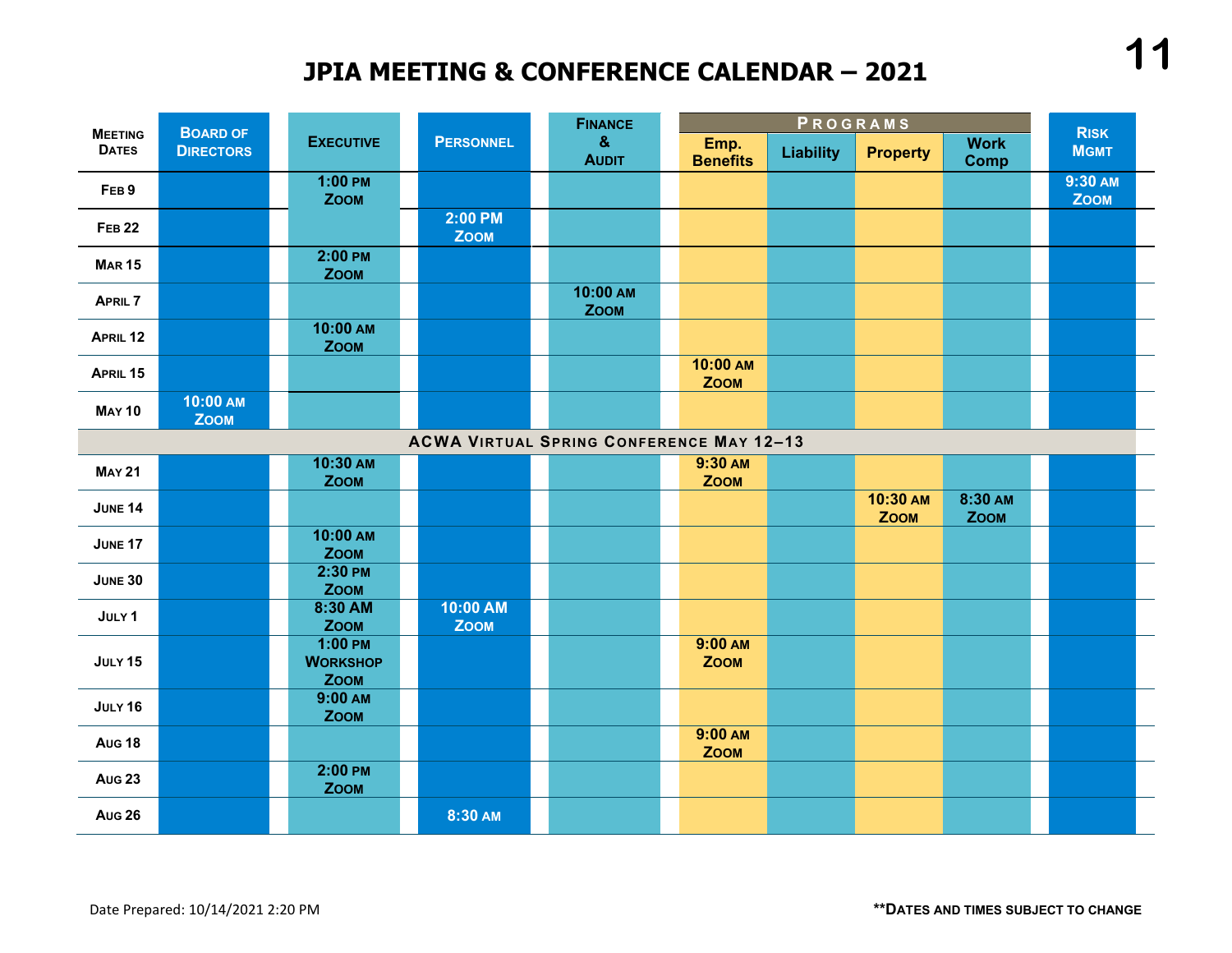## **JPIA MEETING & CONFERENCE CALENDAR – 2021**

|                  | CAJPA CONFERENCE - SEPTEMBER 21-24 - LAKE TAHOE            |                                  |                         |                        |                         |                         |                 |                     |             |  |
|------------------|------------------------------------------------------------|----------------------------------|-------------------------|------------------------|-------------------------|-------------------------|-----------------|---------------------|-------------|--|
| <b>MEETING</b>   | <b>BOARD OF</b>                                            |                                  |                         | <b>FINANCE</b>         |                         |                         | <b>PROGRAMS</b> |                     | <b>RISK</b> |  |
| <b>DATES</b>     | <b>DIRECTORS</b>                                           | <b>EXECUTIVE</b>                 | <b>PERSONNEL</b>        | &<br><b>AUDIT</b>      | Emp.<br><b>Benefits</b> | Liability               | <b>Property</b> | <b>Work</b><br>Comp | <b>MGMT</b> |  |
| <b>SEPT 20</b>   |                                                            |                                  | 10:00 AM<br><b>ZOOM</b> |                        |                         |                         |                 |                     |             |  |
| <b>SEPT 27</b>   |                                                            |                                  |                         | 8:30 AM<br><b>ZOOM</b> |                         | 10:30 AM<br><b>ZOOM</b> |                 |                     |             |  |
| <b>SEPT 29</b>   |                                                            | $1:00 \text{ PM}$<br><b>ZOOM</b> |                         |                        |                         |                         |                 |                     |             |  |
| Nov <sub>1</sub> |                                                            | $2:00$ PM                        |                         |                        |                         |                         |                 |                     |             |  |
| <b>Nov 29</b>    | $1:30$ PM                                                  | 10:15 AM                         |                         |                        |                         |                         |                 |                     |             |  |
|                  | ACWA FALL CONFERENCE - NOVEMBER 30 - DECEMBER 3 - PASADENA |                                  |                         |                        |                         |                         |                 |                     |             |  |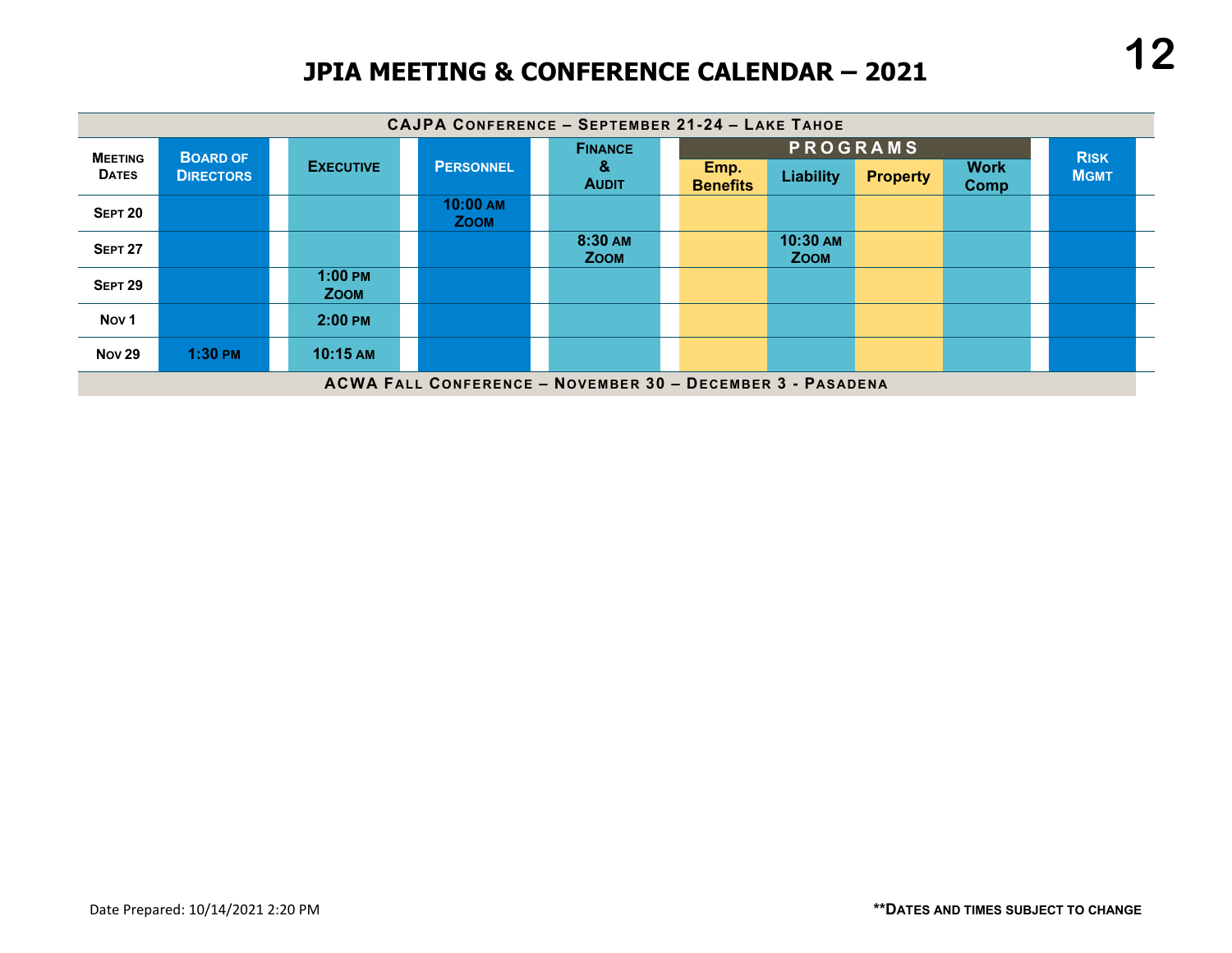## **JPIA MEETING & CONFERENCE CALENDAR – 2022**



**ACWA FALL CONFERENCE – NOVEMBER 28 – DECEMBER 2 – INDIAN WELLS**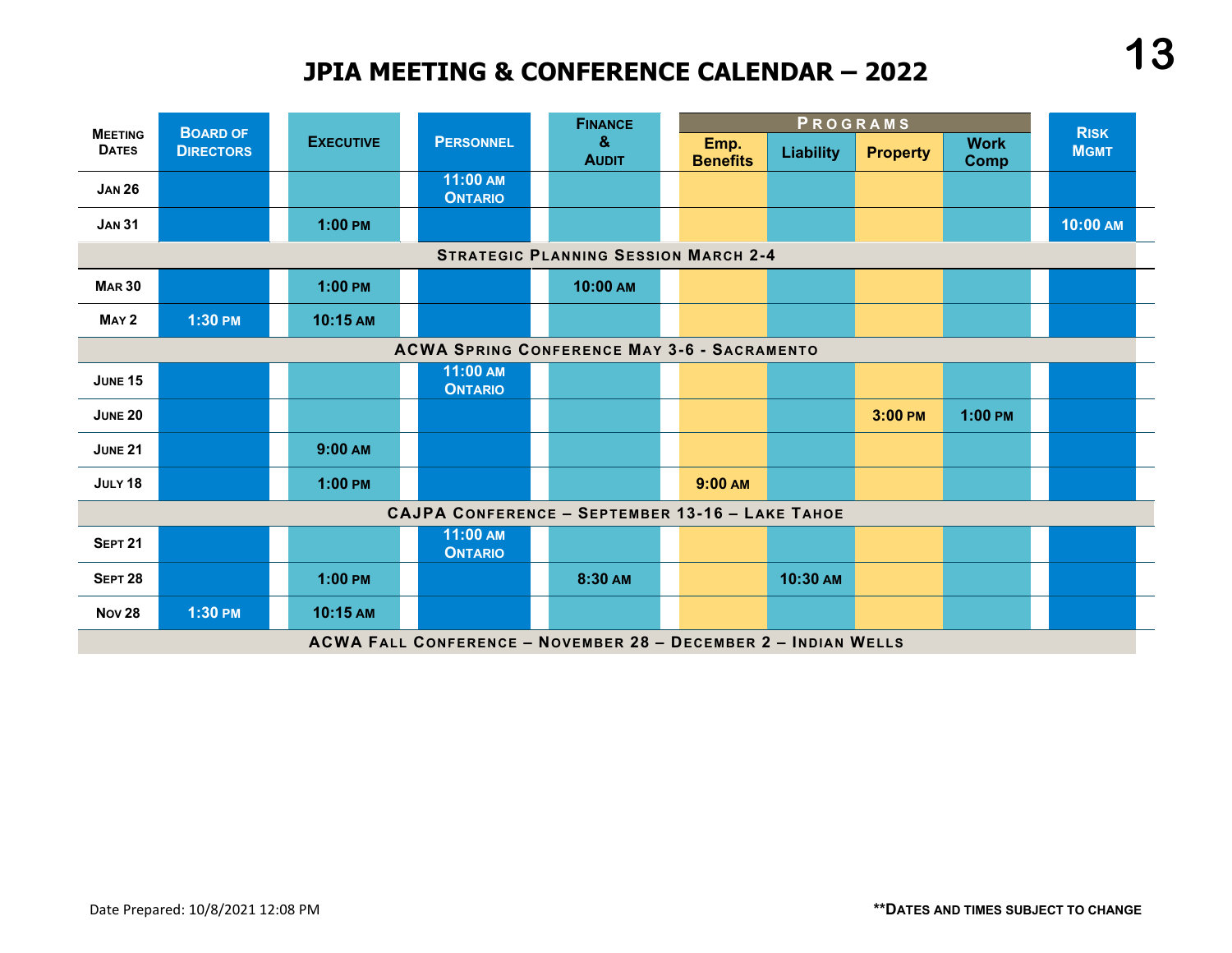| <b>Company Name:</b>                    | <b>JPIA</b>    |                                            |                    |               |
|-----------------------------------------|----------------|--------------------------------------------|--------------------|---------------|
| <b>Report Name:</b>                     | Check Register |                                            |                    |               |
| <b>Created On:</b>                      | 10/22/2021     |                                            |                    |               |
| Agency:                                 | 1--JPIA        |                                            |                    |               |
| <b>Bank</b>                             | <b>Date</b>    | Payee                                      | <b>Document No</b> | <b>Amount</b> |
| CBTGen_1961 - California Bank and Trust |                |                                            |                    |               |
|                                         | 9/16/2021      | V001274--ADRIENNE BEATTY                   | 1363               | 274.77        |
|                                         | 9/16/2021      | V000985--UNITED PARCEL SERVICE             | 1376               | 128.09        |
|                                         | 9/16/2021      | V001283--CHRIS GABRIEL                     | 1368               | 125.00        |
|                                         | 9/16/2021      | V000986--UNITED STATES TREASURY            | 1377               | 265.00        |
|                                         | 9/16/2021      | V000492--KEVIN J. CUTIGNI                  | 1371               | 254.84        |
|                                         | 9/16/2021      | V000047--ANGIOLA WATER DISTRICT            | 1365               | 296.79        |
|                                         | 9/16/2021      | V000560--MAMMOTH COMMUNITY WATER DIST      | 1373               | 225.00        |
|                                         | 9/16/2021      | V001238--RIVER CITY STAFFING INC           | 1374               | 1,495.31      |
|                                         | 9/16/2021      | V001128--KNOWBE4 INC                       | 1372               | 1,000.00      |
|                                         | 9/16/2021      | V000131--CAGWIN AND DORWARD                | 1367               | 244.00        |
|                                         | 9/16/2021      | V000026--ALLIANT INSURANCE SERVICES INC-   | 1364               | 4,421.00      |
|                                         | 9/16/2021      | V000400--ISO SERVICES, INC.                | 1370               | 488.00        |
|                                         | 9/16/2021      | V001282--BRYCE CONSULTING INC              | 1366               | 4,590.00      |
|                                         | 9/16/2021      | V000190--CISCO SYSTEMS INC                 | 1369               | 661.10        |
|                                         | 9/16/2021      | V000956--THOR A BENZING                    | 1375               | 98.32         |
|                                         | 9/16/2021      | V000785--ROBIN FLINT                       | 122003390000055    | 250.00        |
|                                         | 9/16/2021      | V000577--MATHEW C BUNDE                    | 122003390000054    | 201.60        |
|                                         | 9/16/2021      | V000701--PETER KUCHINSKY II                | 122003390000053    | 114.54        |
|                                         | 9/16/2021      | V000435 -- JESUS COTA                      | 122003390000052    | 100.00        |
|                                         | 9/16/2021      | V000176--CHIMENE CAMACHO                   | 122003390000051    | 136.33        |
|                                         | 9/16/2021      | V000163--CECILIA M. WUCHTER                | 122003390000050    | 50.00         |
|                                         | 9/20/2021      | V000074--BANK CARD CENTER                  |                    | 26,048.17     |
|                                         | 9/21/2021      | V000135 -- CALIFORNIA BANK AND TRUST       |                    | 7,287.23      |
|                                         | 9/22/2021      | V000702--PFM ASSET MANAGEMENT, LLC.        | 122003390000056    | 6,388.26      |
|                                         | 9/23/2021      | V000848--SCHOLARSHARE COLLEGE SAVINGS PLAN |                    | 245.00        |
|                                         | 9/23/2021      | V000534--LINCOLN FINANCIAL GROUP           |                    | 1,830.77      |
|                                         | 9/23/2021      | V000035--AMERICAN FUNDS GROUP              |                    | 336.50        |
|                                         | 9/23/2021      | V000693--PAYLOCITY CORPORATION             |                    | 173,344.09    |
|                                         | 9/23/2021      | V001071--LA HABRA HEIGHTS COUNTY WATER     | 1384               | 100.00        |
|                                         | 9/23/2021      | V000986--UNITED STATES TREASURY            | 1386               | 265.00        |
|                                         | 9/23/2021      | V000047--ANGIOLA WATER DISTRICT            | 1381               | 381.80        |
|                                         | 9/23/2021      | V001018--WESA                              | 1387               | 400.00        |
|                                         | 9/23/2021      | V001238--RIVER CITY STAFFING INC           | 1385               | 1,165.31      |
|                                         | 9/23/2021      | V000378--HELIX WATER DISTRICT              | 1383               | 100.00        |
|                                         | 9/23/2021      | V001056--CPS HR CONSULTING                 | 1382               | 1,638.16      |
|                                         | 9/23/2021      | V000026--ALLIANT INSURANCE SERVICES INC-   | 1380               | 11,152.00     |
|                                         | 9/23/2021      | V000026--ALLIANT INSURANCE SERVICES INC-   | 1378               | 13,145.73     |
|                                         | 9/23/2021      | V000026--ALLIANT INSURANCE SERVICES INC-   | 1379               | 645.31        |
|                                         | 9/24/2021      | V000693--PAYLOCITY CORPORATION             |                    | 1,025.29      |
|                                         | 9/24/2021      | V000375--HEALTH EQUITY                     |                    | 2,628.99      |
|                                         | 9/24/2021      | V000110 -- BRENT HASTEY                    | 122003390000064    | 3,773.00      |
|                                         | 9/24/2021      | V000294--EDWARD G. GLADBACH                | 122003390000063    | 50.00         |
|                                         | 9/24/2021      | V000526--LEE S. PATTON                     | 122003390000062    | 150.00        |
|                                         | 9/24/2021      | V000428--JENNIFER LYNN NOGOSEK             | 122003390000061    | 19.04         |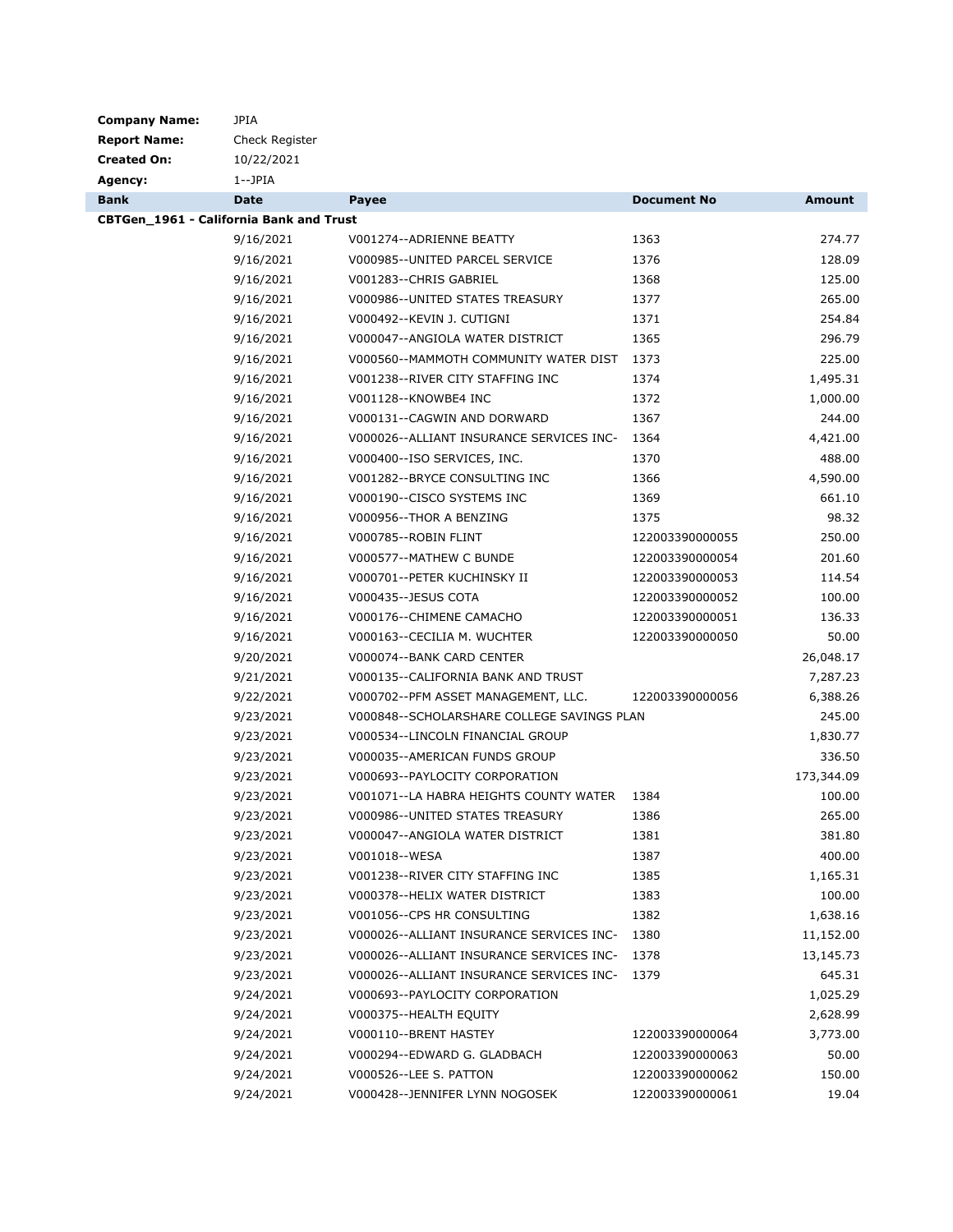| Total for CBTGen_1961 |                                                         |                 | 399,316.58 |
|-----------------------|---------------------------------------------------------|-----------------|------------|
| 9/30/2021             | V000057--AON RISK INSURANCE SERVICES WE 122003390000065 |                 | 23,701.40  |
| 9/30/2021             | V000654--OCCU-MED, LTD.                                 | 1397            | 25,106.40  |
| 9/30/2021             | V000217--CV STRATEGIES                                  | 1393            | 3,081.25   |
| 9/30/2021             | V001090--CANON FINANCIAL SERVICES INC                   | 1390            | 1,542.01   |
| 9/30/2021             | V001041--XEROX CORPORATION                              | 1404            | 2,284.74   |
| 9/30/2021             | V000502--KIRTON MCCONKIE                                | 1395            | 410.00     |
| 9/30/2021             | V000868--SHRED-IT                                       | 1401            | 75.00      |
| 9/30/2021             | V000985--UNITED PARCEL SERVICE                          | 1403            | 441.70     |
| 9/30/2021             | V000638--NEVTEC INC                                     | 1396            | 17,511.62  |
| 9/30/2021             | V000026--ALLIANT INSURANCE SERVICES INC-                | 1389            | 1,850.00   |
| 9/30/2021             | V001238--RIVER CITY STAFFING INC                        | 1400            | 1,495.31   |
| 9/30/2021             | V000970--TRABUCO CANYON WATER DISTRICT                  | 1402            | 3,616.50   |
| 9/30/2021             | V000022--ALHAMBRA                                       | 1388            | 407.88     |
| 9/30/2021             | V000214--CRESTLINE VILLAGE WATER DISTRIC                | 1392            | 1,000.00   |
| 9/30/2021             | V001138--GET DUSTY INC                                  | 1394            | 250.00     |
| 9/30/2021             | V000190 -- CISCO SYSTEMS INC                            | 1391            | 661.10     |
| 9/30/2021             | V000688--PAUL E. DOREY                                  | 1398            | 343.00     |
| 9/30/2021             | V000740 -- RANDALL J. REED                              | 1399            | 343.00     |
| 9/27/2021             | V000723--PUBLIC EMPLOYEES RETIREMENT SYSTEM             |                 | 9,813.22   |
| 9/27/2021             | V000723--PUBLIC EMPLOYEES RETIREMENT SYSTEM             |                 | 31,774.75  |
| 9/24/2021             | V000681--PATRICIA SLAVEN-IRVIN                          | 122003390000057 | 13.36      |
| 9/24/2021             | V000577--MATHEW C BUNDE                                 | 122003390000058 | 200.00     |
| 9/24/2021             | V000929 -- SYLVIA ROBINSON                              | 122003390000059 | 5,800.00   |
| 9/24/2021             | V001270 -- Cassie Crittenden                            | 122003390000060 | 55.00      |

#### **EBGen\_7181 - CB&T Emp Ben Main Acct #7181**

| <b>Total for EBGen 7181</b> |                                           |                 | 1,686,511.07 |
|-----------------------------|-------------------------------------------|-----------------|--------------|
| 9/29/2021                   | V000587--MEDIMPACT HEALTHCARE SYSTEMS INC |                 | 155,657.98   |
| 9/29/2021                   | V000587--MEDIMPACT HEALTHCARE SYSTEMS INC |                 | 259,355.04   |
| 9/29/2021                   | V000254--DELTA DENTAL INSURANCE COMPANY   |                 | 143,539.27   |
| 9/24/2021                   | V001284--MODERN LIFE INC                  | 122003390000029 | 281,414.10   |
| 9/23/2021                   | V001005--VISION SERVICE PLAN              | 122003390000028 | 121,084.45   |
| 9/22/2021                   | V000052--ANTHEM BLUE CROSS OF CALIFORNI   | 122003390000027 | 6,991.84     |
| 9/22/2021                   | V000587--MEDIMPACT HEALTHCARE SYSTEMS INC |                 | 155,997.47   |
| 9/22/2021                   | V000587--MEDIMPACT HEALTHCARE SYSTEMS INC |                 | 172,085.17   |
| 9/22/2021                   | V000254--DELTA DENTAL INSURANCE COMPANY   |                 | 142,410.29   |
| 9/20/2021                   | V000026--ALLIANT INSURANCE SERVICES INC-  |                 | 5,000.00     |
| 9/16/2021                   | V000587--MEDIMPACT HEALTHCARE SYSTEMS INC |                 | 181,354.21   |
| 9/16/2021                   | V000587--MEDIMPACT HEALTHCARE SYSTEMS INC |                 | 61,621.25    |

## **EBMed\_4591 - CB&T Emp Ben ZBA Acct #4591**

| 9/16/2021 | V000052--ANTHEM BLUE CROSS OF CALIFORNIA | 20,266.28  |
|-----------|------------------------------------------|------------|
| 9/16/2021 | V000052--ANTHEM BLUE CROSS OF CALIFORNIA | 114,563.47 |
| 9/17/2021 | V000052--ANTHEM BLUE CROSS OF CALIFORNIA | 51,596.74  |
| 9/17/2021 | V000052--ANTHEM BLUE CROSS OF CALIFORNIA | 14,208.76  |
| 9/18/2021 | V000052--ANTHEM BLUE CROSS OF CALIFORNIA | 6,425.48   |
| 9/18/2021 | V000052--ANTHEM BLUE CROSS OF CALIFORNIA | 552.18     |
| 9/20/2021 | V000052--ANTHEM BLUE CROSS OF CALIFORNIA | 22,614.08  |
| 9/20/2021 | V000052--ANTHEM BLUE CROSS OF CALIFORNIA | 263,259.01 |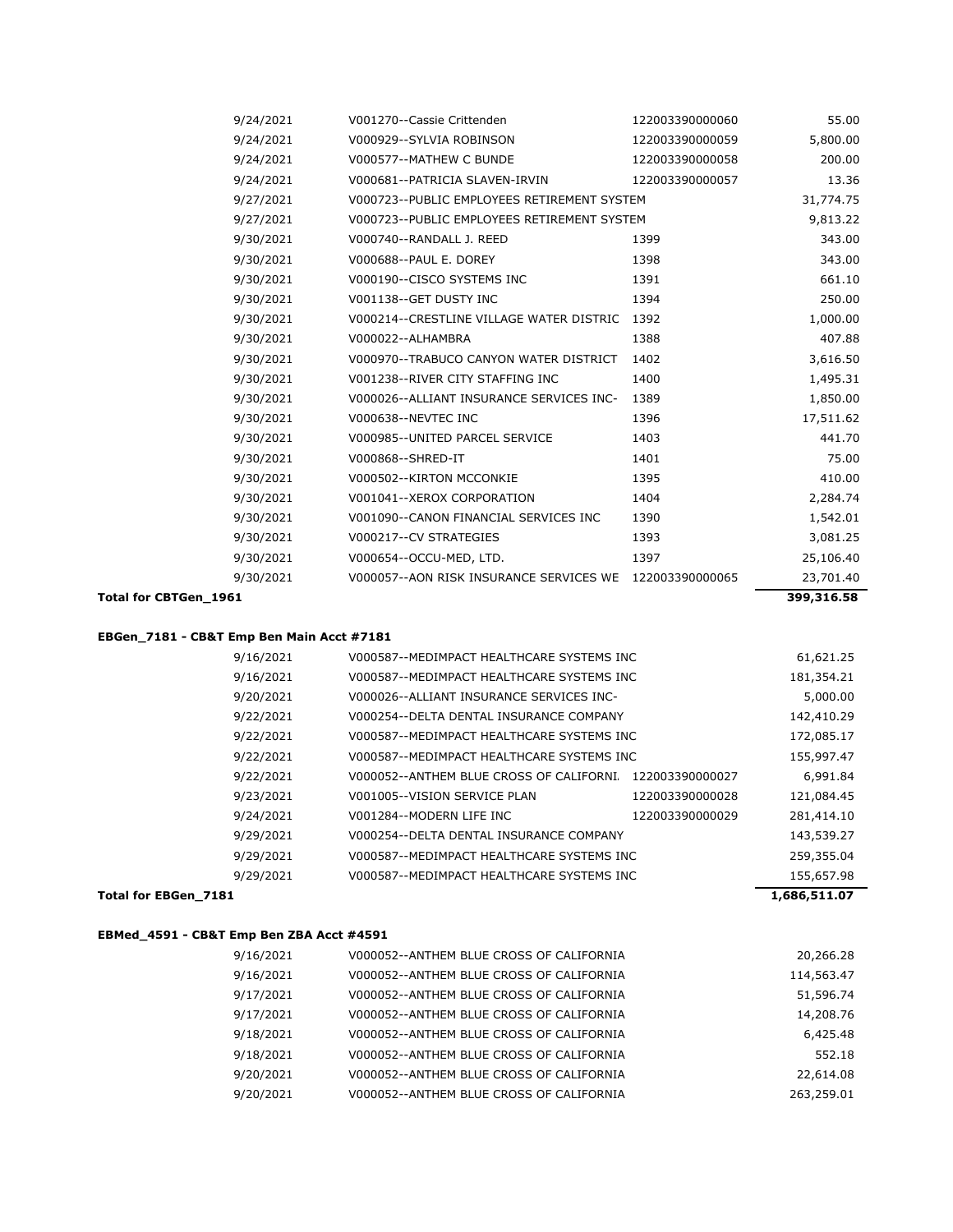| 9/20/2021            | V000052--ANTHEM BLUE CROSS OF CALIFORNIA | 38,779.34    |
|----------------------|------------------------------------------|--------------|
| 9/21/2021            | V000052--ANTHEM BLUE CROSS OF CALIFORNIA | 350,441.89   |
| 9/21/2021            | V000052--ANTHEM BLUE CROSS OF CALIFORNIA | 17,475.64    |
| 9/22/2021            | V000052--ANTHEM BLUE CROSS OF CALIFORNIA | 379,463.50   |
| 9/22/2021            | V000052--ANTHEM BLUE CROSS OF CALIFORNIA | 80,847.96    |
| 9/23/2021            | V000052--ANTHEM BLUE CROSS OF CALIFORNIA | 79,171.07    |
| 9/23/2021            | V000052--ANTHEM BLUE CROSS OF CALIFORNIA | 16,374.31    |
| 9/23/2021            | V000052--ANTHEM BLUE CROSS OF CALIFORNIA | 66,646.13    |
| 9/24/2021            | V000052--ANTHEM BLUE CROSS OF CALIFORNIA | 15,978.70    |
| 9/24/2021            | V000052--ANTHEM BLUE CROSS OF CALIFORNIA | 98,405.59    |
| 9/25/2021            | V000052--ANTHEM BLUE CROSS OF CALIFORNIA | 71,796.55    |
| 9/25/2021            | V000052--ANTHEM BLUE CROSS OF CALIFORNIA | 6,620.47     |
| 9/27/2021            | V000052--ANTHEM BLUE CROSS OF CALIFORNIA | 122,264.35   |
| 9/27/2021            | V000052--ANTHEM BLUE CROSS OF CALIFORNIA | 20,682.61    |
| 9/28/2021            | V000052--ANTHEM BLUE CROSS OF CALIFORNIA | 16,153.72    |
| 9/28/2021            | V000052--ANTHEM BLUE CROSS OF CALIFORNIA | 103,146.59   |
| 9/29/2021            | V000052--ANTHEM BLUE CROSS OF CALIFORNIA | 426,744.74   |
| 9/29/2021            | V000052--ANTHEM BLUE CROSS OF CALIFORNIA | 45,521.07    |
| 9/30/2021            | V000052--ANTHEM BLUE CROSS OF CALIFORNIA | 154,732.72   |
| 9/30/2021            | V000052--ANTHEM BLUE CROSS OF CALIFORNIA | 14,305.56    |
| Total for EBMed_4591 |                                          | 2,619,038.51 |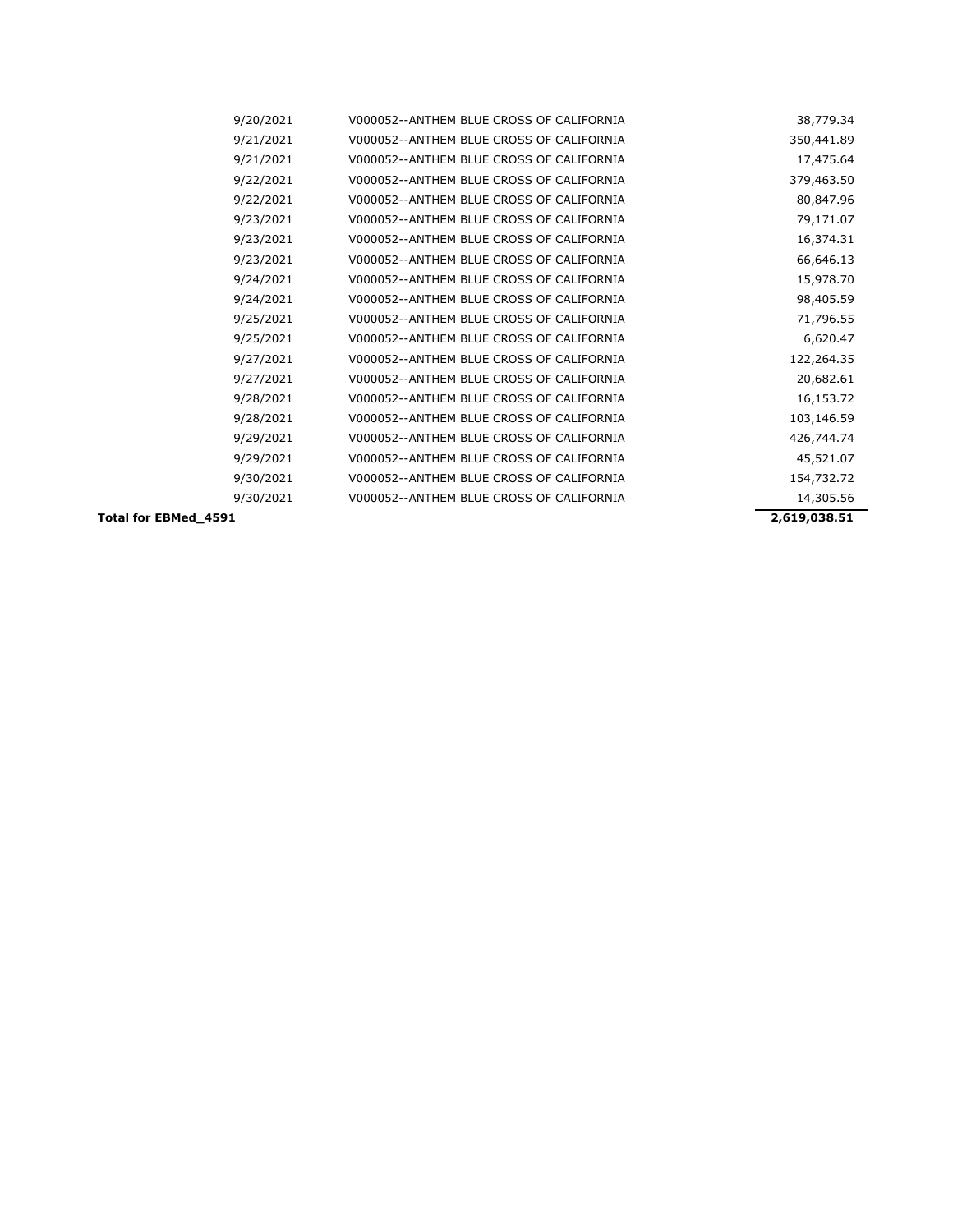| <b>Company Name:</b>                    | <b>ACWA JPIA</b>         |                                                                                            |                                    |                    |                          |
|-----------------------------------------|--------------------------|--------------------------------------------------------------------------------------------|------------------------------------|--------------------|--------------------------|
| <b>Report Name:</b>                     | Check Register           |                                                                                            |                                    |                    |                          |
| <b>Created On:</b>                      | 10/29/2021               |                                                                                            |                                    |                    |                          |
| Bank                                    | Date                     | Vendor                                                                                     | <b>Document No</b>                 | Amount             | Cleared                  |
| CBTGen_1961 - California Bank and Trust |                          |                                                                                            |                                    |                    |                          |
|                                         | 10/1/2021                | V000701--PETER KUCHINSKY II                                                                | 122003390000072                    | 20.00              | In Transit               |
|                                         | 10/1/2021                | V000435 -- JESUS COTA<br>V000294--EDWARD G. GLADBACH                                       | 122003390000071<br>122003390000070 | 16.80<br>2,832.14  | In Transit<br>In Transit |
|                                         | 10/1/2021<br>10/1/2021   | V000173--CHARLES P. WAGENSELLER                                                            | 122003390000069                    | 69.72              | In Transit               |
|                                         | 10/1/2021                | V000785 -- ROBIN FLINT                                                                     | 122003390000068                    | 126.07             | In Transit               |
|                                         | 10/1/2021                | V000526 -- LEE S. PATTON                                                                   | 122003390000067                    | 223.21             | In Transit               |
|                                         | 10/1/2021                | V001009 -- WALTER A SELLS                                                                  | 122003390000066                    | 650.30             | In Transit               |
|                                         | 10/4/2021                | V000099 -- BLUEPAY                                                                         |                                    | 13.80              | In Transit               |
|                                         | 10/6/2021                | V000204--CONSOLIDATED COMMUNICATIONS                                                       |                                    | 1,518.86           | In Transit               |
|                                         | 10/6/2021                | V000194--CITY OF ROSEVILLE                                                                 |                                    | 4,178.81           | In Transit               |
|                                         | 10/6/2021                | V000057--AON RISK INSURANCE SERVICES WE: 122003390000073                                   |                                    | 16,200.00          | In Transit               |
|                                         | 10/7/2021                | V000693--PAYLOCITY CORPORATION                                                             |                                    | 172,033.47         | In Transit               |
|                                         | 10/7/2021                | V000848--SCHOLARSHARE COLLEGE SAVINGS PLAN                                                 |                                    | 245.00             | In Transit               |
|                                         | 10/7/2021                | V000035--AMERICAN FUNDS GROUP                                                              |                                    | 336.50             | In Transit               |
|                                         | 10/7/2021                | V000534--LINCOLN FINANCIAL GROUP                                                           |                                    | 1,830.77           | In Transit               |
|                                         | 10/7/2021                | V000375 -- HEALTH EQUITY                                                                   |                                    | 70.80              | In Transit               |
|                                         | 10/7/2021                | V000956--THOR A BENZING                                                                    | 1416                               | 824.37             | In Transit               |
|                                         | 10/7/2021                | V001041--XEROX CORPORATION                                                                 | 1419                               | 3,124.92           | In Transit               |
|                                         | 10/7/2021                | V000327--FIRST ALARM SECURITY AND PATROL 1408                                              |                                    | 283.25             | In Transit               |
|                                         | 10/7/2021                | V001274--ADRIENNE BEATTY                                                                   | 1406                               | 267.96             | In Transit               |
|                                         | 10/7/2021                | V000985--UNITED PARCEL SERVICE                                                             | 1417                               | 82.76              | In Transit               |
|                                         | 10/7/2021                | V001286--SAIMONE PULIUVEA                                                                  | 1415                               | 86.36              | In Transit               |
|                                         | 10/7/2021                | V000013--ACWA JPIA EMPLOYEE FUND                                                           | 1405                               | 100.00             | In Transit               |
|                                         | 10/7/2021                | V001138 -- GET DUSTY INC                                                                   | 1409                               | 1,897.00           | In Transit<br>In Transit |
|                                         | 10/7/2021                | V000996--VALLEY FIRE AND SECURITY ALARMS, 1418                                             |                                    | 70.00              |                          |
|                                         | 10/7/2021<br>10/7/2021   | V001285--JEFFREY SMYTH<br>V000671 -- PAMELA E TOBIN                                        | 1412<br>1413                       | 162.99<br>1,029.00 | In Transit<br>In Transit |
|                                         | 10/7/2021                | V001287--DATA DIMENSIONS LLC                                                               | 1407                               | 300.00             | In Transit               |
|                                         | 10/7/2021                | V000390--ISOLVED BENEFIT SERVICES                                                          | 1411                               | 63.12              | In Transit               |
|                                         | 10/7/2021                | V001238--RIVER CITY STAFFING INC                                                           | 1414                               | 1,495.31           | In Transit               |
|                                         | 10/7/2021                | V001267--INDOOR ENVIRONMENTAL SERVICES                                                     | 1410                               | 649.29             | In Transit               |
|                                         | 10/8/2021                | V000375 -- HEALTH EQUITY                                                                   |                                    | 2,628.99           | In Transit               |
|                                         | 10/8/2021                | V000703--PG and E                                                                          |                                    | 643.34             | In Transit               |
|                                         | 10/8/2021                | V000685 -- PATTI RIDER                                                                     | 122003390000081                    | 26.88              | In Transit               |
|                                         | 10/8/2021                | V000701--PETER KUCHINSKY II                                                                | 122003390000080                    | 100.00             | In Transit               |
|                                         | 10/8/2021                | V000846--SARAH CRAWFORD                                                                    | 122003390000079                    | 50.00              | In Transit               |
|                                         | 10/8/2021                | V000338--FREDERICK R. BOCKMILLER JR                                                        | 122003390000078                    | 1,029.00           | In Transit               |
|                                         | 10/8/2021                | V000592--MELODY A. HENRIQUES-McDONALD                                                      | 122003390000077                    | 1,029.00           | In Transit               |
|                                         | 10/8/2021                | V000435 -- JESUS COTA                                                                      | 122003390000076                    | 11.20              | In Transit               |
|                                         | 10/8/2021                | V000173--CHARLES P. WAGENSELLER                                                            | 122003390000075                    | 53.16              | In Transit               |
|                                         | 10/8/2021                | V000439--JOHN BRUCE RUPP                                                                   | 122003390000074                    | 1,029.00           | In Transit               |
|                                         | 10/12/2021               | V000282--DOUGLAS PROFESSIONAL OWNERS ASSOC.                                                |                                    | 2,828.25           | In Transit               |
|                                         | 10/12/2021               | V000723--PUBLIC EMPLOYEES RETIREMENT SYSTEM                                                |                                    | 10,024.58          | In Transit               |
|                                         | 10/12/2021               | V000723--PUBLIC EMPLOYEES RETIREMENT SYSTEM                                                |                                    | 62.75              | In Transit               |
|                                         | 10/12/2021               | V000723--PUBLIC EMPLOYEES RETIREMENT SYSTEM<br>V000723--PUBLIC EMPLOYEES RETIREMENT SYSTEM |                                    | 31,255.36          | In Transit               |
|                                         | 10/12/2021<br>10/14/2021 | V000071 -- ATT MOBILITY                                                                    |                                    | 1,276.83<br>766.29 | In Transit<br>In Transit |
|                                         | 10/14/2021               | V000361 -- GRANICUS LLC                                                                    | 1424                               | 10,684.21          | In Transit               |
|                                         | 10/14/2021               | V000984--U.S. POSTAL SERVICE(HASLER)                                                       | 1432                               | 3,000.00           | In Transit               |
|                                         | 10/14/2021               | V000885--SOQUEL CREEK WATER DISTRICT                                                       | 1431                               | 200.00             | In Transit               |
|                                         | 10/14/2021               | V000521--LEADERSHIP DEVELOPMENT NETWOR 1426                                                |                                    | 7,994.25           | In Transit               |
|                                         | 10/14/2021               | V000297--EL DORADO IRRIGATION DISTRICT                                                     | 1423                               | 100.00             | In Transit               |
|                                         | 10/14/2021               | V000985--UNITED PARCEL SERVICE                                                             | 1433                               | 1,281.13           | In Transit               |
|                                         | 10/14/2021               | V000986--UNITED STATES TREASURY                                                            | 1434                               | 265.00             | In Transit               |
|                                         | 10/14/2021               | V001238--RIVER CITY STAFFING INC                                                           | 1429                               | 1,124.06           | In Transit               |
|                                         | 10/14/2021               | V000131 -- CAGWIN AND DORWARD                                                              | 1421                               | 244.00             | In Transit               |
|                                         | 10/14/2021               | V000211 -- CREATIVE PLANT DESIGNS                                                          | 1422                               | 175.00             | In Transit               |
|                                         | 10/14/2021               | V000124--BURKETTS OFFICE SUPPLIES, INC.                                                    | 1420                               | 1,051.11           | In Transit               |
|                                         | 10/14/2021               | V000394--INTERCARE INSURANCE SERVICES                                                      | 1425                               | 19.22              | In Transit               |
|                                         | 10/14/2021               | V000750 -- REDLINE COURIER SERVICE INC                                                     | 1428                               | 1,060.85           | In Transit               |
|                                         | 10/14/2021               | V000740 -- RANDALL J. REED                                                                 | 1427                               | 343.00             | In Transit               |
|                                         | 10/14/2021               | V000853--SCOTT H. QUADY                                                                    | 1430                               | 343.00             | In Transit               |
|                                         | 10/14/2021               | V001053--ZIX CORPORATION                                                                   | 122003390000082                    | 818.74             | In Transit               |
|                                         | 10/15/2021               | V001009 -- WALTER A SELLS                                                                  |                                    | 1,200.00           | In Transit               |
|                                         | 10/15/2021               | V000163--CECILIA M. WUCHTER                                                                | 122003390000093                    | 50.00              | In Transit               |
|                                         | 10/15/2021               | V000929 -- SYLVIA ROBINSON<br>V001009--WALTER A SELLS                                      | 122003390000092                    | 462.69             | In Transit<br>In Transit |
|                                         | 10/15/2021               | V000428--JENNIFER LYNN NOGOSEK                                                             | 122003390000091                    | 71.28<br>50.00     | In Transit               |
|                                         | 10/15/2021<br>10/15/2021 | V000435 -- JESUS COTA                                                                      | 122003390000090<br>122003390000089 | 65.24              | In Transit               |
|                                         | 10/15/2021               | V000318 -- ERIK KOWALEWSKI                                                                 | 122003390000088                    | 2,640.37           | In Transit               |
|                                         |                          |                                                                                            |                                    |                    |                          |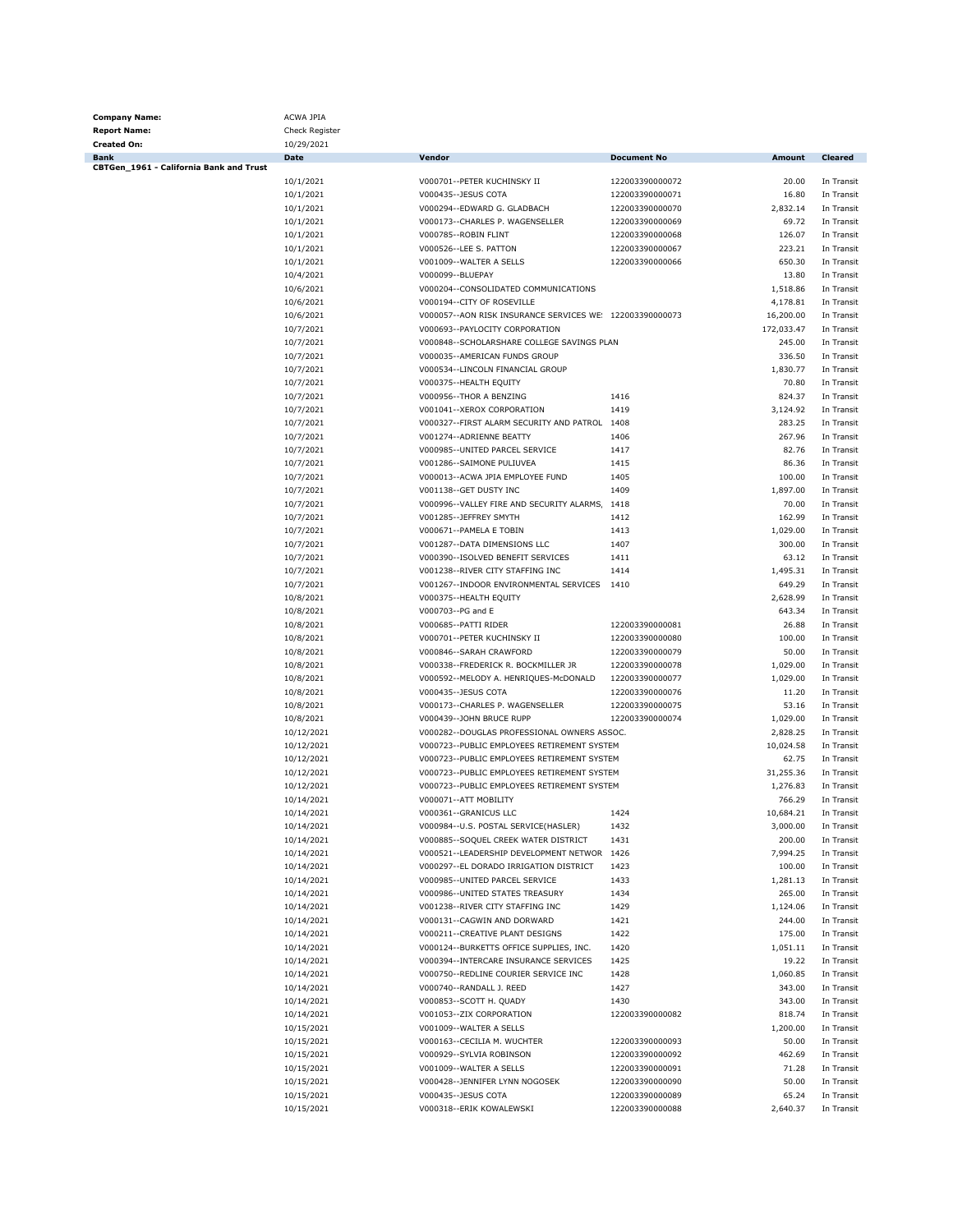|                                           | 10/15/2021             | V000403--JACQUELINE ANN RECH                                                         | 122003390000087 | 100.00                 | In Transit               |
|-------------------------------------------|------------------------|--------------------------------------------------------------------------------------|-----------------|------------------------|--------------------------|
|                                           | 10/15/2021             | V000948--THOMAS A. CUQUET                                                            | 122003390000086 | 1,029.00               | In Transit               |
|                                           | 10/15/2021             | V000785 -- ROBIN FLINT                                                               | 122003390000085 | 298.07                 | In Transit               |
|                                           | 10/15/2021             | V000294--EDWARD G. GLADBACH                                                          | 122003390000084 | 1,029.00               | In Transit               |
|                                           | 10/15/2021             | V000231--DAVID A DRAKE                                                               | 122003390000083 | 686.00                 | In Transit               |
| Total for CBTGen_1961                     |                        |                                                                                      |                 | 300,002.43             |                          |
| EBGen_7181 - CB&T Emp Ben Main Acct #7181 |                        |                                                                                      |                 |                        |                          |
|                                           | 10/6/2021              | V000254--DELTA DENTAL INSURANCE COMPANY                                              |                 | 141,425.44             | In Transit               |
|                                           | 10/7/2021              | V000903--STEALTH BENEFIT SOLUTIONS                                                   | 122003390000038 | 177,504.36             | In Transit               |
|                                           | 10/7/2021              | V000052--ANTHEM BLUE CROSS OF CALIFORNI/                                             | 122003390000037 | 2,421,655.07           | In Transit               |
|                                           | 10/7/2021              | V000052--ANTHEM BLUE CROSS OF CALIFORNI/                                             | 122003390000036 | 6,977.60               | In Transit               |
|                                           | 10/7/2021              | V000052--ANTHEM BLUE CROSS OF CALIFORNI/                                             | 122003390000035 | 302,711.91             | In Transit               |
|                                           | 10/7/2021              | V001103--STANDARD LIFE INSURANCE                                                     | 122003390000034 | 61,317.31              | In Transit               |
|                                           | 10/7/2021              | V001005--VISION SERVICE PLAN                                                         | 122003390000033 | 15,202.44              | In Transit               |
|                                           | 10/7/2021              | V000468--KAISER PERMANENTE - SOUTH                                                   | 122003390000032 | 1,791,318.74           | In Transit               |
|                                           | 10/7/2021              | V000467--KAISER PERMANENTE - NORTH                                                   | 122003390000031 | 742,171.56             | In Transit               |
|                                           | 10/7/2021              | V000255--DeltaCare USA                                                               | 122003390000030 | 8,647.70               | In Transit               |
|                                           | 10/13/2021             | V000254--DELTA DENTAL INSURANCE COMPANY                                              |                 | 137,407.20             | In Transit               |
|                                           | 10/15/2021             | V000587--MEDIMPACT HEALTHCARE SYSTEMS INC                                            |                 | 103,598.80             | In Transit               |
|                                           | 10/15/2021             | V000587--MEDIMPACT HEALTHCARE SYSTEMS INC                                            |                 | 266,685.05             | In Transit               |
|                                           | 10/15/2021             | V000587--MEDIMPACT HEALTHCARE SYSTEMS INC                                            |                 | 414,553.97             | In Transit               |
|                                           | 10/15/2021             | V000587--MEDIMPACT HEALTHCARE SYSTEMS INC                                            |                 | 32,025.18              | In Transit               |
|                                           | 10/15/2021             | V000587--MEDIMPACT HEALTHCARE SYSTEMS INC                                            |                 | 145,847.02             | In Transit               |
|                                           | 10/15/2021             | V000587--MEDIMPACT HEALTHCARE SYSTEMS INC                                            |                 | 126,672.38             | In Transit               |
| Total for EBGen_7181                      |                        |                                                                                      |                 | 6,895,721.73           |                          |
|                                           |                        |                                                                                      |                 |                        |                          |
| EBMed_4591 - CB&T Emp Ben ZBA Acct #4591  |                        |                                                                                      |                 |                        |                          |
|                                           | 10/1/2021              | V000052--ANTHEM BLUE CROSS OF CALIFORNIA                                             |                 | 17,694.12              | In Transit               |
|                                           | 10/1/2021<br>10/2/2021 | V000052--ANTHEM BLUE CROSS OF CALIFORNIA<br>V000052--ANTHEM BLUE CROSS OF CALIFORNIA |                 | 98,200.10<br>54,781.26 | In Transit<br>In Transit |
|                                           | 10/2/2021              | V000052--ANTHEM BLUE CROSS OF CALIFORNIA                                             |                 | 6,502.58               | In Transit               |
|                                           | 10/4/2021              | V000052--ANTHEM BLUE CROSS OF CALIFORNIA                                             |                 | 367,039.03             | In Transit               |
|                                           | 10/4/2021              | V000052--ANTHEM BLUE CROSS OF CALIFORNIA                                             |                 | 11,563.68              | In Transit               |
|                                           | 10/5/2021              | V000052--ANTHEM BLUE CROSS OF CALIFORNIA                                             |                 | 35,241.37              | In Transit               |
|                                           | 10/5/2021              | V000052--ANTHEM BLUE CROSS OF CALIFORNIA                                             |                 | 103,311.61             | In Transit               |
|                                           | 10/6/2021              | V000052--ANTHEM BLUE CROSS OF CALIFORNIA                                             |                 | 20,480.05              | In Transit               |
|                                           | 10/6/2021              | V000052--ANTHEM BLUE CROSS OF CALIFORNIA                                             |                 | 369,944.60             | In Transit               |
|                                           | 10/7/2021              | V000052--ANTHEM BLUE CROSS OF CALIFORNIA                                             |                 | 164,229.95             | In Transit               |
|                                           | 10/7/2021              | V000052--ANTHEM BLUE CROSS OF CALIFORNIA                                             |                 | 26,234.63              | In Transit               |
|                                           | 10/8/2021              | V000052--ANTHEM BLUE CROSS OF CALIFORNIA                                             |                 | 216,969.58             | In Transit               |
|                                           | 10/8/2021              | V000052--ANTHEM BLUE CROSS OF CALIFORNIA                                             |                 | 20,136.24              | In Transit               |
|                                           | 10/9/2021              | V000052--ANTHEM BLUE CROSS OF CALIFORNIA                                             |                 | 40,200.35              | In Transit               |
|                                           | 10/9/2021              | V000052--ANTHEM BLUE CROSS OF CALIFORNIA                                             |                 | 8,859.91               | In Transit               |
|                                           | 10/11/2021             | V000052--ANTHEM BLUE CROSS OF CALIFORNIA                                             |                 | 54,958.80              | In Transit               |
|                                           | 10/11/2021             | V000052--ANTHEM BLUE CROSS OF CALIFORNIA                                             |                 | 353,834.60             | In Transit               |
|                                           | 10/12/2021             | V000052--ANTHEM BLUE CROSS OF CALIFORNIA                                             |                 | 272,678.54             | In Transit               |
|                                           | 10/12/2021             | V000052--ANTHEM BLUE CROSS OF CALIFORNIA                                             |                 | 60,141.26              | In Transit               |
|                                           | 10/12/2021             | V000052--ANTHEM BLUE CROSS OF CALIFORNIA                                             |                 | 26,602.38              | In Transit               |
|                                           | 10/13/2021             | V000052--ANTHEM BLUE CROSS OF CALIFORNIA                                             |                 | 120,672.01             | In Transit               |
|                                           | 10/13/2021             | V000052--ANTHEM BLUE CROSS OF CALIFORNIA                                             |                 | 62,522.55              | In Transit               |
|                                           | 10/14/2021             | V000052--ANTHEM BLUE CROSS OF CALIFORNIA                                             |                 | 125,761.91             | In Transit               |
|                                           | 10/14/2021             | V000052--ANTHEM BLUE CROSS OF CALIFORNIA                                             |                 | 12,702.82              | In Transit               |
|                                           | 10/14/2021             | V000052--ANTHEM BLUE CROSS OF CALIFORNIA                                             |                 | 213,024.70             | In Transit               |
|                                           | 10/15/2021             | V000052--ANTHEM BLUE CROSS OF CALIFORNIA                                             |                 | 64,525.50              | In Transit               |
|                                           | 10/15/2021             | V000052--ANTHEM BLUE CROSS OF CALIFORNIA                                             |                 | 13,595.67              | In Transit               |
| Total for EBMed_4591                      |                        |                                                                                      |                 | 2,942,409.80           |                          |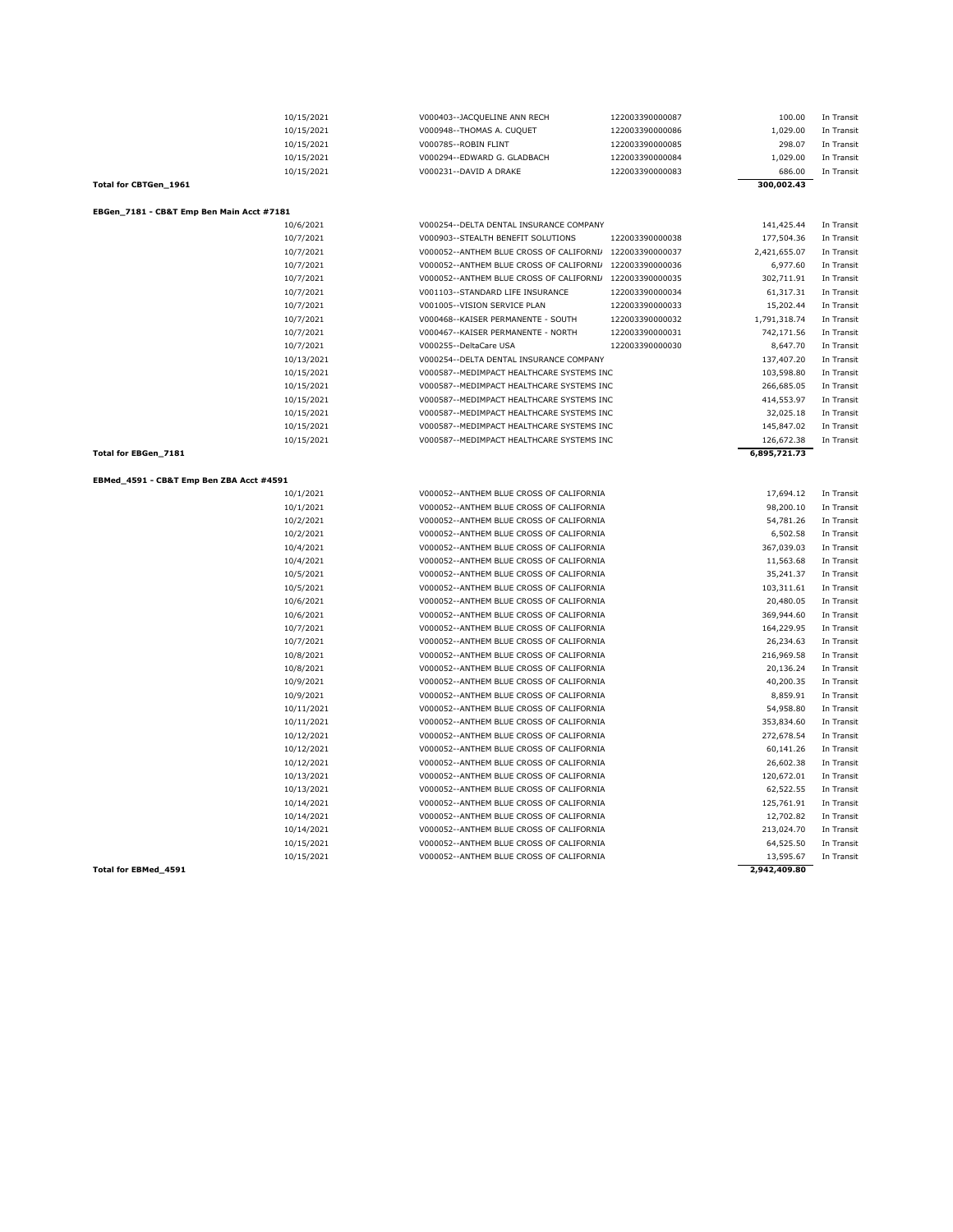| <b>Company Name:</b>                      | <b>JPIA</b>    |                                            |                          |              |                |
|-------------------------------------------|----------------|--------------------------------------------|--------------------------|--------------|----------------|
| <b>Report Name:</b>                       | Check Register |                                            |                          |              |                |
| <b>Created On:</b>                        | 10/29/2021     |                                            |                          |              |                |
| Agency:                                   | $1 - JPIA$     |                                            |                          |              |                |
| <b>Bank</b>                               | Date           | Vendor                                     | <b>Document No</b>       | Amount       | <b>Cleared</b> |
| CBTGen_1961 - California Bank and Trust   |                |                                            |                          |              |                |
|                                           | 10/19/2021     | V000074--BANK CARD CENTER                  |                          | 28,868.77    | In Transit     |
|                                           | 10/21/2021     | V000848--SCHOLARSHARE COLLEGE SAVINGS PLAN |                          | 245.00       | In Transit     |
|                                           | 10/21/2021     | V000035--AMERICAN FUNDS GROUP              |                          | 336.50       | In Transit     |
|                                           | 10/21/2021     | V000534 -- LINCOLN FINANCIAL GROUP         |                          | 1,830.77     | In Transit     |
|                                           | 10/21/2021     | V000693--PAYLOCITY CORPORATION             |                          | 180,522.65   | In Transit     |
|                                           | 10/21/2021     | V000986--UNITED STATES TREASURY            | 1444                     | 265.00       | In Transit     |
|                                           | 10/21/2021     | V000985--UNITED PARCEL SERVICE             | 1443                     | 692.26       | In Transit     |
|                                           | 10/21/2021     | V001238--RIVER CITY STAFFING INC           | 1442                     | 1,495.31     | In Transit     |
|                                           | 10/21/2021     | V000013--ACWA JPIA EMPLOYEE FUND           | 1435                     | 39.00        | In Transit     |
|                                           | 10/21/2021     | V001090--CANON FINANCIAL SERVICES INC      | 1436                     | 2,053.66     | In Transit     |
|                                           | 10/21/2021     | V001089--QUADIENT LEASING USA INC          | 1441                     | 113.29       | In Transit     |
|                                           | 10/21/2021     | V000217--CV STRATEGIES                     | 1438                     | 936.54       | In Transit     |
|                                           | 10/21/2021     | V001288--JACK J BURGETT                    | 1440                     | 343.00       | In Transit     |
|                                           | 10/21/2021     | V000400--ISO SERVICES, INC.                | 1439                     | 549.00       | In Transit     |
|                                           | 10/21/2021     | V000196 -- CLARK PEST CONTROL              | 1437                     | 180.00       | In Transit     |
| Total for CBTGen_1961                     |                |                                            |                          | 218,470.75   |                |
|                                           |                |                                            |                          |              |                |
| EBMed_4591 - CB&T Emp Ben ZBA Acct #4591  |                |                                            |                          |              |                |
|                                           | 10/16/2021     | V000052--ANTHEM BLUE CROSS OF CALIFORNIA   |                          | 10,619.46    | In Transit     |
|                                           | 10/16/2021     | V000052--ANTHEM BLUE CROSS OF CALIFORNIA   |                          | 3,335.97     | In Transit     |
|                                           | 10/18/2021     | V000052--ANTHEM BLUE CROSS OF CALIFORNIA   |                          | 113,288.30   | In Transit     |
|                                           | 10/18/2021     | V000052--ANTHEM BLUE CROSS OF CALIFORNIA   |                          | 9,387.04     | In Transit     |
|                                           | 10/19/2021     | V000052--ANTHEM BLUE CROSS OF CALIFORNIA   |                          | 15,235.60    | In Transit     |
|                                           | 10/19/2021     | V000052--ANTHEM BLUE CROSS OF CALIFORNIA   |                          | 1,286,062.46 | In Transit     |
|                                           | 10/20/2021     | V000052--ANTHEM BLUE CROSS OF CALIFORNIA   |                          | 192,654.20   | In Transit     |
|                                           | 10/20/2021     | V000052--ANTHEM BLUE CROSS OF CALIFORNIA   |                          | 20,434.54    | In Transit     |
|                                           | 10/21/2021     | V000052--ANTHEM BLUE CROSS OF CALIFORNIA   |                          | 14,293.76    | In Transit     |
|                                           | 10/21/2021     | V000052--ANTHEM BLUE CROSS OF CALIFORNIA   |                          | 454,870.86   | In Transit     |
| Total for EBMed_4591                      |                |                                            |                          | 2,120,182.19 |                |
|                                           |                |                                            |                          |              |                |
| EBGen 7181 - CB&T Emp Ben Main Acct #7181 |                |                                            |                          |              |                |
|                                           | 10/18/2021     | V000026--ALLIANT INSURANCE SERVICES INC-   |                          | 5,000.00     | In Transit     |
|                                           | 10/20/2021     | V000254--DELTA DENTAL INSURANCE COMPANY    |                          | 136,867.69   | In Transit     |
|                                           | 10/20/2021     | V000010 -- ACCESS                          | 122003390000039          | 212.48       | In Transit     |
|                                           | 10/21/2021     | V001192--CARRUM HEALTH INC                 | 122003390000040          | 14,637.02    | In Transit     |
|                                           | 10/22/2021     | V000122--bswift                            | Voided - 122003390000042 | 0.00         | In Transit     |
|                                           | 10/22/2021     | V001005--VISION SERVICE PLAN               | Voided - 122003390000041 | 0.00         | In Transit     |
| Total for EBGen_7181                      |                |                                            |                          | 156,717.19   |                |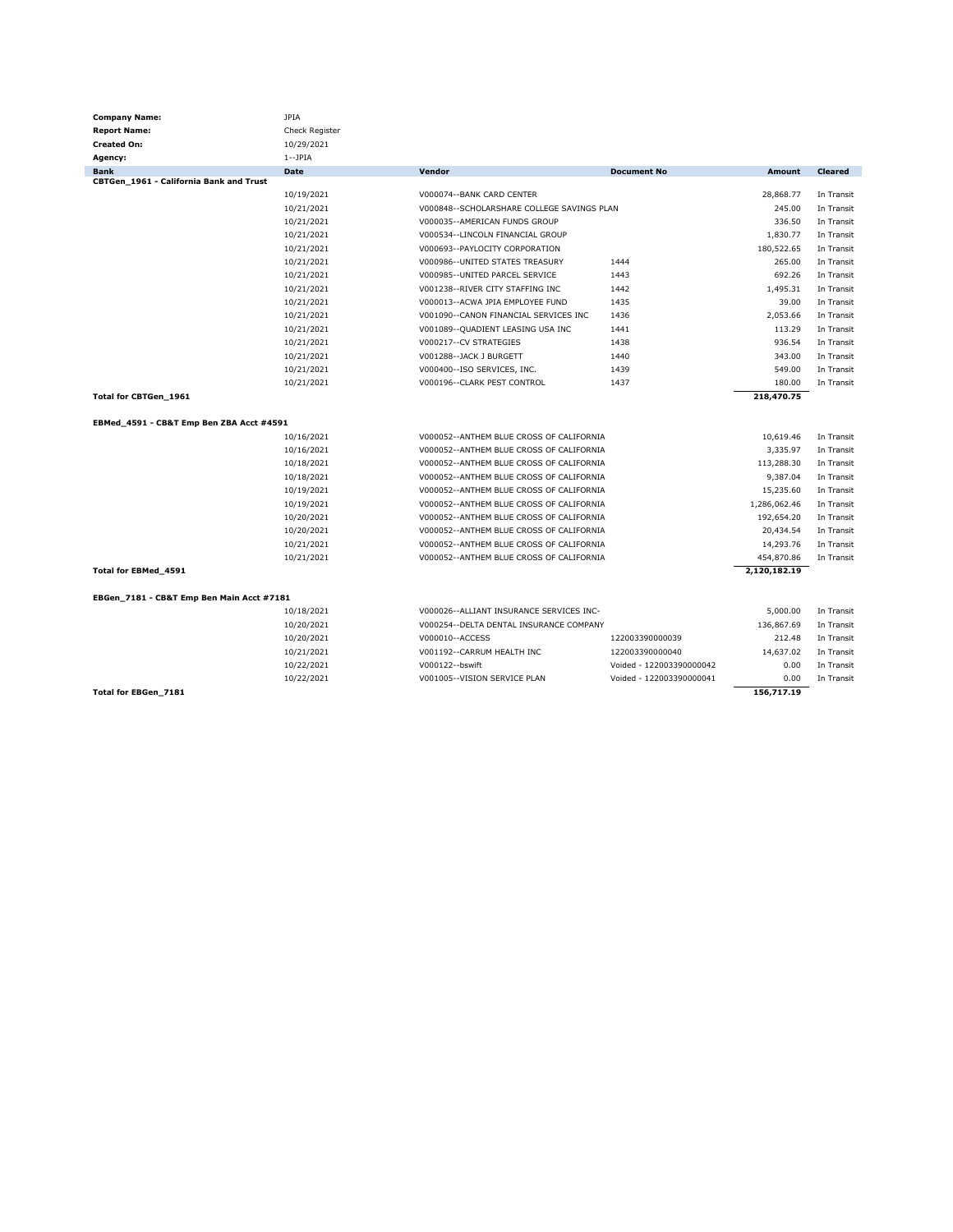## **Claims Payment Report** from 09/16/2021 **The COVA Solic Act Act Authority** From 09/16/2021 **Sorted By Check**

| to 09/30/2021 |               | <b>Claims Payment Report</b>                |              |                                     |               |
|---------------|---------------|---------------------------------------------|--------------|-------------------------------------|---------------|
| <b>Check</b>  | <b>Check</b>  | <b>District</b>                             | <b>Claim</b> |                                     |               |
| <b>Date</b>   | <b>Number</b> | <b>Name</b>                                 | <b>Date</b>  | <b>Transaction Type</b>             | <b>Amount</b> |
| 09/16/2021    | 232361        | <b>Merced Irrigation District</b>           | 06/30/2021   | Liability - Property Damage         | 750.00        |
| 09/16/2021    | 232362        | <b>Mission Springs Water District</b>       | 03/29/2021   | Liability - Property Damage         | 37,839.12     |
| 09/16/2021    | 232363        | Monte Vista Water District                  | 06/28/2021   | <b>Property - District Property</b> | 3,930.34      |
| 09/16/2021    | 232364        | <b>Sweetwater Authority</b>                 | 10/13/2020   | Physical therapy                    | 144.49        |
| 09/16/2021    | 232365        | <b>Stockton-East Water District</b>         | 08/30/2011   | Hospital (Outpatient)               | 1,951.97      |
| 09/16/2021    | 232366        | Vista Irrigation District                   | 02/04/2019   | <b>PPD</b>                          | 580.00        |
| 09/16/2021    | 232367        | Vista Irrigation District                   | 06/07/2019   | <b>PPD</b>                          | 580.00        |
| 09/16/2021    | 232368        | <b>Orange County Water District</b>         | 01/28/2021   | <b>TTD</b>                          | 2,601.60      |
| 09/16/2021    | 232369        | Soquel Creek Water District                 | 08/17/2017   | Medical, general                    | 111.97        |
| 09/16/2021    | 232370        | <b>Otay Water District</b>                  | 03/29/2021   | <b>Bill Review Fee</b>              | 8.50          |
| 09/16/2021    | 232370        | Santa Clarita Valley Water Agency           | 12/10/2020   | <b>Bill Review Fee</b>              | 8.50          |
| 09/16/2021    | 232370        | Carpinteria Valley Water District           | 03/19/2018   | <b>Bill Review Fee</b>              | 8.50          |
| 09/16/2021    | 232370        | <b>Sweetwater Authority</b>                 | 06/22/2021   | <b>Bill Review Fee</b>              | 8.50          |
| 09/16/2021    | 232370        | <b>Sweetwater Authority</b>                 | 06/22/2021   | <b>Bill Review Fee</b>              | 3.25          |
| 09/16/2021    | 232370        | <b>Palmdale Water District</b>              | 03/23/2015   | <b>Bill Review Fee</b>              | 8.50          |
| 09/16/2021    | 232370        | <b>Palmdale Water District</b>              | 03/23/2015   | <b>Bill Review Fee</b>              | 1.05          |
| 09/16/2021    | 232370        | <b>Water Employee Services Authority</b>    | 06/23/2020   | <b>Bill Review Fee</b>              | 8.50          |
| 09/16/2021    | 232370        | <b>Water Employee Services Authority</b>    | 06/23/2020   | <b>Bill Review Fee</b>              | 13.17         |
| 09/16/2021    | 232370        | <b>Alameda County Water District</b>        | 09/16/2020   | <b>Bill Review Fee</b>              | 8.50          |
| 09/16/2021    | 232370        | Alameda County Water District               | 09/16/2020   | <b>Bill Review Fee</b>              | 19.44         |
| 09/16/2021    | 232370        | <b>Yuba County Water Agency</b>             | 05/12/2021   | <b>Bill Review Fee</b>              | 8.50          |
| 09/16/2021    | 232370        | Santa Fe Irrigation District                | 09/03/2020   | <b>Bill Review Fee</b>              | 8.50          |
| 09/16/2021    | 232370        | Santa Fe Irrigation District                | 09/03/2020   | <b>Bill Review Fee</b>              | 31.67         |
| 09/16/2021    | 232370        | Santa Fe Irrigation District                | 09/03/2020   | <b>Bill Review Fee</b>              | 8.50          |
| 09/16/2021    | 232370        | Santa Fe Irrigation District                | 09/03/2020   | <b>Bill Review Fee</b>              | 31.67         |
| 09/16/2021    | 232370        | Santa Fe Irrigation District                | 09/03/2020   | <b>Bill Review Fee</b>              | 8.50          |
| 09/16/2021    | 232370        | Santa Fe Irrigation District                | 09/03/2020   | <b>Bill Review Fee</b>              | 31.67         |
| 09/16/2021    | 232370        | Santa Fe Irrigation District                | 09/03/2020   | <b>Bill Review Fee</b>              | 8.50          |
| 09/16/2021    | 232370        | Santa Fe Irrigation District                | 09/03/2020   | <b>Bill Review Fee</b>              | 21.53         |
| 09/16/2021    | 232370        | Laguna Beach County Water District          | 11/30/2020   | <b>Bill Review Fee</b>              | 8.50          |
| 09/16/2021    | 232370        | Laguna Beach County Water District          | 11/30/2020   | <b>Bill Review Fee</b>              | 35.61         |
| 09/16/2021    | 232370        | Alameda County Water District               | 08/31/2021   | <b>Bill Review Fee</b>              | 8.50          |
| 09/16/2021    | 232370        | Alameda County Water District               | 08/31/2021   | <b>Bill Review Fee</b>              | 5.50          |
| 09/16/2021    | 232370        | <b>Chowchilla Water District</b>            | 07/20/2021   | <b>Bill Review Fee</b>              | 8.50          |
| 09/16/2021    | 232370        | <b>Chowchilla Water District</b>            | 07/20/2021   | <b>Bill Review Fee</b>              | 2.43          |
| 09/16/2021    | 232370        | <b>Clearlake Oaks County Water District</b> | 08/27/2021   | <b>Bill Review Fee</b>              | 8.50          |
| 09/16/2021    | 232370        | <b>Clearlake Oaks County Water District</b> | 08/27/2021   | <b>Bill Review Fee</b>              | 4.18          |
| 09/16/2021    | 232370        | <b>Clearlake Oaks County Water District</b> | 12/11/2020   | <b>Bill Review Fee</b>              | 8.50          |
| 09/16/2021    | 232370        | <b>Clearlake Oaks County Water District</b> | 12/11/2020   | <b>Bill Review Fee</b>              | 4.52          |
| 09/16/2021    | 232370        | <b>Clearlake Oaks County Water District</b> | 12/11/2020   | <b>Bill Review Fee</b>              | 8.50          |
| 09/16/2021    | 232370        | <b>Mesa Water District</b>                  | 07/30/2020   | <b>Bill Review Fee</b>              | 8.50          |
| 09/16/2021    | 232370        | <b>Mesa Water District</b>                  | 07/30/2020   | <b>Bill Review Fee</b>              | 5.20          |
| 09/16/2021    | 232370        | Mesa Water District                         | 07/30/2020   | <b>Bill Review Fee</b>              | 8.50          |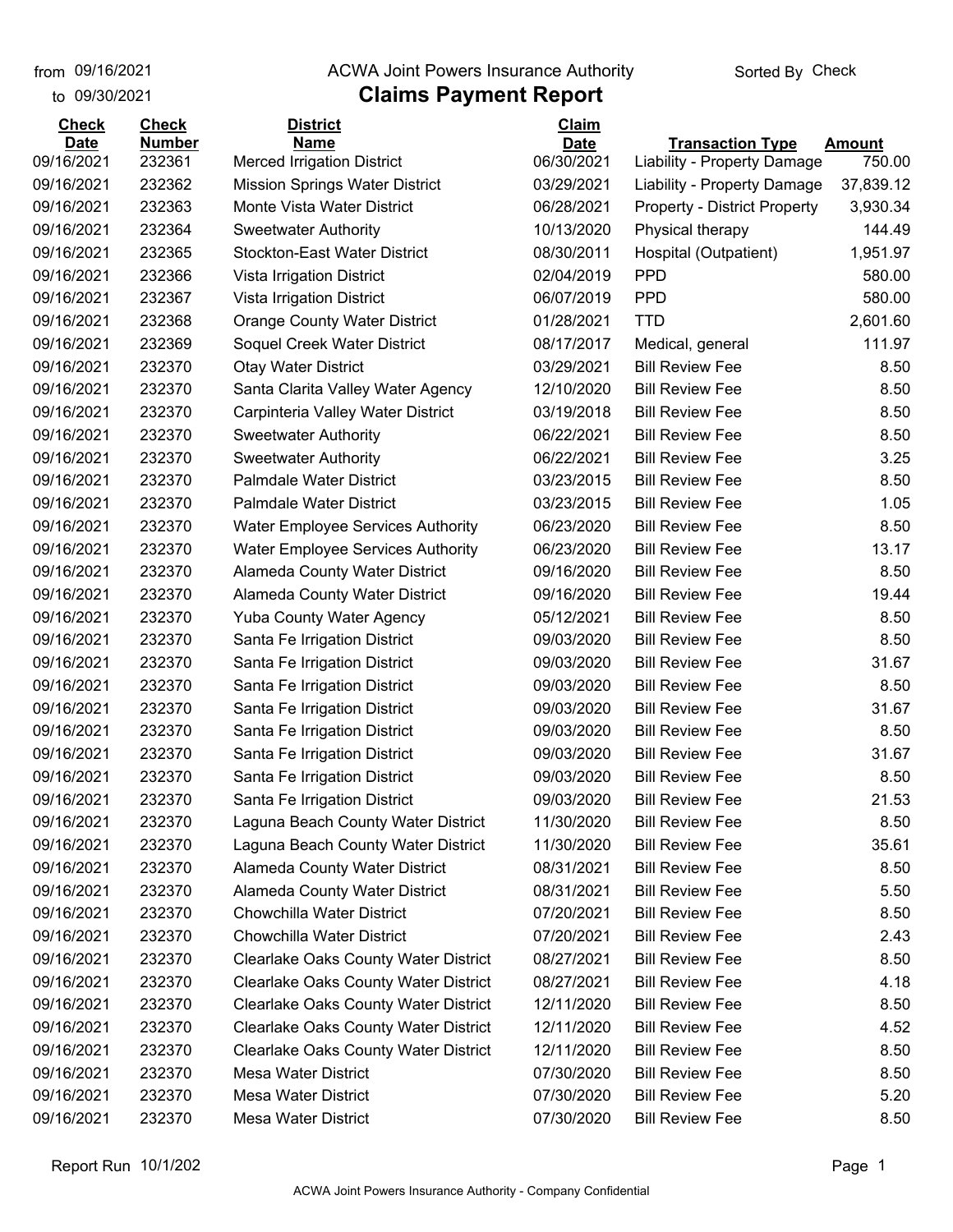to 09/30/2021

#### from 09/16/2021 **The COVA Solic Act Act Authority** Sorted By Check

## **Claims Payment Report**

| <b>Check</b> | <b>Check</b>  | <b>District</b>                             | Claim       |                         |               |
|--------------|---------------|---------------------------------------------|-------------|-------------------------|---------------|
| <b>Date</b>  | <b>Number</b> | <b>Name</b>                                 | <b>Date</b> | <b>Transaction Type</b> | <b>Amount</b> |
| 09/16/2021   | 232370        | <b>Mesa Water District</b>                  | 07/30/2020  | <b>Bill Review Fee</b>  | 5.20          |
| 09/16/2021   | 232370        | <b>Mesa Water District</b>                  | 07/30/2020  | <b>Bill Review Fee</b>  | 8.50          |
| 09/16/2021   | 232370        | <b>Mesa Water District</b>                  | 07/30/2020  | <b>Bill Review Fee</b>  | 5.56          |
| 09/16/2021   | 232370        | South Feather Water and Power Agency        | 04/05/2021  | <b>Bill Review Fee</b>  | 8.50          |
| 09/16/2021   | 232370        | South Feather Water and Power Agency        | 04/05/2021  | <b>Bill Review Fee</b>  | 8.50          |
| 09/16/2021   | 232370        | South Feather Water and Power Agency        | 04/05/2021  | <b>Bill Review Fee</b>  | 8.50          |
| 09/16/2021   | 232370        | Patterson Irrigation District               | 08/09/2012  | <b>Bill Review Fee</b>  | 8.50          |
| 09/16/2021   | 232370        | <b>Patterson Irrigation District</b>        | 08/09/2012  | <b>Bill Review Fee</b>  | 21.46         |
| 09/16/2021   | 232370        | San Luis Water District                     | 09/04/2020  | <b>Bill Review Fee</b>  | 8.50          |
| 09/16/2021   | 232370        | San Luis Water District                     | 09/04/2020  | <b>Bill Review Fee</b>  | 6.14          |
| 09/16/2021   | 232370        | San Luis Water District                     | 09/04/2020  | <b>Bill Review Fee</b>  | 8.50          |
| 09/16/2021   | 232370        | San Luis Water District                     | 09/04/2020  | <b>Bill Review Fee</b>  | 5.44          |
| 09/16/2021   | 232370        | Panoche Water District                      | 08/17/2019  | <b>Bill Review Fee</b>  | 8.50          |
| 09/16/2021   | 232370        | Panoche Water District                      | 08/17/2019  | <b>Bill Review Fee</b>  | 21.46         |
| 09/16/2021   | 232370        | Panoche Water District                      | 08/17/2019  | <b>Bill Review Fee</b>  | 8.50          |
| 09/16/2021   | 232370        | Panoche Water District                      | 08/17/2019  | <b>Bill Review Fee</b>  | 2.99          |
| 09/16/2021   | 232370        | Kings River Conservation District           | 11/18/2016  | <b>Bill Review Fee</b>  | 8.50          |
| 09/16/2021   | 232370        | Kings River Conservation District           | 11/18/2016  | <b>Bill Review Fee</b>  | 18.52         |
| 09/16/2021   | 232370        | Pajaro/Sunny Mesa Community Services I      | 04/30/2021  | <b>Bill Review Fee</b>  | 8.50          |
| 09/16/2021   | 232370        | Pajaro/Sunny Mesa Community Services I      | 04/30/2021  | <b>Bill Review Fee</b>  | 2.93          |
| 09/16/2021   | 232370        | Pajaro/Sunny Mesa Community Services I      | 04/30/2021  | <b>Bill Review Fee</b>  | 8.50          |
| 09/16/2021   | 232370        | Pajaro/Sunny Mesa Community Services I      | 04/30/2021  | <b>Bill Review Fee</b>  | 2.93          |
| 09/16/2021   | 232370        | Pajaro/Sunny Mesa Community Services I      | 04/30/2021  | <b>Bill Review Fee</b>  | 8.50          |
| 09/16/2021   | 232370        | Pajaro/Sunny Mesa Community Services I      | 04/30/2021  | <b>Bill Review Fee</b>  | 2.93          |
| 09/16/2021   | 232370        | Pajaro/Sunny Mesa Community Services I      | 04/30/2021  | <b>Bill Review Fee</b>  | 8.50          |
| 09/16/2021   | 232370        | Pajaro/Sunny Mesa Community Services I      | 04/30/2021  | <b>Bill Review Fee</b>  | 6.55          |
| 09/16/2021   | 232370        | Calleguas Municipal Water District          | 08/31/2021  | <b>Bill Review Fee</b>  | 8.50          |
| 09/16/2021   | 232370        | <b>Calleguas Municipal Water District</b>   | 08/31/2021  | <b>Bill Review Fee</b>  | 8.56          |
| 09/16/2021   | 232370        | <b>Walnut Valley Water District</b>         | 05/13/2021  | <b>Bill Review Fee</b>  | 8.50          |
| 09/16/2021   | 232370        | <b>Walnut Valley Water District</b>         | 05/13/2021  | <b>Bill Review Fee</b>  | 13.17         |
| 09/16/2021   | 232370        | <b>Humboldt Community Services District</b> | 06/04/2021  | <b>Bill Review Fee</b>  | 8.50          |
| 09/16/2021   | 232370        | <b>Humboldt Community Services District</b> | 06/04/2021  | <b>Bill Review Fee</b>  | 0.83          |
| 09/16/2021   | 232370        | Valley Center Municipal Water District      | 09/12/2018  | <b>Bill Review Fee</b>  | 8.50          |
| 09/16/2021   | 232371        | Rancho California Water District            | 06/02/2021  | <b>TTD</b>              | 1,739.60      |
| 09/16/2021   | 232372        | <b>Sutter Extension Water District</b>      | 04/19/2019  | Legal (Defense)         | 628.82        |
| 09/16/2021   | 232373        | Yorba Linda Water District                  | 09/09/2019  | Legal (Defense)         | 356.90        |
| 09/16/2021   | 232374        | Fair Oaks Water District                    | 04/26/2018  | Legal (Defense)         | 324.45        |
| 09/16/2021   | 232375        | Laguna Beach County Water District          | 10/29/2019  | Legal (Defense)         | 33.99         |
| 09/16/2021   | 232376        | Elsinore Valley Municipal Water District    | 05/05/2014  | Legal (Defense)         | 425.37        |
| 09/16/2021   | 232377        | Glenn-Colusa Irrigation District            | 07/13/2021  | Legal (Defense)         | 254.93        |
| 09/16/2021   | 232378        | <b>Carmichael Water District</b>            | 12/12/2019  | Legal (Defense)         | 67.98         |
| 09/16/2021   | 232379        | <b>Clearlake Oaks County Water District</b> | 12/11/2020  | Legal (Defense)         | 458.87        |
| 09/16/2021   | 232380        | <b>Stockton-East Water District</b>         | 11/27/2019  | Legal (Defense)         | 1,937.43      |
| 09/16/2021   | 232381        | San Luis Water District                     | 09/04/2020  | Legal (Defense)         | 120.99        |
|              |               |                                             |             |                         |               |

Report Run 10/1/202 Page 2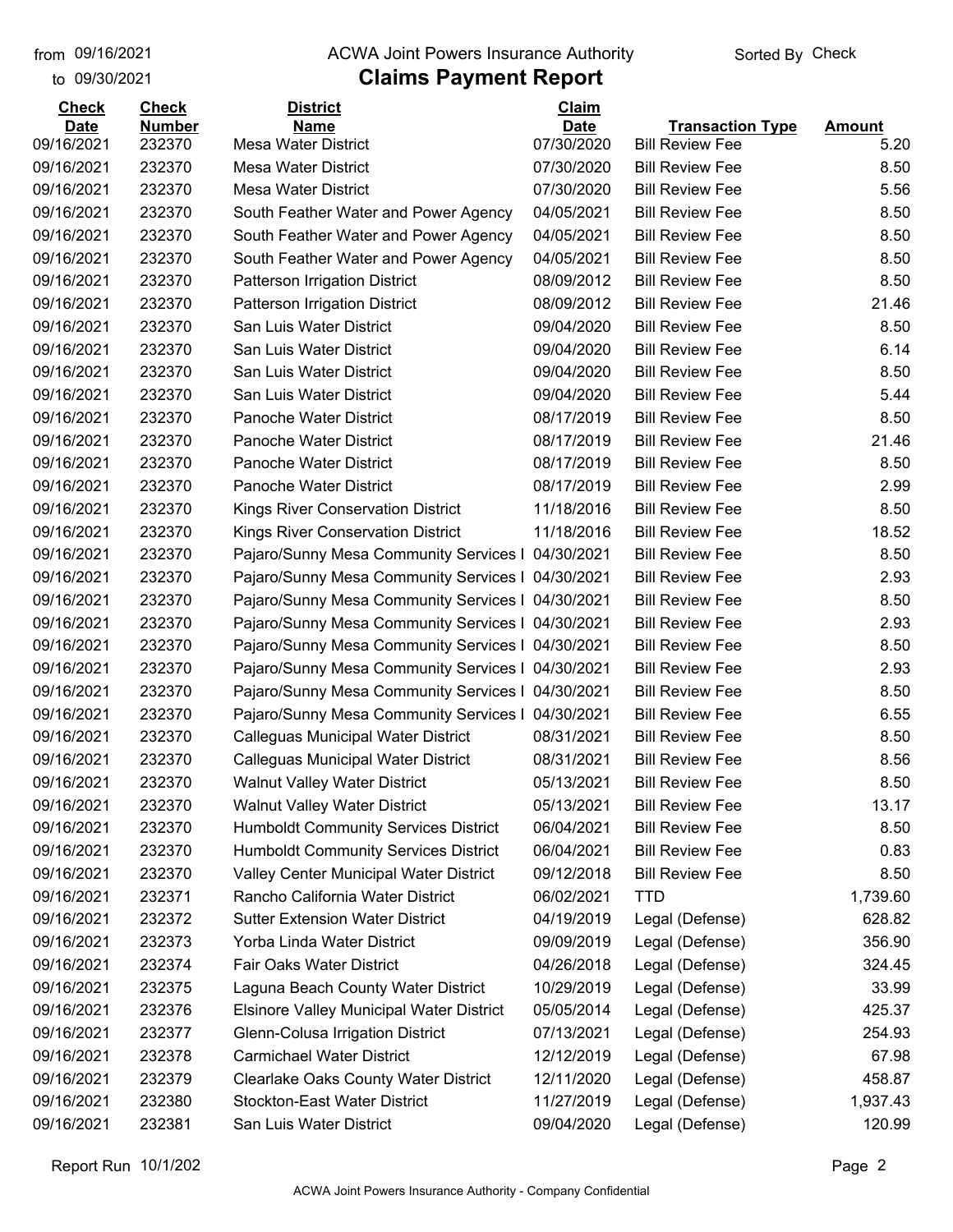#### from 09/16/2021 **The COVA Solic Act Act Authority** Sorted By Check

#### to 09/30/2021

| <b>Check</b> | <b>Check</b>  | <b>District</b>                          | Claim       |                         |               |
|--------------|---------------|------------------------------------------|-------------|-------------------------|---------------|
| <b>Date</b>  | <b>Number</b> | <b>Name</b>                              | <b>Date</b> | <b>Transaction Type</b> | <b>Amount</b> |
| 09/16/2021   | 232382        | Panoche Water District                   | 08/17/2019  | Legal (Defense)         | 203.94        |
| 09/16/2021   | 232383        | Soquel Creek Water District              | 11/16/2020  | Legal (Defense)         | 254.93        |
| 09/16/2021   | 232384        | Kings River Conservation District        | 11/18/2016  | Legal (Defense)         | 17.00         |
| 09/16/2021   | 232385        | San Juan Water District                  | 01/26/2016  | Legal (Defense)         | 1,711.19      |
| 09/16/2021   | 232386        | <b>Orange County Water District</b>      | 08/16/2019  | Legal (Defense)         | 407.88        |
| 09/16/2021   | 232387        | <b>Merced Irrigation District</b>        | 08/08/2020  | Legal (Defense)         | 84.98         |
| 09/16/2021   | 232388        | Fair Oaks Water District                 | 04/26/2018  | Legal (Defense)         | 54.08         |
| 09/16/2021   | 232389        | Panoche Water District                   | 08/17/2019  | Legal (Defense)         | 17.00         |
| 09/16/2021   | 232390        | El Toro Water District                   | 06/22/2015  | Legal (Defense)         | 577.83        |
| 09/16/2021   | 232391        | Solano Irrigation District               | 07/15/2014  | Legal (Defense)         | 322.91        |
| 09/16/2021   | 232392        | <b>Merced Irrigation District</b>        | 08/08/2020  | Legal (Defense)         | 339.90        |
| 09/16/2021   | 232393        | San Juan Water District                  | 01/26/2016  | Legal (Defense)         | 1,640.28      |
| 09/16/2021   | 232394        | El Dorado Irrigation District            | 06/14/2008  | Legal (Defense)         | 679.80        |
| 09/16/2021   | 232395        | Sierra Lakes County Water District       | 09/13/2018  | <b>PPD</b>              | 580.00        |
| 09/16/2021   | 232396        | South Feather Water and Power Agency     | 04/05/2021  | Laboratory fee          | 672.60        |
| 09/16/2021   | 232397        | <b>El Toro Water District</b>            | 06/22/2015  | Medical, general        | 146.12        |
| 09/16/2021   | 232398        | Kern County Water Agency                 | 09/16/2016  | Legal (Defense)         | 132.00        |
| 09/16/2021   | 232399        | Laguna Beach County Water District       | 05/29/2020  | Medical, general        | 190.58        |
| 09/16/2021   | 232400        | Alameda County Water District            | 11/21/2020  | Hospital (Outpatient)   | 355.99        |
| 09/16/2021   | 232401        | <b>Scotts Valley Water District</b>      | 10/28/2019  | <b>PPD</b>              | 580.00        |
| 09/16/2021   | 232402        | <b>Vallecitos Water District</b>         | 10/15/2020  | <b>TTD</b>              | 2,448.54      |
| 09/16/2021   | 232403        | San Luis & Delta-Mendota Water Authority | 07/27/2021  | Photocopy               | 139.72        |
| 09/16/2021   | 232404        | San Luis & Delta-Mendota Water Authority | 07/22/2021  | Photocopy               | 123.22        |
| 09/16/2021   | 232405        | Vista Irrigation District                | 02/04/2019  | Legal (Defense)         | 1,040.21      |
| 09/16/2021   | 232406        | <b>Helix Water District</b>              | 07/23/2019  | Legal (Defense)         | 68.00         |
| 09/16/2021   | 232407        | <b>Sweetwater Authority</b>              | 06/30/2020  | Legal (Defense)         | 78.00         |
| 09/16/2021   | 232408        | <b>Idyllwild Water District</b>          | 02/13/2020  | Legal (Defense)         | 551.28        |
| 09/16/2021   | 232409        | <b>Water Employee Services Authority</b> | 12/10/2018  | Legal (Defense)         | 555.50        |
| 09/16/2021   | 232410        | Las Virgenes Municipal Water District    | 07/17/2019  | Legal (Defense)         | 963.78        |
| 09/16/2021   | 232411        | Laguna Beach County Water District       | 05/29/2020  | Legal (Defense)         | 804.69        |
| 09/16/2021   | 232412        | <b>Twentynine Palms Water District</b>   | 02/09/2021  | Legal (Defense)         | 312.00        |
| 09/16/2021   | 232413        | <b>Desert Water Agency</b>               | 08/22/2020  | Legal (Defense)         | 855.55        |
| 09/16/2021   | 232414        | Las Virgenes Municipal Water District    | 11/27/2018  | <b>PPD</b>              | 580.00        |
| 09/16/2021   | 232415        | South Feather Water and Power Agency     | 04/05/2021  | Medical, general        | 111.44        |
| 09/16/2021   | 232416        | South Feather Water and Power Agency     | 04/05/2021  | Medical, general        | 110.59        |
| 09/16/2021   | 232417        | South Feather Water and Power Agency     | 04/05/2021  | Medical, general        | 212.76        |
| 09/16/2021   | 232418        | <b>Corcoran Irrigation District</b>      | 07/15/2021  | Physical therapy        | 153.08        |
| 09/16/2021   | 232419        | <b>Consolidated Irrigation District</b>  | 07/26/2021  | <b>TTD</b>              | 1,040.00      |
| 09/16/2021   | 232420        | <b>Vallecitos Water District</b>         | 10/15/2020  | Medical, general        | 107.13        |
| 09/16/2021   | 232421        | Kern County Water Agency                 | 09/16/2016  | <b>PPD</b>              | 580.00        |
| 09/16/2021   | 232422        | <b>Mission Springs Water District</b>    | 05/11/2021  | <b>TTD</b>              | 2,635.64      |
| 09/16/2021   | 232423        | Vista Irrigation District                | 07/01/2021  | Medical, general        | 188.19        |
| 09/16/2021   | 232424        | <b>Merced Irrigation District</b>        | 10/29/2020  | Physical therapy        | 97.62         |
| 09/16/2021   | 232425        | <b>Merced Irrigation District</b>        | 10/29/2020  | Physical therapy        | 160.79        |
|              |               |                                          |             |                         |               |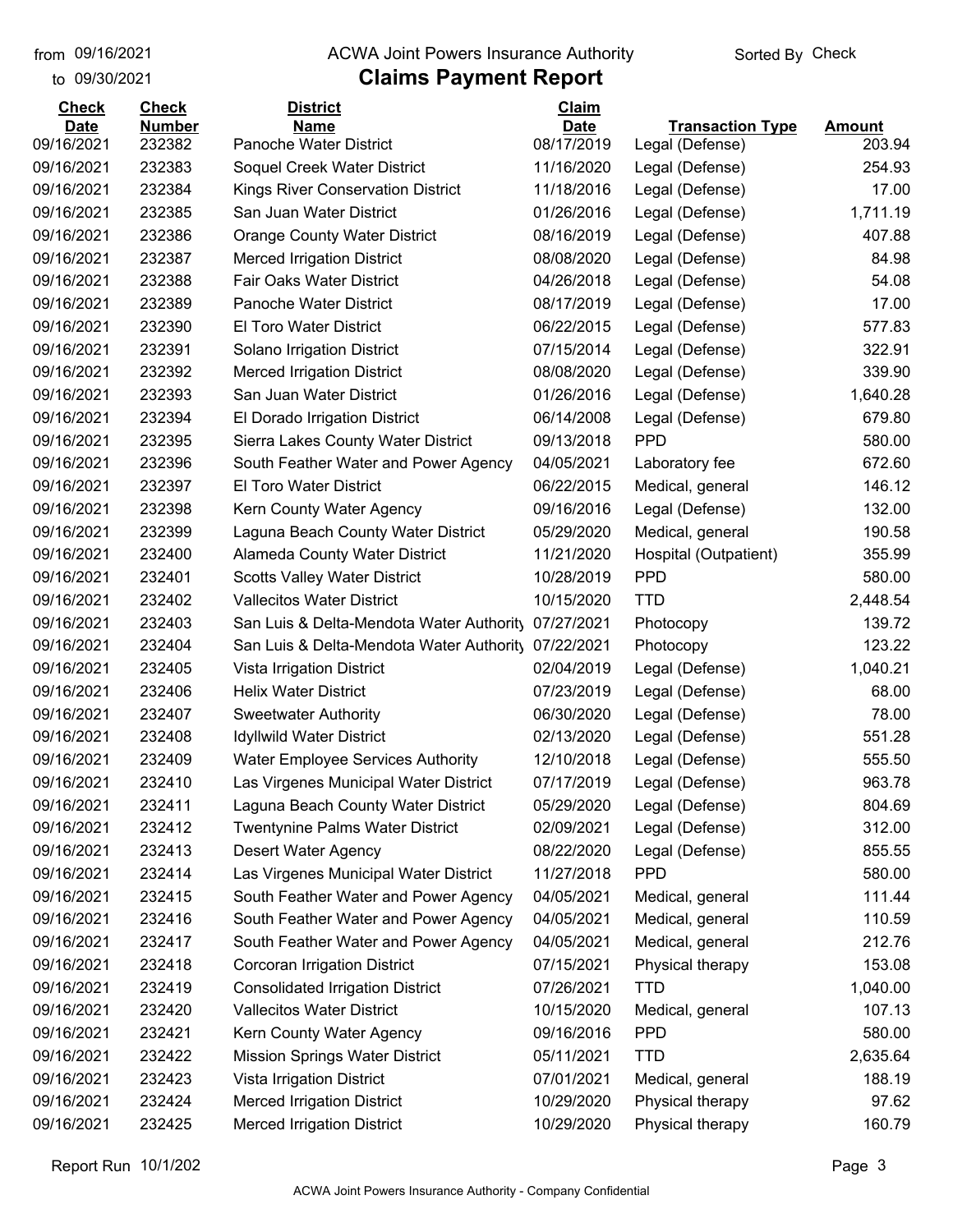to 09/30/2021

#### from 09/16/2021 **The COVA Solic Act Act Authority** Sorted By Check

| <b>Check</b> | <b>Check</b>            | <b>District</b>                                                            | Claim      |                                     |               |
|--------------|-------------------------|----------------------------------------------------------------------------|------------|-------------------------------------|---------------|
| <b>Date</b>  | <b>Number</b><br>232426 | <b>Name</b><br>Purissima Hills Water District                              | Date       | <b>Transaction Type</b>             | <b>Amount</b> |
| 09/21/2021   |                         |                                                                            | 08/26/2018 | Expert                              | 3,054.75      |
| 09/21/2021   | 232427                  | <b>Sutter Extension Water District</b><br>Rancho California Water District | 09/01/2019 | Expert                              | 13,384.50     |
| 09/21/2021   | 232428                  |                                                                            | 06/17/2019 | Defense Attorney                    | 2,641.00      |
| 09/21/2021   | 232429                  | Santa Clarita Valley Water Agency                                          | 06/01/2020 | Defense Attorney                    | 8,493.00      |
| 09/21/2021   | 232430                  | Santa Clarita Valley Water Agency                                          | 06/01/2020 | <b>Expense General</b>              | 4.50          |
| 09/21/2021   | 232431                  | <b>Goleta Water District</b>                                               | 04/20/2020 | Defense Attorney                    | 2,280.00      |
| 09/21/2021   | 232432                  | Rancho California Water District                                           | 07/15/2019 | Defense Attorney                    | 342.00        |
| 09/21/2021   | 232433                  | Santa Clarita Valley Water Agency                                          | 10/16/2019 | Defense Attorney                    | 1,805.00      |
| 09/21/2021   | 232434                  | Santa Clarita Valley Water Agency                                          | 10/16/2019 | <b>Expense General</b>              | 19.50         |
| 09/21/2021   | 232435                  | Santa Clarita Valley Water Agency                                          | 08/13/2020 | Defense Attorney                    | 760.00        |
| 09/21/2021   | 232436                  | Vista Irrigation District                                                  | 06/28/2021 | Liability - Property Damage         | 4,591.77      |
| 09/21/2021   | 232437                  | <b>Sutter Extension Water District</b>                                     | 09/01/2019 | Expert                              | 1,081.50      |
| 09/21/2021   | 232438                  | South Tahoe Public Utility District                                        | 09/05/2021 | <b>Expense General</b>              | 418.60        |
| 09/21/2021   | 232439                  | <b>Water Employee Services Authority</b>                                   | 09/01/2021 | Liability - Property Damage         | 1,180.00      |
| 09/21/2021   | 232440                  | <b>Fallbrook Public Utility District</b>                                   | 12/31/2019 | <b>Expense General</b>              | 895.00        |
| 09/21/2021   | 232441                  | <b>Fallbrook Public Utility District</b>                                   | 12/31/2019 | <b>Expense General</b>              | 845.00        |
| 09/21/2021   | 232442                  | <b>Alameda County Water District</b>                                       | 08/17/2021 | Liability - Property Damage         | 15,000.00     |
| 09/21/2021   | 232443                  | <b>Mission Springs Water District</b>                                      | 07/15/2021 | <b>Property - District Property</b> | 331.70        |
| 09/21/2021   | 232444                  | <b>Madera Irrigation District</b>                                          | 08/06/2020 | <b>Expense General</b>              | 619.34        |
| 09/21/2021   | 232445                  | <b>Fallbrook Public Utility District</b>                                   | 12/31/2019 | Expert                              | 2,842.00      |
| 09/21/2021   | 232446                  | Solano Irrigation District                                                 | 02/13/2019 | <b>Expense General</b>              | 2,000.00      |
| 09/21/2021   | 232447                  | <b>Sutter Extension Water District</b>                                     | 09/01/2019 | Expert                              | 14,578.63     |
| 09/21/2021   | 232448                  | <b>Montecito Water District</b>                                            | 08/03/2020 | Expert                              | 414.20        |
| 09/21/2021   | 232449                  | <b>Citrus Heights Water District</b>                                       | 08/23/2021 | Liability - Property Damage         | 543.96        |
| 09/21/2021   | 232450                  | <b>Sutter Extension Water District</b>                                     | 09/01/2019 | Expert                              | 2,930.00      |
| 09/21/2021   | 232451                  | <b>Fallbrook Public Utility District</b>                                   | 07/24/2021 | Liability - Property Damage         | 1,260.00      |
| 09/21/2021   | 232452                  | Las Virgenes Municipal Water District                                      | 09/18/2019 | Applicant attorney fee              | 4,150.00      |
| 09/21/2021   | 232453                  | <b>Sutter Extension Water District</b>                                     | 04/19/2019 | <b>PPD</b>                          | 17,670.00     |
| 09/21/2021   | 232454                  | <b>Sutter Extension Water District</b>                                     | 04/19/2019 | <b>C&amp;R/Future Medical</b>       | 22,705.00     |
| 09/21/2021   | 232455                  | <b>Clearlake Oaks County Water District</b>                                | 12/11/2020 | Physical therapy                    | 104.00        |
| 09/21/2021   | 232456                  | <b>Yuba County Water Agency</b>                                            | 05/12/2021 | Physical therapy                    | 120.32        |
| 09/21/2021   | 232457                  | <b>Clearlake Oaks County Water District</b>                                | 12/11/2020 | Physical therapy                    | 188.26        |
| 09/21/2021   | 232458                  | <b>Otay Water District</b>                                                 | 03/29/2021 | Medical, general                    | 85.95         |
| 09/21/2021   | 232459                  | <b>Clearlake Oaks County Water District</b>                                | 12/11/2020 | Physical therapy                    | 104.00        |
| 09/21/2021   | 232460                  | Patterson Irrigation District                                              | 08/09/2012 | Medical, general                    | 117.87        |
| 09/21/2021   | 232461                  | Panoche Water District                                                     | 08/17/2019 | Medical, general                    | 117.87        |
| 09/21/2021   | 232462                  | Panoche Water District                                                     | 08/17/2019 | Medical, general                    | 117.87        |
| 09/21/2021   | 232463                  | Santa Clarita Valley Water Agency                                          | 12/10/2020 | Med/Legal evaluation                | 2,015.00      |
| 09/21/2021   | 232464                  | Palmdale Water District                                                    | 03/23/2015 | Medical, general                    | 99.28         |
| 09/21/2021   | 232465                  | <b>Sutter Extension Water District</b>                                     | 04/19/2019 | Interpreter                         | 265.00        |
| 09/21/2021   | 232466                  | <b>Sweetwater Authority</b>                                                | 06/22/2021 | Physical therapy                    | 116.88        |
| 09/21/2021   | 232467                  | <b>Sweetwater Authority</b>                                                | 06/22/2021 | Physical therapy                    | 62.58         |
| 09/21/2021   | 232468                  | <b>Sweetwater Authority</b>                                                | 06/22/2021 | Physical therapy                    | 62.58         |
| 09/21/2021   | 232469                  | Clearlake Oaks County Water District                                       | 12/11/2020 | <b>TTD</b>                          | 117.11        |
|              |                         |                                                                            |            |                                     |               |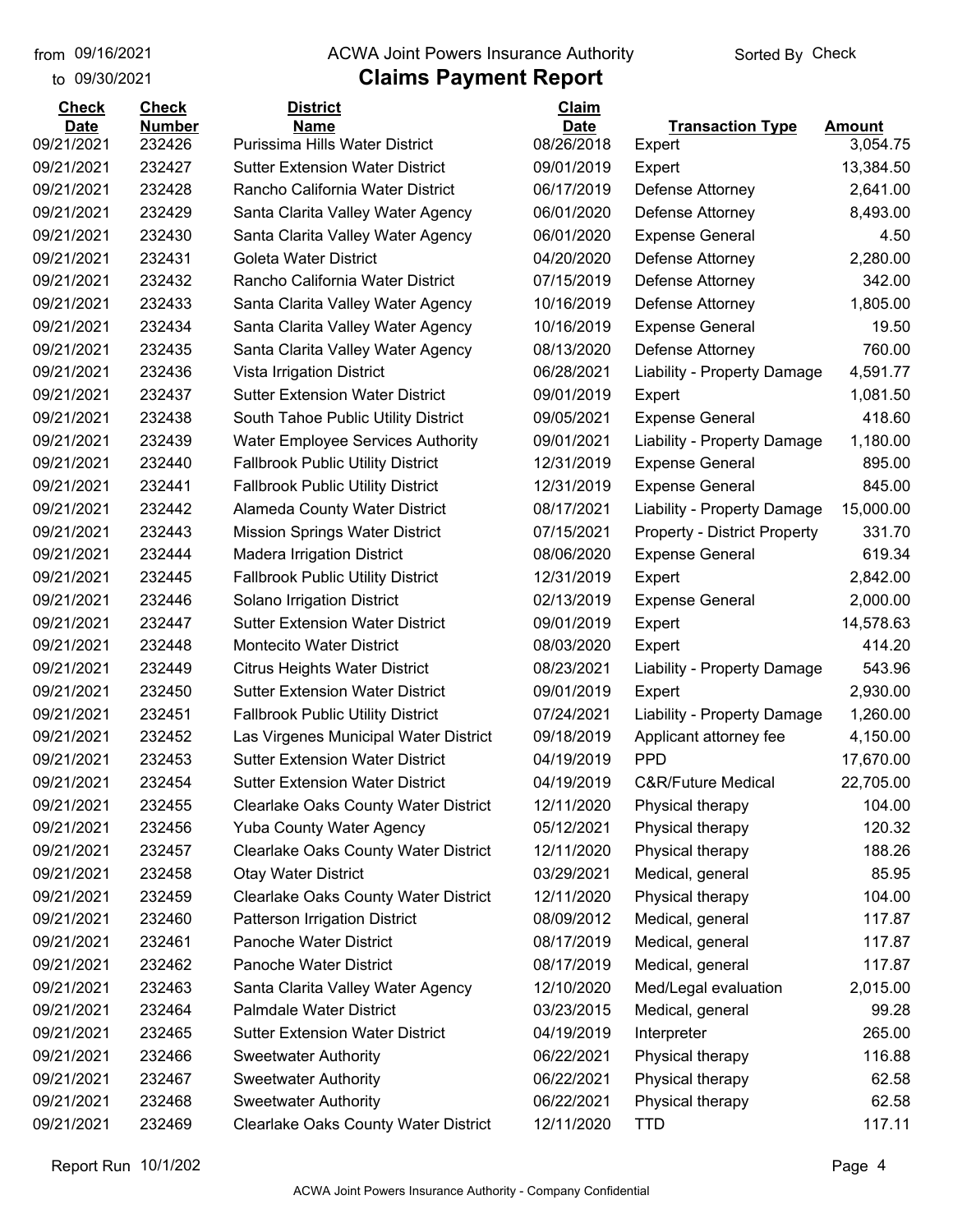to 09/30/2021

#### from 09/16/2021 **The COVA Solic Act Act Authority** Sorted By Check

| <b>Check</b> | <b>Check</b>  | <b>District</b>                                   | Claim       |                         |               |
|--------------|---------------|---------------------------------------------------|-------------|-------------------------|---------------|
| <b>Date</b>  | <b>Number</b> | <b>Name</b>                                       | <b>Date</b> | <b>Transaction Type</b> | <b>Amount</b> |
| 09/21/2021   | 232470        | Kinneloa Irrigation District                      | 03/09/2021  | Medical, general        | 680.06        |
| 09/21/2021   | 232471        | <b>Carmichael Water District</b>                  | 12/12/2019  | Medical, general        | 81.14         |
| 09/21/2021   | 232472        | Kings River Conservation District                 | 11/18/2016  | Medical, general        | 119.64        |
| 09/21/2021   | 232473        | San Luis & Delta-Mendota Water Authority          | 01/11/2021  | <b>Bill Review Fee</b>  | 8.50          |
| 09/21/2021   | 232473        | San Luis & Delta-Mendota Water Authority          | 01/11/2021  | <b>Bill Review Fee</b>  | 12.82         |
| 09/21/2021   | 232473        | Wheeler Ridge-Maricopa Water Storage L 05/11/2021 |             | <b>Bill Review Fee</b>  | 8.50          |
| 09/21/2021   | 232473        | Wheeler Ridge-Maricopa Water Storage D            | 05/11/2021  | <b>Bill Review Fee</b>  | 6.18          |
| 09/21/2021   | 232473        | Desert Water Agency                               | 08/31/2021  | <b>Bill Review Fee</b>  | 8.50          |
| 09/21/2021   | 232473        | Kinneloa Irrigation District                      | 03/09/2021  | <b>Bill Review Fee</b>  | 8.50          |
| 09/21/2021   | 232473        | <b>Yuba County Water Agency</b>                   | 08/05/2021  | <b>Bill Review Fee</b>  | 8.50          |
| 09/21/2021   | 232473        | <b>Sweetwater Authority</b>                       | 02/28/2020  | <b>Bill Review Fee</b>  | 8.50          |
| 09/21/2021   | 232473        | <b>Sweetwater Authority</b>                       | 02/28/2020  | <b>Bill Review Fee</b>  | 4.37          |
| 09/21/2021   | 232473        | Western Municipal Water District                  | 08/16/2021  | <b>Bill Review Fee</b>  | 8.50          |
| 09/21/2021   | 232473        | Beaumont-Cherry Valley Water District             | 04/10/2021  | <b>Bill Review Fee</b>  | 8.50          |
| 09/21/2021   | 232473        | Beaumont-Cherry Valley Water District             | 04/10/2021  | <b>Bill Review Fee</b>  | 3.17          |
| 09/21/2021   | 232473        | El Dorado Irrigation District                     | 08/04/2021  | <b>Bill Review Fee</b>  | 8.50          |
| 09/21/2021   | 232473        | El Dorado Irrigation District                     | 08/04/2021  | <b>Bill Review Fee</b>  | 8.50          |
| 09/21/2021   | 232473        | <b>Sweetwater Authority</b>                       | 06/22/2021  | <b>Bill Review Fee</b>  | 8.50          |
| 09/21/2021   | 232473        | <b>Sweetwater Authority</b>                       | 06/22/2021  | <b>Bill Review Fee</b>  | 1.74          |
| 09/21/2021   | 232473        | <b>Sweetwater Authority</b>                       | 06/22/2021  | <b>Bill Review Fee</b>  | 8.50          |
| 09/21/2021   | 232473        | <b>Sweetwater Authority</b>                       | 06/22/2021  | <b>Bill Review Fee</b>  | 1.74          |
| 09/21/2021   | 232473        | <b>Quartz Hill Water District</b>                 | 06/01/2020  | <b>Bill Review Fee</b>  | 8.50          |
| 09/21/2021   | 232473        | <b>Quartz Hill Water District</b>                 | 06/01/2020  | <b>Bill Review Fee</b>  | 1.33          |
| 09/21/2021   | 232473        | <b>Water Employee Services Authority</b>          | 06/23/2020  | <b>Bill Review Fee</b>  | 8.50          |
| 09/21/2021   | 232473        | <b>Water Employee Services Authority</b>          | 06/23/2020  | <b>Bill Review Fee</b>  | 4.35          |
| 09/21/2021   | 232473        | <b>Water Employee Services Authority</b>          | 06/23/2020  | <b>Bill Review Fee</b>  | 8.50          |
| 09/21/2021   | 232473        | <b>Water Employee Services Authority</b>          | 06/23/2020  | <b>Bill Review Fee</b>  | 4.35          |
| 09/21/2021   | 232473        | <b>Water Employee Services Authority</b>          | 06/23/2020  | <b>Bill Review Fee</b>  | 8.50          |
| 09/21/2021   | 232473        | <b>Water Employee Services Authority</b>          | 06/23/2020  | <b>Bill Review Fee</b>  | 4.35          |
| 09/21/2021   | 232473        | <b>Water Employee Services Authority</b>          | 06/23/2020  | <b>Bill Review Fee</b>  | 8.50          |
| 09/21/2021   | 232473        | <b>Water Employee Services Authority</b>          | 06/23/2020  | <b>Bill Review Fee</b>  | 4.35          |
| 09/21/2021   | 232473        | <b>Water Employee Services Authority</b>          | 06/23/2020  | <b>Bill Review Fee</b>  | 8.50          |
| 09/21/2021   | 232473        | <b>Water Employee Services Authority</b>          | 06/23/2020  | <b>Bill Review Fee</b>  | 3.11          |
| 09/21/2021   | 232473        | <b>Water Employee Services Authority</b>          | 06/23/2020  | <b>Bill Review Fee</b>  | 8.50          |
| 09/21/2021   | 232473        | <b>Water Employee Services Authority</b>          | 06/23/2020  | <b>Bill Review Fee</b>  | 4.35          |
| 09/21/2021   | 232473        | <b>Water Employee Services Authority</b>          | 06/23/2020  | <b>Bill Review Fee</b>  | 8.50          |
| 09/21/2021   | 232473        | <b>Water Employee Services Authority</b>          | 06/23/2020  | <b>Bill Review Fee</b>  | 4.35          |
| 09/21/2021   | 232473        | Palmdale Water District                           | 08/09/2021  | <b>Bill Review Fee</b>  | 8.50          |
| 09/21/2021   | 232473        | San Luis & Delta-Mendota Water Authority          | 05/05/2021  | <b>Bill Review Fee</b>  | 8.50          |
| 09/21/2021   | 232473        | San Luis & Delta-Mendota Water Authority          | 05/05/2021  | <b>Bill Review Fee</b>  | 12.82         |
| 09/21/2021   | 232473        | <b>Mission Springs Water District</b>             | 07/15/2021  | <b>Bill Review Fee</b>  | 8.50          |
| 09/21/2021   | 232473        | <b>Mission Springs Water District</b>             | 07/15/2021  | <b>Bill Review Fee</b>  | 1.75          |
| 09/21/2021   | 232473        | <b>Mission Springs Water District</b>             | 07/15/2021  | <b>Bill Review Fee</b>  | 8.50          |
| 09/21/2021   | 232473        | <b>Mission Springs Water District</b>             | 07/15/2021  | <b>Bill Review Fee</b>  | 2.41          |
|              |               |                                                   |             |                         |               |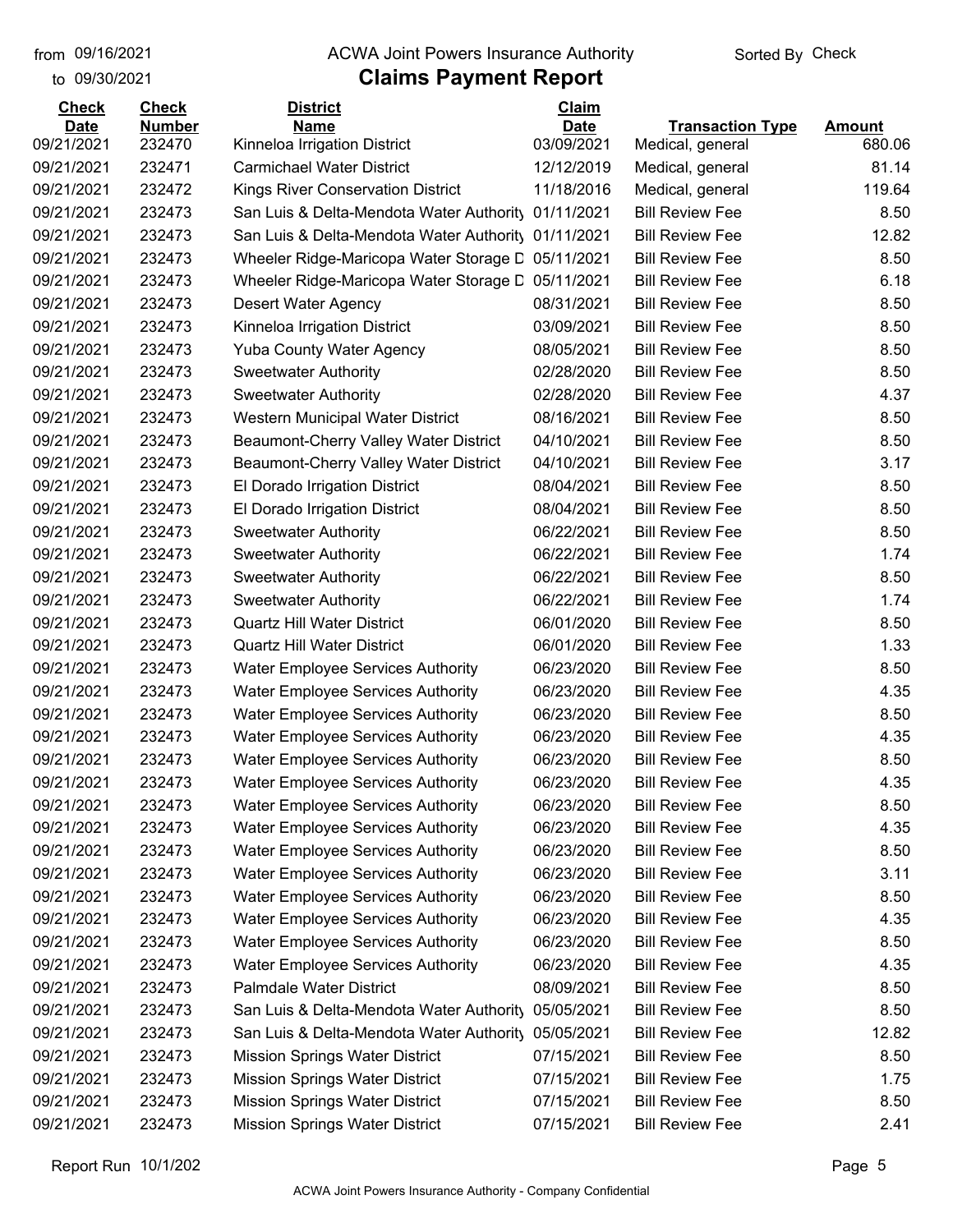## from 09/16/2021 **The COVA Solic Act Act Authority** Sorted By Check

#### to 09/30/2021

| <b>Check</b> | <b>Check</b>  | <b>District</b>                                  | Claim       |                         |               |
|--------------|---------------|--------------------------------------------------|-------------|-------------------------|---------------|
| <b>Date</b>  | <b>Number</b> | <b>Name</b>                                      | <b>Date</b> | <b>Transaction Type</b> | <b>Amount</b> |
| 09/21/2021   | 232473        | Chowchilla Water District                        | 07/20/2021  | <b>Bill Review Fee</b>  | 8.50          |
| 09/21/2021   | 232473        | <b>Chowchilla Water District</b>                 | 07/20/2021  | <b>Bill Review Fee</b>  | 4.05          |
| 09/21/2021   | 232473        | Laguna Beach County Water District               | 04/15/2021  | <b>Bill Review Fee</b>  | 8.50          |
| 09/21/2021   | 232473        | Laguna Beach County Water District               | 04/15/2021  | <b>Bill Review Fee</b>  | 5.29          |
| 09/21/2021   | 232473        | <b>Sweetwater Authority</b>                      | 08/03/2021  | <b>Bill Review Fee</b>  | 8.50          |
| 09/21/2021   | 232473        | Moulton Niguel Water District                    | 07/21/2021  | <b>Bill Review Fee</b>  | 8.50          |
| 09/21/2021   | 232473        | Moulton Niguel Water District                    | 07/21/2021  | <b>Bill Review Fee</b>  | 8.50          |
| 09/21/2021   | 232473        | Humboldt Bay Municipal Water District            | 07/25/2019  | <b>Bill Review Fee</b>  | 8.50          |
| 09/21/2021   | 232473        | <b>Carmichael Water District</b>                 | 12/12/2019  | <b>Bill Review Fee</b>  | 8.50          |
| 09/21/2021   | 232473        | <b>Carmichael Water District</b>                 | 12/12/2019  | <b>Bill Review Fee</b>  | 9.36          |
| 09/21/2021   | 232473        | <b>Clearlake Oaks County Water District</b>      | 12/11/2020  | <b>Bill Review Fee</b>  | 8.50          |
| 09/21/2021   | 232473        | <b>Clearlake Oaks County Water District</b>      | 12/11/2020  | <b>Bill Review Fee</b>  | 18.46         |
| 09/21/2021   | 232473        | <b>Clearlake Oaks County Water District</b>      | 12/11/2020  | <b>Bill Review Fee</b>  | 8.50          |
| 09/21/2021   | 232473        | <b>Clearlake Oaks County Water District</b>      | 12/11/2020  | <b>Bill Review Fee</b>  | 8.50          |
| 09/21/2021   | 232473        | <b>Clearlake Oaks County Water District</b>      | 12/11/2020  | <b>Bill Review Fee</b>  | 0.34          |
| 09/21/2021   | 232473        | <b>Mesa Water District</b>                       | 07/30/2020  | <b>Bill Review Fee</b>  | 8.50          |
| 09/21/2021   | 232473        | <b>Mesa Water District</b>                       | 07/30/2020  | <b>Bill Review Fee</b>  | 5.56          |
| 09/21/2021   | 232473        | <b>Mesa Water District</b>                       | 07/30/2020  | <b>Bill Review Fee</b>  | 8.50          |
| 09/21/2021   | 232473        | <b>Mesa Water District</b>                       | 07/30/2020  | <b>Bill Review Fee</b>  | 2.53          |
| 09/21/2021   | 232473        | Paradise Irrigation District                     | 07/30/2021  | <b>Bill Review Fee</b>  | 8.50          |
| 09/21/2021   | 232473        | Paradise Irrigation District                     | 07/30/2021  | <b>Bill Review Fee</b>  | 3.34          |
| 09/21/2021   | 232473        | Paradise Irrigation District                     | 07/30/2021  | <b>Bill Review Fee</b>  | 8.50          |
| 09/21/2021   | 232473        | Paradise Irrigation District                     | 07/30/2021  | <b>Bill Review Fee</b>  | 3.34          |
| 09/21/2021   | 232473        | South Feather Water and Power Agency             | 04/05/2021  | <b>Bill Review Fee</b>  | 8.50          |
| 09/21/2021   | 232473        | South Feather Water and Power Agency             | 04/05/2021  | <b>Bill Review Fee</b>  | 10.33         |
| 09/21/2021   | 232473        | South Feather Water and Power Agency             | 04/05/2021  | <b>Bill Review Fee</b>  | 8.50          |
| 09/21/2021   | 232473        | South Feather Water and Power Agency             | 04/05/2021  | <b>Bill Review Fee</b>  | 10.33         |
| 09/21/2021   | 232473        | South Feather Water and Power Agency             | 04/05/2021  | <b>Bill Review Fee</b>  | 8.50          |
| 09/21/2021   | 232473        | <b>Truckee Donner Public Utility District</b>    | 11/06/2020  | <b>Bill Review Fee</b>  | 8.50          |
| 09/21/2021   | 232473        | Patterson Irrigation District                    | 08/09/2012  | <b>Bill Review Fee</b>  | 13.00         |
| 09/21/2021   | 232473        | Vista Irrigation District                        | 07/01/2021  | <b>Bill Review Fee</b>  | 8.50          |
| 09/21/2021   | 232473        | San Luis Water District                          | 09/04/2020  | <b>Bill Review Fee</b>  | 8.50          |
| 09/21/2021   | 232473        | San Luis Water District                          | 09/04/2020  | <b>Bill Review Fee</b>  | 6.14          |
| 09/21/2021   | 232473        | San Luis Water District                          | 09/04/2020  | <b>Bill Review Fee</b>  | 8.50          |
| 09/21/2021   | 232473        | San Luis Water District                          | 09/04/2020  | <b>Bill Review Fee</b>  | 6.14          |
| 09/21/2021   | 232473        | Panoche Water District                           | 08/17/2019  | <b>Bill Review Fee</b>  | 8.50          |
| 09/21/2021   | 232473        | Panoche Water District                           | 08/17/2019  | <b>Bill Review Fee</b>  | 21.46         |
| 09/21/2021   | 232473        | Santa Clarita Valley Water Agency                | 09/02/2021  | <b>Bill Review Fee</b>  | 8.50          |
| 09/21/2021   | 232473        | Santa Clarita Valley Water Agency                | 09/02/2021  | <b>Bill Review Fee</b>  | 6.05          |
| 09/21/2021   | 232473        | Santa Ynez River WCD Improvement Dist 08/08/2001 |             | <b>Bill Review Fee</b>  | 8.50          |
| 09/21/2021   | 232473        | Santa Ynez River WCD Improvement Dist            | 08/08/2001  | <b>Bill Review Fee</b>  | 21.80         |
| 09/21/2021   | 232473        | <b>Helix Water District</b>                      | 04/12/1989  | <b>Bill Review Fee</b>  | 8.50          |
| 09/21/2021   | 232473        | <b>Helix Water District</b>                      | 04/12/1989  | <b>Bill Review Fee</b>  | 3.26          |
| 09/21/2021   | 232473        | Alameda County Water District                    | 02/14/2020  | <b>Bill Review Fee</b>  | 8.50          |
|              |               |                                                  |             |                         |               |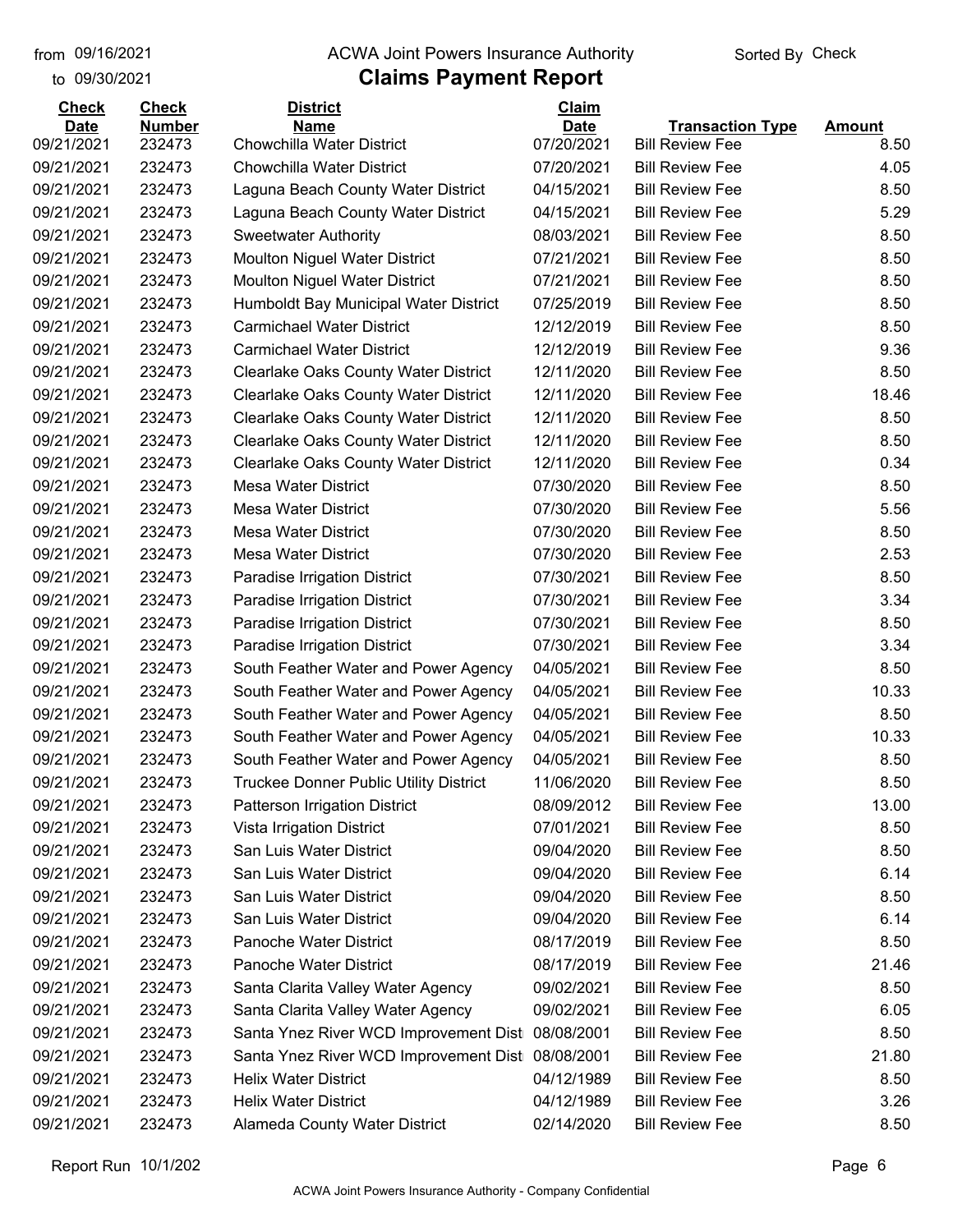#### from 09/16/2021 **The COVA Solic Act Act Authority** Sorted By Check

#### to 09/30/2021

## **Claims Payment Report**

| <b>Check</b> | <b>Check</b>     | <b>District</b>                                          | Claim                    |                         |               |
|--------------|------------------|----------------------------------------------------------|--------------------------|-------------------------|---------------|
| <b>Date</b>  | <b>Number</b>    | <b>Name</b>                                              | <b>Date</b>              | <b>Transaction Type</b> | <b>Amount</b> |
| 09/21/2021   | 232473           | Alameda County Water District                            | 02/14/2020               | <b>Bill Review Fee</b>  | 8.50          |
| 09/21/2021   | 232473<br>232473 | Yorba Linda Water District<br>Yorba Linda Water District | 07/19/2021<br>07/19/2021 | <b>Bill Review Fee</b>  | 8.50          |
| 09/21/2021   |                  |                                                          |                          | <b>Bill Review Fee</b>  | 14.53         |
| 09/21/2021   | 232473           | San Juan Water District                                  | 01/26/2016               | <b>Bill Review Fee</b>  | 8.50          |
| 09/21/2021   | 232473           | Rancho California Water District                         | 05/19/2021               | <b>Bill Review Fee</b>  | 8.50          |
| 09/21/2021   | 232473           | Rancho California Water District                         | 05/19/2021               | <b>Bill Review Fee</b>  | 2.45          |
| 09/21/2021   | 232473           | <b>Sweetwater Authority</b>                              | 01/21/2020               | <b>Bill Review Fee</b>  | 8.50          |
| 09/21/2021   | 232473           | Desert Water Agency                                      | 08/26/2021               | <b>Bill Review Fee</b>  | 8.50          |
| 09/21/2021   | 232473           | <b>Desert Water Agency</b>                               | 08/26/2021               | <b>Bill Review Fee</b>  | 4.11          |
| 09/21/2021   | 232473           | <b>Sweetwater Authority</b>                              | 11/25/2020               | <b>Bill Review Fee</b>  | 8.50          |
| 09/21/2021   | 232473           | <b>Corcoran Irrigation District</b>                      | 07/15/2021               | <b>Bill Review Fee</b>  | 8.50          |
| 09/21/2021   | 232473           | Corcoran Irrigation District                             | 07/15/2021               | <b>Bill Review Fee</b>  | 9.26          |
| 09/21/2021   | 232473           | Corcoran Irrigation District                             | 07/15/2021               | <b>Bill Review Fee</b>  | 8.50          |
| 09/21/2021   | 232473           | Corcoran Irrigation District                             | 07/15/2021               | <b>Bill Review Fee</b>  | 9.95          |
| 09/21/2021   | 232473           | Corcoran Irrigation District                             | 07/15/2021               | <b>Bill Review Fee</b>  | 8.50          |
| 09/21/2021   | 232473           | Corcoran Irrigation District                             | 07/15/2021               | <b>Bill Review Fee</b>  | 9.95          |
| 09/21/2021   | 232473           | Corcoran Irrigation District                             | 07/15/2021               | <b>Bill Review Fee</b>  | 8.50          |
| 09/21/2021   | 232473           | Corcoran Irrigation District                             | 07/15/2021               | <b>Bill Review Fee</b>  | 10.05         |
| 09/21/2021   | 232473           | Alameda County Water District                            | 12/03/2020               | <b>Bill Review Fee</b>  | 8.50          |
| 09/21/2021   | 232473           | Alameda County Water District                            | 12/03/2020               | <b>Bill Review Fee</b>  | 8.50          |
| 09/21/2021   | 232473           | <b>Alameda County Water District</b>                     | 04/21/2021               | <b>Bill Review Fee</b>  | 8.50          |
| 09/21/2021   | 232473           | Alameda County Water District                            | 08/26/2021               | <b>Bill Review Fee</b>  | 8.50          |
| 09/21/2021   | 232473           | <b>Consolidated Irrigation District</b>                  | 07/26/2021               | <b>Bill Review Fee</b>  | 8.50          |
| 09/21/2021   | 232473           | <b>Consolidated Irrigation District</b>                  | 07/26/2021               | <b>Bill Review Fee</b>  | 9.54          |
| 09/21/2021   | 232473           | <b>Consolidated Irrigation District</b>                  | 07/26/2021               | <b>Bill Review Fee</b>  | 8.50          |
| 09/21/2021   | 232473           | <b>Consolidated Irrigation District</b>                  | 07/26/2021               | <b>Bill Review Fee</b>  | 9.54          |
| 09/21/2021   | 232473           | <b>Consolidated Irrigation District</b>                  | 07/26/2021               | <b>Bill Review Fee</b>  | 8.50          |
| 09/21/2021   | 232473           | <b>Consolidated Irrigation District</b>                  | 07/26/2021               | <b>Bill Review Fee</b>  | 9.54          |
| 09/21/2021   | 232473           | Western Municipal Water District                         | 11/21/2019               | <b>Bill Review Fee</b>  | 8.50          |
| 09/21/2021   | 232473           | <b>Merced Irrigation District</b>                        | 06/16/2021               | <b>Bill Review Fee</b>  | 8.50          |
| 09/21/2021   | 232473           | <b>Merced Irrigation District</b>                        | 06/16/2021               | <b>Bill Review Fee</b>  | 5.23          |
| 09/21/2021   | 232473           | <b>Merced Irrigation District</b>                        | 06/16/2021               | <b>Bill Review Fee</b>  | 8.50          |
| 09/21/2021   | 232473           | <b>Merced Irrigation District</b>                        | 06/16/2021               | <b>Bill Review Fee</b>  | 5.04          |
| 09/21/2021   | 232473           | <b>Merced Irrigation District</b>                        | 06/16/2021               | <b>Bill Review Fee</b>  | 8.50          |
| 09/21/2021   | 232473           | <b>Merced Irrigation District</b>                        | 06/16/2021               | <b>Bill Review Fee</b>  | 5.23          |
| 09/21/2021   | 232473           | <b>Merced Irrigation District</b>                        | 06/16/2021               | <b>Bill Review Fee</b>  | 8.50          |
| 09/21/2021   | 232473           | <b>Merced Irrigation District</b>                        | 06/16/2021               | <b>Bill Review Fee</b>  | 5.23          |
| 09/21/2021   | 232473           | <b>Merced Irrigation District</b>                        | 06/16/2021               | <b>Bill Review Fee</b>  | 8.50          |
| 09/21/2021   | 232473           | <b>Merced Irrigation District</b>                        | 06/16/2021               | <b>Bill Review Fee</b>  | 5.23          |
| 09/21/2021   | 232473           | <b>Merced Irrigation District</b>                        | 06/16/2021               | <b>Bill Review Fee</b>  | 8.50          |
| 09/21/2021   | 232473           | <b>Merced Irrigation District</b>                        | 06/16/2021               | <b>Bill Review Fee</b>  | 5.04          |
| 09/21/2021   | 232473           | <b>Merced Irrigation District</b>                        | 08/04/2021               | <b>Bill Review Fee</b>  | 8.50          |
| 09/21/2021   | 232473           | <b>Merced Irrigation District</b>                        | 08/04/2021               | <b>Bill Review Fee</b>  | 2.50          |
| 09/21/2021   | 232473           | Kern County Water Agency                                 | 09/16/2016               | <b>Bill Review Fee</b>  | 8.50          |
|              |                  |                                                          |                          |                         |               |

Report Run 10/1/202 Page 7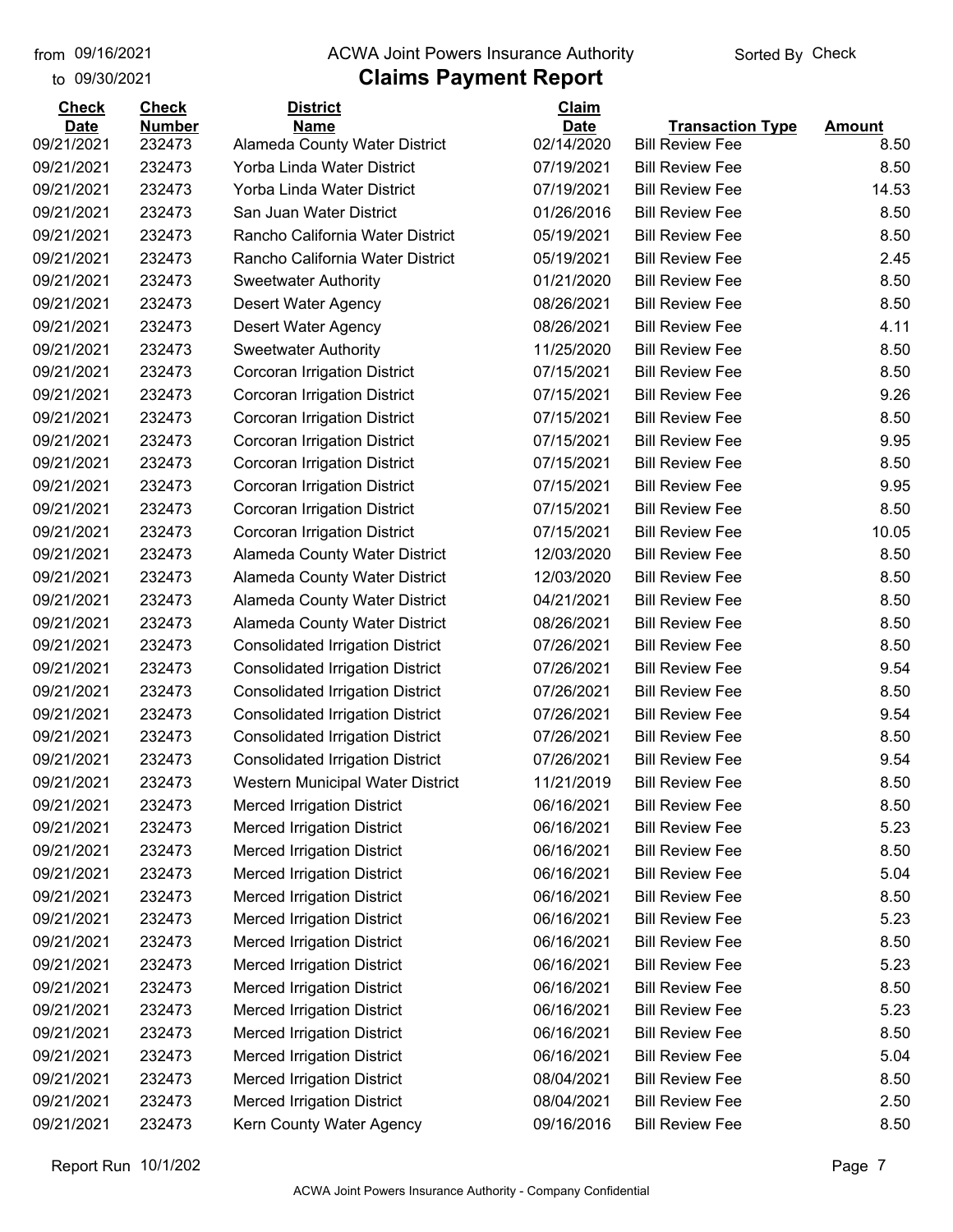#### from 09/16/2021 **The COVA Solic Act Act Authority** Sorted By Check

## to 09/30/2021

| <b>Check</b> | <b>Check</b>  | <b>District</b>                                  | Claim       |                           |               |
|--------------|---------------|--------------------------------------------------|-------------|---------------------------|---------------|
| <b>Date</b>  | <b>Number</b> | <b>Name</b>                                      | <b>Date</b> | <b>Transaction Type</b>   | <b>Amount</b> |
| 09/21/2021   | 232473        | Desert Water Agency                              | 09/01/2021  | <b>Bill Review Fee</b>    | 8.50          |
| 09/21/2021   | 232473        | Terra Bella Irrigation District                  | 05/19/2015  | <b>Bill Review Fee</b>    | 8.50          |
| 09/21/2021   | 232473        | <b>Terra Bella Irrigation District</b>           | 05/19/2015  | <b>Bill Review Fee</b>    | 5.43          |
| 09/21/2021   | 232473        | <b>Merced Irrigation District</b>                | 12/22/2020  | <b>Bill Review Fee</b>    | 8.50          |
| 09/21/2021   | 232473        | <b>Merced Irrigation District</b>                | 12/22/2020  | <b>Bill Review Fee</b>    | 5.19          |
| 09/21/2021   | 232473        | Solano Irrigation District                       | 07/07/2021  | <b>Bill Review Fee</b>    | 8.50          |
| 09/21/2021   | 232473        | Solano Irrigation District                       | 07/07/2021  | <b>Bill Review Fee</b>    | 15.19         |
| 09/21/2021   | 232473        | Solano Irrigation District                       | 07/07/2021  | <b>Bill Review Fee</b>    | 8.50          |
| 09/21/2021   | 232473        | Solano Irrigation District                       | 07/07/2021  | <b>Bill Review Fee</b>    | 15.19         |
| 09/21/2021   | 232473        | <b>Merced Irrigation District</b>                | 08/08/2020  | <b>Bill Review Fee</b>    | 8.50          |
| 09/21/2021   | 232473        | <b>Merced Irrigation District</b>                | 08/08/2020  | <b>Bill Review Fee</b>    | 20.48         |
| 09/21/2021   | 232474        | El Toro Water District                           | 06/22/2015  | Legal (Defense)           | 968.72        |
| 09/21/2021   | 232475        | <b>Calleguas Municipal Water District</b>        | 08/31/2021  | Medical, general          | 105.77        |
| 09/21/2021   | 232476        | Laguna Beach County Water District               | 11/30/2020  | Medical, general          | 236.17        |
| 09/21/2021   | 232477        | <b>Mission Springs Water District</b>            | 08/21/2011  | <b>TTD</b>                | 1,000.00      |
| 09/21/2021   | 232478        | Alameda County Water District                    | 09/16/2020  | Hospital (Outpatient)     | 7,698.18      |
| 09/21/2021   | 232479        | Laguna Beach County Water District               | 10/29/2019  | <b>TTD</b>                | 1,881.62      |
| 09/21/2021   | 232480        | <b>Sweetwater Authority</b>                      | 03/24/2021  | Utilization review        | 300.00        |
| 09/21/2021   | 232480        | San Luis & Delta-Mendota Water Authority         | 01/11/2021  | Utilization review        | 250.00        |
| 09/21/2021   | 232480        | <b>Stockton-East Water District</b>              | 08/30/2011  | Utilization review        | 150.00        |
| 09/21/2021   | 232480        | Vista Irrigation District                        | 02/04/2019  | Utilization review        | 350.00        |
| 09/21/2021   | 232480        | <b>Otay Water District</b>                       | 03/29/2021  | Utilization review        | 150.00        |
| 09/21/2021   | 232480        | Palmdale Water District                          | 03/23/2015  | Utilization review        | 200.00        |
| 09/21/2021   | 232480        | <b>Elsinore Valley Municipal Water District</b>  | 05/05/2014  | Utilization review        | 600.00        |
| 09/21/2021   | 232480        | <b>Carmichael Water District</b>                 | 12/12/2019  | Utilization review        | 150.00        |
| 09/21/2021   | 232480        | <b>Tahoe City Public Utility District</b>        | 08/11/2020  | Utilization review        | 200.00        |
| 09/21/2021   | 232480        | <b>Clearlake Oaks County Water District</b>      | 12/11/2020  | Utilization review        | 250.00        |
| 09/21/2021   | 232480        | <b>Scotts Valley Water District</b>              | 10/28/2019  | Utilization review        | 400.00        |
| 09/21/2021   | 232480        | San Juan Water District                          | 08/28/2003  | <b>Utilization review</b> | 300.00        |
| 09/21/2021   | 232480        | <b>Stockton-East Water District</b>              | 11/27/2019  | Utilization review        | 150.00        |
| 09/21/2021   | 232480        | <b>El Toro Water District</b>                    | 06/22/2015  | Utilization review        | 300.00        |
| 09/21/2021   | 232480        | Santa Ynez River WCD Improvement Dist 08/08/2001 |             | Utilization review        | 450.00        |
| 09/21/2021   | 232480        | <b>Sweetwater Authority</b>                      | 03/23/2019  | Utilization review        | 150.00        |
| 09/21/2021   | 232480        | <b>Merced Irrigation District</b>                | 07/15/2018  | Utilization review        | 350.00        |
| 09/21/2021   | 232480        | San Juan Water District                          | 10/12/2016  | Utilization review        | 300.00        |
| 09/21/2021   | 232480        | Goleta Water District                            | 09/25/2014  | Utilization review        | 150.00        |
| 09/21/2021   | 232480        | Rancho California Water District                 | 03/18/2008  | Utilization review        | 200.00        |
| 09/21/2021   | 232480        | <b>Sweetwater Authority</b>                      | 01/21/2020  | Utilization review        | 300.00        |
| 09/21/2021   | 232480        | El Toro Water District                           | 05/31/2018  | Utilization review        | 200.00        |
| 09/21/2021   | 232480        | Western Municipal Water District                 | 11/21/2019  | Utilization review        | 350.00        |
| 09/21/2021   | 232480        | <b>Helix Water District</b>                      | 07/23/2019  | Utilization review        | 150.00        |
| 09/21/2021   | 232480        | <b>Mission Springs Water District</b>            | 05/19/2021  | Utilization review        | 250.00        |
| 09/21/2021   | 232481        | San Luis Water District                          | 09/04/2020  | Physical therapy          | 231.12        |
| 09/21/2021   | 232482        | San Luis Water District                          | 09/04/2020  | Physical therapy          | 139.22        |
|              |               |                                                  |             |                           |               |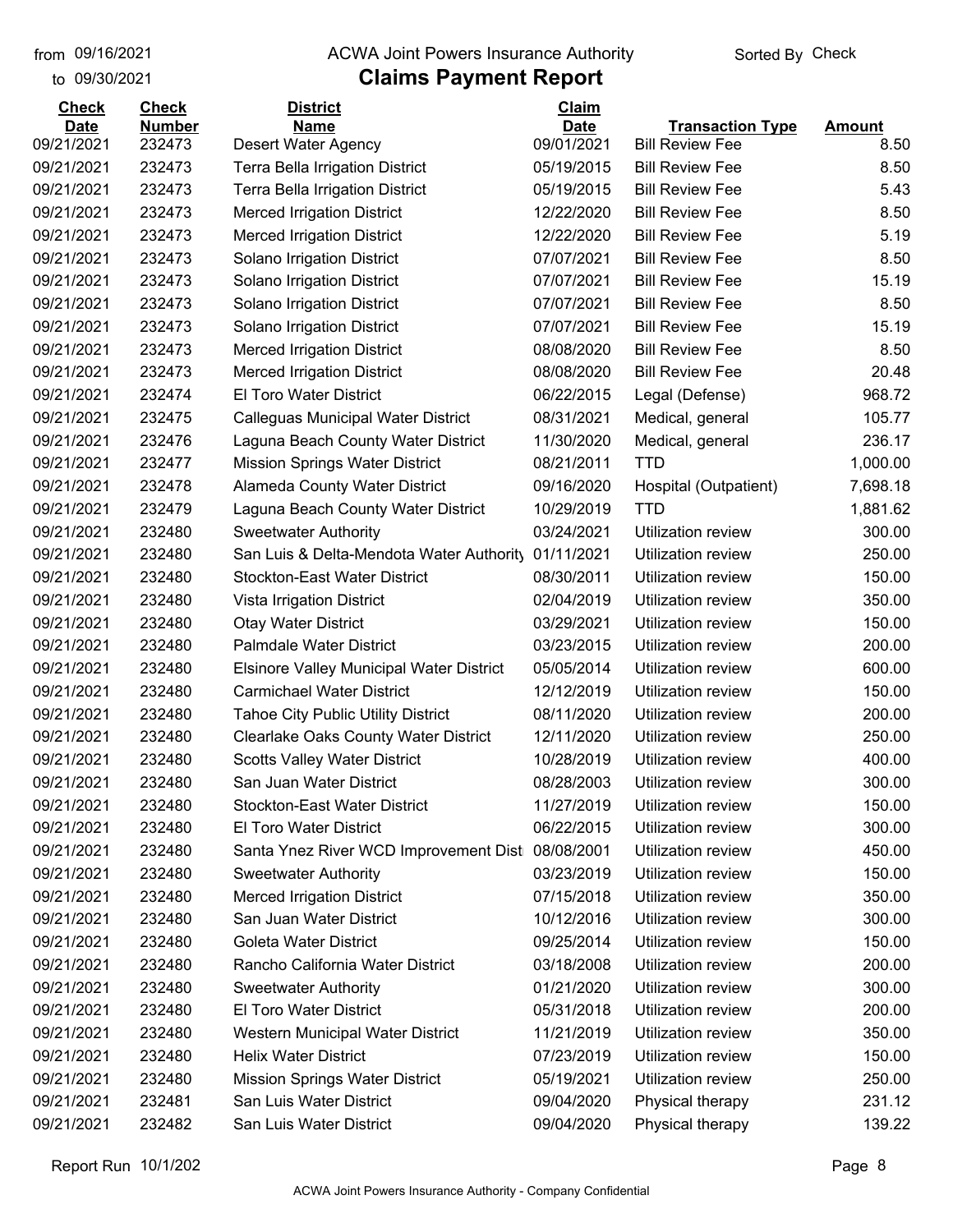to 09/30/2021

#### from 09/16/2021 **The COVA Solic Act Act Authority** Sorted By Check

| 09/21/2021<br>San Luis Water District<br>09/04/2020<br>232483<br>123.23<br>Physical therapy<br>09/21/2021<br>232484<br>Panoche Water District<br>08/17/2019<br>67.62<br>Physical therapy<br>Yolo County Flood Control & Water Conse<br>11/21/1991<br>84.00<br>09/21/2021<br>232485<br>Life pension<br>09/21/2021<br>232486<br>04/10/2021<br>301.62<br>Beaumont-Cherry Valley Water District<br>Diagnostics<br>09/21/2021<br>Santa Ynez River WCD Improvement Dist<br>08/08/2001<br>111.97<br>232487<br>Medical, general<br>6.96<br>09/21/2021<br>232488<br><b>Humboldt Community Services District</b><br>06/04/2021<br>Diagnostics<br>232489<br>125.94<br>09/21/2021<br>Mesa Water District<br>07/30/2020<br>Physical therapy<br>09/21/2021<br>232490<br><b>Mesa Water District</b><br>07/30/2020<br>117.81<br>Physical therapy<br>09/21/2021<br>232491<br><b>Mesa Water District</b><br>07/30/2020<br>117.81<br>Physical therapy<br>09/21/2021<br>232492<br><b>Mesa Water District</b><br>07/30/2020<br>Physical therapy<br>125.94<br>09/21/2021<br>232493<br>Carpinteria Valley Water District<br>03/19/2018<br>Med/Legal evaluation<br>3,302.00<br>232494<br>04/15/2021<br>119.77<br>09/21/2021<br>Laguna Beach County Water District<br>Physical therapy<br>09/21/2021<br>232495<br>05/11/2021<br>140.00<br>Wheeler Ridge-Maricopa Water Storage D<br>Medical, general<br>232496<br><b>Clearlake Oaks County Water District</b><br>12/11/2020<br><b>TTD</b><br>762.31<br>09/21/2021<br>232497<br><b>Sutter Extension Water District</b><br>04/19/2019<br>Applicant attorney fee<br>7,125.00<br>232498<br><b>Scotts Valley Water District</b><br><b>PPD</b><br>580.00<br>09/21/2021<br>10/28/2019<br><b>PPD</b><br>09/21/2021<br>232499<br>Panoche Water District<br>08/17/2019<br>580.00<br>09/21/2021<br>232500<br>07/07/2021<br>87.46<br>Solano Irrigation District<br>Medical, general<br>09/21/2021<br>232501<br><b>Clearlake Oaks County Water District</b><br>08/27/2021<br>222.29<br>Medical, general<br>09/21/2021<br>232502<br>Alameda County Water District<br>08/31/2021<br>292.06<br>Medical, general<br>232503<br><b>Chowchilla Water District</b><br>07/20/2021<br>Medical, general<br>129.03<br>130.31<br>232504<br>Rancho California Water District<br>05/19/2021<br>Medical, general<br>San Juan Water District<br>1,264.56<br>232505<br>01/26/2016<br>Medical, general<br>232506<br>South Feather Water and Power Agency<br>04/05/2021<br>748.85<br>09/21/2021<br>Medical, general<br>09/21/2021<br>232507<br>72.00<br>Patterson Irrigation District<br>08/09/2012<br><b>Medical Interpreter</b><br>09/21/2021<br>232508<br>Santa Fe Irrigation District<br>09/03/2020<br>143.52<br>Medical, general<br>09/21/2021<br>232509<br>Santa Fe Irrigation District<br>09/03/2020<br>143.52<br>Medical, general<br>09/21/2021<br>232510<br>Santa Fe Irrigation District<br>09/03/2020<br>111.97<br>Medical, general<br>143.52<br>09/21/2021<br>232511<br>09/03/2020<br>Santa Fe Irrigation District<br>Medical, general<br>232512<br>87.46<br>09/21/2021<br>San Luis & Delta-Mendota Water Authority<br>05/05/2021<br>Medical, general<br>232513<br>87.46<br>09/21/2021<br>San Luis & Delta-Mendota Water Authority<br>01/11/2021<br>Medical, general<br>09/21/2021<br><b>Walnut Valley Water District</b><br>87.26<br>232514<br>05/13/2021<br>Medical, general<br>09/21/2021<br>232515<br>Corcoran Irrigation District<br>07/15/2021<br>Physical therapy<br>111.08<br>09/21/2021<br>232516<br><b>Consolidated Irrigation District</b><br>Physical therapy<br>114.50<br>07/26/2021<br>Corcoran Irrigation District<br>09/21/2021<br>232517<br>07/15/2021<br>Physical therapy<br>119.43<br><b>Consolidated Irrigation District</b><br>09/21/2021<br>232518<br>07/26/2021<br>Physical therapy<br>114.50<br>09/21/2021<br>232519<br><b>Water Employee Services Authority</b><br>06/23/2020<br>Medical, general<br>87.46<br>09/21/2021<br><b>Helix Water District</b><br>04/12/1989<br>73.98<br>232520<br>Chiropractor<br><b>PPD</b><br>08/16/2019<br>580.00<br>09/21/2021<br>232521<br><b>Orange County Water District</b><br>09/21/2021<br>232522<br><b>Sweetwater Authority</b><br>01/21/2020<br>143.48<br>Medical, general<br>09/21/2021<br><b>Sweetwater Authority</b><br>159.51<br>232523<br>08/03/2021<br>Medical, general<br>09/21/2021<br><b>Sweetwater Authority</b><br>02/28/2020<br>Medical, general<br>197.39<br>232524<br>09/21/2021<br><b>Clearlake Oaks County Water District</b><br>12/11/2020<br><b>DME Supplies</b><br>162.55<br>232525 | <b>Check</b> | <b>Check</b>  | <b>District</b>                             | Claim       |                         |               |
|------------------------------------------------------------------------------------------------------------------------------------------------------------------------------------------------------------------------------------------------------------------------------------------------------------------------------------------------------------------------------------------------------------------------------------------------------------------------------------------------------------------------------------------------------------------------------------------------------------------------------------------------------------------------------------------------------------------------------------------------------------------------------------------------------------------------------------------------------------------------------------------------------------------------------------------------------------------------------------------------------------------------------------------------------------------------------------------------------------------------------------------------------------------------------------------------------------------------------------------------------------------------------------------------------------------------------------------------------------------------------------------------------------------------------------------------------------------------------------------------------------------------------------------------------------------------------------------------------------------------------------------------------------------------------------------------------------------------------------------------------------------------------------------------------------------------------------------------------------------------------------------------------------------------------------------------------------------------------------------------------------------------------------------------------------------------------------------------------------------------------------------------------------------------------------------------------------------------------------------------------------------------------------------------------------------------------------------------------------------------------------------------------------------------------------------------------------------------------------------------------------------------------------------------------------------------------------------------------------------------------------------------------------------------------------------------------------------------------------------------------------------------------------------------------------------------------------------------------------------------------------------------------------------------------------------------------------------------------------------------------------------------------------------------------------------------------------------------------------------------------------------------------------------------------------------------------------------------------------------------------------------------------------------------------------------------------------------------------------------------------------------------------------------------------------------------------------------------------------------------------------------------------------------------------------------------------------------------------------------------------------------------------------------------------------------------------------------------------------------------------------------------------------------------------------------------------------------------------------------------------------------------------------------------------------------------------------------------------------------------------------------------------------------------------------------------------------------------------------------------------------------------------------------------------------------------------------------------------------------------------------------------------------------------------------------------------------------------------------------------------------------------------------------------------------------------------------------------------------------------------------------------------------------------------------------------|--------------|---------------|---------------------------------------------|-------------|-------------------------|---------------|
|                                                                                                                                                                                                                                                                                                                                                                                                                                                                                                                                                                                                                                                                                                                                                                                                                                                                                                                                                                                                                                                                                                                                                                                                                                                                                                                                                                                                                                                                                                                                                                                                                                                                                                                                                                                                                                                                                                                                                                                                                                                                                                                                                                                                                                                                                                                                                                                                                                                                                                                                                                                                                                                                                                                                                                                                                                                                                                                                                                                                                                                                                                                                                                                                                                                                                                                                                                                                                                                                                                                                                                                                                                                                                                                                                                                                                                                                                                                                                                                                                                                                                                                                                                                                                                                                                                                                                                                                                                                                                                                                                                        | <b>Date</b>  | <b>Number</b> | <b>Name</b>                                 | <b>Date</b> | <b>Transaction Type</b> | <b>Amount</b> |
|                                                                                                                                                                                                                                                                                                                                                                                                                                                                                                                                                                                                                                                                                                                                                                                                                                                                                                                                                                                                                                                                                                                                                                                                                                                                                                                                                                                                                                                                                                                                                                                                                                                                                                                                                                                                                                                                                                                                                                                                                                                                                                                                                                                                                                                                                                                                                                                                                                                                                                                                                                                                                                                                                                                                                                                                                                                                                                                                                                                                                                                                                                                                                                                                                                                                                                                                                                                                                                                                                                                                                                                                                                                                                                                                                                                                                                                                                                                                                                                                                                                                                                                                                                                                                                                                                                                                                                                                                                                                                                                                                                        |              |               |                                             |             |                         |               |
|                                                                                                                                                                                                                                                                                                                                                                                                                                                                                                                                                                                                                                                                                                                                                                                                                                                                                                                                                                                                                                                                                                                                                                                                                                                                                                                                                                                                                                                                                                                                                                                                                                                                                                                                                                                                                                                                                                                                                                                                                                                                                                                                                                                                                                                                                                                                                                                                                                                                                                                                                                                                                                                                                                                                                                                                                                                                                                                                                                                                                                                                                                                                                                                                                                                                                                                                                                                                                                                                                                                                                                                                                                                                                                                                                                                                                                                                                                                                                                                                                                                                                                                                                                                                                                                                                                                                                                                                                                                                                                                                                                        |              |               |                                             |             |                         |               |
|                                                                                                                                                                                                                                                                                                                                                                                                                                                                                                                                                                                                                                                                                                                                                                                                                                                                                                                                                                                                                                                                                                                                                                                                                                                                                                                                                                                                                                                                                                                                                                                                                                                                                                                                                                                                                                                                                                                                                                                                                                                                                                                                                                                                                                                                                                                                                                                                                                                                                                                                                                                                                                                                                                                                                                                                                                                                                                                                                                                                                                                                                                                                                                                                                                                                                                                                                                                                                                                                                                                                                                                                                                                                                                                                                                                                                                                                                                                                                                                                                                                                                                                                                                                                                                                                                                                                                                                                                                                                                                                                                                        |              |               |                                             |             |                         |               |
|                                                                                                                                                                                                                                                                                                                                                                                                                                                                                                                                                                                                                                                                                                                                                                                                                                                                                                                                                                                                                                                                                                                                                                                                                                                                                                                                                                                                                                                                                                                                                                                                                                                                                                                                                                                                                                                                                                                                                                                                                                                                                                                                                                                                                                                                                                                                                                                                                                                                                                                                                                                                                                                                                                                                                                                                                                                                                                                                                                                                                                                                                                                                                                                                                                                                                                                                                                                                                                                                                                                                                                                                                                                                                                                                                                                                                                                                                                                                                                                                                                                                                                                                                                                                                                                                                                                                                                                                                                                                                                                                                                        |              |               |                                             |             |                         |               |
|                                                                                                                                                                                                                                                                                                                                                                                                                                                                                                                                                                                                                                                                                                                                                                                                                                                                                                                                                                                                                                                                                                                                                                                                                                                                                                                                                                                                                                                                                                                                                                                                                                                                                                                                                                                                                                                                                                                                                                                                                                                                                                                                                                                                                                                                                                                                                                                                                                                                                                                                                                                                                                                                                                                                                                                                                                                                                                                                                                                                                                                                                                                                                                                                                                                                                                                                                                                                                                                                                                                                                                                                                                                                                                                                                                                                                                                                                                                                                                                                                                                                                                                                                                                                                                                                                                                                                                                                                                                                                                                                                                        |              |               |                                             |             |                         |               |
|                                                                                                                                                                                                                                                                                                                                                                                                                                                                                                                                                                                                                                                                                                                                                                                                                                                                                                                                                                                                                                                                                                                                                                                                                                                                                                                                                                                                                                                                                                                                                                                                                                                                                                                                                                                                                                                                                                                                                                                                                                                                                                                                                                                                                                                                                                                                                                                                                                                                                                                                                                                                                                                                                                                                                                                                                                                                                                                                                                                                                                                                                                                                                                                                                                                                                                                                                                                                                                                                                                                                                                                                                                                                                                                                                                                                                                                                                                                                                                                                                                                                                                                                                                                                                                                                                                                                                                                                                                                                                                                                                                        |              |               |                                             |             |                         |               |
|                                                                                                                                                                                                                                                                                                                                                                                                                                                                                                                                                                                                                                                                                                                                                                                                                                                                                                                                                                                                                                                                                                                                                                                                                                                                                                                                                                                                                                                                                                                                                                                                                                                                                                                                                                                                                                                                                                                                                                                                                                                                                                                                                                                                                                                                                                                                                                                                                                                                                                                                                                                                                                                                                                                                                                                                                                                                                                                                                                                                                                                                                                                                                                                                                                                                                                                                                                                                                                                                                                                                                                                                                                                                                                                                                                                                                                                                                                                                                                                                                                                                                                                                                                                                                                                                                                                                                                                                                                                                                                                                                                        |              |               |                                             |             |                         |               |
|                                                                                                                                                                                                                                                                                                                                                                                                                                                                                                                                                                                                                                                                                                                                                                                                                                                                                                                                                                                                                                                                                                                                                                                                                                                                                                                                                                                                                                                                                                                                                                                                                                                                                                                                                                                                                                                                                                                                                                                                                                                                                                                                                                                                                                                                                                                                                                                                                                                                                                                                                                                                                                                                                                                                                                                                                                                                                                                                                                                                                                                                                                                                                                                                                                                                                                                                                                                                                                                                                                                                                                                                                                                                                                                                                                                                                                                                                                                                                                                                                                                                                                                                                                                                                                                                                                                                                                                                                                                                                                                                                                        |              |               |                                             |             |                         |               |
|                                                                                                                                                                                                                                                                                                                                                                                                                                                                                                                                                                                                                                                                                                                                                                                                                                                                                                                                                                                                                                                                                                                                                                                                                                                                                                                                                                                                                                                                                                                                                                                                                                                                                                                                                                                                                                                                                                                                                                                                                                                                                                                                                                                                                                                                                                                                                                                                                                                                                                                                                                                                                                                                                                                                                                                                                                                                                                                                                                                                                                                                                                                                                                                                                                                                                                                                                                                                                                                                                                                                                                                                                                                                                                                                                                                                                                                                                                                                                                                                                                                                                                                                                                                                                                                                                                                                                                                                                                                                                                                                                                        |              |               |                                             |             |                         |               |
|                                                                                                                                                                                                                                                                                                                                                                                                                                                                                                                                                                                                                                                                                                                                                                                                                                                                                                                                                                                                                                                                                                                                                                                                                                                                                                                                                                                                                                                                                                                                                                                                                                                                                                                                                                                                                                                                                                                                                                                                                                                                                                                                                                                                                                                                                                                                                                                                                                                                                                                                                                                                                                                                                                                                                                                                                                                                                                                                                                                                                                                                                                                                                                                                                                                                                                                                                                                                                                                                                                                                                                                                                                                                                                                                                                                                                                                                                                                                                                                                                                                                                                                                                                                                                                                                                                                                                                                                                                                                                                                                                                        |              |               |                                             |             |                         |               |
|                                                                                                                                                                                                                                                                                                                                                                                                                                                                                                                                                                                                                                                                                                                                                                                                                                                                                                                                                                                                                                                                                                                                                                                                                                                                                                                                                                                                                                                                                                                                                                                                                                                                                                                                                                                                                                                                                                                                                                                                                                                                                                                                                                                                                                                                                                                                                                                                                                                                                                                                                                                                                                                                                                                                                                                                                                                                                                                                                                                                                                                                                                                                                                                                                                                                                                                                                                                                                                                                                                                                                                                                                                                                                                                                                                                                                                                                                                                                                                                                                                                                                                                                                                                                                                                                                                                                                                                                                                                                                                                                                                        |              |               |                                             |             |                         |               |
|                                                                                                                                                                                                                                                                                                                                                                                                                                                                                                                                                                                                                                                                                                                                                                                                                                                                                                                                                                                                                                                                                                                                                                                                                                                                                                                                                                                                                                                                                                                                                                                                                                                                                                                                                                                                                                                                                                                                                                                                                                                                                                                                                                                                                                                                                                                                                                                                                                                                                                                                                                                                                                                                                                                                                                                                                                                                                                                                                                                                                                                                                                                                                                                                                                                                                                                                                                                                                                                                                                                                                                                                                                                                                                                                                                                                                                                                                                                                                                                                                                                                                                                                                                                                                                                                                                                                                                                                                                                                                                                                                                        |              |               |                                             |             |                         |               |
|                                                                                                                                                                                                                                                                                                                                                                                                                                                                                                                                                                                                                                                                                                                                                                                                                                                                                                                                                                                                                                                                                                                                                                                                                                                                                                                                                                                                                                                                                                                                                                                                                                                                                                                                                                                                                                                                                                                                                                                                                                                                                                                                                                                                                                                                                                                                                                                                                                                                                                                                                                                                                                                                                                                                                                                                                                                                                                                                                                                                                                                                                                                                                                                                                                                                                                                                                                                                                                                                                                                                                                                                                                                                                                                                                                                                                                                                                                                                                                                                                                                                                                                                                                                                                                                                                                                                                                                                                                                                                                                                                                        |              |               |                                             |             |                         |               |
|                                                                                                                                                                                                                                                                                                                                                                                                                                                                                                                                                                                                                                                                                                                                                                                                                                                                                                                                                                                                                                                                                                                                                                                                                                                                                                                                                                                                                                                                                                                                                                                                                                                                                                                                                                                                                                                                                                                                                                                                                                                                                                                                                                                                                                                                                                                                                                                                                                                                                                                                                                                                                                                                                                                                                                                                                                                                                                                                                                                                                                                                                                                                                                                                                                                                                                                                                                                                                                                                                                                                                                                                                                                                                                                                                                                                                                                                                                                                                                                                                                                                                                                                                                                                                                                                                                                                                                                                                                                                                                                                                                        |              |               |                                             |             |                         |               |
|                                                                                                                                                                                                                                                                                                                                                                                                                                                                                                                                                                                                                                                                                                                                                                                                                                                                                                                                                                                                                                                                                                                                                                                                                                                                                                                                                                                                                                                                                                                                                                                                                                                                                                                                                                                                                                                                                                                                                                                                                                                                                                                                                                                                                                                                                                                                                                                                                                                                                                                                                                                                                                                                                                                                                                                                                                                                                                                                                                                                                                                                                                                                                                                                                                                                                                                                                                                                                                                                                                                                                                                                                                                                                                                                                                                                                                                                                                                                                                                                                                                                                                                                                                                                                                                                                                                                                                                                                                                                                                                                                                        | 09/21/2021   |               |                                             |             |                         |               |
|                                                                                                                                                                                                                                                                                                                                                                                                                                                                                                                                                                                                                                                                                                                                                                                                                                                                                                                                                                                                                                                                                                                                                                                                                                                                                                                                                                                                                                                                                                                                                                                                                                                                                                                                                                                                                                                                                                                                                                                                                                                                                                                                                                                                                                                                                                                                                                                                                                                                                                                                                                                                                                                                                                                                                                                                                                                                                                                                                                                                                                                                                                                                                                                                                                                                                                                                                                                                                                                                                                                                                                                                                                                                                                                                                                                                                                                                                                                                                                                                                                                                                                                                                                                                                                                                                                                                                                                                                                                                                                                                                                        |              |               |                                             |             |                         |               |
|                                                                                                                                                                                                                                                                                                                                                                                                                                                                                                                                                                                                                                                                                                                                                                                                                                                                                                                                                                                                                                                                                                                                                                                                                                                                                                                                                                                                                                                                                                                                                                                                                                                                                                                                                                                                                                                                                                                                                                                                                                                                                                                                                                                                                                                                                                                                                                                                                                                                                                                                                                                                                                                                                                                                                                                                                                                                                                                                                                                                                                                                                                                                                                                                                                                                                                                                                                                                                                                                                                                                                                                                                                                                                                                                                                                                                                                                                                                                                                                                                                                                                                                                                                                                                                                                                                                                                                                                                                                                                                                                                                        |              |               |                                             |             |                         |               |
|                                                                                                                                                                                                                                                                                                                                                                                                                                                                                                                                                                                                                                                                                                                                                                                                                                                                                                                                                                                                                                                                                                                                                                                                                                                                                                                                                                                                                                                                                                                                                                                                                                                                                                                                                                                                                                                                                                                                                                                                                                                                                                                                                                                                                                                                                                                                                                                                                                                                                                                                                                                                                                                                                                                                                                                                                                                                                                                                                                                                                                                                                                                                                                                                                                                                                                                                                                                                                                                                                                                                                                                                                                                                                                                                                                                                                                                                                                                                                                                                                                                                                                                                                                                                                                                                                                                                                                                                                                                                                                                                                                        |              |               |                                             |             |                         |               |
|                                                                                                                                                                                                                                                                                                                                                                                                                                                                                                                                                                                                                                                                                                                                                                                                                                                                                                                                                                                                                                                                                                                                                                                                                                                                                                                                                                                                                                                                                                                                                                                                                                                                                                                                                                                                                                                                                                                                                                                                                                                                                                                                                                                                                                                                                                                                                                                                                                                                                                                                                                                                                                                                                                                                                                                                                                                                                                                                                                                                                                                                                                                                                                                                                                                                                                                                                                                                                                                                                                                                                                                                                                                                                                                                                                                                                                                                                                                                                                                                                                                                                                                                                                                                                                                                                                                                                                                                                                                                                                                                                                        |              |               |                                             |             |                         |               |
|                                                                                                                                                                                                                                                                                                                                                                                                                                                                                                                                                                                                                                                                                                                                                                                                                                                                                                                                                                                                                                                                                                                                                                                                                                                                                                                                                                                                                                                                                                                                                                                                                                                                                                                                                                                                                                                                                                                                                                                                                                                                                                                                                                                                                                                                                                                                                                                                                                                                                                                                                                                                                                                                                                                                                                                                                                                                                                                                                                                                                                                                                                                                                                                                                                                                                                                                                                                                                                                                                                                                                                                                                                                                                                                                                                                                                                                                                                                                                                                                                                                                                                                                                                                                                                                                                                                                                                                                                                                                                                                                                                        |              |               |                                             |             |                         |               |
|                                                                                                                                                                                                                                                                                                                                                                                                                                                                                                                                                                                                                                                                                                                                                                                                                                                                                                                                                                                                                                                                                                                                                                                                                                                                                                                                                                                                                                                                                                                                                                                                                                                                                                                                                                                                                                                                                                                                                                                                                                                                                                                                                                                                                                                                                                                                                                                                                                                                                                                                                                                                                                                                                                                                                                                                                                                                                                                                                                                                                                                                                                                                                                                                                                                                                                                                                                                                                                                                                                                                                                                                                                                                                                                                                                                                                                                                                                                                                                                                                                                                                                                                                                                                                                                                                                                                                                                                                                                                                                                                                                        | 09/21/2021   |               |                                             |             |                         |               |
|                                                                                                                                                                                                                                                                                                                                                                                                                                                                                                                                                                                                                                                                                                                                                                                                                                                                                                                                                                                                                                                                                                                                                                                                                                                                                                                                                                                                                                                                                                                                                                                                                                                                                                                                                                                                                                                                                                                                                                                                                                                                                                                                                                                                                                                                                                                                                                                                                                                                                                                                                                                                                                                                                                                                                                                                                                                                                                                                                                                                                                                                                                                                                                                                                                                                                                                                                                                                                                                                                                                                                                                                                                                                                                                                                                                                                                                                                                                                                                                                                                                                                                                                                                                                                                                                                                                                                                                                                                                                                                                                                                        | 09/21/2021   |               |                                             |             |                         |               |
|                                                                                                                                                                                                                                                                                                                                                                                                                                                                                                                                                                                                                                                                                                                                                                                                                                                                                                                                                                                                                                                                                                                                                                                                                                                                                                                                                                                                                                                                                                                                                                                                                                                                                                                                                                                                                                                                                                                                                                                                                                                                                                                                                                                                                                                                                                                                                                                                                                                                                                                                                                                                                                                                                                                                                                                                                                                                                                                                                                                                                                                                                                                                                                                                                                                                                                                                                                                                                                                                                                                                                                                                                                                                                                                                                                                                                                                                                                                                                                                                                                                                                                                                                                                                                                                                                                                                                                                                                                                                                                                                                                        | 09/21/2021   |               |                                             |             |                         |               |
|                                                                                                                                                                                                                                                                                                                                                                                                                                                                                                                                                                                                                                                                                                                                                                                                                                                                                                                                                                                                                                                                                                                                                                                                                                                                                                                                                                                                                                                                                                                                                                                                                                                                                                                                                                                                                                                                                                                                                                                                                                                                                                                                                                                                                                                                                                                                                                                                                                                                                                                                                                                                                                                                                                                                                                                                                                                                                                                                                                                                                                                                                                                                                                                                                                                                                                                                                                                                                                                                                                                                                                                                                                                                                                                                                                                                                                                                                                                                                                                                                                                                                                                                                                                                                                                                                                                                                                                                                                                                                                                                                                        |              |               |                                             |             |                         |               |
|                                                                                                                                                                                                                                                                                                                                                                                                                                                                                                                                                                                                                                                                                                                                                                                                                                                                                                                                                                                                                                                                                                                                                                                                                                                                                                                                                                                                                                                                                                                                                                                                                                                                                                                                                                                                                                                                                                                                                                                                                                                                                                                                                                                                                                                                                                                                                                                                                                                                                                                                                                                                                                                                                                                                                                                                                                                                                                                                                                                                                                                                                                                                                                                                                                                                                                                                                                                                                                                                                                                                                                                                                                                                                                                                                                                                                                                                                                                                                                                                                                                                                                                                                                                                                                                                                                                                                                                                                                                                                                                                                                        |              |               |                                             |             |                         |               |
|                                                                                                                                                                                                                                                                                                                                                                                                                                                                                                                                                                                                                                                                                                                                                                                                                                                                                                                                                                                                                                                                                                                                                                                                                                                                                                                                                                                                                                                                                                                                                                                                                                                                                                                                                                                                                                                                                                                                                                                                                                                                                                                                                                                                                                                                                                                                                                                                                                                                                                                                                                                                                                                                                                                                                                                                                                                                                                                                                                                                                                                                                                                                                                                                                                                                                                                                                                                                                                                                                                                                                                                                                                                                                                                                                                                                                                                                                                                                                                                                                                                                                                                                                                                                                                                                                                                                                                                                                                                                                                                                                                        |              |               |                                             |             |                         |               |
|                                                                                                                                                                                                                                                                                                                                                                                                                                                                                                                                                                                                                                                                                                                                                                                                                                                                                                                                                                                                                                                                                                                                                                                                                                                                                                                                                                                                                                                                                                                                                                                                                                                                                                                                                                                                                                                                                                                                                                                                                                                                                                                                                                                                                                                                                                                                                                                                                                                                                                                                                                                                                                                                                                                                                                                                                                                                                                                                                                                                                                                                                                                                                                                                                                                                                                                                                                                                                                                                                                                                                                                                                                                                                                                                                                                                                                                                                                                                                                                                                                                                                                                                                                                                                                                                                                                                                                                                                                                                                                                                                                        |              |               |                                             |             |                         |               |
|                                                                                                                                                                                                                                                                                                                                                                                                                                                                                                                                                                                                                                                                                                                                                                                                                                                                                                                                                                                                                                                                                                                                                                                                                                                                                                                                                                                                                                                                                                                                                                                                                                                                                                                                                                                                                                                                                                                                                                                                                                                                                                                                                                                                                                                                                                                                                                                                                                                                                                                                                                                                                                                                                                                                                                                                                                                                                                                                                                                                                                                                                                                                                                                                                                                                                                                                                                                                                                                                                                                                                                                                                                                                                                                                                                                                                                                                                                                                                                                                                                                                                                                                                                                                                                                                                                                                                                                                                                                                                                                                                                        |              |               |                                             |             |                         |               |
|                                                                                                                                                                                                                                                                                                                                                                                                                                                                                                                                                                                                                                                                                                                                                                                                                                                                                                                                                                                                                                                                                                                                                                                                                                                                                                                                                                                                                                                                                                                                                                                                                                                                                                                                                                                                                                                                                                                                                                                                                                                                                                                                                                                                                                                                                                                                                                                                                                                                                                                                                                                                                                                                                                                                                                                                                                                                                                                                                                                                                                                                                                                                                                                                                                                                                                                                                                                                                                                                                                                                                                                                                                                                                                                                                                                                                                                                                                                                                                                                                                                                                                                                                                                                                                                                                                                                                                                                                                                                                                                                                                        |              |               |                                             |             |                         |               |
|                                                                                                                                                                                                                                                                                                                                                                                                                                                                                                                                                                                                                                                                                                                                                                                                                                                                                                                                                                                                                                                                                                                                                                                                                                                                                                                                                                                                                                                                                                                                                                                                                                                                                                                                                                                                                                                                                                                                                                                                                                                                                                                                                                                                                                                                                                                                                                                                                                                                                                                                                                                                                                                                                                                                                                                                                                                                                                                                                                                                                                                                                                                                                                                                                                                                                                                                                                                                                                                                                                                                                                                                                                                                                                                                                                                                                                                                                                                                                                                                                                                                                                                                                                                                                                                                                                                                                                                                                                                                                                                                                                        |              |               |                                             |             |                         |               |
|                                                                                                                                                                                                                                                                                                                                                                                                                                                                                                                                                                                                                                                                                                                                                                                                                                                                                                                                                                                                                                                                                                                                                                                                                                                                                                                                                                                                                                                                                                                                                                                                                                                                                                                                                                                                                                                                                                                                                                                                                                                                                                                                                                                                                                                                                                                                                                                                                                                                                                                                                                                                                                                                                                                                                                                                                                                                                                                                                                                                                                                                                                                                                                                                                                                                                                                                                                                                                                                                                                                                                                                                                                                                                                                                                                                                                                                                                                                                                                                                                                                                                                                                                                                                                                                                                                                                                                                                                                                                                                                                                                        |              |               |                                             |             |                         |               |
|                                                                                                                                                                                                                                                                                                                                                                                                                                                                                                                                                                                                                                                                                                                                                                                                                                                                                                                                                                                                                                                                                                                                                                                                                                                                                                                                                                                                                                                                                                                                                                                                                                                                                                                                                                                                                                                                                                                                                                                                                                                                                                                                                                                                                                                                                                                                                                                                                                                                                                                                                                                                                                                                                                                                                                                                                                                                                                                                                                                                                                                                                                                                                                                                                                                                                                                                                                                                                                                                                                                                                                                                                                                                                                                                                                                                                                                                                                                                                                                                                                                                                                                                                                                                                                                                                                                                                                                                                                                                                                                                                                        |              |               |                                             |             |                         |               |
|                                                                                                                                                                                                                                                                                                                                                                                                                                                                                                                                                                                                                                                                                                                                                                                                                                                                                                                                                                                                                                                                                                                                                                                                                                                                                                                                                                                                                                                                                                                                                                                                                                                                                                                                                                                                                                                                                                                                                                                                                                                                                                                                                                                                                                                                                                                                                                                                                                                                                                                                                                                                                                                                                                                                                                                                                                                                                                                                                                                                                                                                                                                                                                                                                                                                                                                                                                                                                                                                                                                                                                                                                                                                                                                                                                                                                                                                                                                                                                                                                                                                                                                                                                                                                                                                                                                                                                                                                                                                                                                                                                        |              |               |                                             |             |                         |               |
|                                                                                                                                                                                                                                                                                                                                                                                                                                                                                                                                                                                                                                                                                                                                                                                                                                                                                                                                                                                                                                                                                                                                                                                                                                                                                                                                                                                                                                                                                                                                                                                                                                                                                                                                                                                                                                                                                                                                                                                                                                                                                                                                                                                                                                                                                                                                                                                                                                                                                                                                                                                                                                                                                                                                                                                                                                                                                                                                                                                                                                                                                                                                                                                                                                                                                                                                                                                                                                                                                                                                                                                                                                                                                                                                                                                                                                                                                                                                                                                                                                                                                                                                                                                                                                                                                                                                                                                                                                                                                                                                                                        |              |               |                                             |             |                         |               |
|                                                                                                                                                                                                                                                                                                                                                                                                                                                                                                                                                                                                                                                                                                                                                                                                                                                                                                                                                                                                                                                                                                                                                                                                                                                                                                                                                                                                                                                                                                                                                                                                                                                                                                                                                                                                                                                                                                                                                                                                                                                                                                                                                                                                                                                                                                                                                                                                                                                                                                                                                                                                                                                                                                                                                                                                                                                                                                                                                                                                                                                                                                                                                                                                                                                                                                                                                                                                                                                                                                                                                                                                                                                                                                                                                                                                                                                                                                                                                                                                                                                                                                                                                                                                                                                                                                                                                                                                                                                                                                                                                                        |              |               |                                             |             |                         |               |
|                                                                                                                                                                                                                                                                                                                                                                                                                                                                                                                                                                                                                                                                                                                                                                                                                                                                                                                                                                                                                                                                                                                                                                                                                                                                                                                                                                                                                                                                                                                                                                                                                                                                                                                                                                                                                                                                                                                                                                                                                                                                                                                                                                                                                                                                                                                                                                                                                                                                                                                                                                                                                                                                                                                                                                                                                                                                                                                                                                                                                                                                                                                                                                                                                                                                                                                                                                                                                                                                                                                                                                                                                                                                                                                                                                                                                                                                                                                                                                                                                                                                                                                                                                                                                                                                                                                                                                                                                                                                                                                                                                        |              |               |                                             |             |                         |               |
|                                                                                                                                                                                                                                                                                                                                                                                                                                                                                                                                                                                                                                                                                                                                                                                                                                                                                                                                                                                                                                                                                                                                                                                                                                                                                                                                                                                                                                                                                                                                                                                                                                                                                                                                                                                                                                                                                                                                                                                                                                                                                                                                                                                                                                                                                                                                                                                                                                                                                                                                                                                                                                                                                                                                                                                                                                                                                                                                                                                                                                                                                                                                                                                                                                                                                                                                                                                                                                                                                                                                                                                                                                                                                                                                                                                                                                                                                                                                                                                                                                                                                                                                                                                                                                                                                                                                                                                                                                                                                                                                                                        |              |               |                                             |             |                         |               |
|                                                                                                                                                                                                                                                                                                                                                                                                                                                                                                                                                                                                                                                                                                                                                                                                                                                                                                                                                                                                                                                                                                                                                                                                                                                                                                                                                                                                                                                                                                                                                                                                                                                                                                                                                                                                                                                                                                                                                                                                                                                                                                                                                                                                                                                                                                                                                                                                                                                                                                                                                                                                                                                                                                                                                                                                                                                                                                                                                                                                                                                                                                                                                                                                                                                                                                                                                                                                                                                                                                                                                                                                                                                                                                                                                                                                                                                                                                                                                                                                                                                                                                                                                                                                                                                                                                                                                                                                                                                                                                                                                                        |              |               |                                             |             |                         |               |
|                                                                                                                                                                                                                                                                                                                                                                                                                                                                                                                                                                                                                                                                                                                                                                                                                                                                                                                                                                                                                                                                                                                                                                                                                                                                                                                                                                                                                                                                                                                                                                                                                                                                                                                                                                                                                                                                                                                                                                                                                                                                                                                                                                                                                                                                                                                                                                                                                                                                                                                                                                                                                                                                                                                                                                                                                                                                                                                                                                                                                                                                                                                                                                                                                                                                                                                                                                                                                                                                                                                                                                                                                                                                                                                                                                                                                                                                                                                                                                                                                                                                                                                                                                                                                                                                                                                                                                                                                                                                                                                                                                        |              |               |                                             |             |                         |               |
|                                                                                                                                                                                                                                                                                                                                                                                                                                                                                                                                                                                                                                                                                                                                                                                                                                                                                                                                                                                                                                                                                                                                                                                                                                                                                                                                                                                                                                                                                                                                                                                                                                                                                                                                                                                                                                                                                                                                                                                                                                                                                                                                                                                                                                                                                                                                                                                                                                                                                                                                                                                                                                                                                                                                                                                                                                                                                                                                                                                                                                                                                                                                                                                                                                                                                                                                                                                                                                                                                                                                                                                                                                                                                                                                                                                                                                                                                                                                                                                                                                                                                                                                                                                                                                                                                                                                                                                                                                                                                                                                                                        |              |               |                                             |             |                         |               |
|                                                                                                                                                                                                                                                                                                                                                                                                                                                                                                                                                                                                                                                                                                                                                                                                                                                                                                                                                                                                                                                                                                                                                                                                                                                                                                                                                                                                                                                                                                                                                                                                                                                                                                                                                                                                                                                                                                                                                                                                                                                                                                                                                                                                                                                                                                                                                                                                                                                                                                                                                                                                                                                                                                                                                                                                                                                                                                                                                                                                                                                                                                                                                                                                                                                                                                                                                                                                                                                                                                                                                                                                                                                                                                                                                                                                                                                                                                                                                                                                                                                                                                                                                                                                                                                                                                                                                                                                                                                                                                                                                                        |              |               |                                             |             |                         |               |
|                                                                                                                                                                                                                                                                                                                                                                                                                                                                                                                                                                                                                                                                                                                                                                                                                                                                                                                                                                                                                                                                                                                                                                                                                                                                                                                                                                                                                                                                                                                                                                                                                                                                                                                                                                                                                                                                                                                                                                                                                                                                                                                                                                                                                                                                                                                                                                                                                                                                                                                                                                                                                                                                                                                                                                                                                                                                                                                                                                                                                                                                                                                                                                                                                                                                                                                                                                                                                                                                                                                                                                                                                                                                                                                                                                                                                                                                                                                                                                                                                                                                                                                                                                                                                                                                                                                                                                                                                                                                                                                                                                        |              |               |                                             |             |                         |               |
|                                                                                                                                                                                                                                                                                                                                                                                                                                                                                                                                                                                                                                                                                                                                                                                                                                                                                                                                                                                                                                                                                                                                                                                                                                                                                                                                                                                                                                                                                                                                                                                                                                                                                                                                                                                                                                                                                                                                                                                                                                                                                                                                                                                                                                                                                                                                                                                                                                                                                                                                                                                                                                                                                                                                                                                                                                                                                                                                                                                                                                                                                                                                                                                                                                                                                                                                                                                                                                                                                                                                                                                                                                                                                                                                                                                                                                                                                                                                                                                                                                                                                                                                                                                                                                                                                                                                                                                                                                                                                                                                                                        |              |               |                                             |             |                         |               |
|                                                                                                                                                                                                                                                                                                                                                                                                                                                                                                                                                                                                                                                                                                                                                                                                                                                                                                                                                                                                                                                                                                                                                                                                                                                                                                                                                                                                                                                                                                                                                                                                                                                                                                                                                                                                                                                                                                                                                                                                                                                                                                                                                                                                                                                                                                                                                                                                                                                                                                                                                                                                                                                                                                                                                                                                                                                                                                                                                                                                                                                                                                                                                                                                                                                                                                                                                                                                                                                                                                                                                                                                                                                                                                                                                                                                                                                                                                                                                                                                                                                                                                                                                                                                                                                                                                                                                                                                                                                                                                                                                                        | 09/21/2021   | 232526        | <b>Clearlake Oaks County Water District</b> | 12/11/2020  | Pharmacy                | 664.53        |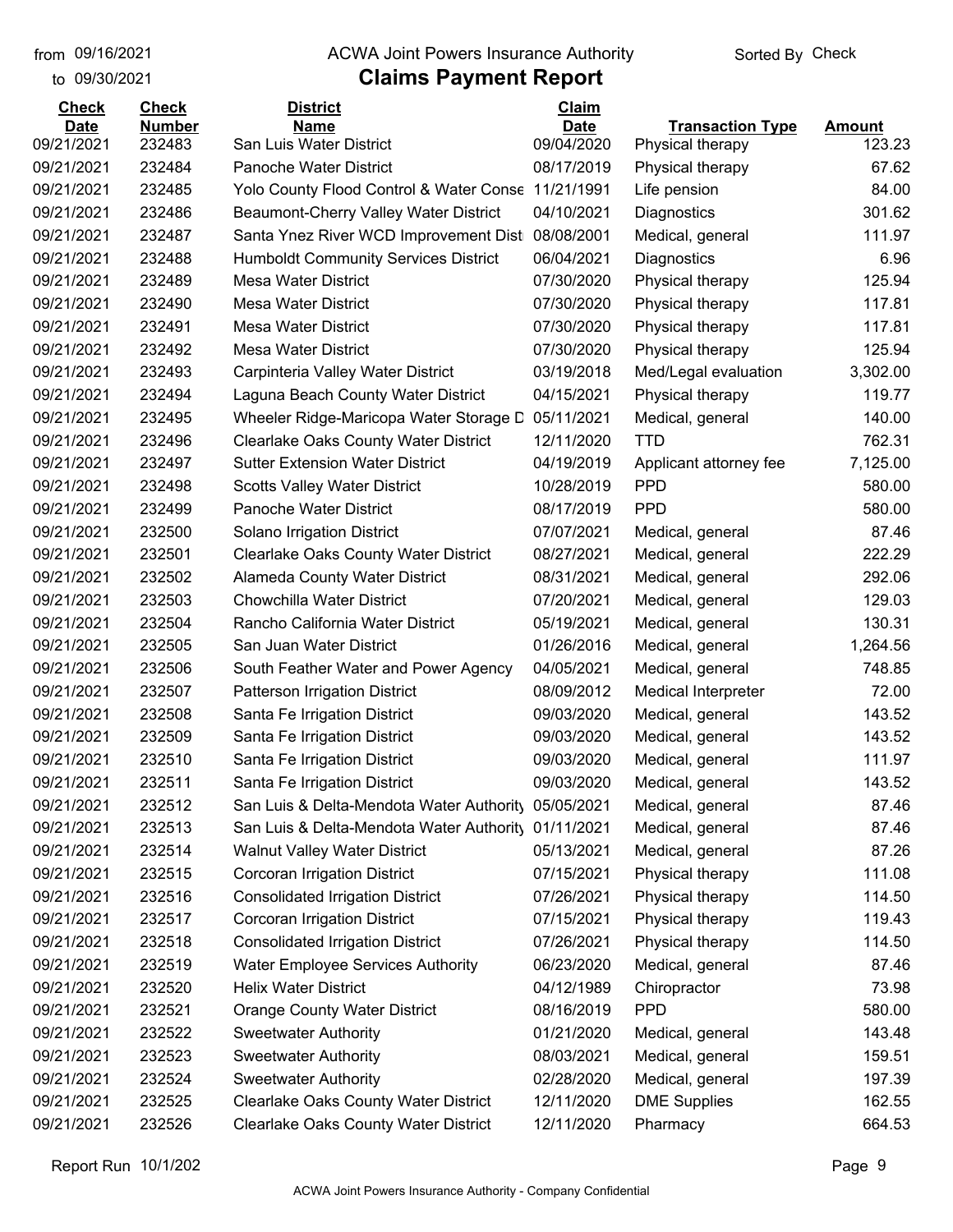to 09/30/2021

#### from 09/16/2021 **The COVA Solic Act Act Authority** Sorted By Check

| <b>Amount</b><br>09/21/2021<br>232527<br>12/03/2020<br>Alameda County Water District<br>201.43<br>Medical, general<br>232528<br>96.75<br>09/21/2021<br>El Dorado Irrigation District<br>08/04/2021<br>Medical, general<br>09/21/2021<br>232529<br><b>Merced Irrigation District</b><br>08/04/2021<br>Diagnostics<br>41.56<br>09/21/2021<br>232530<br>Valley Center Municipal Water District<br>09/12/2018<br>1,445.25<br>Med/Legal evaluation<br><b>PPD</b><br>09/21/2021<br>232531<br>Las Virgenes Municipal Water District<br>09/18/2019<br>9,438.57<br>09/21/2021<br>232532<br>Pajaro/Sunny Mesa Community Services I<br>78.21<br>04/30/2021<br>Medical, general<br>232533<br>Pajaro/Sunny Mesa Community Services I<br>04/30/2021<br>78.21<br>09/21/2021<br>Medical, general<br>78.21<br>09/21/2021<br>232534<br>Pajaro/Sunny Mesa Community Services I<br>04/30/2021<br>Medical, general<br>232535<br>Pajaro/Sunny Mesa Community Services I<br>04/30/2021<br>175.22<br>09/21/2021<br>Medical, general<br>09/22/2021<br>232536<br>La Habra Heights County Water District<br>08/03/2021<br>Liability - Small Claims<br>2,847.00<br>250.00<br>09/22/2021<br>232537<br><b>Consolidated Irrigation District</b><br>06/09/2021<br><b>Property - District Property</b><br>09/22/2021<br>232538<br>Ramona Municipal Water District<br>08/29/2021<br>20,561.37<br><b>Property - District Property</b><br>09/22/2021<br>232539<br>07/09/2021<br>690.00<br><b>Water Employee Services Authority</b><br><b>Expense General</b><br>09/22/2021<br>232540<br>El Dorado Irrigation District<br>08/20/2021<br>90.00<br>Appraiser<br>09/22/2021<br>232541<br><b>Yuba County Water Agency</b><br>08/05/2021<br>286.92<br>Hospital (Outpatient)<br>232542<br>Sacramento Suburban Water District<br>12/09/2020<br>77.92<br>09/22/2021<br>Physical therapy<br>09/22/2021<br>232543<br>Clearlake Oaks County Water District<br>12/11/2020<br>104.00<br>Physical therapy<br>232544<br><b>Water Employee Services Authority</b><br>12/10/2018<br>4,211.00<br>09/22/2021<br>Med/Legal evaluation<br>232545<br><b>Quartz Hill Water District</b><br>06/01/2020<br>126.67<br>Medical, general<br>232546<br>20.00<br>09/22/2021<br><b>Sweetwater Authority</b><br>06/22/2021<br>Medical, general<br>09/22/2021<br>232547<br>10/13/2020<br>20.00<br><b>Sweetwater Authority</b><br>Medical, general<br>09/22/2021<br>232548<br><b>Mesa Water District</b><br>07/30/2020<br>192.36<br>Medical, general<br>09/22/2021<br>232549<br>San Luis & Delta-Mendota Water Authority<br>01/11/2021<br><b>Bill Review Fee</b><br>8.50<br>09/22/2021<br>232549<br>01/11/2021<br><b>Bill Review Fee</b><br>10.29<br>San Luis & Delta-Mendota Water Authority<br>232549<br>11/17/2003<br><b>Bill Review Fee</b><br>8.50<br>09/22/2021<br><b>Orange County Water District</b><br>09/22/2021<br>232549<br><b>Otay Water District</b><br>03/29/2021<br>8.50<br><b>Bill Review Fee</b><br>Beaumont-Cherry Valley Water District<br>04/10/2021<br>232549<br><b>Bill Review Fee</b><br>8.50<br>232549<br>Beaumont-Cherry Valley Water District<br>04/10/2021<br><b>Bill Review Fee</b><br>13.17<br>09/22/2021<br>09/22/2021<br>232549<br><b>Alameda County Water District</b><br>09/16/2020<br>8.50<br><b>Bill Review Fee</b><br>232549<br>09/16/2020<br>09/22/2021<br><b>Alameda County Water District</b><br><b>Bill Review Fee</b><br>0.51<br>09/22/2021<br>232549<br><b>Yuba County Water Agency</b><br>05/12/2021<br><b>Bill Review Fee</b><br>8.50<br>09/22/2021<br>232549<br><b>Yuba County Water Agency</b><br>05/12/2021<br><b>Bill Review Fee</b><br>8.50<br>09/22/2021<br>232549<br>Laguna Beach County Water District<br>10/29/2019<br><b>Bill Review Fee</b><br>8.50<br>09/22/2021<br><b>Fallbrook Public Utility District</b><br><b>Bill Review Fee</b><br>232549<br>07/15/2021<br>8.50<br>09/22/2021<br>232549<br>Alameda County Water District<br>08/31/2021<br><b>Bill Review Fee</b><br>8.50<br>Alameda County Water District<br><b>Bill Review Fee</b><br>09/22/2021<br>232549<br>08/31/2021<br>2.74<br>09/22/2021<br><b>Stockton-East Water District</b><br>02/28/2004<br><b>Bill Review Fee</b><br>8.50<br>232549<br>09/22/2021<br><b>Stockton-East Water District</b><br>02/28/2004<br><b>Bill Review Fee</b><br>232549<br>3.34<br>09/22/2021<br>232549<br><b>Elsinore Valley Municipal Water District</b><br>05/05/2014<br><b>Bill Review Fee</b><br>8.50<br>09/22/2021<br>232549<br><b>Carmichael Water District</b><br>12/12/2019<br><b>Bill Review Fee</b><br>8.50<br><b>Carmichael Water District</b><br>09/22/2021<br>232549<br>12/12/2019<br><b>Bill Review Fee</b><br>12.55<br>09/22/2021<br>Clearlake Oaks County Water District<br>12/11/2020<br><b>Bill Review Fee</b><br>8.50<br>232549<br>09/22/2021<br><b>Mesa Water District</b><br>07/30/2020<br><b>Bill Review Fee</b><br>232549<br>8.50<br>09/22/2021<br>Mesa Water District<br>07/30/2020<br><b>Bill Review Fee</b><br>5.56<br>232549 | <b>Check</b> | <b>Check</b>  | <b>District</b> | Claim       |                         |  |
|-----------------------------------------------------------------------------------------------------------------------------------------------------------------------------------------------------------------------------------------------------------------------------------------------------------------------------------------------------------------------------------------------------------------------------------------------------------------------------------------------------------------------------------------------------------------------------------------------------------------------------------------------------------------------------------------------------------------------------------------------------------------------------------------------------------------------------------------------------------------------------------------------------------------------------------------------------------------------------------------------------------------------------------------------------------------------------------------------------------------------------------------------------------------------------------------------------------------------------------------------------------------------------------------------------------------------------------------------------------------------------------------------------------------------------------------------------------------------------------------------------------------------------------------------------------------------------------------------------------------------------------------------------------------------------------------------------------------------------------------------------------------------------------------------------------------------------------------------------------------------------------------------------------------------------------------------------------------------------------------------------------------------------------------------------------------------------------------------------------------------------------------------------------------------------------------------------------------------------------------------------------------------------------------------------------------------------------------------------------------------------------------------------------------------------------------------------------------------------------------------------------------------------------------------------------------------------------------------------------------------------------------------------------------------------------------------------------------------------------------------------------------------------------------------------------------------------------------------------------------------------------------------------------------------------------------------------------------------------------------------------------------------------------------------------------------------------------------------------------------------------------------------------------------------------------------------------------------------------------------------------------------------------------------------------------------------------------------------------------------------------------------------------------------------------------------------------------------------------------------------------------------------------------------------------------------------------------------------------------------------------------------------------------------------------------------------------------------------------------------------------------------------------------------------------------------------------------------------------------------------------------------------------------------------------------------------------------------------------------------------------------------------------------------------------------------------------------------------------------------------------------------------------------------------------------------------------------------------------------------------------------------------------------------------------------------------------------------------------------------------------------------------------------------------------------------------------------------------------------------------------------------------------------------------------------------------------------------------------------------------------------------------------------------------------------------------------------------------------------------------------------------------------------------------------------------------------------------------------------------------------------------------------------------------------------------------------------------------------------|--------------|---------------|-----------------|-------------|-------------------------|--|
|                                                                                                                                                                                                                                                                                                                                                                                                                                                                                                                                                                                                                                                                                                                                                                                                                                                                                                                                                                                                                                                                                                                                                                                                                                                                                                                                                                                                                                                                                                                                                                                                                                                                                                                                                                                                                                                                                                                                                                                                                                                                                                                                                                                                                                                                                                                                                                                                                                                                                                                                                                                                                                                                                                                                                                                                                                                                                                                                                                                                                                                                                                                                                                                                                                                                                                                                                                                                                                                                                                                                                                                                                                                                                                                                                                                                                                                                                                                                                                                                                                                                                                                                                                                                                                                                                                                                                                                                                                                                                                                                                                                                                                                                                                                                                                                                                                                                                                                                                                                   | <b>Date</b>  | <b>Number</b> | <b>Name</b>     | <b>Date</b> | <b>Transaction Type</b> |  |
|                                                                                                                                                                                                                                                                                                                                                                                                                                                                                                                                                                                                                                                                                                                                                                                                                                                                                                                                                                                                                                                                                                                                                                                                                                                                                                                                                                                                                                                                                                                                                                                                                                                                                                                                                                                                                                                                                                                                                                                                                                                                                                                                                                                                                                                                                                                                                                                                                                                                                                                                                                                                                                                                                                                                                                                                                                                                                                                                                                                                                                                                                                                                                                                                                                                                                                                                                                                                                                                                                                                                                                                                                                                                                                                                                                                                                                                                                                                                                                                                                                                                                                                                                                                                                                                                                                                                                                                                                                                                                                                                                                                                                                                                                                                                                                                                                                                                                                                                                                                   |              |               |                 |             |                         |  |
|                                                                                                                                                                                                                                                                                                                                                                                                                                                                                                                                                                                                                                                                                                                                                                                                                                                                                                                                                                                                                                                                                                                                                                                                                                                                                                                                                                                                                                                                                                                                                                                                                                                                                                                                                                                                                                                                                                                                                                                                                                                                                                                                                                                                                                                                                                                                                                                                                                                                                                                                                                                                                                                                                                                                                                                                                                                                                                                                                                                                                                                                                                                                                                                                                                                                                                                                                                                                                                                                                                                                                                                                                                                                                                                                                                                                                                                                                                                                                                                                                                                                                                                                                                                                                                                                                                                                                                                                                                                                                                                                                                                                                                                                                                                                                                                                                                                                                                                                                                                   |              |               |                 |             |                         |  |
|                                                                                                                                                                                                                                                                                                                                                                                                                                                                                                                                                                                                                                                                                                                                                                                                                                                                                                                                                                                                                                                                                                                                                                                                                                                                                                                                                                                                                                                                                                                                                                                                                                                                                                                                                                                                                                                                                                                                                                                                                                                                                                                                                                                                                                                                                                                                                                                                                                                                                                                                                                                                                                                                                                                                                                                                                                                                                                                                                                                                                                                                                                                                                                                                                                                                                                                                                                                                                                                                                                                                                                                                                                                                                                                                                                                                                                                                                                                                                                                                                                                                                                                                                                                                                                                                                                                                                                                                                                                                                                                                                                                                                                                                                                                                                                                                                                                                                                                                                                                   |              |               |                 |             |                         |  |
|                                                                                                                                                                                                                                                                                                                                                                                                                                                                                                                                                                                                                                                                                                                                                                                                                                                                                                                                                                                                                                                                                                                                                                                                                                                                                                                                                                                                                                                                                                                                                                                                                                                                                                                                                                                                                                                                                                                                                                                                                                                                                                                                                                                                                                                                                                                                                                                                                                                                                                                                                                                                                                                                                                                                                                                                                                                                                                                                                                                                                                                                                                                                                                                                                                                                                                                                                                                                                                                                                                                                                                                                                                                                                                                                                                                                                                                                                                                                                                                                                                                                                                                                                                                                                                                                                                                                                                                                                                                                                                                                                                                                                                                                                                                                                                                                                                                                                                                                                                                   |              |               |                 |             |                         |  |
|                                                                                                                                                                                                                                                                                                                                                                                                                                                                                                                                                                                                                                                                                                                                                                                                                                                                                                                                                                                                                                                                                                                                                                                                                                                                                                                                                                                                                                                                                                                                                                                                                                                                                                                                                                                                                                                                                                                                                                                                                                                                                                                                                                                                                                                                                                                                                                                                                                                                                                                                                                                                                                                                                                                                                                                                                                                                                                                                                                                                                                                                                                                                                                                                                                                                                                                                                                                                                                                                                                                                                                                                                                                                                                                                                                                                                                                                                                                                                                                                                                                                                                                                                                                                                                                                                                                                                                                                                                                                                                                                                                                                                                                                                                                                                                                                                                                                                                                                                                                   |              |               |                 |             |                         |  |
|                                                                                                                                                                                                                                                                                                                                                                                                                                                                                                                                                                                                                                                                                                                                                                                                                                                                                                                                                                                                                                                                                                                                                                                                                                                                                                                                                                                                                                                                                                                                                                                                                                                                                                                                                                                                                                                                                                                                                                                                                                                                                                                                                                                                                                                                                                                                                                                                                                                                                                                                                                                                                                                                                                                                                                                                                                                                                                                                                                                                                                                                                                                                                                                                                                                                                                                                                                                                                                                                                                                                                                                                                                                                                                                                                                                                                                                                                                                                                                                                                                                                                                                                                                                                                                                                                                                                                                                                                                                                                                                                                                                                                                                                                                                                                                                                                                                                                                                                                                                   |              |               |                 |             |                         |  |
|                                                                                                                                                                                                                                                                                                                                                                                                                                                                                                                                                                                                                                                                                                                                                                                                                                                                                                                                                                                                                                                                                                                                                                                                                                                                                                                                                                                                                                                                                                                                                                                                                                                                                                                                                                                                                                                                                                                                                                                                                                                                                                                                                                                                                                                                                                                                                                                                                                                                                                                                                                                                                                                                                                                                                                                                                                                                                                                                                                                                                                                                                                                                                                                                                                                                                                                                                                                                                                                                                                                                                                                                                                                                                                                                                                                                                                                                                                                                                                                                                                                                                                                                                                                                                                                                                                                                                                                                                                                                                                                                                                                                                                                                                                                                                                                                                                                                                                                                                                                   |              |               |                 |             |                         |  |
|                                                                                                                                                                                                                                                                                                                                                                                                                                                                                                                                                                                                                                                                                                                                                                                                                                                                                                                                                                                                                                                                                                                                                                                                                                                                                                                                                                                                                                                                                                                                                                                                                                                                                                                                                                                                                                                                                                                                                                                                                                                                                                                                                                                                                                                                                                                                                                                                                                                                                                                                                                                                                                                                                                                                                                                                                                                                                                                                                                                                                                                                                                                                                                                                                                                                                                                                                                                                                                                                                                                                                                                                                                                                                                                                                                                                                                                                                                                                                                                                                                                                                                                                                                                                                                                                                                                                                                                                                                                                                                                                                                                                                                                                                                                                                                                                                                                                                                                                                                                   |              |               |                 |             |                         |  |
|                                                                                                                                                                                                                                                                                                                                                                                                                                                                                                                                                                                                                                                                                                                                                                                                                                                                                                                                                                                                                                                                                                                                                                                                                                                                                                                                                                                                                                                                                                                                                                                                                                                                                                                                                                                                                                                                                                                                                                                                                                                                                                                                                                                                                                                                                                                                                                                                                                                                                                                                                                                                                                                                                                                                                                                                                                                                                                                                                                                                                                                                                                                                                                                                                                                                                                                                                                                                                                                                                                                                                                                                                                                                                                                                                                                                                                                                                                                                                                                                                                                                                                                                                                                                                                                                                                                                                                                                                                                                                                                                                                                                                                                                                                                                                                                                                                                                                                                                                                                   |              |               |                 |             |                         |  |
|                                                                                                                                                                                                                                                                                                                                                                                                                                                                                                                                                                                                                                                                                                                                                                                                                                                                                                                                                                                                                                                                                                                                                                                                                                                                                                                                                                                                                                                                                                                                                                                                                                                                                                                                                                                                                                                                                                                                                                                                                                                                                                                                                                                                                                                                                                                                                                                                                                                                                                                                                                                                                                                                                                                                                                                                                                                                                                                                                                                                                                                                                                                                                                                                                                                                                                                                                                                                                                                                                                                                                                                                                                                                                                                                                                                                                                                                                                                                                                                                                                                                                                                                                                                                                                                                                                                                                                                                                                                                                                                                                                                                                                                                                                                                                                                                                                                                                                                                                                                   |              |               |                 |             |                         |  |
|                                                                                                                                                                                                                                                                                                                                                                                                                                                                                                                                                                                                                                                                                                                                                                                                                                                                                                                                                                                                                                                                                                                                                                                                                                                                                                                                                                                                                                                                                                                                                                                                                                                                                                                                                                                                                                                                                                                                                                                                                                                                                                                                                                                                                                                                                                                                                                                                                                                                                                                                                                                                                                                                                                                                                                                                                                                                                                                                                                                                                                                                                                                                                                                                                                                                                                                                                                                                                                                                                                                                                                                                                                                                                                                                                                                                                                                                                                                                                                                                                                                                                                                                                                                                                                                                                                                                                                                                                                                                                                                                                                                                                                                                                                                                                                                                                                                                                                                                                                                   |              |               |                 |             |                         |  |
|                                                                                                                                                                                                                                                                                                                                                                                                                                                                                                                                                                                                                                                                                                                                                                                                                                                                                                                                                                                                                                                                                                                                                                                                                                                                                                                                                                                                                                                                                                                                                                                                                                                                                                                                                                                                                                                                                                                                                                                                                                                                                                                                                                                                                                                                                                                                                                                                                                                                                                                                                                                                                                                                                                                                                                                                                                                                                                                                                                                                                                                                                                                                                                                                                                                                                                                                                                                                                                                                                                                                                                                                                                                                                                                                                                                                                                                                                                                                                                                                                                                                                                                                                                                                                                                                                                                                                                                                                                                                                                                                                                                                                                                                                                                                                                                                                                                                                                                                                                                   |              |               |                 |             |                         |  |
|                                                                                                                                                                                                                                                                                                                                                                                                                                                                                                                                                                                                                                                                                                                                                                                                                                                                                                                                                                                                                                                                                                                                                                                                                                                                                                                                                                                                                                                                                                                                                                                                                                                                                                                                                                                                                                                                                                                                                                                                                                                                                                                                                                                                                                                                                                                                                                                                                                                                                                                                                                                                                                                                                                                                                                                                                                                                                                                                                                                                                                                                                                                                                                                                                                                                                                                                                                                                                                                                                                                                                                                                                                                                                                                                                                                                                                                                                                                                                                                                                                                                                                                                                                                                                                                                                                                                                                                                                                                                                                                                                                                                                                                                                                                                                                                                                                                                                                                                                                                   |              |               |                 |             |                         |  |
|                                                                                                                                                                                                                                                                                                                                                                                                                                                                                                                                                                                                                                                                                                                                                                                                                                                                                                                                                                                                                                                                                                                                                                                                                                                                                                                                                                                                                                                                                                                                                                                                                                                                                                                                                                                                                                                                                                                                                                                                                                                                                                                                                                                                                                                                                                                                                                                                                                                                                                                                                                                                                                                                                                                                                                                                                                                                                                                                                                                                                                                                                                                                                                                                                                                                                                                                                                                                                                                                                                                                                                                                                                                                                                                                                                                                                                                                                                                                                                                                                                                                                                                                                                                                                                                                                                                                                                                                                                                                                                                                                                                                                                                                                                                                                                                                                                                                                                                                                                                   |              |               |                 |             |                         |  |
|                                                                                                                                                                                                                                                                                                                                                                                                                                                                                                                                                                                                                                                                                                                                                                                                                                                                                                                                                                                                                                                                                                                                                                                                                                                                                                                                                                                                                                                                                                                                                                                                                                                                                                                                                                                                                                                                                                                                                                                                                                                                                                                                                                                                                                                                                                                                                                                                                                                                                                                                                                                                                                                                                                                                                                                                                                                                                                                                                                                                                                                                                                                                                                                                                                                                                                                                                                                                                                                                                                                                                                                                                                                                                                                                                                                                                                                                                                                                                                                                                                                                                                                                                                                                                                                                                                                                                                                                                                                                                                                                                                                                                                                                                                                                                                                                                                                                                                                                                                                   |              |               |                 |             |                         |  |
|                                                                                                                                                                                                                                                                                                                                                                                                                                                                                                                                                                                                                                                                                                                                                                                                                                                                                                                                                                                                                                                                                                                                                                                                                                                                                                                                                                                                                                                                                                                                                                                                                                                                                                                                                                                                                                                                                                                                                                                                                                                                                                                                                                                                                                                                                                                                                                                                                                                                                                                                                                                                                                                                                                                                                                                                                                                                                                                                                                                                                                                                                                                                                                                                                                                                                                                                                                                                                                                                                                                                                                                                                                                                                                                                                                                                                                                                                                                                                                                                                                                                                                                                                                                                                                                                                                                                                                                                                                                                                                                                                                                                                                                                                                                                                                                                                                                                                                                                                                                   |              |               |                 |             |                         |  |
|                                                                                                                                                                                                                                                                                                                                                                                                                                                                                                                                                                                                                                                                                                                                                                                                                                                                                                                                                                                                                                                                                                                                                                                                                                                                                                                                                                                                                                                                                                                                                                                                                                                                                                                                                                                                                                                                                                                                                                                                                                                                                                                                                                                                                                                                                                                                                                                                                                                                                                                                                                                                                                                                                                                                                                                                                                                                                                                                                                                                                                                                                                                                                                                                                                                                                                                                                                                                                                                                                                                                                                                                                                                                                                                                                                                                                                                                                                                                                                                                                                                                                                                                                                                                                                                                                                                                                                                                                                                                                                                                                                                                                                                                                                                                                                                                                                                                                                                                                                                   |              |               |                 |             |                         |  |
|                                                                                                                                                                                                                                                                                                                                                                                                                                                                                                                                                                                                                                                                                                                                                                                                                                                                                                                                                                                                                                                                                                                                                                                                                                                                                                                                                                                                                                                                                                                                                                                                                                                                                                                                                                                                                                                                                                                                                                                                                                                                                                                                                                                                                                                                                                                                                                                                                                                                                                                                                                                                                                                                                                                                                                                                                                                                                                                                                                                                                                                                                                                                                                                                                                                                                                                                                                                                                                                                                                                                                                                                                                                                                                                                                                                                                                                                                                                                                                                                                                                                                                                                                                                                                                                                                                                                                                                                                                                                                                                                                                                                                                                                                                                                                                                                                                                                                                                                                                                   |              |               |                 |             |                         |  |
|                                                                                                                                                                                                                                                                                                                                                                                                                                                                                                                                                                                                                                                                                                                                                                                                                                                                                                                                                                                                                                                                                                                                                                                                                                                                                                                                                                                                                                                                                                                                                                                                                                                                                                                                                                                                                                                                                                                                                                                                                                                                                                                                                                                                                                                                                                                                                                                                                                                                                                                                                                                                                                                                                                                                                                                                                                                                                                                                                                                                                                                                                                                                                                                                                                                                                                                                                                                                                                                                                                                                                                                                                                                                                                                                                                                                                                                                                                                                                                                                                                                                                                                                                                                                                                                                                                                                                                                                                                                                                                                                                                                                                                                                                                                                                                                                                                                                                                                                                                                   | 09/22/2021   |               |                 |             |                         |  |
|                                                                                                                                                                                                                                                                                                                                                                                                                                                                                                                                                                                                                                                                                                                                                                                                                                                                                                                                                                                                                                                                                                                                                                                                                                                                                                                                                                                                                                                                                                                                                                                                                                                                                                                                                                                                                                                                                                                                                                                                                                                                                                                                                                                                                                                                                                                                                                                                                                                                                                                                                                                                                                                                                                                                                                                                                                                                                                                                                                                                                                                                                                                                                                                                                                                                                                                                                                                                                                                                                                                                                                                                                                                                                                                                                                                                                                                                                                                                                                                                                                                                                                                                                                                                                                                                                                                                                                                                                                                                                                                                                                                                                                                                                                                                                                                                                                                                                                                                                                                   |              |               |                 |             |                         |  |
|                                                                                                                                                                                                                                                                                                                                                                                                                                                                                                                                                                                                                                                                                                                                                                                                                                                                                                                                                                                                                                                                                                                                                                                                                                                                                                                                                                                                                                                                                                                                                                                                                                                                                                                                                                                                                                                                                                                                                                                                                                                                                                                                                                                                                                                                                                                                                                                                                                                                                                                                                                                                                                                                                                                                                                                                                                                                                                                                                                                                                                                                                                                                                                                                                                                                                                                                                                                                                                                                                                                                                                                                                                                                                                                                                                                                                                                                                                                                                                                                                                                                                                                                                                                                                                                                                                                                                                                                                                                                                                                                                                                                                                                                                                                                                                                                                                                                                                                                                                                   |              |               |                 |             |                         |  |
|                                                                                                                                                                                                                                                                                                                                                                                                                                                                                                                                                                                                                                                                                                                                                                                                                                                                                                                                                                                                                                                                                                                                                                                                                                                                                                                                                                                                                                                                                                                                                                                                                                                                                                                                                                                                                                                                                                                                                                                                                                                                                                                                                                                                                                                                                                                                                                                                                                                                                                                                                                                                                                                                                                                                                                                                                                                                                                                                                                                                                                                                                                                                                                                                                                                                                                                                                                                                                                                                                                                                                                                                                                                                                                                                                                                                                                                                                                                                                                                                                                                                                                                                                                                                                                                                                                                                                                                                                                                                                                                                                                                                                                                                                                                                                                                                                                                                                                                                                                                   |              |               |                 |             |                         |  |
|                                                                                                                                                                                                                                                                                                                                                                                                                                                                                                                                                                                                                                                                                                                                                                                                                                                                                                                                                                                                                                                                                                                                                                                                                                                                                                                                                                                                                                                                                                                                                                                                                                                                                                                                                                                                                                                                                                                                                                                                                                                                                                                                                                                                                                                                                                                                                                                                                                                                                                                                                                                                                                                                                                                                                                                                                                                                                                                                                                                                                                                                                                                                                                                                                                                                                                                                                                                                                                                                                                                                                                                                                                                                                                                                                                                                                                                                                                                                                                                                                                                                                                                                                                                                                                                                                                                                                                                                                                                                                                                                                                                                                                                                                                                                                                                                                                                                                                                                                                                   |              |               |                 |             |                         |  |
|                                                                                                                                                                                                                                                                                                                                                                                                                                                                                                                                                                                                                                                                                                                                                                                                                                                                                                                                                                                                                                                                                                                                                                                                                                                                                                                                                                                                                                                                                                                                                                                                                                                                                                                                                                                                                                                                                                                                                                                                                                                                                                                                                                                                                                                                                                                                                                                                                                                                                                                                                                                                                                                                                                                                                                                                                                                                                                                                                                                                                                                                                                                                                                                                                                                                                                                                                                                                                                                                                                                                                                                                                                                                                                                                                                                                                                                                                                                                                                                                                                                                                                                                                                                                                                                                                                                                                                                                                                                                                                                                                                                                                                                                                                                                                                                                                                                                                                                                                                                   |              |               |                 |             |                         |  |
|                                                                                                                                                                                                                                                                                                                                                                                                                                                                                                                                                                                                                                                                                                                                                                                                                                                                                                                                                                                                                                                                                                                                                                                                                                                                                                                                                                                                                                                                                                                                                                                                                                                                                                                                                                                                                                                                                                                                                                                                                                                                                                                                                                                                                                                                                                                                                                                                                                                                                                                                                                                                                                                                                                                                                                                                                                                                                                                                                                                                                                                                                                                                                                                                                                                                                                                                                                                                                                                                                                                                                                                                                                                                                                                                                                                                                                                                                                                                                                                                                                                                                                                                                                                                                                                                                                                                                                                                                                                                                                                                                                                                                                                                                                                                                                                                                                                                                                                                                                                   |              |               |                 |             |                         |  |
|                                                                                                                                                                                                                                                                                                                                                                                                                                                                                                                                                                                                                                                                                                                                                                                                                                                                                                                                                                                                                                                                                                                                                                                                                                                                                                                                                                                                                                                                                                                                                                                                                                                                                                                                                                                                                                                                                                                                                                                                                                                                                                                                                                                                                                                                                                                                                                                                                                                                                                                                                                                                                                                                                                                                                                                                                                                                                                                                                                                                                                                                                                                                                                                                                                                                                                                                                                                                                                                                                                                                                                                                                                                                                                                                                                                                                                                                                                                                                                                                                                                                                                                                                                                                                                                                                                                                                                                                                                                                                                                                                                                                                                                                                                                                                                                                                                                                                                                                                                                   |              |               |                 |             |                         |  |
|                                                                                                                                                                                                                                                                                                                                                                                                                                                                                                                                                                                                                                                                                                                                                                                                                                                                                                                                                                                                                                                                                                                                                                                                                                                                                                                                                                                                                                                                                                                                                                                                                                                                                                                                                                                                                                                                                                                                                                                                                                                                                                                                                                                                                                                                                                                                                                                                                                                                                                                                                                                                                                                                                                                                                                                                                                                                                                                                                                                                                                                                                                                                                                                                                                                                                                                                                                                                                                                                                                                                                                                                                                                                                                                                                                                                                                                                                                                                                                                                                                                                                                                                                                                                                                                                                                                                                                                                                                                                                                                                                                                                                                                                                                                                                                                                                                                                                                                                                                                   | 09/22/2021   |               |                 |             |                         |  |
|                                                                                                                                                                                                                                                                                                                                                                                                                                                                                                                                                                                                                                                                                                                                                                                                                                                                                                                                                                                                                                                                                                                                                                                                                                                                                                                                                                                                                                                                                                                                                                                                                                                                                                                                                                                                                                                                                                                                                                                                                                                                                                                                                                                                                                                                                                                                                                                                                                                                                                                                                                                                                                                                                                                                                                                                                                                                                                                                                                                                                                                                                                                                                                                                                                                                                                                                                                                                                                                                                                                                                                                                                                                                                                                                                                                                                                                                                                                                                                                                                                                                                                                                                                                                                                                                                                                                                                                                                                                                                                                                                                                                                                                                                                                                                                                                                                                                                                                                                                                   |              |               |                 |             |                         |  |
|                                                                                                                                                                                                                                                                                                                                                                                                                                                                                                                                                                                                                                                                                                                                                                                                                                                                                                                                                                                                                                                                                                                                                                                                                                                                                                                                                                                                                                                                                                                                                                                                                                                                                                                                                                                                                                                                                                                                                                                                                                                                                                                                                                                                                                                                                                                                                                                                                                                                                                                                                                                                                                                                                                                                                                                                                                                                                                                                                                                                                                                                                                                                                                                                                                                                                                                                                                                                                                                                                                                                                                                                                                                                                                                                                                                                                                                                                                                                                                                                                                                                                                                                                                                                                                                                                                                                                                                                                                                                                                                                                                                                                                                                                                                                                                                                                                                                                                                                                                                   |              |               |                 |             |                         |  |
|                                                                                                                                                                                                                                                                                                                                                                                                                                                                                                                                                                                                                                                                                                                                                                                                                                                                                                                                                                                                                                                                                                                                                                                                                                                                                                                                                                                                                                                                                                                                                                                                                                                                                                                                                                                                                                                                                                                                                                                                                                                                                                                                                                                                                                                                                                                                                                                                                                                                                                                                                                                                                                                                                                                                                                                                                                                                                                                                                                                                                                                                                                                                                                                                                                                                                                                                                                                                                                                                                                                                                                                                                                                                                                                                                                                                                                                                                                                                                                                                                                                                                                                                                                                                                                                                                                                                                                                                                                                                                                                                                                                                                                                                                                                                                                                                                                                                                                                                                                                   |              |               |                 |             |                         |  |
|                                                                                                                                                                                                                                                                                                                                                                                                                                                                                                                                                                                                                                                                                                                                                                                                                                                                                                                                                                                                                                                                                                                                                                                                                                                                                                                                                                                                                                                                                                                                                                                                                                                                                                                                                                                                                                                                                                                                                                                                                                                                                                                                                                                                                                                                                                                                                                                                                                                                                                                                                                                                                                                                                                                                                                                                                                                                                                                                                                                                                                                                                                                                                                                                                                                                                                                                                                                                                                                                                                                                                                                                                                                                                                                                                                                                                                                                                                                                                                                                                                                                                                                                                                                                                                                                                                                                                                                                                                                                                                                                                                                                                                                                                                                                                                                                                                                                                                                                                                                   |              |               |                 |             |                         |  |
|                                                                                                                                                                                                                                                                                                                                                                                                                                                                                                                                                                                                                                                                                                                                                                                                                                                                                                                                                                                                                                                                                                                                                                                                                                                                                                                                                                                                                                                                                                                                                                                                                                                                                                                                                                                                                                                                                                                                                                                                                                                                                                                                                                                                                                                                                                                                                                                                                                                                                                                                                                                                                                                                                                                                                                                                                                                                                                                                                                                                                                                                                                                                                                                                                                                                                                                                                                                                                                                                                                                                                                                                                                                                                                                                                                                                                                                                                                                                                                                                                                                                                                                                                                                                                                                                                                                                                                                                                                                                                                                                                                                                                                                                                                                                                                                                                                                                                                                                                                                   |              |               |                 |             |                         |  |
|                                                                                                                                                                                                                                                                                                                                                                                                                                                                                                                                                                                                                                                                                                                                                                                                                                                                                                                                                                                                                                                                                                                                                                                                                                                                                                                                                                                                                                                                                                                                                                                                                                                                                                                                                                                                                                                                                                                                                                                                                                                                                                                                                                                                                                                                                                                                                                                                                                                                                                                                                                                                                                                                                                                                                                                                                                                                                                                                                                                                                                                                                                                                                                                                                                                                                                                                                                                                                                                                                                                                                                                                                                                                                                                                                                                                                                                                                                                                                                                                                                                                                                                                                                                                                                                                                                                                                                                                                                                                                                                                                                                                                                                                                                                                                                                                                                                                                                                                                                                   |              |               |                 |             |                         |  |
|                                                                                                                                                                                                                                                                                                                                                                                                                                                                                                                                                                                                                                                                                                                                                                                                                                                                                                                                                                                                                                                                                                                                                                                                                                                                                                                                                                                                                                                                                                                                                                                                                                                                                                                                                                                                                                                                                                                                                                                                                                                                                                                                                                                                                                                                                                                                                                                                                                                                                                                                                                                                                                                                                                                                                                                                                                                                                                                                                                                                                                                                                                                                                                                                                                                                                                                                                                                                                                                                                                                                                                                                                                                                                                                                                                                                                                                                                                                                                                                                                                                                                                                                                                                                                                                                                                                                                                                                                                                                                                                                                                                                                                                                                                                                                                                                                                                                                                                                                                                   |              |               |                 |             |                         |  |
|                                                                                                                                                                                                                                                                                                                                                                                                                                                                                                                                                                                                                                                                                                                                                                                                                                                                                                                                                                                                                                                                                                                                                                                                                                                                                                                                                                                                                                                                                                                                                                                                                                                                                                                                                                                                                                                                                                                                                                                                                                                                                                                                                                                                                                                                                                                                                                                                                                                                                                                                                                                                                                                                                                                                                                                                                                                                                                                                                                                                                                                                                                                                                                                                                                                                                                                                                                                                                                                                                                                                                                                                                                                                                                                                                                                                                                                                                                                                                                                                                                                                                                                                                                                                                                                                                                                                                                                                                                                                                                                                                                                                                                                                                                                                                                                                                                                                                                                                                                                   |              |               |                 |             |                         |  |
|                                                                                                                                                                                                                                                                                                                                                                                                                                                                                                                                                                                                                                                                                                                                                                                                                                                                                                                                                                                                                                                                                                                                                                                                                                                                                                                                                                                                                                                                                                                                                                                                                                                                                                                                                                                                                                                                                                                                                                                                                                                                                                                                                                                                                                                                                                                                                                                                                                                                                                                                                                                                                                                                                                                                                                                                                                                                                                                                                                                                                                                                                                                                                                                                                                                                                                                                                                                                                                                                                                                                                                                                                                                                                                                                                                                                                                                                                                                                                                                                                                                                                                                                                                                                                                                                                                                                                                                                                                                                                                                                                                                                                                                                                                                                                                                                                                                                                                                                                                                   |              |               |                 |             |                         |  |
|                                                                                                                                                                                                                                                                                                                                                                                                                                                                                                                                                                                                                                                                                                                                                                                                                                                                                                                                                                                                                                                                                                                                                                                                                                                                                                                                                                                                                                                                                                                                                                                                                                                                                                                                                                                                                                                                                                                                                                                                                                                                                                                                                                                                                                                                                                                                                                                                                                                                                                                                                                                                                                                                                                                                                                                                                                                                                                                                                                                                                                                                                                                                                                                                                                                                                                                                                                                                                                                                                                                                                                                                                                                                                                                                                                                                                                                                                                                                                                                                                                                                                                                                                                                                                                                                                                                                                                                                                                                                                                                                                                                                                                                                                                                                                                                                                                                                                                                                                                                   |              |               |                 |             |                         |  |
|                                                                                                                                                                                                                                                                                                                                                                                                                                                                                                                                                                                                                                                                                                                                                                                                                                                                                                                                                                                                                                                                                                                                                                                                                                                                                                                                                                                                                                                                                                                                                                                                                                                                                                                                                                                                                                                                                                                                                                                                                                                                                                                                                                                                                                                                                                                                                                                                                                                                                                                                                                                                                                                                                                                                                                                                                                                                                                                                                                                                                                                                                                                                                                                                                                                                                                                                                                                                                                                                                                                                                                                                                                                                                                                                                                                                                                                                                                                                                                                                                                                                                                                                                                                                                                                                                                                                                                                                                                                                                                                                                                                                                                                                                                                                                                                                                                                                                                                                                                                   |              |               |                 |             |                         |  |
|                                                                                                                                                                                                                                                                                                                                                                                                                                                                                                                                                                                                                                                                                                                                                                                                                                                                                                                                                                                                                                                                                                                                                                                                                                                                                                                                                                                                                                                                                                                                                                                                                                                                                                                                                                                                                                                                                                                                                                                                                                                                                                                                                                                                                                                                                                                                                                                                                                                                                                                                                                                                                                                                                                                                                                                                                                                                                                                                                                                                                                                                                                                                                                                                                                                                                                                                                                                                                                                                                                                                                                                                                                                                                                                                                                                                                                                                                                                                                                                                                                                                                                                                                                                                                                                                                                                                                                                                                                                                                                                                                                                                                                                                                                                                                                                                                                                                                                                                                                                   |              |               |                 |             |                         |  |
|                                                                                                                                                                                                                                                                                                                                                                                                                                                                                                                                                                                                                                                                                                                                                                                                                                                                                                                                                                                                                                                                                                                                                                                                                                                                                                                                                                                                                                                                                                                                                                                                                                                                                                                                                                                                                                                                                                                                                                                                                                                                                                                                                                                                                                                                                                                                                                                                                                                                                                                                                                                                                                                                                                                                                                                                                                                                                                                                                                                                                                                                                                                                                                                                                                                                                                                                                                                                                                                                                                                                                                                                                                                                                                                                                                                                                                                                                                                                                                                                                                                                                                                                                                                                                                                                                                                                                                                                                                                                                                                                                                                                                                                                                                                                                                                                                                                                                                                                                                                   |              |               |                 |             |                         |  |
|                                                                                                                                                                                                                                                                                                                                                                                                                                                                                                                                                                                                                                                                                                                                                                                                                                                                                                                                                                                                                                                                                                                                                                                                                                                                                                                                                                                                                                                                                                                                                                                                                                                                                                                                                                                                                                                                                                                                                                                                                                                                                                                                                                                                                                                                                                                                                                                                                                                                                                                                                                                                                                                                                                                                                                                                                                                                                                                                                                                                                                                                                                                                                                                                                                                                                                                                                                                                                                                                                                                                                                                                                                                                                                                                                                                                                                                                                                                                                                                                                                                                                                                                                                                                                                                                                                                                                                                                                                                                                                                                                                                                                                                                                                                                                                                                                                                                                                                                                                                   |              |               |                 |             |                         |  |
|                                                                                                                                                                                                                                                                                                                                                                                                                                                                                                                                                                                                                                                                                                                                                                                                                                                                                                                                                                                                                                                                                                                                                                                                                                                                                                                                                                                                                                                                                                                                                                                                                                                                                                                                                                                                                                                                                                                                                                                                                                                                                                                                                                                                                                                                                                                                                                                                                                                                                                                                                                                                                                                                                                                                                                                                                                                                                                                                                                                                                                                                                                                                                                                                                                                                                                                                                                                                                                                                                                                                                                                                                                                                                                                                                                                                                                                                                                                                                                                                                                                                                                                                                                                                                                                                                                                                                                                                                                                                                                                                                                                                                                                                                                                                                                                                                                                                                                                                                                                   |              |               |                 |             |                         |  |
|                                                                                                                                                                                                                                                                                                                                                                                                                                                                                                                                                                                                                                                                                                                                                                                                                                                                                                                                                                                                                                                                                                                                                                                                                                                                                                                                                                                                                                                                                                                                                                                                                                                                                                                                                                                                                                                                                                                                                                                                                                                                                                                                                                                                                                                                                                                                                                                                                                                                                                                                                                                                                                                                                                                                                                                                                                                                                                                                                                                                                                                                                                                                                                                                                                                                                                                                                                                                                                                                                                                                                                                                                                                                                                                                                                                                                                                                                                                                                                                                                                                                                                                                                                                                                                                                                                                                                                                                                                                                                                                                                                                                                                                                                                                                                                                                                                                                                                                                                                                   |              |               |                 |             |                         |  |
|                                                                                                                                                                                                                                                                                                                                                                                                                                                                                                                                                                                                                                                                                                                                                                                                                                                                                                                                                                                                                                                                                                                                                                                                                                                                                                                                                                                                                                                                                                                                                                                                                                                                                                                                                                                                                                                                                                                                                                                                                                                                                                                                                                                                                                                                                                                                                                                                                                                                                                                                                                                                                                                                                                                                                                                                                                                                                                                                                                                                                                                                                                                                                                                                                                                                                                                                                                                                                                                                                                                                                                                                                                                                                                                                                                                                                                                                                                                                                                                                                                                                                                                                                                                                                                                                                                                                                                                                                                                                                                                                                                                                                                                                                                                                                                                                                                                                                                                                                                                   |              |               |                 |             |                         |  |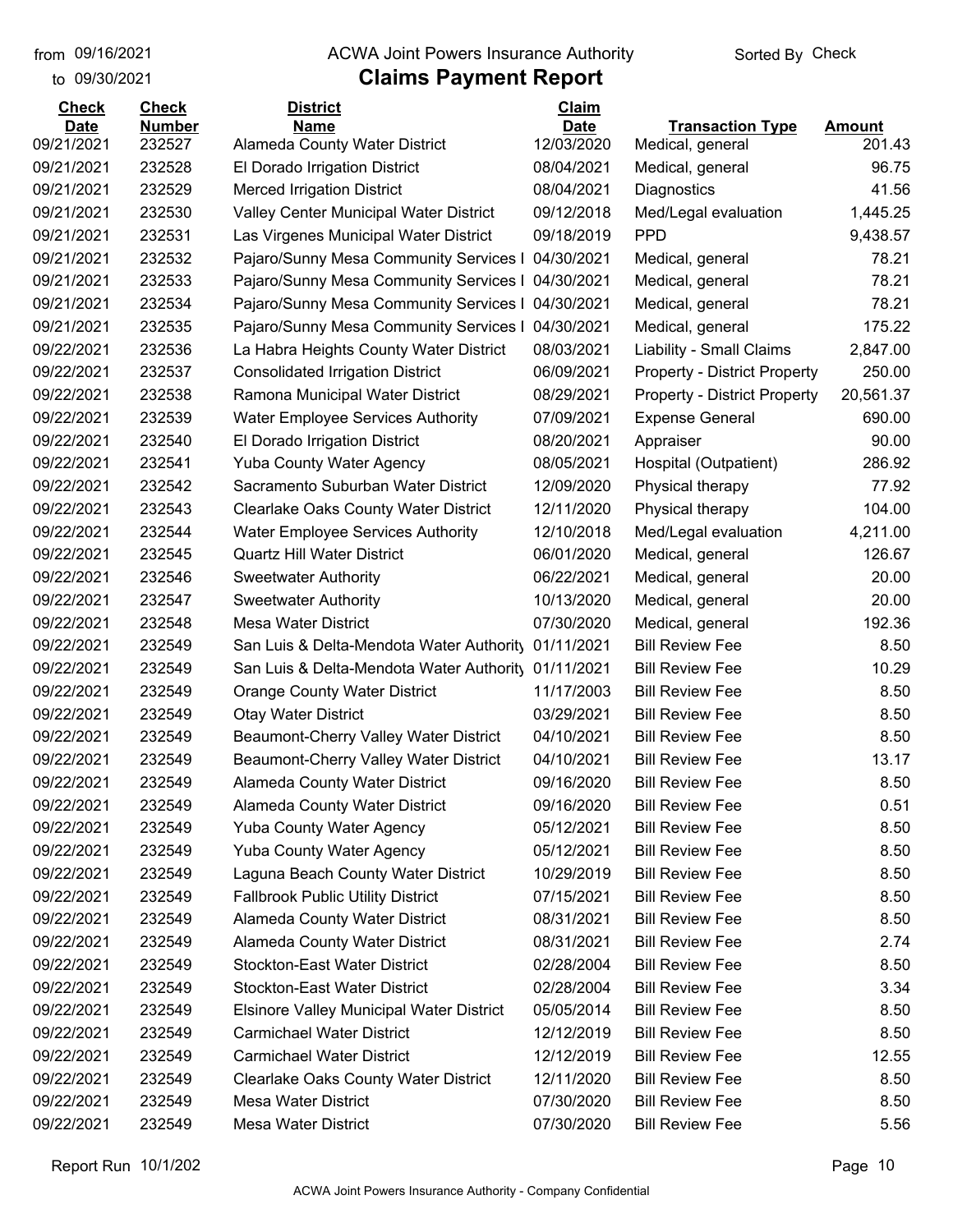to 09/30/2021

#### from 09/16/2021 **The COVA Solic Act Act Authority** Sorted By Check

| <b>Check</b>              | <b>Check</b>            | <b>District</b>                                       | Claim                     |                                                   |                       |
|---------------------------|-------------------------|-------------------------------------------------------|---------------------------|---------------------------------------------------|-----------------------|
| <b>Date</b><br>09/22/2021 | <b>Number</b><br>232549 | <b>Name</b><br>Valley Center Municipal Water District | <b>Date</b><br>08/11/2021 | <b>Transaction Type</b><br><b>Bill Review Fee</b> | <b>Amount</b><br>8.50 |
| 09/22/2021                | 232549                  | <b>Valley Center Municipal Water District</b>         | 08/11/2021                | <b>Bill Review Fee</b>                            | 3.33                  |
| 09/22/2021                | 232549                  | Fresno Metropolitan Flood Control District            | 08/25/2018                | <b>Bill Review Fee</b>                            | 8.50                  |
| 09/22/2021                | 232549                  | Fresno Metropolitan Flood Control District            | 08/25/2018                | <b>Bill Review Fee</b>                            | 2.43                  |
| 09/22/2021                | 232549                  |                                                       | 08/25/2018                | <b>Bill Review Fee</b>                            |                       |
|                           | 232549                  | Fresno Metropolitan Flood Control District            |                           |                                                   | 8.50                  |
| 09/22/2021                |                         | <b>Merced Irrigation District</b>                     | 10/29/2020                | <b>Bill Review Fee</b>                            | 8.50                  |
| 09/22/2021                | 232549                  | <b>Merced Irrigation District</b>                     | 10/29/2020                | <b>Bill Review Fee</b>                            | 8.14                  |
| 09/22/2021                | 232549                  | Patterson Irrigation District                         | 08/09/2012                | <b>Bill Review Fee</b>                            | 8.50                  |
| 09/22/2021                | 232549                  | Patterson Irrigation District                         | 08/09/2012                | <b>Bill Review Fee</b>                            | 21.46                 |
| 09/22/2021                | 232549                  | San Luis & Delta-Mendota Water Authority              | 03/28/2019                | <b>Bill Review Fee</b>                            | 8.50                  |
| 09/22/2021                | 232549                  | San Luis & Delta-Mendota Water Authority              | 03/28/2019                | <b>Bill Review Fee</b>                            | 16.21                 |
| 09/22/2021                | 232549                  | <b>Twentynine Palms Water District</b>                | 02/09/2021                | <b>Bill Review Fee</b>                            | 8.50                  |
| 09/22/2021                | 232549                  | <b>Twentynine Palms Water District</b>                | 02/09/2021                | <b>Bill Review Fee</b>                            | 13.35                 |
| 09/22/2021                | 232549                  | Twentynine Palms Water District                       | 02/09/2021                | <b>Bill Review Fee</b>                            | 8.50                  |
| 09/22/2021                | 232549                  | Beaumont-Cherry Valley Water District                 | 08/10/2021                | <b>Bill Review Fee</b>                            | 8.50                  |
| 09/22/2021                | 232549                  | Beaumont-Cherry Valley Water District                 | 08/10/2021                | <b>Bill Review Fee</b>                            | 13.17                 |
| 09/22/2021                | 232549                  | Humboldt Bay Municipal Water District                 | 04/06/2021                | <b>Bill Review Fee</b>                            | 8.50                  |
| 09/22/2021                | 232549                  | Humboldt Bay Municipal Water District                 | 04/06/2021                | <b>Bill Review Fee</b>                            | 12.87                 |
| 09/22/2021                | 232549                  | <b>Sweetwater Authority</b>                           | 06/30/2020                | <b>Bill Review Fee</b>                            | 8.50                  |
| 09/22/2021                | 232549                  | <b>Sweetwater Authority</b>                           | 06/30/2020                | <b>Bill Review Fee</b>                            | 4.46                  |
| 09/22/2021                | 232549                  | Pajaro/Sunny Mesa Community Services I                | 04/30/2021                | <b>Bill Review Fee</b>                            | 8.50                  |
| 09/22/2021                | 232549                  | Pajaro/Sunny Mesa Community Services I                | 04/30/2021                | <b>Bill Review Fee</b>                            | 2.93                  |
| 09/22/2021                | 232549                  | Georgetown Divide Public Utility District             | 10/03/2011                | <b>Bill Review Fee</b>                            | 8.50                  |
| 09/22/2021                | 232549                  | Georgetown Divide Public Utility District             | 10/03/2011                | <b>Bill Review Fee</b>                            | 12.93                 |
| 09/22/2021                | 232549                  | San Dieguito Water District                           | 09/23/2020                | <b>Bill Review Fee</b>                            | 8.50                  |
| 09/22/2021                | 232549                  | San Dieguito Water District                           | 09/23/2020                | <b>Bill Review Fee</b>                            | 3.38                  |
| 09/22/2021                | 232549                  | Vista Irrigation District                             | 03/25/2021                | <b>Bill Review Fee</b>                            | 8.50                  |
| 09/22/2021                | 232549                  | Vista Irrigation District                             | 03/25/2021                | <b>Bill Review Fee</b>                            | 2.48                  |
| 09/22/2021                | 232550                  | El Dorado Irrigation District                         | 06/14/2008                | Legal (Defense)                                   | 1,359.60              |
| 09/22/2021                | 232551                  | San Luis & Delta-Mendota Water Authority              | 02/10/2020                | Legal (Defense)                                   | 475.86                |
| 09/22/2021                | 232552                  | San Luis & Delta-Mendota Water Authority              | 02/10/2020                | Legal (Defense)                                   | 356.90                |
| 09/22/2021                | 232553                  | Mid-Peninsula Water District                          | 03/19/2021                | Legal (Defense)                                   | 271.92                |
| 09/22/2021                | 232554                  | Mid-Peninsula Water District                          | 03/19/2021                | Legal (Defense)                                   | 135.96                |
| 09/22/2021                | 232555                  | <b>Woodbridge Irrigation District</b>                 | 11/05/2019                | Legal (Defense)                                   | 1,070.69              |
| 09/22/2021                | 232556                  | Paradise Irrigation District                          | 05/11/1993                | Legal (Defense)                                   | 1,405.95              |
| 09/22/2021                | 232557                  | Paradise Irrigation District                          | 05/11/1993                | Legal (Defense)                                   | 630.88                |
| 09/22/2021                | 232558                  | <b>Merced Irrigation District</b>                     | 04/21/2020                | Legal (Defense)                                   | 50.99                 |
| 09/22/2021                | 232559                  | <b>Merced Irrigation District</b>                     | 04/21/2020                | Legal (Defense)                                   | 84.98                 |
| 09/22/2021                | 232560                  | <b>Merced Irrigation District</b>                     | 04/21/2020                | Legal (Defense)                                   | 378.97                |
| 09/22/2021                | 232561                  | <b>Mission Springs Water District</b>                 | 05/11/2021                | Legal (Defense)                                   | 1,189.65              |
| 09/22/2021                | 232562                  | <b>Desert Water Agency</b>                            | 09/01/2021                | Hospital (Outpatient)                             | 739.27                |
| 09/22/2021                | 232563                  | Desert Water Agency                                   | 08/31/2021                | Hospital (Outpatient)                             | 830.29                |
| 09/22/2021                | 232564                  | <b>Sweetwater Authority</b>                           | 06/22/2021                | Mileage                                           | 125.44                |
| 09/22/2021                | 232565                  | <b>Mission Springs Water District</b>                 | 07/15/2021                | Medical, general                                  | 133.12                |
|                           |                         |                                                       |                           |                                                   |                       |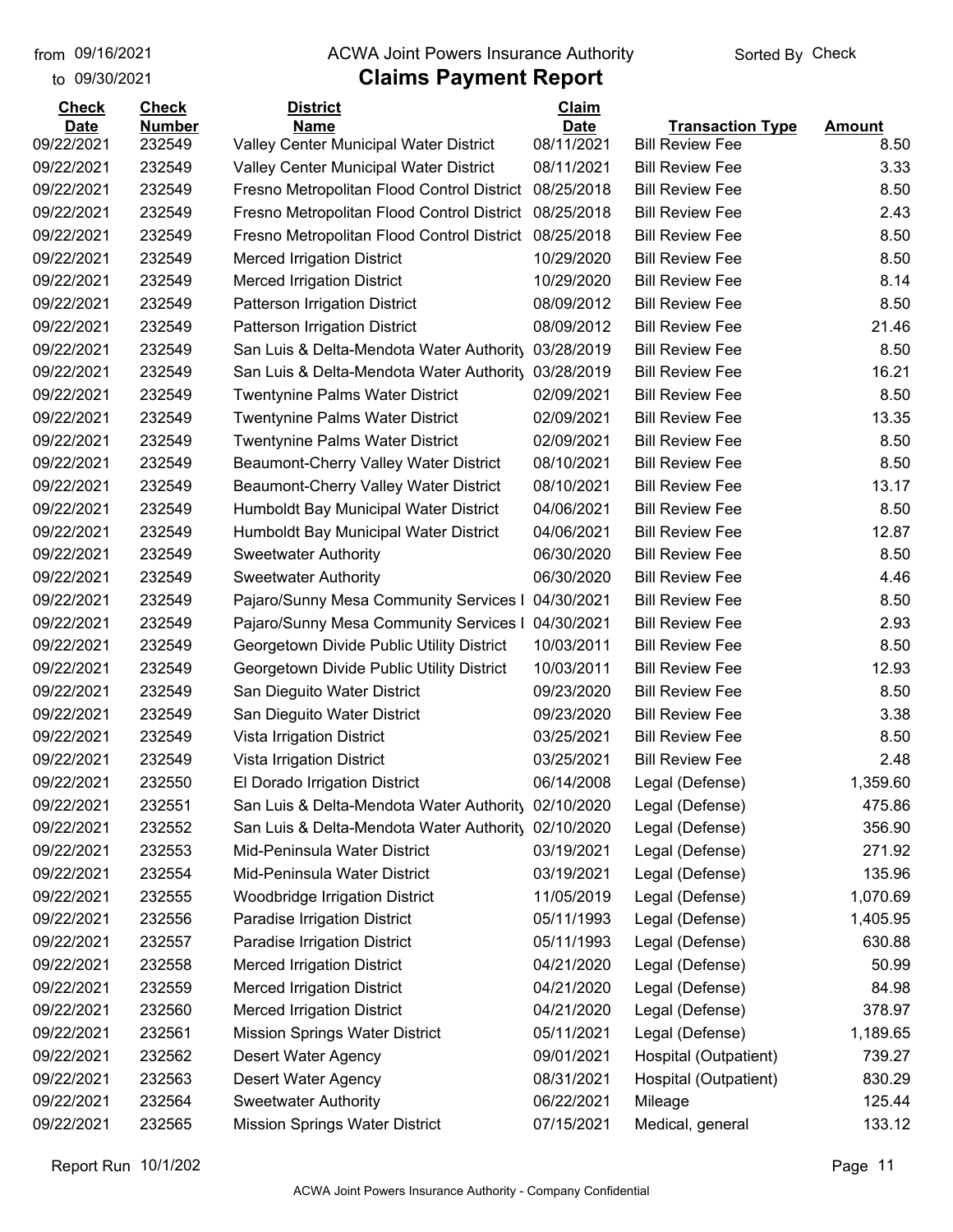to 09/30/2021

#### from 09/16/2021 **The COVA Solic Act Act Authority** Sorted By Check

| <b>Check</b>              | <b>Check</b>            | <b>District</b>                                                  | <b>Claim</b>              |                         |                         |
|---------------------------|-------------------------|------------------------------------------------------------------|---------------------------|-------------------------|-------------------------|
| <b>Date</b><br>09/22/2021 | <b>Number</b><br>232566 | <b>Name</b>                                                      | <b>Date</b><br>08/26/2021 | <b>Transaction Type</b> | <b>Amount</b><br>312.34 |
| 09/22/2021                | 232567                  | <b>Desert Water Agency</b>                                       | 07/15/2021                | Medical, general        | 183.31                  |
|                           | 232568                  | <b>Mission Springs Water District</b><br>San Luis Water District |                           | Medical, general        |                         |
| 09/22/2021                |                         |                                                                  | 09/04/2020                | Physical therapy        | 139.22<br>139.22        |
| 09/22/2021                | 232569                  | San Luis Water District                                          | 09/04/2020                | Physical therapy        |                         |
| 09/22/2021                | 232570                  | Laguna Beach County Water District                               | 10/29/2019                | Expense, general        | 1,465.50                |
| 09/22/2021                | 232571                  | <b>Sweetwater Authority</b>                                      | 02/28/2020                | Medical, general        | 123.87                  |
| 09/22/2021                | 232572                  | Kern County Water Agency                                         | 09/16/2016                | Medical, general        | 141.35                  |
| 09/22/2021                | 232573                  | <b>Merced Irrigation District</b>                                | 12/22/2020                | Medical, general        | 275.56                  |
| 09/22/2021                | 232574                  | Paradise Irrigation District                                     | 07/30/2021                | Chiropractor            | 75.74                   |
| 09/22/2021                | 232575                  | Paradise Irrigation District                                     | 07/30/2021                | Chiropractor            | 75.74                   |
| 09/22/2021                | 232576                  | Western Municipal Water District                                 | 08/16/2021                | Hospital (Outpatient)   | 498.22                  |
| 09/22/2021                | 232577                  | San Luis & Delta-Mendota Water Authority                         | 02/10/2020                | Photocopy               | 169.52                  |
| 09/22/2021                | 232578                  | San Luis & Delta-Mendota Water Authority                         | 02/10/2020                | Photocopy               | 72.25                   |
| 09/22/2021                | 232579                  | <b>Water Employee Services Authority</b>                         | 06/23/2020                | Physical therapy        | 98.61                   |
| 09/22/2021                | 232580                  | <b>Water Employee Services Authority</b>                         | 06/23/2020                | Physical therapy        | 98.61                   |
| 09/22/2021                | 232581                  | <b>Water Employee Services Authority</b>                         | 06/23/2020                | Physical therapy        | 98.61                   |
| 09/22/2021                | 232582                  | <b>Water Employee Services Authority</b>                         | 06/23/2020                | Physical therapy        | 98.61                   |
| 09/22/2021                | 232583                  | <b>Water Employee Services Authority</b>                         | 06/23/2020                | Physical therapy        | 70.55                   |
| 09/22/2021                | 232584                  | <b>Water Employee Services Authority</b>                         | 06/23/2020                | Physical therapy        | 98.61                   |
| 09/22/2021                | 232585                  | <b>Water Employee Services Authority</b>                         | 06/23/2020                | Physical therapy        | 98.61                   |
| 09/22/2021                | 232586                  | <b>Terra Bella Irrigation District</b>                           | 05/19/2015                | Medical, general        | 110.18                  |
| 09/22/2021                | 232587                  | San Juan Water District                                          | 01/26/2016                | Photocopy               | 5.48                    |
| 09/22/2021                | 232588                  | Solano Irrigation District                                       | 07/07/2021                | Medical, general        | 87.46                   |
| 09/22/2021                | 232589                  | <b>Chowchilla Water District</b>                                 | 07/20/2021                | Physical therapy        | 214.98                  |
| 09/22/2021                | 232590                  | Santa Clarita Valley Water Agency                                | 09/02/2021                | Medical, general        | 321.73                  |
| 09/22/2021                | 232591                  | Vista Irrigation District                                        | 07/01/2021                | Diagnostics             | 334.74                  |
| 09/22/2021                | 232592                  | Rancho California Water District                                 | 06/02/2021                | Diagnostics             | 277.09                  |
| 09/22/2021                | 232593                  | Vista Irrigation District                                        | 07/01/2021                | Diagnostics             | 43.18                   |
| 09/22/2021                | 232594                  | South Feather Water and Power Agency                             | 04/05/2021                | Medical, general        | 110.59                  |
| 09/22/2021                | 232595                  | South Feather Water and Power Agency                             | 04/05/2021                | Medical, general        | 110.59                  |
| 09/22/2021                | 232596                  | <b>Consolidated Irrigation District</b>                          | 07/26/2021                | Physical therapy        | 114.50                  |
| 09/22/2021                | 232597                  | Corcoran Irrigation District                                     | 07/15/2021                | Physical therapy        | 119.43                  |
| 09/22/2021                | 232598                  | Corcoran Irrigation District                                     | 07/15/2021                | Physical therapy        | 120.61                  |
| 09/22/2021                | 232599                  | <b>Merced Irrigation District</b>                                | 06/16/2021                | Physical therapy        | 118.48                  |
| 09/22/2021                | 232600                  | <b>Merced Irrigation District</b>                                | 06/16/2021                | Physical therapy        | 114.23                  |
| 09/22/2021                | 232601                  | <b>Merced Irrigation District</b>                                | 06/16/2021                | Physical therapy        | 118.48                  |
| 09/22/2021                | 232602                  | <b>Merced Irrigation District</b>                                | 06/16/2021                | Physical therapy        | 118.48                  |
| 09/22/2021                | 232603                  | <b>Merced Irrigation District</b>                                | 06/16/2021                | Physical therapy        | 118.48                  |
| 09/22/2021                | 232604                  | <b>Merced Irrigation District</b>                                | 06/16/2021                | Physical therapy        | 114.23                  |
| 09/22/2021                | 232605                  | <b>Merced Irrigation District</b>                                | 08/08/2020                | Medical, general        | 188.61                  |
| 09/22/2021                | 232606                  | <b>Sweetwater Authority</b>                                      | 11/25/2020                | Medical, general        | 143.20                  |
| 09/22/2021                | 232607                  | San Luis Water District                                          | 08/09/2013                | Med/Legal evaluation    | 1,036.50                |
| 09/22/2021                | 232608                  | Western Municipal Water District                                 | 11/21/2019                | Medical, general        | 192.95                  |
| 09/22/2021                | 232609                  | Palmdale Water District                                          | 08/09/2021                | Medical, general        | 188.78                  |
|                           |                         |                                                                  |                           |                         |                         |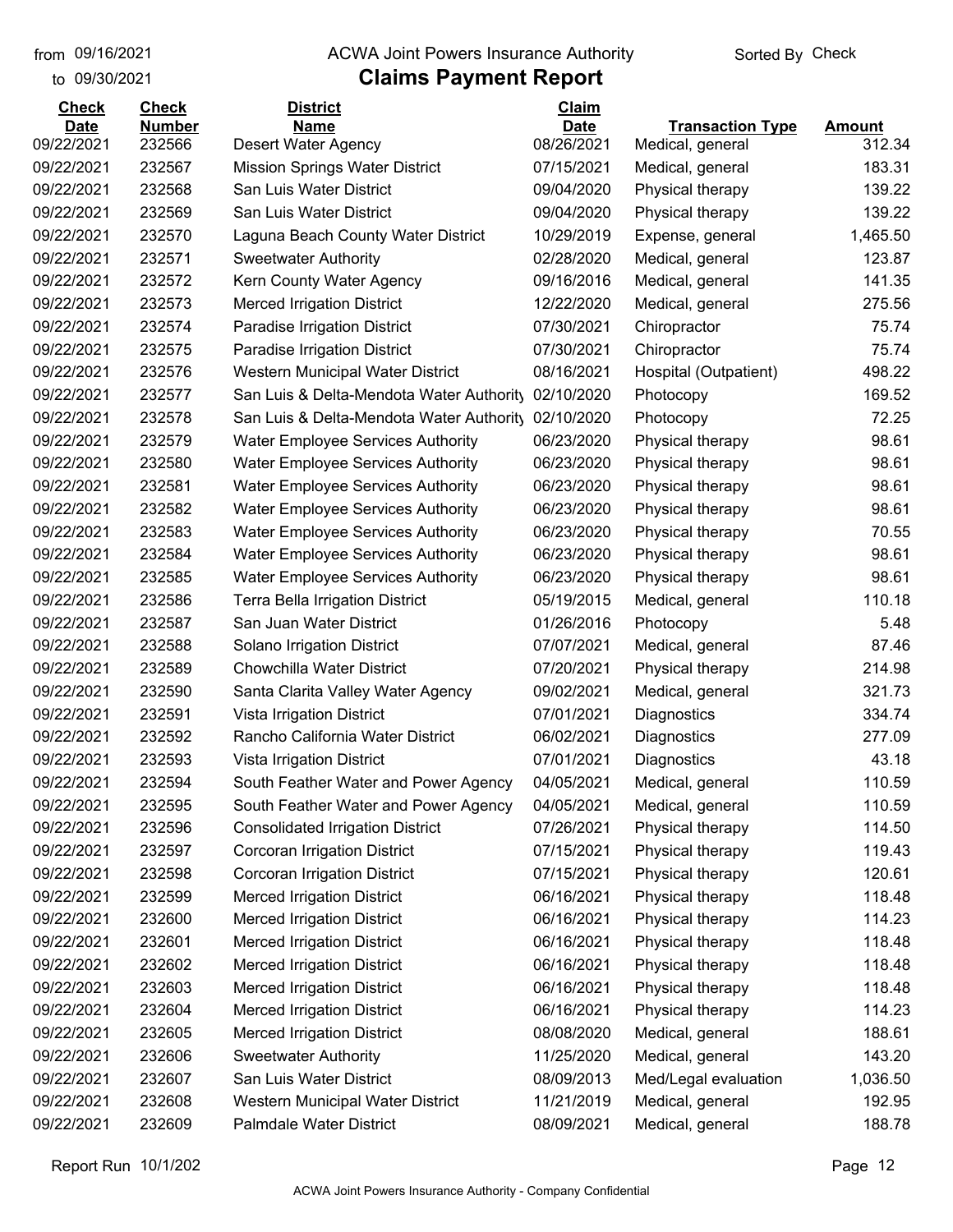#### from 09/16/2021 **The COVA Solic Act Act Authority** Sorted By Check

#### to 09/30/2021

| <b>Check</b>              | <b>Check</b>     | <b>District</b>                                                     | Claim                     |                             |                         |
|---------------------------|------------------|---------------------------------------------------------------------|---------------------------|-----------------------------|-------------------------|
| <b>Date</b><br>09/22/2021 | <b>Number</b>    | <b>Name</b>                                                         | <b>Date</b><br>07/25/2019 | <b>Transaction Type</b>     | <b>Amount</b><br>108.00 |
| 09/22/2021                | 232610<br>232611 | Humboldt Bay Municipal Water District<br>Yorba Linda Water District | 07/19/2021                | Diagnostics                 | 88.94                   |
|                           | 232612           |                                                                     | 11/06/2020                | Medical, general            | 183.07                  |
| 09/22/2021                |                  | Truckee Donner Public Utility District                              | 12/11/2020                | Physical therapy            | 12.33                   |
| 09/22/2021                | 232613           | <b>Clearlake Oaks County Water District</b>                         |                           | Medical, general            |                         |
| 09/22/2021                | 232614           | <b>Alameda County Water District</b>                                | 04/21/2021                | Medical, general            | 142.52                  |
| 09/22/2021                | 232615           | El Dorado Irrigation District                                       | 08/04/2021                | Medical, general            | 125.04                  |
| 09/22/2021                | 232616           | Alameda County Water District                                       | 02/14/2020                | Physical therapy            | 144.07                  |
| 09/22/2021                | 232617           | <b>Alameda County Water District</b>                                | 02/14/2020                | Physical therapy            | 81.88                   |
| 09/22/2021                | 232618           | <b>Alameda County Water District</b>                                | 12/03/2020                | Physical therapy            | 81.88                   |
| 09/22/2021                | 232619           | <b>Idyllwild Water District</b>                                     | 02/13/2020                | Expense, general            | 8,200.00                |
| 09/22/2021                | 232620           | <b>Merced Irrigation District</b>                                   | 08/08/2020                | Mileage                     | 11.76                   |
| 09/23/2021                | 232621           | Santa Clarita Valley Water Agency                                   | 08/30/2019                | Defense Attorney            | 418.00                  |
| 09/23/2021                | 232622           | <b>Fallbrook Public Utility District</b>                            | 12/31/2019                | Expert                      | 970.00                  |
| 09/23/2021                | 232623           | El Dorado Irrigation District                                       | 08/20/2021                | Liability - Property Damage | 4,363.89                |
| 09/23/2021                | 232624           | Vista Irrigation District                                           | 12/31/2018                | <b>Expense General</b>      | 3,750.00                |
| 09/23/2021                | 232625           | Calleguas Municipal Water District                                  | 05/28/2020                | Expert                      | 456.96                  |
| 09/23/2021                | 232626           | Calleguas Municipal Water District                                  | 05/28/2020                | Expert                      | 312.12                  |
| 09/23/2021                | 232627           | Calleguas Municipal Water District                                  | 05/28/2020                | Expert                      | 229.50                  |
| 09/23/2021                | 232628           | Humboldt Bay Municipal Water District                               | 09/11/2020                | Adjuster                    | 630.00                  |
| 09/23/2021                | 232629           | <b>Madera Irrigation District</b>                                   | 08/06/2020                | <b>Expense General</b>      | 737.05                  |
| 09/23/2021                | 232630           | Orange County Water District                                        | 11/17/2003                | Medical, general            | 179.25                  |
| 09/23/2021                | 232631           | <b>Otay Water District</b>                                          | 03/29/2021                | Medical, general            | 85.95                   |
| 09/23/2021                | 232632           | <b>Clearlake Oaks County Water District</b>                         | 12/11/2020                | Physical therapy            | 208.00                  |
| 09/23/2021                | 232633           | <b>Yuba County Water Agency</b>                                     | 05/12/2021                | Physical therapy            | 120.32                  |
| 09/23/2021                | 232634           | <b>Yuba County Water Agency</b>                                     | 05/12/2021                | Physical therapy            | 120.32                  |
| 09/23/2021                | 232635           | Berrenda Mesa Water District                                        | 02/25/2013                | <b>PPD</b>                  | 460.00                  |
| 09/23/2021                | 232636           | Patterson Irrigation District                                       | 08/09/2012                | Medical, general            | 117.87                  |
| 09/23/2021                | 232637           | Alameda County Water District                                       | 09/16/2020                | Medical, general            | 11.65                   |
| 09/23/2021                | 232638           | <b>Sweetwater Authority</b>                                         | 06/30/2020                | Medical, general            | 180.26                  |
| 09/23/2021                | 232639           | <b>Carmichael Water District</b>                                    | 12/12/2019                | Medical, general            | 98.71                   |
| 09/23/2021                | 232640           | Sacramento Suburban Water District                                  | 12/09/2020                | <b>Bill Review Fee</b>      | 8.50                    |
| 09/23/2021                | 232640           | Sacramento Suburban Water District                                  | 12/09/2020                | <b>Bill Review Fee</b>      | 8.50                    |
| 09/23/2021                | 232640           | <b>Otay Water District</b>                                          | 03/29/2021                | <b>Bill Review Fee</b>      | 8.50                    |
| 09/23/2021                | 232640           | Alameda County Water District                                       | 11/21/2020                | <b>Bill Review Fee</b>      | 8.50                    |
| 09/23/2021                | 232640           | Alameda County Water District                                       | 11/21/2020                | <b>Bill Review Fee</b>      | 8.50                    |
| 09/23/2021                | 232640           | <b>Moulton Niguel Water District</b>                                | 07/21/2021                | <b>Bill Review Fee</b>      | 8.50                    |
| 09/23/2021                | 232640           | <b>Moulton Niguel Water District</b>                                | 07/21/2021                | <b>Bill Review Fee</b>      | 8.50                    |
| 09/23/2021                | 232640           | <b>Elsinore Valley Municipal Water District</b>                     | 05/05/2014                | <b>Bill Review Fee</b>      | 8.50                    |
| 09/23/2021                | 232640           | <b>Elsinore Valley Municipal Water District</b>                     | 05/05/2014                | <b>Bill Review Fee</b>      | 8.50                    |
| 09/23/2021                | 232640           | South Feather Water and Power Agency                                | 04/05/2021                | <b>Bill Review Fee</b>      | 8.50                    |
| 09/23/2021                | 232640           | South Feather Water and Power Agency                                | 04/05/2021                | <b>Bill Review Fee</b>      | 4.76                    |
| 09/23/2021                | 232640           | South Feather Water and Power Agency                                | 04/05/2021                | <b>Bill Review Fee</b>      | 8.50                    |
| 09/23/2021                | 232640           | South Feather Water and Power Agency                                | 04/05/2021                | <b>Bill Review Fee</b>      | 6.17                    |
| 09/23/2021                | 232640           | Fresno Metropolitan Flood Control District                          | 07/09/2021                | <b>Bill Review Fee</b>      | 8.50                    |
|                           |                  |                                                                     |                           |                             |                         |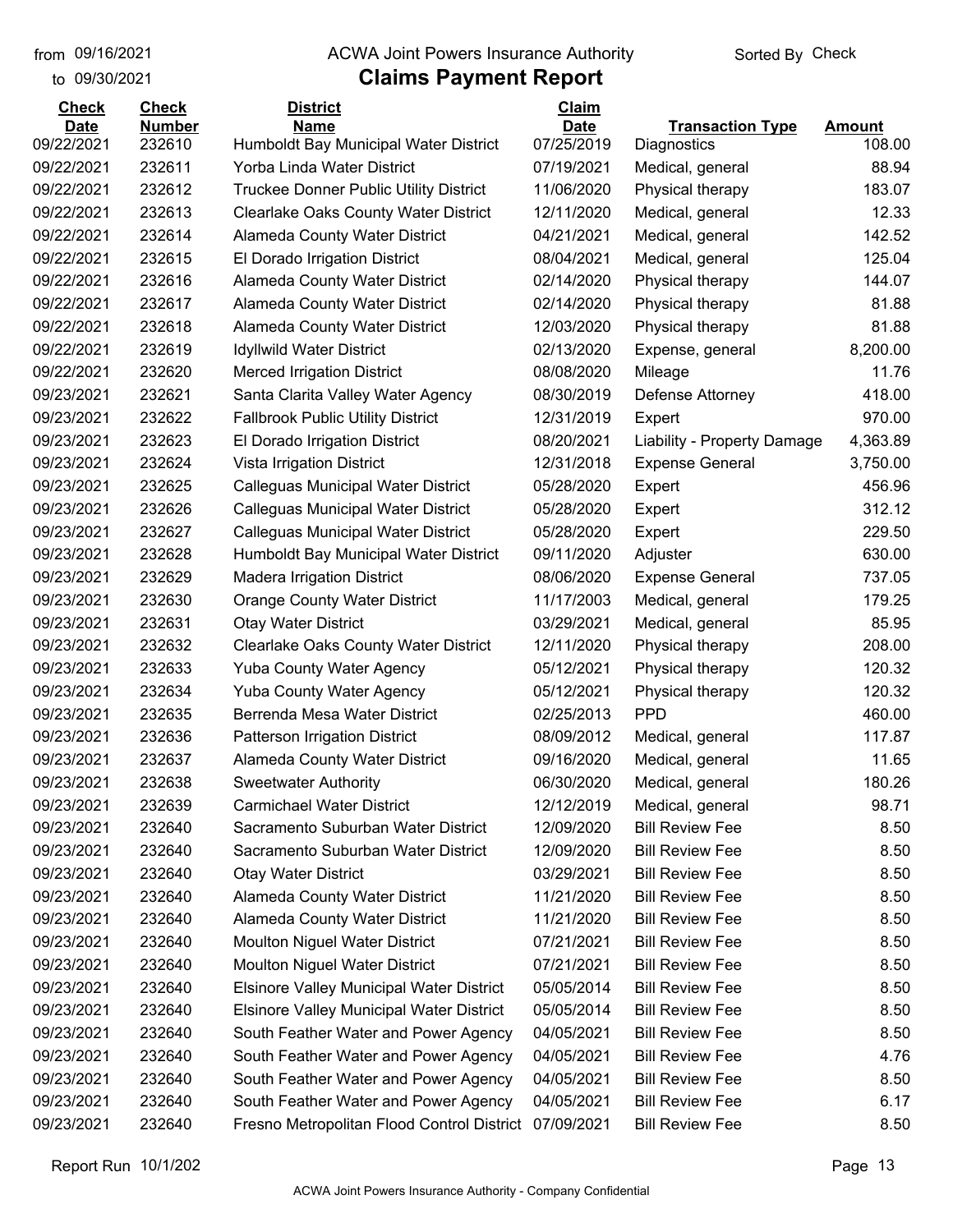to 09/30/2021

#### from 09/16/2021 **The COVA Solic Act Act Authority** Sorted By Check

### **Claims Payment Report**

| <b>Check</b>              | <b>Check</b>            | <b>District</b>                                                                          | Claim                    |                                                   |               |
|---------------------------|-------------------------|------------------------------------------------------------------------------------------|--------------------------|---------------------------------------------------|---------------|
| <b>Date</b><br>09/23/2021 | <b>Number</b><br>232640 | <b>Name</b>                                                                              | <b>Date</b>              | <b>Transaction Type</b><br><b>Bill Review Fee</b> | <b>Amount</b> |
| 09/23/2021                | 232640                  | Fresno Metropolitan Flood Control District<br>Fresno Metropolitan Flood Control District | 08/25/2018<br>08/25/2018 | <b>Bill Review Fee</b>                            | 8.50<br>3.43  |
|                           | 232640                  |                                                                                          |                          | <b>Bill Review Fee</b>                            |               |
| 09/23/2021                |                         | San Luis & Delta-Mendota Water Authority 03/28/2019                                      |                          |                                                   | 8.50          |
| 09/23/2021                | 232640                  | San Luis & Delta-Mendota Water Authority                                                 | 03/28/2019               | <b>Bill Review Fee</b>                            | 12.82         |
| 09/23/2021                | 232640                  | Santa Clarita Valley Water Agency                                                        | 09/02/2021               | <b>Bill Review Fee</b>                            | 8.50          |
| 09/23/2021                | 232640                  | Santa Clarita Valley Water Agency                                                        | 09/02/2021               | <b>Bill Review Fee</b>                            | 4.40          |
| 09/23/2021                | 232640                  | Alameda County Water District                                                            | 02/14/2020               | <b>Bill Review Fee</b>                            | 8.50          |
| 09/23/2021                | 232641                  | <b>Sutter Extension Water District</b>                                                   | 04/19/2019               | Legal (Defense)                                   | 626.85        |
| 09/23/2021                | 232642                  | <b>Sweetwater Authority</b>                                                              | 06/22/2021               | <b>TTD</b>                                        | 2,712.62      |
| 09/23/2021                | 232643                  | Georgetown Divide Public Utility District                                                | 10/03/2011               | Medical, general                                  | 111.97        |
| 09/23/2021                | 232644                  | <b>Quartz Hill Water District</b>                                                        | 06/01/2020               | <b>TTD</b>                                        | 1,187.39      |
| 09/23/2021                | 232645                  | Alameda County Water District                                                            | 09/16/2020               | <b>TTD</b>                                        | 2,598.86      |
| 09/23/2021                | 232646                  | <b>Twentynine Palms Water District</b>                                                   | 02/09/2021               | Medical, general                                  | 376.60        |
| 09/23/2021                | 232647                  | Crescenta Valley Water District                                                          | 09/25/2019               | <b>TTD</b>                                        | 2,234.66      |
| 09/23/2021                | 232648                  | Ramona Municipal Water District                                                          | 10/03/2017               | <b>TTD</b>                                        | 2,099.20      |
| 09/23/2021                | 232649                  | <b>Mesa Water District</b>                                                               | 07/30/2020               | Physical therapy                                  | 125.94        |
| 09/23/2021                | 232650                  | <b>Stockton-East Water District</b>                                                      | 02/28/2004               | Medical, general                                  | 177.66        |
| 09/23/2021                | 232651                  | Truckee Donner Public Utility District                                                   | 03/31/2021               | <b>TTD</b>                                        | 2,712.62      |
| 09/23/2021                | 232652                  | Laguna Beach County Water District                                                       | 01/19/2021               | <b>TTD</b>                                        | 2,712.62      |
| 09/23/2021                | 232653                  | San Luis & Delta-Mendota Water Authority                                                 | 03/28/2019               | Photocopy                                         | 140.19        |
| 09/23/2021                | 232654                  | Vista Irrigation District                                                                | 12/07/2020               | Photocopy                                         | 61.00         |
| 09/23/2021                | 232655                  | <b>Reclamation District #108</b>                                                         | 06/22/2021               | Photocopy                                         | 100.78        |
| 09/23/2021                | 232656                  | San Luis & Delta-Mendota Water Authority                                                 | 07/27/2021               | Photocopy                                         | 107.17        |
| 09/23/2021                | 232657                  | Humboldt Bay Municipal Water District                                                    | 04/06/2021               | Medical, general                                  | 96.31         |
| 09/23/2021                | 232658                  | Las Virgenes Municipal Water District                                                    | 07/17/2019               | Photocopy                                         | 75.00         |
| 09/23/2021                | 232659                  | <b>Elsinore Valley Municipal Water District</b>                                          | 05/05/2014               | Physical therapy                                  | 585.00        |
| 09/23/2021                | 232660                  | <b>Twentynine Palms Water District</b>                                                   | 02/09/2021               | <b>TTD</b>                                        | 1,425.42      |
| 09/23/2021                | 232661                  | Laguna Beach County Water District                                                       | 10/29/2019               | Physical therapy                                  | 234.12        |
| 09/23/2021                | 232662                  | Alameda County Water District                                                            | 08/31/2021               | Medical, general                                  | 145.28        |
| 09/23/2021                | 232663                  | Fresno Metropolitan Flood Control District                                               | 08/25/2018               | Medical, general                                  | 129.03        |
| 09/23/2021                | 232664                  | Valley Center Municipal Water District                                                   | 08/11/2021               | Diagnostics                                       | 253.28        |
| 09/23/2021                | 232665                  | San Luis & Delta-Mendota Water Authority                                                 | 03/28/2019               | Medical, general                                  | 163.59        |
| 09/23/2021                | 232666                  | Beaumont-Cherry Valley Water District                                                    | 04/10/2021               | Medical, general                                  | 73.76         |
| 09/23/2021                | 232667                  | Beaumont-Cherry Valley Water District                                                    | 08/10/2021               | Medical, general                                  | 73.76         |
| 09/23/2021                | 232668                  | <b>Stockton-East Water District</b>                                                      | 11/27/2019               | Photocopy                                         | 75.00         |
| 09/23/2021                | 232669                  | <b>Elsinore Valley Municipal Water District</b>                                          | 05/05/2014               | Hospital (Outpatient)                             | 121.83        |
| 09/23/2021                | 232670                  | Alameda County Water District                                                            | 11/21/2020               | Diagnostics                                       | 25.72         |
| 09/23/2021                | 232671                  | Alameda County Water District                                                            | 11/21/2020               | Medical, general                                  | 168.12        |
| 09/23/2021                | 232672                  | San Luis & Delta-Mendota Water Authority                                                 | 01/11/2021               | Medical, general                                  | 97.58         |
| 09/23/2021                | 232673                  | Pajaro/Sunny Mesa Community Services I                                                   | 04/30/2021               | Medical, general                                  | 78.21         |
| 09/23/2021                | 232674                  | San Dieguito Water District                                                              | 09/23/2020               | Medical, general                                  | 256.70        |
| 09/23/2021                | 232675                  | Vista Irrigation District                                                                | 03/25/2021               | Medical, general                                  | 188.19        |
| 09/23/2021                | 232676                  | <b>Merced Irrigation District</b>                                                        | 10/29/2020               | Physical therapy                                  | 97.62         |
| 09/23/2021                | 232677                  | Kaweah Delta Water Conservation District 03/22/2019                                      |                          | Legal (Defense)                                   | 313.50        |
|                           |                         |                                                                                          |                          |                                                   |               |

Report Run 10/1/202 Page 14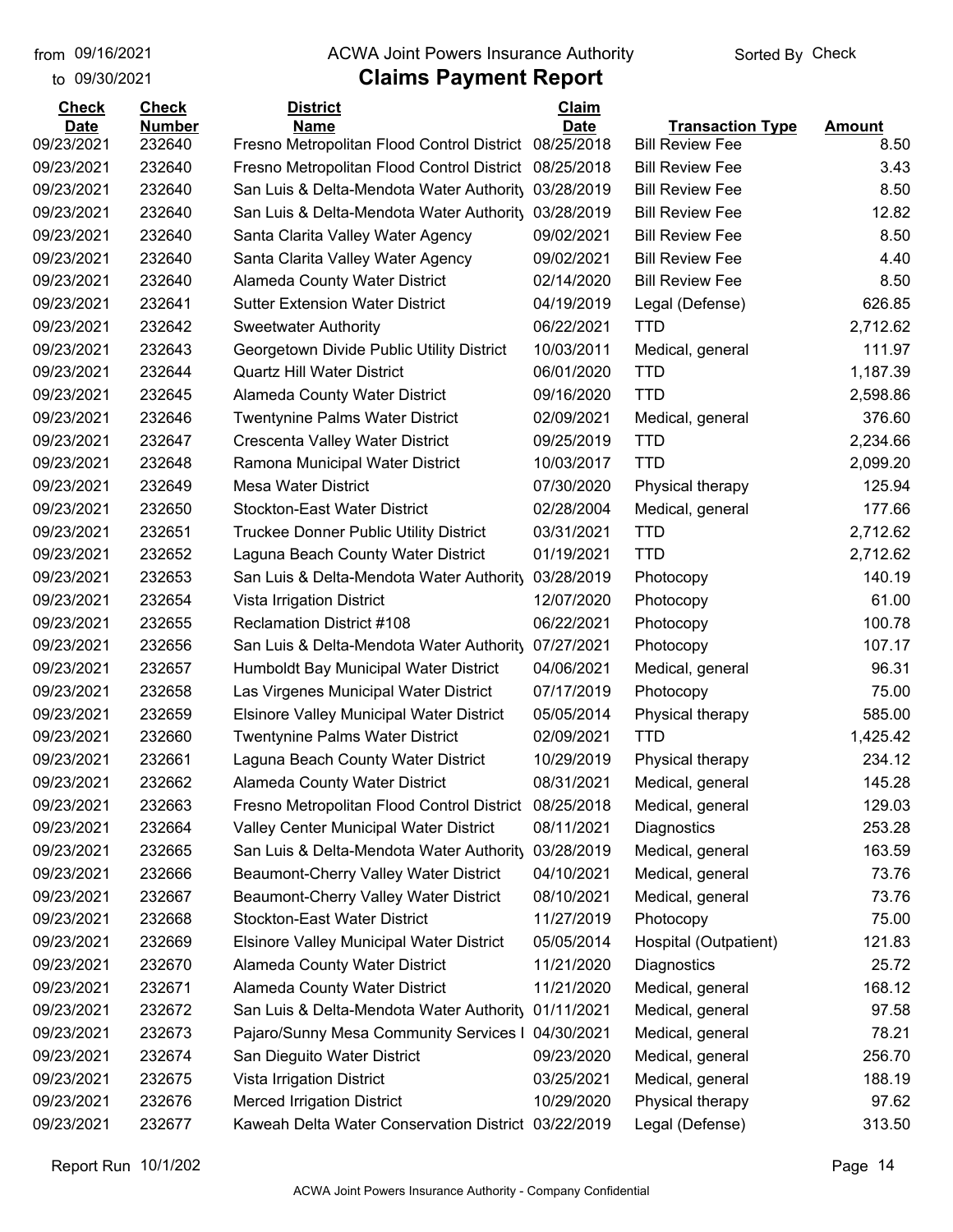to 09/30/2021

#### from 09/16/2021 **The COVA Solic Act Act Authority** Sorted By Check

| <b>Check</b>              | <b>Check</b>            | <b>District</b>                                   | Claim                     |                                                        |                     |
|---------------------------|-------------------------|---------------------------------------------------|---------------------------|--------------------------------------------------------|---------------------|
| <b>Date</b><br>09/28/2021 | <b>Number</b><br>232678 | <b>Name</b><br>Laguna Beach County Water District | <b>Date</b><br>07/19/2021 | <b>Transaction Type</b><br>Liability - Property Damage | Amount<br>4,372.03  |
| 09/28/2021                | 232679                  | El Dorado Irrigation District                     | 07/03/2020                |                                                        |                     |
| 09/28/2021                | 232680                  |                                                   |                           | Liability- Bodily Injury                               | 40,944.77<br>520.00 |
|                           |                         | Ramona Municipal Water District                   | 08/29/2021                | <b>Property - District Property</b>                    |                     |
| 09/28/2021                | 232681                  | <b>Calaveras County Water District</b>            | 11/19/2020                | Liability - Property Damage                            | 875.00              |
| 09/28/2021                | 232682                  | El Dorado Irrigation District                     | 07/03/2020                | Liability- Bodily Injury                               | 1,555.23            |
| 09/28/2021                | 232683                  | Sacramento Suburban Water District                | 12/19/2019                | Defense Attorney                                       | 2,300.00            |
| 09/28/2021                | 232684                  | El Dorado Irrigation District                     | 07/03/2020                | Liability - Property Damage                            | 1,324.60            |
| 09/28/2021                | 232685                  | <b>Fallbrook Public Utility District</b>          | 12/31/2019                | Expert                                                 | 1,760.00            |
| 09/28/2021                | 232686                  | San Juan Water District                           | 04/01/2021                | Expert                                                 | 3,793.74            |
| 09/28/2021                | 232687                  | <b>Friant Water Authority</b>                     | 02/28/2021                | Expert                                                 | 1,000.00            |
| 09/28/2021                | 232688                  | <b>Otay Water District</b>                        | 03/29/2021                | Physical therapy                                       | 226.51              |
| 09/28/2021                | 232689                  | <b>Alta Irrigation District</b>                   | 11/19/2014                | <b>PPD</b>                                             | 580.00              |
| 09/28/2021                | 232690                  | <b>Tulare Irrigation District</b>                 | 10/19/2011                | Med/Legal evaluation                                   | 12,281.25           |
| 09/28/2021                | 232691                  | <b>Otay Water District</b>                        | 03/29/2021                | <b>TTD</b>                                             | 1,748.52            |
| 09/28/2021                | 232692                  | <b>Otay Water District</b>                        | 03/29/2021                | Mileage                                                | 87.36               |
| 09/28/2021                | 232693                  | <b>Kings River Conservation District</b>          | 03/02/2018                | Medical, general                                       | 68.33               |
| 09/28/2021                | 232694                  | South Feather Water and Power Agency              | 04/05/2021                | Medical, general                                       | 107.97              |
| 09/28/2021                | 232695                  | South Feather Water and Power Agency              | 04/05/2021                | Medical, general                                       | 139.77              |
| 09/28/2021                | 232696                  | San Luis Water District                           | 08/09/2013                | <b>Bill Review Fee</b>                                 | 8.50                |
| 09/28/2021                | 232696                  | San Luis Water District                           | 08/09/2013                | <b>Bill Review Fee</b>                                 | 1.70                |
| 09/28/2021                | 232696                  | Las Virgenes Municipal Water District             | 02/01/2013                | <b>Bill Review Fee</b>                                 | 8.50                |
| 09/28/2021                | 232696                  | Western Municipal Water District                  | 08/16/2021                | <b>Bill Review Fee</b>                                 | 8.50                |
| 09/28/2021                | 232696                  | Western Municipal Water District                  | 08/16/2021                | <b>Bill Review Fee</b>                                 | 4.66                |
| 09/28/2021                | 232696                  | Kings River Conservation District                 | 03/02/2018                | <b>Bill Review Fee</b>                                 | 8.50                |
| 09/28/2021                | 232696                  | <b>Kings River Conservation District</b>          | 03/02/2018                | <b>Bill Review Fee</b>                                 | 2.25                |
| 09/28/2021                | 232696                  | Chowchilla Water District                         | 07/20/2021                | <b>Bill Review Fee</b>                                 | 8.50                |
| 09/28/2021                | 232696                  | <b>Chowchilla Water District</b>                  | 07/20/2021                | <b>Bill Review Fee</b>                                 | 2.68                |
| 09/28/2021                | 232696                  | Laguna Beach County Water District                | 08/19/2020                | <b>Bill Review Fee</b>                                 | 8.50                |
| 09/28/2021                | 232696                  | Laguna Beach County Water District                | 08/19/2020                | <b>Bill Review Fee</b>                                 | 22.14               |
| 09/28/2021                | 232696                  | Alameda County Water District                     | 01/25/2021                | <b>Bill Review Fee</b>                                 | 8.50                |
| 09/28/2021                | 232696                  | Alameda County Water District                     | 01/25/2021                | <b>Bill Review Fee</b>                                 | 48.25               |
| 09/28/2021                | 232696                  | Paradise Irrigation District                      | 07/30/2021                | <b>Bill Review Fee</b>                                 | 8.50                |
| 09/28/2021                | 232696                  | Paradise Irrigation District                      | 07/30/2021                | <b>Bill Review Fee</b>                                 | 3.34                |
| 09/28/2021                | 232696                  | <b>Stockton-East Water District</b>               | 09/21/2020                | <b>Bill Review Fee</b>                                 | 8.50                |
| 09/28/2021                | 232696                  | <b>Stockton-East Water District</b>               | 09/21/2020                | <b>Bill Review Fee</b>                                 | 1.49                |
| 09/28/2021                | 232696                  | Santa Clarita Valley Water Agency                 | 09/02/2021                | <b>Bill Review Fee</b>                                 | 8.50                |
| 09/28/2021                | 232696                  | Santa Clarita Valley Water Agency                 | 09/02/2021                | <b>Bill Review Fee</b>                                 | 1.78                |
| 09/28/2021                | 232696                  | Alameda County Water District                     | 02/14/2020                | <b>Bill Review Fee</b>                                 | 8.50                |
| 09/28/2021                | 232696                  | Beaumont-Cherry Valley Water District             | 08/10/2021                | <b>Bill Review Fee</b>                                 | 8.50                |
| 09/28/2021                | 232696                  | Beaumont-Cherry Valley Water District             | 08/10/2021                | <b>Bill Review Fee</b>                                 | 8.43                |
| 09/28/2021                | 232696                  | Beaumont-Cherry Valley Water District             | 08/10/2021                | <b>Bill Review Fee</b>                                 | 8.50                |
| 09/28/2021                | 232696                  | Beaumont-Cherry Valley Water District             | 08/10/2021                | <b>Bill Review Fee</b>                                 | 13.17               |
| 09/28/2021                | 232696                  | Calleguas Municipal Water District                | 08/31/2021                | <b>Bill Review Fee</b>                                 | 8.50                |
| 09/28/2021                | 232696                  | Calleguas Municipal Water District                | 08/31/2021                | <b>Bill Review Fee</b>                                 | 9.17                |
|                           |                         |                                                   |                           |                                                        |                     |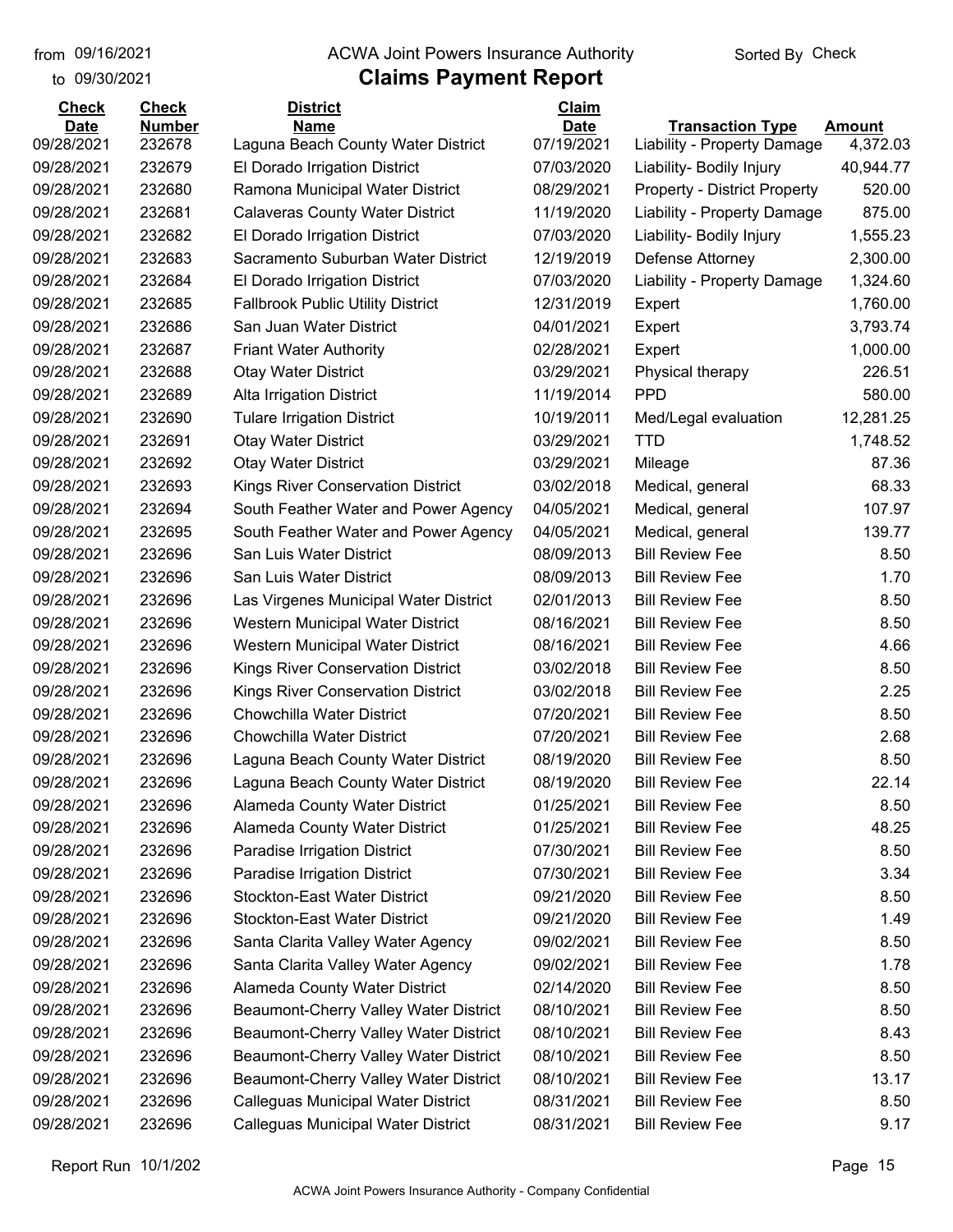#### from 09/16/2021 **The COVA Solic Act Act Authority** Sorted By Check

#### to 09/30/2021

| <b>Check</b> | <b>Check</b>     | <b>District</b>                                     | Claim                    |                            |               |
|--------------|------------------|-----------------------------------------------------|--------------------------|----------------------------|---------------|
| <b>Date</b>  | <b>Number</b>    | <b>Name</b>                                         | <b>Date</b>              | <b>Transaction Type</b>    | <b>Amount</b> |
| 09/28/2021   | 232696           | Woodbridge Irrigation District                      | 11/05/2019               | <b>Bill Review Fee</b>     | 11.88         |
| 09/28/2021   | 232696<br>232696 | <b>Alameda County Water District</b>                | 04/21/2021<br>08/26/2021 | <b>Bill Review Fee</b>     | 8.50          |
| 09/28/2021   |                  | Alameda County Water District                       |                          | <b>Bill Review Fee</b>     | 8.50          |
| 09/28/2021   | 232696           | Alameda County Water District                       | 08/26/2021               | <b>Bill Review Fee</b>     | 8.50          |
| 09/28/2021   | 232696           | <b>Alameda County Water District</b>                | 08/26/2021               | <b>Bill Review Fee</b>     | 8.50          |
| 09/28/2021   | 232696           | Alameda County Water District                       | 08/26/2021               | <b>Bill Review Fee</b>     | 8.50          |
| 09/28/2021   | 232696           | Desert Water Agency                                 | 09/01/2021               | <b>Bill Review Fee</b>     | 8.50          |
| 09/28/2021   | 232696           | <b>Merced Irrigation District</b>                   | 12/22/2020               | <b>Bill Review Fee</b>     | 8.50          |
| 09/28/2021   | 232696           | <b>Merced Irrigation District</b>                   | 12/22/2020               | <b>Bill Review Fee</b>     | 3.49          |
| 09/28/2021   | 232697           | <b>Stockton-East Water District</b>                 | 09/21/2020               | Medical, general           | 113.15        |
| 09/28/2021   | 232698           | <b>Merced Irrigation District</b>                   | 12/22/2020               | Chiropractor               | 21.12         |
| 09/28/2021   | 232699           | Calleguas Municipal Water District                  | 08/31/2021               | Medical, general           | 45.55         |
| 09/28/2021   | 232700           | San Luis Water District                             | 08/09/2013               | <b>DME Supplies</b>        | 76.43         |
| 09/28/2021   | 232701           | San Luis & Delta-Mendota Water Authority            | 03/28/2019               | Investigation/Subrosa      | 1,214.38      |
| 09/28/2021   | 232702           | San Luis & Delta-Mendota Water Authority 09/03/2021 |                          | <b>TTD</b>                 | 3,082.77      |
| 09/28/2021   | 232703           | <b>Woodbridge Irrigation District</b>               | 11/05/2019               | Photocopy                  | 180.00        |
| 09/28/2021   | 232704           | Alameda County Water District                       | 01/25/2021               | Medical, general           | 1,093.60      |
| 09/28/2021   | 232705           | <b>Sweetwater Authority</b>                         | 12/11/2018               | <b>PPD</b>                 | 580.00        |
| 09/28/2021   | 232706           | Desert Water Agency                                 | 08/26/2021               | Pharmacy                   | 8.97          |
| 09/28/2021   | 232707           | Woodbridge Irrigation District                      | 11/05/2019               | <b>Medical Interpreter</b> | 76.50         |
| 09/28/2021   | 232708           | Western Municipal Water District                    | 10/23/2007               | <b>PPD</b>                 | 540.00        |
| 09/28/2021   | 232709           | Paradise Irrigation District                        | 07/30/2021               | Chiropractor               | 75.74         |
| 09/28/2021   | 232710           | Mid-Peninsula Water District                        | 03/19/2021               | <b>TTD</b>                 | 1,663.16      |
| 09/28/2021   | 232711           | Vista Irrigation District                           | 12/07/2020               | Photocopy                  | 137.41        |
| 09/28/2021   | 232712           | San Luis & Delta-Mendota Water Authority            | 07/27/2021               | Photocopy                  | 103.61        |
| 09/28/2021   | 232713           | <b>Helix Water District</b>                         | 07/16/2021               | Photocopy                  | 658.13        |
| 09/28/2021   | 232714           | <b>Elsinore Valley Municipal Water District</b>     | 05/05/2014               | <b>DME Supplies</b>        | 76.21         |
| 09/28/2021   | 232715           | <b>Elsinore Valley Municipal Water District</b>     | 05/05/2014               | <b>DME Supplies</b>        | 83.90         |
| 09/28/2021   | 232716           | <b>Elsinore Valley Municipal Water District</b>     | 05/05/2014               | <b>DME Supplies</b>        | 580.00        |
| 09/28/2021   | 232717           | Santa Clarita Valley Water Agency                   | 09/02/2021               | Wage loss                  | 612.87        |
| 09/28/2021   | 232718           | Santa Clarita Valley Water Agency                   | 09/02/2021               | Chiropractor               | 334.42        |
| 09/28/2021   | 232719           | Santa Clarita Valley Water Agency                   | 09/02/2021               | Chiropractor               | 135.06        |
| 09/28/2021   | 232720           | Fresno Metropolitan Flood Control District          | 08/25/2018               | Medical, general           | 182.03        |
| 09/28/2021   | 232721           | Fresno Metropolitan Flood Control District          | 07/09/2021               | Physical therapy           | 237.40        |
| 09/28/2021   | 232722           | <b>Chowchilla Water District</b>                    | 07/20/2021               | Physical therapy           | 142.41        |
| 09/28/2021   | 232723           | <b>Sweetwater Authority</b>                         | 01/21/2020               | <b>PPD</b>                 | 580.00        |
| 09/28/2021   | 232724           | San Luis & Delta-Mendota Water Authority            | 03/28/2019               | Medical, general           | 87.46         |
| 09/28/2021   | 232725           | Beaumont-Cherry Valley Water District               | 08/10/2021               | Medical, general           | 73.76         |
| 09/28/2021   | 232726           | Beaumont-Cherry Valley Water District               | 08/10/2021               | Medical, general           | 73.76         |
| 09/28/2021   | 232727           | <b>Desert Water Agency</b>                          | 06/08/2021               | <b>TTD</b>                 | 1,486.36      |
| 09/28/2021   | 232728           | Western Municipal Water District                    | 08/16/2021               | Medical, general           | 136.66        |
| 09/28/2021   | 232729           | Alameda County Water District                       | 02/14/2020               | Medical, general           | 53.31         |
| 09/28/2021   | 232730           | Sacramento Suburban Water District                  | 12/09/2020               | Medical, general           | 77.33         |
| 09/28/2021   | 232731           | Sacramento Suburban Water District                  | 12/09/2020               | Medical, general           | 13.00         |
|              |                  |                                                     |                          |                            |               |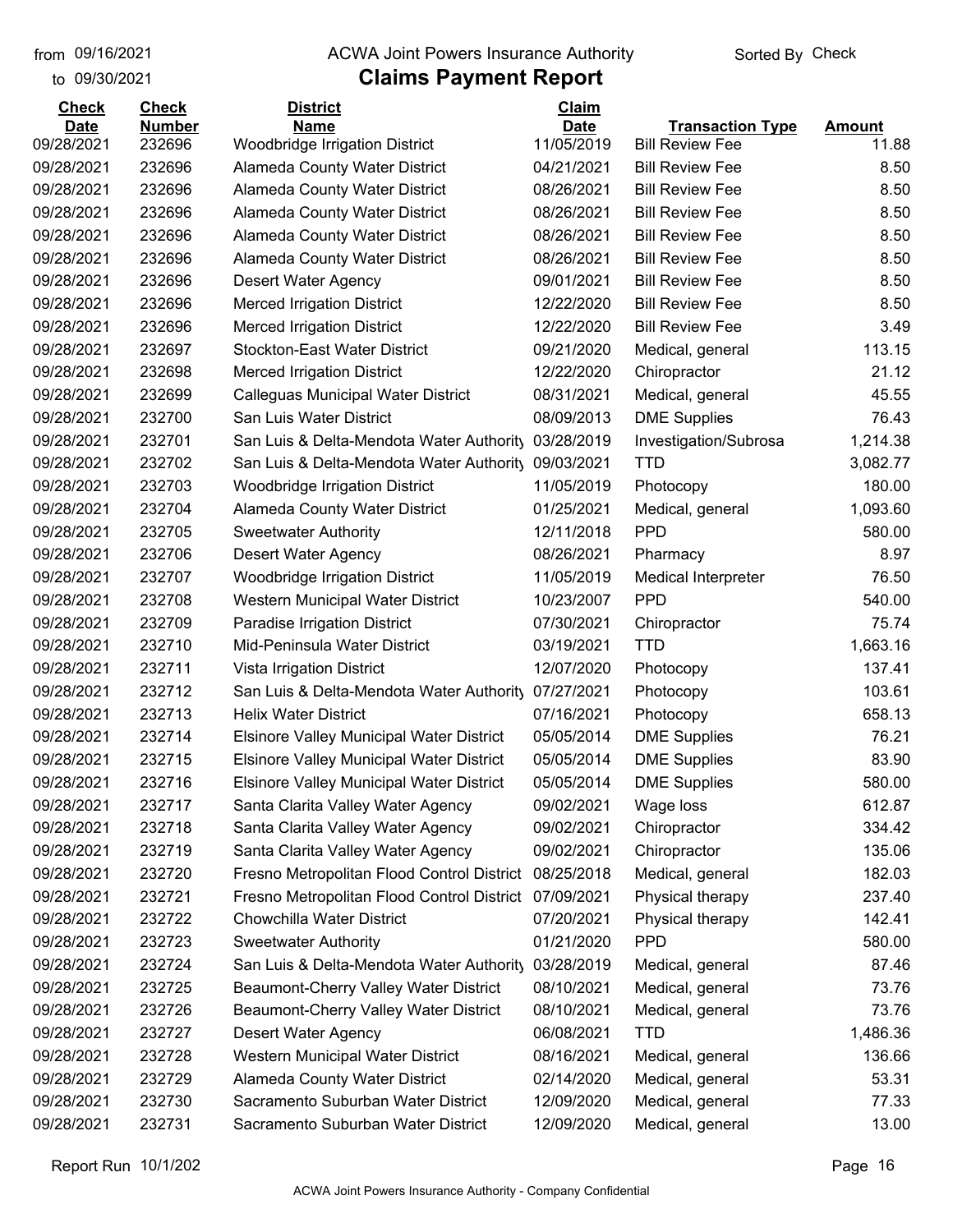#### from 09/16/2021 **The COVA Solic Act Act Authority** Sorted By Check

#### to 09/30/2021

| <b>Check</b> | <b>Check</b>  | <b>District</b>                                 | <b>Claim</b> |                             |               |
|--------------|---------------|-------------------------------------------------|--------------|-----------------------------|---------------|
| <b>Date</b>  | <b>Number</b> | <b>Name</b>                                     | <b>Date</b>  | <b>Transaction Type</b>     | <b>Amount</b> |
| 09/28/2021   | 232732        | Alameda County Water District                   | 02/14/2020   | Physical therapy            | 81.88         |
| 09/28/2021   | 232733        | Alameda County Water District                   | 04/21/2021   | Medical, general            | 142.52        |
| 09/28/2021   | 232734        | Alameda County Water District                   | 08/26/2021   | Medical, general            | 13.00         |
| 09/28/2021   | 232735        | <b>Alameda County Water District</b>            | 08/26/2021   | Medical, general            | 142.52        |
| 09/28/2021   | 232736        | <b>Helix Water District</b>                     | 07/23/2019   | <b>PPD</b>                  | 580.00        |
| 09/28/2021   | 232737        | <b>Reclamation District #108</b>                | 04/15/2020   | Mileage                     | 30.69         |
| 09/28/2021   | 232738        | Las Virgenes Municipal Water District           | 02/01/2013   | Medical, general            | 281.74        |
| 09/28/2021   | 232739        | <b>Moulton Niguel Water District</b>            | 07/21/2021   | Pharmacy                    | 8.89          |
| 09/28/2021   | 232740        | Moulton Niguel Water District                   | 07/21/2021   | Pharmacy                    | 8.89          |
| 09/29/2021   | 232741        | <b>Placer County Water Agency</b>               | 05/30/2019   | Expert                      | 7,752.00      |
| 09/29/2021   | 232742        | Santa Clarita Valley Water Agency               | 12/21/2020   | Liability - Property Damage | 6,000.00      |
| 09/29/2021   | 232743        | <b>Goleta Water District</b>                    | 04/20/2020   | Expert                      | 1,000.00      |
| 09/29/2021   | 232744        | Del Paso Manor Water District                   | 12/26/2019   | <b>Expense General</b>      | 2,500.00      |
| 09/29/2021   | 232745        | Banta Carbona Irrigation District               | 04/17/2021   | <b>Expense General</b>      | 252.00        |
| 09/29/2021   | 232746        | <b>Merced Irrigation District</b>               | 05/15/2021   | Liability - Property Damage | 7,568.50      |
| 09/29/2021   | 232747        | Vista Irrigation District                       | 02/04/2019   | <b>Bill Review Fee</b>      | 8.50          |
| 09/29/2021   | 232747        | <b>Sweetwater Authority</b>                     | 06/22/2021   | <b>Bill Review Fee</b>      | 8.50          |
| 09/29/2021   | 232747        | <b>Sweetwater Authority</b>                     | 06/22/2021   | <b>Bill Review Fee</b>      | 1.74          |
| 09/29/2021   | 232747        | South Tahoe Public Utility District             | 08/26/2021   | <b>Bill Review Fee</b>      | 8.50          |
| 09/29/2021   | 232747        | South Tahoe Public Utility District             | 08/26/2021   | <b>Bill Review Fee</b>      | 15.93         |
| 09/29/2021   | 232747        | South Tahoe Public Utility District             | 08/26/2021   | <b>Bill Review Fee</b>      | 8.50          |
| 09/29/2021   | 232747        | South Tahoe Public Utility District             | 08/26/2021   | <b>Bill Review Fee</b>      | 1.94          |
| 09/29/2021   | 232747        | <b>Alameda County Water District</b>            | 09/16/2020   | <b>Bill Review Fee</b>      | 8.50          |
| 09/29/2021   | 232747        | <b>Fallbrook Public Utility District</b>        | 07/15/2021   | <b>Bill Review Fee</b>      | 8.50          |
| 09/29/2021   | 232747        | <b>Fallbrook Public Utility District</b>        | 07/15/2021   | <b>Bill Review Fee</b>      | 5.49          |
| 09/29/2021   | 232747        | Chowchilla Water District                       | 07/20/2021   | <b>Bill Review Fee</b>      | 8.50          |
| 09/29/2021   | 232747        | <b>Chowchilla Water District</b>                | 07/20/2021   | <b>Bill Review Fee</b>      | 3.03          |
| 09/29/2021   | 232747        | Chowchilla Water District                       | 07/20/2021   | <b>Bill Review Fee</b>      | 8.50          |
| 09/29/2021   | 232747        | <b>Chowchilla Water District</b>                | 07/20/2021   | <b>Bill Review Fee</b>      | 2.79          |
| 09/29/2021   | 232747        | El Dorado Irrigation District                   | 07/13/2021   | <b>Bill Review Fee</b>      | 8.50          |
| 09/29/2021   | 232747        | El Dorado Irrigation District                   | 07/13/2021   | <b>Bill Review Fee</b>      | 12.20         |
| 09/29/2021   | 232747        | <b>Elsinore Valley Municipal Water District</b> | 05/05/2014   | <b>Bill Review Fee</b>      | 8.50          |
| 09/29/2021   | 232747        | <b>Elsinore Valley Municipal Water District</b> | 05/05/2014   | <b>Bill Review Fee</b>      | 27.86         |
| 09/29/2021   | 232747        | Mid-Peninsula Water District                    | 03/19/2021   | <b>Bill Review Fee</b>      | 8.50          |
| 09/29/2021   | 232747        | Mid-Peninsula Water District                    | 03/19/2021   | <b>Bill Review Fee</b>      | 1.46          |
| 09/29/2021   | 232747        | Mid-Peninsula Water District                    | 03/19/2021   | <b>Bill Review Fee</b>      | 8.50          |
| 09/29/2021   | 232747        | Mid-Peninsula Water District                    | 03/19/2021   | <b>Bill Review Fee</b>      | 2.31          |
| 09/29/2021   | 232747        | Laguna Beach County Water District              | 01/19/2021   | <b>Bill Review Fee</b>      | 8.50          |
| 09/29/2021   | 232747        | Laguna Beach County Water District              | 01/19/2021   | <b>Bill Review Fee</b>      | 22.14         |
| 09/29/2021   | 232747        | Fresno Metropolitan Flood Control District      | 07/09/2021   | <b>Bill Review Fee</b>      | 8.50          |
| 09/29/2021   | 232747        | Fresno Metropolitan Flood Control District      | 08/25/2018   | <b>Bill Review Fee</b>      | 8.50          |
| 09/29/2021   | 232747        | Fresno Metropolitan Flood Control District      | 08/25/2018   | <b>Bill Review Fee</b>      | 4.80          |
| 09/29/2021   | 232747        | San Juan Water District                         | 08/28/2003   | <b>Bill Review Fee</b>      | 8.50          |
| 09/29/2021   | 232747        | San Juan Water District                         | 08/28/2003   | <b>Bill Review Fee</b>      | 20.24         |
|              |               |                                                 |              |                             |               |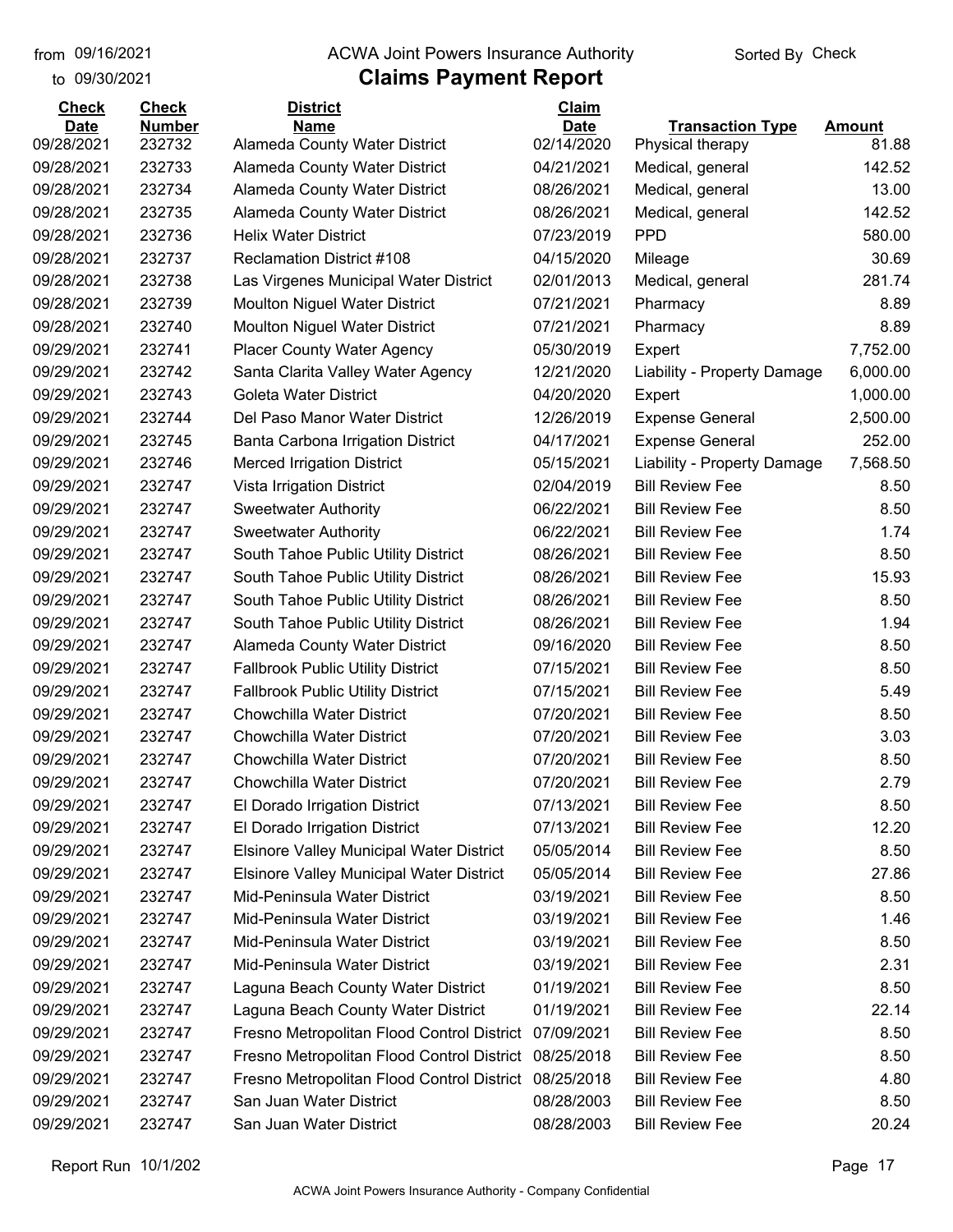to 09/30/2021

#### from 09/16/2021 **The COVA Solic Act Act Authority** Sorted By Check

| <b>Check</b> | <b>Check</b>  | <b>District</b>                                 | Claim       |                             |               |
|--------------|---------------|-------------------------------------------------|-------------|-----------------------------|---------------|
| <b>Date</b>  | <b>Number</b> | <b>Name</b>                                     | <b>Date</b> | <b>Transaction Type</b>     | <b>Amount</b> |
| 09/29/2021   | 232747        | <b>Water Employee Services Authority</b>        | 12/10/2018  | <b>Bill Review Fee</b>      | 8.50          |
| 09/29/2021   | 232747        | <b>Water Employee Services Authority</b>        | 12/10/2018  | <b>Bill Review Fee</b>      | 6.27          |
| 09/29/2021   | 232747        | San Juan Water District                         | 10/12/2016  | <b>Bill Review Fee</b>      | 8.50          |
| 09/29/2021   | 232747        | San Juan Water District                         | 10/12/2016  | <b>Bill Review Fee</b>      | 4.77          |
| 09/29/2021   | 232747        | San Luis & Delta-Mendota Water Authority        | 07/23/2021  | <b>Bill Review Fee</b>      | 8.50          |
| 09/29/2021   | 232747        | San Luis & Delta-Mendota Water Authority        | 07/23/2021  | <b>Bill Review Fee</b>      | 3.65          |
| 09/29/2021   | 232747        | Humboldt Bay Municipal Water District           | 08/04/2018  | <b>Bill Review Fee</b>      | 8.50          |
| 09/29/2021   | 232747        | San Dieguito Water District                     | 09/23/2020  | <b>Bill Review Fee</b>      | 8.50          |
| 09/29/2021   | 232747        | <b>Merced Irrigation District</b>               | 06/16/2021  | <b>Bill Review Fee</b>      | 8.50          |
| 09/29/2021   | 232747        | <b>Merced Irrigation District</b>               | 06/16/2021  | <b>Bill Review Fee</b>      | 19.77         |
| 09/29/2021   | 232747        | <b>Merced Irrigation District</b>               | 06/16/2021  | <b>Bill Review Fee</b>      | 8.50          |
| 09/29/2021   | 232747        | <b>Merced Irrigation District</b>               | 06/16/2021  | <b>Bill Review Fee</b>      | 7.67          |
| 09/29/2021   | 232747        | <b>Merced Irrigation District</b>               | 08/04/2021  | <b>Bill Review Fee</b>      | 8.50          |
| 09/29/2021   | 232747        | <b>Merced Irrigation District</b>               | 08/04/2021  | <b>Bill Review Fee</b>      | 19.77         |
| 09/29/2021   | 232747        | <b>Merced Irrigation District</b>               | 12/22/2020  | <b>Bill Review Fee</b>      | 8.50          |
| 09/29/2021   | 232747        | <b>Merced Irrigation District</b>               | 08/08/2020  | <b>Bill Review Fee</b>      | 8.50          |
| 09/29/2021   | 232747        | <b>Merced Irrigation District</b>               | 08/08/2020  | <b>Bill Review Fee</b>      | 19.77         |
| 09/30/2021   | 232748        | <b>Merced Irrigation District</b>               | 09/15/2017  | <b>Expense General</b>      | 3,168.75      |
| 09/30/2021   | 232749        | Del Paso Manor Water District                   | 07/22/2020  | <b>Expense General</b>      | 2,500.00      |
| 09/30/2021   | 232750        | <b>Alameda County Water District</b>            | 06/22/2021  | Liability - Property Damage | 4,025.98      |
| 09/30/2021   | 232751        | <b>Alameda County Water District</b>            | 06/22/2021  | Liability - Property Damage | 20,246.68     |
| 09/30/2021   | 232752        | Alameda County Water District                   | 06/22/2021  | Liability - Property Damage | 27,976.50     |
| 09/30/2021   | 232753        | <b>Elsinore Valley Municipal Water District</b> | 05/05/2014  | Hospital (Outpatient)       | 11,271.10     |
| 09/30/2021   | 232754        | <b>Scotts Valley Water District</b>             | 07/10/2003  | Medical, general            | 201.38        |
| 09/30/2021   | 232755        | South Tahoe Public Utility District             | 08/26/2021  | Medical, general            | 54.53         |
| 09/30/2021   | 232756        | South Tahoe Public Utility District             | 06/16/2021  | Physical therapy            | 236.56        |
| 09/30/2021   | 232757        | Vista Irrigation District                       | 02/04/2019  | <b>PPD</b>                  | 580.00        |
| 09/30/2021   | 232758        | Vista Irrigation District                       | 06/07/2019  | <b>PPD</b>                  | 580.00        |
| 09/30/2021   | 232759        | Vista Irrigation District                       | 02/04/2019  | Med/Legal evaluation        | 650.00        |
| 09/30/2021   | 232760        | <b>Sweetwater Authority</b>                     | 06/22/2021  | Physical therapy            | 62.58         |
| 09/30/2021   | 232761        | <b>Otay Water District</b>                      | 03/29/2021  | Mileage                     | 21.28         |
| 09/30/2021   | 232762        | <b>Sweetwater Authority</b>                     | 01/21/2020  | Medical, general            | 113.37        |
| 09/30/2021   | 232763        | <b>Sweetwater Authority</b>                     | 01/21/2020  | Medical, general            | 113.37        |
| 09/30/2021   | 232764        | <b>Sweetwater Authority</b>                     | 01/21/2020  | Medical, general            | 113.37        |
| 09/30/2021   | 232765        | <b>Sweetwater Authority</b>                     | 01/21/2020  | Medical, general            | 113.37        |
| 09/30/2021   | 232766        | <b>Sweetwater Authority</b>                     | 01/21/2020  | Medical, general            | 113.37        |
| 09/30/2021   | 232767        | <b>Orange County Water District</b>             | 01/28/2021  | <b>TTD</b>                  | 929.14        |
| 09/30/2021   | 232768        | Humboldt Bay Municipal Water District           | 08/04/2018  | Med/Legal evaluation        | 625.00        |
| 09/30/2021   | 232769        | Fresno Metropolitan Flood Control District      | 08/25/2018  | Medical, general            | 105.84        |
| 09/30/2021   | 232770        | <b>Sweetwater Authority</b>                     | 02/28/2020  | <b>Bill Review Fee</b>      | 8.50          |
| 09/30/2021   | 232770        | <b>Sweetwater Authority</b>                     | 02/28/2020  | <b>Bill Review Fee</b>      | 5.46          |
| 09/30/2021   | 232770        | <b>Merced Irrigation District</b>               | 07/13/2010  | <b>Bill Review Fee</b>      | 8.50          |
| 09/30/2021   | 232770        | <b>Merced Irrigation District</b>               | 07/13/2010  | <b>Bill Review Fee</b>      | 2.49          |
|              |               |                                                 |             |                             |               |
| 09/30/2021   | 232770        | <b>Merced Irrigation District</b>               | 07/13/2010  | <b>Bill Review Fee</b>      | 8.50          |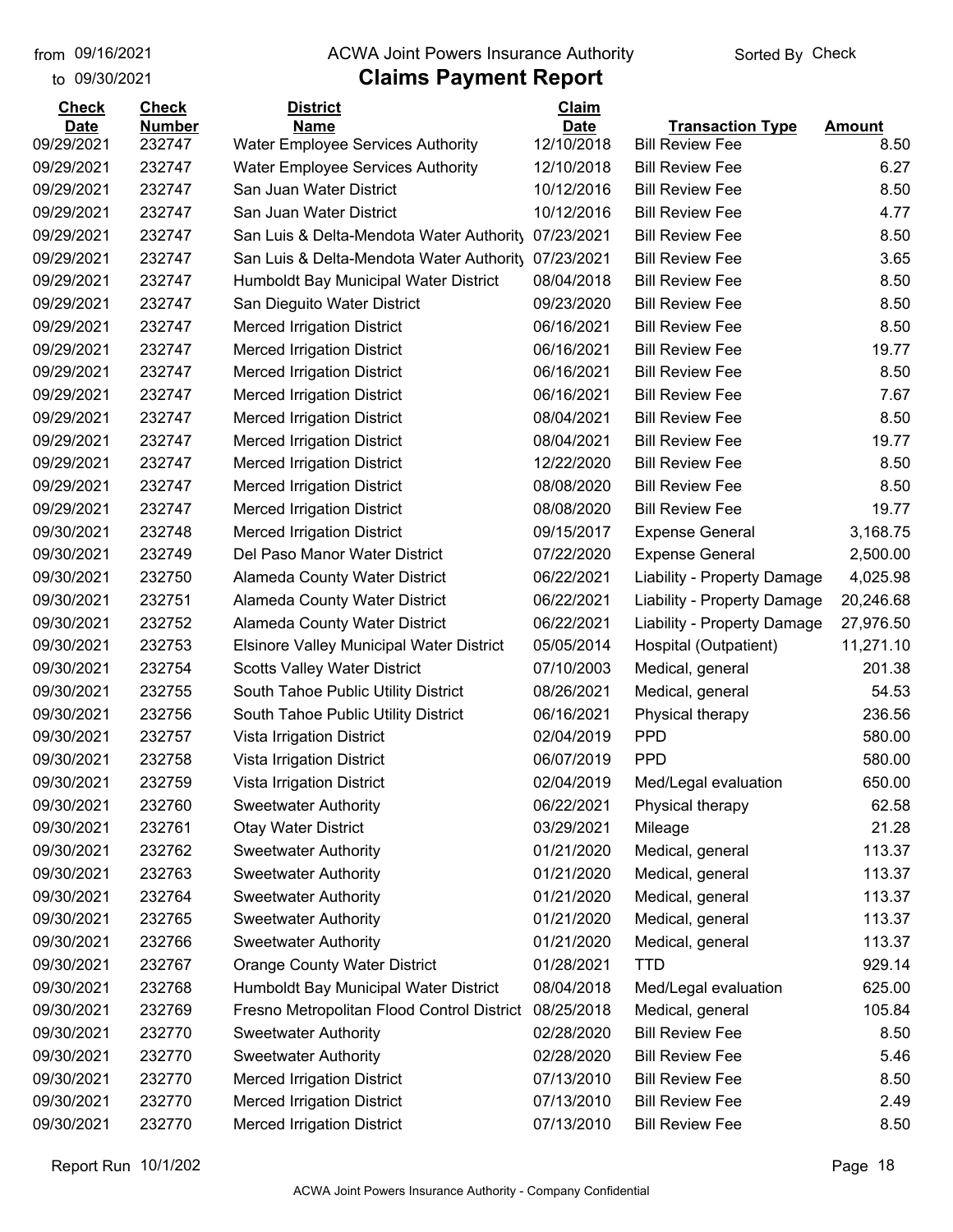#### from 09/16/2021 **The COVA Solic Act Act Authority** Sorted By Check

#### to 09/30/2021

| <b>Check</b> | <b>Check</b>  | <b>District</b>                                 | Claim       |                         |               |
|--------------|---------------|-------------------------------------------------|-------------|-------------------------|---------------|
| <b>Date</b>  | <b>Number</b> | <b>Name</b>                                     | <b>Date</b> | <b>Transaction Type</b> | <b>Amount</b> |
| 09/30/2021   | 232770        | <b>Merced Irrigation District</b>               | 07/13/2010  | <b>Bill Review Fee</b>  | 1.59          |
| 09/30/2021   | 232770        | <b>Merced Irrigation District</b>               | 07/13/2010  | <b>Bill Review Fee</b>  | 8.50          |
| 09/30/2021   | 232770        | <b>Merced Irrigation District</b>               | 07/13/2010  | <b>Bill Review Fee</b>  | 1.91          |
| 09/30/2021   | 232770        | Yorba Linda Water District                      | 09/09/2019  | <b>Bill Review Fee</b>  | 8.50          |
| 09/30/2021   | 232770        | Yorba Linda Water District                      | 09/09/2019  | <b>Bill Review Fee</b>  | 3.24          |
| 09/30/2021   | 232770        | South Tahoe Public Utility District             | 06/16/2021  | <b>Bill Review Fee</b>  | 8.50          |
| 09/30/2021   | 232770        | South Tahoe Public Utility District             | 06/16/2021  | <b>Bill Review Fee</b>  | 0.97          |
| 09/30/2021   | 232770        | South Tahoe Public Utility District             | 08/26/2021  | <b>Bill Review Fee</b>  | 8.50          |
| 09/30/2021   | 232770        | South Tahoe Public Utility District             | 08/26/2021  | <b>Bill Review Fee</b>  | 10.06         |
| 09/30/2021   | 232770        | <b>Elsinore Valley Municipal Water District</b> | 05/05/2014  | <b>Bill Review Fee</b>  | 8.50          |
| 09/30/2021   | 232770        | <b>Elsinore Valley Municipal Water District</b> | 05/05/2014  | <b>Bill Review Fee</b>  | 245.03        |
| 09/30/2021   | 232770        | Santa Clarita Valley Water Agency               | 09/02/2021  | <b>Bill Review Fee</b>  | 8.50          |
| 09/30/2021   | 232770        | Santa Clarita Valley Water Agency               | 09/02/2021  | <b>Bill Review Fee</b>  | 1.78          |
| 09/30/2021   | 232770        | <b>Sweetwater Authority</b>                     | 01/21/2020  | <b>Bill Review Fee</b>  | 8.50          |
| 09/30/2021   | 232770        | <b>Sweetwater Authority</b>                     | 01/21/2020  | <b>Bill Review Fee</b>  | 5.00          |
| 09/30/2021   | 232770        | <b>Sweetwater Authority</b>                     | 01/21/2020  | <b>Bill Review Fee</b>  | 8.50          |
| 09/30/2021   | 232770        | <b>Sweetwater Authority</b>                     | 01/21/2020  | <b>Bill Review Fee</b>  | 5.00          |
| 09/30/2021   | 232770        | <b>Sweetwater Authority</b>                     | 01/21/2020  | <b>Bill Review Fee</b>  | 8.50          |
| 09/30/2021   | 232770        | <b>Sweetwater Authority</b>                     | 01/21/2020  | <b>Bill Review Fee</b>  | 5.00          |
| 09/30/2021   | 232770        | <b>Sweetwater Authority</b>                     | 01/21/2020  | <b>Bill Review Fee</b>  | 8.50          |
| 09/30/2021   | 232770        | <b>Sweetwater Authority</b>                     | 01/21/2020  | <b>Bill Review Fee</b>  | 5.00          |
| 09/30/2021   | 232770        | <b>Sweetwater Authority</b>                     | 01/21/2020  | <b>Bill Review Fee</b>  | 8.50          |
| 09/30/2021   | 232770        | <b>Sweetwater Authority</b>                     | 01/21/2020  | <b>Bill Review Fee</b>  | 5.00          |
| 09/30/2021   | 232770        | Corcoran Irrigation District                    | 07/15/2021  | <b>Bill Review Fee</b>  | 8.50          |
| 09/30/2021   | 232770        | Corcoran Irrigation District                    | 07/15/2021  | <b>Bill Review Fee</b>  | 10.05         |
| 09/30/2021   | 232770        | <b>Scotts Valley Water District</b>             | 07/10/2003  | <b>Bill Review Fee</b>  | 8.50          |
| 09/30/2021   | 232770        | <b>Scotts Valley Water District</b>             | 07/10/2003  | <b>Bill Review Fee</b>  | 4.48          |
| 09/30/2021   | 232770        | <b>Consolidated Irrigation District</b>         | 07/26/2021  | <b>Bill Review Fee</b>  | 8.50          |
| 09/30/2021   | 232770        | <b>Consolidated Irrigation District</b>         | 07/26/2021  | <b>Bill Review Fee</b>  | 9.54          |
| 09/30/2021   | 232771        | Rancho California Water District                | 06/02/2021  | TTD                     | 1,739.60      |
| 09/30/2021   | 232772        | Sierra Lakes County Water District              | 09/13/2018  | <b>PPD</b>              | 580.00        |
| 09/30/2021   | 232773        | San Juan Water District                         | 10/12/2016  | Laboratory fee          | 214.64        |
| 09/30/2021   | 232774        | <b>Sweetwater Authority</b>                     | 02/28/2020  | Medical, general        | 123.88        |
| 09/30/2021   | 232775        | Yorba Linda Water District                      | 09/09/2019  | Diagnostics             | 307.48        |
| 09/30/2021   | 232776        | <b>Fallbrook Public Utility District</b>        | 07/15/2021  | Medical, general        | 146.90        |
| 09/30/2021   | 232777        | <b>Water Employee Services Authority</b>        | 12/10/2018  | Medical, general        | 167.87        |
| 09/30/2021   | 232778        | Alameda County Water District                   | 08/26/2021  | Diagnostics             | 125.52        |
| 09/30/2021   | 232779        | <b>Scotts Valley Water District</b>             | 10/28/2019  | <b>PPD</b>              | 580.00        |
| 09/30/2021   | 232780        | <b>Vallecitos Water District</b>                | 10/15/2020  | <b>TTD</b>              | 2,448.54      |
| 09/30/2021   | 232781        | El Dorado Irrigation District                   | 07/13/2021  | Medical, general        | 111.56        |
| 09/30/2021   | 232782        | Las Virgenes Municipal Water District           | 11/27/2018  | <b>PPD</b>              | 580.00        |
| 09/30/2021   | 232783        | <b>Water Employee Services Authority</b>        | 12/10/2018  | <b>PPD</b>              | 11,400.63     |
| 09/30/2021   | 232784        | Santa Clarita Valley Water Agency               | 09/02/2021  | Chiropractor            | 135.06        |
| 09/30/2021   | 232785        | Chowchilla Water District                       | 07/20/2021  | Physical therapy        | 161.10        |
|              |               |                                                 |             |                         |               |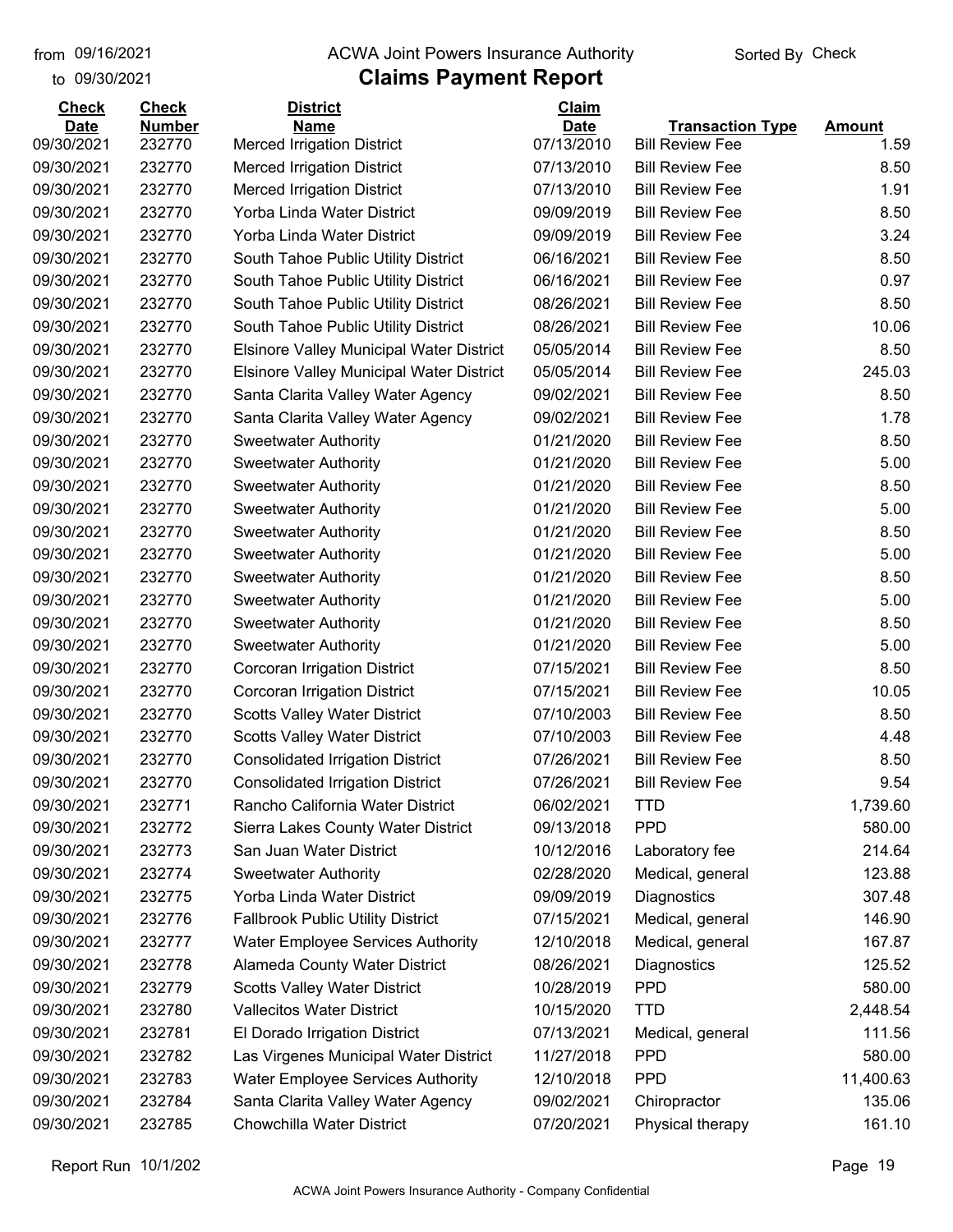to 09/30/2021

#### from 09/16/2021 **The COVA Solic Act Act Authority** Sorted By Check

| <b>Check</b> | <b>Check</b>  | <b>District</b>                                 | Claim       |                             |               |
|--------------|---------------|-------------------------------------------------|-------------|-----------------------------|---------------|
| <b>Date</b>  | <b>Number</b> | <b>Name</b>                                     | <b>Date</b> | <b>Transaction Type</b>     | <b>Amount</b> |
| 09/30/2021   | 232786        | Chowchilla Water District                       | 07/20/2021  | Physical therapy            | 148.09        |
| 09/30/2021   | 232787        | Fresno Metropolitan Flood Control District      | 07/09/2021  | Medical, general            | 123.51        |
| 09/30/2021   | 232788        | Mid-Peninsula Water District                    | 03/19/2021  | Physical therapy            | 110.88        |
| 09/30/2021   | 232789        | Mid-Peninsula Water District                    | 03/19/2021  | Physical therapy            | 175.60        |
| 09/30/2021   | 232790        | San Luis & Delta-Mendota Water Authority        | 07/23/2021  | Medical, general            | 194.15        |
| 09/30/2021   | 232791        | <b>Consolidated Irrigation District</b>         | 07/26/2021  | Physical therapy            | 114.50        |
| 09/30/2021   | 232792        | <b>Corcoran Irrigation District</b>             | 07/15/2021  | Physical therapy            | 120.61        |
| 09/30/2021   | 232793        | <b>Merced Irrigation District</b>               | 06/16/2021  | Physical therapy            | 173.79        |
| 09/30/2021   | 232794        | <b>Sweetwater Authority</b>                     | 11/25/2020  | Mileage                     | 251.38        |
| 09/30/2021   | 232795        | <b>Merced Irrigation District</b>               | 08/08/2020  | Medical, general            | 111.97        |
| 09/30/2021   | 232796        | <b>Merced Irrigation District</b>               | 06/16/2021  | Medical, general            | 111.97        |
| 09/30/2021   | 232797        | <b>Merced Irrigation District</b>               | 08/04/2021  | Medical, general            | 111.97        |
| 09/30/2021   | 232798        | <b>Elsinore Valley Municipal Water District</b> | 05/05/2014  | Medical, general            | 147.25        |
| 09/30/2021   | 232799        | <b>Merced Irrigation District</b>               | 12/22/2020  | Med/Legal evaluation        | 2,015.00      |
| 09/30/2021   | 232800        | <b>Consolidated Irrigation District</b>         | 07/26/2021  | TTD                         | 817.14        |
| 09/30/2021   | 232801        | San Juan Water District                         | 08/28/2003  | Medical, general            | 111.97        |
| 09/30/2021   | 232802        | South Tahoe Public Utility District             | 08/26/2021  | Diagnostics                 | 55.04         |
| 09/30/2021   | 232803        | South Tahoe Public Utility District             | 08/26/2021  | Medical, general            | 228.80        |
| 09/30/2021   | 232804        | Alameda County Water District                   | 08/26/2021  | Medical, general            | 10.29         |
| 09/30/2021   | 232805        | Laguna Beach County Water District              | 08/19/2020  | Medical, general            | 113.94        |
| 09/30/2021   | 232806        | Laguna Beach County Water District              | 01/19/2021  | Medical, general            | 113.94        |
| 09/30/2021   | 232807        | Kern County Water Agency                        | 09/16/2016  | <b>PPD</b>                  | 580.00        |
| 09/30/2021   | 232808        | <b>Mission Springs Water District</b>           | 05/11/2021  | <b>TTD</b>                  | 2,635.64      |
| 09/30/2021   | 232809        | <b>Merced Irrigation District</b>               | 07/13/2010  | Medical, general            | 114.15        |
| 09/30/2021   | 232810        | <b>Merced Irrigation District</b>               | 07/13/2010  | Medical, general            | 105.50        |
| 09/30/2021   | 232811        | <b>Merced Irrigation District</b>               | 07/13/2010  | Medical, general            | 43.21         |
| 09/30/2021   | 232812        | <b>Otay Water District</b>                      | 05/07/2021  | Liability - Property Damage | 5,737.25      |
| 09/30/2021   | 232813        | Solano Irrigation District                      | 09/13/2021  | <b>TTD</b>                  | 1,226.55      |
|              |               |                                                 |             | <b>Total</b>                | 579,256.02    |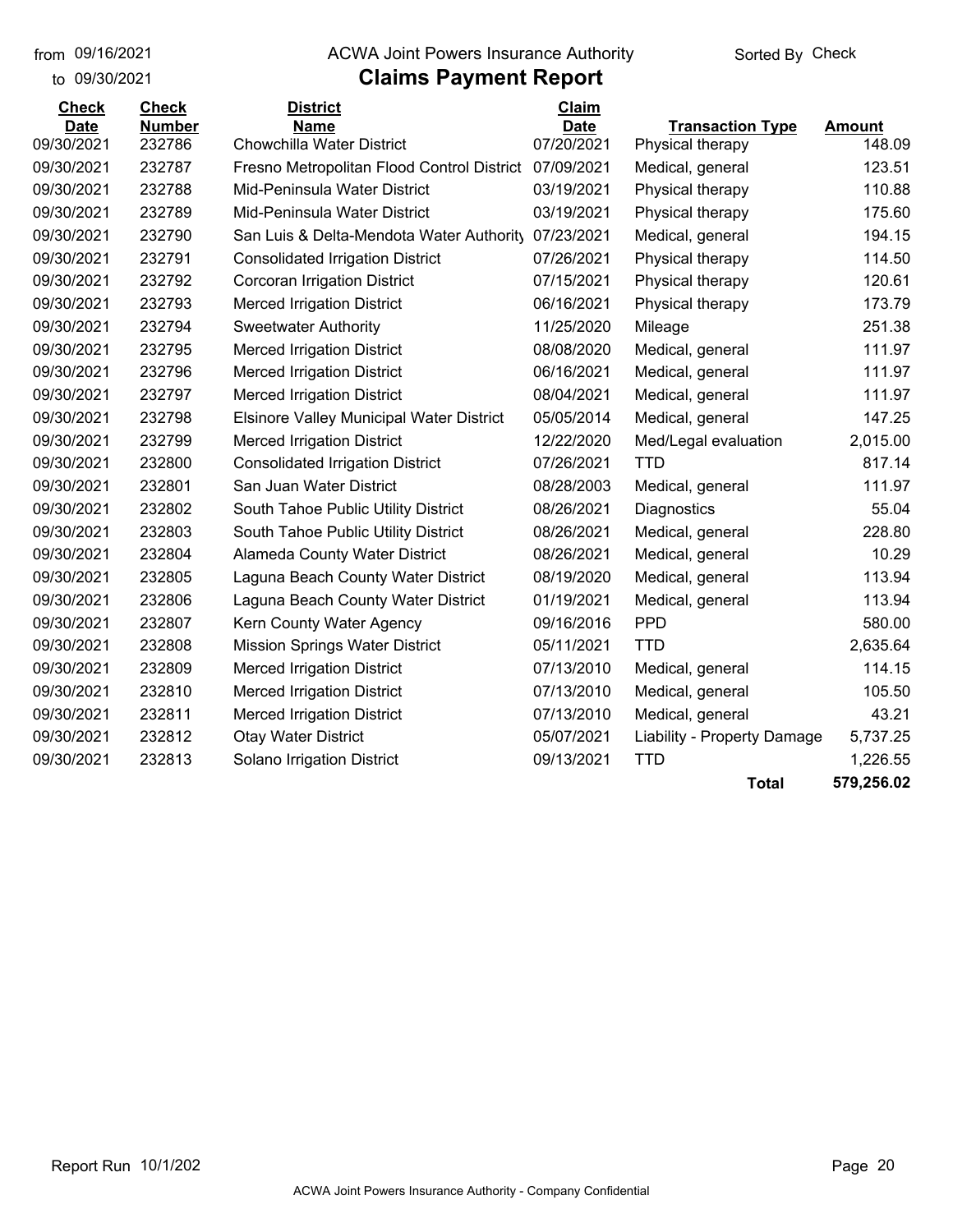#### **Claims Payment Report** from 10/01/2021 **Example 20 Travellet Authority** and 10/01/2021 Check

| 10/15/2021<br>to            |                               | <b>Claims Payment Report</b>                    |                             |                             |               |
|-----------------------------|-------------------------------|-------------------------------------------------|-----------------------------|-----------------------------|---------------|
| <b>Check</b><br><b>Date</b> | <b>Check</b><br><b>Number</b> | <b>District</b><br>Name                         | <b>Claim</b><br><b>Date</b> | <b>Transaction Type</b>     | <b>Amount</b> |
| 10/05/2021                  | 232814                        | American River Flood Control District           | 07/27/2021                  | Liability - Property Damage | 1,249.21      |
| 10/05/2021                  | 232815                        | <b>Laton Community Services District</b>        | 05/01/2021                  | Expert                      | 1,211.08      |
| 10/05/2021                  | 232816                        | Central California Irrigation District          | 12/05/2020                  | Expert                      | 450.00        |
| 10/05/2021                  | 232817                        | Arvin-Edison Water Storage District             | 08/09/2020                  | Expert                      | 393.75        |
| 10/05/2021                  | 232818                        | El Dorado Irrigation District                   | 08/20/2021                  | Liability - Property Damage | 314.00        |
| 10/05/2021                  | 232819                        | <b>Water Employee Services Authority</b>        | 07/09/2021                  | <b>Expense General</b>      | 1,325.00      |
| 10/05/2021                  | 232820                        | <b>Fallbrook Public Utility District</b>        | 07/24/2021                  | Liability - Property Damage | 24,347.83     |
| 10/05/2021                  | 232821                        | West Valley Water District                      | 09/20/2021                  | Liability - Property Damage | 974.21        |
| 10/05/2021                  | 232822                        | Kern Delta Water District                       | 03/15/2021                  | <b>Expense General</b>      | 250.00        |
| 10/05/2021                  | 232823                        | El Dorado Irrigation District                   | 08/20/2021                  | Liability - Property Damage | 5,674.21      |
| 10/05/2021                  | 232824                        | Crescenta Valley Water District                 | 09/25/2019                  | Photocopy                   | 199.34        |
| 10/05/2021                  | 232825                        | Sacramento Suburban Water District              | 12/09/2020                  | Physical therapy            | 77.92         |
| 10/05/2021                  | 232826                        | Sacramento Suburban Water District              | 12/09/2020                  | Physical therapy            | 77.92         |
| 10/05/2021                  | 232827                        | Goleta Water District                           | 02/08/2010                  | Medical, general            | 111.97        |
| 10/05/2021                  | 232828                        | Goleta Water District                           | 02/08/2010                  | Medical, general            | 191.39        |
| 10/05/2021                  | 232829                        | <b>Elsinore Valley Municipal Water District</b> | 05/05/2014                  | Anesthesiologist            | 78.71         |
| 10/05/2021                  | 232830                        | Panoche Water District                          | 08/17/2019                  | Medical, general            | 140.09        |
| 10/05/2021                  | 232831                        | South Tahoe Public Utility District             | 08/12/2021                  | Hospital (Outpatient)       | 504.62        |
| 10/05/2021                  | 232832                        | <b>Woodbridge Irrigation District</b>           | 11/05/2019                  | Medical Interpreter         | 90.00         |
| 10/05/2021                  | 232833                        | <b>Sweetwater Authority</b>                     | 06/30/2020                  | Medical, general            | 180.26        |
| 10/05/2021                  | 232834                        | <b>Sweetwater Authority</b>                     | 06/22/2021                  | Physical therapy            | 122.14        |
| 10/05/2021                  | 232835                        | <b>Sweetwater Authority</b>                     | 06/22/2021                  | Physical therapy            | 122.14        |
| 10/05/2021                  | 232836                        | <b>Clearlake Oaks County Water District</b>     | 12/11/2020                  | <b>TTD</b>                  | 117.11        |
| 10/05/2021                  | 232837                        | <b>Sweetwater Authority</b>                     | 01/21/2020                  | Medical, general            | 113.37        |
| 10/05/2021                  | 232838                        | <b>Carmichael Water District</b>                | 12/12/2019                  | Medical, general            | 81.14         |
| 10/05/2021                  | 232839                        | <b>Carmichael Water District</b>                | 12/12/2019                  | Medical, general            | 251.41        |
| 10/05/2021                  | 232840                        | <b>El Toro Water District</b>                   | 05/31/2018                  | Medical, general            | 93.36         |
| 10/05/2021                  | 232841                        | El Toro Water District                          | 05/31/2018                  | Medical, general            | 100.24        |
| 10/05/2021                  | 232842                        | <b>Orange County Water District</b>             | 11/09/2020                  | Medical, general            | 139.68        |
| 10/05/2021                  | 232843                        | <b>Sweetwater Authority</b>                     | 03/24/2021                  | <b>Bill Review Fee</b>      | 8.50          |
| 10/05/2021                  | 232843                        | <b>Moulton Niguel Water District</b>            | 08/31/2021                  | <b>Bill Review Fee</b>      | 8.50          |
| 10/05/2021                  | 232843                        | <b>Moulton Niguel Water District</b>            | 08/31/2021                  | <b>Bill Review Fee</b>      | 13.91         |
| 10/05/2021                  | 232843                        | <b>Sweetwater Authority</b>                     | 02/28/2020                  | <b>Bill Review Fee</b>      | 8.50          |
| 10/05/2021                  | 232843                        | <b>Sweetwater Authority</b>                     | 02/28/2020                  | <b>Bill Review Fee</b>      | 3.95          |
| 10/05/2021                  | 232843                        | El Dorado Irrigation District                   | 05/25/2021                  | <b>Bill Review Fee</b>      | 8.50          |
| 10/05/2021                  | 232843                        | <b>Sweetwater Authority</b>                     | 06/22/2021                  | <b>Bill Review Fee</b>      | 8.50          |
| 10/05/2021                  | 232843                        | <b>Sweetwater Authority</b>                     | 06/22/2021                  | <b>Bill Review Fee</b>      | 3.39          |
| 10/05/2021                  | 232843                        | <b>Sweetwater Authority</b>                     | 06/22/2021                  | <b>Bill Review Fee</b>      | 8.50          |
| 10/05/2021                  | 232843                        | <b>Sweetwater Authority</b>                     | 06/22/2021                  | <b>Bill Review Fee</b>      | 3.39          |
| 10/05/2021                  | 232843                        | <b>Palmdale Water District</b>                  | 03/23/2015                  | <b>Bill Review Fee</b>      | 8.50          |
| 10/05/2021                  | 232843                        | <b>Palmdale Water District</b>                  | 03/23/2015                  | <b>Bill Review Fee</b>      | 2.77          |
| 10/05/2021                  | 232843                        | <b>Water Employee Services Authority</b>        | 06/23/2020                  | <b>Bill Review Fee</b>      | 4.99          |
| 10/05/2021                  | 232843                        | <b>Alameda County Water District</b>            | 09/16/2020                  | <b>Bill Review Fee</b>      | 8.50          |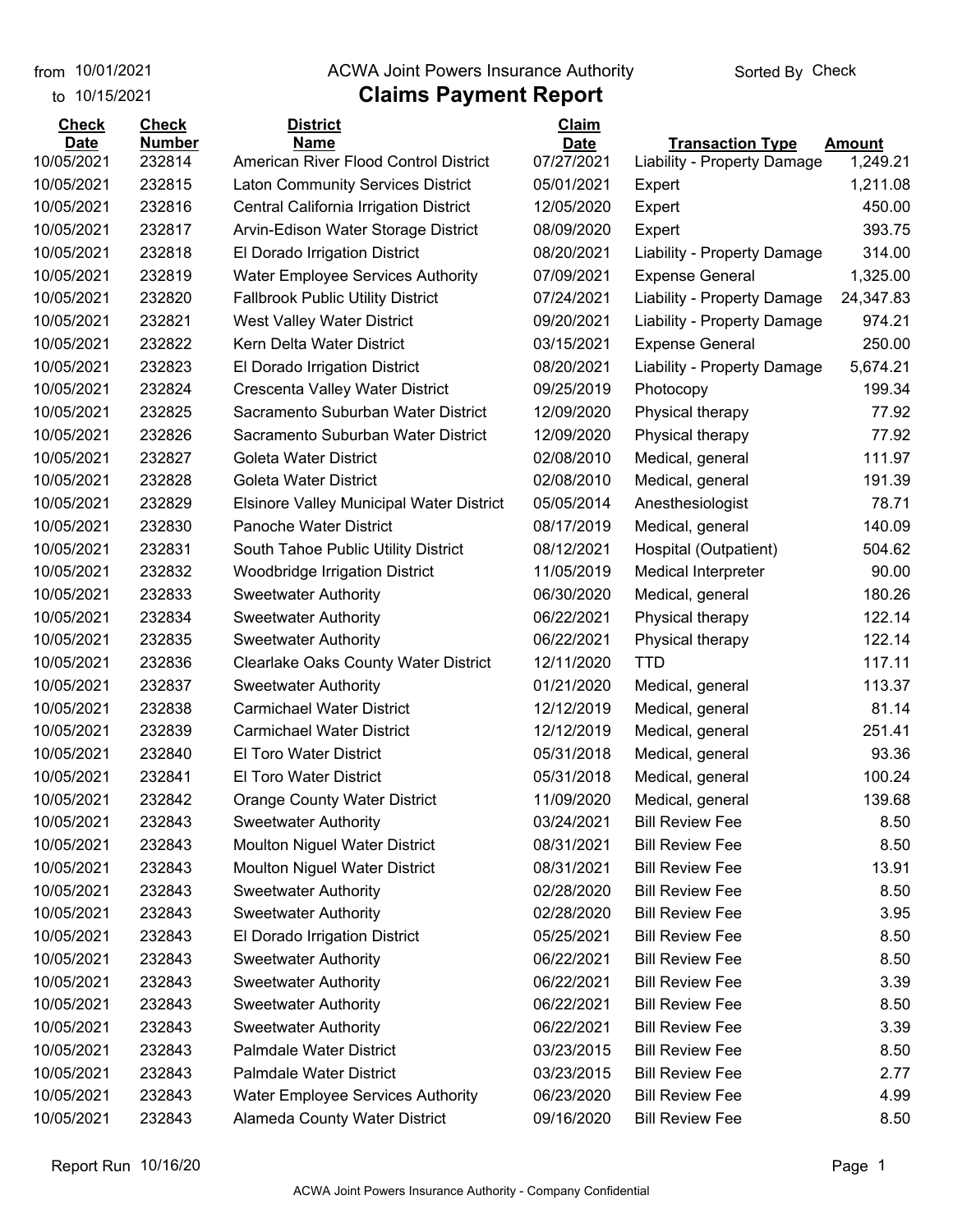#### from 10/01/2021 **Example 20 Travellet Authority** and 10/01/2021 Check

#### to 10/15/2021

| <b>Check</b> | <b>Check</b>  | <b>District</b>                                 | Claim       |                         |               |
|--------------|---------------|-------------------------------------------------|-------------|-------------------------|---------------|
| <b>Date</b>  | <b>Number</b> | <b>Name</b>                                     | <b>Date</b> | <b>Transaction Type</b> | <b>Amount</b> |
| 10/05/2021   | 232843        | <b>Yuba County Water Agency</b>                 | 05/12/2021  | <b>Bill Review Fee</b>  | 8.50          |
| 10/05/2021   | 232843        | <b>Walnut Valley Water District</b>             | 08/14/2020  | <b>Bill Review Fee</b>  | 8.50          |
| 10/05/2021   | 232843        | <b>Walnut Valley Water District</b>             | 08/14/2020  | <b>Bill Review Fee</b>  | 1.05          |
| 10/05/2021   | 232843        | Laguna Beach County Water District              | 06/11/2020  | <b>Bill Review Fee</b>  | 8.50          |
| 10/05/2021   | 232843        | Laguna Beach County Water District              | 10/29/2019  | <b>Bill Review Fee</b>  | 8.50          |
| 10/05/2021   | 232843        | <b>Chowchilla Water District</b>                | 07/20/2021  | <b>Bill Review Fee</b>  | 8.50          |
| 10/05/2021   | 232843        | Chowchilla Water District                       | 07/20/2021  | <b>Bill Review Fee</b>  | 2.90          |
| 10/05/2021   | 232843        | Chowchilla Water District                       | 07/20/2021  | <b>Bill Review Fee</b>  | 8.50          |
| 10/05/2021   | 232843        | <b>Chowchilla Water District</b>                | 07/20/2021  | <b>Bill Review Fee</b>  | 2.86          |
| 10/05/2021   | 232843        | South Tahoe Public Utility District             | 08/12/2021  | <b>Bill Review Fee</b>  | 8.50          |
| 10/05/2021   | 232843        | South Tahoe Public Utility District             | 08/12/2021  | <b>Bill Review Fee</b>  | 2.06          |
| 10/05/2021   | 232843        | South Tahoe Public Utility District             | 08/12/2021  | <b>Bill Review Fee</b>  | 8.50          |
| 10/05/2021   | 232843        | South Tahoe Public Utility District             | 08/12/2021  | <b>Bill Review Fee</b>  | 0.15          |
| 10/05/2021   | 232843        | Laguna Beach County Water District              | 04/15/2021  | <b>Bill Review Fee</b>  | 8.50          |
| 10/05/2021   | 232843        | Laguna Beach County Water District              | 04/15/2021  | <b>Bill Review Fee</b>  | 5.29          |
| 10/05/2021   | 232843        | Laguna Beach County Water District              | 04/15/2021  | <b>Bill Review Fee</b>  | 8.50          |
| 10/05/2021   | 232843        | Laguna Beach County Water District              | 04/15/2021  | <b>Bill Review Fee</b>  | 5.37          |
| 10/05/2021   | 232843        | Laguna Beach County Water District              | 08/19/2020  | <b>Bill Review Fee</b>  | 8.50          |
| 10/05/2021   | 232843        | Laguna Beach County Water District              | 08/19/2020  | <b>Bill Review Fee</b>  | 5.29          |
| 10/05/2021   | 232843        | <b>Sweetwater Authority</b>                     | 08/03/2021  | <b>Bill Review Fee</b>  | 8.50          |
| 10/05/2021   | 232843        | <b>Elsinore Valley Municipal Water District</b> | 05/05/2014  | <b>Bill Review Fee</b>  | 8.50          |
| 10/05/2021   | 232843        | <b>Elsinore Valley Municipal Water District</b> | 05/05/2014  | <b>Bill Review Fee</b>  | 9.34          |
| 10/05/2021   | 232843        | Elsinore Valley Municipal Water District        | 05/05/2014  | <b>Bill Review Fee</b>  | 8.50          |
| 10/05/2021   | 232843        | <b>Elsinore Valley Municipal Water District</b> | 05/05/2014  | <b>Bill Review Fee</b>  | 22.86         |
| 10/05/2021   | 232843        | <b>Carmichael Water District</b>                | 12/12/2019  | <b>Bill Review Fee</b>  | 8.50          |
| 10/05/2021   | 232843        | <b>Carmichael Water District</b>                | 12/12/2019  | <b>Bill Review Fee</b>  | 11.09         |
| 10/05/2021   | 232843        | <b>Carmichael Water District</b>                | 12/12/2019  | <b>Bill Review Fee</b>  | 8.50          |
| 10/05/2021   | 232843        | <b>Carmichael Water District</b>                | 12/12/2019  | <b>Bill Review Fee</b>  | 10.51         |
| 10/05/2021   | 232843        | <b>Carmichael Water District</b>                | 12/12/2019  | <b>Bill Review Fee</b>  | 8.50          |
| 10/05/2021   | 232843        | <b>Carmichael Water District</b>                | 12/12/2019  | <b>Bill Review Fee</b>  | 16.42         |
| 10/05/2021   | 232843        | <b>Carmichael Water District</b>                | 12/12/2019  | <b>Bill Review Fee</b>  | 8.50          |
| 10/05/2021   | 232843        | <b>Carmichael Water District</b>                | 12/12/2019  | <b>Bill Review Fee</b>  | 9.36          |
| 10/05/2021   | 232843        | <b>Clearlake Oaks County Water District</b>     | 12/11/2020  | <b>Bill Review Fee</b>  | 8.50          |
| 10/05/2021   | 232843        | <b>Clearlake Oaks County Water District</b>     | 12/11/2020  | <b>Bill Review Fee</b>  | 2.50          |
| 10/05/2021   | 232843        | <b>Trabuco Canyon Water District</b>            | 08/31/2021  | <b>Bill Review Fee</b>  | 8.50          |
| 10/05/2021   | 232843        | <b>Trabuco Canyon Water District</b>            | 08/31/2021  | <b>Bill Review Fee</b>  | 4.05          |
| 10/05/2021   | 232843        | <b>Trabuco Canyon Water District</b>            | 08/31/2021  | <b>Bill Review Fee</b>  | 8.50          |
| 10/05/2021   | 232843        | Trabuco Canyon Water District                   | 08/31/2021  | <b>Bill Review Fee</b>  | 6.49          |
| 10/05/2021   | 232843        | Trabuco Canyon Water District                   | 08/31/2021  | <b>Bill Review Fee</b>  | 8.50          |
| 10/05/2021   | 232843        | <b>Trabuco Canyon Water District</b>            | 08/31/2021  | <b>Bill Review Fee</b>  | 6.49          |
| 10/05/2021   | 232843        | <b>Orange County Water District</b>             | 11/09/2020  | <b>Bill Review Fee</b>  | 8.50          |
| 10/05/2021   | 232843        | <b>Orange County Water District</b>             | 11/09/2020  | <b>Bill Review Fee</b>  | 1.84          |
| 10/05/2021   | 232843        | Mesa Water District                             | 07/30/2020  | <b>Bill Review Fee</b>  | 8.50          |
| 10/05/2021   | 232843        | Mesa Water District                             | 07/30/2020  | <b>Bill Review Fee</b>  | 8.69          |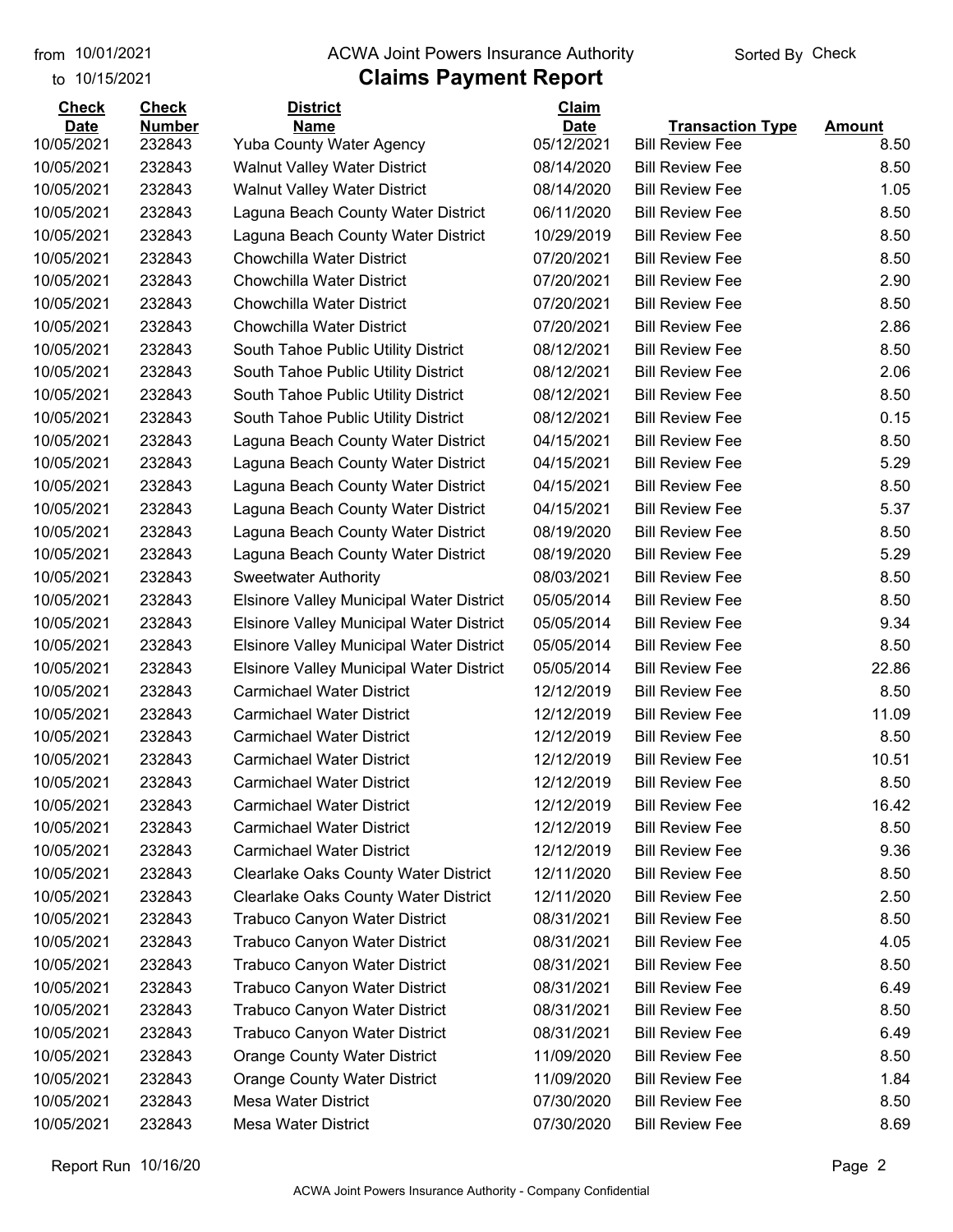to 10/15/2021

#### from 10/01/2021 **Example 20 Travellet Authority** and 10/01/2021 Check

| <b>Check</b>             | <b>Check</b>     | <b>District</b>                                       | Claim       |                                                  |               |
|--------------------------|------------------|-------------------------------------------------------|-------------|--------------------------------------------------|---------------|
| <b>Date</b>              | <b>Number</b>    | <b>Name</b>                                           | <b>Date</b> | <b>Transaction Type</b>                          | <b>Amount</b> |
| 10/05/2021<br>10/05/2021 | 232843<br>232843 | Fresno Metropolitan Flood Control District 07/09/2021 |             | <b>Bill Review Fee</b><br><b>Bill Review Fee</b> | 8.50<br>6.09  |
|                          | 232843           | Fresno Metropolitan Flood Control District 07/09/2021 |             | <b>Bill Review Fee</b>                           |               |
| 10/05/2021               |                  | Fresno Metropolitan Flood Control District            | 07/09/2021  |                                                  | 8.50          |
| 10/05/2021               | 232843           | Fresno Metropolitan Flood Control District            | 07/09/2021  | <b>Bill Review Fee</b>                           | 2.34          |
| 10/05/2021               | 232843           | Fresno Metropolitan Flood Control District 07/09/2021 |             | <b>Bill Review Fee</b>                           | 8.50          |
| 10/05/2021               | 232843           | Fresno Metropolitan Flood Control District            | 07/09/2021  | <b>Bill Review Fee</b>                           | 1.83          |
| 10/05/2021               | 232843           | Fresno Metropolitan Flood Control District            | 07/09/2021  | <b>Bill Review Fee</b>                           | 8.50          |
| 10/05/2021               | 232843           | Fresno Metropolitan Flood Control District            | 07/09/2021  | <b>Bill Review Fee</b>                           | 2.61          |
| 10/05/2021               | 232843           | <b>Merced Irrigation District</b>                     | 10/29/2020  | <b>Bill Review Fee</b>                           | 8.50          |
| 10/05/2021               | 232843           | <b>Merced Irrigation District</b>                     | 10/29/2020  | <b>Bill Review Fee</b>                           | 8.14          |
| 10/05/2021               | 232843           | <b>Merced Irrigation District</b>                     | 10/29/2020  | <b>Bill Review Fee</b>                           | 8.50          |
| 10/05/2021               | 232843           | <b>Merced Irrigation District</b>                     | 10/29/2020  | <b>Bill Review Fee</b>                           | 8.14          |
| 10/05/2021               | 232843           | San Juan Water District                               | 08/28/2003  | <b>Bill Review Fee</b>                           | 8.50          |
| 10/05/2021               | 232843           | San Juan Water District                               | 08/28/2003  | <b>Bill Review Fee</b>                           | 62.63         |
| 10/05/2021               | 232843           | Vista Irrigation District                             | 07/01/2021  | <b>Bill Review Fee</b>                           | 8.50          |
| 10/05/2021               | 232843           | Vista Irrigation District                             | 07/01/2021  | <b>Bill Review Fee</b>                           | 2.48          |
| 10/05/2021               | 232843           | San Luis & Delta-Mendota Water Authority              | 03/28/2019  | <b>Bill Review Fee</b>                           | 8.50          |
| 10/05/2021               | 232843           | San Luis & Delta-Mendota Water Authority              | 03/28/2019  | <b>Bill Review Fee</b>                           | 19.77         |
| 10/05/2021               | 232843           | <b>Stockton-East Water District</b>                   | 06/28/2021  | <b>Bill Review Fee</b>                           | 8.50          |
| 10/05/2021               | 232843           | <b>Stockton-East Water District</b>                   | 06/28/2021  | <b>Bill Review Fee</b>                           | 2.86          |
| 10/05/2021               | 232843           | San Luis Water District                               | 09/04/2020  | <b>Bill Review Fee</b>                           | 8.50          |
| 10/05/2021               | 232843           | San Luis Water District                               | 09/04/2020  | <b>Bill Review Fee</b>                           | 6.14          |
| 10/05/2021               | 232843           | San Luis Water District                               | 09/04/2020  | <b>Bill Review Fee</b>                           | 8.50          |
| 10/05/2021               | 232843           | San Luis Water District                               | 09/04/2020  | <b>Bill Review Fee</b>                           | 6.14          |
| 10/05/2021               | 232843           | San Luis Water District                               | 09/04/2020  | <b>Bill Review Fee</b>                           | 8.50          |
| 10/05/2021               | 232843           | San Luis Water District                               | 09/04/2020  | <b>Bill Review Fee</b>                           | 6.14          |
| 10/05/2021               | 232843           | Panoche Water District                                | 08/17/2019  | <b>Bill Review Fee</b>                           | 8.50          |
| 10/05/2021               | 232843           | Panoche Water District                                | 08/17/2019  | <b>Bill Review Fee</b>                           | 5.66          |
| 10/05/2021               | 232843           | Panoche Water District                                | 08/17/2019  | <b>Bill Review Fee</b>                           | 8.50          |
| 10/05/2021               | 232843           | Panoche Water District                                | 08/17/2019  | <b>Bill Review Fee</b>                           | 6.18          |
| 10/05/2021               | 232843           | Santa Clarita Valley Water Agency                     | 09/02/2021  | <b>Bill Review Fee</b>                           | 8.50          |
| 10/05/2021               | 232843           | Santa Clarita Valley Water Agency                     | 09/02/2021  | <b>Bill Review Fee</b>                           | 3.54          |
| 10/05/2021               | 232843           | Santa Clarita Valley Water Agency                     | 09/02/2021  | <b>Bill Review Fee</b>                           | 8.50          |
| 10/05/2021               | 232843           | Santa Clarita Valley Water Agency                     | 09/02/2021  | <b>Bill Review Fee</b>                           | 1.81          |
| 10/05/2021               | 232843           | <b>Helix Water District</b>                           | 04/12/1989  | <b>Bill Review Fee</b>                           | 8.50          |
| 10/05/2021               | 232843           | <b>Helix Water District</b>                           | 04/12/1989  | <b>Bill Review Fee</b>                           | 4.17          |
| 10/05/2021               | 232843           | <b>Sweetwater Authority</b>                           | 10/08/2020  | <b>Bill Review Fee</b>                           | 8.50          |
| 10/05/2021               | 232843           | <b>Sweetwater Authority</b>                           | 10/08/2020  | <b>Bill Review Fee</b>                           | 6.79          |
| 10/05/2021               | 232843           | <b>Sweetwater Authority</b>                           | 10/08/2020  | <b>Bill Review Fee</b>                           | 8.50          |
| 10/05/2021               | 232843           | <b>Sweetwater Authority</b>                           | 10/08/2020  | <b>Bill Review Fee</b>                           | 6.79          |
| 10/05/2021               | 232843           | <b>Sweetwater Authority</b>                           | 10/08/2020  | <b>Bill Review Fee</b>                           | 8.50          |
| 10/05/2021               | 232843           | <b>Sweetwater Authority</b>                           | 10/08/2020  | <b>Bill Review Fee</b>                           | 14.11         |
| 10/05/2021               | 232843           | Soquel Creek Water District                           | 11/16/2020  | <b>Bill Review Fee</b>                           | 8.50          |
| 10/05/2021               | 232843           | Soquel Creek Water District                           | 11/16/2020  | <b>Bill Review Fee</b>                           | 8.50          |
|                          |                  |                                                       |             |                                                  |               |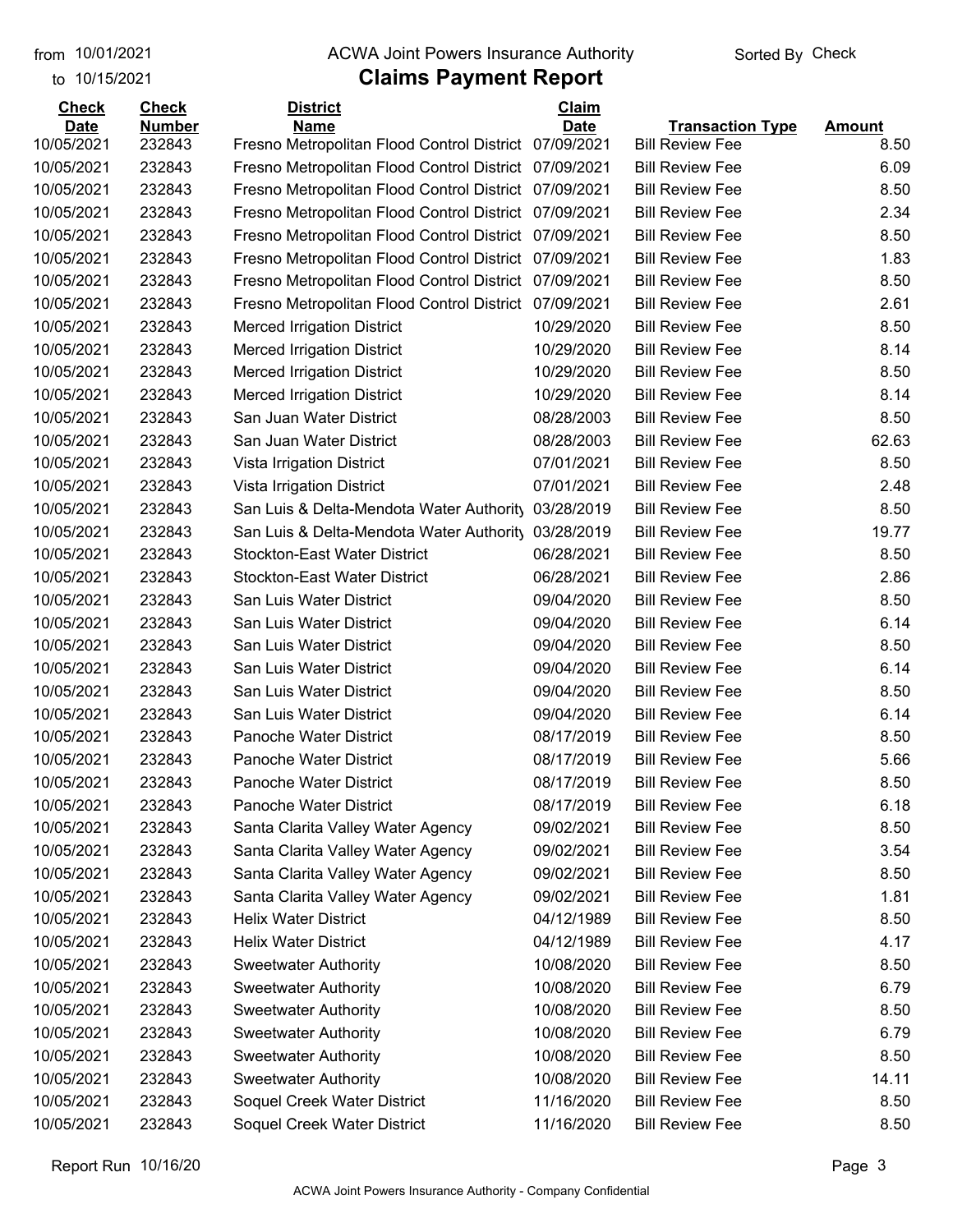#### from 10/01/2021 **Example 20 Travellet Authority** and 10/01/2021 Check

#### to 10/15/2021

| <b>Check</b> | <b>Check</b>  | <b>District</b>                         | Claim       |                         |               |
|--------------|---------------|-----------------------------------------|-------------|-------------------------|---------------|
| <b>Date</b>  | <b>Number</b> | <b>Name</b>                             | <b>Date</b> | <b>Transaction Type</b> | <b>Amount</b> |
| 10/05/2021   | 232843        | <b>Sweetwater Authority</b>             | 06/30/2020  | <b>Bill Review Fee</b>  | 8.50          |
| 10/05/2021   | 232843        | <b>Sweetwater Authority</b>             | 06/30/2020  | <b>Bill Review Fee</b>  | 4.46          |
| 10/05/2021   | 232843        | San Juan Water District                 | 01/26/2016  | <b>Bill Review Fee</b>  | 8.50          |
| 10/05/2021   | 232843        | <b>Goleta Water District</b>            | 02/08/2010  | <b>Bill Review Fee</b>  | 8.50          |
| 10/05/2021   | 232843        | Goleta Water District                   | 02/08/2010  | <b>Bill Review Fee</b>  | 27.15         |
| 10/05/2021   | 232843        | Goleta Water District                   | 02/08/2010  | <b>Bill Review Fee</b>  | 8.50          |
| 10/05/2021   | 232843        | <b>Goleta Water District</b>            | 02/08/2010  | <b>Bill Review Fee</b>  | 14.85         |
| 10/05/2021   | 232843        | <b>Sweetwater Authority</b>             | 01/21/2020  | <b>Bill Review Fee</b>  | 8.50          |
| 10/05/2021   | 232843        | <b>Sweetwater Authority</b>             | 01/21/2020  | <b>Bill Review Fee</b>  | 5.00          |
| 10/05/2021   | 232843        | <b>Sweetwater Authority</b>             | 01/21/2020  | <b>Bill Review Fee</b>  | 8.50          |
| 10/05/2021   | 232843        | Pajaro/Sunny Mesa Community Services I  | 04/30/2021  | <b>Bill Review Fee</b>  | 8.50          |
| 10/05/2021   | 232843        | Pajaro/Sunny Mesa Community Services I  | 04/30/2021  | <b>Bill Review Fee</b>  | 3.91          |
| 10/05/2021   | 232843        | Corcoran Irrigation District            | 07/15/2021  | <b>Bill Review Fee</b>  | 8.50          |
| 10/05/2021   | 232843        | Corcoran Irrigation District            | 07/15/2021  | <b>Bill Review Fee</b>  | 10.05         |
| 10/05/2021   | 232843        | <b>Woodbridge Irrigation District</b>   | 11/05/2019  | <b>Bill Review Fee</b>  | 8.50          |
| 10/05/2021   | 232843        | Alameda County Water District           | 08/31/2021  | <b>Bill Review Fee</b>  | 10.40         |
| 10/05/2021   | 232843        | Alameda County Water District           | 08/31/2021  | <b>Bill Review Fee</b>  | 9.31          |
| 10/05/2021   | 232843        | Alameda County Water District           | 08/31/2021  | <b>Bill Review Fee</b>  | 8.50          |
| 10/05/2021   | 232843        | <b>El Toro Water District</b>           | 05/31/2018  | <b>Bill Review Fee</b>  | 8.50          |
| 10/05/2021   | 232843        | <b>El Toro Water District</b>           | 05/31/2018  | <b>Bill Review Fee</b>  | 22.14         |
| 10/05/2021   | 232843        | <b>El Toro Water District</b>           | 05/31/2018  | <b>Bill Review Fee</b>  | 8.50          |
| 10/05/2021   | 232843        | El Toro Water District                  | 05/31/2018  | <b>Bill Review Fee</b>  | 23.86         |
| 10/05/2021   | 232843        | Laguna Beach County Water District      | 05/29/2020  | <b>Bill Review Fee</b>  | 8.50          |
| 10/05/2021   | 232843        | <b>Consolidated Irrigation District</b> | 07/26/2021  | <b>Bill Review Fee</b>  | 8.50          |
| 10/05/2021   | 232843        | <b>Consolidated Irrigation District</b> | 07/26/2021  | <b>Bill Review Fee</b>  | 12.81         |
| 10/05/2021   | 232843        | <b>Consolidated Irrigation District</b> | 07/26/2021  | <b>Bill Review Fee</b>  | 8.50          |
| 10/05/2021   | 232843        | <b>Consolidated Irrigation District</b> | 07/26/2021  | <b>Bill Review Fee</b>  | 9.54          |
| 10/05/2021   | 232843        | <b>Consolidated Irrigation District</b> | 07/26/2021  | <b>Bill Review Fee</b>  | 8.50          |
| 10/05/2021   | 232843        | <b>Consolidated Irrigation District</b> | 07/26/2021  | <b>Bill Review Fee</b>  | 9.54          |
| 10/05/2021   | 232843        | <b>Consolidated Irrigation District</b> | 07/26/2021  | <b>Bill Review Fee</b>  | 8.50          |
| 10/05/2021   | 232843        | <b>Consolidated Irrigation District</b> | 07/26/2021  | <b>Bill Review Fee</b>  | 9.54          |
| 10/05/2021   | 232843        | <b>Consolidated Irrigation District</b> | 07/26/2021  | <b>Bill Review Fee</b>  | 8.50          |
| 10/05/2021   | 232843        | <b>Consolidated Irrigation District</b> | 07/26/2021  | <b>Bill Review Fee</b>  | 12.81         |
| 10/05/2021   | 232843        | <b>Walnut Valley Water District</b>     | 05/13/2021  | <b>Bill Review Fee</b>  | 8.50          |
| 10/05/2021   | 232843        | <b>Walnut Valley Water District</b>     | 05/13/2021  | <b>Bill Review Fee</b>  | 1.59          |
| 10/05/2021   | 232843        | <b>Merced Irrigation District</b>       | 06/16/2021  | <b>Bill Review Fee</b>  | 8.50          |
| 10/05/2021   | 232843        | <b>Merced Irrigation District</b>       | 06/16/2021  | <b>Bill Review Fee</b>  | 13.12         |
| 10/05/2021   | 232843        | <b>Merced Irrigation District</b>       | 08/04/2021  | <b>Bill Review Fee</b>  | 8.50          |
| 10/05/2021   | 232843        | <b>Merced Irrigation District</b>       | 08/04/2021  | <b>Bill Review Fee</b>  | 19.77         |
| 10/05/2021   | 232843        | <b>Merced Irrigation District</b>       | 08/04/2021  | <b>Bill Review Fee</b>  | 8.50          |
| 10/05/2021   | 232843        | <b>Merced Irrigation District</b>       | 08/04/2021  | <b>Bill Review Fee</b>  | 19.77         |
| 10/05/2021   | 232843        | <b>Sweetwater Authority</b>             | 09/28/2017  | <b>Bill Review Fee</b>  | 8.50          |
| 10/05/2021   | 232843        | <b>Sweetwater Authority</b>             | 09/28/2017  | <b>Bill Review Fee</b>  | 16.56         |
| 10/05/2021   | 232843        | Calleguas Municipal Water District      | 07/16/2021  | <b>Bill Review Fee</b>  | 8.50          |
|              |               |                                         |             |                         |               |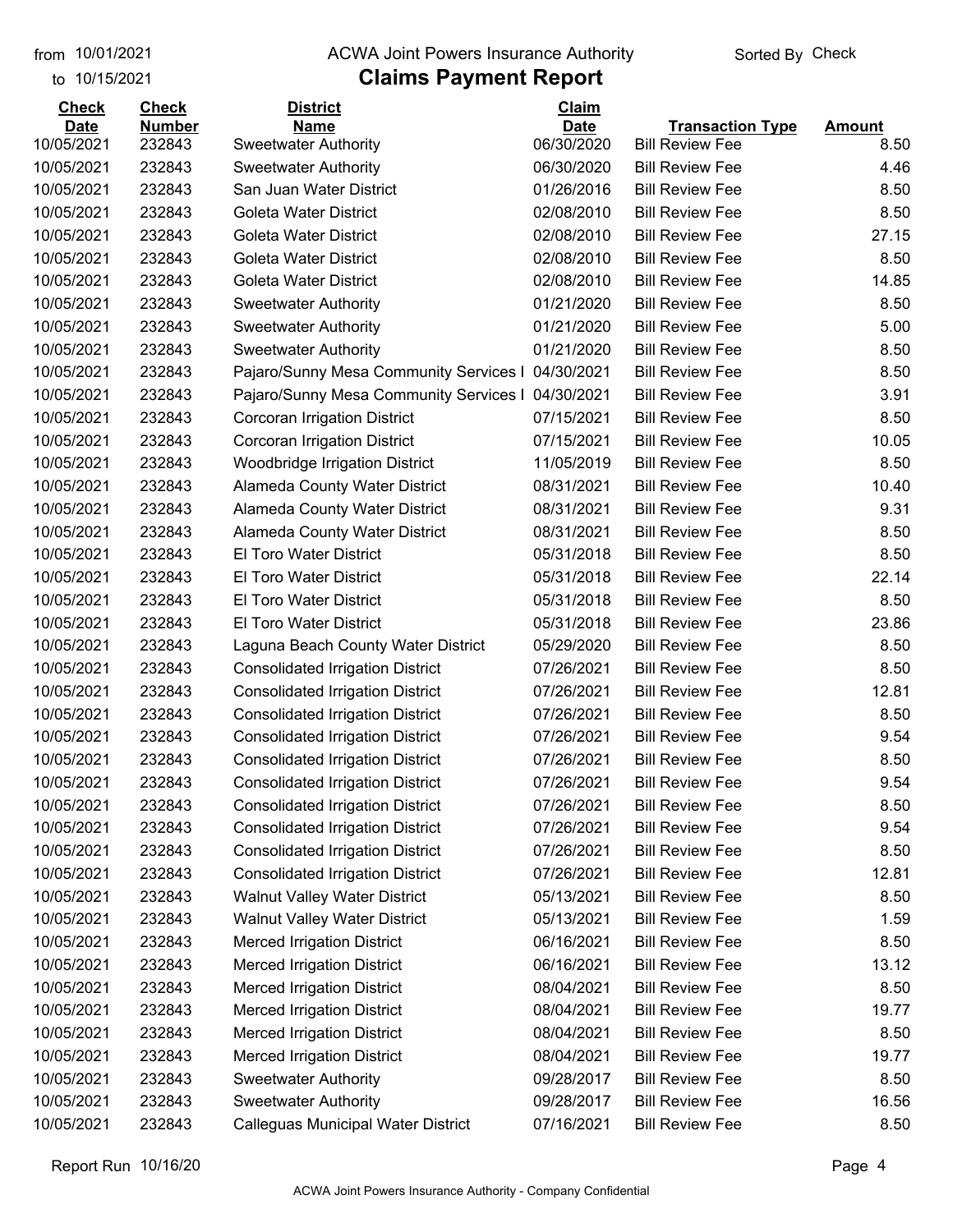to 10/15/2021

#### from 10/01/2021 **Example 20 Travellet Authority** and 10/01/2021 Check

| <b>Check</b> | <b>Check</b>  | <b>District</b>                             | Claim       |                         |               |
|--------------|---------------|---------------------------------------------|-------------|-------------------------|---------------|
| <b>Date</b>  | <b>Number</b> | <b>Name</b>                                 | <b>Date</b> | <b>Transaction Type</b> | <b>Amount</b> |
| 10/05/2021   | 232843        | Calleguas Municipal Water District          | 07/16/2021  | <b>Bill Review Fee</b>  | 6.09          |
| 10/05/2021   | 232843        | <b>Terra Bella Irrigation District</b>      | 05/19/2015  | <b>Bill Review Fee</b>  | 8.50          |
| 10/05/2021   | 232843        | <b>Terra Bella Irrigation District</b>      | 05/19/2015  | <b>Bill Review Fee</b>  | 5.43          |
| 10/05/2021   | 232843        | <b>Merced Irrigation District</b>           | 12/22/2020  | <b>Bill Review Fee</b>  | 8.50          |
| 10/05/2021   | 232843        | Solano Irrigation District                  | 07/07/2021  | <b>Bill Review Fee</b>  | 8.50          |
| 10/05/2021   | 232843        | Solano Irrigation District                  | 07/07/2021  | <b>Bill Review Fee</b>  | 18.82         |
| 10/05/2021   | 232843        | Solano Irrigation District                  | 07/07/2021  | <b>Bill Review Fee</b>  | 8.50          |
| 10/05/2021   | 232843        | Solano Irrigation District                  | 07/07/2021  | <b>Bill Review Fee</b>  | 17.76         |
| 10/05/2021   | 232843        | Alameda County Water District               | 03/19/2021  | <b>Bill Review Fee</b>  | 8.50          |
| 10/05/2021   | 232843        | Alameda County Water District               | 03/19/2021  | <b>Bill Review Fee</b>  | 21.43         |
| 10/05/2021   | 232843        | Alameda County Water District               | 03/19/2021  | <b>Bill Review Fee</b>  | 8.50          |
| 10/05/2021   | 232843        | Alameda County Water District               | 03/19/2021  | <b>Bill Review Fee</b>  | 18.28         |
| 10/05/2021   | 232843        | <b>Merced Irrigation District</b>           | 08/08/2020  | <b>Bill Review Fee</b>  | 8.50          |
| 10/05/2021   | 232843        | <b>Merced Irrigation District</b>           | 08/08/2020  | <b>Bill Review Fee</b>  | 8.22          |
| 10/05/2021   | 232843        | Las Virgenes Municipal Water District       | 09/18/2019  | <b>Bill Review Fee</b>  | 8.50          |
| 10/05/2021   | 232843        | Las Virgenes Municipal Water District       | 09/18/2019  | <b>Bill Review Fee</b>  | 0.50          |
| 10/05/2021   | 232843        | <b>Otay Water District</b>                  | 07/22/2021  | <b>Bill Review Fee</b>  | 8.50          |
| 10/05/2021   | 232843        | <b>Otay Water District</b>                  | 07/22/2021  | <b>Bill Review Fee</b>  | 23.12         |
| 10/05/2021   | 232844        | Mission Springs Water District              | 08/21/2011  | Legal (Defense)         | 33.99         |
| 10/05/2021   | 232845        | <b>Merced Irrigation District</b>           | 12/22/2020  | Legal (Defense)         | 747.78        |
| 10/05/2021   | 232846        | <b>Stockton-East Water District</b>         | 06/28/2021  | Medical, general        | 217.02        |
| 10/05/2021   | 232847        | <b>Mission Springs Water District</b>       | 05/19/2021  | Med/Legal evaluation    | 2,810.00      |
| 10/05/2021   | 232848        | Calleguas Municipal Water District          | 07/16/2021  | Medical, general        | 45.55         |
| 10/05/2021   | 232849        | <b>Consolidated Irrigation District</b>     | 07/26/2021  | Medical, general        | 87.26         |
| 10/05/2021   | 232850        | <b>Consolidated Irrigation District</b>     | 07/26/2021  | Medical, general        | 87.26         |
| 10/05/2021   | 232851        | Glenn-Colusa Irrigation District            | 05/08/2019  | <b>PPD</b>              | 19,140.00     |
| 10/05/2021   | 232852        | Laguna Beach County Water District          | 10/29/2019  | <b>TTD</b>              | 1,881.62      |
| 10/05/2021   | 232853        | San Luis Water District                     | 09/04/2020  | Physical therapy        | 139.22        |
| 10/05/2021   | 232854        | Panoche Water District                      | 08/17/2019  | Physical therapy        | 128.31        |
| 10/05/2021   | 232855        | San Luis Water District                     | 09/04/2020  | Physical therapy        | 139.22        |
| 10/05/2021   | 232856        | San Luis Water District                     | 09/04/2020  | Physical therapy        | 139.22        |
| 10/05/2021   | 232857        | <b>Sweetwater Authority</b>                 | 08/03/2021  | Hospital (Outpatient)   | 335.87        |
| 10/05/2021   | 232858        | Yolo County Flood Control & Water Conse     | 11/21/1991  | Life pension            | 84.00         |
| 10/05/2021   | 232859        | Ramona Municipal Water District             | 10/03/2017  | Mileage                 | 24.64         |
| 10/05/2021   | 232860        | Humboldt Bay Municipal Water District       | 07/25/2019  | Diagnostics             | 28.00         |
| 10/05/2021   | 232861        | Laguna Beach County Water District          | 04/15/2021  | Physical therapy        | 119.77        |
| 10/05/2021   | 232862        | Laguna Beach County Water District          | 08/19/2020  | Physical therapy        | 119.77        |
| 10/05/2021   | 232863        | Laguna Beach County Water District          | 04/15/2021  | Physical therapy        | 121.73        |
| 10/05/2021   | 232864        | <b>Otay Water District</b>                  | 07/22/2021  | Medical, general        | 289.07        |
| 10/05/2021   | 232865        | Alameda County Water District               | 08/31/2021  | Pharmacy                | 68.19         |
| 10/05/2021   | 232866        | Alameda County Water District               | 08/31/2021  | Pharmacy                | 28.97         |
| 10/05/2021   | 232867        | El Dorado Irrigation District               | 05/25/2021  |                         | 827.36        |
|              |               |                                             |             | Hospital (Outpatient)   |               |
| 10/05/2021   | 232868        | <b>Clearlake Oaks County Water District</b> | 12/11/2020  | <b>TTD</b>              | 762.31        |
| 10/05/2021   | 232869        | Solano Irrigation District                  | 09/21/2021  | <b>TTD</b>              | 2,712.62      |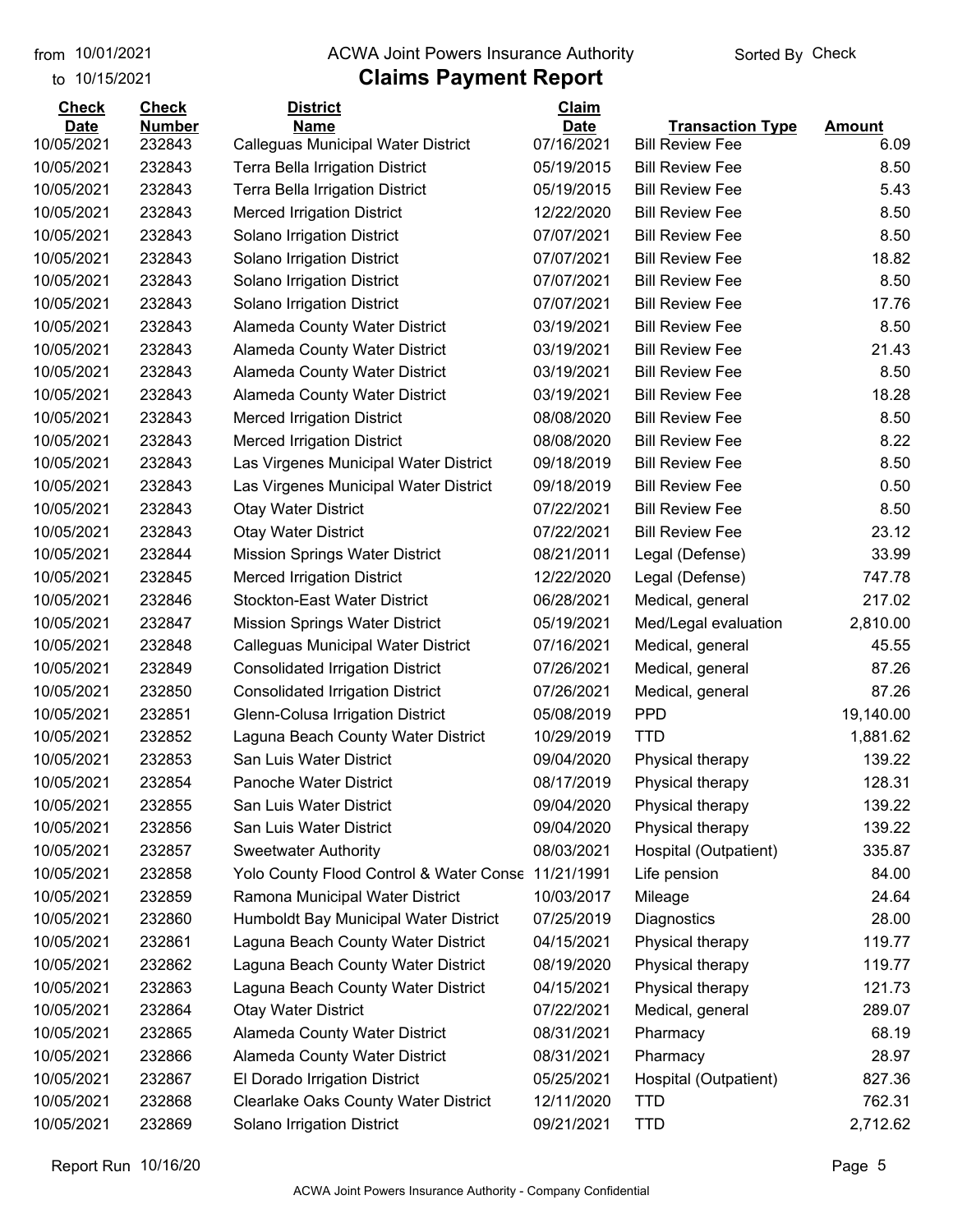to 10/15/2021

#### from 10/01/2021 **Example 20 Travellet Authority** and 10/01/2021 Check

### **Claims Payment Report**

| <b>Check</b> | <b>Check</b>  | <b>District</b>                                 | <b>Claim</b> |                         |               |
|--------------|---------------|-------------------------------------------------|--------------|-------------------------|---------------|
| <b>Date</b>  | <b>Number</b> | <b>Name</b>                                     | <b>Date</b>  | <b>Transaction Type</b> | <b>Amount</b> |
| 10/05/2021   | 232870        | San Luis & Delta-Mendota Water Authority        | 03/28/2019   | Photocopy               | 113.49        |
| 10/05/2021   | 232871        | San Luis & Delta-Mendota Water Authority        | 03/28/2019   | Photocopy               | 61.00         |
| 10/05/2021   | 232872        | San Luis & Delta-Mendota Water Authority        | 03/28/2019   | Photocopy               | 86.25         |
| 10/05/2021   | 232873        | San Luis & Delta-Mendota Water Authority        | 03/28/2019   | Photocopy               | 61.00         |
| 10/05/2021   | 232874        | San Luis & Delta-Mendota Water Authority        | 03/28/2019   | Photocopy               | 86.25         |
| 10/05/2021   | 232875        | <b>Helix Water District</b>                     | 07/16/2021   | Photocopy               | 53.01         |
| 10/05/2021   | 232876        | San Luis & Delta-Mendota Water Authority        | 03/28/2019   | Photocopy               | 367.19        |
| 10/05/2021   | 232877        | <b>Helix Water District</b>                     | 06/11/1985   | Photocopy               | 81.52         |
| 10/05/2021   | 232878        | Ramona Municipal Water District                 | 04/10/2013   | Legal (Defense)         | 3,362.00      |
| 10/05/2021   | 232879        | <b>Terra Bella Irrigation District</b>          | 05/19/2015   | Medical, general        | 110.18        |
| 10/05/2021   | 232880        | <b>Elsinore Valley Municipal Water District</b> | 05/05/2014   | Physical therapy        | 580.00        |
| 10/05/2021   | 232881        | Panoche Water District                          | 08/17/2019   | <b>PPD</b>              | 580.00        |
| 10/05/2021   | 232882        | <b>Tulare Irrigation District</b>               | 11/18/2019   | Mileage                 | 3.25          |
| 10/05/2021   | 232883        | <b>Consolidated Irrigation District</b>         | 09/23/2021   | <b>TTD</b>              | 800.01        |
| 10/05/2021   | 232884        | Ramona Municipal Water District                 | 04/10/2013   | Deposition/Witness fees | 1,237.00      |
| 10/05/2021   | 232885        | <b>Clearlake Oaks County Water District</b>     | 12/11/2020   | Medical, general        | 189.70        |
| 10/05/2021   | 232886        | Santa Clarita Valley Water Agency               | 09/02/2021   | Chiropractor            | 137.76        |
| 10/05/2021   | 232887        | Fresno Metropolitan Flood Control District      | 07/09/2021   | Medical, general        | 323.28        |
| 10/05/2021   | 232888        | Santa Clarita Valley Water Agency               | 09/02/2021   | Medical, general        | 188.31        |
| 10/05/2021   | 232889        | <b>Chowchilla Water District</b>                | 07/20/2021   | Physical therapy        | 153.76        |
| 10/05/2021   | 232890        | Fresno Metropolitan Flood Control District      | 07/09/2021   | Physical therapy        | 124.33        |
| 10/05/2021   | 232891        | Fresno Metropolitan Flood Control District      | 07/09/2021   | Physical therapy        | 97.03         |
| 10/05/2021   | 232892        | <b>Chowchilla Water District</b>                | 07/20/2021   | Physical therapy        | 151.61        |
| 10/05/2021   | 232893        | San Luis & Delta-Mendota Water Authority        | 03/28/2019   | Medical, general        | 111.97        |
| 10/05/2021   | 232894        | San Juan Water District                         | 01/26/2016   | Med/Legal evaluation    | 650.00        |
| 10/05/2021   | 232895        | <b>Consolidated Irrigation District</b>         | 07/26/2021   | Physical therapy        | 114.50        |
| 10/05/2021   | 232896        | <b>Consolidated Irrigation District</b>         | 07/26/2021   | Physical therapy        | 114.50        |
| 10/05/2021   | 232897        | Corcoran Irrigation District                    | 07/15/2021   | Physical therapy        | 120.61        |
| 10/05/2021   | 232898        | <b>Consolidated Irrigation District</b>         | 07/26/2021   | Physical therapy        | 114.50        |
| 10/05/2021   | 232899        | Palmdale Water District                         | 03/23/2015   | Laboratory fee          | 23.26         |
| 10/05/2021   | 232900        | <b>Sweetwater Authority</b>                     | 11/25/2020   | Mileage                 | 251.38        |
| 10/05/2021   | 232901        | <b>Sweetwater Authority</b>                     | 10/08/2020   | Physical therapy        | 75.00         |
| 10/05/2021   | 232902        | <b>Sweetwater Authority</b>                     | 10/08/2020   | Physical therapy        | 75.00         |
| 10/05/2021   | 232903        | <b>Sweetwater Authority</b>                     | 10/08/2020   | Medical, general        | 87.46         |
| 10/05/2021   | 232904        | <b>Merced Irrigation District</b>               | 08/04/2021   | Medical, general        | 111.97        |
| 10/05/2021   | 232905        | <b>Merced Irrigation District</b>               | 06/16/2021   | Medical, general        | 111.97        |
| 10/05/2021   | 232906        | <b>Stockton-East Water District</b>             | 11/27/2019   | Photocopy               | 75.00         |
| 10/05/2021   | 232907        | <b>Walnut Valley Water District</b>             | 08/14/2020   | Medical, general        | 135.92        |
| 10/05/2021   | 232908        | <b>Walnut Valley Water District</b>             | 05/13/2021   | Medical, general        | 205.09        |
| 10/05/2021   | 232909        | <b>Helix Water District</b>                     | 04/12/1989   | Chiropractor            | 94.39         |
| 10/05/2021   | 232910        | <b>Orange County Water District</b>             | 08/16/2019   | <b>PPD</b>              | 580.00        |
| 10/05/2021   | 232911        | <b>Elsinore Valley Municipal Water District</b> | 05/05/2014   | Medical, general        | 225.34        |
| 10/05/2021   | 232912        | South Tahoe Public Utility District             | 08/12/2021   | Diagnostics             | 11.68         |
| 10/05/2021   | 232913        | Solano Irrigation District                      | 07/07/2021   | Physical therapy        | 426.44        |
|              |               |                                                 |              |                         |               |

Report Run 10/16/20<br>
Page 6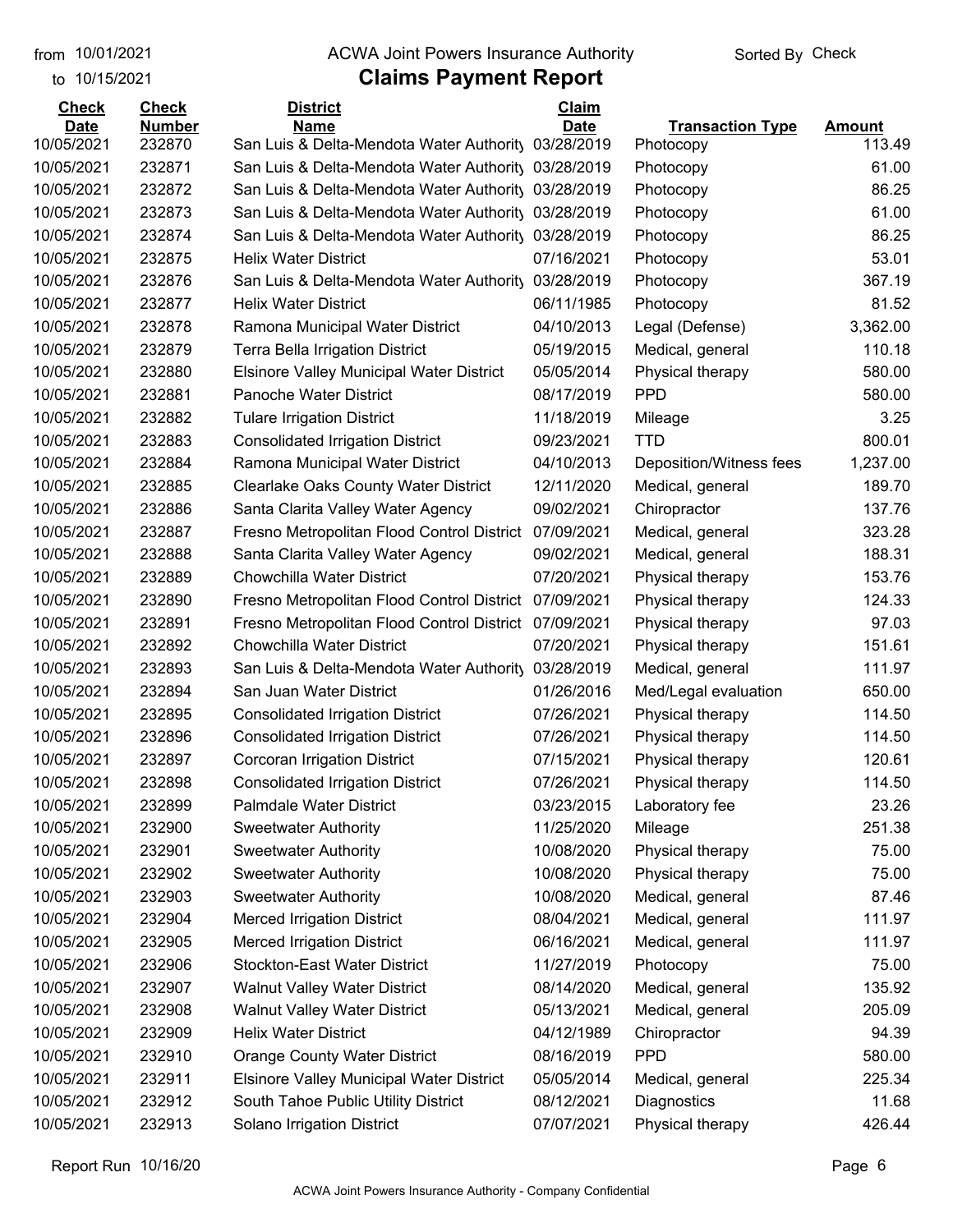to 10/15/2021

#### from 10/01/2021 **Example 20 Travellet Authority** and 10/01/2021 Check

### **Claims Payment Report**

| <b>Date</b><br><b>Number</b><br><b>Date</b><br><b>Name</b><br><b>Transaction Type</b><br><b>Amount</b><br>10/05/2021<br>232914<br>Solano Irrigation District<br>07/07/2021<br>402.38<br>Physical therapy<br>10/05/2021<br>232915<br>San Juan Water District<br>08/28/2003<br>45.77<br>Laboratory fee<br>10/05/2021<br>232916<br>Alameda County Water District<br>08/31/2021<br>13.00<br>Medical, general<br>10/05/2021<br>232917<br>02/14/2020<br>13.00<br><b>Alameda County Water District</b><br>Medical, general<br>232918<br><b>Mesa Water District</b><br>07/30/2020<br>112.15<br>10/05/2021<br>Medical, general<br>10/05/2021<br>232919<br><b>Alameda County Water District</b><br>03/19/2021<br>179.64<br>Medical, general<br>232920<br>10/05/2021<br>Alameda County Water District<br>03/19/2021<br>Medical, general<br>117.92<br>10/05/2021<br>232921<br>09/18/2019<br>198.05<br>Las Virgenes Municipal Water District<br>Medical, general<br>232922<br><b>Carmichael Water District</b><br>238.10<br>10/05/2021<br>12/12/2019<br>Physical therapy<br>10/05/2021<br>232923<br><b>Trabuco Canyon Water District</b><br>08/31/2021<br>274.98<br>Medical, general<br>10/05/2021<br>232924<br>08/31/2021<br>121.09<br><b>Trabuco Canyon Water District</b><br>Medical, general<br>10/05/2021<br>232925<br><b>Trabuco Canyon Water District</b><br>08/31/2021<br>121.09<br>Medical, general<br><b>PPD</b><br>10/05/2021<br>232926<br>Las Virgenes Municipal Water District<br>09/18/2019<br>580.00<br>232927<br>Pajaro/Sunny Mesa Community Services I<br>04/30/2021<br>104.68<br>10/05/2021<br>Medical, general<br>10/05/2021<br>232928<br>07/01/2021<br>188.19<br>Vista Irrigation District<br>Medical, general<br>232929<br>97.62<br>10/05/2021<br><b>Merced Irrigation District</b><br>10/29/2020<br>Physical therapy<br>10/05/2021<br>232930<br><b>Merced Irrigation District</b><br>98.64<br>08/08/2020<br>Physical therapy<br>232931<br><b>Merced Irrigation District</b><br>10/29/2020<br>97.62<br>10/05/2021<br>Physical therapy<br>10/06/2021<br>232932<br>Rosedale-Rio Bravo Water Storage Distric 08/07/2019<br>645.37<br><b>Expense General</b><br>10/06/2021<br>232933<br>Sacramento Suburban Water District<br>12/19/2019<br>534.12<br><b>Expense General</b><br>10/06/2021<br>232934<br>02/13/2019<br>3,022.50<br>Solano Irrigation District<br>Expert<br>10/06/2021<br>232935<br>05/07/2021<br>312.48<br><b>Otay Water District</b><br>Liability - Property Damage<br><b>Fallbrook Public Utility District</b><br>02/25/2021<br>9,386.00<br>10/06/2021<br>232936<br>Liability - Property Damage<br>10/06/2021<br>232937<br>12/31/2019<br>2,800.00<br><b>Fallbrook Public Utility District</b><br>Expert<br>10/06/2021<br>232938<br>Sacramento Suburban Water District<br>08/24/2021<br>1,456.66<br>Liability - Property Damage<br>10/06/2021<br>232939<br>Sacramento Suburban Water District<br>08/24/2021<br>1,150.00<br>Liability - Property Damage<br>232940<br>Sacramento Suburban Water District<br>08/24/2021<br>Liability - Property Damage<br>1,150.00<br>10/06/2021<br>10/06/2021<br>232941<br>Sacramento Suburban Water District<br>08/24/2021<br>3,592.83<br>Liability - Property Damage<br>6,366.00<br>10/06/2021<br>232942<br>Sacramento Suburban Water District<br>08/24/2021<br>Liability - Property Damage<br>10/06/2021<br>232943<br>09/20/2021<br>90.00<br>El Dorado Irrigation District<br>Appraiser<br>232944<br>120.32<br>10/06/2021<br><b>Yuba County Water Agency</b><br>05/12/2021<br>Physical therapy<br>10/06/2021<br>232945<br><b>Twentynine Palms Water District</b><br>02/09/2021<br>Physical therapy<br>347.00<br>10/06/2021<br>232946<br><b>Twentynine Palms Water District</b><br>02/09/2021<br>Physical therapy<br>100.70<br>10/06/2021<br><b>Elsinore Valley Municipal Water District</b><br>05/05/2014<br>Anesthesiologist<br>350.54<br>232947<br>80.44<br>10/06/2021<br>232948<br><b>Merced Irrigation District</b><br>08/08/2020<br>Photocopy<br>2,076.67<br>10/06/2021<br>232949<br>South Tahoe Public Utility District<br>07/30/2019<br>Hospital (Outpatient)<br><b>Carmichael Water District</b><br>10/06/2021<br>232950<br>12/12/2019<br>Medical, general<br>171.84<br>135.00<br>10/06/2021<br>232951<br>Laguna Beach County Water District<br>06/11/2020<br>Medical Interpreter<br>10/06/2021<br>232952<br>Laguna Beach County Water District<br>10/29/2019<br>Medical, general<br>12.89<br>10/06/2021<br>232953<br><b>Sweetwater Authority</b><br>09/05/2021<br><b>Bill Review Fee</b><br>8.50<br>10/06/2021<br>09/05/2021<br><b>Bill Review Fee</b><br>232953<br><b>Sweetwater Authority</b><br>8.50<br>10/06/2021<br>232953<br><b>Sweetwater Authority</b><br>09/05/2021<br><b>Bill Review Fee</b><br>8.50<br>El Dorado Irrigation District<br>10/06/2021<br>08/04/2021<br><b>Bill Review Fee</b><br>8.50<br>232953<br>El Dorado Irrigation District<br><b>Bill Review Fee</b><br>10/06/2021<br>232953<br>08/04/2021<br>8.50 | <b>Check</b> | <b>Check</b> | <b>District</b> | Claim |  |
|------------------------------------------------------------------------------------------------------------------------------------------------------------------------------------------------------------------------------------------------------------------------------------------------------------------------------------------------------------------------------------------------------------------------------------------------------------------------------------------------------------------------------------------------------------------------------------------------------------------------------------------------------------------------------------------------------------------------------------------------------------------------------------------------------------------------------------------------------------------------------------------------------------------------------------------------------------------------------------------------------------------------------------------------------------------------------------------------------------------------------------------------------------------------------------------------------------------------------------------------------------------------------------------------------------------------------------------------------------------------------------------------------------------------------------------------------------------------------------------------------------------------------------------------------------------------------------------------------------------------------------------------------------------------------------------------------------------------------------------------------------------------------------------------------------------------------------------------------------------------------------------------------------------------------------------------------------------------------------------------------------------------------------------------------------------------------------------------------------------------------------------------------------------------------------------------------------------------------------------------------------------------------------------------------------------------------------------------------------------------------------------------------------------------------------------------------------------------------------------------------------------------------------------------------------------------------------------------------------------------------------------------------------------------------------------------------------------------------------------------------------------------------------------------------------------------------------------------------------------------------------------------------------------------------------------------------------------------------------------------------------------------------------------------------------------------------------------------------------------------------------------------------------------------------------------------------------------------------------------------------------------------------------------------------------------------------------------------------------------------------------------------------------------------------------------------------------------------------------------------------------------------------------------------------------------------------------------------------------------------------------------------------------------------------------------------------------------------------------------------------------------------------------------------------------------------------------------------------------------------------------------------------------------------------------------------------------------------------------------------------------------------------------------------------------------------------------------------------------------------------------------------------------------------------------------------------------------------------------------------------------------------------------------------------------------------------------------------------------------------------------------------------------------------------------------------------------------------------------------------------------------------------------------------------------------------------------------------------------------------------------------------------------------------------------------------------------------------------------------------------------------------------------------------------------------------------------------------------------------------------------------------------------------------------------------------------------------------------------------------|--------------|--------------|-----------------|-------|--|
|                                                                                                                                                                                                                                                                                                                                                                                                                                                                                                                                                                                                                                                                                                                                                                                                                                                                                                                                                                                                                                                                                                                                                                                                                                                                                                                                                                                                                                                                                                                                                                                                                                                                                                                                                                                                                                                                                                                                                                                                                                                                                                                                                                                                                                                                                                                                                                                                                                                                                                                                                                                                                                                                                                                                                                                                                                                                                                                                                                                                                                                                                                                                                                                                                                                                                                                                                                                                                                                                                                                                                                                                                                                                                                                                                                                                                                                                                                                                                                                                                                                                                                                                                                                                                                                                                                                                                                                                                                                                                                                                                                                                                                                                                                                                                                                                                                                                                                                                                                                                |              |              |                 |       |  |
|                                                                                                                                                                                                                                                                                                                                                                                                                                                                                                                                                                                                                                                                                                                                                                                                                                                                                                                                                                                                                                                                                                                                                                                                                                                                                                                                                                                                                                                                                                                                                                                                                                                                                                                                                                                                                                                                                                                                                                                                                                                                                                                                                                                                                                                                                                                                                                                                                                                                                                                                                                                                                                                                                                                                                                                                                                                                                                                                                                                                                                                                                                                                                                                                                                                                                                                                                                                                                                                                                                                                                                                                                                                                                                                                                                                                                                                                                                                                                                                                                                                                                                                                                                                                                                                                                                                                                                                                                                                                                                                                                                                                                                                                                                                                                                                                                                                                                                                                                                                                |              |              |                 |       |  |
|                                                                                                                                                                                                                                                                                                                                                                                                                                                                                                                                                                                                                                                                                                                                                                                                                                                                                                                                                                                                                                                                                                                                                                                                                                                                                                                                                                                                                                                                                                                                                                                                                                                                                                                                                                                                                                                                                                                                                                                                                                                                                                                                                                                                                                                                                                                                                                                                                                                                                                                                                                                                                                                                                                                                                                                                                                                                                                                                                                                                                                                                                                                                                                                                                                                                                                                                                                                                                                                                                                                                                                                                                                                                                                                                                                                                                                                                                                                                                                                                                                                                                                                                                                                                                                                                                                                                                                                                                                                                                                                                                                                                                                                                                                                                                                                                                                                                                                                                                                                                |              |              |                 |       |  |
|                                                                                                                                                                                                                                                                                                                                                                                                                                                                                                                                                                                                                                                                                                                                                                                                                                                                                                                                                                                                                                                                                                                                                                                                                                                                                                                                                                                                                                                                                                                                                                                                                                                                                                                                                                                                                                                                                                                                                                                                                                                                                                                                                                                                                                                                                                                                                                                                                                                                                                                                                                                                                                                                                                                                                                                                                                                                                                                                                                                                                                                                                                                                                                                                                                                                                                                                                                                                                                                                                                                                                                                                                                                                                                                                                                                                                                                                                                                                                                                                                                                                                                                                                                                                                                                                                                                                                                                                                                                                                                                                                                                                                                                                                                                                                                                                                                                                                                                                                                                                |              |              |                 |       |  |
|                                                                                                                                                                                                                                                                                                                                                                                                                                                                                                                                                                                                                                                                                                                                                                                                                                                                                                                                                                                                                                                                                                                                                                                                                                                                                                                                                                                                                                                                                                                                                                                                                                                                                                                                                                                                                                                                                                                                                                                                                                                                                                                                                                                                                                                                                                                                                                                                                                                                                                                                                                                                                                                                                                                                                                                                                                                                                                                                                                                                                                                                                                                                                                                                                                                                                                                                                                                                                                                                                                                                                                                                                                                                                                                                                                                                                                                                                                                                                                                                                                                                                                                                                                                                                                                                                                                                                                                                                                                                                                                                                                                                                                                                                                                                                                                                                                                                                                                                                                                                |              |              |                 |       |  |
|                                                                                                                                                                                                                                                                                                                                                                                                                                                                                                                                                                                                                                                                                                                                                                                                                                                                                                                                                                                                                                                                                                                                                                                                                                                                                                                                                                                                                                                                                                                                                                                                                                                                                                                                                                                                                                                                                                                                                                                                                                                                                                                                                                                                                                                                                                                                                                                                                                                                                                                                                                                                                                                                                                                                                                                                                                                                                                                                                                                                                                                                                                                                                                                                                                                                                                                                                                                                                                                                                                                                                                                                                                                                                                                                                                                                                                                                                                                                                                                                                                                                                                                                                                                                                                                                                                                                                                                                                                                                                                                                                                                                                                                                                                                                                                                                                                                                                                                                                                                                |              |              |                 |       |  |
|                                                                                                                                                                                                                                                                                                                                                                                                                                                                                                                                                                                                                                                                                                                                                                                                                                                                                                                                                                                                                                                                                                                                                                                                                                                                                                                                                                                                                                                                                                                                                                                                                                                                                                                                                                                                                                                                                                                                                                                                                                                                                                                                                                                                                                                                                                                                                                                                                                                                                                                                                                                                                                                                                                                                                                                                                                                                                                                                                                                                                                                                                                                                                                                                                                                                                                                                                                                                                                                                                                                                                                                                                                                                                                                                                                                                                                                                                                                                                                                                                                                                                                                                                                                                                                                                                                                                                                                                                                                                                                                                                                                                                                                                                                                                                                                                                                                                                                                                                                                                |              |              |                 |       |  |
|                                                                                                                                                                                                                                                                                                                                                                                                                                                                                                                                                                                                                                                                                                                                                                                                                                                                                                                                                                                                                                                                                                                                                                                                                                                                                                                                                                                                                                                                                                                                                                                                                                                                                                                                                                                                                                                                                                                                                                                                                                                                                                                                                                                                                                                                                                                                                                                                                                                                                                                                                                                                                                                                                                                                                                                                                                                                                                                                                                                                                                                                                                                                                                                                                                                                                                                                                                                                                                                                                                                                                                                                                                                                                                                                                                                                                                                                                                                                                                                                                                                                                                                                                                                                                                                                                                                                                                                                                                                                                                                                                                                                                                                                                                                                                                                                                                                                                                                                                                                                |              |              |                 |       |  |
|                                                                                                                                                                                                                                                                                                                                                                                                                                                                                                                                                                                                                                                                                                                                                                                                                                                                                                                                                                                                                                                                                                                                                                                                                                                                                                                                                                                                                                                                                                                                                                                                                                                                                                                                                                                                                                                                                                                                                                                                                                                                                                                                                                                                                                                                                                                                                                                                                                                                                                                                                                                                                                                                                                                                                                                                                                                                                                                                                                                                                                                                                                                                                                                                                                                                                                                                                                                                                                                                                                                                                                                                                                                                                                                                                                                                                                                                                                                                                                                                                                                                                                                                                                                                                                                                                                                                                                                                                                                                                                                                                                                                                                                                                                                                                                                                                                                                                                                                                                                                |              |              |                 |       |  |
|                                                                                                                                                                                                                                                                                                                                                                                                                                                                                                                                                                                                                                                                                                                                                                                                                                                                                                                                                                                                                                                                                                                                                                                                                                                                                                                                                                                                                                                                                                                                                                                                                                                                                                                                                                                                                                                                                                                                                                                                                                                                                                                                                                                                                                                                                                                                                                                                                                                                                                                                                                                                                                                                                                                                                                                                                                                                                                                                                                                                                                                                                                                                                                                                                                                                                                                                                                                                                                                                                                                                                                                                                                                                                                                                                                                                                                                                                                                                                                                                                                                                                                                                                                                                                                                                                                                                                                                                                                                                                                                                                                                                                                                                                                                                                                                                                                                                                                                                                                                                |              |              |                 |       |  |
|                                                                                                                                                                                                                                                                                                                                                                                                                                                                                                                                                                                                                                                                                                                                                                                                                                                                                                                                                                                                                                                                                                                                                                                                                                                                                                                                                                                                                                                                                                                                                                                                                                                                                                                                                                                                                                                                                                                                                                                                                                                                                                                                                                                                                                                                                                                                                                                                                                                                                                                                                                                                                                                                                                                                                                                                                                                                                                                                                                                                                                                                                                                                                                                                                                                                                                                                                                                                                                                                                                                                                                                                                                                                                                                                                                                                                                                                                                                                                                                                                                                                                                                                                                                                                                                                                                                                                                                                                                                                                                                                                                                                                                                                                                                                                                                                                                                                                                                                                                                                |              |              |                 |       |  |
|                                                                                                                                                                                                                                                                                                                                                                                                                                                                                                                                                                                                                                                                                                                                                                                                                                                                                                                                                                                                                                                                                                                                                                                                                                                                                                                                                                                                                                                                                                                                                                                                                                                                                                                                                                                                                                                                                                                                                                                                                                                                                                                                                                                                                                                                                                                                                                                                                                                                                                                                                                                                                                                                                                                                                                                                                                                                                                                                                                                                                                                                                                                                                                                                                                                                                                                                                                                                                                                                                                                                                                                                                                                                                                                                                                                                                                                                                                                                                                                                                                                                                                                                                                                                                                                                                                                                                                                                                                                                                                                                                                                                                                                                                                                                                                                                                                                                                                                                                                                                |              |              |                 |       |  |
|                                                                                                                                                                                                                                                                                                                                                                                                                                                                                                                                                                                                                                                                                                                                                                                                                                                                                                                                                                                                                                                                                                                                                                                                                                                                                                                                                                                                                                                                                                                                                                                                                                                                                                                                                                                                                                                                                                                                                                                                                                                                                                                                                                                                                                                                                                                                                                                                                                                                                                                                                                                                                                                                                                                                                                                                                                                                                                                                                                                                                                                                                                                                                                                                                                                                                                                                                                                                                                                                                                                                                                                                                                                                                                                                                                                                                                                                                                                                                                                                                                                                                                                                                                                                                                                                                                                                                                                                                                                                                                                                                                                                                                                                                                                                                                                                                                                                                                                                                                                                |              |              |                 |       |  |
|                                                                                                                                                                                                                                                                                                                                                                                                                                                                                                                                                                                                                                                                                                                                                                                                                                                                                                                                                                                                                                                                                                                                                                                                                                                                                                                                                                                                                                                                                                                                                                                                                                                                                                                                                                                                                                                                                                                                                                                                                                                                                                                                                                                                                                                                                                                                                                                                                                                                                                                                                                                                                                                                                                                                                                                                                                                                                                                                                                                                                                                                                                                                                                                                                                                                                                                                                                                                                                                                                                                                                                                                                                                                                                                                                                                                                                                                                                                                                                                                                                                                                                                                                                                                                                                                                                                                                                                                                                                                                                                                                                                                                                                                                                                                                                                                                                                                                                                                                                                                |              |              |                 |       |  |
|                                                                                                                                                                                                                                                                                                                                                                                                                                                                                                                                                                                                                                                                                                                                                                                                                                                                                                                                                                                                                                                                                                                                                                                                                                                                                                                                                                                                                                                                                                                                                                                                                                                                                                                                                                                                                                                                                                                                                                                                                                                                                                                                                                                                                                                                                                                                                                                                                                                                                                                                                                                                                                                                                                                                                                                                                                                                                                                                                                                                                                                                                                                                                                                                                                                                                                                                                                                                                                                                                                                                                                                                                                                                                                                                                                                                                                                                                                                                                                                                                                                                                                                                                                                                                                                                                                                                                                                                                                                                                                                                                                                                                                                                                                                                                                                                                                                                                                                                                                                                |              |              |                 |       |  |
|                                                                                                                                                                                                                                                                                                                                                                                                                                                                                                                                                                                                                                                                                                                                                                                                                                                                                                                                                                                                                                                                                                                                                                                                                                                                                                                                                                                                                                                                                                                                                                                                                                                                                                                                                                                                                                                                                                                                                                                                                                                                                                                                                                                                                                                                                                                                                                                                                                                                                                                                                                                                                                                                                                                                                                                                                                                                                                                                                                                                                                                                                                                                                                                                                                                                                                                                                                                                                                                                                                                                                                                                                                                                                                                                                                                                                                                                                                                                                                                                                                                                                                                                                                                                                                                                                                                                                                                                                                                                                                                                                                                                                                                                                                                                                                                                                                                                                                                                                                                                |              |              |                 |       |  |
|                                                                                                                                                                                                                                                                                                                                                                                                                                                                                                                                                                                                                                                                                                                                                                                                                                                                                                                                                                                                                                                                                                                                                                                                                                                                                                                                                                                                                                                                                                                                                                                                                                                                                                                                                                                                                                                                                                                                                                                                                                                                                                                                                                                                                                                                                                                                                                                                                                                                                                                                                                                                                                                                                                                                                                                                                                                                                                                                                                                                                                                                                                                                                                                                                                                                                                                                                                                                                                                                                                                                                                                                                                                                                                                                                                                                                                                                                                                                                                                                                                                                                                                                                                                                                                                                                                                                                                                                                                                                                                                                                                                                                                                                                                                                                                                                                                                                                                                                                                                                |              |              |                 |       |  |
|                                                                                                                                                                                                                                                                                                                                                                                                                                                                                                                                                                                                                                                                                                                                                                                                                                                                                                                                                                                                                                                                                                                                                                                                                                                                                                                                                                                                                                                                                                                                                                                                                                                                                                                                                                                                                                                                                                                                                                                                                                                                                                                                                                                                                                                                                                                                                                                                                                                                                                                                                                                                                                                                                                                                                                                                                                                                                                                                                                                                                                                                                                                                                                                                                                                                                                                                                                                                                                                                                                                                                                                                                                                                                                                                                                                                                                                                                                                                                                                                                                                                                                                                                                                                                                                                                                                                                                                                                                                                                                                                                                                                                                                                                                                                                                                                                                                                                                                                                                                                |              |              |                 |       |  |
|                                                                                                                                                                                                                                                                                                                                                                                                                                                                                                                                                                                                                                                                                                                                                                                                                                                                                                                                                                                                                                                                                                                                                                                                                                                                                                                                                                                                                                                                                                                                                                                                                                                                                                                                                                                                                                                                                                                                                                                                                                                                                                                                                                                                                                                                                                                                                                                                                                                                                                                                                                                                                                                                                                                                                                                                                                                                                                                                                                                                                                                                                                                                                                                                                                                                                                                                                                                                                                                                                                                                                                                                                                                                                                                                                                                                                                                                                                                                                                                                                                                                                                                                                                                                                                                                                                                                                                                                                                                                                                                                                                                                                                                                                                                                                                                                                                                                                                                                                                                                |              |              |                 |       |  |
|                                                                                                                                                                                                                                                                                                                                                                                                                                                                                                                                                                                                                                                                                                                                                                                                                                                                                                                                                                                                                                                                                                                                                                                                                                                                                                                                                                                                                                                                                                                                                                                                                                                                                                                                                                                                                                                                                                                                                                                                                                                                                                                                                                                                                                                                                                                                                                                                                                                                                                                                                                                                                                                                                                                                                                                                                                                                                                                                                                                                                                                                                                                                                                                                                                                                                                                                                                                                                                                                                                                                                                                                                                                                                                                                                                                                                                                                                                                                                                                                                                                                                                                                                                                                                                                                                                                                                                                                                                                                                                                                                                                                                                                                                                                                                                                                                                                                                                                                                                                                |              |              |                 |       |  |
|                                                                                                                                                                                                                                                                                                                                                                                                                                                                                                                                                                                                                                                                                                                                                                                                                                                                                                                                                                                                                                                                                                                                                                                                                                                                                                                                                                                                                                                                                                                                                                                                                                                                                                                                                                                                                                                                                                                                                                                                                                                                                                                                                                                                                                                                                                                                                                                                                                                                                                                                                                                                                                                                                                                                                                                                                                                                                                                                                                                                                                                                                                                                                                                                                                                                                                                                                                                                                                                                                                                                                                                                                                                                                                                                                                                                                                                                                                                                                                                                                                                                                                                                                                                                                                                                                                                                                                                                                                                                                                                                                                                                                                                                                                                                                                                                                                                                                                                                                                                                |              |              |                 |       |  |
|                                                                                                                                                                                                                                                                                                                                                                                                                                                                                                                                                                                                                                                                                                                                                                                                                                                                                                                                                                                                                                                                                                                                                                                                                                                                                                                                                                                                                                                                                                                                                                                                                                                                                                                                                                                                                                                                                                                                                                                                                                                                                                                                                                                                                                                                                                                                                                                                                                                                                                                                                                                                                                                                                                                                                                                                                                                                                                                                                                                                                                                                                                                                                                                                                                                                                                                                                                                                                                                                                                                                                                                                                                                                                                                                                                                                                                                                                                                                                                                                                                                                                                                                                                                                                                                                                                                                                                                                                                                                                                                                                                                                                                                                                                                                                                                                                                                                                                                                                                                                |              |              |                 |       |  |
|                                                                                                                                                                                                                                                                                                                                                                                                                                                                                                                                                                                                                                                                                                                                                                                                                                                                                                                                                                                                                                                                                                                                                                                                                                                                                                                                                                                                                                                                                                                                                                                                                                                                                                                                                                                                                                                                                                                                                                                                                                                                                                                                                                                                                                                                                                                                                                                                                                                                                                                                                                                                                                                                                                                                                                                                                                                                                                                                                                                                                                                                                                                                                                                                                                                                                                                                                                                                                                                                                                                                                                                                                                                                                                                                                                                                                                                                                                                                                                                                                                                                                                                                                                                                                                                                                                                                                                                                                                                                                                                                                                                                                                                                                                                                                                                                                                                                                                                                                                                                |              |              |                 |       |  |
|                                                                                                                                                                                                                                                                                                                                                                                                                                                                                                                                                                                                                                                                                                                                                                                                                                                                                                                                                                                                                                                                                                                                                                                                                                                                                                                                                                                                                                                                                                                                                                                                                                                                                                                                                                                                                                                                                                                                                                                                                                                                                                                                                                                                                                                                                                                                                                                                                                                                                                                                                                                                                                                                                                                                                                                                                                                                                                                                                                                                                                                                                                                                                                                                                                                                                                                                                                                                                                                                                                                                                                                                                                                                                                                                                                                                                                                                                                                                                                                                                                                                                                                                                                                                                                                                                                                                                                                                                                                                                                                                                                                                                                                                                                                                                                                                                                                                                                                                                                                                |              |              |                 |       |  |
|                                                                                                                                                                                                                                                                                                                                                                                                                                                                                                                                                                                                                                                                                                                                                                                                                                                                                                                                                                                                                                                                                                                                                                                                                                                                                                                                                                                                                                                                                                                                                                                                                                                                                                                                                                                                                                                                                                                                                                                                                                                                                                                                                                                                                                                                                                                                                                                                                                                                                                                                                                                                                                                                                                                                                                                                                                                                                                                                                                                                                                                                                                                                                                                                                                                                                                                                                                                                                                                                                                                                                                                                                                                                                                                                                                                                                                                                                                                                                                                                                                                                                                                                                                                                                                                                                                                                                                                                                                                                                                                                                                                                                                                                                                                                                                                                                                                                                                                                                                                                |              |              |                 |       |  |
|                                                                                                                                                                                                                                                                                                                                                                                                                                                                                                                                                                                                                                                                                                                                                                                                                                                                                                                                                                                                                                                                                                                                                                                                                                                                                                                                                                                                                                                                                                                                                                                                                                                                                                                                                                                                                                                                                                                                                                                                                                                                                                                                                                                                                                                                                                                                                                                                                                                                                                                                                                                                                                                                                                                                                                                                                                                                                                                                                                                                                                                                                                                                                                                                                                                                                                                                                                                                                                                                                                                                                                                                                                                                                                                                                                                                                                                                                                                                                                                                                                                                                                                                                                                                                                                                                                                                                                                                                                                                                                                                                                                                                                                                                                                                                                                                                                                                                                                                                                                                |              |              |                 |       |  |
|                                                                                                                                                                                                                                                                                                                                                                                                                                                                                                                                                                                                                                                                                                                                                                                                                                                                                                                                                                                                                                                                                                                                                                                                                                                                                                                                                                                                                                                                                                                                                                                                                                                                                                                                                                                                                                                                                                                                                                                                                                                                                                                                                                                                                                                                                                                                                                                                                                                                                                                                                                                                                                                                                                                                                                                                                                                                                                                                                                                                                                                                                                                                                                                                                                                                                                                                                                                                                                                                                                                                                                                                                                                                                                                                                                                                                                                                                                                                                                                                                                                                                                                                                                                                                                                                                                                                                                                                                                                                                                                                                                                                                                                                                                                                                                                                                                                                                                                                                                                                |              |              |                 |       |  |
|                                                                                                                                                                                                                                                                                                                                                                                                                                                                                                                                                                                                                                                                                                                                                                                                                                                                                                                                                                                                                                                                                                                                                                                                                                                                                                                                                                                                                                                                                                                                                                                                                                                                                                                                                                                                                                                                                                                                                                                                                                                                                                                                                                                                                                                                                                                                                                                                                                                                                                                                                                                                                                                                                                                                                                                                                                                                                                                                                                                                                                                                                                                                                                                                                                                                                                                                                                                                                                                                                                                                                                                                                                                                                                                                                                                                                                                                                                                                                                                                                                                                                                                                                                                                                                                                                                                                                                                                                                                                                                                                                                                                                                                                                                                                                                                                                                                                                                                                                                                                |              |              |                 |       |  |
|                                                                                                                                                                                                                                                                                                                                                                                                                                                                                                                                                                                                                                                                                                                                                                                                                                                                                                                                                                                                                                                                                                                                                                                                                                                                                                                                                                                                                                                                                                                                                                                                                                                                                                                                                                                                                                                                                                                                                                                                                                                                                                                                                                                                                                                                                                                                                                                                                                                                                                                                                                                                                                                                                                                                                                                                                                                                                                                                                                                                                                                                                                                                                                                                                                                                                                                                                                                                                                                                                                                                                                                                                                                                                                                                                                                                                                                                                                                                                                                                                                                                                                                                                                                                                                                                                                                                                                                                                                                                                                                                                                                                                                                                                                                                                                                                                                                                                                                                                                                                |              |              |                 |       |  |
|                                                                                                                                                                                                                                                                                                                                                                                                                                                                                                                                                                                                                                                                                                                                                                                                                                                                                                                                                                                                                                                                                                                                                                                                                                                                                                                                                                                                                                                                                                                                                                                                                                                                                                                                                                                                                                                                                                                                                                                                                                                                                                                                                                                                                                                                                                                                                                                                                                                                                                                                                                                                                                                                                                                                                                                                                                                                                                                                                                                                                                                                                                                                                                                                                                                                                                                                                                                                                                                                                                                                                                                                                                                                                                                                                                                                                                                                                                                                                                                                                                                                                                                                                                                                                                                                                                                                                                                                                                                                                                                                                                                                                                                                                                                                                                                                                                                                                                                                                                                                |              |              |                 |       |  |
|                                                                                                                                                                                                                                                                                                                                                                                                                                                                                                                                                                                                                                                                                                                                                                                                                                                                                                                                                                                                                                                                                                                                                                                                                                                                                                                                                                                                                                                                                                                                                                                                                                                                                                                                                                                                                                                                                                                                                                                                                                                                                                                                                                                                                                                                                                                                                                                                                                                                                                                                                                                                                                                                                                                                                                                                                                                                                                                                                                                                                                                                                                                                                                                                                                                                                                                                                                                                                                                                                                                                                                                                                                                                                                                                                                                                                                                                                                                                                                                                                                                                                                                                                                                                                                                                                                                                                                                                                                                                                                                                                                                                                                                                                                                                                                                                                                                                                                                                                                                                |              |              |                 |       |  |
|                                                                                                                                                                                                                                                                                                                                                                                                                                                                                                                                                                                                                                                                                                                                                                                                                                                                                                                                                                                                                                                                                                                                                                                                                                                                                                                                                                                                                                                                                                                                                                                                                                                                                                                                                                                                                                                                                                                                                                                                                                                                                                                                                                                                                                                                                                                                                                                                                                                                                                                                                                                                                                                                                                                                                                                                                                                                                                                                                                                                                                                                                                                                                                                                                                                                                                                                                                                                                                                                                                                                                                                                                                                                                                                                                                                                                                                                                                                                                                                                                                                                                                                                                                                                                                                                                                                                                                                                                                                                                                                                                                                                                                                                                                                                                                                                                                                                                                                                                                                                |              |              |                 |       |  |
|                                                                                                                                                                                                                                                                                                                                                                                                                                                                                                                                                                                                                                                                                                                                                                                                                                                                                                                                                                                                                                                                                                                                                                                                                                                                                                                                                                                                                                                                                                                                                                                                                                                                                                                                                                                                                                                                                                                                                                                                                                                                                                                                                                                                                                                                                                                                                                                                                                                                                                                                                                                                                                                                                                                                                                                                                                                                                                                                                                                                                                                                                                                                                                                                                                                                                                                                                                                                                                                                                                                                                                                                                                                                                                                                                                                                                                                                                                                                                                                                                                                                                                                                                                                                                                                                                                                                                                                                                                                                                                                                                                                                                                                                                                                                                                                                                                                                                                                                                                                                |              |              |                 |       |  |
|                                                                                                                                                                                                                                                                                                                                                                                                                                                                                                                                                                                                                                                                                                                                                                                                                                                                                                                                                                                                                                                                                                                                                                                                                                                                                                                                                                                                                                                                                                                                                                                                                                                                                                                                                                                                                                                                                                                                                                                                                                                                                                                                                                                                                                                                                                                                                                                                                                                                                                                                                                                                                                                                                                                                                                                                                                                                                                                                                                                                                                                                                                                                                                                                                                                                                                                                                                                                                                                                                                                                                                                                                                                                                                                                                                                                                                                                                                                                                                                                                                                                                                                                                                                                                                                                                                                                                                                                                                                                                                                                                                                                                                                                                                                                                                                                                                                                                                                                                                                                |              |              |                 |       |  |
|                                                                                                                                                                                                                                                                                                                                                                                                                                                                                                                                                                                                                                                                                                                                                                                                                                                                                                                                                                                                                                                                                                                                                                                                                                                                                                                                                                                                                                                                                                                                                                                                                                                                                                                                                                                                                                                                                                                                                                                                                                                                                                                                                                                                                                                                                                                                                                                                                                                                                                                                                                                                                                                                                                                                                                                                                                                                                                                                                                                                                                                                                                                                                                                                                                                                                                                                                                                                                                                                                                                                                                                                                                                                                                                                                                                                                                                                                                                                                                                                                                                                                                                                                                                                                                                                                                                                                                                                                                                                                                                                                                                                                                                                                                                                                                                                                                                                                                                                                                                                |              |              |                 |       |  |
|                                                                                                                                                                                                                                                                                                                                                                                                                                                                                                                                                                                                                                                                                                                                                                                                                                                                                                                                                                                                                                                                                                                                                                                                                                                                                                                                                                                                                                                                                                                                                                                                                                                                                                                                                                                                                                                                                                                                                                                                                                                                                                                                                                                                                                                                                                                                                                                                                                                                                                                                                                                                                                                                                                                                                                                                                                                                                                                                                                                                                                                                                                                                                                                                                                                                                                                                                                                                                                                                                                                                                                                                                                                                                                                                                                                                                                                                                                                                                                                                                                                                                                                                                                                                                                                                                                                                                                                                                                                                                                                                                                                                                                                                                                                                                                                                                                                                                                                                                                                                |              |              |                 |       |  |
|                                                                                                                                                                                                                                                                                                                                                                                                                                                                                                                                                                                                                                                                                                                                                                                                                                                                                                                                                                                                                                                                                                                                                                                                                                                                                                                                                                                                                                                                                                                                                                                                                                                                                                                                                                                                                                                                                                                                                                                                                                                                                                                                                                                                                                                                                                                                                                                                                                                                                                                                                                                                                                                                                                                                                                                                                                                                                                                                                                                                                                                                                                                                                                                                                                                                                                                                                                                                                                                                                                                                                                                                                                                                                                                                                                                                                                                                                                                                                                                                                                                                                                                                                                                                                                                                                                                                                                                                                                                                                                                                                                                                                                                                                                                                                                                                                                                                                                                                                                                                |              |              |                 |       |  |
|                                                                                                                                                                                                                                                                                                                                                                                                                                                                                                                                                                                                                                                                                                                                                                                                                                                                                                                                                                                                                                                                                                                                                                                                                                                                                                                                                                                                                                                                                                                                                                                                                                                                                                                                                                                                                                                                                                                                                                                                                                                                                                                                                                                                                                                                                                                                                                                                                                                                                                                                                                                                                                                                                                                                                                                                                                                                                                                                                                                                                                                                                                                                                                                                                                                                                                                                                                                                                                                                                                                                                                                                                                                                                                                                                                                                                                                                                                                                                                                                                                                                                                                                                                                                                                                                                                                                                                                                                                                                                                                                                                                                                                                                                                                                                                                                                                                                                                                                                                                                |              |              |                 |       |  |
|                                                                                                                                                                                                                                                                                                                                                                                                                                                                                                                                                                                                                                                                                                                                                                                                                                                                                                                                                                                                                                                                                                                                                                                                                                                                                                                                                                                                                                                                                                                                                                                                                                                                                                                                                                                                                                                                                                                                                                                                                                                                                                                                                                                                                                                                                                                                                                                                                                                                                                                                                                                                                                                                                                                                                                                                                                                                                                                                                                                                                                                                                                                                                                                                                                                                                                                                                                                                                                                                                                                                                                                                                                                                                                                                                                                                                                                                                                                                                                                                                                                                                                                                                                                                                                                                                                                                                                                                                                                                                                                                                                                                                                                                                                                                                                                                                                                                                                                                                                                                |              |              |                 |       |  |
|                                                                                                                                                                                                                                                                                                                                                                                                                                                                                                                                                                                                                                                                                                                                                                                                                                                                                                                                                                                                                                                                                                                                                                                                                                                                                                                                                                                                                                                                                                                                                                                                                                                                                                                                                                                                                                                                                                                                                                                                                                                                                                                                                                                                                                                                                                                                                                                                                                                                                                                                                                                                                                                                                                                                                                                                                                                                                                                                                                                                                                                                                                                                                                                                                                                                                                                                                                                                                                                                                                                                                                                                                                                                                                                                                                                                                                                                                                                                                                                                                                                                                                                                                                                                                                                                                                                                                                                                                                                                                                                                                                                                                                                                                                                                                                                                                                                                                                                                                                                                |              |              |                 |       |  |
|                                                                                                                                                                                                                                                                                                                                                                                                                                                                                                                                                                                                                                                                                                                                                                                                                                                                                                                                                                                                                                                                                                                                                                                                                                                                                                                                                                                                                                                                                                                                                                                                                                                                                                                                                                                                                                                                                                                                                                                                                                                                                                                                                                                                                                                                                                                                                                                                                                                                                                                                                                                                                                                                                                                                                                                                                                                                                                                                                                                                                                                                                                                                                                                                                                                                                                                                                                                                                                                                                                                                                                                                                                                                                                                                                                                                                                                                                                                                                                                                                                                                                                                                                                                                                                                                                                                                                                                                                                                                                                                                                                                                                                                                                                                                                                                                                                                                                                                                                                                                |              |              |                 |       |  |
|                                                                                                                                                                                                                                                                                                                                                                                                                                                                                                                                                                                                                                                                                                                                                                                                                                                                                                                                                                                                                                                                                                                                                                                                                                                                                                                                                                                                                                                                                                                                                                                                                                                                                                                                                                                                                                                                                                                                                                                                                                                                                                                                                                                                                                                                                                                                                                                                                                                                                                                                                                                                                                                                                                                                                                                                                                                                                                                                                                                                                                                                                                                                                                                                                                                                                                                                                                                                                                                                                                                                                                                                                                                                                                                                                                                                                                                                                                                                                                                                                                                                                                                                                                                                                                                                                                                                                                                                                                                                                                                                                                                                                                                                                                                                                                                                                                                                                                                                                                                                |              |              |                 |       |  |
|                                                                                                                                                                                                                                                                                                                                                                                                                                                                                                                                                                                                                                                                                                                                                                                                                                                                                                                                                                                                                                                                                                                                                                                                                                                                                                                                                                                                                                                                                                                                                                                                                                                                                                                                                                                                                                                                                                                                                                                                                                                                                                                                                                                                                                                                                                                                                                                                                                                                                                                                                                                                                                                                                                                                                                                                                                                                                                                                                                                                                                                                                                                                                                                                                                                                                                                                                                                                                                                                                                                                                                                                                                                                                                                                                                                                                                                                                                                                                                                                                                                                                                                                                                                                                                                                                                                                                                                                                                                                                                                                                                                                                                                                                                                                                                                                                                                                                                                                                                                                |              |              |                 |       |  |
|                                                                                                                                                                                                                                                                                                                                                                                                                                                                                                                                                                                                                                                                                                                                                                                                                                                                                                                                                                                                                                                                                                                                                                                                                                                                                                                                                                                                                                                                                                                                                                                                                                                                                                                                                                                                                                                                                                                                                                                                                                                                                                                                                                                                                                                                                                                                                                                                                                                                                                                                                                                                                                                                                                                                                                                                                                                                                                                                                                                                                                                                                                                                                                                                                                                                                                                                                                                                                                                                                                                                                                                                                                                                                                                                                                                                                                                                                                                                                                                                                                                                                                                                                                                                                                                                                                                                                                                                                                                                                                                                                                                                                                                                                                                                                                                                                                                                                                                                                                                                |              |              |                 |       |  |
|                                                                                                                                                                                                                                                                                                                                                                                                                                                                                                                                                                                                                                                                                                                                                                                                                                                                                                                                                                                                                                                                                                                                                                                                                                                                                                                                                                                                                                                                                                                                                                                                                                                                                                                                                                                                                                                                                                                                                                                                                                                                                                                                                                                                                                                                                                                                                                                                                                                                                                                                                                                                                                                                                                                                                                                                                                                                                                                                                                                                                                                                                                                                                                                                                                                                                                                                                                                                                                                                                                                                                                                                                                                                                                                                                                                                                                                                                                                                                                                                                                                                                                                                                                                                                                                                                                                                                                                                                                                                                                                                                                                                                                                                                                                                                                                                                                                                                                                                                                                                |              |              |                 |       |  |

Report Run 10/16/20<br>
Page 7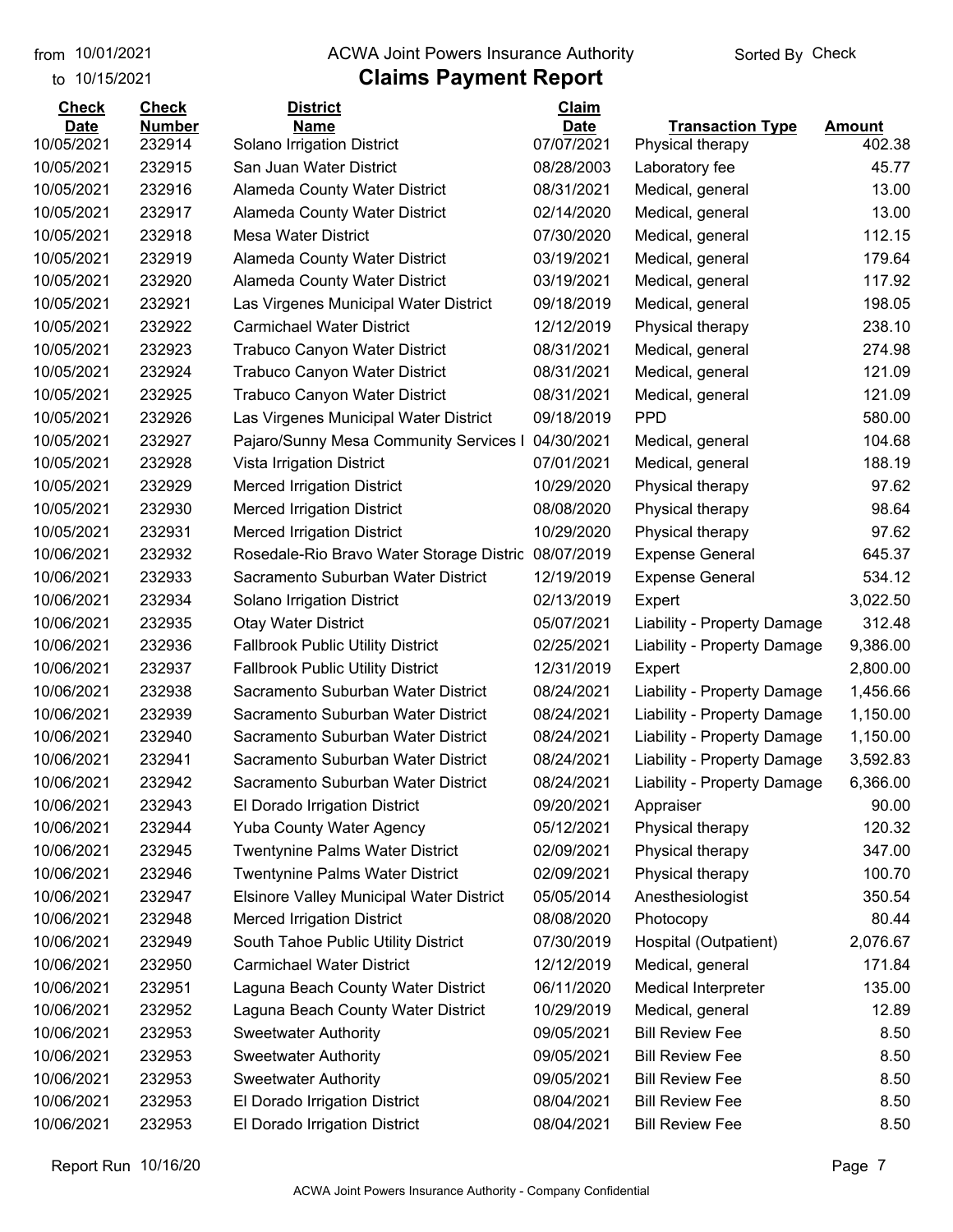#### from 10/01/2021 **Example 20 Travellet Authority** and 10/01/2021 Check

### to 10/15/2021

| <b>Check</b> | <b>Check</b>  | <b>District</b>                                 | <b>Claim</b> |                                     |               |
|--------------|---------------|-------------------------------------------------|--------------|-------------------------------------|---------------|
| <b>Date</b>  | <b>Number</b> | <b>Name</b>                                     | <b>Date</b>  | <b>Transaction Type</b>             | <b>Amount</b> |
| 10/06/2021   | 232953        | Alameda County Water District                   | 09/16/2020   | <b>Bill Review Fee</b>              | 8.50          |
| 10/06/2021   | 232953        | <b>Elsinore Valley Municipal Water District</b> | 05/05/2014   | <b>Bill Review Fee</b>              | 18.24         |
| 10/06/2021   | 232953        | <b>Twentynine Palms Water District</b>          | 02/09/2021   | <b>Bill Review Fee</b>              | 8.50          |
| 10/06/2021   | 232953        | <b>Twentynine Palms Water District</b>          | 02/09/2021   | <b>Bill Review Fee</b>              | 8.50          |
| 10/06/2021   | 232953        | South Tahoe Public Utility District             | 07/30/2019   | <b>Bill Review Fee</b>              | 8.50          |
| 10/06/2021   | 232953        | South Tahoe Public Utility District             | 07/30/2019   | <b>Bill Review Fee</b>              | 231.21        |
| 10/06/2021   | 232953        | Alameda County Water District                   | 02/14/2020   | <b>Bill Review Fee</b>              | 8.50          |
| 10/06/2021   | 232953        | Alameda County Water District                   | 08/26/2021   | <b>Bill Review Fee</b>              | 8.50          |
| 10/06/2021   | 232953        | Western Municipal Water District                | 11/21/2019   | <b>Bill Review Fee</b>              | 8.50          |
| 10/06/2021   | 232954        | San Luis & Delta-Mendota Water Authority        | 03/28/2019   | Investigation/Subrosa               | 733.24        |
| 10/06/2021   | 232955        | Goleta Water District                           | 03/02/2021   | Investigation/Subrosa               | 563.18        |
| 10/06/2021   | 232956        | San Luis Water District                         | 08/09/2013   | Photocopy                           | 180.00        |
| 10/06/2021   | 232957        | East Contra Costa Irrigation District           | 10/05/2020   | Legal (Defense)                     | 348.80        |
| 10/06/2021   | 232958        | Soquel Creek Water District                     | 08/17/2017   | Legal (Defense)                     | 53.40         |
| 10/06/2021   | 232959        | <b>Alameda County Water District</b>            | 08/31/2021   | Diagnostics                         | 125.52        |
| 10/06/2021   | 232960        | San Luis & Delta-Mendota Water Authority        | 03/28/2019   | Photocopy                           | 130.10        |
| 10/06/2021   | 232961        | <b>Bella Vista Water District</b>               | 04/16/2019   | Photocopy                           | 44.00         |
| 10/06/2021   | 232962        | San Luis & Delta-Mendota Water Authority        | 03/28/2019   | Photocopy                           | 169.98        |
| 10/06/2021   | 232963        | Vista Irrigation District                       | 12/07/2020   | Photocopy                           | 115.62        |
| 10/06/2021   | 232964        | Yorba Linda Water District                      | 09/09/2019   | Photocopy                           | 180.00        |
| 10/06/2021   | 232965        | Yorba Linda Water District                      | 09/09/2019   | Photocopy                           | 180.00        |
| 10/06/2021   | 232966        | Soquel Creek Water District                     | 11/16/2020   | Diagnostics                         | 922.79        |
| 10/06/2021   | 232967        | Alameda County Water District                   | 09/16/2020   | <b>DME Supplies</b>                 | 2,670.77      |
| 10/06/2021   | 232968        | Fresno Metropolitan Flood Control District      | 07/09/2021   | Physical therapy                    | 138.58        |
| 10/06/2021   | 232969        | <b>Consolidated Irrigation District</b>         | 07/26/2021   | Diagnostics                         | 315.42        |
| 10/06/2021   | 232970        | Alameda County Water District                   | 09/16/2020   | <b>Surgery Costs</b>                | 137.69        |
| 10/06/2021   | 232971        | Moulton Niguel Water District                   | 08/31/2021   | Medical, general                    | 107.89        |
| 10/06/2021   | 232972        | <b>Water Employee Services Authority</b>        | 06/23/2020   | Medical, general                    | 133.88        |
| 10/06/2021   | 232973        | <b>Merced Irrigation District</b>               | 08/04/2021   | Medical, general                    | 111.97        |
| 10/06/2021   | 232974        | Stockton-East Water District                    | 11/27/2019   | Photocopy                           | 324.76        |
| 10/06/2021   | 232975        | <b>Sweetwater Authority</b>                     | 09/28/2017   | Medical, general                    | 171.20        |
| 10/06/2021   | 232976        | <b>Sweetwater Authority</b>                     | 03/24/2021   | Medical, general                    | 143.48        |
| 10/06/2021   | 232977        | <b>Sweetwater Authority</b>                     | 09/05/2021   | Medical, general                    | 237.08        |
|              |               |                                                 |              |                                     | 197.39        |
| 10/06/2021   | 232978        | <b>Sweetwater Authority</b>                     | 09/05/2021   | Medical, general                    |               |
| 10/06/2021   | 232979        | <b>Sweetwater Authority</b>                     | 09/05/2021   | Medical, general                    | 143.20        |
| 10/06/2021   | 232980        | Western Municipal Water District                | 11/21/2019   | Medical, general                    | 179.25        |
| 10/06/2021   | 232981        | Alameda County Water District                   | 02/14/2020   | Physical therapy                    | 63.72         |
| 10/06/2021   | 232982        | El Dorado Irrigation District                   | 08/04/2021   | Medical, general                    | 125.04        |
| 10/06/2021   | 232983        | El Dorado Irrigation District                   | 08/04/2021   | Medical, general                    | 100.01        |
| 10/06/2021   | 232984        | Alameda County Water District                   | 08/26/2021   | Medical, general                    | 257.64        |
| 10/07/2021   | 232985        | <b>Calaveras County Water District</b>          | 01/15/2021   | Liability - Property Damage         | 24,759.31     |
| 10/07/2021   | 232986        | Glenn-Colusa Irrigation District                | 11/02/2020   | <b>Expense General</b>              | 602.50        |
| 10/07/2021   | 232987        | El Dorado Irrigation District                   | 08/25/2021   | <b>Property - District Property</b> | 995,000.00    |
| 10/07/2021   | 232988        | <b>Fallbrook Public Utility District</b>        | 02/25/2021   | Liability - Property Damage         | 19,474.76     |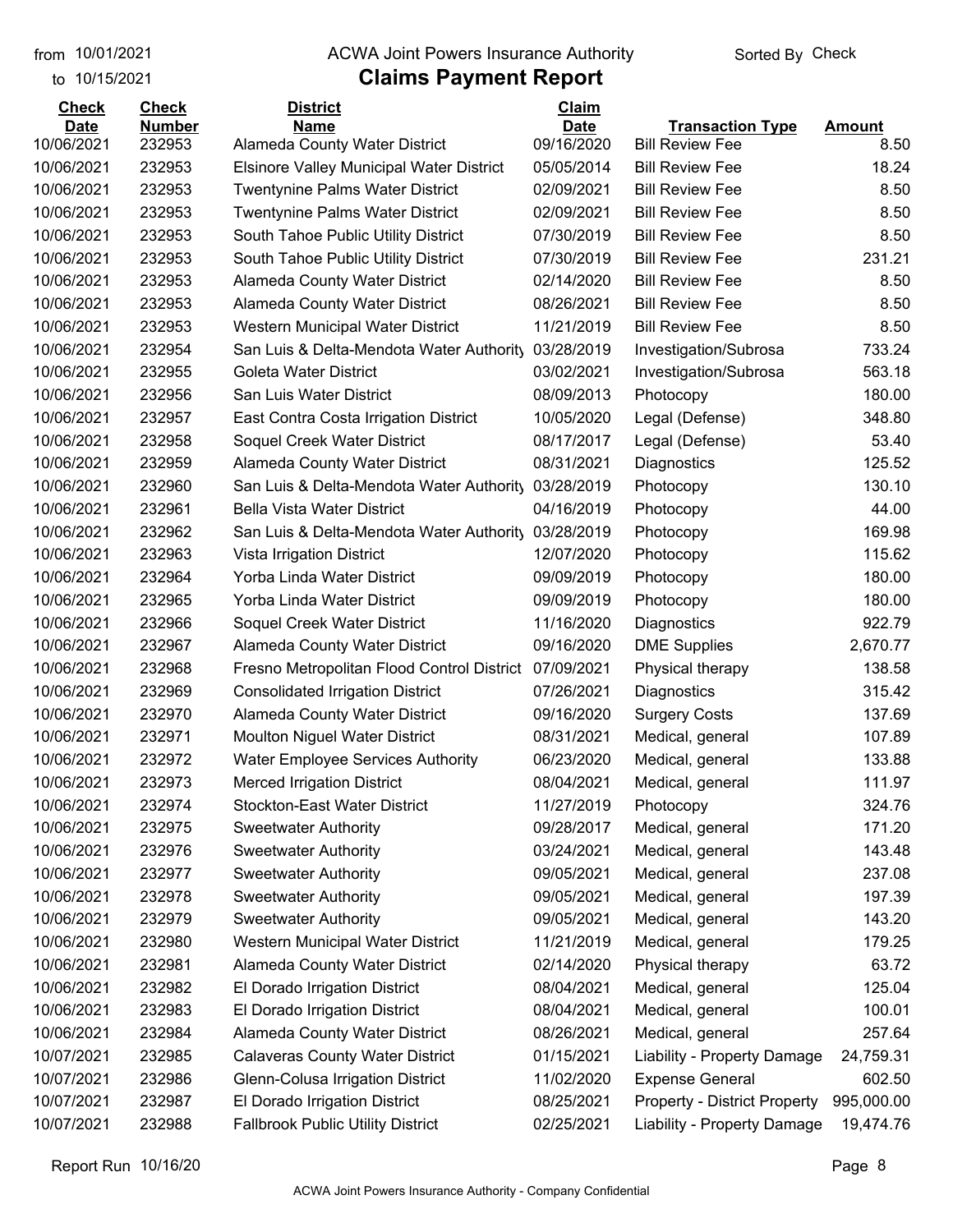to 10/15/2021

#### from 10/01/2021 **Example 20 Travellet Authority** and 10/01/2021 Check

| <b>Check</b> | <b>Check</b>  | <b>District</b>                                 | Claim       |                             |               |
|--------------|---------------|-------------------------------------------------|-------------|-----------------------------|---------------|
| <b>Date</b>  | <b>Number</b> | <b>Name</b>                                     | <b>Date</b> | <b>Transaction Type</b>     | <b>Amount</b> |
| 10/07/2021   | 232989        | <b>Otay Water District</b>                      | 05/07/2021  | Liability - Property Damage | 13,845.43     |
| 10/07/2021   | 232990        | Sacramento Suburban Water District              | 08/24/2021  | Liability - Property Damage | 10,784.80     |
| 10/07/2021   | 232991        | Sacramento Suburban Water District              | 08/24/2021  | Liability - Property Damage | 26,354.89     |
| 10/07/2021   | 232992        | Sacramento Suburban Water District              | 08/24/2021  | Liability - Property Damage | 18,584.26     |
| 10/07/2021   | 232993        | Sacramento Suburban Water District              | 08/24/2021  | Liability - Property Damage | 14,762.00     |
| 10/07/2021   | 232994        | Ramona Municipal Water District                 | 09/13/2021  | Appraiser                   | 916.75        |
| 10/07/2021   | 232995        | Crescenta Valley Water District                 | 09/25/2019  | Photocopy                   | 250.20        |
| 10/07/2021   | 232996        | <b>Clearlake Oaks County Water District</b>     | 08/27/2021  | Hospital (Outpatient)       | 335.87        |
| 10/07/2021   | 232997        | Berrenda Mesa Water District                    | 02/25/2013  | <b>PPD</b>                  | 460.00        |
| 10/07/2021   | 232998        | <b>Otay Water District</b>                      | 03/29/2021  | Mileage                     | 157.92        |
| 10/07/2021   | 232999        | El Dorado Irrigation District                   | 08/04/2021  | <b>Bill Review Fee</b>      | 8.50          |
| 10/07/2021   | 232999        | El Dorado Irrigation District                   | 08/04/2021  | <b>Bill Review Fee</b>      | 8.50          |
| 10/07/2021   | 232999        | Clearlake Oaks County Water District            | 08/27/2021  | <b>Bill Review Fee</b>      | 8.50          |
| 10/07/2021   | 232999        | <b>Carmichael Water District</b>                | 12/12/2019  | <b>Bill Review Fee</b>      | 8.50          |
| 10/07/2021   | 232999        | <b>Carmichael Water District</b>                | 12/12/2019  | <b>Bill Review Fee</b>      | 5.78          |
| 10/07/2021   | 232999        | Mid-Peninsula Water District                    | 03/19/2021  | <b>Bill Review Fee</b>      | 8.50          |
| 10/07/2021   | 232999        | Mid-Peninsula Water District                    | 03/19/2021  | <b>Bill Review Fee</b>      | 2.19          |
| 10/07/2021   | 232999        | Mid-Peninsula Water District                    | 03/19/2021  | <b>Bill Review Fee</b>      | 8.50          |
| 10/07/2021   | 232999        | Mid-Peninsula Water District                    | 03/19/2021  | <b>Bill Review Fee</b>      | 2.19          |
| 10/07/2021   | 232999        | Laguna Beach County Water District              | 01/19/2021  | <b>Bill Review Fee</b>      | 8.50          |
| 10/07/2021   | 232999        | Laguna Beach County Water District              | 01/19/2021  | <b>Bill Review Fee</b>      | 58.11         |
| 10/07/2021   | 232999        | Laguna Beach County Water District              | 01/19/2021  | <b>Bill Review Fee</b>      | 8.50          |
| 10/07/2021   | 232999        | Laguna Beach County Water District              | 01/19/2021  | <b>Bill Review Fee</b>      | 13.01         |
| 10/07/2021   | 232999        | Fresno Metropolitan Flood Control District      | 08/25/2018  | <b>Bill Review Fee</b>      | 8.50          |
| 10/07/2021   | 232999        | Beaumont-Cherry Valley Water District           | 08/31/2021  | <b>Bill Review Fee</b>      | 8.50          |
| 10/07/2021   | 232999        | Beaumont-Cherry Valley Water District           | 08/31/2021  | <b>Bill Review Fee</b>      | 12.12         |
| 10/07/2021   | 232999        | Alameda County Water District                   | 04/21/2021  | <b>Bill Review Fee</b>      | 8.50          |
| 10/07/2021   | 233000        | <b>Sweetwater Authority</b>                     | 06/22/2021  | <b>TTD</b>                  | 2,712.62      |
| 10/07/2021   | 233001        | Alameda County Water District                   | 09/16/2020  | <b>TTD</b>                  | 1,856.33      |
| 10/07/2021   | 233002        | <b>Mission Springs Water District</b>           | 07/15/2021  | Mileage                     | 153.44        |
| 10/07/2021   | 233003        | Crescenta Valley Water District                 | 09/25/2019  | <b>TTD</b>                  | 2,234.66      |
| 10/07/2021   | 233004        | Beaumont-Cherry Valley Water District           | 08/31/2021  | Diagnostics                 | 31.04         |
| 10/07/2021   | 233005        | Ramona Municipal Water District                 | 10/03/2017  | <b>TTD</b>                  | 2,099.20      |
| 10/07/2021   | 233006        | <b>Truckee Donner Public Utility District</b>   | 03/31/2021  | <b>TTD</b>                  | 2,712.62      |
| 10/07/2021   | 233007        | Laguna Beach County Water District              | 01/19/2021  | <b>TTD</b>                  | 2,325.10      |
| 10/07/2021   | 233008        | <b>Mission Springs Water District</b>           | 05/11/2021  | Photocopy                   | 75.00         |
| 10/07/2021   | 233009        | <b>Twentynine Palms Water District</b>          | 02/09/2021  | <b>TTD</b>                  | 1,425.42      |
| 10/07/2021   | 233010        | <b>Mission Springs Water District</b>           | 07/15/2021  |                             | 38.63         |
|              |               |                                                 |             | Pharmacy                    |               |
| 10/07/2021   | 233011        | <b>Elsinore Valley Municipal Water District</b> | 05/05/2014  | Pharmacy                    | 18.95         |
| 10/07/2021   | 233012        | Rancho California Water District                | 03/18/2008  | Pharmacy                    | 23.42         |
| 10/07/2021   | 233013        | <b>Bard Water District</b>                      | 08/20/2012  | Pharmacy                    | 414.19        |
| 10/07/2021   | 233014        | <b>Sweetwater Authority</b>                     | 06/22/2021  | Pharmacy                    | 12.00         |
| 10/07/2021   | 233015        | Kings River Conservation District               | 11/18/2016  | Pharmacy                    | 12.65         |
| 10/07/2021   | 233016        | <b>Helix Water District</b>                     | 07/23/2019  | Pharmacy                    | 8.96          |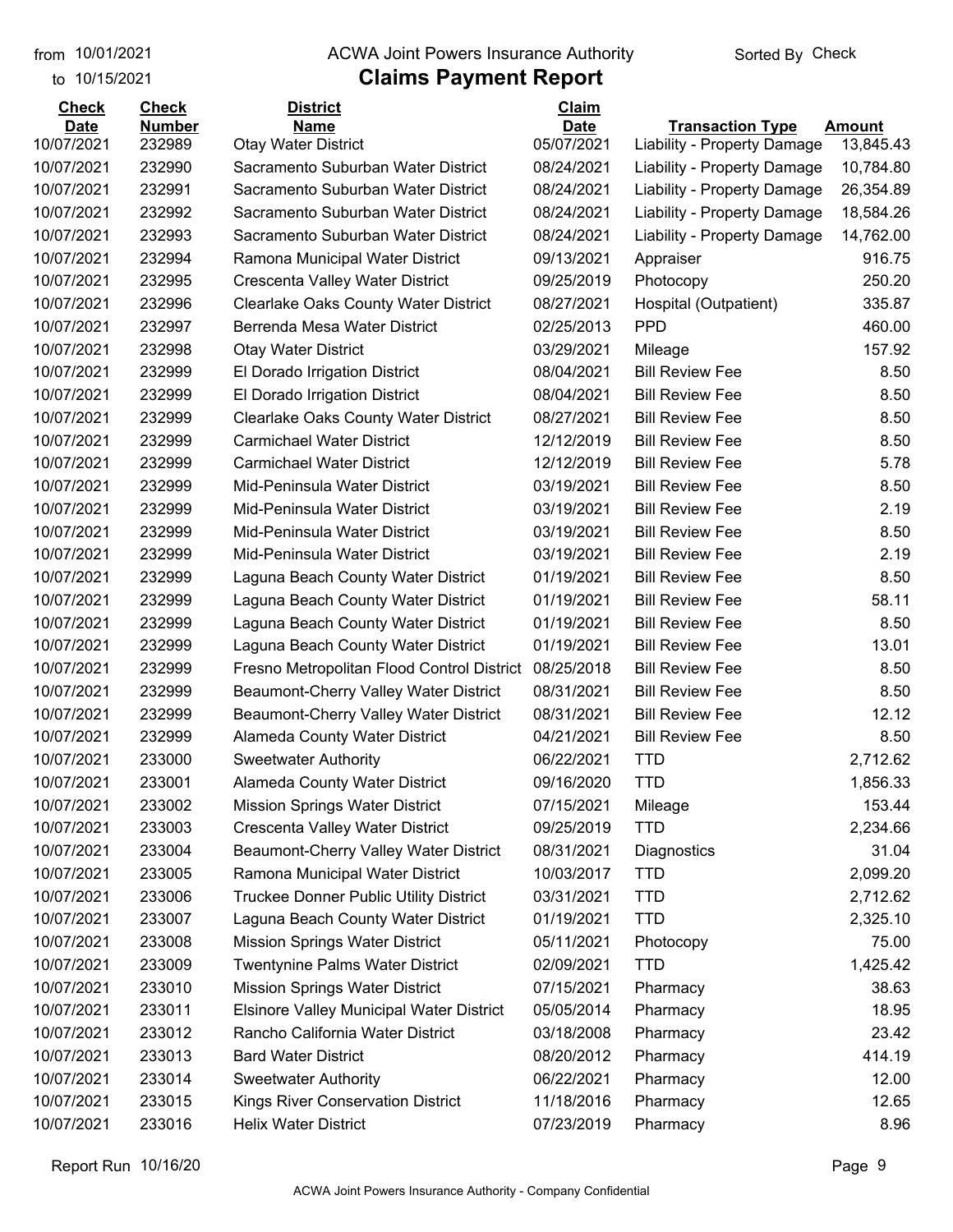to 10/15/2021

#### from 10/01/2021 **Example 20 Travellet Authority** and 10/01/2021 Check

| <b>Check</b> | <b>Check</b>  | <b>District</b>                           | Claim       |                                        |               |
|--------------|---------------|-------------------------------------------|-------------|----------------------------------------|---------------|
| <b>Date</b>  | <b>Number</b> | <b>Name</b>                               | <b>Date</b> | <b>Transaction Type</b>                | <b>Amount</b> |
| 10/07/2021   | 233017        | Rancho California Water District          | 03/18/2008  | Pharmacy                               | 45.94         |
| 10/07/2021   | 233018        | San Luis Water District                   | 08/09/2013  | Pharmacy                               | 47.61         |
| 10/07/2021   | 233019        | Panoche Water District                    | 08/17/2019  | Pharmacy                               | 224.42        |
| 10/07/2021   | 233020        | <b>Sweetwater Authority</b>               | 06/30/2020  | Pharmacy                               | 31.34         |
| 10/07/2021   | 233021        | <b>Helix Water District</b>               | 09/22/2021  | Pharmacy                               | 13.26         |
| 10/07/2021   | 233022        | Laguna Beach County Water District        | 01/19/2021  | Chiropractor                           | 575.44        |
| 10/07/2021   | 233023        | Laguna Beach County Water District        | 01/19/2021  | Chiropractor                           | 118.33        |
| 10/07/2021   | 233024        | Mid-Peninsula Water District              | 03/19/2021  | Physical therapy                       | 166.50        |
| 10/07/2021   | 233025        | Mid-Peninsula Water District              | 03/19/2021  | Physical therapy                       | 166.50        |
| 10/07/2021   | 233026        | <b>Otay Water District</b>                | 09/28/2021  | <b>TTD</b>                             | 1,162.55      |
| 10/07/2021   | 233027        | El Dorado Irrigation District             | 08/04/2021  | Diagnostics                            | 9.33          |
| 10/07/2021   | 233028        | El Dorado Irrigation District             | 08/04/2021  | Diagnostics                            | 43.26         |
| 10/07/2021   | 233029        | Alameda County Water District             | 04/21/2021  | Physical therapy                       | 47.04         |
| 10/07/2021   | 233030        | <b>Carmichael Water District</b>          | 12/12/2019  | Physical therapy                       | 131.01        |
| 10/07/2021   | 233031        | San Luis Water District                   | 08/09/2013  | Legal (Defense)                        | 629.00        |
| 10/12/2021   | 233032        | <b>Fallbrook Public Utility District</b>  | 12/31/2019  | Expert                                 | 5,760.00      |
| 10/12/2021   | 233033        | <b>Fallbrook Public Utility District</b>  | 02/25/2021  | Liability - Property Damage            | 10,327.79     |
| 10/12/2021   | 233034        | El Dorado Irrigation District             | 08/20/2021  | Liability - Property Damage            | 985.54        |
| 10/12/2021   | 233035        | El Dorado Irrigation District             | 06/11/2021  | Liability - Small Claims               | 110.00        |
| 10/12/2021   | 233036        | Soquel Creek Water District               | 09/21/2020  | Liability - Small Claims               | 89.00         |
| 10/12/2021   | 233037        | Soquel Creek Water District               | 07/14/2021  | Liability - Small Claims               | 148.48        |
| 10/12/2021   | 233038        | Sacramento Suburban Water District        | 08/24/2021  | Liability - Property Damage            | 5,653.87      |
| 10/12/2021   | 233039        | Sacramento Suburban Water District        | 08/24/2021  | Liability - Property Damage            | 11,376.49     |
| 10/12/2021   | 233040        | Sacramento Suburban Water District        | 08/24/2021  | Liability - Property Damage            | 11,229.28     |
| 10/12/2021   | 233041        | Sacramento Suburban Water District        | 08/24/2021  | Liability - Property Damage            | 11,592.56     |
| 10/12/2021   | 233042        | Sacramento Suburban Water District        | 08/24/2021  | Liability - Property Damage            | 6,483.51      |
| 10/12/2021   | 233043        | Sacramento Suburban Water District        | 08/24/2021  | Liability - Property Damage            | 11,324.57     |
| 10/12/2021   | 233044        | Sacramento Suburban Water District        | 08/24/2021  | Liability - Property Damage            | 9,618.60      |
| 10/12/2021   | 233045        | Palo Verde Irrigation District            | 06/03/2018  | Expert                                 | 3,506.00      |
| 10/12/2021   | 233046        | <b>Fallbrook Public Utility District</b>  | 12/31/2019  | Liability - Property Damage 100,000.00 |               |
| 10/12/2021   | 233047        | <b>Yuba County Water Agency</b>           | 05/12/2021  | Physical therapy                       | 120.32        |
| 10/12/2021   | 233048        | <b>Mission Springs Water District</b>     | 12/30/2020  | Physical therapy                       | 118.28        |
| 10/12/2021   | 233049        | Alta Irrigation District                  | 11/19/2014  | <b>PPD</b>                             | 580.00        |
| 10/12/2021   | 233050        | <b>Patterson Irrigation District</b>      | 08/09/2012  | Medical, general                       | 140.09        |
| 10/12/2021   | 233051        | <b>Tahoe City Public Utility District</b> | 08/11/2020  | Medical, general                       | 99.47         |
| 10/12/2021   | 233052        | South Tahoe Public Utility District       | 08/21/2020  | Medical, general                       | 51.17         |
| 10/12/2021   | 233053        | El Toro Water District                    | 09/30/2021  | <b>TTD</b>                             | 1,248.44      |
| 10/12/2021   | 233054        | <b>Otay Water District</b>                | 03/29/2021  | <b>TTD</b>                             | 1,748.52      |
| 10/12/2021   | 233055        | <b>Stockton-East Water District</b>       | 06/28/2021  | Medical, general                       | 180.20        |
| 10/12/2021   | 233056        | Sacramento Suburban Water District        | 09/28/2021  | <b>TTD</b>                             | 239.73        |
| 10/12/2021   | 233057        | <b>Orange County Water District</b>       | 09/13/2021  | Medical, general                       | 192.36        |
| 10/12/2021   | 233058        | San Luis & Delta-Mendota Water Authority  | 01/11/2021  | <b>Bill Review Fee</b>                 | 8.50          |
| 10/12/2021   | 233058        | San Luis & Delta-Mendota Water Authority  | 01/11/2021  | <b>Bill Review Fee</b>                 | 4.27          |
| 10/12/2021   | 233058        | Stockton-East Water District              | 08/30/2011  | <b>Bill Review Fee</b>                 | 8.50          |
|              |               |                                           |             |                                        |               |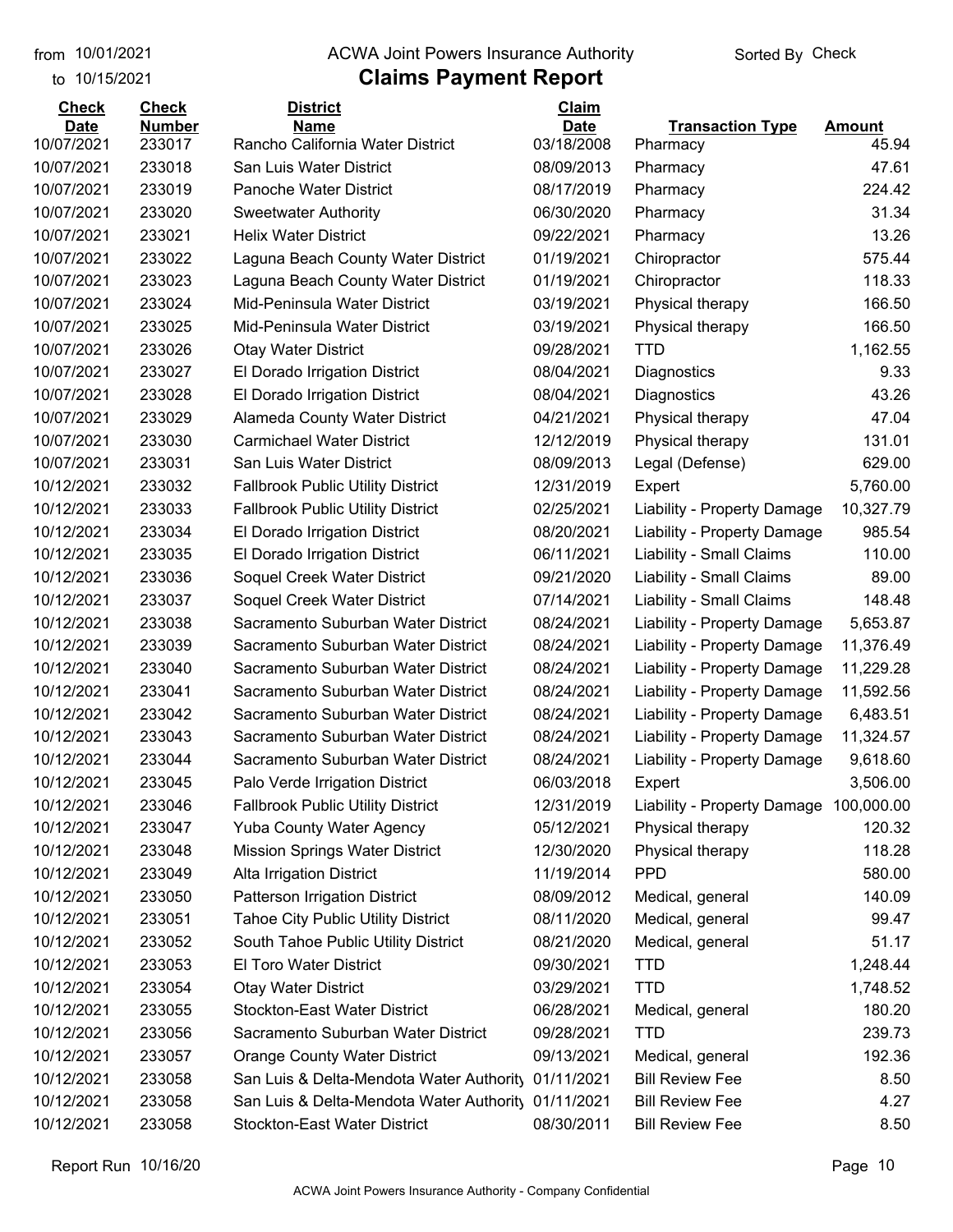to 10/15/2021

#### from 10/01/2021 **Example 20 Travellet Authority** and 10/01/2021 Check

| <b>Check</b> | <b>Check</b>  | <b>District</b>                                                     | Claim       |                         |               |
|--------------|---------------|---------------------------------------------------------------------|-------------|-------------------------|---------------|
| <b>Date</b>  | <b>Number</b> | Name                                                                | <b>Date</b> | <b>Transaction Type</b> | <b>Amount</b> |
| 10/12/2021   | 233058        | <b>Stockton-East Water District</b>                                 | 08/30/2011  | <b>Bill Review Fee</b>  | 3.94          |
| 10/12/2021   | 233058        | Desert Water Agency                                                 | 08/31/2021  | <b>Bill Review Fee</b>  | 8.50          |
| 10/12/2021   | 233058        | Desert Water Agency                                                 | 08/31/2021  | <b>Bill Review Fee</b>  | 2.90          |
| 10/12/2021   | 233058        | Beaumont-Cherry Valley Water District                               | 04/10/2021  | <b>Bill Review Fee</b>  | 8.50          |
| 10/12/2021   | 233058        | Beaumont-Cherry Valley Water District                               | 04/10/2021  | <b>Bill Review Fee</b>  | 13.17         |
| 10/12/2021   | 233058        | Yorba Linda Water District                                          | 09/09/2019  | <b>Bill Review Fee</b>  | 8.50          |
| 10/12/2021   | 233058        | Rancho California Water District                                    | 06/02/2021  | <b>Bill Review Fee</b>  | 8.50          |
| 10/12/2021   | 233058        | Rancho California Water District                                    | 06/02/2021  | <b>Bill Review Fee</b>  | 2.24          |
| 10/12/2021   | 233058        | South Tahoe Public Utility District                                 | 08/21/2020  | <b>Bill Review Fee</b>  | 8.50          |
| 10/12/2021   | 233058        | South Tahoe Public Utility District                                 | 08/21/2020  | <b>Bill Review Fee</b>  | 38.97         |
| 10/12/2021   | 233058        | South Tahoe Public Utility District                                 | 06/16/2021  | <b>Bill Review Fee</b>  | 8.50          |
| 10/12/2021   | 233058        | South Tahoe Public Utility District                                 | 06/16/2021  | <b>Bill Review Fee</b>  | 0.98          |
| 10/12/2021   | 233058        | <b>Sweetwater Authority</b>                                         | 06/22/2021  | <b>Bill Review Fee</b>  | 8.50          |
| 10/12/2021   | 233058        | <b>Sweetwater Authority</b>                                         | 06/22/2021  | <b>Bill Review Fee</b>  | 2.58          |
| 10/12/2021   | 233058        | <b>Helix Water District</b>                                         | 06/11/1985  | <b>Bill Review Fee</b>  | 8.50          |
| 10/12/2021   | 233058        | <b>Palmdale Water District</b>                                      | 03/23/2015  | <b>Bill Review Fee</b>  | 8.50          |
| 10/12/2021   | 233058        | <b>Palmdale Water District</b>                                      | 03/23/2015  | <b>Bill Review Fee</b>  | 1.33          |
| 10/12/2021   | 233058        | <b>Water Employee Services Authority</b>                            | 06/23/2020  | <b>Bill Review Fee</b>  | 8.50          |
| 10/12/2021   | 233058        | <b>Water Employee Services Authority</b>                            | 06/23/2020  | <b>Bill Review Fee</b>  | 4.35          |
| 10/12/2021   | 233058        | <b>Water Employee Services Authority</b>                            | 06/23/2020  | <b>Bill Review Fee</b>  | 8.50          |
| 10/12/2021   | 233058        | <b>Water Employee Services Authority</b>                            | 06/23/2020  | <b>Bill Review Fee</b>  | 4.35          |
| 10/12/2021   | 233058        | <b>Water Employee Services Authority</b>                            | 06/23/2020  | <b>Bill Review Fee</b>  | 8.50          |
| 10/12/2021   | 233058        | <b>Water Employee Services Authority</b>                            | 06/23/2020  | <b>Bill Review Fee</b>  | 4.35          |
| 10/12/2021   | 233058        | <b>Water Employee Services Authority</b>                            | 06/23/2020  | <b>Bill Review Fee</b>  | 8.50          |
| 10/12/2021   | 233058        | <b>Water Employee Services Authority</b>                            | 06/23/2020  | <b>Bill Review Fee</b>  | 4.35          |
| 10/12/2021   | 233058        | Alameda County Water District                                       | 09/16/2020  | <b>Bill Review Fee</b>  | 8.50          |
| 10/12/2021   | 233058        | <b>Yuba County Water Agency</b>                                     | 05/12/2021  | <b>Bill Review Fee</b>  | 8.50          |
| 10/12/2021   | 233058        | <b>Yuba County Water Agency</b>                                     | 05/12/2021  | <b>Bill Review Fee</b>  | 8.50          |
| 10/12/2021   | 233058        | San Luis & Delta-Mendota Water Authority                            | 09/13/2021  | <b>Bill Review Fee</b>  | 8.50          |
| 10/12/2021   | 233058        | San Luis & Delta-Mendota Water Authority 09/13/2021                 |             | <b>Bill Review Fee</b>  | 4.40          |
| 10/12/2021   | 233058        | San Luis & Delta-Mendota Water Authority 09/13/2021                 |             | <b>Bill Review Fee</b>  | 8.50          |
| 10/12/2021   | 233058        | San Luis & Delta-Mendota Water Authority                            | 09/13/2021  | <b>Bill Review Fee</b>  | 3.41          |
| 10/12/2021   | 233058        | San Luis & Delta-Mendota Water Authority                            | 09/13/2021  | <b>Bill Review Fee</b>  | 8.50          |
| 10/12/2021   | 233058        | San Luis & Delta-Mendota Water Authority                            | 09/13/2021  | <b>Bill Review Fee</b>  | 3.65          |
| 10/12/2021   | 233058        | <b>Mission Springs Water District</b>                               | 07/15/2021  | <b>Bill Review Fee</b>  | 8.50          |
| 10/12/2021   | 233058        |                                                                     | 07/15/2021  | <b>Bill Review Fee</b>  | 2.41          |
| 10/12/2021   |               | <b>Mission Springs Water District</b><br>Monte Vista Water District |             |                         |               |
|              | 233058        |                                                                     | 09/01/2021  | <b>Bill Review Fee</b>  | 8.50          |
| 10/12/2021   | 233058        | Monte Vista Water District                                          | 09/01/2021  | <b>Bill Review Fee</b>  | 14.63         |
| 10/12/2021   | 233058        | Monte Vista Water District                                          | 09/01/2021  | <b>Bill Review Fee</b>  | 8.50          |
| 10/12/2021   | 233058        | Monte Vista Water District                                          | 09/01/2021  | <b>Bill Review Fee</b>  | 14.17         |
| 10/12/2021   | 233058        | <b>Mission Springs Water District</b>                               | 12/30/2020  | <b>Bill Review Fee</b>  | 8.50          |
| 10/12/2021   | 233058        | <b>Carmichael Water District</b>                                    | 12/12/2019  | <b>Bill Review Fee</b>  | 8.50          |
| 10/12/2021   | 233058        | <b>Carmichael Water District</b>                                    | 12/12/2019  | <b>Bill Review Fee</b>  | 5.78          |
| 10/12/2021   | 233058        | <b>Carmichael Water District</b>                                    | 12/12/2019  | <b>Bill Review Fee</b>  | 8.50          |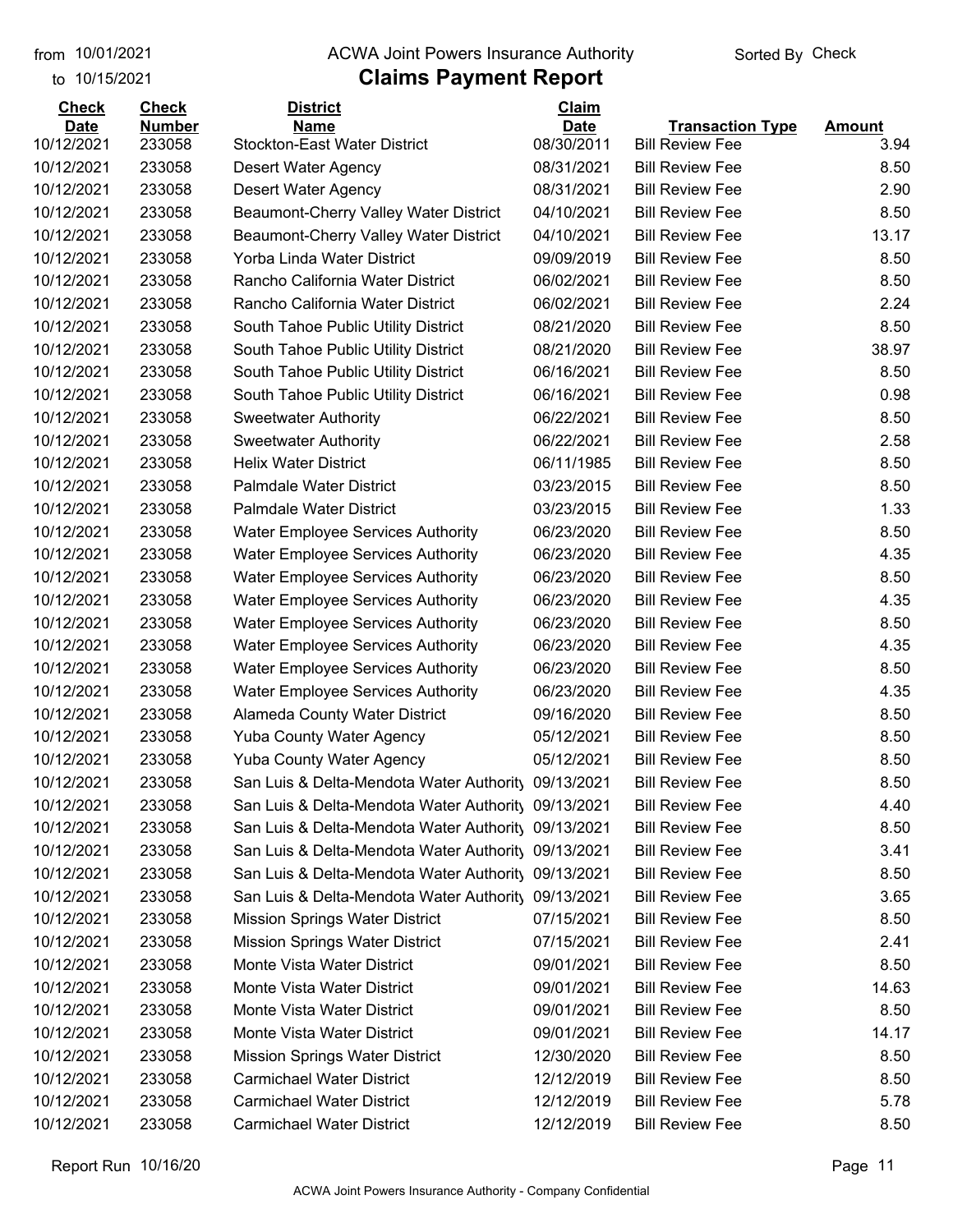to 10/15/2021

#### from 10/01/2021 **Example 20 Travellet Authority** and 10/01/2021 Check

| <b>Check</b>              | <b>Check</b>            | <b>District</b>                                       | Claim                     |                                                   |                |
|---------------------------|-------------------------|-------------------------------------------------------|---------------------------|---------------------------------------------------|----------------|
| <b>Date</b><br>10/12/2021 | <b>Number</b><br>233058 | <b>Name</b><br><b>Carmichael Water District</b>       | <b>Date</b><br>12/12/2019 | <b>Transaction Type</b><br><b>Bill Review Fee</b> | Amount<br>9.36 |
| 10/12/2021                | 233058                  | <b>Tahoe City Public Utility District</b>             | 08/11/2020                | <b>Bill Review Fee</b>                            | 8.50           |
| 10/12/2021                | 233058                  | <b>Tahoe City Public Utility District</b>             | 08/11/2020                | <b>Bill Review Fee</b>                            | 32.84          |
| 10/12/2021                | 233058                  | Las Virgenes Municipal Water District                 | 05/24/2021                | <b>Bill Review Fee</b>                            | 8.50           |
| 10/12/2021                | 233058                  | Las Virgenes Municipal Water District                 | 05/24/2021                | <b>Bill Review Fee</b>                            | 20.87          |
| 10/12/2021                | 233058                  | Las Virgenes Municipal Water District                 | 05/24/2021                | <b>Bill Review Fee</b>                            | 8.50           |
| 10/12/2021                | 233058                  | Las Virgenes Municipal Water District                 | 05/24/2021                | <b>Bill Review Fee</b>                            | 19.18          |
| 10/12/2021                | 233058                  | Paradise Irrigation District                          | 07/30/2021                | <b>Bill Review Fee</b>                            | 8.50           |
| 10/12/2021                | 233058                  | Paradise Irrigation District                          | 07/30/2021                | <b>Bill Review Fee</b>                            | 3.34           |
| 10/12/2021                | 233058                  | San Luis & Delta-Mendota Water Authority              | 09/20/2021                | <b>Bill Review Fee</b>                            | 8.50           |
| 10/12/2021                | 233058                  | San Luis & Delta-Mendota Water Authority              | 09/20/2021                | <b>Bill Review Fee</b>                            | 3.43           |
| 10/12/2021                | 233058                  | San Luis & Delta-Mendota Water Authority              | 09/20/2021                | <b>Bill Review Fee</b>                            | 8.50           |
| 10/12/2021                | 233058                  | San Luis & Delta-Mendota Water Authority 09/20/2021   |                           | <b>Bill Review Fee</b>                            | 7.48           |
| 10/12/2021                | 233058                  | Fresno Metropolitan Flood Control District 07/09/2021 |                           | <b>Bill Review Fee</b>                            | 8.50           |
| 10/12/2021                | 233058                  | Fresno Metropolitan Flood Control District            | 07/09/2021                | <b>Bill Review Fee</b>                            | 2.34           |
| 10/12/2021                | 233058                  | Fresno Metropolitan Flood Control District            | 07/09/2021                | <b>Bill Review Fee</b>                            | 8.50           |
| 10/12/2021                | 233058                  | Fresno Metropolitan Flood Control District            | 07/09/2021                | <b>Bill Review Fee</b>                            | 1.83           |
| 10/12/2021                | 233058                  | <b>Merced Irrigation District</b>                     | 10/29/2020                | <b>Bill Review Fee</b>                            | 8.50           |
| 10/12/2021                | 233058                  | <b>Merced Irrigation District</b>                     | 10/29/2020                | <b>Bill Review Fee</b>                            | 11.81          |
| 10/12/2021                | 233058                  | <b>Patterson Irrigation District</b>                  | 08/09/2012                | <b>Bill Review Fee</b>                            | 8.50           |
| 10/12/2021                | 233058                  | <b>Patterson Irrigation District</b>                  | 08/09/2012                | <b>Bill Review Fee</b>                            | 6.18           |
| 10/12/2021                | 233058                  | El Dorado Irrigation District                         | 12/02/2019                | <b>Bill Review Fee</b>                            | 8.50           |
| 10/12/2021                | 233058                  | <b>Stockton-East Water District</b>                   | 06/28/2021                | <b>Bill Review Fee</b>                            | 8.50           |
| 10/12/2021                | 233058                  | <b>Stockton-East Water District</b>                   | 06/28/2021                | <b>Bill Review Fee</b>                            | 7.95           |
| 10/12/2021                | 233058                  | San Luis Water District                               | 09/04/2020                | <b>Bill Review Fee</b>                            | 8.50           |
| 10/12/2021                | 233058                  | San Luis Water District                               | 09/04/2020                | <b>Bill Review Fee</b>                            | 6.14           |
| 10/12/2021                | 233058                  | San Luis Water District                               | 09/04/2020                | <b>Bill Review Fee</b>                            | 8.50           |
| 10/12/2021                | 233058                  | San Luis Water District                               | 09/04/2020                | <b>Bill Review Fee</b>                            | 6.14           |
| 10/12/2021                | 233058                  | San Luis Water District                               | 09/04/2020                | <b>Bill Review Fee</b>                            | 8.50           |
| 10/12/2021                | 233058                  | San Luis Water District                               | 09/04/2020                | <b>Bill Review Fee</b>                            | 6.14           |
| 10/12/2021                | 233058                  | Panoche Water District                                | 08/17/2019                | <b>Bill Review Fee</b>                            | 8.50           |
| 10/12/2021                | 233058                  | Panoche Water District                                | 08/17/2019                | <b>Bill Review Fee</b>                            | 5.66           |
| 10/12/2021                | 233058                  | Beaumont-Cherry Valley Water District                 | 08/31/2021                | <b>Bill Review Fee</b>                            | 8.50           |
| 10/12/2021                | 233058                  | Beaumont-Cherry Valley Water District                 | 08/31/2021                | <b>Bill Review Fee</b>                            | 12.38          |
| 10/12/2021                | 233058                  | Beaumont-Cherry Valley Water District                 | 08/31/2021                | <b>Bill Review Fee</b>                            | 8.50           |
| 10/12/2021                | 233058                  | Beaumont-Cherry Valley Water District                 | 08/31/2021                | <b>Bill Review Fee</b>                            | 13.17          |
| 10/12/2021                | 233058                  | Santa Clarita Valley Water Agency                     | 09/02/2021                | <b>Bill Review Fee</b>                            | 8.50           |
| 10/12/2021                | 233058                  | Santa Clarita Valley Water Agency                     | 09/02/2021                | <b>Bill Review Fee</b>                            | 4.65           |
| 10/12/2021                | 233058                  | Santa Clarita Valley Water Agency                     | 09/02/2021                | <b>Bill Review Fee</b>                            | 8.50           |
| 10/12/2021                | 233058                  | Santa Clarita Valley Water Agency                     | 09/02/2021                | <b>Bill Review Fee</b>                            | 1.78           |
| 10/12/2021                | 233058                  | Santa Clarita Valley Water Agency                     | 09/02/2021                | <b>Bill Review Fee</b>                            | 8.50           |
| 10/12/2021                | 233058                  | Santa Clarita Valley Water Agency                     | 09/02/2021                | <b>Bill Review Fee</b>                            | 3.54           |
| 10/12/2021                | 233058                  | <b>Tulare Irrigation District</b>                     | 11/18/2019                | <b>Bill Review Fee</b>                            | 8.50           |
| 10/12/2021                | 233058                  | <b>Tulare Irrigation District</b>                     | 11/18/2019                | <b>Bill Review Fee</b>                            | 10.09          |
|                           |                         |                                                       |                           |                                                   |                |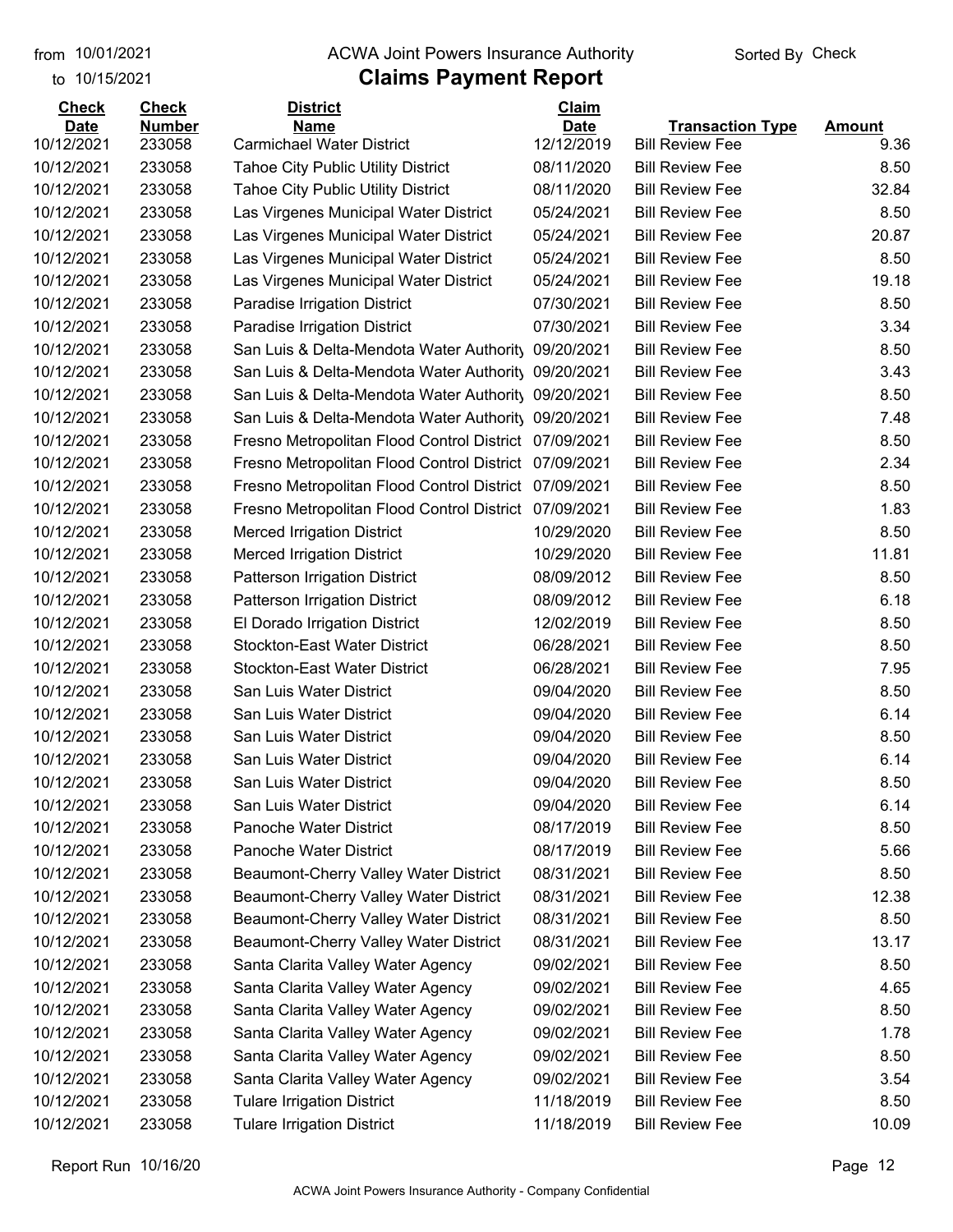to 10/15/2021

#### from 10/01/2021 **Example 20 Travellet Authority** and 10/01/2021 Check

| <b>Check</b> | <b>Check</b>  | <b>District</b>                          | Claim       |                         |               |
|--------------|---------------|------------------------------------------|-------------|-------------------------|---------------|
| <b>Date</b>  | <b>Number</b> | Name                                     | <b>Date</b> | <b>Transaction Type</b> | <b>Amount</b> |
| 10/12/2021   | 233058        | <b>El Toro Water District</b>            | 06/22/2015  | <b>Bill Review Fee</b>  | 8.50          |
| 10/12/2021   | 233058        | <b>El Toro Water District</b>            | 06/22/2015  | <b>Bill Review Fee</b>  | 14.71         |
| 10/12/2021   | 233058        | Beaumont-Cherry Valley Water District    | 08/10/2021  | <b>Bill Review Fee</b>  | 8.50          |
| 10/12/2021   | 233058        | Beaumont-Cherry Valley Water District    | 08/10/2021  | <b>Bill Review Fee</b>  | 13.17         |
| 10/12/2021   | 233058        | <b>Sweetwater Authority</b>              | 10/08/2020  | <b>Bill Review Fee</b>  | 8.50          |
| 10/12/2021   | 233058        | <b>Sweetwater Authority</b>              | 10/08/2020  | <b>Bill Review Fee</b>  | 6.79          |
| 10/12/2021   | 233058        | <b>Sweetwater Authority</b>              | 06/30/2020  | <b>Bill Review Fee</b>  | 8.50          |
| 10/12/2021   | 233058        | <b>Orange County Water District</b>      | 09/13/2021  | <b>Bill Review Fee</b>  | 8.50          |
| 10/12/2021   | 233058        | <b>Orange County Water District</b>      | 09/13/2021  | <b>Bill Review Fee</b>  | 2.53          |
| 10/12/2021   | 233058        | <b>Kings River Conservation District</b> | 11/18/2016  | <b>Bill Review Fee</b>  | 8.50          |
| 10/12/2021   | 233058        | Kings River Conservation District        | 11/18/2016  | <b>Bill Review Fee</b>  | 18.52         |
| 10/12/2021   | 233058        | San Juan Water District                  | 10/12/2016  | <b>Bill Review Fee</b>  | 8.50          |
| 10/12/2021   | 233058        | San Juan Water District                  | 10/12/2016  | <b>Bill Review Fee</b>  | 3.97          |
| 10/12/2021   | 233058        | San Juan Water District                  | 01/26/2016  | <b>Bill Review Fee</b>  | 8.50          |
| 10/12/2021   | 233058        | San Juan Water District                  | 01/26/2016  | <b>Bill Review Fee</b>  | 2.67          |
| 10/12/2021   | 233058        | Pajaro/Sunny Mesa Community Services I   | 04/30/2021  | <b>Bill Review Fee</b>  | 8.50          |
| 10/12/2021   | 233058        | Pajaro/Sunny Mesa Community Services I   | 04/30/2021  | <b>Bill Review Fee</b>  | 6.55          |
| 10/12/2021   | 233058        | <b>Walnut Valley Water District</b>      | 12/26/2019  | <b>Bill Review Fee</b>  | 8.50          |
| 10/12/2021   | 233058        | <b>Walnut Valley Water District</b>      | 12/26/2019  | <b>Bill Review Fee</b>  | 22.14         |
| 10/12/2021   | 233058        | Corcoran Irrigation District             | 07/15/2021  | <b>Bill Review Fee</b>  | 8.50          |
| 10/12/2021   | 233058        | Corcoran Irrigation District             | 07/15/2021  | <b>Bill Review Fee</b>  | 18.52         |
| 10/12/2021   | 233058        | Corcoran Irrigation District             | 07/15/2021  | <b>Bill Review Fee</b>  | 8.50          |
| 10/12/2021   | 233058        | Corcoran Irrigation District             | 07/15/2021  | <b>Bill Review Fee</b>  | 10.05         |
| 10/12/2021   | 233058        | Alameda County Water District            | 08/31/2021  | <b>Bill Review Fee</b>  | 8.50          |
| 10/12/2021   | 233058        | Alameda County Water District            | 08/31/2021  | <b>Bill Review Fee</b>  | 8.50          |
| 10/12/2021   | 233058        | <b>Consolidated Irrigation District</b>  | 07/26/2021  | <b>Bill Review Fee</b>  | 8.50          |
| 10/12/2021   | 233058        | <b>Consolidated Irrigation District</b>  | 07/26/2021  | <b>Bill Review Fee</b>  | 9.54          |
| 10/12/2021   | 233058        | <b>Consolidated Irrigation District</b>  | 07/26/2021  | <b>Bill Review Fee</b>  | 8.50          |
| 10/12/2021   | 233058        | <b>Consolidated Irrigation District</b>  | 07/26/2021  | <b>Bill Review Fee</b>  | 12.81         |
| 10/12/2021   | 233058        | <b>Walnut Valley Water District</b>      | 05/13/2021  | <b>Bill Review Fee</b>  | 8.50          |
| 10/12/2021   | 233058        | <b>Walnut Valley Water District</b>      | 05/13/2021  | <b>Bill Review Fee</b>  | 12.38         |
| 10/12/2021   | 233058        | <b>Walnut Valley Water District</b>      | 05/13/2021  | <b>Bill Review Fee</b>  | 8.50          |
| 10/12/2021   | 233058        | <b>Walnut Valley Water District</b>      | 05/13/2021  | <b>Bill Review Fee</b>  | 13.17         |
| 10/12/2021   | 233058        | <b>Helix Water District</b>              | 07/23/2019  | <b>Bill Review Fee</b>  | 8.50          |
| 10/12/2021   | 233058        | <b>Helix Water District</b>              | 07/23/2019  | <b>Bill Review Fee</b>  | 28.06         |
| 10/12/2021   | 233058        | Desert Water Agency                      | 09/01/2021  | <b>Bill Review Fee</b>  | 8.50          |
| 10/12/2021   | 233058        | <b>Desert Water Agency</b>               | 09/01/2021  | <b>Bill Review Fee</b>  | 0.25          |
| 10/12/2021   | 233058        | Terra Bella Irrigation District          | 05/19/2015  | <b>Bill Review Fee</b>  | 8.50          |
| 10/12/2021   | 233058        | <b>Merced Irrigation District</b>        | 12/22/2020  | <b>Bill Review Fee</b>  | 8.50          |
| 10/12/2021   | 233058        | <b>Merced Irrigation District</b>        | 12/22/2020  | <b>Bill Review Fee</b>  | 8.50          |
| 10/12/2021   | 233058        | <b>Merced Irrigation District</b>        | 12/22/2020  | <b>Bill Review Fee</b>  | 3.34          |
| 10/12/2021   | 233058        | Solano Irrigation District               | 07/07/2021  | <b>Bill Review Fee</b>  | 8.50          |
| 10/12/2021   | 233058        | Solano Irrigation District               | 07/07/2021  | <b>Bill Review Fee</b>  | 10.15         |
| 10/12/2021   | 233058        | Alameda County Water District            | 03/19/2021  | <b>Bill Review Fee</b>  | 32.45         |
|              |               |                                          |             |                         |               |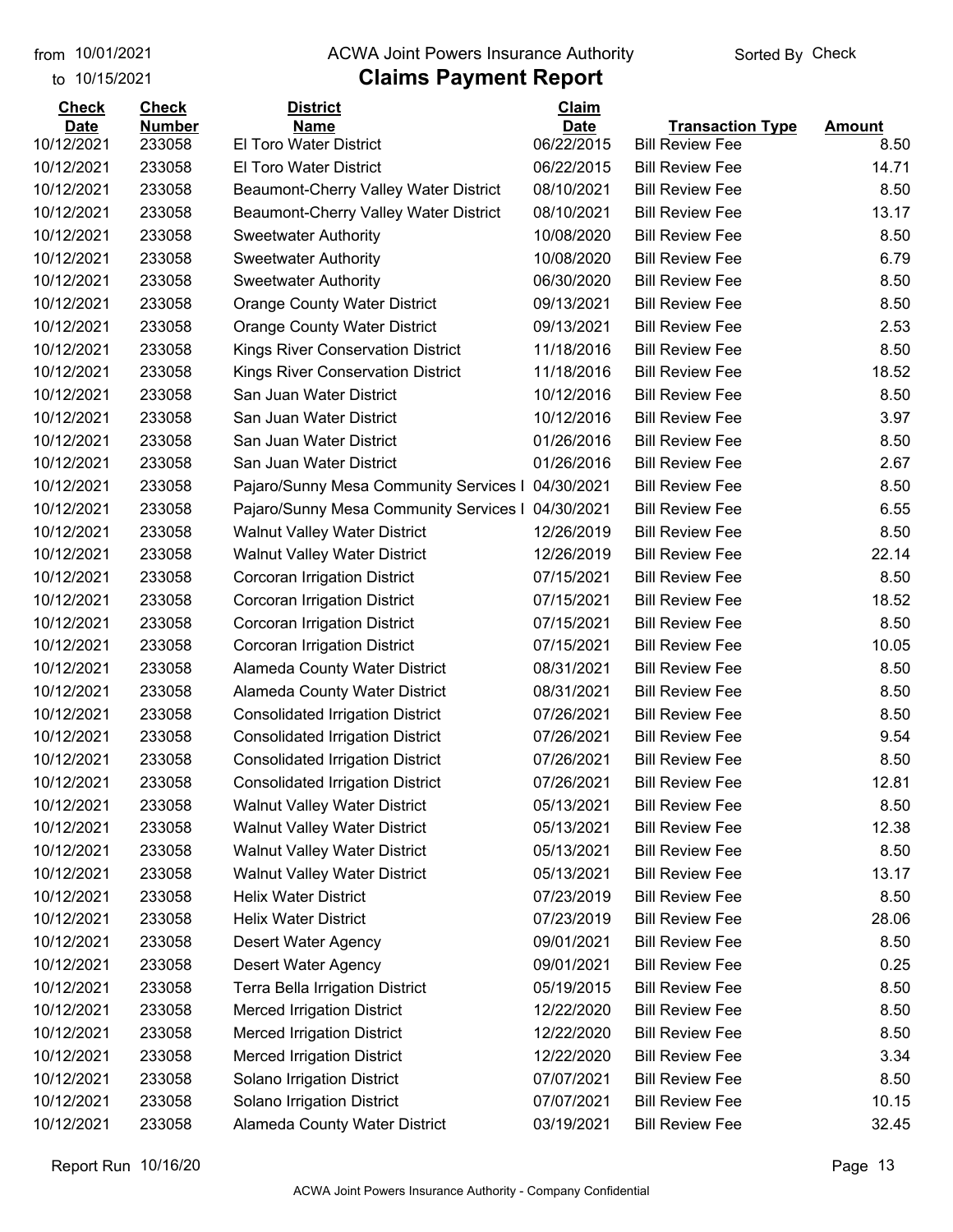#### from 10/01/2021 **Example 20 Travellet Authority** and 10/01/2021 Check

#### to 10/15/2021

| <b>Check</b> | <b>Check</b>  | <b>District</b>                                 | Claim       |                           |               |
|--------------|---------------|-------------------------------------------------|-------------|---------------------------|---------------|
| <b>Date</b>  | <b>Number</b> | <b>Name</b>                                     | <b>Date</b> | <b>Transaction Type</b>   | <b>Amount</b> |
| 10/12/2021   | 233058        | <b>Mission Springs Water District</b>           | 05/11/2021  | <b>Bill Review Fee</b>    | 8.50          |
| 10/12/2021   | 233058        | <b>Mission Springs Water District</b>           | 05/11/2021  | <b>Bill Review Fee</b>    | 79.85         |
| 10/12/2021   | 233058        | <b>Mission Springs Water District</b>           | 05/11/2021  | <b>Bill Review Fee</b>    | 8.50          |
| 10/12/2021   | 233058        | <b>Mission Springs Water District</b>           | 05/11/2021  | <b>Bill Review Fee</b>    | 81.62         |
| 10/12/2021   | 233058        | <b>Merced Irrigation District</b>               | 08/08/2020  | <b>Bill Review Fee</b>    | 8.50          |
| 10/12/2021   | 233058        | <b>Merced Irrigation District</b>               | 08/08/2020  | <b>Bill Review Fee</b>    | 8.22          |
| 10/12/2021   | 233059        | <b>Desert Water Agency</b>                      | 08/31/2021  | Medical, general          | 220.01        |
| 10/12/2021   | 233060        | <b>Consolidated Irrigation District</b>         | 07/26/2021  | Medical, general          | 87.26         |
| 10/12/2021   | 233061        | <b>Tulare Irrigation District</b>               | 10/01/2021  | <b>TTD</b>                | 684.53        |
| 10/12/2021   | 233062        | Santa Fe Irrigation District                    | 09/03/2020  | <b>PPD</b>                | 870.00        |
| 10/12/2021   | 233063        | San Luis & Delta-Mendota Water Authority        | 09/03/2021  | <b>TTD</b>                | 700.63        |
| 10/12/2021   | 233064        | Vista Irrigation District                       | 06/07/2019  | Utilization review        | 150.00        |
| 10/12/2021   | 233064        | Vista Irrigation District                       | 02/04/2019  | <b>Utilization review</b> | 150.00        |
| 10/12/2021   | 233064        | Las Virgenes Municipal Water District           | 02/01/2013  | <b>Utilization review</b> | 250.00        |
| 10/12/2021   | 233064        | <b>Otay Water District</b>                      | 03/29/2021  | Utilization review        | 250.00        |
| 10/12/2021   | 233064        | <b>Water Employee Services Authority</b>        | 06/23/2020  | Utilization review        | 150.00        |
| 10/12/2021   | 233064        | <b>Mission Springs Water District</b>           | 07/15/2021  | Utilization review        | 400.00        |
| 10/12/2021   | 233064        | South Tahoe Public Utility District             | 01/17/2021  | <b>Utilization review</b> | 200.00        |
| 10/12/2021   | 233064        | <b>Alameda County Water District</b>            | 01/25/2021  | Utilization review        | 300.00        |
| 10/12/2021   | 233064        | <b>Stockton-East Water District</b>             | 02/28/2004  | Utilization review        | 150.00        |
| 10/12/2021   | 233064        | <b>Elsinore Valley Municipal Water District</b> | 05/05/2014  | <b>Utilization review</b> | 450.00        |
| 10/12/2021   | 233064        | Joshua Basin Water District                     | 04/16/2020  | Utilization review        | 200.00        |
| 10/12/2021   | 233064        | <b>Tahoe City Public Utility District</b>       | 08/11/2020  | <b>Utilization review</b> | 350.00        |
| 10/12/2021   | 233064        | <b>Clearlake Oaks County Water District</b>     | 12/11/2020  | Utilization review        | 150.00        |
| 10/12/2021   | 233064        | Fresno Metropolitan Flood Control District      | 08/25/2018  | Utilization review        | 300.00        |
| 10/12/2021   | 233064        | San Juan Water District                         | 08/28/2003  | Utilization review        | 450.00        |
| 10/12/2021   | 233064        | <b>Patterson Irrigation District</b>            | 08/09/2012  | <b>Utilization review</b> | 600.00        |
| 10/12/2021   | 233064        | <b>El Toro Water District</b>                   | 06/14/2012  | Utilization review        | 150.00        |
| 10/12/2021   | 233064        | <b>El Toro Water District</b>                   | 06/22/2015  | Utilization review        | 150.00        |
| 10/12/2021   | 233064        | <b>Sweetwater Authority</b>                     | 06/30/2020  | <b>Utilization review</b> | 600.00        |
| 10/12/2021   | 233064        | San Juan Water District                         | 01/26/2016  | Utilization review        | 400.00        |
| 10/12/2021   | 233064        | <b>Woodbridge Irrigation District</b>           | 11/05/2019  | Utilization review        | 200.00        |
| 10/12/2021   | 233064        | <b>Helix Water District</b>                     | 07/23/2019  | Utilization review        | 450.00        |
| 10/12/2021   | 233064        | <b>Sweetwater Authority</b>                     | 09/28/2015  | Utilization review        | 450.00        |
| 10/12/2021   | 233064        | Terra Bella Irrigation District                 | 05/19/2015  | Utilization review        | 200.00        |
| 10/12/2021   | 233064        | Alameda County Water District                   | 03/19/2021  | Utilization review        | 150.00        |
| 10/12/2021   | 233065        | Panoche Water District                          | 08/17/2019  | Physical therapy          | 128.31        |
| 10/12/2021   | 233066        | San Luis Water District                         | 09/04/2020  | Physical therapy          | 139.22        |
| 10/12/2021   | 233067        | San Luis Water District                         | 09/04/2020  | Physical therapy          | 139.22        |
| 10/12/2021   | 233068        | <b>Sweetwater Authority</b>                     | 12/11/2018  | <b>PPD</b>                | 580.00        |
| 10/12/2021   | 233069        | <b>Merced Irrigation District</b>               | 12/22/2020  | Medical, general          | 177.66        |
| 10/12/2021   | 233070        | Western Municipal Water District                | 10/23/2007  | <b>PPD</b>                | 540.00        |
| 10/12/2021   | 233071        | Mid-Peninsula Water District                    | 03/19/2021  | <b>TTD</b>                | 1,663.16      |
| 10/12/2021   | 233072        | Laguna Beach County Water District              | 01/19/2021  | <b>TTD</b>                | 968.79        |
|              |               |                                                 |             |                           |               |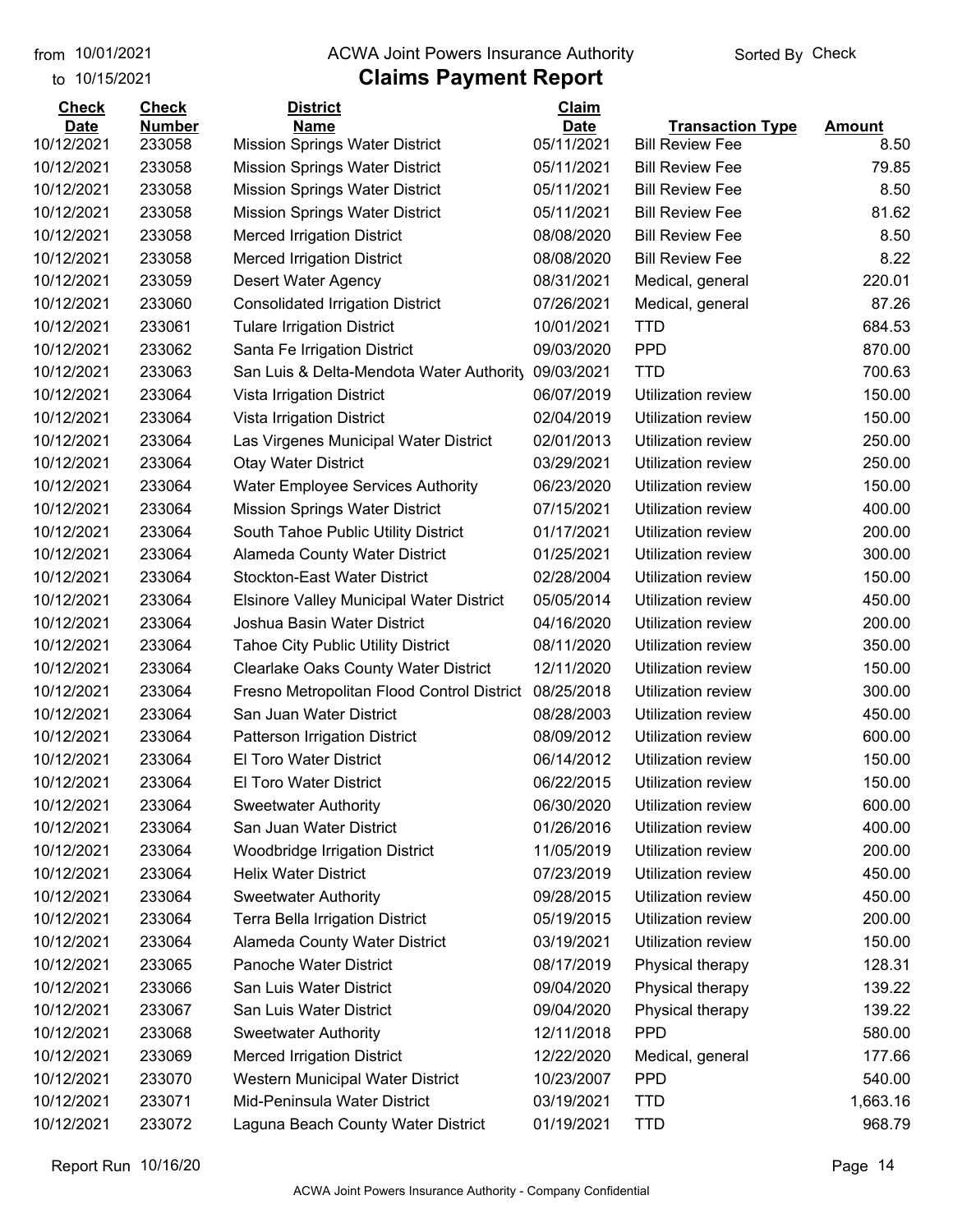#### from 10/01/2021 **Example 20 Travellet Authority** and 10/01/2021 Check

#### to 10/15/2021

| <b>Check</b> | <b>Check</b>  | <b>District</b>                                     | Claim       |                             |           |
|--------------|---------------|-----------------------------------------------------|-------------|-----------------------------|-----------|
| <b>Date</b>  | <b>Number</b> | <b>Name</b>                                         | <b>Date</b> | <b>Transaction Type</b>     | Amount    |
| 10/12/2021   | 233073        | <b>Water Employee Services Authority</b>            | 06/23/2020  | Physical therapy            | 98.61     |
| 10/12/2021   | 233074        | <b>Water Employee Services Authority</b>            | 06/23/2020  | Physical therapy            | 98.61     |
| 10/12/2021   | 233075        | <b>Water Employee Services Authority</b>            | 06/23/2020  | Physical therapy            | 98.61     |
| 10/12/2021   | 233076        | <b>Water Employee Services Authority</b>            | 06/23/2020  | Physical therapy            | 98.61     |
| 10/12/2021   | 233077        | Santa Clarita Valley Water Agency                   | 09/02/2021  | Wage loss                   | 443.80    |
| 10/12/2021   | 233078        | Rancho California Water District                    | 06/02/2021  | Medical, general            | 170.29    |
| 10/12/2021   | 233079        | Santa Clarita Valley Water Agency                   | 09/02/2021  | Medical, general            | 247.33    |
| 10/12/2021   | 233080        | <b>Sweetwater Authority</b>                         | 01/21/2020  | <b>PPD</b>                  | 580.00    |
| 10/12/2021   | 233081        | San Luis & Delta-Mendota Water Authority            | 01/11/2021  | Medical, general            | 87.46     |
| 10/12/2021   | 233082        | San Luis & Delta-Mendota Water Authority            | 09/13/2021  | Medical, general            | 233.69    |
| 10/12/2021   | 233083        | San Luis & Delta-Mendota Water Authority 09/13/2021 |             | Medical, general            | 181.41    |
| 10/12/2021   | 233084        | San Luis & Delta-Mendota Water Authority            | 09/13/2021  | Medical, general            | 194.15    |
| 10/12/2021   | 233085        | Alameda County Water District                       | 09/16/2020  | Anesthesiologist            | 331.56    |
| 10/12/2021   | 233086        | <b>Mission Springs Water District</b>               | 05/11/2021  | Medical, general            | 712.81    |
| 10/12/2021   | 233087        | <b>Mission Springs Water District</b>               | 05/11/2021  | Medical, general            | 793.57    |
| 10/12/2021   | 233088        | Monte Vista Water District                          | 09/01/2021  | Medical, general            | 88.00     |
| 10/12/2021   | 233089        | <b>Consolidated Irrigation District</b>             | 07/26/2021  | Physical therapy            | 114.50    |
| 10/12/2021   | 233090        | Beaumont-Cherry Valley Water District               | 04/10/2021  | Medical, general            | 73.76     |
| 10/12/2021   | 233091        | El Dorado Irrigation District                       | 12/02/2019  | Medical, general            | 140.08    |
| 10/12/2021   | 233092        | Desert Water Agency                                 | 06/08/2021  | <b>TTD</b>                  | 1,486.36  |
| 10/12/2021   | 233093        | <b>Sweetwater Authority</b>                         | 10/08/2020  | Physical therapy            | 75.00     |
| 10/12/2021   | 233094        | <b>Helix Water District</b>                         | 07/23/2019  | Medical, general            | 164.89    |
| 10/12/2021   | 233095        | <b>Woodbridge Irrigation District</b>               | 11/05/2019  | Mileage                     | 83.22     |
| 10/12/2021   | 233096        | Western Municipal Water District                    | 11/21/2019  | <b>TTD</b>                  | 1,394.65  |
| 10/12/2021   | 233097        | South Tahoe Public Utility District                 | 06/16/2021  | Medical, general            | 74.28     |
| 10/12/2021   | 233098        | <b>Helix Water District</b>                         | 07/23/2019  | <b>PPD</b>                  | 580.00    |
| 10/12/2021   | 233099        | <b>Carmichael Water District</b>                    | 12/12/2019  | Physical therapy            | 131.01    |
| 10/12/2021   | 233100        | Las Virgenes Municipal Water District               | 10/01/2021  | <b>TTD</b>                  | 676.66    |
| 10/12/2021   | 233101        | Pajaro/Sunny Mesa Community Services I              | 04/30/2021  | Medical, general            | 175.22    |
| 10/12/2021   | 233102        | <b>Merced Irrigation District</b>                   | 08/08/2020  | Physical therapy            | 98.64     |
| 10/12/2021   | 233103        | <b>Merced Irrigation District</b>                   | 10/29/2020  | Physical therapy            | 141.68    |
| 10/13/2021   | 233104        | El Dorado Irrigation District                       | 06/06/2021  | Liability - Property Damage | 1,832.81  |
| 10/13/2021   | 233105        | <b>Trabuco Canyon Water District</b>                | 09/22/2021  | Liability - Property Damage | 2,065.31  |
| 10/13/2021   | 233106        | <b>Fallbrook Public Utility District</b>            | 12/31/2019  | Expert                      | 3,000.00  |
| 10/13/2021   | 233107        | <b>Riverdale Irrigation District</b>                | 09/27/2021  | Appraiser                   | 317.60    |
| 10/13/2021   | 233108        | Moulton Niguel Water District                       | 06/21/2021  | Liability - Property Damage | 15,016.41 |
| 10/13/2021   | 233109        | <b>Yuba County Water Agency</b>                     | 05/12/2021  | Physical therapy            | 197.17    |
| 10/13/2021   | 233110        | <b>Stockton-East Water District</b>                 | 08/30/2011  | Hospital (Outpatient)       | 1,951.97  |
| 10/13/2021   | 233111        | Palmdale Water District                             | 03/23/2015  | Medical, general            | 126.67    |
| 10/13/2021   | 233112        | <b>Sweetwater Authority</b>                         | 06/22/2021  | Physical therapy            | 92.96     |
| 10/13/2021   | 233113        | <b>Carmichael Water District</b>                    | 12/12/2019  | Medical, general            | 81.14     |
| 10/13/2021   | 233114        | Corcoran Irrigation District                        | 07/15/2021  | Medical, general            | 119.64    |
| 10/13/2021   | 233115        | Kings River Conservation District                   | 11/18/2016  | Medical, general            | 119.64    |
| 10/13/2021   | 233116        | <b>Stockton-East Water District</b>                 | 08/30/2011  | <b>Bill Review Fee</b>      | 8.50      |
|              |               |                                                     |             |                             |           |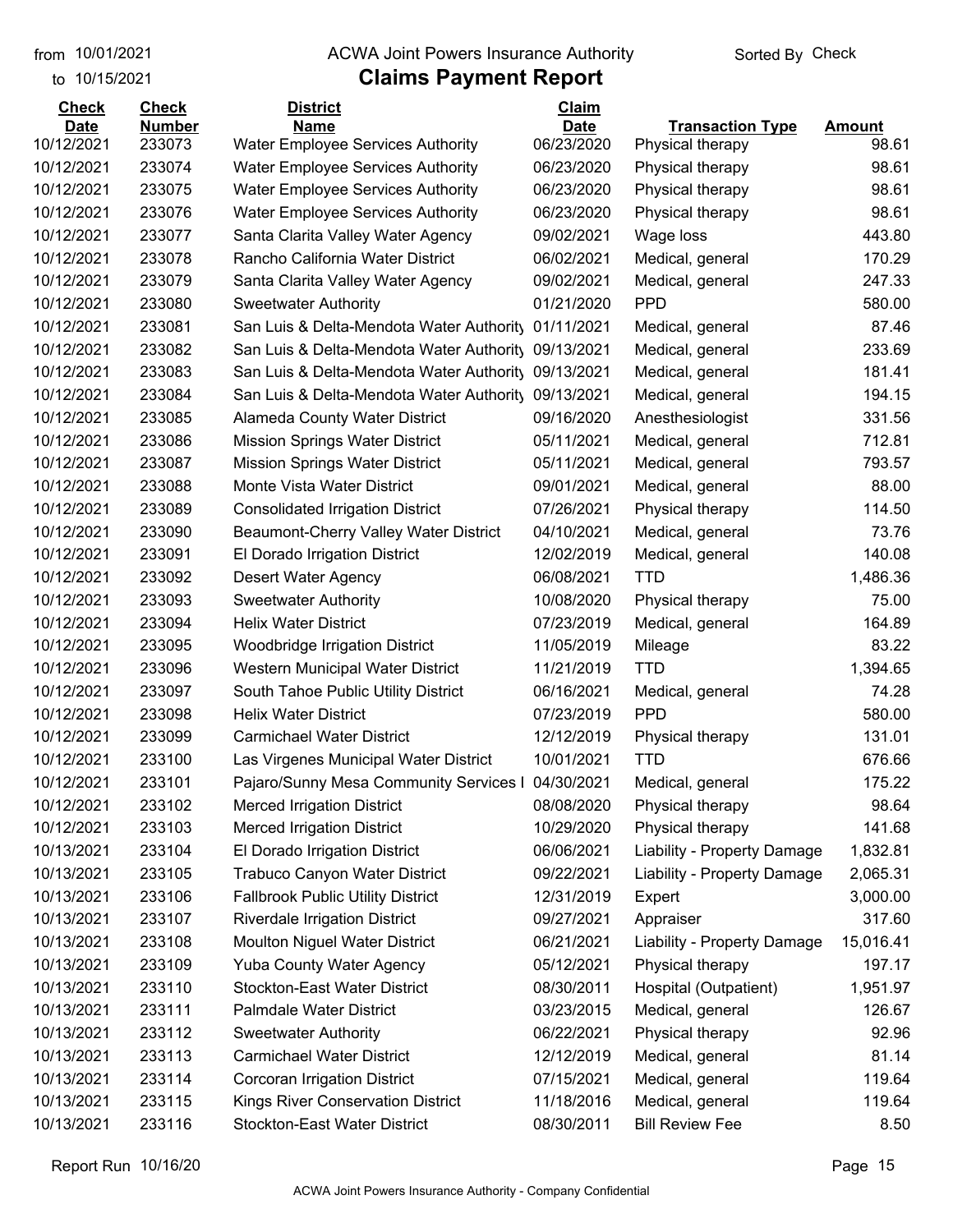#### from 10/01/2021 **Example 20 Travellet Authority** and 10/01/2021 Check

#### to 10/15/2021

| <b>Check</b> | <b>Check</b>  | <b>District</b>                            | Claim       |                         |               |
|--------------|---------------|--------------------------------------------|-------------|-------------------------|---------------|
| <b>Date</b>  | <b>Number</b> | <b>Name</b>                                | <b>Date</b> | <b>Transaction Type</b> | <b>Amount</b> |
| 10/13/2021   | 233116        | <b>Stockton-East Water District</b>        | 08/30/2011  | <b>Bill Review Fee</b>  | 1.92          |
| 10/13/2021   | 233116        | Berrenda Mesa Water District               | 02/25/2013  | <b>Bill Review Fee</b>  | 8.50          |
| 10/13/2021   | 233116        | Berrenda Mesa Water District               | 02/25/2013  | <b>Bill Review Fee</b>  | 13.06         |
| 10/13/2021   | 233116        | <b>Sweetwater Authority</b>                | 02/28/2020  | <b>Bill Review Fee</b>  | 8.50          |
| 10/13/2021   | 233116        | <b>Sweetwater Authority</b>                | 02/28/2020  | <b>Bill Review Fee</b>  | 5.46          |
| 10/13/2021   | 233116        | <b>Sweetwater Authority</b>                | 06/22/2021  | <b>Bill Review Fee</b>  | 8.50          |
| 10/13/2021   | 233116        | <b>Sweetwater Authority</b>                | 06/22/2021  | <b>Bill Review Fee</b>  | 3.51          |
| 10/13/2021   | 233116        | Glenn-Colusa Irrigation District           | 05/08/2019  | <b>Bill Review Fee</b>  | 8.50          |
| 10/13/2021   | 233116        | Glenn-Colusa Irrigation District           | 05/08/2019  | <b>Bill Review Fee</b>  | 8.42          |
| 10/13/2021   | 233116        | Solano Irrigation District                 | 06/25/2021  | <b>Bill Review Fee</b>  | 8.50          |
| 10/13/2021   | 233116        | Solano Irrigation District                 | 06/25/2021  | <b>Bill Review Fee</b>  | 10.15         |
| 10/13/2021   | 233116        | <b>Carmichael Water District</b>           | 12/12/2019  | <b>Bill Review Fee</b>  | 8.50          |
| 10/13/2021   | 233116        | <b>Carmichael Water District</b>           | 12/12/2019  | <b>Bill Review Fee</b>  | 5.78          |
| 10/13/2021   | 233116        | <b>Stockton-East Water District</b>        | 06/28/2021  | <b>Bill Review Fee</b>  | 8.50          |
| 10/13/2021   | 233116        | <b>Stockton-East Water District</b>        | 06/28/2021  | <b>Bill Review Fee</b>  | 1.49          |
| 10/13/2021   | 233116        | Santa Clarita Valley Water Agency          | 09/02/2021  | <b>Bill Review Fee</b>  | 8.50          |
| 10/13/2021   | 233116        | Santa Clarita Valley Water Agency          | 09/02/2021  | <b>Bill Review Fee</b>  | 3.30          |
| 10/13/2021   | 233116        | Monte Vista Water District                 | 08/31/2021  | <b>Bill Review Fee</b>  | 8.50          |
| 10/13/2021   | 233116        | Monte Vista Water District                 | 08/31/2021  | <b>Bill Review Fee</b>  | 8.75          |
| 10/13/2021   | 233116        | <b>Helix Water District</b>                | 07/23/2019  | <b>Bill Review Fee</b>  | 8.50          |
| 10/13/2021   | 233116        | <b>Sweetwater Authority</b>                | 09/28/2015  | <b>Bill Review Fee</b>  | 8.50          |
| 10/13/2021   | 233116        | <b>Sweetwater Authority</b>                | 09/28/2015  | <b>Bill Review Fee</b>  | 26.40         |
| 10/13/2021   | 233116        | <b>Alameda County Water District</b>       | 03/19/2021  | <b>Bill Review Fee</b>  | 8.50          |
| 10/13/2021   | 233117        | <b>Mission Springs Water District</b>      | 07/15/2021  | Medical, general        | 183.31        |
| 10/13/2021   | 233118        | Las Virgenes Municipal Water District      | 05/24/2021  | Medical, general        | 84.41         |
| 10/13/2021   | 233119        | Las Virgenes Municipal Water District      | 05/24/2021  | Medical, general        | 147.80        |
| 10/13/2021   | 233120        | San Luis Water District                    | 09/04/2020  | Physical therapy        | 139.22        |
| 10/13/2021   | 233121        | <b>Desert Water Agency</b>                 | 09/01/2021  | Diagnostics             | 11.08         |
| 10/13/2021   | 233122        | Paradise Irrigation District               | 07/30/2021  | Chiropractor            | 75.74         |
| 10/13/2021   | 233123        | <b>Merced Irrigation District</b>          | 12/22/2020  | Diagnostics             | 101.48        |
| 10/13/2021   | 233124        | San Juan Water District                    | 01/26/2016  | Medical, general        | 202.81        |
| 10/13/2021   | 233125        | El Toro Water District                     | 06/22/2015  | Medical, general        | 74.50         |
| 10/13/2021   | 233126        | Solano Irrigation District                 | 07/07/2021  | Medical, general        | 87.46         |
| 10/13/2021   | 233127        | Santa Clarita Valley Water Agency          | 09/02/2021  | Chiropractor            | 135.06        |
| 10/13/2021   | 233128        | Santa Clarita Valley Water Agency          | 09/02/2021  | Medical, general        | 188.31        |
| 10/13/2021   | 233129        | Fresno Metropolitan Flood Control District | 07/09/2021  | Physical therapy        | 97.03         |
| 10/13/2021   | 233130        | Fresno Metropolitan Flood Control District | 07/09/2021  | Physical therapy        | 124.33        |
| 10/13/2021   | 233131        | <b>Tulare Irrigation District</b>          | 11/18/2019  | Medical, general        | 84.67         |
| 10/13/2021   | 233132        | San Luis & Delta-Mendota Water Authority   | 09/20/2021  | Medical, general        | 182.23        |
| 10/13/2021   | 233133        | San Luis & Delta-Mendota Water Authority   | 09/20/2021  | Medical, general        | 397.43        |
| 10/13/2021   | 233134        | <b>Walnut Valley Water District</b>        | 05/13/2021  | Medical, general        | 143.83        |
| 10/13/2021   | 233135        | Walnut Valley Water District               | 05/13/2021  | Medical, general        | 96.30         |
| 10/13/2021   | 233136        | Monte Vista Water District                 | 09/01/2021  | Medical, general        | 121.70        |
| 10/13/2021   | 233137        | Alameda County Water District              | 03/19/2021  | Pharmacy                | 383.10        |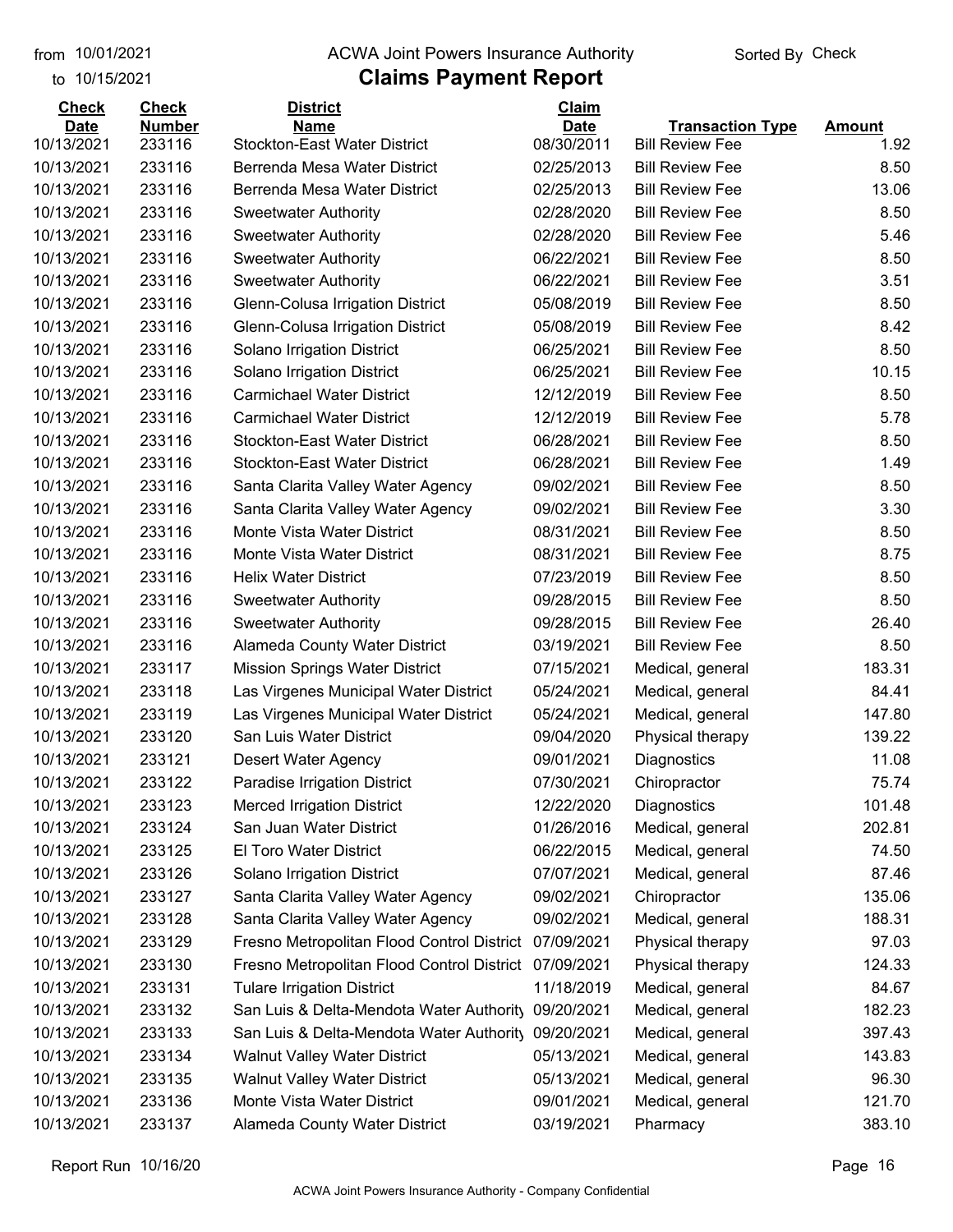#### from 10/01/2021 **Example 20 Travellet Authority** and 10/01/2021 Check

### to 10/15/2021

| Name<br><b>Date</b><br><b>Amount</b><br>07/15/2021<br>10/13/2021<br>233138<br><b>Corcoran Irrigation District</b><br>120.61<br>Physical therapy<br>08/31/2021<br>10/13/2021<br>233139<br>Beaumont-Cherry Valley Water District<br>105.77<br>Medical, general<br>10/13/2021<br>233140<br>Beaumont-Cherry Valley Water District<br>08/31/2021<br>73.76<br>Medical, general<br>10/13/2021<br>233141<br>Yorba Linda Water District<br>09/09/2019<br>1,883.00<br>Med/Legal evaluation<br>10/13/2021<br>233142<br><b>Walnut Valley Water District</b><br>12/26/2019<br>113.94<br>Medical, general<br>233143<br>Terra Bella Irrigation District<br>05/19/2015<br>Diagnostics<br>100.61<br>233144<br>San Juan Water District<br>10/12/2016<br>Diagnostics<br>178.78<br>08/31/2021<br>257.64<br>233145<br>Alameda County Water District<br>Medical, general<br>89.28<br>233146<br>08/31/2021<br>Alameda County Water District<br>Medical, general<br>18,115.03<br>233147<br>09/27/2021<br><b>Riverdale Irrigation District</b><br><b>Property - District Property</b><br>233148<br><b>Foothill Municipal Water District</b><br>10/01/2019<br>250.00<br>Adjuster<br>233149<br><b>Clearlake Oaks County Water District</b><br>12/11/2020<br>877.50<br>Med/Legal evaluation<br>233150<br>Sacramento Suburban Water District<br>12/09/2020<br>77.92<br>Physical therapy<br>470.13<br>233151<br><b>Stockton-East Water District</b><br>08/30/2011<br><b>Surgery Costs</b><br>233152<br>Berrenda Mesa Water District<br>02/25/2013<br>73.76<br>Medical, general<br>783.46<br>233153<br>05/11/2021<br><b>TTD</b><br>Wheeler Ridge-Maricopa Water Storage D<br>233154<br>02/04/2019<br><b>PPD</b><br>580.00<br>Vista Irrigation District<br><b>PPD</b><br>233155<br>06/07/2019<br>580.00<br>Vista Irrigation District<br>233156<br>06/22/2021<br>126.20<br><b>Sweetwater Authority</b><br>Physical therapy<br>233157<br><b>Helix Water District</b><br>07/16/2021<br><b>Bill Review Fee</b><br>3.90<br>233157<br>08/16/2021<br><b>Bill Review Fee</b><br>8.50<br>Western Municipal Water District<br>233157<br>08/16/2021<br><b>Bill Review Fee</b><br>6.30<br>Western Municipal Water District<br>233157<br>Alameda County Water District<br>09/16/2020<br><b>Bill Review Fee</b><br>8.50<br>233157<br>09/16/2020<br>8.50<br>Alameda County Water District<br><b>Bill Review Fee</b><br>233157<br><b>Yuba County Water Agency</b><br>05/12/2021<br><b>Bill Review Fee</b><br>8.50<br>05/12/2021<br>0.80<br>233157<br><b>Yuba County Water Agency</b><br><b>Bill Review Fee</b><br>233157<br>Laguna Beach County Water District<br>04/15/2021<br>8.50<br><b>Bill Review Fee</b><br>233157<br><b>Elsinore Valley Municipal Water District</b><br>05/05/2014<br>8.50<br><b>Bill Review Fee</b><br>16.15<br>233157<br>05/05/2014<br><b>Bill Review Fee</b><br><b>Elsinore Valley Municipal Water District</b><br>233157<br><b>Clearlake Oaks County Water District</b><br>12/11/2020<br><b>Bill Review Fee</b><br>8.50<br>233157<br>San Luis & Delta-Mendota Water Authority<br>03/28/2019<br><b>Bill Review Fee</b><br>8.50<br><b>Bill Review Fee</b><br>12.82<br>233157<br>San Luis & Delta-Mendota Water Authorit, 03/28/2019<br>233157<br><b>Stockton-East Water District</b><br>11/27/2019<br><b>Bill Review Fee</b><br>8.50<br><b>Stockton-East Water District</b><br>11/27/2019<br><b>Bill Review Fee</b><br>2.20<br>233157<br>10/14/2021<br>Santa Ynez River WCD Improvement Dist 08/08/2001<br>8.50<br>233157<br><b>Bill Review Fee</b><br>10/14/2021<br>233157<br><b>Bill Review Fee</b><br>21.80<br>Santa Ynez River WCD Improvement Dist<br>08/08/2001<br>10/14/2021<br>San Juan Water District<br><b>Bill Review Fee</b><br>233157<br>10/12/2016<br>8.50<br>10/14/2021<br>San Juan Water District<br>10/12/2016<br><b>Bill Review Fee</b><br>2.41<br>233157<br>10/14/2021<br>Monte Vista Water District<br>08/31/2021<br>8.50<br>233157<br><b>Bill Review Fee</b><br>10/14/2021<br>233157<br>Monte Vista Water District<br>08/31/2021<br><b>Bill Review Fee</b><br>14.17<br>10/14/2021<br>233157<br><b>Merced Irrigation District</b><br>08/08/2020<br><b>Bill Review Fee</b><br>8.50<br>10/14/2021<br>Rancho California Water District<br><b>TTD</b><br>1,739.60<br>233158<br>06/02/2021<br>10/14/2021<br>Yorba Linda Water District<br>09/09/2019<br>118.97<br>233159<br>Legal (Defense) | <b>Check</b> | <b>Check</b>  | <b>District</b>                   | Claim      |                         |        |
|-------------------------------------------------------------------------------------------------------------------------------------------------------------------------------------------------------------------------------------------------------------------------------------------------------------------------------------------------------------------------------------------------------------------------------------------------------------------------------------------------------------------------------------------------------------------------------------------------------------------------------------------------------------------------------------------------------------------------------------------------------------------------------------------------------------------------------------------------------------------------------------------------------------------------------------------------------------------------------------------------------------------------------------------------------------------------------------------------------------------------------------------------------------------------------------------------------------------------------------------------------------------------------------------------------------------------------------------------------------------------------------------------------------------------------------------------------------------------------------------------------------------------------------------------------------------------------------------------------------------------------------------------------------------------------------------------------------------------------------------------------------------------------------------------------------------------------------------------------------------------------------------------------------------------------------------------------------------------------------------------------------------------------------------------------------------------------------------------------------------------------------------------------------------------------------------------------------------------------------------------------------------------------------------------------------------------------------------------------------------------------------------------------------------------------------------------------------------------------------------------------------------------------------------------------------------------------------------------------------------------------------------------------------------------------------------------------------------------------------------------------------------------------------------------------------------------------------------------------------------------------------------------------------------------------------------------------------------------------------------------------------------------------------------------------------------------------------------------------------------------------------------------------------------------------------------------------------------------------------------------------------------------------------------------------------------------------------------------------------------------------------------------------------------------------------------------------------------------------------------------------------------------------------------------------------------------------------------------------------------------------------------------------------------------------------------------------------------------------------------------------------------------------------------------------------------------------------------------------------------------------------------------------------------------------------------------------------------------------------------------------------------------------------------------------------------------------------------------------------------------------------------------------------------------------------------------------------------------------------------------------------------------------------------------------------------------------------------------------------------------------------|--------------|---------------|-----------------------------------|------------|-------------------------|--------|
|                                                                                                                                                                                                                                                                                                                                                                                                                                                                                                                                                                                                                                                                                                                                                                                                                                                                                                                                                                                                                                                                                                                                                                                                                                                                                                                                                                                                                                                                                                                                                                                                                                                                                                                                                                                                                                                                                                                                                                                                                                                                                                                                                                                                                                                                                                                                                                                                                                                                                                                                                                                                                                                                                                                                                                                                                                                                                                                                                                                                                                                                                                                                                                                                                                                                                                                                                                                                                                                                                                                                                                                                                                                                                                                                                                                                                                                                                                                                                                                                                                                                                                                                                                                                                                                                                                                                                                                     | <b>Date</b>  | <b>Number</b> |                                   |            | <b>Transaction Type</b> |        |
|                                                                                                                                                                                                                                                                                                                                                                                                                                                                                                                                                                                                                                                                                                                                                                                                                                                                                                                                                                                                                                                                                                                                                                                                                                                                                                                                                                                                                                                                                                                                                                                                                                                                                                                                                                                                                                                                                                                                                                                                                                                                                                                                                                                                                                                                                                                                                                                                                                                                                                                                                                                                                                                                                                                                                                                                                                                                                                                                                                                                                                                                                                                                                                                                                                                                                                                                                                                                                                                                                                                                                                                                                                                                                                                                                                                                                                                                                                                                                                                                                                                                                                                                                                                                                                                                                                                                                                                     |              |               |                                   |            |                         |        |
|                                                                                                                                                                                                                                                                                                                                                                                                                                                                                                                                                                                                                                                                                                                                                                                                                                                                                                                                                                                                                                                                                                                                                                                                                                                                                                                                                                                                                                                                                                                                                                                                                                                                                                                                                                                                                                                                                                                                                                                                                                                                                                                                                                                                                                                                                                                                                                                                                                                                                                                                                                                                                                                                                                                                                                                                                                                                                                                                                                                                                                                                                                                                                                                                                                                                                                                                                                                                                                                                                                                                                                                                                                                                                                                                                                                                                                                                                                                                                                                                                                                                                                                                                                                                                                                                                                                                                                                     |              |               |                                   |            |                         |        |
|                                                                                                                                                                                                                                                                                                                                                                                                                                                                                                                                                                                                                                                                                                                                                                                                                                                                                                                                                                                                                                                                                                                                                                                                                                                                                                                                                                                                                                                                                                                                                                                                                                                                                                                                                                                                                                                                                                                                                                                                                                                                                                                                                                                                                                                                                                                                                                                                                                                                                                                                                                                                                                                                                                                                                                                                                                                                                                                                                                                                                                                                                                                                                                                                                                                                                                                                                                                                                                                                                                                                                                                                                                                                                                                                                                                                                                                                                                                                                                                                                                                                                                                                                                                                                                                                                                                                                                                     |              |               |                                   |            |                         |        |
|                                                                                                                                                                                                                                                                                                                                                                                                                                                                                                                                                                                                                                                                                                                                                                                                                                                                                                                                                                                                                                                                                                                                                                                                                                                                                                                                                                                                                                                                                                                                                                                                                                                                                                                                                                                                                                                                                                                                                                                                                                                                                                                                                                                                                                                                                                                                                                                                                                                                                                                                                                                                                                                                                                                                                                                                                                                                                                                                                                                                                                                                                                                                                                                                                                                                                                                                                                                                                                                                                                                                                                                                                                                                                                                                                                                                                                                                                                                                                                                                                                                                                                                                                                                                                                                                                                                                                                                     |              |               |                                   |            |                         |        |
|                                                                                                                                                                                                                                                                                                                                                                                                                                                                                                                                                                                                                                                                                                                                                                                                                                                                                                                                                                                                                                                                                                                                                                                                                                                                                                                                                                                                                                                                                                                                                                                                                                                                                                                                                                                                                                                                                                                                                                                                                                                                                                                                                                                                                                                                                                                                                                                                                                                                                                                                                                                                                                                                                                                                                                                                                                                                                                                                                                                                                                                                                                                                                                                                                                                                                                                                                                                                                                                                                                                                                                                                                                                                                                                                                                                                                                                                                                                                                                                                                                                                                                                                                                                                                                                                                                                                                                                     |              |               |                                   |            |                         |        |
|                                                                                                                                                                                                                                                                                                                                                                                                                                                                                                                                                                                                                                                                                                                                                                                                                                                                                                                                                                                                                                                                                                                                                                                                                                                                                                                                                                                                                                                                                                                                                                                                                                                                                                                                                                                                                                                                                                                                                                                                                                                                                                                                                                                                                                                                                                                                                                                                                                                                                                                                                                                                                                                                                                                                                                                                                                                                                                                                                                                                                                                                                                                                                                                                                                                                                                                                                                                                                                                                                                                                                                                                                                                                                                                                                                                                                                                                                                                                                                                                                                                                                                                                                                                                                                                                                                                                                                                     | 10/13/2021   |               |                                   |            |                         |        |
|                                                                                                                                                                                                                                                                                                                                                                                                                                                                                                                                                                                                                                                                                                                                                                                                                                                                                                                                                                                                                                                                                                                                                                                                                                                                                                                                                                                                                                                                                                                                                                                                                                                                                                                                                                                                                                                                                                                                                                                                                                                                                                                                                                                                                                                                                                                                                                                                                                                                                                                                                                                                                                                                                                                                                                                                                                                                                                                                                                                                                                                                                                                                                                                                                                                                                                                                                                                                                                                                                                                                                                                                                                                                                                                                                                                                                                                                                                                                                                                                                                                                                                                                                                                                                                                                                                                                                                                     | 10/13/2021   |               |                                   |            |                         |        |
|                                                                                                                                                                                                                                                                                                                                                                                                                                                                                                                                                                                                                                                                                                                                                                                                                                                                                                                                                                                                                                                                                                                                                                                                                                                                                                                                                                                                                                                                                                                                                                                                                                                                                                                                                                                                                                                                                                                                                                                                                                                                                                                                                                                                                                                                                                                                                                                                                                                                                                                                                                                                                                                                                                                                                                                                                                                                                                                                                                                                                                                                                                                                                                                                                                                                                                                                                                                                                                                                                                                                                                                                                                                                                                                                                                                                                                                                                                                                                                                                                                                                                                                                                                                                                                                                                                                                                                                     | 10/13/2021   |               |                                   |            |                         |        |
|                                                                                                                                                                                                                                                                                                                                                                                                                                                                                                                                                                                                                                                                                                                                                                                                                                                                                                                                                                                                                                                                                                                                                                                                                                                                                                                                                                                                                                                                                                                                                                                                                                                                                                                                                                                                                                                                                                                                                                                                                                                                                                                                                                                                                                                                                                                                                                                                                                                                                                                                                                                                                                                                                                                                                                                                                                                                                                                                                                                                                                                                                                                                                                                                                                                                                                                                                                                                                                                                                                                                                                                                                                                                                                                                                                                                                                                                                                                                                                                                                                                                                                                                                                                                                                                                                                                                                                                     | 10/13/2021   |               |                                   |            |                         |        |
|                                                                                                                                                                                                                                                                                                                                                                                                                                                                                                                                                                                                                                                                                                                                                                                                                                                                                                                                                                                                                                                                                                                                                                                                                                                                                                                                                                                                                                                                                                                                                                                                                                                                                                                                                                                                                                                                                                                                                                                                                                                                                                                                                                                                                                                                                                                                                                                                                                                                                                                                                                                                                                                                                                                                                                                                                                                                                                                                                                                                                                                                                                                                                                                                                                                                                                                                                                                                                                                                                                                                                                                                                                                                                                                                                                                                                                                                                                                                                                                                                                                                                                                                                                                                                                                                                                                                                                                     | 10/14/2021   |               |                                   |            |                         |        |
|                                                                                                                                                                                                                                                                                                                                                                                                                                                                                                                                                                                                                                                                                                                                                                                                                                                                                                                                                                                                                                                                                                                                                                                                                                                                                                                                                                                                                                                                                                                                                                                                                                                                                                                                                                                                                                                                                                                                                                                                                                                                                                                                                                                                                                                                                                                                                                                                                                                                                                                                                                                                                                                                                                                                                                                                                                                                                                                                                                                                                                                                                                                                                                                                                                                                                                                                                                                                                                                                                                                                                                                                                                                                                                                                                                                                                                                                                                                                                                                                                                                                                                                                                                                                                                                                                                                                                                                     | 10/14/2021   |               |                                   |            |                         |        |
|                                                                                                                                                                                                                                                                                                                                                                                                                                                                                                                                                                                                                                                                                                                                                                                                                                                                                                                                                                                                                                                                                                                                                                                                                                                                                                                                                                                                                                                                                                                                                                                                                                                                                                                                                                                                                                                                                                                                                                                                                                                                                                                                                                                                                                                                                                                                                                                                                                                                                                                                                                                                                                                                                                                                                                                                                                                                                                                                                                                                                                                                                                                                                                                                                                                                                                                                                                                                                                                                                                                                                                                                                                                                                                                                                                                                                                                                                                                                                                                                                                                                                                                                                                                                                                                                                                                                                                                     | 10/14/2021   |               |                                   |            |                         |        |
|                                                                                                                                                                                                                                                                                                                                                                                                                                                                                                                                                                                                                                                                                                                                                                                                                                                                                                                                                                                                                                                                                                                                                                                                                                                                                                                                                                                                                                                                                                                                                                                                                                                                                                                                                                                                                                                                                                                                                                                                                                                                                                                                                                                                                                                                                                                                                                                                                                                                                                                                                                                                                                                                                                                                                                                                                                                                                                                                                                                                                                                                                                                                                                                                                                                                                                                                                                                                                                                                                                                                                                                                                                                                                                                                                                                                                                                                                                                                                                                                                                                                                                                                                                                                                                                                                                                                                                                     | 10/14/2021   |               |                                   |            |                         |        |
|                                                                                                                                                                                                                                                                                                                                                                                                                                                                                                                                                                                                                                                                                                                                                                                                                                                                                                                                                                                                                                                                                                                                                                                                                                                                                                                                                                                                                                                                                                                                                                                                                                                                                                                                                                                                                                                                                                                                                                                                                                                                                                                                                                                                                                                                                                                                                                                                                                                                                                                                                                                                                                                                                                                                                                                                                                                                                                                                                                                                                                                                                                                                                                                                                                                                                                                                                                                                                                                                                                                                                                                                                                                                                                                                                                                                                                                                                                                                                                                                                                                                                                                                                                                                                                                                                                                                                                                     | 10/14/2021   |               |                                   |            |                         |        |
|                                                                                                                                                                                                                                                                                                                                                                                                                                                                                                                                                                                                                                                                                                                                                                                                                                                                                                                                                                                                                                                                                                                                                                                                                                                                                                                                                                                                                                                                                                                                                                                                                                                                                                                                                                                                                                                                                                                                                                                                                                                                                                                                                                                                                                                                                                                                                                                                                                                                                                                                                                                                                                                                                                                                                                                                                                                                                                                                                                                                                                                                                                                                                                                                                                                                                                                                                                                                                                                                                                                                                                                                                                                                                                                                                                                                                                                                                                                                                                                                                                                                                                                                                                                                                                                                                                                                                                                     | 10/14/2021   |               |                                   |            |                         |        |
|                                                                                                                                                                                                                                                                                                                                                                                                                                                                                                                                                                                                                                                                                                                                                                                                                                                                                                                                                                                                                                                                                                                                                                                                                                                                                                                                                                                                                                                                                                                                                                                                                                                                                                                                                                                                                                                                                                                                                                                                                                                                                                                                                                                                                                                                                                                                                                                                                                                                                                                                                                                                                                                                                                                                                                                                                                                                                                                                                                                                                                                                                                                                                                                                                                                                                                                                                                                                                                                                                                                                                                                                                                                                                                                                                                                                                                                                                                                                                                                                                                                                                                                                                                                                                                                                                                                                                                                     | 10/14/2021   |               |                                   |            |                         |        |
|                                                                                                                                                                                                                                                                                                                                                                                                                                                                                                                                                                                                                                                                                                                                                                                                                                                                                                                                                                                                                                                                                                                                                                                                                                                                                                                                                                                                                                                                                                                                                                                                                                                                                                                                                                                                                                                                                                                                                                                                                                                                                                                                                                                                                                                                                                                                                                                                                                                                                                                                                                                                                                                                                                                                                                                                                                                                                                                                                                                                                                                                                                                                                                                                                                                                                                                                                                                                                                                                                                                                                                                                                                                                                                                                                                                                                                                                                                                                                                                                                                                                                                                                                                                                                                                                                                                                                                                     | 10/14/2021   |               |                                   |            |                         |        |
|                                                                                                                                                                                                                                                                                                                                                                                                                                                                                                                                                                                                                                                                                                                                                                                                                                                                                                                                                                                                                                                                                                                                                                                                                                                                                                                                                                                                                                                                                                                                                                                                                                                                                                                                                                                                                                                                                                                                                                                                                                                                                                                                                                                                                                                                                                                                                                                                                                                                                                                                                                                                                                                                                                                                                                                                                                                                                                                                                                                                                                                                                                                                                                                                                                                                                                                                                                                                                                                                                                                                                                                                                                                                                                                                                                                                                                                                                                                                                                                                                                                                                                                                                                                                                                                                                                                                                                                     | 10/14/2021   |               |                                   |            |                         |        |
|                                                                                                                                                                                                                                                                                                                                                                                                                                                                                                                                                                                                                                                                                                                                                                                                                                                                                                                                                                                                                                                                                                                                                                                                                                                                                                                                                                                                                                                                                                                                                                                                                                                                                                                                                                                                                                                                                                                                                                                                                                                                                                                                                                                                                                                                                                                                                                                                                                                                                                                                                                                                                                                                                                                                                                                                                                                                                                                                                                                                                                                                                                                                                                                                                                                                                                                                                                                                                                                                                                                                                                                                                                                                                                                                                                                                                                                                                                                                                                                                                                                                                                                                                                                                                                                                                                                                                                                     | 10/14/2021   |               |                                   |            |                         |        |
|                                                                                                                                                                                                                                                                                                                                                                                                                                                                                                                                                                                                                                                                                                                                                                                                                                                                                                                                                                                                                                                                                                                                                                                                                                                                                                                                                                                                                                                                                                                                                                                                                                                                                                                                                                                                                                                                                                                                                                                                                                                                                                                                                                                                                                                                                                                                                                                                                                                                                                                                                                                                                                                                                                                                                                                                                                                                                                                                                                                                                                                                                                                                                                                                                                                                                                                                                                                                                                                                                                                                                                                                                                                                                                                                                                                                                                                                                                                                                                                                                                                                                                                                                                                                                                                                                                                                                                                     | 10/14/2021   |               |                                   |            |                         |        |
|                                                                                                                                                                                                                                                                                                                                                                                                                                                                                                                                                                                                                                                                                                                                                                                                                                                                                                                                                                                                                                                                                                                                                                                                                                                                                                                                                                                                                                                                                                                                                                                                                                                                                                                                                                                                                                                                                                                                                                                                                                                                                                                                                                                                                                                                                                                                                                                                                                                                                                                                                                                                                                                                                                                                                                                                                                                                                                                                                                                                                                                                                                                                                                                                                                                                                                                                                                                                                                                                                                                                                                                                                                                                                                                                                                                                                                                                                                                                                                                                                                                                                                                                                                                                                                                                                                                                                                                     | 10/14/2021   |               |                                   |            |                         |        |
|                                                                                                                                                                                                                                                                                                                                                                                                                                                                                                                                                                                                                                                                                                                                                                                                                                                                                                                                                                                                                                                                                                                                                                                                                                                                                                                                                                                                                                                                                                                                                                                                                                                                                                                                                                                                                                                                                                                                                                                                                                                                                                                                                                                                                                                                                                                                                                                                                                                                                                                                                                                                                                                                                                                                                                                                                                                                                                                                                                                                                                                                                                                                                                                                                                                                                                                                                                                                                                                                                                                                                                                                                                                                                                                                                                                                                                                                                                                                                                                                                                                                                                                                                                                                                                                                                                                                                                                     | 10/14/2021   |               |                                   |            |                         |        |
|                                                                                                                                                                                                                                                                                                                                                                                                                                                                                                                                                                                                                                                                                                                                                                                                                                                                                                                                                                                                                                                                                                                                                                                                                                                                                                                                                                                                                                                                                                                                                                                                                                                                                                                                                                                                                                                                                                                                                                                                                                                                                                                                                                                                                                                                                                                                                                                                                                                                                                                                                                                                                                                                                                                                                                                                                                                                                                                                                                                                                                                                                                                                                                                                                                                                                                                                                                                                                                                                                                                                                                                                                                                                                                                                                                                                                                                                                                                                                                                                                                                                                                                                                                                                                                                                                                                                                                                     | 10/14/2021   |               |                                   |            |                         |        |
|                                                                                                                                                                                                                                                                                                                                                                                                                                                                                                                                                                                                                                                                                                                                                                                                                                                                                                                                                                                                                                                                                                                                                                                                                                                                                                                                                                                                                                                                                                                                                                                                                                                                                                                                                                                                                                                                                                                                                                                                                                                                                                                                                                                                                                                                                                                                                                                                                                                                                                                                                                                                                                                                                                                                                                                                                                                                                                                                                                                                                                                                                                                                                                                                                                                                                                                                                                                                                                                                                                                                                                                                                                                                                                                                                                                                                                                                                                                                                                                                                                                                                                                                                                                                                                                                                                                                                                                     | 10/14/2021   |               |                                   |            |                         |        |
|                                                                                                                                                                                                                                                                                                                                                                                                                                                                                                                                                                                                                                                                                                                                                                                                                                                                                                                                                                                                                                                                                                                                                                                                                                                                                                                                                                                                                                                                                                                                                                                                                                                                                                                                                                                                                                                                                                                                                                                                                                                                                                                                                                                                                                                                                                                                                                                                                                                                                                                                                                                                                                                                                                                                                                                                                                                                                                                                                                                                                                                                                                                                                                                                                                                                                                                                                                                                                                                                                                                                                                                                                                                                                                                                                                                                                                                                                                                                                                                                                                                                                                                                                                                                                                                                                                                                                                                     | 10/14/2021   |               |                                   |            |                         |        |
|                                                                                                                                                                                                                                                                                                                                                                                                                                                                                                                                                                                                                                                                                                                                                                                                                                                                                                                                                                                                                                                                                                                                                                                                                                                                                                                                                                                                                                                                                                                                                                                                                                                                                                                                                                                                                                                                                                                                                                                                                                                                                                                                                                                                                                                                                                                                                                                                                                                                                                                                                                                                                                                                                                                                                                                                                                                                                                                                                                                                                                                                                                                                                                                                                                                                                                                                                                                                                                                                                                                                                                                                                                                                                                                                                                                                                                                                                                                                                                                                                                                                                                                                                                                                                                                                                                                                                                                     | 10/14/2021   |               |                                   |            |                         |        |
|                                                                                                                                                                                                                                                                                                                                                                                                                                                                                                                                                                                                                                                                                                                                                                                                                                                                                                                                                                                                                                                                                                                                                                                                                                                                                                                                                                                                                                                                                                                                                                                                                                                                                                                                                                                                                                                                                                                                                                                                                                                                                                                                                                                                                                                                                                                                                                                                                                                                                                                                                                                                                                                                                                                                                                                                                                                                                                                                                                                                                                                                                                                                                                                                                                                                                                                                                                                                                                                                                                                                                                                                                                                                                                                                                                                                                                                                                                                                                                                                                                                                                                                                                                                                                                                                                                                                                                                     | 10/14/2021   |               |                                   |            |                         |        |
|                                                                                                                                                                                                                                                                                                                                                                                                                                                                                                                                                                                                                                                                                                                                                                                                                                                                                                                                                                                                                                                                                                                                                                                                                                                                                                                                                                                                                                                                                                                                                                                                                                                                                                                                                                                                                                                                                                                                                                                                                                                                                                                                                                                                                                                                                                                                                                                                                                                                                                                                                                                                                                                                                                                                                                                                                                                                                                                                                                                                                                                                                                                                                                                                                                                                                                                                                                                                                                                                                                                                                                                                                                                                                                                                                                                                                                                                                                                                                                                                                                                                                                                                                                                                                                                                                                                                                                                     | 10/14/2021   |               |                                   |            |                         |        |
|                                                                                                                                                                                                                                                                                                                                                                                                                                                                                                                                                                                                                                                                                                                                                                                                                                                                                                                                                                                                                                                                                                                                                                                                                                                                                                                                                                                                                                                                                                                                                                                                                                                                                                                                                                                                                                                                                                                                                                                                                                                                                                                                                                                                                                                                                                                                                                                                                                                                                                                                                                                                                                                                                                                                                                                                                                                                                                                                                                                                                                                                                                                                                                                                                                                                                                                                                                                                                                                                                                                                                                                                                                                                                                                                                                                                                                                                                                                                                                                                                                                                                                                                                                                                                                                                                                                                                                                     | 10/14/2021   |               |                                   |            |                         |        |
|                                                                                                                                                                                                                                                                                                                                                                                                                                                                                                                                                                                                                                                                                                                                                                                                                                                                                                                                                                                                                                                                                                                                                                                                                                                                                                                                                                                                                                                                                                                                                                                                                                                                                                                                                                                                                                                                                                                                                                                                                                                                                                                                                                                                                                                                                                                                                                                                                                                                                                                                                                                                                                                                                                                                                                                                                                                                                                                                                                                                                                                                                                                                                                                                                                                                                                                                                                                                                                                                                                                                                                                                                                                                                                                                                                                                                                                                                                                                                                                                                                                                                                                                                                                                                                                                                                                                                                                     | 10/14/2021   |               |                                   |            |                         |        |
|                                                                                                                                                                                                                                                                                                                                                                                                                                                                                                                                                                                                                                                                                                                                                                                                                                                                                                                                                                                                                                                                                                                                                                                                                                                                                                                                                                                                                                                                                                                                                                                                                                                                                                                                                                                                                                                                                                                                                                                                                                                                                                                                                                                                                                                                                                                                                                                                                                                                                                                                                                                                                                                                                                                                                                                                                                                                                                                                                                                                                                                                                                                                                                                                                                                                                                                                                                                                                                                                                                                                                                                                                                                                                                                                                                                                                                                                                                                                                                                                                                                                                                                                                                                                                                                                                                                                                                                     | 10/14/2021   |               |                                   |            |                         |        |
|                                                                                                                                                                                                                                                                                                                                                                                                                                                                                                                                                                                                                                                                                                                                                                                                                                                                                                                                                                                                                                                                                                                                                                                                                                                                                                                                                                                                                                                                                                                                                                                                                                                                                                                                                                                                                                                                                                                                                                                                                                                                                                                                                                                                                                                                                                                                                                                                                                                                                                                                                                                                                                                                                                                                                                                                                                                                                                                                                                                                                                                                                                                                                                                                                                                                                                                                                                                                                                                                                                                                                                                                                                                                                                                                                                                                                                                                                                                                                                                                                                                                                                                                                                                                                                                                                                                                                                                     | 10/14/2021   |               |                                   |            |                         |        |
|                                                                                                                                                                                                                                                                                                                                                                                                                                                                                                                                                                                                                                                                                                                                                                                                                                                                                                                                                                                                                                                                                                                                                                                                                                                                                                                                                                                                                                                                                                                                                                                                                                                                                                                                                                                                                                                                                                                                                                                                                                                                                                                                                                                                                                                                                                                                                                                                                                                                                                                                                                                                                                                                                                                                                                                                                                                                                                                                                                                                                                                                                                                                                                                                                                                                                                                                                                                                                                                                                                                                                                                                                                                                                                                                                                                                                                                                                                                                                                                                                                                                                                                                                                                                                                                                                                                                                                                     | 10/14/2021   |               |                                   |            |                         |        |
|                                                                                                                                                                                                                                                                                                                                                                                                                                                                                                                                                                                                                                                                                                                                                                                                                                                                                                                                                                                                                                                                                                                                                                                                                                                                                                                                                                                                                                                                                                                                                                                                                                                                                                                                                                                                                                                                                                                                                                                                                                                                                                                                                                                                                                                                                                                                                                                                                                                                                                                                                                                                                                                                                                                                                                                                                                                                                                                                                                                                                                                                                                                                                                                                                                                                                                                                                                                                                                                                                                                                                                                                                                                                                                                                                                                                                                                                                                                                                                                                                                                                                                                                                                                                                                                                                                                                                                                     | 10/14/2021   |               |                                   |            |                         |        |
|                                                                                                                                                                                                                                                                                                                                                                                                                                                                                                                                                                                                                                                                                                                                                                                                                                                                                                                                                                                                                                                                                                                                                                                                                                                                                                                                                                                                                                                                                                                                                                                                                                                                                                                                                                                                                                                                                                                                                                                                                                                                                                                                                                                                                                                                                                                                                                                                                                                                                                                                                                                                                                                                                                                                                                                                                                                                                                                                                                                                                                                                                                                                                                                                                                                                                                                                                                                                                                                                                                                                                                                                                                                                                                                                                                                                                                                                                                                                                                                                                                                                                                                                                                                                                                                                                                                                                                                     |              |               |                                   |            |                         |        |
|                                                                                                                                                                                                                                                                                                                                                                                                                                                                                                                                                                                                                                                                                                                                                                                                                                                                                                                                                                                                                                                                                                                                                                                                                                                                                                                                                                                                                                                                                                                                                                                                                                                                                                                                                                                                                                                                                                                                                                                                                                                                                                                                                                                                                                                                                                                                                                                                                                                                                                                                                                                                                                                                                                                                                                                                                                                                                                                                                                                                                                                                                                                                                                                                                                                                                                                                                                                                                                                                                                                                                                                                                                                                                                                                                                                                                                                                                                                                                                                                                                                                                                                                                                                                                                                                                                                                                                                     |              |               |                                   |            |                         |        |
|                                                                                                                                                                                                                                                                                                                                                                                                                                                                                                                                                                                                                                                                                                                                                                                                                                                                                                                                                                                                                                                                                                                                                                                                                                                                                                                                                                                                                                                                                                                                                                                                                                                                                                                                                                                                                                                                                                                                                                                                                                                                                                                                                                                                                                                                                                                                                                                                                                                                                                                                                                                                                                                                                                                                                                                                                                                                                                                                                                                                                                                                                                                                                                                                                                                                                                                                                                                                                                                                                                                                                                                                                                                                                                                                                                                                                                                                                                                                                                                                                                                                                                                                                                                                                                                                                                                                                                                     |              |               |                                   |            |                         |        |
|                                                                                                                                                                                                                                                                                                                                                                                                                                                                                                                                                                                                                                                                                                                                                                                                                                                                                                                                                                                                                                                                                                                                                                                                                                                                                                                                                                                                                                                                                                                                                                                                                                                                                                                                                                                                                                                                                                                                                                                                                                                                                                                                                                                                                                                                                                                                                                                                                                                                                                                                                                                                                                                                                                                                                                                                                                                                                                                                                                                                                                                                                                                                                                                                                                                                                                                                                                                                                                                                                                                                                                                                                                                                                                                                                                                                                                                                                                                                                                                                                                                                                                                                                                                                                                                                                                                                                                                     |              |               |                                   |            |                         |        |
|                                                                                                                                                                                                                                                                                                                                                                                                                                                                                                                                                                                                                                                                                                                                                                                                                                                                                                                                                                                                                                                                                                                                                                                                                                                                                                                                                                                                                                                                                                                                                                                                                                                                                                                                                                                                                                                                                                                                                                                                                                                                                                                                                                                                                                                                                                                                                                                                                                                                                                                                                                                                                                                                                                                                                                                                                                                                                                                                                                                                                                                                                                                                                                                                                                                                                                                                                                                                                                                                                                                                                                                                                                                                                                                                                                                                                                                                                                                                                                                                                                                                                                                                                                                                                                                                                                                                                                                     |              |               |                                   |            |                         |        |
|                                                                                                                                                                                                                                                                                                                                                                                                                                                                                                                                                                                                                                                                                                                                                                                                                                                                                                                                                                                                                                                                                                                                                                                                                                                                                                                                                                                                                                                                                                                                                                                                                                                                                                                                                                                                                                                                                                                                                                                                                                                                                                                                                                                                                                                                                                                                                                                                                                                                                                                                                                                                                                                                                                                                                                                                                                                                                                                                                                                                                                                                                                                                                                                                                                                                                                                                                                                                                                                                                                                                                                                                                                                                                                                                                                                                                                                                                                                                                                                                                                                                                                                                                                                                                                                                                                                                                                                     |              |               |                                   |            |                         |        |
|                                                                                                                                                                                                                                                                                                                                                                                                                                                                                                                                                                                                                                                                                                                                                                                                                                                                                                                                                                                                                                                                                                                                                                                                                                                                                                                                                                                                                                                                                                                                                                                                                                                                                                                                                                                                                                                                                                                                                                                                                                                                                                                                                                                                                                                                                                                                                                                                                                                                                                                                                                                                                                                                                                                                                                                                                                                                                                                                                                                                                                                                                                                                                                                                                                                                                                                                                                                                                                                                                                                                                                                                                                                                                                                                                                                                                                                                                                                                                                                                                                                                                                                                                                                                                                                                                                                                                                                     |              |               |                                   |            |                         |        |
|                                                                                                                                                                                                                                                                                                                                                                                                                                                                                                                                                                                                                                                                                                                                                                                                                                                                                                                                                                                                                                                                                                                                                                                                                                                                                                                                                                                                                                                                                                                                                                                                                                                                                                                                                                                                                                                                                                                                                                                                                                                                                                                                                                                                                                                                                                                                                                                                                                                                                                                                                                                                                                                                                                                                                                                                                                                                                                                                                                                                                                                                                                                                                                                                                                                                                                                                                                                                                                                                                                                                                                                                                                                                                                                                                                                                                                                                                                                                                                                                                                                                                                                                                                                                                                                                                                                                                                                     |              |               |                                   |            |                         |        |
|                                                                                                                                                                                                                                                                                                                                                                                                                                                                                                                                                                                                                                                                                                                                                                                                                                                                                                                                                                                                                                                                                                                                                                                                                                                                                                                                                                                                                                                                                                                                                                                                                                                                                                                                                                                                                                                                                                                                                                                                                                                                                                                                                                                                                                                                                                                                                                                                                                                                                                                                                                                                                                                                                                                                                                                                                                                                                                                                                                                                                                                                                                                                                                                                                                                                                                                                                                                                                                                                                                                                                                                                                                                                                                                                                                                                                                                                                                                                                                                                                                                                                                                                                                                                                                                                                                                                                                                     |              |               |                                   |            |                         |        |
|                                                                                                                                                                                                                                                                                                                                                                                                                                                                                                                                                                                                                                                                                                                                                                                                                                                                                                                                                                                                                                                                                                                                                                                                                                                                                                                                                                                                                                                                                                                                                                                                                                                                                                                                                                                                                                                                                                                                                                                                                                                                                                                                                                                                                                                                                                                                                                                                                                                                                                                                                                                                                                                                                                                                                                                                                                                                                                                                                                                                                                                                                                                                                                                                                                                                                                                                                                                                                                                                                                                                                                                                                                                                                                                                                                                                                                                                                                                                                                                                                                                                                                                                                                                                                                                                                                                                                                                     | 10/14/2021   | 233160        | Carpinteria Valley Water District | 03/19/2018 | Legal (Defense)         | 101.97 |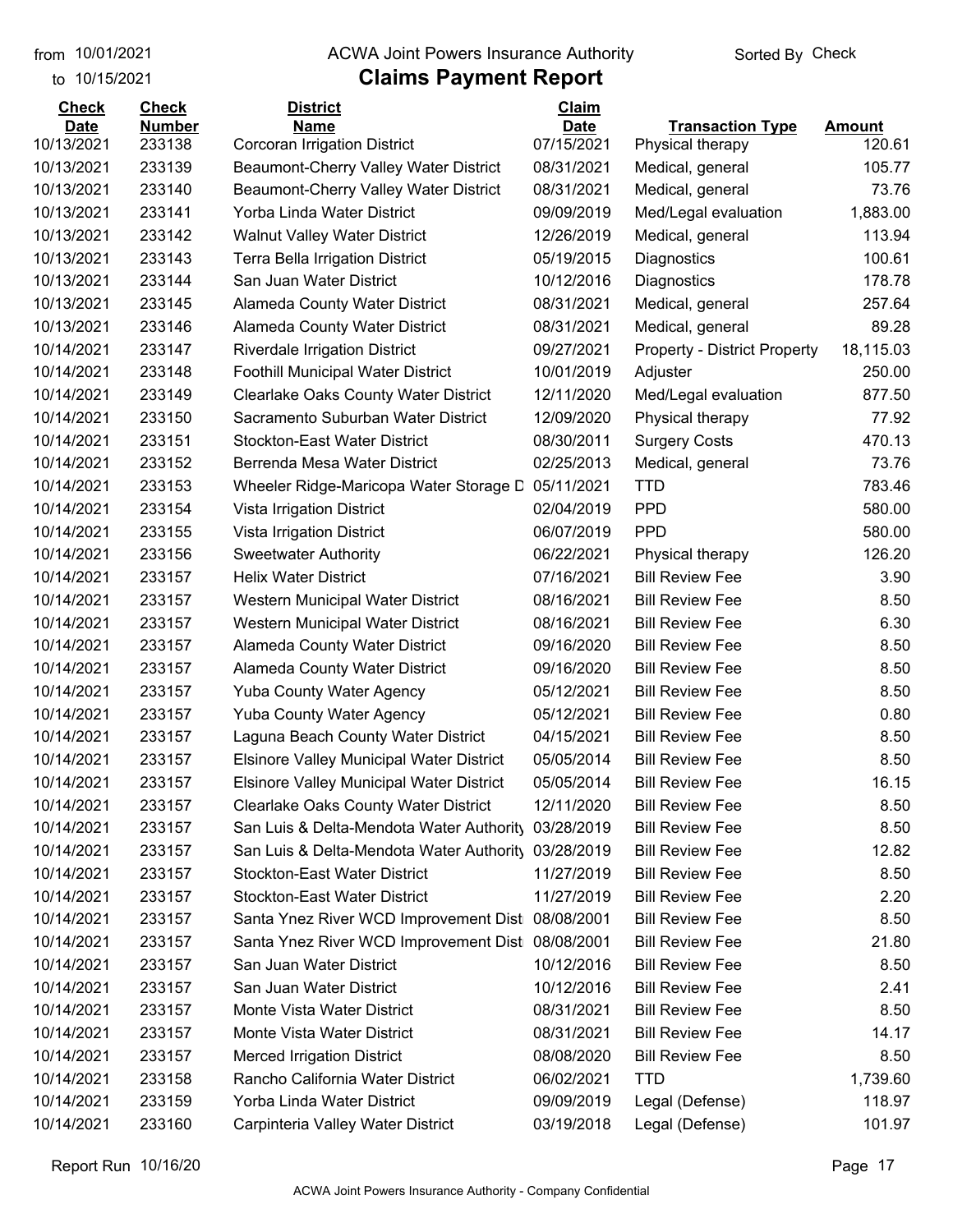to 10/15/2021

#### from 10/01/2021 **Example 20 Travellet Authority** and 10/01/2021 Check

| <b>Number</b><br><b>Date</b><br><b>Name</b><br><b>Date</b><br><b>Transaction Type</b><br>Amount<br>10/14/2021<br>08/21/2011<br>233161<br><b>Mission Springs Water District</b><br>1,869.45<br>Legal (Defense)<br>10/14/2021<br>233162<br>Fair Oaks Water District<br>04/26/2018<br>Legal (Defense)<br>414.58<br>10/14/2021<br>233163<br>Laguna Beach County Water District<br>10/29/2019<br>526.85<br>Legal (Defense)<br>10/14/2021<br>233164<br>05/05/2014<br>424.88<br><b>Elsinore Valley Municipal Water District</b><br>Legal (Defense)<br>10/14/2021<br>233165<br>Glenn-Colusa Irrigation District<br>07/13/2021<br>Legal (Defense)<br>355.91<br>67.98<br>10/14/2021<br>233166<br><b>Carmichael Water District</b><br>12/12/2019<br>Legal (Defense)<br>288.92<br>10/14/2021<br>233167<br><b>Clearlake Oaks County Water District</b><br>12/11/2020<br>Legal (Defense)<br>10/14/2021<br>233168<br><b>Stockton-East Water District</b><br>11/27/2019<br>2,018.42<br>Legal (Defense)<br>10/14/2021<br>233169<br>San Luis Water District<br>09/04/2020<br>169.95<br>Legal (Defense)<br>338.92<br>10/14/2021<br>233170<br>Panoche Water District<br>08/17/2019<br>Legal (Defense)<br>10/14/2021<br>233171<br><b>El Toro Water District</b><br>06/22/2015<br>Legal (Defense)<br>203.94<br>10/14/2021<br>233172<br>152.96<br>Solano Irrigation District<br>07/15/2014<br>Legal (Defense)<br>3,040.05<br>10/14/2021<br>233173<br>San Juan Water District<br>01/26/2016<br>Legal (Defense)<br>135.96<br>233174<br>10/14/2021<br><b>Orange County Water District</b><br>08/16/2019<br>Legal (Defense)<br>10/14/2021<br>233175<br>12/22/2020<br>Legal (Defense)<br>560.84<br><b>Merced Irrigation District</b><br>233176<br>08/08/2020<br>526.85<br>10/14/2021<br><b>Merced Irrigation District</b><br>Legal (Defense)<br>10/14/2021<br>233177<br>El Dorado Irrigation District<br>06/14/2008<br>67.98<br>Legal (Defense)<br><b>PPD</b><br>580.00<br>10/14/2021<br>233178<br>Sierra Lakes County Water District<br>09/13/2018<br>10/14/2021<br>233179<br><b>Stockton-East Water District</b><br>06/28/2021<br>113.15<br>Medical, general<br>10/14/2021<br>233180<br><b>Stockton-East Water District</b><br>11/27/2019<br>166.88<br>Medical, general<br>233181<br>650.00<br>10/14/2021<br><b>Alameda County Water District</b><br>03/19/2021<br>Med/Legal evaluation<br>310.00<br>10/14/2021<br>233182<br>03/28/2019<br>San Luis & Delta-Mendota Water Authority<br>Investigation/Subrosa<br>10/14/2021<br>233183<br>05/11/2021<br>1,893.05<br><b>Mission Springs Water District</b><br>Deposition/Witness fees<br>233184<br>02/28/2020<br>123.88<br>10/14/2021<br><b>Sweetwater Authority</b><br>Medical, general<br>10/14/2021<br>233185<br><b>Helix Water District</b><br>07/16/2021<br>39.24<br>Medical, general<br>10/14/2021<br>233186<br>Santa Ynez River WCD Improvement Dist 08/08/2001<br>111.97<br>Medical, general<br>140.91<br>10/14/2021<br>233187<br>Laguna Beach County Water District<br>04/15/2021<br>Physical therapy<br>10/14/2021<br>233188<br><b>Trabuco Canyon Water District</b><br>08/31/2021<br>1,452.80<br>Case management service<br><b>PPD</b><br>10/14/2021<br>233189<br>Las Virgenes Municipal Water District<br>07/17/2019<br>14,168.57<br>233190<br>10/14/2021<br>Solano Irrigation District<br>09/13/2021<br><b>TTD</b><br>12.03<br>10/14/2021<br>233191<br>Solano Irrigation District<br>09/13/2021<br><b>TTD</b><br>1,576.38<br>10/14/2021<br><b>Scotts Valley Water District</b><br><b>PPD</b><br>578.96<br>233192<br>10/28/2019<br>10/14/2021<br>233193<br><b>Vallecitos Water District</b><br>10/15/2020<br><b>TTD</b><br>2,448.54<br>10/14/2021<br>San Luis & Delta-Mendota Water Authority<br>61.00<br>233194<br>09/03/2021<br>Photocopy<br>162.43<br>10/14/2021<br>San Luis & Delta-Mendota Water Authority 03/28/2019<br>233195<br>Photocopy<br>10/14/2021<br>233196<br>134.82<br>San Luis & Delta-Mendota Water Authority<br>09/03/2021<br>Photocopy<br>10/14/2021<br>233197<br>Yorba Linda Water District<br>09/09/2019<br>180.00<br>Photocopy<br>10/14/2021<br><b>Elsinore Valley Municipal Water District</b><br>290.00<br>233198<br>05/05/2014<br>Physical therapy | <b>Check</b> | <b>Check</b> | <b>District</b> | <b>Claim</b> |  |
|-------------------------------------------------------------------------------------------------------------------------------------------------------------------------------------------------------------------------------------------------------------------------------------------------------------------------------------------------------------------------------------------------------------------------------------------------------------------------------------------------------------------------------------------------------------------------------------------------------------------------------------------------------------------------------------------------------------------------------------------------------------------------------------------------------------------------------------------------------------------------------------------------------------------------------------------------------------------------------------------------------------------------------------------------------------------------------------------------------------------------------------------------------------------------------------------------------------------------------------------------------------------------------------------------------------------------------------------------------------------------------------------------------------------------------------------------------------------------------------------------------------------------------------------------------------------------------------------------------------------------------------------------------------------------------------------------------------------------------------------------------------------------------------------------------------------------------------------------------------------------------------------------------------------------------------------------------------------------------------------------------------------------------------------------------------------------------------------------------------------------------------------------------------------------------------------------------------------------------------------------------------------------------------------------------------------------------------------------------------------------------------------------------------------------------------------------------------------------------------------------------------------------------------------------------------------------------------------------------------------------------------------------------------------------------------------------------------------------------------------------------------------------------------------------------------------------------------------------------------------------------------------------------------------------------------------------------------------------------------------------------------------------------------------------------------------------------------------------------------------------------------------------------------------------------------------------------------------------------------------------------------------------------------------------------------------------------------------------------------------------------------------------------------------------------------------------------------------------------------------------------------------------------------------------------------------------------------------------------------------------------------------------------------------------------------------------------------------------------------------------------------------------------------------------------------------------------------------------------------------------------------------------------------------------------------------------------------------------------------------------------------------------------------------------------------------------------------------------------------------------------------------------------------------------------------------------------------|--------------|--------------|-----------------|--------------|--|
|                                                                                                                                                                                                                                                                                                                                                                                                                                                                                                                                                                                                                                                                                                                                                                                                                                                                                                                                                                                                                                                                                                                                                                                                                                                                                                                                                                                                                                                                                                                                                                                                                                                                                                                                                                                                                                                                                                                                                                                                                                                                                                                                                                                                                                                                                                                                                                                                                                                                                                                                                                                                                                                                                                                                                                                                                                                                                                                                                                                                                                                                                                                                                                                                                                                                                                                                                                                                                                                                                                                                                                                                                                                                                                                                                                                                                                                                                                                                                                                                                                                                                                                                                                                                             |              |              |                 |              |  |
|                                                                                                                                                                                                                                                                                                                                                                                                                                                                                                                                                                                                                                                                                                                                                                                                                                                                                                                                                                                                                                                                                                                                                                                                                                                                                                                                                                                                                                                                                                                                                                                                                                                                                                                                                                                                                                                                                                                                                                                                                                                                                                                                                                                                                                                                                                                                                                                                                                                                                                                                                                                                                                                                                                                                                                                                                                                                                                                                                                                                                                                                                                                                                                                                                                                                                                                                                                                                                                                                                                                                                                                                                                                                                                                                                                                                                                                                                                                                                                                                                                                                                                                                                                                                             |              |              |                 |              |  |
|                                                                                                                                                                                                                                                                                                                                                                                                                                                                                                                                                                                                                                                                                                                                                                                                                                                                                                                                                                                                                                                                                                                                                                                                                                                                                                                                                                                                                                                                                                                                                                                                                                                                                                                                                                                                                                                                                                                                                                                                                                                                                                                                                                                                                                                                                                                                                                                                                                                                                                                                                                                                                                                                                                                                                                                                                                                                                                                                                                                                                                                                                                                                                                                                                                                                                                                                                                                                                                                                                                                                                                                                                                                                                                                                                                                                                                                                                                                                                                                                                                                                                                                                                                                                             |              |              |                 |              |  |
|                                                                                                                                                                                                                                                                                                                                                                                                                                                                                                                                                                                                                                                                                                                                                                                                                                                                                                                                                                                                                                                                                                                                                                                                                                                                                                                                                                                                                                                                                                                                                                                                                                                                                                                                                                                                                                                                                                                                                                                                                                                                                                                                                                                                                                                                                                                                                                                                                                                                                                                                                                                                                                                                                                                                                                                                                                                                                                                                                                                                                                                                                                                                                                                                                                                                                                                                                                                                                                                                                                                                                                                                                                                                                                                                                                                                                                                                                                                                                                                                                                                                                                                                                                                                             |              |              |                 |              |  |
|                                                                                                                                                                                                                                                                                                                                                                                                                                                                                                                                                                                                                                                                                                                                                                                                                                                                                                                                                                                                                                                                                                                                                                                                                                                                                                                                                                                                                                                                                                                                                                                                                                                                                                                                                                                                                                                                                                                                                                                                                                                                                                                                                                                                                                                                                                                                                                                                                                                                                                                                                                                                                                                                                                                                                                                                                                                                                                                                                                                                                                                                                                                                                                                                                                                                                                                                                                                                                                                                                                                                                                                                                                                                                                                                                                                                                                                                                                                                                                                                                                                                                                                                                                                                             |              |              |                 |              |  |
|                                                                                                                                                                                                                                                                                                                                                                                                                                                                                                                                                                                                                                                                                                                                                                                                                                                                                                                                                                                                                                                                                                                                                                                                                                                                                                                                                                                                                                                                                                                                                                                                                                                                                                                                                                                                                                                                                                                                                                                                                                                                                                                                                                                                                                                                                                                                                                                                                                                                                                                                                                                                                                                                                                                                                                                                                                                                                                                                                                                                                                                                                                                                                                                                                                                                                                                                                                                                                                                                                                                                                                                                                                                                                                                                                                                                                                                                                                                                                                                                                                                                                                                                                                                                             |              |              |                 |              |  |
|                                                                                                                                                                                                                                                                                                                                                                                                                                                                                                                                                                                                                                                                                                                                                                                                                                                                                                                                                                                                                                                                                                                                                                                                                                                                                                                                                                                                                                                                                                                                                                                                                                                                                                                                                                                                                                                                                                                                                                                                                                                                                                                                                                                                                                                                                                                                                                                                                                                                                                                                                                                                                                                                                                                                                                                                                                                                                                                                                                                                                                                                                                                                                                                                                                                                                                                                                                                                                                                                                                                                                                                                                                                                                                                                                                                                                                                                                                                                                                                                                                                                                                                                                                                                             |              |              |                 |              |  |
|                                                                                                                                                                                                                                                                                                                                                                                                                                                                                                                                                                                                                                                                                                                                                                                                                                                                                                                                                                                                                                                                                                                                                                                                                                                                                                                                                                                                                                                                                                                                                                                                                                                                                                                                                                                                                                                                                                                                                                                                                                                                                                                                                                                                                                                                                                                                                                                                                                                                                                                                                                                                                                                                                                                                                                                                                                                                                                                                                                                                                                                                                                                                                                                                                                                                                                                                                                                                                                                                                                                                                                                                                                                                                                                                                                                                                                                                                                                                                                                                                                                                                                                                                                                                             |              |              |                 |              |  |
|                                                                                                                                                                                                                                                                                                                                                                                                                                                                                                                                                                                                                                                                                                                                                                                                                                                                                                                                                                                                                                                                                                                                                                                                                                                                                                                                                                                                                                                                                                                                                                                                                                                                                                                                                                                                                                                                                                                                                                                                                                                                                                                                                                                                                                                                                                                                                                                                                                                                                                                                                                                                                                                                                                                                                                                                                                                                                                                                                                                                                                                                                                                                                                                                                                                                                                                                                                                                                                                                                                                                                                                                                                                                                                                                                                                                                                                                                                                                                                                                                                                                                                                                                                                                             |              |              |                 |              |  |
|                                                                                                                                                                                                                                                                                                                                                                                                                                                                                                                                                                                                                                                                                                                                                                                                                                                                                                                                                                                                                                                                                                                                                                                                                                                                                                                                                                                                                                                                                                                                                                                                                                                                                                                                                                                                                                                                                                                                                                                                                                                                                                                                                                                                                                                                                                                                                                                                                                                                                                                                                                                                                                                                                                                                                                                                                                                                                                                                                                                                                                                                                                                                                                                                                                                                                                                                                                                                                                                                                                                                                                                                                                                                                                                                                                                                                                                                                                                                                                                                                                                                                                                                                                                                             |              |              |                 |              |  |
|                                                                                                                                                                                                                                                                                                                                                                                                                                                                                                                                                                                                                                                                                                                                                                                                                                                                                                                                                                                                                                                                                                                                                                                                                                                                                                                                                                                                                                                                                                                                                                                                                                                                                                                                                                                                                                                                                                                                                                                                                                                                                                                                                                                                                                                                                                                                                                                                                                                                                                                                                                                                                                                                                                                                                                                                                                                                                                                                                                                                                                                                                                                                                                                                                                                                                                                                                                                                                                                                                                                                                                                                                                                                                                                                                                                                                                                                                                                                                                                                                                                                                                                                                                                                             |              |              |                 |              |  |
|                                                                                                                                                                                                                                                                                                                                                                                                                                                                                                                                                                                                                                                                                                                                                                                                                                                                                                                                                                                                                                                                                                                                                                                                                                                                                                                                                                                                                                                                                                                                                                                                                                                                                                                                                                                                                                                                                                                                                                                                                                                                                                                                                                                                                                                                                                                                                                                                                                                                                                                                                                                                                                                                                                                                                                                                                                                                                                                                                                                                                                                                                                                                                                                                                                                                                                                                                                                                                                                                                                                                                                                                                                                                                                                                                                                                                                                                                                                                                                                                                                                                                                                                                                                                             |              |              |                 |              |  |
|                                                                                                                                                                                                                                                                                                                                                                                                                                                                                                                                                                                                                                                                                                                                                                                                                                                                                                                                                                                                                                                                                                                                                                                                                                                                                                                                                                                                                                                                                                                                                                                                                                                                                                                                                                                                                                                                                                                                                                                                                                                                                                                                                                                                                                                                                                                                                                                                                                                                                                                                                                                                                                                                                                                                                                                                                                                                                                                                                                                                                                                                                                                                                                                                                                                                                                                                                                                                                                                                                                                                                                                                                                                                                                                                                                                                                                                                                                                                                                                                                                                                                                                                                                                                             |              |              |                 |              |  |
|                                                                                                                                                                                                                                                                                                                                                                                                                                                                                                                                                                                                                                                                                                                                                                                                                                                                                                                                                                                                                                                                                                                                                                                                                                                                                                                                                                                                                                                                                                                                                                                                                                                                                                                                                                                                                                                                                                                                                                                                                                                                                                                                                                                                                                                                                                                                                                                                                                                                                                                                                                                                                                                                                                                                                                                                                                                                                                                                                                                                                                                                                                                                                                                                                                                                                                                                                                                                                                                                                                                                                                                                                                                                                                                                                                                                                                                                                                                                                                                                                                                                                                                                                                                                             |              |              |                 |              |  |
|                                                                                                                                                                                                                                                                                                                                                                                                                                                                                                                                                                                                                                                                                                                                                                                                                                                                                                                                                                                                                                                                                                                                                                                                                                                                                                                                                                                                                                                                                                                                                                                                                                                                                                                                                                                                                                                                                                                                                                                                                                                                                                                                                                                                                                                                                                                                                                                                                                                                                                                                                                                                                                                                                                                                                                                                                                                                                                                                                                                                                                                                                                                                                                                                                                                                                                                                                                                                                                                                                                                                                                                                                                                                                                                                                                                                                                                                                                                                                                                                                                                                                                                                                                                                             |              |              |                 |              |  |
|                                                                                                                                                                                                                                                                                                                                                                                                                                                                                                                                                                                                                                                                                                                                                                                                                                                                                                                                                                                                                                                                                                                                                                                                                                                                                                                                                                                                                                                                                                                                                                                                                                                                                                                                                                                                                                                                                                                                                                                                                                                                                                                                                                                                                                                                                                                                                                                                                                                                                                                                                                                                                                                                                                                                                                                                                                                                                                                                                                                                                                                                                                                                                                                                                                                                                                                                                                                                                                                                                                                                                                                                                                                                                                                                                                                                                                                                                                                                                                                                                                                                                                                                                                                                             |              |              |                 |              |  |
|                                                                                                                                                                                                                                                                                                                                                                                                                                                                                                                                                                                                                                                                                                                                                                                                                                                                                                                                                                                                                                                                                                                                                                                                                                                                                                                                                                                                                                                                                                                                                                                                                                                                                                                                                                                                                                                                                                                                                                                                                                                                                                                                                                                                                                                                                                                                                                                                                                                                                                                                                                                                                                                                                                                                                                                                                                                                                                                                                                                                                                                                                                                                                                                                                                                                                                                                                                                                                                                                                                                                                                                                                                                                                                                                                                                                                                                                                                                                                                                                                                                                                                                                                                                                             |              |              |                 |              |  |
|                                                                                                                                                                                                                                                                                                                                                                                                                                                                                                                                                                                                                                                                                                                                                                                                                                                                                                                                                                                                                                                                                                                                                                                                                                                                                                                                                                                                                                                                                                                                                                                                                                                                                                                                                                                                                                                                                                                                                                                                                                                                                                                                                                                                                                                                                                                                                                                                                                                                                                                                                                                                                                                                                                                                                                                                                                                                                                                                                                                                                                                                                                                                                                                                                                                                                                                                                                                                                                                                                                                                                                                                                                                                                                                                                                                                                                                                                                                                                                                                                                                                                                                                                                                                             |              |              |                 |              |  |
|                                                                                                                                                                                                                                                                                                                                                                                                                                                                                                                                                                                                                                                                                                                                                                                                                                                                                                                                                                                                                                                                                                                                                                                                                                                                                                                                                                                                                                                                                                                                                                                                                                                                                                                                                                                                                                                                                                                                                                                                                                                                                                                                                                                                                                                                                                                                                                                                                                                                                                                                                                                                                                                                                                                                                                                                                                                                                                                                                                                                                                                                                                                                                                                                                                                                                                                                                                                                                                                                                                                                                                                                                                                                                                                                                                                                                                                                                                                                                                                                                                                                                                                                                                                                             |              |              |                 |              |  |
|                                                                                                                                                                                                                                                                                                                                                                                                                                                                                                                                                                                                                                                                                                                                                                                                                                                                                                                                                                                                                                                                                                                                                                                                                                                                                                                                                                                                                                                                                                                                                                                                                                                                                                                                                                                                                                                                                                                                                                                                                                                                                                                                                                                                                                                                                                                                                                                                                                                                                                                                                                                                                                                                                                                                                                                                                                                                                                                                                                                                                                                                                                                                                                                                                                                                                                                                                                                                                                                                                                                                                                                                                                                                                                                                                                                                                                                                                                                                                                                                                                                                                                                                                                                                             |              |              |                 |              |  |
|                                                                                                                                                                                                                                                                                                                                                                                                                                                                                                                                                                                                                                                                                                                                                                                                                                                                                                                                                                                                                                                                                                                                                                                                                                                                                                                                                                                                                                                                                                                                                                                                                                                                                                                                                                                                                                                                                                                                                                                                                                                                                                                                                                                                                                                                                                                                                                                                                                                                                                                                                                                                                                                                                                                                                                                                                                                                                                                                                                                                                                                                                                                                                                                                                                                                                                                                                                                                                                                                                                                                                                                                                                                                                                                                                                                                                                                                                                                                                                                                                                                                                                                                                                                                             |              |              |                 |              |  |
|                                                                                                                                                                                                                                                                                                                                                                                                                                                                                                                                                                                                                                                                                                                                                                                                                                                                                                                                                                                                                                                                                                                                                                                                                                                                                                                                                                                                                                                                                                                                                                                                                                                                                                                                                                                                                                                                                                                                                                                                                                                                                                                                                                                                                                                                                                                                                                                                                                                                                                                                                                                                                                                                                                                                                                                                                                                                                                                                                                                                                                                                                                                                                                                                                                                                                                                                                                                                                                                                                                                                                                                                                                                                                                                                                                                                                                                                                                                                                                                                                                                                                                                                                                                                             |              |              |                 |              |  |
|                                                                                                                                                                                                                                                                                                                                                                                                                                                                                                                                                                                                                                                                                                                                                                                                                                                                                                                                                                                                                                                                                                                                                                                                                                                                                                                                                                                                                                                                                                                                                                                                                                                                                                                                                                                                                                                                                                                                                                                                                                                                                                                                                                                                                                                                                                                                                                                                                                                                                                                                                                                                                                                                                                                                                                                                                                                                                                                                                                                                                                                                                                                                                                                                                                                                                                                                                                                                                                                                                                                                                                                                                                                                                                                                                                                                                                                                                                                                                                                                                                                                                                                                                                                                             |              |              |                 |              |  |
|                                                                                                                                                                                                                                                                                                                                                                                                                                                                                                                                                                                                                                                                                                                                                                                                                                                                                                                                                                                                                                                                                                                                                                                                                                                                                                                                                                                                                                                                                                                                                                                                                                                                                                                                                                                                                                                                                                                                                                                                                                                                                                                                                                                                                                                                                                                                                                                                                                                                                                                                                                                                                                                                                                                                                                                                                                                                                                                                                                                                                                                                                                                                                                                                                                                                                                                                                                                                                                                                                                                                                                                                                                                                                                                                                                                                                                                                                                                                                                                                                                                                                                                                                                                                             |              |              |                 |              |  |
|                                                                                                                                                                                                                                                                                                                                                                                                                                                                                                                                                                                                                                                                                                                                                                                                                                                                                                                                                                                                                                                                                                                                                                                                                                                                                                                                                                                                                                                                                                                                                                                                                                                                                                                                                                                                                                                                                                                                                                                                                                                                                                                                                                                                                                                                                                                                                                                                                                                                                                                                                                                                                                                                                                                                                                                                                                                                                                                                                                                                                                                                                                                                                                                                                                                                                                                                                                                                                                                                                                                                                                                                                                                                                                                                                                                                                                                                                                                                                                                                                                                                                                                                                                                                             |              |              |                 |              |  |
|                                                                                                                                                                                                                                                                                                                                                                                                                                                                                                                                                                                                                                                                                                                                                                                                                                                                                                                                                                                                                                                                                                                                                                                                                                                                                                                                                                                                                                                                                                                                                                                                                                                                                                                                                                                                                                                                                                                                                                                                                                                                                                                                                                                                                                                                                                                                                                                                                                                                                                                                                                                                                                                                                                                                                                                                                                                                                                                                                                                                                                                                                                                                                                                                                                                                                                                                                                                                                                                                                                                                                                                                                                                                                                                                                                                                                                                                                                                                                                                                                                                                                                                                                                                                             |              |              |                 |              |  |
|                                                                                                                                                                                                                                                                                                                                                                                                                                                                                                                                                                                                                                                                                                                                                                                                                                                                                                                                                                                                                                                                                                                                                                                                                                                                                                                                                                                                                                                                                                                                                                                                                                                                                                                                                                                                                                                                                                                                                                                                                                                                                                                                                                                                                                                                                                                                                                                                                                                                                                                                                                                                                                                                                                                                                                                                                                                                                                                                                                                                                                                                                                                                                                                                                                                                                                                                                                                                                                                                                                                                                                                                                                                                                                                                                                                                                                                                                                                                                                                                                                                                                                                                                                                                             |              |              |                 |              |  |
|                                                                                                                                                                                                                                                                                                                                                                                                                                                                                                                                                                                                                                                                                                                                                                                                                                                                                                                                                                                                                                                                                                                                                                                                                                                                                                                                                                                                                                                                                                                                                                                                                                                                                                                                                                                                                                                                                                                                                                                                                                                                                                                                                                                                                                                                                                                                                                                                                                                                                                                                                                                                                                                                                                                                                                                                                                                                                                                                                                                                                                                                                                                                                                                                                                                                                                                                                                                                                                                                                                                                                                                                                                                                                                                                                                                                                                                                                                                                                                                                                                                                                                                                                                                                             |              |              |                 |              |  |
|                                                                                                                                                                                                                                                                                                                                                                                                                                                                                                                                                                                                                                                                                                                                                                                                                                                                                                                                                                                                                                                                                                                                                                                                                                                                                                                                                                                                                                                                                                                                                                                                                                                                                                                                                                                                                                                                                                                                                                                                                                                                                                                                                                                                                                                                                                                                                                                                                                                                                                                                                                                                                                                                                                                                                                                                                                                                                                                                                                                                                                                                                                                                                                                                                                                                                                                                                                                                                                                                                                                                                                                                                                                                                                                                                                                                                                                                                                                                                                                                                                                                                                                                                                                                             |              |              |                 |              |  |
|                                                                                                                                                                                                                                                                                                                                                                                                                                                                                                                                                                                                                                                                                                                                                                                                                                                                                                                                                                                                                                                                                                                                                                                                                                                                                                                                                                                                                                                                                                                                                                                                                                                                                                                                                                                                                                                                                                                                                                                                                                                                                                                                                                                                                                                                                                                                                                                                                                                                                                                                                                                                                                                                                                                                                                                                                                                                                                                                                                                                                                                                                                                                                                                                                                                                                                                                                                                                                                                                                                                                                                                                                                                                                                                                                                                                                                                                                                                                                                                                                                                                                                                                                                                                             |              |              |                 |              |  |
|                                                                                                                                                                                                                                                                                                                                                                                                                                                                                                                                                                                                                                                                                                                                                                                                                                                                                                                                                                                                                                                                                                                                                                                                                                                                                                                                                                                                                                                                                                                                                                                                                                                                                                                                                                                                                                                                                                                                                                                                                                                                                                                                                                                                                                                                                                                                                                                                                                                                                                                                                                                                                                                                                                                                                                                                                                                                                                                                                                                                                                                                                                                                                                                                                                                                                                                                                                                                                                                                                                                                                                                                                                                                                                                                                                                                                                                                                                                                                                                                                                                                                                                                                                                                             |              |              |                 |              |  |
|                                                                                                                                                                                                                                                                                                                                                                                                                                                                                                                                                                                                                                                                                                                                                                                                                                                                                                                                                                                                                                                                                                                                                                                                                                                                                                                                                                                                                                                                                                                                                                                                                                                                                                                                                                                                                                                                                                                                                                                                                                                                                                                                                                                                                                                                                                                                                                                                                                                                                                                                                                                                                                                                                                                                                                                                                                                                                                                                                                                                                                                                                                                                                                                                                                                                                                                                                                                                                                                                                                                                                                                                                                                                                                                                                                                                                                                                                                                                                                                                                                                                                                                                                                                                             |              |              |                 |              |  |
|                                                                                                                                                                                                                                                                                                                                                                                                                                                                                                                                                                                                                                                                                                                                                                                                                                                                                                                                                                                                                                                                                                                                                                                                                                                                                                                                                                                                                                                                                                                                                                                                                                                                                                                                                                                                                                                                                                                                                                                                                                                                                                                                                                                                                                                                                                                                                                                                                                                                                                                                                                                                                                                                                                                                                                                                                                                                                                                                                                                                                                                                                                                                                                                                                                                                                                                                                                                                                                                                                                                                                                                                                                                                                                                                                                                                                                                                                                                                                                                                                                                                                                                                                                                                             |              |              |                 |              |  |
|                                                                                                                                                                                                                                                                                                                                                                                                                                                                                                                                                                                                                                                                                                                                                                                                                                                                                                                                                                                                                                                                                                                                                                                                                                                                                                                                                                                                                                                                                                                                                                                                                                                                                                                                                                                                                                                                                                                                                                                                                                                                                                                                                                                                                                                                                                                                                                                                                                                                                                                                                                                                                                                                                                                                                                                                                                                                                                                                                                                                                                                                                                                                                                                                                                                                                                                                                                                                                                                                                                                                                                                                                                                                                                                                                                                                                                                                                                                                                                                                                                                                                                                                                                                                             |              |              |                 |              |  |
|                                                                                                                                                                                                                                                                                                                                                                                                                                                                                                                                                                                                                                                                                                                                                                                                                                                                                                                                                                                                                                                                                                                                                                                                                                                                                                                                                                                                                                                                                                                                                                                                                                                                                                                                                                                                                                                                                                                                                                                                                                                                                                                                                                                                                                                                                                                                                                                                                                                                                                                                                                                                                                                                                                                                                                                                                                                                                                                                                                                                                                                                                                                                                                                                                                                                                                                                                                                                                                                                                                                                                                                                                                                                                                                                                                                                                                                                                                                                                                                                                                                                                                                                                                                                             |              |              |                 |              |  |
|                                                                                                                                                                                                                                                                                                                                                                                                                                                                                                                                                                                                                                                                                                                                                                                                                                                                                                                                                                                                                                                                                                                                                                                                                                                                                                                                                                                                                                                                                                                                                                                                                                                                                                                                                                                                                                                                                                                                                                                                                                                                                                                                                                                                                                                                                                                                                                                                                                                                                                                                                                                                                                                                                                                                                                                                                                                                                                                                                                                                                                                                                                                                                                                                                                                                                                                                                                                                                                                                                                                                                                                                                                                                                                                                                                                                                                                                                                                                                                                                                                                                                                                                                                                                             |              |              |                 |              |  |
|                                                                                                                                                                                                                                                                                                                                                                                                                                                                                                                                                                                                                                                                                                                                                                                                                                                                                                                                                                                                                                                                                                                                                                                                                                                                                                                                                                                                                                                                                                                                                                                                                                                                                                                                                                                                                                                                                                                                                                                                                                                                                                                                                                                                                                                                                                                                                                                                                                                                                                                                                                                                                                                                                                                                                                                                                                                                                                                                                                                                                                                                                                                                                                                                                                                                                                                                                                                                                                                                                                                                                                                                                                                                                                                                                                                                                                                                                                                                                                                                                                                                                                                                                                                                             |              |              |                 |              |  |
|                                                                                                                                                                                                                                                                                                                                                                                                                                                                                                                                                                                                                                                                                                                                                                                                                                                                                                                                                                                                                                                                                                                                                                                                                                                                                                                                                                                                                                                                                                                                                                                                                                                                                                                                                                                                                                                                                                                                                                                                                                                                                                                                                                                                                                                                                                                                                                                                                                                                                                                                                                                                                                                                                                                                                                                                                                                                                                                                                                                                                                                                                                                                                                                                                                                                                                                                                                                                                                                                                                                                                                                                                                                                                                                                                                                                                                                                                                                                                                                                                                                                                                                                                                                                             |              |              |                 |              |  |
|                                                                                                                                                                                                                                                                                                                                                                                                                                                                                                                                                                                                                                                                                                                                                                                                                                                                                                                                                                                                                                                                                                                                                                                                                                                                                                                                                                                                                                                                                                                                                                                                                                                                                                                                                                                                                                                                                                                                                                                                                                                                                                                                                                                                                                                                                                                                                                                                                                                                                                                                                                                                                                                                                                                                                                                                                                                                                                                                                                                                                                                                                                                                                                                                                                                                                                                                                                                                                                                                                                                                                                                                                                                                                                                                                                                                                                                                                                                                                                                                                                                                                                                                                                                                             |              |              |                 |              |  |
| <b>PPD</b><br>580.00<br>10/14/2021<br>233199<br>Las Virgenes Municipal Water District<br>11/27/2018                                                                                                                                                                                                                                                                                                                                                                                                                                                                                                                                                                                                                                                                                                                                                                                                                                                                                                                                                                                                                                                                                                                                                                                                                                                                                                                                                                                                                                                                                                                                                                                                                                                                                                                                                                                                                                                                                                                                                                                                                                                                                                                                                                                                                                                                                                                                                                                                                                                                                                                                                                                                                                                                                                                                                                                                                                                                                                                                                                                                                                                                                                                                                                                                                                                                                                                                                                                                                                                                                                                                                                                                                                                                                                                                                                                                                                                                                                                                                                                                                                                                                                         |              |              |                 |              |  |
| 10/14/2021<br>233200<br>Carpinteria Valley Water District<br>01/29/2018<br>Legal (Defense)<br>372.59                                                                                                                                                                                                                                                                                                                                                                                                                                                                                                                                                                                                                                                                                                                                                                                                                                                                                                                                                                                                                                                                                                                                                                                                                                                                                                                                                                                                                                                                                                                                                                                                                                                                                                                                                                                                                                                                                                                                                                                                                                                                                                                                                                                                                                                                                                                                                                                                                                                                                                                                                                                                                                                                                                                                                                                                                                                                                                                                                                                                                                                                                                                                                                                                                                                                                                                                                                                                                                                                                                                                                                                                                                                                                                                                                                                                                                                                                                                                                                                                                                                                                                        |              |              |                 |              |  |
| 10/14/2021<br>San Juan Water District<br>183.27<br>233201<br>10/12/2016<br>Medical, general                                                                                                                                                                                                                                                                                                                                                                                                                                                                                                                                                                                                                                                                                                                                                                                                                                                                                                                                                                                                                                                                                                                                                                                                                                                                                                                                                                                                                                                                                                                                                                                                                                                                                                                                                                                                                                                                                                                                                                                                                                                                                                                                                                                                                                                                                                                                                                                                                                                                                                                                                                                                                                                                                                                                                                                                                                                                                                                                                                                                                                                                                                                                                                                                                                                                                                                                                                                                                                                                                                                                                                                                                                                                                                                                                                                                                                                                                                                                                                                                                                                                                                                 |              |              |                 |              |  |
| 10/14/2021<br>Solano Irrigation District<br>06/25/2021<br>Medical, general<br>87.46<br>233202                                                                                                                                                                                                                                                                                                                                                                                                                                                                                                                                                                                                                                                                                                                                                                                                                                                                                                                                                                                                                                                                                                                                                                                                                                                                                                                                                                                                                                                                                                                                                                                                                                                                                                                                                                                                                                                                                                                                                                                                                                                                                                                                                                                                                                                                                                                                                                                                                                                                                                                                                                                                                                                                                                                                                                                                                                                                                                                                                                                                                                                                                                                                                                                                                                                                                                                                                                                                                                                                                                                                                                                                                                                                                                                                                                                                                                                                                                                                                                                                                                                                                                               |              |              |                 |              |  |
| 10/14/2021<br>Santa Clarita Valley Water Agency<br>09/02/2021<br>Medical, general<br>175.57<br>233203                                                                                                                                                                                                                                                                                                                                                                                                                                                                                                                                                                                                                                                                                                                                                                                                                                                                                                                                                                                                                                                                                                                                                                                                                                                                                                                                                                                                                                                                                                                                                                                                                                                                                                                                                                                                                                                                                                                                                                                                                                                                                                                                                                                                                                                                                                                                                                                                                                                                                                                                                                                                                                                                                                                                                                                                                                                                                                                                                                                                                                                                                                                                                                                                                                                                                                                                                                                                                                                                                                                                                                                                                                                                                                                                                                                                                                                                                                                                                                                                                                                                                                       |              |              |                 |              |  |
| 87.46<br>10/14/2021<br>233204<br>San Luis & Delta-Mendota Water Authority 03/28/2019<br>Medical, general                                                                                                                                                                                                                                                                                                                                                                                                                                                                                                                                                                                                                                                                                                                                                                                                                                                                                                                                                                                                                                                                                                                                                                                                                                                                                                                                                                                                                                                                                                                                                                                                                                                                                                                                                                                                                                                                                                                                                                                                                                                                                                                                                                                                                                                                                                                                                                                                                                                                                                                                                                                                                                                                                                                                                                                                                                                                                                                                                                                                                                                                                                                                                                                                                                                                                                                                                                                                                                                                                                                                                                                                                                                                                                                                                                                                                                                                                                                                                                                                                                                                                                    |              |              |                 |              |  |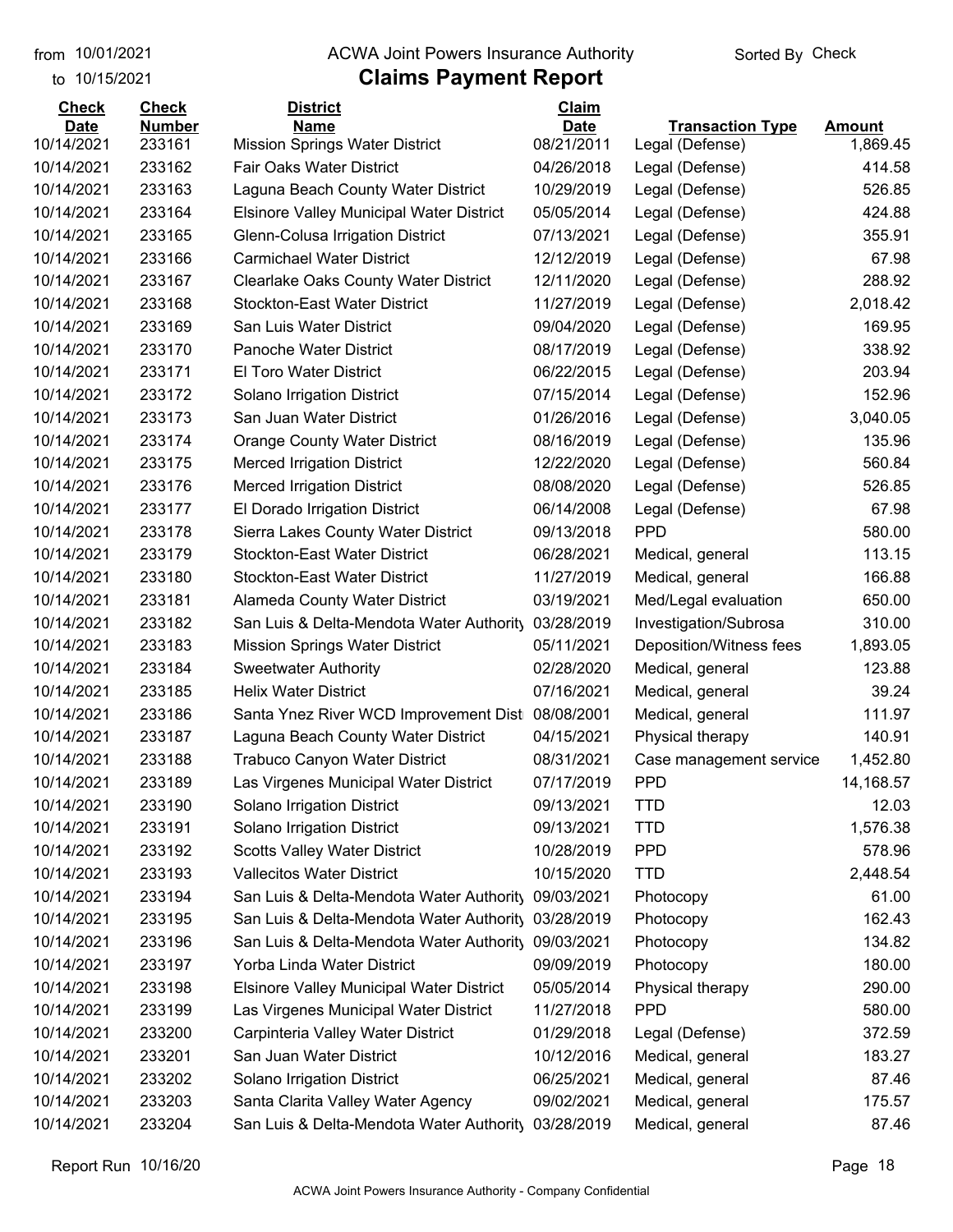#### from 10/01/2021 **Example 20 Travellet Authority** and 10/01/2021 Check

#### to 10/15/2021

### **Claims Payment Report**

| <b>Check</b> | <b>Check</b>  | <b>District</b>                                 | Claim       |                         |             |
|--------------|---------------|-------------------------------------------------|-------------|-------------------------|-------------|
| <b>Date</b>  | <b>Number</b> | <b>Name</b>                                     | <b>Date</b> | <b>Transaction Type</b> | Amount      |
| 10/14/2021   | 233205        | Monte Vista Water District                      | 08/31/2021  | Medical, general        | 59.51       |
| 10/14/2021   | 233206        | Monte Vista Water District                      | 08/31/2021  | Medical, general        | 114.11      |
| 10/14/2021   | 233207        | Beaumont-Cherry Valley Water District           | 08/10/2021  | Medical, general        | 73.76       |
| 10/14/2021   | 233208        | <b>Yuba County Water Agency</b>                 | 05/12/2021  | Medical, general        | 103.09      |
| 10/14/2021   | 233209        | Glenn-Colusa Irrigation District                | 05/08/2019  | Medical, general        | 87.46       |
| 10/14/2021   | 233210        | <b>Stockton-East Water District</b>             | 11/27/2019  | Photocopy               | 20.00       |
| 10/14/2021   | 233211        | Glenn-Colusa Irrigation District                | 07/13/2021  | Photocopy               | 199.34      |
| 10/14/2021   | 233212        | Carpinteria Valley Water District               | 01/29/2018  | Photocopy               | 210.11      |
| 10/14/2021   | 233213        | <b>Sweetwater Authority</b>                     | 09/28/2015  | Medical, general        | 172.50      |
| 10/14/2021   | 233214        | <b>Elsinore Valley Municipal Water District</b> | 05/05/2014  | Medical, general        | 152.82      |
| 10/14/2021   | 233215        | Laguna Beach County Water District              | 05/29/2020  | Mileage                 | 247.95      |
| 10/14/2021   | 233216        | <b>Merced Irrigation District</b>               | 08/08/2020  | Med/Legal evaluation    | 375.00      |
| 10/14/2021   | 233217        | Alameda County Water District                   | 09/16/2020  | Physical therapy        | 82.43       |
| 10/14/2021   | 233218        | Alameda County Water District                   | 09/16/2020  | Medical, general        | 131.72      |
| 10/14/2021   | 233219        | El Dorado Irrigation District                   | 08/04/2021  | Medical, general        | 13.00       |
| 10/14/2021   | 233220        | El Dorado Irrigation District                   | 07/14/2021  | Medical, general        | 13.00       |
| 10/14/2021   | 233221        | El Dorado Irrigation District                   | 07/14/2021  | Medical, general        | 13.00       |
| 10/14/2021   | 233222        | Alameda County Water District                   | 08/26/2021  | Medical, general        | 13.00       |
| 10/14/2021   | 233223        | Alameda County Water District                   | 08/31/2021  | Medical, general        | 13.00       |
| 10/14/2021   | 233224        | Kern County Water Agency                        | 09/16/2016  | <b>PPD</b>              | 580.00      |
| 10/14/2021   | 233225        | <b>Carmichael Water District</b>                | 12/12/2019  | Physical therapy        | 131.01      |
| 10/14/2021   | 233226        | Western Municipal Water District                | 08/16/2021  | Physical therapy        | 142.81      |
| 10/14/2021   | 233227        | <b>Mission Springs Water District</b>           | 05/11/2021  | <b>TTD</b>              | 2,635.64    |
|              |               |                                                 |             |                         | $PAA = APA$ |

**Total 1,593,795.65**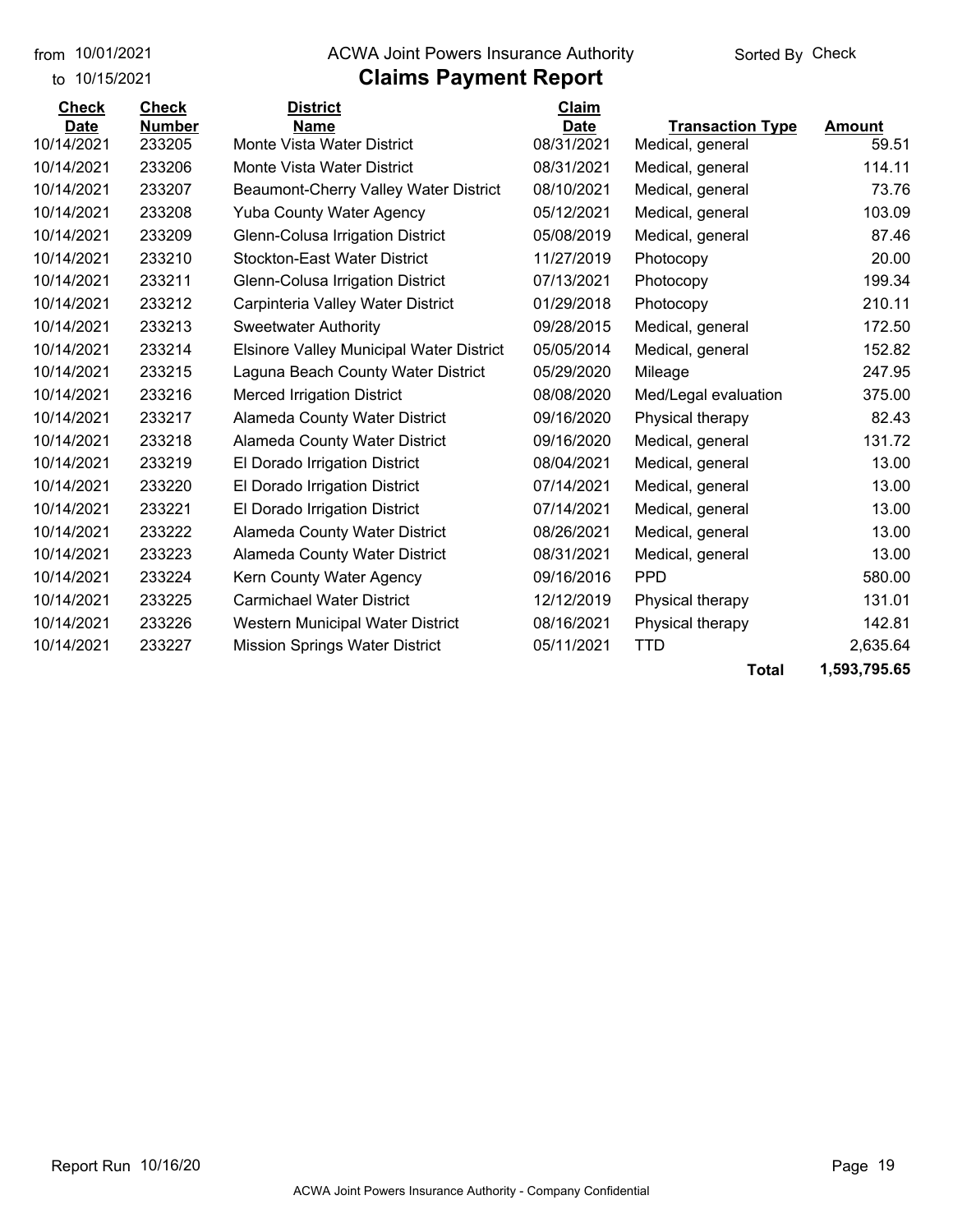from 10/16/2021

#### **Claims Payment Report** from 10/16/2021 **Example 20 Travellet Authority** and 10/16/2021 Check

| to 10/31/2021               |                               | <b>Claims Payment Report</b>                            |                             |                             |               |
|-----------------------------|-------------------------------|---------------------------------------------------------|-----------------------------|-----------------------------|---------------|
| <b>Check</b><br><b>Date</b> | <b>Check</b><br><b>Number</b> | <b>District</b>                                         | <b>Claim</b><br><b>Date</b> | <b>Transaction Type</b>     | <b>Amount</b> |
| 10/19/2021                  | 233228                        | <u>Name</u><br><b>Foothill Municipal Water District</b> | 04/21/2019                  | Expert                      | 3,102.86      |
| 10/19/2021                  | 233229                        | <b>Fallbrook Public Utility District</b>                | 07/24/2021                  | Liability - Property Damage | 3,900.00      |
| 10/19/2021                  | 233230                        | Rancho California Water District                        | 06/17/2019                  | Defense Attorney            | 5,852.00      |
| 10/19/2021                  | 233231                        | Rancho California Water District                        | 06/17/2019                  | <b>Expense General</b>      | 110.00        |
| 10/19/2021                  | 233232                        | Santa Clarita Valley Water Agency                       | 06/01/2020                  | <b>Expense General</b>      | 2.25          |
| 10/19/2021                  | 233233                        | Santa Clarita Valley Water Agency                       | 06/01/2020                  | Defense Attorney            | 6,821.00      |
| 10/19/2021                  | 233234                        | Goleta Water District                                   | 04/20/2020                  | <b>Expense General</b>      | 200.00        |
| 10/19/2021                  | 233235                        | <b>Goleta Water District</b>                            | 04/20/2020                  | Defense Attorney            | 2,641.00      |
| 10/19/2021                  | 233236                        | Santa Clarita Valley Water Agency                       | 08/13/2020                  | Defense Attorney            | 931.00        |
| 10/19/2021                  | 233237                        | <b>Water Employee Services Authority</b>                | 07/09/2021                  | Liability - Property Damage | 6,753.56      |
| 10/19/2021                  | 233238                        | <b>Fallbrook Public Utility District</b>                | 12/31/2019                  | <b>Expense General</b>      | 1,985.55      |
| 10/19/2021                  | 233239                        | <b>Fallbrook Public Utility District</b>                | 12/31/2019                  | <b>Expense General</b>      | 878.50        |
| 10/19/2021                  | 233240                        | South Tahoe Public Utility District                     | 09/05/2021                  | Liability - Property Damage | 955.00        |
| 10/19/2021                  | 233241                        | <b>Fallbrook Public Utility District</b>                | 12/31/2019                  | Expert                      | 13,687.00     |
| 10/19/2021                  | 233242                        | <b>Otay Water District</b>                              | 05/07/2021                  | Liability - Property Damage | 4,310.00      |
| 10/19/2021                  | 233243                        | <b>Fallbrook Public Utility District</b>                | 07/24/2021                  | Liability - Property Damage | 810.00        |
| 10/19/2021                  | 233244                        | Rancho California Water District                        | 03/18/2008                  | Medical, general            | 173.65        |
| 10/19/2021                  | 233245                        | Alameda County Water District                           | 08/31/2021                  | Physical therapy            | 253.91        |
| 10/19/2021                  | 233246                        | South Tahoe Public Utility District                     | 06/16/2021                  | Physical therapy            | 209.83        |
| 10/19/2021                  | 233247                        | <b>Sweetwater Authority</b>                             | 06/30/2020                  | Medical, general            | 180.26        |
| 10/19/2021                  | 233248                        | <b>Tulare Irrigation District</b>                       | 10/19/2011                  | Legal (Defense)             | 347.00        |
| 10/19/2021                  | 233249                        | <b>Clearlake Oaks County Water District</b>             | 12/11/2020                  | <b>TTD</b>                  | 117.11        |
| 10/19/2021                  | 233250                        | Thermalito Water & Sewer District                       | 09/08/2021                  | Medical, general            | 139.77        |
| 10/19/2021                  | 233251                        | Thermalito Water & Sewer District                       | 09/08/2021                  | Medical, general            | 139.77        |
| 10/19/2021                  | 233252                        | Thermalito Water & Sewer District                       | 09/08/2021                  | Medical, general            | 213.20        |
| 10/19/2021                  | 233253                        | San Luis Water District                                 | 08/09/2013                  | <b>Bill Review Fee</b>      | 8.50          |
| 10/19/2021                  | 233253                        | San Luis Water District                                 | 08/09/2013                  | <b>Bill Review Fee</b>      | 1.85          |
| 10/19/2021                  | 233253                        | <b>Moulton Niguel Water District</b>                    | 09/02/2021                  | <b>Bill Review Fee</b>      | 8.50          |
| 10/19/2021                  | 233253                        | <b>Otay Water District</b>                              | 03/29/2021                  | <b>Bill Review Fee</b>      | 8.50          |
| 10/19/2021                  | 233253                        | <b>Otay Water District</b>                              | 03/29/2021                  | <b>Bill Review Fee</b>      | 21.53         |
| 10/19/2021                  | 233253                        | Western Municipal Water District                        | 08/16/2021                  | <b>Bill Review Fee</b>      | 8.50          |
| 10/19/2021                  | 233253                        | Western Municipal Water District                        | 08/16/2021                  | <b>Bill Review Fee</b>      | 6.35          |
| 10/19/2021                  | 233253                        | South Tahoe Public Utility District                     | 06/16/2021                  | <b>Bill Review Fee</b>      | 8.50          |
| 10/19/2021                  | 233253                        | South Tahoe Public Utility District                     | 06/16/2021                  | <b>Bill Review Fee</b>      | 0.86          |
| 10/19/2021                  | 233253                        | South Tahoe Public Utility District                     | 01/07/2021                  | <b>Bill Review Fee</b>      | 8.50          |
| 10/19/2021                  | 233253                        | South Tahoe Public Utility District                     | 01/07/2021                  | <b>Bill Review Fee</b>      | 1.91          |
| 10/19/2021                  | 233253                        | Kaweah Delta Water Conservation District                | 05/25/2020                  | <b>Bill Review Fee</b>      | 8.50          |
| 10/19/2021                  | 233253                        | <b>Sweetwater Authority</b>                             | 06/22/2021                  | <b>Bill Review Fee</b>      | 8.50          |
| 10/19/2021                  | 233253                        | <b>Sweetwater Authority</b>                             | 06/22/2021                  | <b>Bill Review Fee</b>      | 37.46         |
| 10/19/2021                  | 233253                        | <b>Sweetwater Authority</b>                             | 06/22/2021                  | <b>Bill Review Fee</b>      | 8.50          |
| 10/19/2021                  | 233253                        | <b>Sweetwater Authority</b>                             | 06/22/2021                  | <b>Bill Review Fee</b>      | 3.39          |
| 10/19/2021                  | 233253                        | <b>Sweetwater Authority</b>                             | 06/22/2021                  | <b>Bill Review Fee</b>      | 8.50          |
| 10/19/2021                  | 233253                        | <b>Sweetwater Authority</b>                             | 06/22/2021                  | <b>Bill Review Fee</b>      | 3.39          |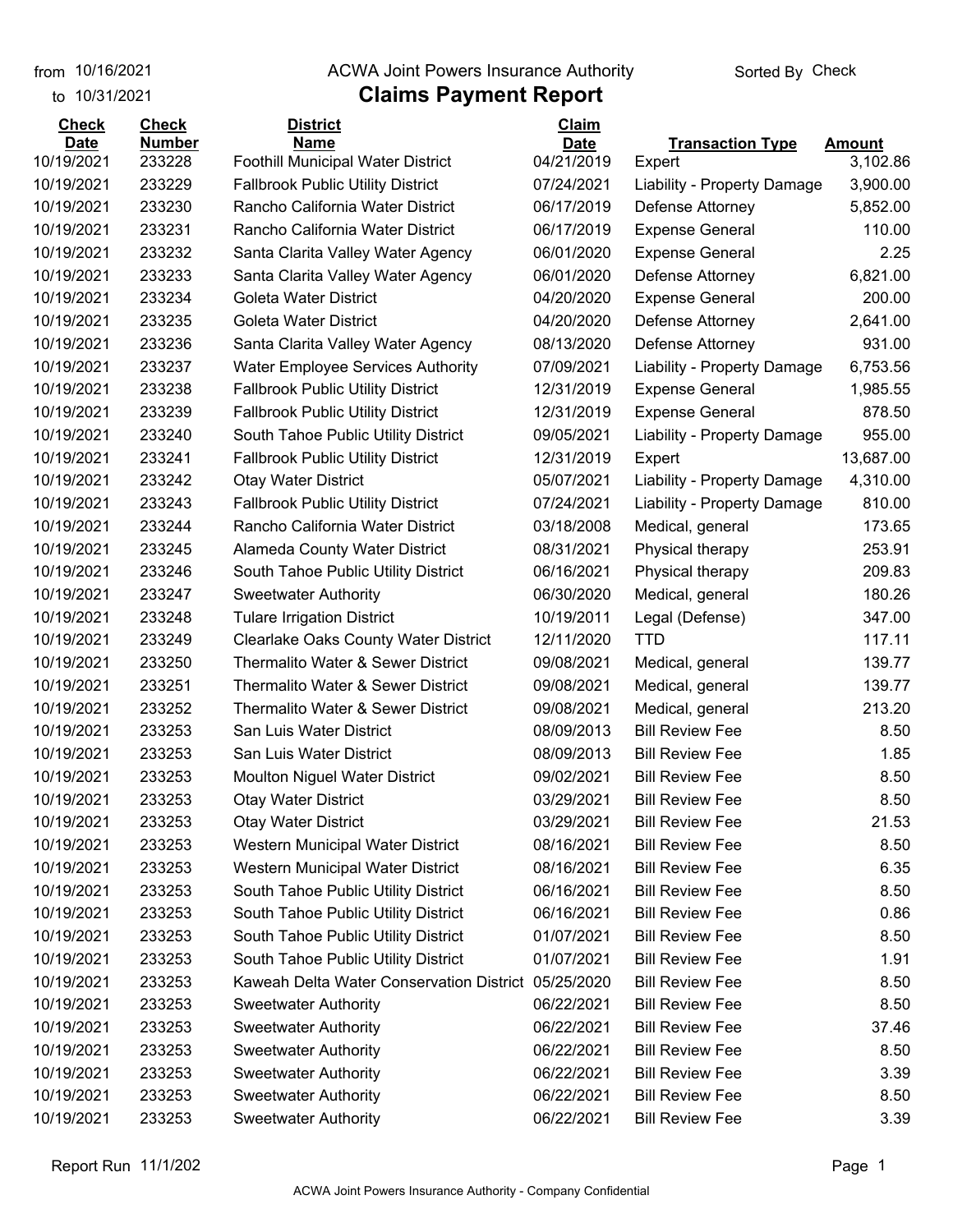to 10/31/2021

#### from 10/16/2021 **The COVA Solic Act Act Authority** Sorted By Check

| <b>Check</b> | <b>Check</b>  | <b>District</b>                              | Claim       |                         |               |
|--------------|---------------|----------------------------------------------|-------------|-------------------------|---------------|
| <b>Date</b>  | <b>Number</b> | <b>Name</b>                                  | <b>Date</b> | <b>Transaction Type</b> | <b>Amount</b> |
| 10/19/2021   | 233253        | <b>Sweetwater Authority</b>                  | 06/22/2021  | <b>Bill Review Fee</b>  | 8.50          |
| 10/19/2021   | 233253        | <b>Sweetwater Authority</b>                  | 06/22/2021  | <b>Bill Review Fee</b>  | 6.70          |
| 10/19/2021   | 233253        | <b>Water Employee Services Authority</b>     | 06/23/2020  | <b>Bill Review Fee</b>  | 8.50          |
| 10/19/2021   | 233253        | <b>Water Employee Services Authority</b>     | 06/23/2020  | <b>Bill Review Fee</b>  | 20.25         |
| 10/19/2021   | 233253        | <b>Mission Springs Water District</b>        | 07/15/2021  | <b>Bill Review Fee</b>  | 8.50          |
| 10/19/2021   | 233253        | El Dorado Irrigation District                | 10/21/2020  | <b>Bill Review Fee</b>  | 8.50          |
| 10/19/2021   | 233253        | Ramona Municipal Water District              | 10/03/2017  | <b>Bill Review Fee</b>  | 8.50          |
| 10/19/2021   | 233253        | <b>Carmichael Water District</b>             | 12/12/2019  | <b>Bill Review Fee</b>  | 8.50          |
| 10/19/2021   | 233253        | <b>Carmichael Water District</b>             | 12/12/2019  | <b>Bill Review Fee</b>  | 5.78          |
| 10/19/2021   | 233253        | <b>Carmichael Water District</b>             | 12/12/2019  | <b>Bill Review Fee</b>  | 8.50          |
| 10/19/2021   | 233253        | <b>Carmichael Water District</b>             | 12/12/2019  | <b>Bill Review Fee</b>  | 11.19         |
| 10/19/2021   | 233253        | <b>Trabuco Canyon Water District</b>         | 08/31/2021  | <b>Bill Review Fee</b>  | 8.50          |
| 10/19/2021   | 233253        | <b>Trabuco Canyon Water District</b>         | 08/31/2021  | <b>Bill Review Fee</b>  | 19.02         |
| 10/19/2021   | 233253        | Trabuco Canyon Water District                | 08/31/2021  | <b>Bill Review Fee</b>  | 8.50          |
| 10/19/2021   | 233253        | <b>Trabuco Canyon Water District</b>         | 08/31/2021  | <b>Bill Review Fee</b>  | 14.91         |
| 10/19/2021   | 233253        | Valley Center Municipal Water District       | 09/08/2015  | <b>Bill Review Fee</b>  | 8.50          |
| 10/19/2021   | 233253        | <b>Sweetwater Authority</b>                  | 10/08/2020  | <b>Bill Review Fee</b>  | 8.50          |
| 10/19/2021   | 233253        | <b>Sweetwater Authority</b>                  | 10/08/2020  | <b>Bill Review Fee</b>  | 35.63         |
| 10/19/2021   | 233253        | Goleta Water District                        | 03/02/2021  | <b>Bill Review Fee</b>  | 8.50          |
| 10/19/2021   | 233253        | Goleta Water District                        | 03/02/2021  | <b>Bill Review Fee</b>  | 1.19          |
| 10/19/2021   | 233253        | Solano Irrigation District                   | 09/21/2021  | <b>Bill Review Fee</b>  | 8.50          |
| 10/19/2021   | 233253        | Solano Irrigation District                   | 09/21/2021  | <b>Bill Review Fee</b>  | 10.95         |
| 10/19/2021   | 233253        | Solano Irrigation District                   | 09/21/2021  | <b>Bill Review Fee</b>  | 8.50          |
| 10/19/2021   | 233253        | Solano Irrigation District                   | 09/21/2021  | <b>Bill Review Fee</b>  | 23.01         |
| 10/19/2021   | 233253        | Rancho California Water District             | 02/13/2019  | <b>Bill Review Fee</b>  | 8.50          |
| 10/19/2021   | 233253        | Laguna Beach County Water District           | 01/19/2021  | <b>Bill Review Fee</b>  | 8.50          |
| 10/19/2021   | 233253        | Laguna Beach County Water District           | 01/19/2021  | <b>Bill Review Fee</b>  | 58.11         |
| 10/19/2021   | 233253        | Solano Irrigation District                   | 09/13/2021  | <b>Bill Review Fee</b>  | 8.50          |
| 10/19/2021   | 233253        | Solano Irrigation District                   | 09/13/2021  | <b>Bill Review Fee</b>  | 20.10         |
| 10/19/2021   | 233253        | <b>Thermalito Water &amp; Sewer District</b> | 09/08/2021  | <b>Bill Review Fee</b>  | 8.50          |
| 10/19/2021   | 233253        | Thermalito Water & Sewer District            | 09/08/2021  | <b>Bill Review Fee</b>  | 9.41          |
| 10/19/2021   | 233253        | Thermalito Water & Sewer District            | 09/08/2021  | <b>Bill Review Fee</b>  | 8.50          |
| 10/19/2021   | 233253        | Thermalito Water & Sewer District            | 09/08/2021  | <b>Bill Review Fee</b>  | 6.17          |
| 10/19/2021   | 233253        | Thermalito Water & Sewer District            | 09/08/2021  | <b>Bill Review Fee</b>  | 8.50          |
| 10/19/2021   | 233253        | Thermalito Water & Sewer District            | 09/08/2021  | <b>Bill Review Fee</b>  | 6.17          |
| 10/19/2021   | 233253        | <b>Scotts Valley Water District</b>          | 10/28/2019  | <b>Bill Review Fee</b>  | 8.50          |
| 10/19/2021   | 233253        | <b>Scotts Valley Water District</b>          | 10/28/2019  | <b>Bill Review Fee</b>  | 3.53          |
| 10/19/2021   | 233253        | San Juan Water District                      | 08/28/2003  | <b>Bill Review Fee</b>  | 8.50          |
| 10/19/2021   | 233253        | San Juan Water District                      | 08/28/2003  | <b>Bill Review Fee</b>  | 20.24         |
| 10/19/2021   | 233253        | Vista Irrigation District                    | 07/01/2021  | <b>Bill Review Fee</b>  | 8.50          |
| 10/19/2021   | 233253        | Vista Irrigation District                    | 07/01/2021  | <b>Bill Review Fee</b>  | 8.75          |
| 10/19/2021   | 233253        | Humboldt Bay Municipal Water District        | 05/29/2019  | <b>Bill Review Fee</b>  | 8.50          |
| 10/19/2021   | 233253        | Humboldt Bay Municipal Water District        | 05/29/2019  | <b>Bill Review Fee</b>  | 7.35          |
| 10/19/2021   | 233253        | <b>Stockton-East Water District</b>          | 09/21/2020  | <b>Bill Review Fee</b>  | 8.50          |
|              |               |                                              |             |                         |               |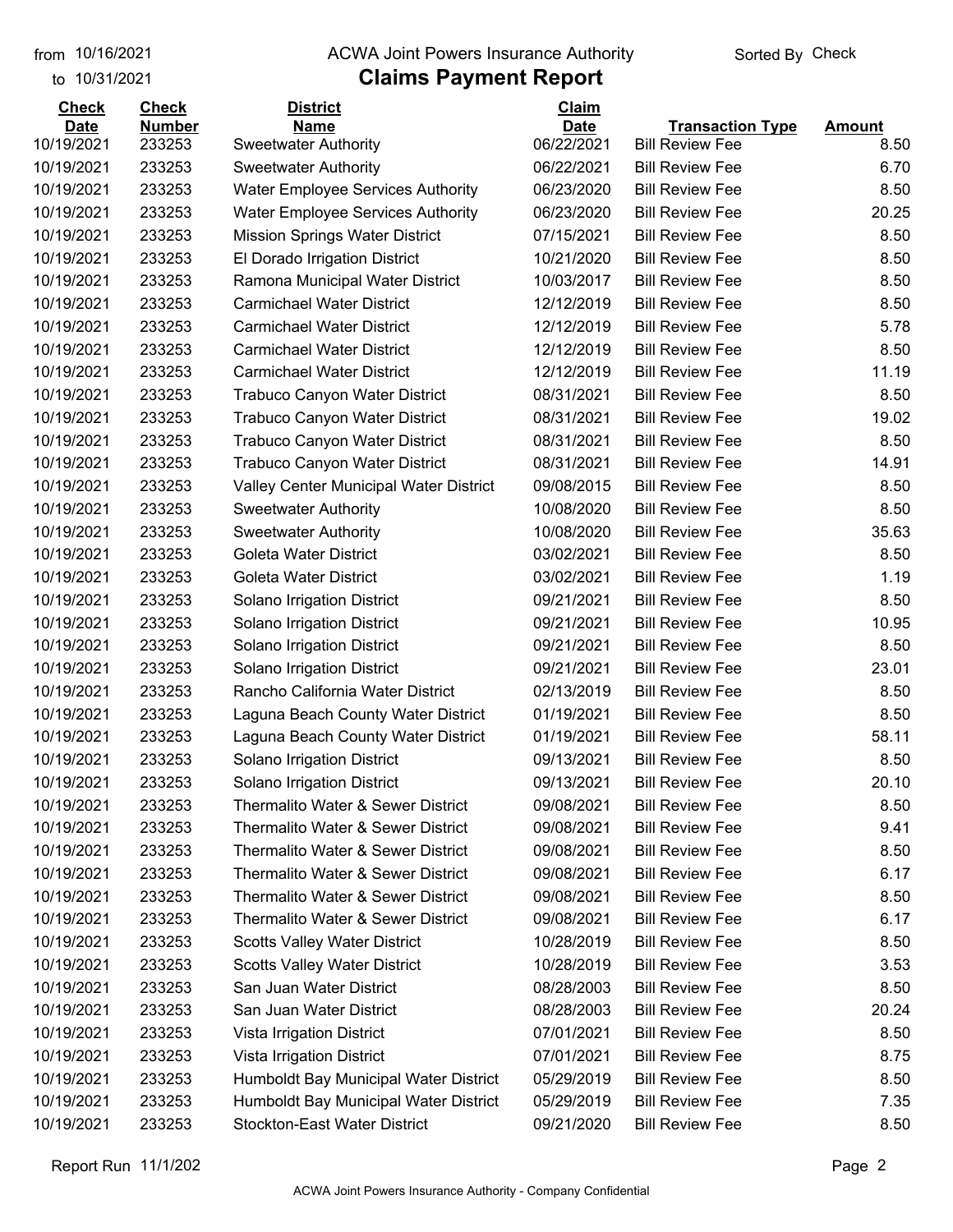#### from 10/16/2021 **Example 20 Travellet Authority** and 10/16/2021 Check

#### to 10/31/2021

| <b>Check</b>              | <b>Check</b>            | <b>District</b>                                    | Claim                     |                                                   |                       |
|---------------------------|-------------------------|----------------------------------------------------|---------------------------|---------------------------------------------------|-----------------------|
| <b>Date</b><br>10/19/2021 | <b>Number</b><br>233253 | <b>Name</b><br><b>Stockton-East Water District</b> | <b>Date</b><br>09/21/2020 | <b>Transaction Type</b><br><b>Bill Review Fee</b> | <b>Amount</b><br>1.32 |
| 10/19/2021                | 233253                  | Santa Clarita Valley Water Agency                  | 09/02/2021                | <b>Bill Review Fee</b>                            | 8.50                  |
| 10/19/2021                | 233253                  | Santa Clarita Valley Water Agency                  | 09/02/2021                | <b>Bill Review Fee</b>                            | 1.78                  |
| 10/19/2021                | 233253                  | El Toro Water District                             | 06/22/2015                | <b>Bill Review Fee</b>                            | 8.50                  |
| 10/19/2021                | 233253                  | El Toro Water District                             | 06/22/2015                | <b>Bill Review Fee</b>                            | 32.55                 |
| 10/19/2021                | 233253                  | Alameda County Water District                      | 02/14/2020                | <b>Bill Review Fee</b>                            | 8.50                  |
| 10/19/2021                | 233253                  | Alameda County Water District                      | 02/14/2020                | <b>Bill Review Fee</b>                            | 8.50                  |
| 10/19/2021                | 233253                  | <b>Sweetwater Authority</b>                        | 06/30/2020                | <b>Bill Review Fee</b>                            | 8.50                  |
| 10/19/2021                | 233253                  | <b>Sweetwater Authority</b>                        | 06/30/2020                | <b>Bill Review Fee</b>                            | 4.46                  |
| 10/19/2021                | 233253                  | <b>Sweetwater Authority</b>                        | 06/30/2020                | <b>Bill Review Fee</b>                            | 8.50                  |
| 10/19/2021                | 233253                  | <b>Sweetwater Authority</b>                        | 06/30/2020                | <b>Bill Review Fee</b>                            | 18.37                 |
| 10/19/2021                | 233253                  | Rancho California Water District                   | 03/18/2008                | <b>Bill Review Fee</b>                            | 8.50                  |
| 10/19/2021                | 233253                  | Rancho California Water District                   | 03/18/2008                | <b>Bill Review Fee</b>                            | 4.82                  |
| 10/19/2021                | 233253                  | <b>Alameda County Water District</b>               | 08/31/2021                | <b>Bill Review Fee</b>                            | 8.50                  |
| 10/19/2021                | 233253                  | <b>Tulare Irrigation District</b>                  | 10/19/2011                | <b>Bill Review Fee</b>                            | 8.50                  |
| 10/19/2021                | 233253                  | <b>Tulare Irrigation District</b>                  | 10/19/2011                | <b>Bill Review Fee</b>                            | 7.16                  |
| 10/19/2021                | 233253                  | <b>Tulare Irrigation District</b>                  | 10/19/2011                | <b>Bill Review Fee</b>                            | 8.50                  |
| 10/19/2021                | 233253                  | <b>Tulare Irrigation District</b>                  | 10/19/2011                | <b>Bill Review Fee</b>                            | 7.16                  |
| 10/19/2021                | 233253                  | <b>Tulare Irrigation District</b>                  | 10/19/2011                | <b>Bill Review Fee</b>                            | 8.50                  |
| 10/19/2021                | 233253                  | <b>Tulare Irrigation District</b>                  | 10/19/2011                | <b>Bill Review Fee</b>                            | 7.16                  |
| 10/19/2021                | 233253                  | <b>Helix Water District</b>                        | 07/23/2019                | <b>Bill Review Fee</b>                            | 8.50                  |
| 10/19/2021                | 233253                  | <b>Helix Water District</b>                        | 07/23/2019                | <b>Bill Review Fee</b>                            | 8.50                  |
| 10/19/2021                | 233253                  | <b>Helix Water District</b>                        | 07/23/2019                | <b>Bill Review Fee</b>                            | 3.22                  |
| 10/19/2021                | 233253                  | <b>Helix Water District</b>                        | 07/23/2019                | <b>Bill Review Fee</b>                            | 8.50                  |
| 10/19/2021                | 233253                  | <b>Helix Water District</b>                        | 07/23/2019                | <b>Bill Review Fee</b>                            | 2.89                  |
| 10/19/2021                | 233253                  | <b>Helix Water District</b>                        | 07/23/2019                | <b>Bill Review Fee</b>                            | 8.50                  |
| 10/19/2021                | 233253                  | <b>Helix Water District</b>                        | 07/23/2019                | <b>Bill Review Fee</b>                            | 5.55                  |
| 10/19/2021                | 233253                  | <b>Helix Water District</b>                        | 07/23/2019                | <b>Bill Review Fee</b>                            | 8.50                  |
| 10/19/2021                | 233253                  | <b>Helix Water District</b>                        | 07/23/2019                | <b>Bill Review Fee</b>                            | 10.27                 |
| 10/19/2021                | 233253                  | <b>Helix Water District</b>                        | 07/23/2019                | <b>Bill Review Fee</b>                            | 8.50                  |
| 10/19/2021                | 233253                  | <b>Helix Water District</b>                        | 07/23/2019                | <b>Bill Review Fee</b>                            | 9.20                  |
| 10/19/2021                | 233253                  | <b>Helix Water District</b>                        | 07/23/2019                | <b>Bill Review Fee</b>                            | 8.50                  |
| 10/19/2021                | 233253                  | <b>Helix Water District</b>                        | 07/23/2019                | <b>Bill Review Fee</b>                            | 4.94                  |
| 10/19/2021                | 233253                  | <b>Helix Water District</b>                        | 07/23/2019                | <b>Bill Review Fee</b>                            | 8.50                  |
| 10/19/2021                | 233253                  | <b>Helix Water District</b>                        | 07/23/2019                | <b>Bill Review Fee</b>                            | 7.43                  |
| 10/19/2021                | 233253                  | Solano Irrigation District                         | 07/07/2021                | <b>Bill Review Fee</b>                            | 8.50                  |
| 10/19/2021                | 233253                  | Solano Irrigation District                         | 07/07/2021                | <b>Bill Review Fee</b>                            | 10.15                 |
| 10/19/2021                | 233253                  | <b>Helix Water District</b>                        | 09/22/2021                | <b>Bill Review Fee</b>                            | 8.50                  |
| 10/19/2021                | 233254                  | Mid-Peninsula Water District                       | 03/19/2021                | Legal (Defense)                                   | 118.97                |
| 10/19/2021                | 233255                  | Soquel Creek Water District                        | 11/16/2020                | Legal (Defense)                                   | 220.94                |
| 10/19/2021                | 233256                  | Woodbridge Irrigation District                     | 11/05/2019                | Legal (Defense)                                   | 1,172.66              |
| 10/19/2021                | 233257                  | Paradise Irrigation District                       | 05/11/1993                | Legal (Defense)                                   | 54.08                 |
| 10/19/2021                | 233258                  | <b>Merced Irrigation District</b>                  | 04/21/2020                | Legal (Defense)                                   | 67.98                 |
| 10/19/2021                | 233259                  | <b>Mission Springs Water District</b>              | 05/11/2021                | Legal (Defense)                                   | 441.87                |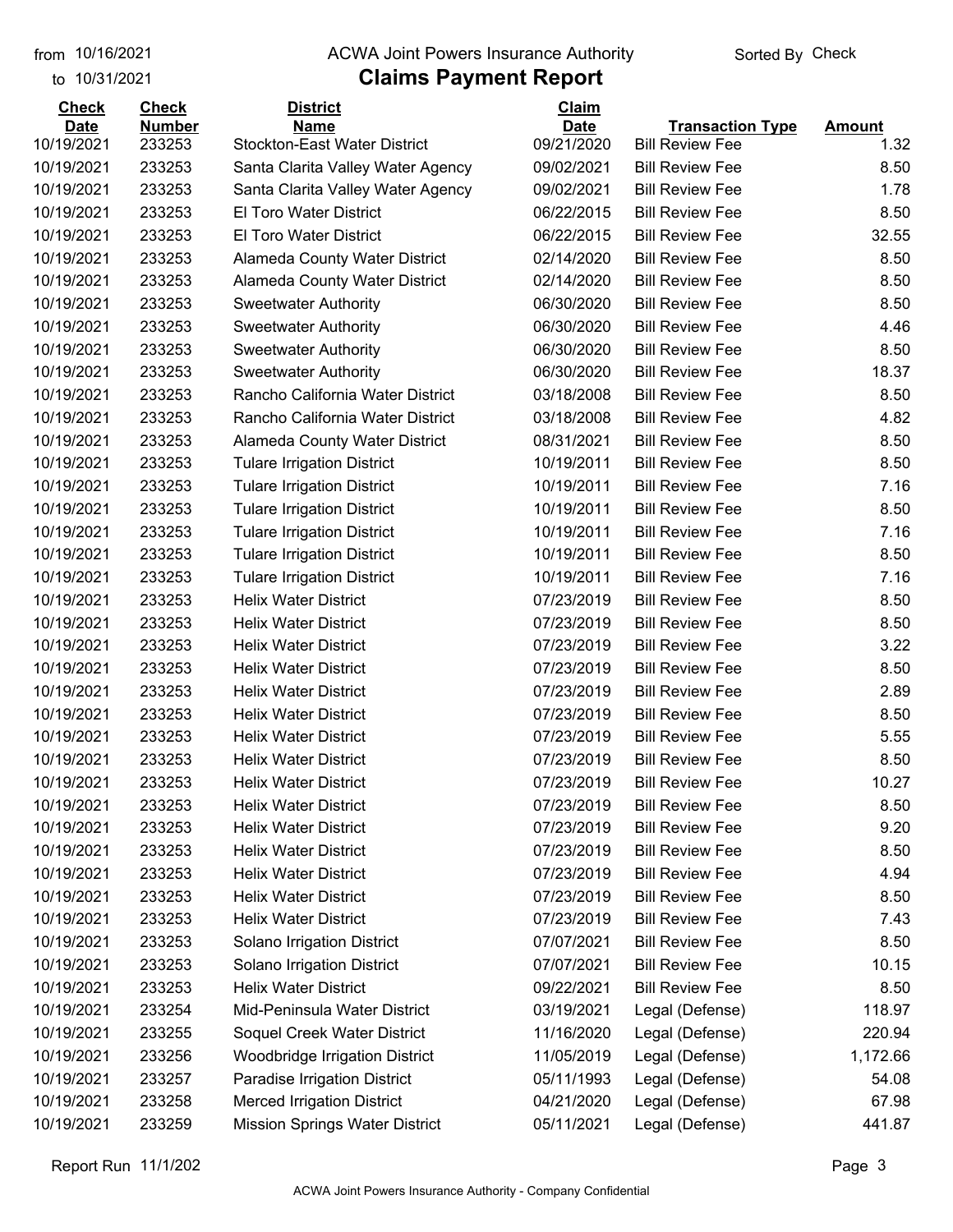to 10/31/2021

#### from 10/16/2021 **Example 20 Travellet Authority** and 10/16/2021 Check

| <b>Check</b> | <b>Check</b>  | <b>District</b>                                    | <b>Claim</b> |                         |               |
|--------------|---------------|----------------------------------------------------|--------------|-------------------------|---------------|
| <b>Date</b>  | <b>Number</b> | Name                                               | <b>Date</b>  | <b>Transaction Type</b> | <b>Amount</b> |
| 10/19/2021   | 233260        | Soquel Creek Water District                        | 08/17/2017   | Investigation/Subrosa   | 245.00        |
| 10/19/2021   | 233261        | San Luis Water District                            | 09/04/2020   | Investigation/Subrosa   | 2,540.00      |
| 10/19/2021   | 233262        | Glenn-Colusa Irrigation District                   | 05/08/2019   | <b>PPD</b>              | 580.00        |
| 10/19/2021   | 233263        | Laguna Beach County Water District                 | 10/29/2019   | <b>TTD</b>              | 1,881.62      |
| 10/19/2021   | 233264        | El Toro Water District                             | 06/22/2015   | Medical, general        | 146.12        |
| 10/19/2021   | 233265        | Yolo County Flood Control & Water Conse 11/21/1991 |              | Life pension            | 84.00         |
| 10/19/2021   | 233266        | <b>Scotts Valley Water District</b>                | 10/28/2019   | Medical, general        | 187.30        |
| 10/19/2021   | 233267        | <b>Sweetwater Authority</b>                        | 06/30/2020   | Medical, general        | 163.59        |
| 10/19/2021   | 233268        | <b>Clearlake Oaks County Water District</b>        | 12/11/2020   | <b>TTD</b>              | 762.31        |
| 10/19/2021   | 233269        | Vista Irrigation District                          | 02/04/2019   | Legal (Defense)         | 601.12        |
| 10/19/2021   | 233270        | Ramona Municipal Water District                    | 10/03/2017   | Legal (Defense)         | 1,872.00      |
| 10/19/2021   | 233271        | Las Virgenes Municipal Water District              | 07/17/2019   | Legal (Defense)         | 1,852.75      |
| 10/19/2021   | 233272        | <b>Twentynine Palms Water District</b>             | 02/09/2021   | Legal (Defense)         | 97.50         |
| 10/19/2021   | 233273        | <b>Water Employee Services Authority</b>           | 12/10/2018   | Legal (Defense)         | 702.00        |
| 10/19/2021   | 233274        | <b>Sweetwater Authority</b>                        | 06/30/2020   | Legal (Defense)         | 487.50        |
| 10/19/2021   | 233275        | <b>Idyllwild Water District</b>                    | 02/13/2020   | Legal (Defense)         | 1,911.00      |
| 10/19/2021   | 233276        | <b>Vallecitos Water District</b>                   | 01/14/2016   | Legal (Defense)         | 117.00        |
| 10/19/2021   | 233277        | Walnut Valley Water District                       | 12/26/2019   | Legal (Defense)         | 420.25        |
| 10/19/2021   | 233278        | Laguna Beach County Water District                 | 05/29/2020   | Legal (Defense)         | 448.50        |
| 10/19/2021   | 233279        | Ramona Municipal Water District                    | 04/10/2013   | Legal (Defense)         | 195.00        |
| 10/19/2021   | 233280        | <b>Trabuco Canyon Water District</b>               | 08/31/2021   | Medical, general        | 166.86        |
| 10/19/2021   | 233281        | <b>Valley Center Municipal Water District</b>      | 09/08/2015   | <b>DME Supplies</b>     | 166.18        |
| 10/19/2021   | 233282        | Panoche Water District                             | 08/17/2019   | <b>PPD</b>              | 580.00        |
| 10/19/2021   | 233283        | <b>Otay Water District</b>                         | 03/29/2021   | Medical, general        | 98.27         |
| 10/19/2021   | 233284        | <b>Tulare Irrigation District</b>                  | 10/19/2011   | Pharmacy                | 22.20         |
| 10/19/2021   | 233285        | <b>Elsinore Valley Municipal Water District</b>    | 05/05/2014   | Pharmacy                | 16.94         |
| 10/19/2021   | 233286        | <b>Scotts Valley Water District</b>                | 07/10/2003   | Pharmacy                | 34.64         |
| 10/19/2021   | 233287        | Georgetown Divide Public Utility District          | 10/03/2011   | Pharmacy                | 30.21         |
| 10/19/2021   | 233288        | Solano Irrigation District                         | 03/14/2017   | Pharmacy                | 23.07         |
| 10/19/2021   | 233289        | San Juan Water District                            | 08/28/2003   | Pharmacy                | 43.52         |
| 10/19/2021   | 233290        | <b>Otay Water District</b>                         | 03/29/2021   | Pharmacy                | 9.28          |
| 10/19/2021   | 233291        | <b>Trabuco Canyon Water District</b>               | 08/31/2021   | Pharmacy                | 18.37         |
| 10/19/2021   | 233292        | Terra Bella Irrigation District                    | 05/19/2015   | Pharmacy                | 298.63        |
| 10/19/2021   | 233293        | Las Virgenes Municipal Water District              | 10/01/2021   | Pharmacy                | 16.49         |
| 10/19/2021   | 233294        | Laguna Beach County Water District                 | 01/19/2021   | Medical, general        | 575.44        |
| 10/19/2021   | 233295        | <b>Consolidated Irrigation District</b>            | 09/23/2021   | <b>TTD</b>              | 933.34        |
| 10/19/2021   | 233296        | Solano Irrigation District                         | 09/13/2021   | Medical, general        | 163.59        |
| 10/19/2021   | 233297        | Solano Irrigation District                         | 09/21/2021   | Medical, general        | 164.24        |
| 10/19/2021   | 233298        | Solano Irrigation District                         | 09/21/2021   | Medical, general        | 111.97        |
| 10/19/2021   | 233299        | Santa Clarita Valley Water Agency                  | 09/02/2021   | Chiropractor            | 135.06        |
|              |               |                                                    |              |                         |               |
| 10/19/2021   | 233300        | <b>Helix Water District</b>                        | 07/23/2019   | Chiropractor            | 72.96         |
| 10/19/2021   | 233301        | <b>Helix Water District</b>                        | 07/23/2019   | Chiropractor            | 65.57         |
| 10/19/2021   | 233302        | <b>Helix Water District</b>                        | 07/23/2019   | Chiropractor            | 125.71        |
| 10/19/2021   | 233303        | <b>Helix Water District</b>                        | 07/23/2019   | Chiropractor            | 232.71        |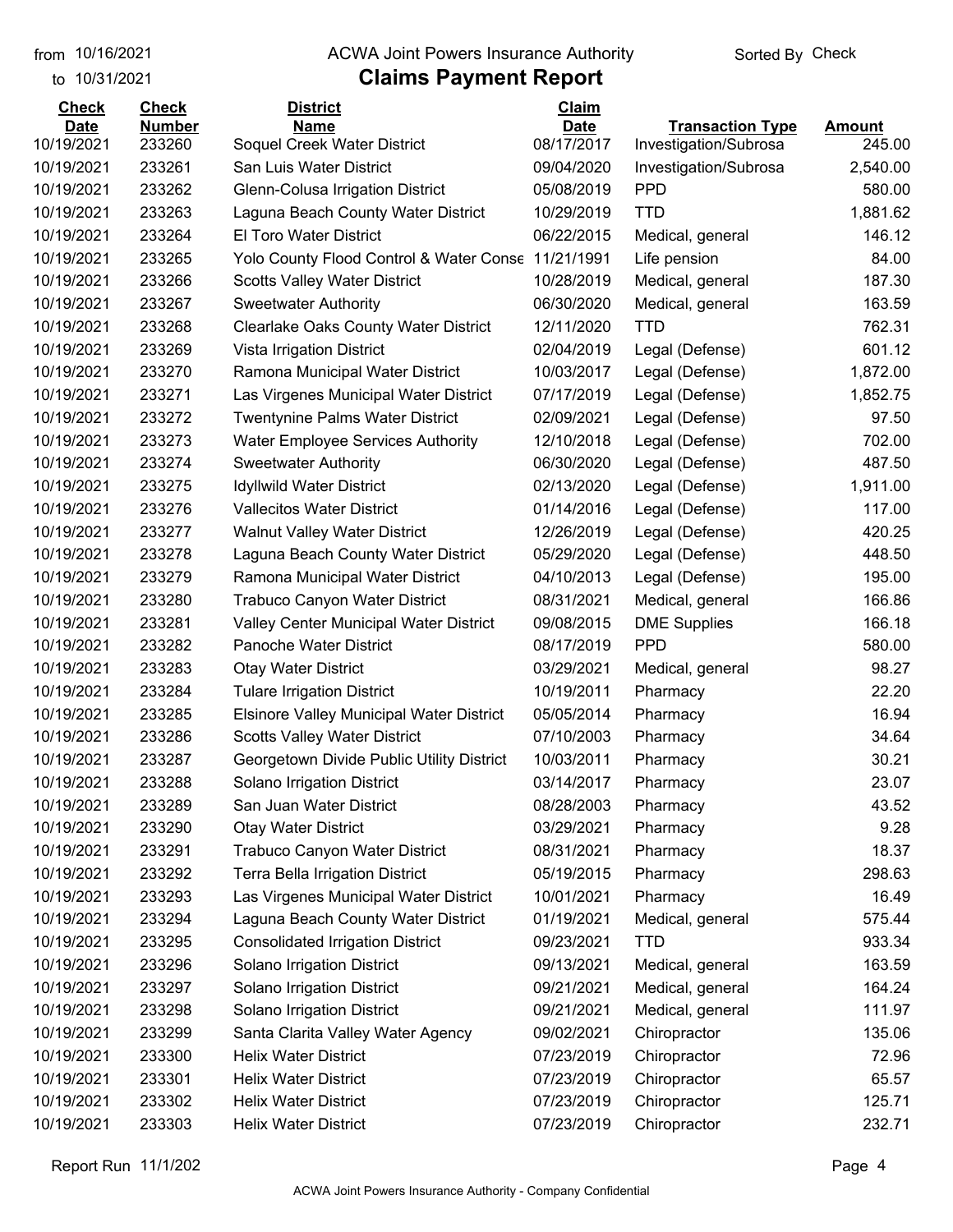to 10/31/2021

#### from 10/16/2021 **Example 20 Travellet Authority** and 10/16/2021 Check

| <b>Check</b> | <b>Check</b>  | <b>District</b>                          | Claim       |                             |               |
|--------------|---------------|------------------------------------------|-------------|-----------------------------|---------------|
| <b>Date</b>  | <b>Number</b> | <b>Name</b>                              | <b>Date</b> | <b>Transaction Type</b>     | <b>Amount</b> |
| 10/19/2021   | 233304        | <b>Helix Water District</b>              | 07/23/2019  | Chiropractor                | 168.38        |
| 10/19/2021   | 233305        | <b>Helix Water District</b>              | 07/23/2019  | Chiropractor                | 208.61        |
| 10/19/2021   | 233306        | <b>Merced Irrigation District</b>        | 10/30/2008  | <b>DME Supplies</b>         | 259.79        |
| 10/19/2021   | 233307        | San Luis Water District                  | 08/09/2013  | Medical, general            | 98.27         |
| 10/19/2021   | 233308        | <b>Water Employee Services Authority</b> | 06/23/2020  | Medical, general            | 111.97        |
| 10/19/2021   | 233309        | <b>Sweetwater Authority</b>              | 10/08/2020  | Medical, general            | 280.82        |
| 10/19/2021   | 233310        | Goleta Water District                    | 03/02/2021  | Medical, general            | 233.59        |
| 10/19/2021   | 233311        | <b>Orange County Water District</b>      | 08/16/2019  | <b>PPD</b>                  | 580.00        |
| 10/19/2021   | 233312        | San Juan Water District                  | 08/28/2003  | Medical, general            | 111.97        |
| 10/19/2021   | 233313        | <b>Tulare Irrigation District</b>        | 10/19/2011  | Medical, general            | 162.37        |
| 10/19/2021   | 233314        | <b>Tulare Irrigation District</b>        | 10/19/2011  | Medical, general            | 162.37        |
| 10/19/2021   | 233315        | <b>Tulare Irrigation District</b>        | 10/19/2011  | Medical, general            | 162.37        |
| 10/19/2021   | 233316        | Las Virgenes Municipal Water District    | 10/01/2021  | <b>TTD</b>                  | 1,082.66      |
| 10/19/2021   | 233317        | <b>Trabuco Canyon Water District</b>     | 08/31/2021  | Medical, general            | 142.85        |
| 10/19/2021   | 233318        | Las Virgenes Municipal Water District    | 09/18/2019  | <b>PPD</b>                  | 580.00        |
| 10/19/2021   | 233319        | <b>Moulton Niguel Water District</b>     | 09/02/2021  | Pharmacy                    | 343.62        |
| 10/20/2021   | 233320        | Vista Irrigation District                | 12/31/2018  | Expert                      | 13,500.00     |
| 10/20/2021   | 233321        | <b>Sweetwater Authority</b>              | 08/03/2021  | Liability - Property Damage | 841.50        |
| 10/20/2021   | 233322        | Sacramento Suburban Water District       | 08/24/2021  | Liability - Property Damage | 80.45         |
| 10/20/2021   | 233323        | <b>Central Water District</b>            | 10/13/2021  | Appraiser                   | 260.70        |
| 10/20/2021   | 233324        | <b>Stockton-East Water District</b>      | 08/30/2011  | <b>Surgery Costs</b>        | 470.13        |
| 10/20/2021   | 233325        | Vista Irrigation District                | 07/01/2021  | Physical therapy            | 105.03        |
| 10/20/2021   | 233326        | <b>Sweetwater Authority</b>              | 06/22/2021  | Physical therapy            | 122.14        |
| 10/20/2021   | 233327        | <b>Sweetwater Authority</b>              | 06/22/2021  | Physical therapy            | 122.14        |
| 10/20/2021   | 233328        | <b>Carmichael Water District</b>         | 12/12/2019  | Medical, general            | 95.71         |
| 10/20/2021   | 233329        | <b>Stockton-East Water District</b>      | 08/30/2011  | <b>Bill Review Fee</b>      | 8.50          |
| 10/20/2021   | 233329        | <b>Stockton-East Water District</b>      | 08/30/2011  | <b>Bill Review Fee</b>      | 1.92          |
| 10/20/2021   | 233329        | <b>Stockton-East Water District</b>      | 08/30/2011  | <b>Bill Review Fee</b>      | 8.50          |
| 10/20/2021   | 233329        | <b>Stockton-East Water District</b>      | 08/30/2011  | <b>Bill Review Fee</b>      | 0.50          |
| 10/20/2021   | 233329        | Vista Irrigation District                | 02/04/2019  | <b>Bill Review Fee</b>      | 8.50          |
| 10/20/2021   | 233329        | Vista Irrigation District                | 02/04/2019  | <b>Bill Review Fee</b>      | 21.53         |
| 10/20/2021   | 233329        | South Tahoe Public Utility District      | 08/21/2020  | <b>Bill Review Fee</b>      | 8.50          |
| 10/20/2021   | 233329        | South Tahoe Public Utility District      | 08/21/2020  | <b>Bill Review Fee</b>      | 1.10          |
| 10/20/2021   | 233329        | <b>Mission Springs Water District</b>    | 08/21/2011  | <b>Bill Review Fee</b>      | 8.50          |
| 10/20/2021   | 233329        | <b>Mission Springs Water District</b>    | 08/21/2011  | <b>Bill Review Fee</b>      | 6.27          |
| 10/20/2021   | 233329        | Joshua Basin Water District              | 11/09/2018  | <b>Bill Review Fee</b>      | 8.50          |
| 10/20/2021   | 233329        | Joshua Basin Water District              | 11/09/2018  | <b>Bill Review Fee</b>      | 21.47         |
| 10/20/2021   | 233329        | <b>Sweetwater Authority</b>              | 11/10/2012  | <b>Bill Review Fee</b>      | 8.50          |
| 10/20/2021   | 233329        | <b>Sweetwater Authority</b>              | 11/10/2012  | <b>Bill Review Fee</b>      | 4.95          |
| 10/20/2021   | 233329        | Wheeler Ridge-Maricopa Water Storage D   | 02/20/2020  | <b>Bill Review Fee</b>      | 8.50          |
| 10/20/2021   | 233329        | Wheeler Ridge-Maricopa Water Storage D   | 02/20/2020  | <b>Bill Review Fee</b>      | 0.32          |
| 10/20/2021   | 233329        | Laguna Beach County Water District       | 11/30/2020  | <b>Bill Review Fee</b>      | 8.50          |
| 10/20/2021   | 233329        | Laguna Beach County Water District       | 11/30/2020  | <b>Bill Review Fee</b>      | 29.40         |
| 10/20/2021   | 233329        | El Dorado Irrigation District            | 07/14/2021  | <b>Bill Review Fee</b>      | 8.50          |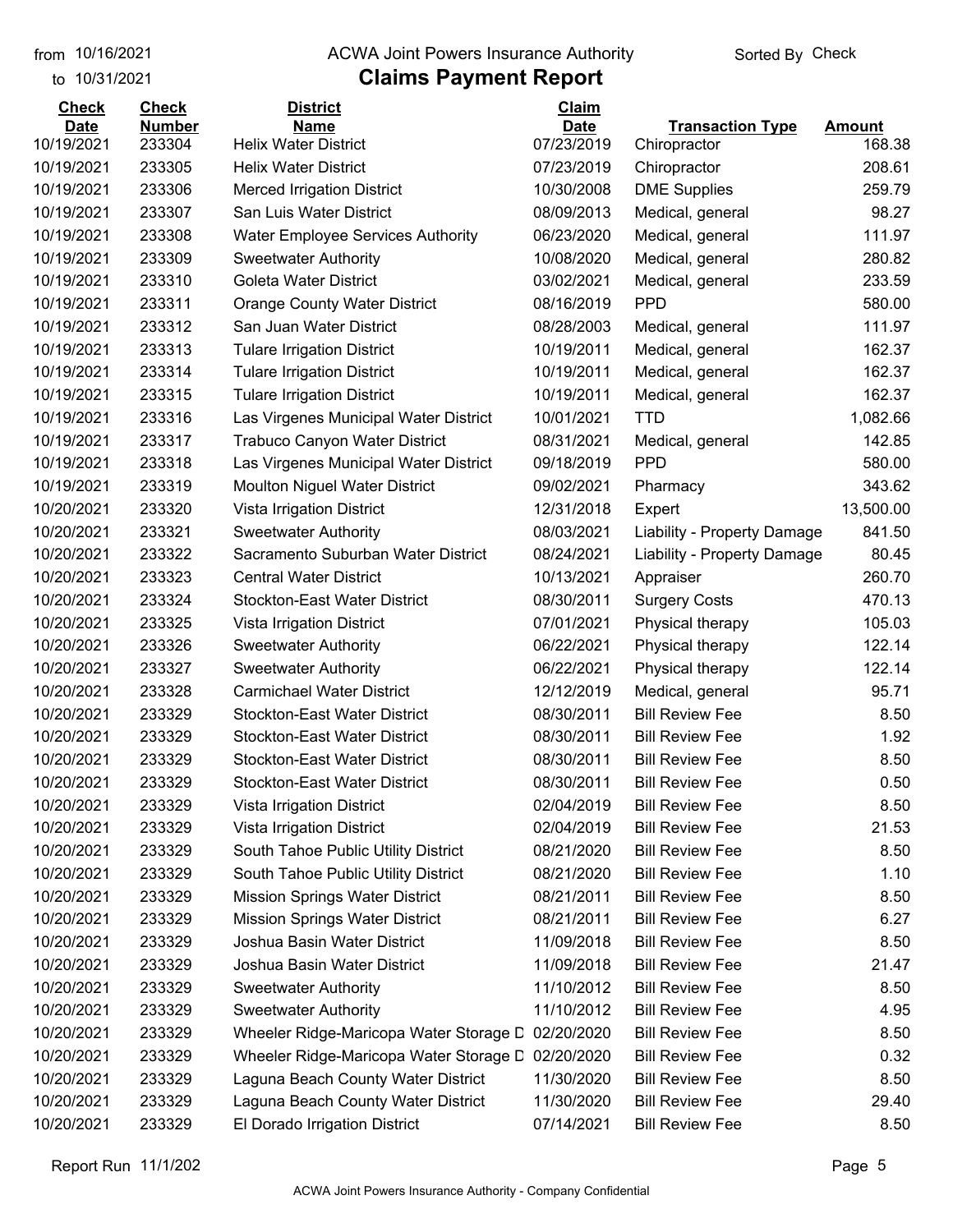#### from 10/16/2021 **Example 20 Travellet Authority** and 10/16/2021 Check

#### to 10/31/2021

| 233329<br>El Dorado Irrigation District<br>07/14/2021<br>10/20/2021<br><b>Bill Review Fee</b><br>7.38<br>10/20/2021<br>233329<br>Alameda County Water District<br>01/25/2021<br><b>Bill Review Fee</b><br>8.50<br>233329<br>33.80<br>10/20/2021<br><b>Alameda County Water District</b><br>01/25/2021<br><b>Bill Review Fee</b><br>10/20/2021<br>233329<br>Monte Vista Water District<br>09/01/2021<br><b>Bill Review Fee</b><br>8.50<br>233329<br>Monte Vista Water District<br>09/01/2021<br><b>Bill Review Fee</b><br>8.75<br>10/20/2021<br>233329<br>10/20/2021<br>Mid-Peninsula Water District<br>03/19/2021<br><b>Bill Review Fee</b><br>8.50<br>2.19<br>10/20/2021<br>233329<br>Mid-Peninsula Water District<br>03/19/2021<br><b>Bill Review Fee</b><br>10/20/2021<br>233329<br>Mid-Peninsula Water District<br>03/19/2021<br><b>Bill Review Fee</b><br>8.50<br>233329<br>Mid-Peninsula Water District<br>03/19/2021<br><b>Bill Review Fee</b><br>2.19<br>233329<br><b>Mesa Water District</b><br>07/30/2020<br><b>Bill Review Fee</b><br>8.50<br>233329<br><b>Mesa Water District</b><br>07/30/2020<br><b>Bill Review Fee</b><br>2.53<br>233329<br>8.50<br>San Luis & Delta-Mendota Water Authority<br>09/20/2021<br><b>Bill Review Fee</b><br>3.67<br>233329<br><b>Bill Review Fee</b><br>San Luis & Delta-Mendota Water Authority<br>09/20/2021<br>233329<br>San Luis & Delta-Mendota Water Authority 09/20/2021<br><b>Bill Review Fee</b><br>8.50<br>233329<br>San Luis & Delta-Mendota Water Authority 09/20/2021<br><b>Bill Review Fee</b><br>5.39<br>233329<br>07/09/2021<br><b>Bill Review Fee</b><br>8.50<br>Fresno Metropolitan Flood Control District<br>233329<br>07/09/2021<br><b>Bill Review Fee</b><br>2.43<br>Fresno Metropolitan Flood Control District<br>233329<br>09/13/2021<br><b>Bill Review Fee</b><br>8.50<br><b>Orange County Water District</b><br>233329<br>09/13/2021<br><b>Bill Review Fee</b><br>1.84<br><b>Orange County Water District</b><br>233329<br>09/13/2021<br><b>Bill Review Fee</b><br>8.50<br><b>Orange County Water District</b><br>233329<br><b>Bill Review Fee</b><br>3.84<br><b>Orange County Water District</b><br>09/13/2021<br>233329<br>Marina Coast Water District<br>09/22/2021<br><b>Bill Review Fee</b><br>8.50<br>233329<br>Marina Coast Water District<br>09/22/2021<br><b>Bill Review Fee</b><br>4.23<br>233329<br>Marina Coast Water District<br>09/22/2021<br><b>Bill Review Fee</b><br>8.50<br>10/20/2021<br>233329<br>Marina Coast Water District<br>09/22/2021<br><b>Bill Review Fee</b><br>3.31<br>10/20/2021<br>233329<br>08/26/2021<br><b>Bill Review Fee</b><br>8.50<br>Desert Water Agency<br>233329<br><b>El Toro Water District</b><br>05/31/2018<br><b>Bill Review Fee</b><br>8.50<br>233329<br><b>El Toro Water District</b><br>05/31/2018<br>22.14<br>10/20/2021<br><b>Bill Review Fee</b><br>10/20/2021<br>233329<br>07/15/2021<br><b>Bill Review Fee</b><br>8.50<br>Paradise Irrigation District<br>10/20/2021<br>07/15/2021<br><b>Bill Review Fee</b><br>233329<br>Paradise Irrigation District<br>3.99<br>233329<br><b>Merced Irrigation District</b><br>08/08/2020<br><b>Bill Review Fee</b><br>8.50<br><b>Merced Irrigation District</b><br>233329<br>08/08/2020<br><b>Bill Review Fee</b><br>7.09<br><b>Stockton-East Water District</b><br>10/20/2021<br>233330<br>09/21/2020<br>Medical, general<br>100.13<br>1,270.00<br>233331<br>Rancho California Water District<br>06/02/2021<br>Investigation/Subrosa<br>233332<br>San Luis & Delta-Mendota Water Authority<br>09/03/2021<br>56.56<br>Mileage<br>233333<br>Kern County Water Agency<br>09/16/2016<br>66.00<br>Legal (Defense)<br><b>Clearlake Oaks County Water District</b><br>1,139.49<br>233334<br>12/11/2020<br>Mileage<br>10/20/2021<br>05/29/2019<br>70.56<br>233335<br>Humboldt Bay Municipal Water District<br>Medical, general<br><b>Helix Water District</b><br>233336<br>07/23/2019<br>Legal (Defense)<br>964.19<br>233337<br>Rancho California Water District<br>02/13/2019<br>Physical therapy<br>132.84<br>10/20/2021<br>233338<br><b>Mission Springs Water District</b><br>07/15/2021<br>Physical therapy<br>134.64<br>10/20/2021<br>233339<br>Solano Irrigation District<br>07/07/2021<br>Medical, general<br>87.46<br>10/20/2021<br>233340<br><b>Mission Springs Water District</b><br>07/15/2021<br>Diagnostics<br>317.49 | <b>Check</b> | <b>Check</b>  | <b>District</b> | Claim       |                         |               |
|-------------------------------------------------------------------------------------------------------------------------------------------------------------------------------------------------------------------------------------------------------------------------------------------------------------------------------------------------------------------------------------------------------------------------------------------------------------------------------------------------------------------------------------------------------------------------------------------------------------------------------------------------------------------------------------------------------------------------------------------------------------------------------------------------------------------------------------------------------------------------------------------------------------------------------------------------------------------------------------------------------------------------------------------------------------------------------------------------------------------------------------------------------------------------------------------------------------------------------------------------------------------------------------------------------------------------------------------------------------------------------------------------------------------------------------------------------------------------------------------------------------------------------------------------------------------------------------------------------------------------------------------------------------------------------------------------------------------------------------------------------------------------------------------------------------------------------------------------------------------------------------------------------------------------------------------------------------------------------------------------------------------------------------------------------------------------------------------------------------------------------------------------------------------------------------------------------------------------------------------------------------------------------------------------------------------------------------------------------------------------------------------------------------------------------------------------------------------------------------------------------------------------------------------------------------------------------------------------------------------------------------------------------------------------------------------------------------------------------------------------------------------------------------------------------------------------------------------------------------------------------------------------------------------------------------------------------------------------------------------------------------------------------------------------------------------------------------------------------------------------------------------------------------------------------------------------------------------------------------------------------------------------------------------------------------------------------------------------------------------------------------------------------------------------------------------------------------------------------------------------------------------------------------------------------------------------------------------------------------------------------------------------------------------------------------------------------------------------------------------------------------------------------------------------------------------------------------------------------------------------------------------------------------------------------------------------------------------------------------------------------------------------------------------------------------------------------------------------------------------------------------------------------------------------------------------------------------------------------------------------------------------------------------------------------------------------------------------------------------------------------------------|--------------|---------------|-----------------|-------------|-------------------------|---------------|
|                                                                                                                                                                                                                                                                                                                                                                                                                                                                                                                                                                                                                                                                                                                                                                                                                                                                                                                                                                                                                                                                                                                                                                                                                                                                                                                                                                                                                                                                                                                                                                                                                                                                                                                                                                                                                                                                                                                                                                                                                                                                                                                                                                                                                                                                                                                                                                                                                                                                                                                                                                                                                                                                                                                                                                                                                                                                                                                                                                                                                                                                                                                                                                                                                                                                                                                                                                                                                                                                                                                                                                                                                                                                                                                                                                                                                                                                                                                                                                                                                                                                                                                                                                                                                                                                                                                                                                                           | <b>Date</b>  | <b>Number</b> | <b>Name</b>     | <b>Date</b> | <b>Transaction Type</b> | <b>Amount</b> |
|                                                                                                                                                                                                                                                                                                                                                                                                                                                                                                                                                                                                                                                                                                                                                                                                                                                                                                                                                                                                                                                                                                                                                                                                                                                                                                                                                                                                                                                                                                                                                                                                                                                                                                                                                                                                                                                                                                                                                                                                                                                                                                                                                                                                                                                                                                                                                                                                                                                                                                                                                                                                                                                                                                                                                                                                                                                                                                                                                                                                                                                                                                                                                                                                                                                                                                                                                                                                                                                                                                                                                                                                                                                                                                                                                                                                                                                                                                                                                                                                                                                                                                                                                                                                                                                                                                                                                                                           |              |               |                 |             |                         |               |
|                                                                                                                                                                                                                                                                                                                                                                                                                                                                                                                                                                                                                                                                                                                                                                                                                                                                                                                                                                                                                                                                                                                                                                                                                                                                                                                                                                                                                                                                                                                                                                                                                                                                                                                                                                                                                                                                                                                                                                                                                                                                                                                                                                                                                                                                                                                                                                                                                                                                                                                                                                                                                                                                                                                                                                                                                                                                                                                                                                                                                                                                                                                                                                                                                                                                                                                                                                                                                                                                                                                                                                                                                                                                                                                                                                                                                                                                                                                                                                                                                                                                                                                                                                                                                                                                                                                                                                                           |              |               |                 |             |                         |               |
|                                                                                                                                                                                                                                                                                                                                                                                                                                                                                                                                                                                                                                                                                                                                                                                                                                                                                                                                                                                                                                                                                                                                                                                                                                                                                                                                                                                                                                                                                                                                                                                                                                                                                                                                                                                                                                                                                                                                                                                                                                                                                                                                                                                                                                                                                                                                                                                                                                                                                                                                                                                                                                                                                                                                                                                                                                                                                                                                                                                                                                                                                                                                                                                                                                                                                                                                                                                                                                                                                                                                                                                                                                                                                                                                                                                                                                                                                                                                                                                                                                                                                                                                                                                                                                                                                                                                                                                           |              |               |                 |             |                         |               |
|                                                                                                                                                                                                                                                                                                                                                                                                                                                                                                                                                                                                                                                                                                                                                                                                                                                                                                                                                                                                                                                                                                                                                                                                                                                                                                                                                                                                                                                                                                                                                                                                                                                                                                                                                                                                                                                                                                                                                                                                                                                                                                                                                                                                                                                                                                                                                                                                                                                                                                                                                                                                                                                                                                                                                                                                                                                                                                                                                                                                                                                                                                                                                                                                                                                                                                                                                                                                                                                                                                                                                                                                                                                                                                                                                                                                                                                                                                                                                                                                                                                                                                                                                                                                                                                                                                                                                                                           |              |               |                 |             |                         |               |
|                                                                                                                                                                                                                                                                                                                                                                                                                                                                                                                                                                                                                                                                                                                                                                                                                                                                                                                                                                                                                                                                                                                                                                                                                                                                                                                                                                                                                                                                                                                                                                                                                                                                                                                                                                                                                                                                                                                                                                                                                                                                                                                                                                                                                                                                                                                                                                                                                                                                                                                                                                                                                                                                                                                                                                                                                                                                                                                                                                                                                                                                                                                                                                                                                                                                                                                                                                                                                                                                                                                                                                                                                                                                                                                                                                                                                                                                                                                                                                                                                                                                                                                                                                                                                                                                                                                                                                                           |              |               |                 |             |                         |               |
|                                                                                                                                                                                                                                                                                                                                                                                                                                                                                                                                                                                                                                                                                                                                                                                                                                                                                                                                                                                                                                                                                                                                                                                                                                                                                                                                                                                                                                                                                                                                                                                                                                                                                                                                                                                                                                                                                                                                                                                                                                                                                                                                                                                                                                                                                                                                                                                                                                                                                                                                                                                                                                                                                                                                                                                                                                                                                                                                                                                                                                                                                                                                                                                                                                                                                                                                                                                                                                                                                                                                                                                                                                                                                                                                                                                                                                                                                                                                                                                                                                                                                                                                                                                                                                                                                                                                                                                           |              |               |                 |             |                         |               |
|                                                                                                                                                                                                                                                                                                                                                                                                                                                                                                                                                                                                                                                                                                                                                                                                                                                                                                                                                                                                                                                                                                                                                                                                                                                                                                                                                                                                                                                                                                                                                                                                                                                                                                                                                                                                                                                                                                                                                                                                                                                                                                                                                                                                                                                                                                                                                                                                                                                                                                                                                                                                                                                                                                                                                                                                                                                                                                                                                                                                                                                                                                                                                                                                                                                                                                                                                                                                                                                                                                                                                                                                                                                                                                                                                                                                                                                                                                                                                                                                                                                                                                                                                                                                                                                                                                                                                                                           |              |               |                 |             |                         |               |
|                                                                                                                                                                                                                                                                                                                                                                                                                                                                                                                                                                                                                                                                                                                                                                                                                                                                                                                                                                                                                                                                                                                                                                                                                                                                                                                                                                                                                                                                                                                                                                                                                                                                                                                                                                                                                                                                                                                                                                                                                                                                                                                                                                                                                                                                                                                                                                                                                                                                                                                                                                                                                                                                                                                                                                                                                                                                                                                                                                                                                                                                                                                                                                                                                                                                                                                                                                                                                                                                                                                                                                                                                                                                                                                                                                                                                                                                                                                                                                                                                                                                                                                                                                                                                                                                                                                                                                                           |              |               |                 |             |                         |               |
|                                                                                                                                                                                                                                                                                                                                                                                                                                                                                                                                                                                                                                                                                                                                                                                                                                                                                                                                                                                                                                                                                                                                                                                                                                                                                                                                                                                                                                                                                                                                                                                                                                                                                                                                                                                                                                                                                                                                                                                                                                                                                                                                                                                                                                                                                                                                                                                                                                                                                                                                                                                                                                                                                                                                                                                                                                                                                                                                                                                                                                                                                                                                                                                                                                                                                                                                                                                                                                                                                                                                                                                                                                                                                                                                                                                                                                                                                                                                                                                                                                                                                                                                                                                                                                                                                                                                                                                           | 10/20/2021   |               |                 |             |                         |               |
|                                                                                                                                                                                                                                                                                                                                                                                                                                                                                                                                                                                                                                                                                                                                                                                                                                                                                                                                                                                                                                                                                                                                                                                                                                                                                                                                                                                                                                                                                                                                                                                                                                                                                                                                                                                                                                                                                                                                                                                                                                                                                                                                                                                                                                                                                                                                                                                                                                                                                                                                                                                                                                                                                                                                                                                                                                                                                                                                                                                                                                                                                                                                                                                                                                                                                                                                                                                                                                                                                                                                                                                                                                                                                                                                                                                                                                                                                                                                                                                                                                                                                                                                                                                                                                                                                                                                                                                           | 10/20/2021   |               |                 |             |                         |               |
|                                                                                                                                                                                                                                                                                                                                                                                                                                                                                                                                                                                                                                                                                                                                                                                                                                                                                                                                                                                                                                                                                                                                                                                                                                                                                                                                                                                                                                                                                                                                                                                                                                                                                                                                                                                                                                                                                                                                                                                                                                                                                                                                                                                                                                                                                                                                                                                                                                                                                                                                                                                                                                                                                                                                                                                                                                                                                                                                                                                                                                                                                                                                                                                                                                                                                                                                                                                                                                                                                                                                                                                                                                                                                                                                                                                                                                                                                                                                                                                                                                                                                                                                                                                                                                                                                                                                                                                           | 10/20/2021   |               |                 |             |                         |               |
|                                                                                                                                                                                                                                                                                                                                                                                                                                                                                                                                                                                                                                                                                                                                                                                                                                                                                                                                                                                                                                                                                                                                                                                                                                                                                                                                                                                                                                                                                                                                                                                                                                                                                                                                                                                                                                                                                                                                                                                                                                                                                                                                                                                                                                                                                                                                                                                                                                                                                                                                                                                                                                                                                                                                                                                                                                                                                                                                                                                                                                                                                                                                                                                                                                                                                                                                                                                                                                                                                                                                                                                                                                                                                                                                                                                                                                                                                                                                                                                                                                                                                                                                                                                                                                                                                                                                                                                           | 10/20/2021   |               |                 |             |                         |               |
|                                                                                                                                                                                                                                                                                                                                                                                                                                                                                                                                                                                                                                                                                                                                                                                                                                                                                                                                                                                                                                                                                                                                                                                                                                                                                                                                                                                                                                                                                                                                                                                                                                                                                                                                                                                                                                                                                                                                                                                                                                                                                                                                                                                                                                                                                                                                                                                                                                                                                                                                                                                                                                                                                                                                                                                                                                                                                                                                                                                                                                                                                                                                                                                                                                                                                                                                                                                                                                                                                                                                                                                                                                                                                                                                                                                                                                                                                                                                                                                                                                                                                                                                                                                                                                                                                                                                                                                           | 10/20/2021   |               |                 |             |                         |               |
|                                                                                                                                                                                                                                                                                                                                                                                                                                                                                                                                                                                                                                                                                                                                                                                                                                                                                                                                                                                                                                                                                                                                                                                                                                                                                                                                                                                                                                                                                                                                                                                                                                                                                                                                                                                                                                                                                                                                                                                                                                                                                                                                                                                                                                                                                                                                                                                                                                                                                                                                                                                                                                                                                                                                                                                                                                                                                                                                                                                                                                                                                                                                                                                                                                                                                                                                                                                                                                                                                                                                                                                                                                                                                                                                                                                                                                                                                                                                                                                                                                                                                                                                                                                                                                                                                                                                                                                           | 10/20/2021   |               |                 |             |                         |               |
|                                                                                                                                                                                                                                                                                                                                                                                                                                                                                                                                                                                                                                                                                                                                                                                                                                                                                                                                                                                                                                                                                                                                                                                                                                                                                                                                                                                                                                                                                                                                                                                                                                                                                                                                                                                                                                                                                                                                                                                                                                                                                                                                                                                                                                                                                                                                                                                                                                                                                                                                                                                                                                                                                                                                                                                                                                                                                                                                                                                                                                                                                                                                                                                                                                                                                                                                                                                                                                                                                                                                                                                                                                                                                                                                                                                                                                                                                                                                                                                                                                                                                                                                                                                                                                                                                                                                                                                           | 10/20/2021   |               |                 |             |                         |               |
|                                                                                                                                                                                                                                                                                                                                                                                                                                                                                                                                                                                                                                                                                                                                                                                                                                                                                                                                                                                                                                                                                                                                                                                                                                                                                                                                                                                                                                                                                                                                                                                                                                                                                                                                                                                                                                                                                                                                                                                                                                                                                                                                                                                                                                                                                                                                                                                                                                                                                                                                                                                                                                                                                                                                                                                                                                                                                                                                                                                                                                                                                                                                                                                                                                                                                                                                                                                                                                                                                                                                                                                                                                                                                                                                                                                                                                                                                                                                                                                                                                                                                                                                                                                                                                                                                                                                                                                           | 10/20/2021   |               |                 |             |                         |               |
|                                                                                                                                                                                                                                                                                                                                                                                                                                                                                                                                                                                                                                                                                                                                                                                                                                                                                                                                                                                                                                                                                                                                                                                                                                                                                                                                                                                                                                                                                                                                                                                                                                                                                                                                                                                                                                                                                                                                                                                                                                                                                                                                                                                                                                                                                                                                                                                                                                                                                                                                                                                                                                                                                                                                                                                                                                                                                                                                                                                                                                                                                                                                                                                                                                                                                                                                                                                                                                                                                                                                                                                                                                                                                                                                                                                                                                                                                                                                                                                                                                                                                                                                                                                                                                                                                                                                                                                           | 10/20/2021   |               |                 |             |                         |               |
|                                                                                                                                                                                                                                                                                                                                                                                                                                                                                                                                                                                                                                                                                                                                                                                                                                                                                                                                                                                                                                                                                                                                                                                                                                                                                                                                                                                                                                                                                                                                                                                                                                                                                                                                                                                                                                                                                                                                                                                                                                                                                                                                                                                                                                                                                                                                                                                                                                                                                                                                                                                                                                                                                                                                                                                                                                                                                                                                                                                                                                                                                                                                                                                                                                                                                                                                                                                                                                                                                                                                                                                                                                                                                                                                                                                                                                                                                                                                                                                                                                                                                                                                                                                                                                                                                                                                                                                           | 10/20/2021   |               |                 |             |                         |               |
|                                                                                                                                                                                                                                                                                                                                                                                                                                                                                                                                                                                                                                                                                                                                                                                                                                                                                                                                                                                                                                                                                                                                                                                                                                                                                                                                                                                                                                                                                                                                                                                                                                                                                                                                                                                                                                                                                                                                                                                                                                                                                                                                                                                                                                                                                                                                                                                                                                                                                                                                                                                                                                                                                                                                                                                                                                                                                                                                                                                                                                                                                                                                                                                                                                                                                                                                                                                                                                                                                                                                                                                                                                                                                                                                                                                                                                                                                                                                                                                                                                                                                                                                                                                                                                                                                                                                                                                           | 10/20/2021   |               |                 |             |                         |               |
|                                                                                                                                                                                                                                                                                                                                                                                                                                                                                                                                                                                                                                                                                                                                                                                                                                                                                                                                                                                                                                                                                                                                                                                                                                                                                                                                                                                                                                                                                                                                                                                                                                                                                                                                                                                                                                                                                                                                                                                                                                                                                                                                                                                                                                                                                                                                                                                                                                                                                                                                                                                                                                                                                                                                                                                                                                                                                                                                                                                                                                                                                                                                                                                                                                                                                                                                                                                                                                                                                                                                                                                                                                                                                                                                                                                                                                                                                                                                                                                                                                                                                                                                                                                                                                                                                                                                                                                           | 10/20/2021   |               |                 |             |                         |               |
|                                                                                                                                                                                                                                                                                                                                                                                                                                                                                                                                                                                                                                                                                                                                                                                                                                                                                                                                                                                                                                                                                                                                                                                                                                                                                                                                                                                                                                                                                                                                                                                                                                                                                                                                                                                                                                                                                                                                                                                                                                                                                                                                                                                                                                                                                                                                                                                                                                                                                                                                                                                                                                                                                                                                                                                                                                                                                                                                                                                                                                                                                                                                                                                                                                                                                                                                                                                                                                                                                                                                                                                                                                                                                                                                                                                                                                                                                                                                                                                                                                                                                                                                                                                                                                                                                                                                                                                           | 10/20/2021   |               |                 |             |                         |               |
|                                                                                                                                                                                                                                                                                                                                                                                                                                                                                                                                                                                                                                                                                                                                                                                                                                                                                                                                                                                                                                                                                                                                                                                                                                                                                                                                                                                                                                                                                                                                                                                                                                                                                                                                                                                                                                                                                                                                                                                                                                                                                                                                                                                                                                                                                                                                                                                                                                                                                                                                                                                                                                                                                                                                                                                                                                                                                                                                                                                                                                                                                                                                                                                                                                                                                                                                                                                                                                                                                                                                                                                                                                                                                                                                                                                                                                                                                                                                                                                                                                                                                                                                                                                                                                                                                                                                                                                           | 10/20/2021   |               |                 |             |                         |               |
|                                                                                                                                                                                                                                                                                                                                                                                                                                                                                                                                                                                                                                                                                                                                                                                                                                                                                                                                                                                                                                                                                                                                                                                                                                                                                                                                                                                                                                                                                                                                                                                                                                                                                                                                                                                                                                                                                                                                                                                                                                                                                                                                                                                                                                                                                                                                                                                                                                                                                                                                                                                                                                                                                                                                                                                                                                                                                                                                                                                                                                                                                                                                                                                                                                                                                                                                                                                                                                                                                                                                                                                                                                                                                                                                                                                                                                                                                                                                                                                                                                                                                                                                                                                                                                                                                                                                                                                           | 10/20/2021   |               |                 |             |                         |               |
|                                                                                                                                                                                                                                                                                                                                                                                                                                                                                                                                                                                                                                                                                                                                                                                                                                                                                                                                                                                                                                                                                                                                                                                                                                                                                                                                                                                                                                                                                                                                                                                                                                                                                                                                                                                                                                                                                                                                                                                                                                                                                                                                                                                                                                                                                                                                                                                                                                                                                                                                                                                                                                                                                                                                                                                                                                                                                                                                                                                                                                                                                                                                                                                                                                                                                                                                                                                                                                                                                                                                                                                                                                                                                                                                                                                                                                                                                                                                                                                                                                                                                                                                                                                                                                                                                                                                                                                           | 10/20/2021   |               |                 |             |                         |               |
|                                                                                                                                                                                                                                                                                                                                                                                                                                                                                                                                                                                                                                                                                                                                                                                                                                                                                                                                                                                                                                                                                                                                                                                                                                                                                                                                                                                                                                                                                                                                                                                                                                                                                                                                                                                                                                                                                                                                                                                                                                                                                                                                                                                                                                                                                                                                                                                                                                                                                                                                                                                                                                                                                                                                                                                                                                                                                                                                                                                                                                                                                                                                                                                                                                                                                                                                                                                                                                                                                                                                                                                                                                                                                                                                                                                                                                                                                                                                                                                                                                                                                                                                                                                                                                                                                                                                                                                           |              |               |                 |             |                         |               |
|                                                                                                                                                                                                                                                                                                                                                                                                                                                                                                                                                                                                                                                                                                                                                                                                                                                                                                                                                                                                                                                                                                                                                                                                                                                                                                                                                                                                                                                                                                                                                                                                                                                                                                                                                                                                                                                                                                                                                                                                                                                                                                                                                                                                                                                                                                                                                                                                                                                                                                                                                                                                                                                                                                                                                                                                                                                                                                                                                                                                                                                                                                                                                                                                                                                                                                                                                                                                                                                                                                                                                                                                                                                                                                                                                                                                                                                                                                                                                                                                                                                                                                                                                                                                                                                                                                                                                                                           |              |               |                 |             |                         |               |
|                                                                                                                                                                                                                                                                                                                                                                                                                                                                                                                                                                                                                                                                                                                                                                                                                                                                                                                                                                                                                                                                                                                                                                                                                                                                                                                                                                                                                                                                                                                                                                                                                                                                                                                                                                                                                                                                                                                                                                                                                                                                                                                                                                                                                                                                                                                                                                                                                                                                                                                                                                                                                                                                                                                                                                                                                                                                                                                                                                                                                                                                                                                                                                                                                                                                                                                                                                                                                                                                                                                                                                                                                                                                                                                                                                                                                                                                                                                                                                                                                                                                                                                                                                                                                                                                                                                                                                                           | 10/20/2021   |               |                 |             |                         |               |
|                                                                                                                                                                                                                                                                                                                                                                                                                                                                                                                                                                                                                                                                                                                                                                                                                                                                                                                                                                                                                                                                                                                                                                                                                                                                                                                                                                                                                                                                                                                                                                                                                                                                                                                                                                                                                                                                                                                                                                                                                                                                                                                                                                                                                                                                                                                                                                                                                                                                                                                                                                                                                                                                                                                                                                                                                                                                                                                                                                                                                                                                                                                                                                                                                                                                                                                                                                                                                                                                                                                                                                                                                                                                                                                                                                                                                                                                                                                                                                                                                                                                                                                                                                                                                                                                                                                                                                                           |              |               |                 |             |                         |               |
|                                                                                                                                                                                                                                                                                                                                                                                                                                                                                                                                                                                                                                                                                                                                                                                                                                                                                                                                                                                                                                                                                                                                                                                                                                                                                                                                                                                                                                                                                                                                                                                                                                                                                                                                                                                                                                                                                                                                                                                                                                                                                                                                                                                                                                                                                                                                                                                                                                                                                                                                                                                                                                                                                                                                                                                                                                                                                                                                                                                                                                                                                                                                                                                                                                                                                                                                                                                                                                                                                                                                                                                                                                                                                                                                                                                                                                                                                                                                                                                                                                                                                                                                                                                                                                                                                                                                                                                           |              |               |                 |             |                         |               |
|                                                                                                                                                                                                                                                                                                                                                                                                                                                                                                                                                                                                                                                                                                                                                                                                                                                                                                                                                                                                                                                                                                                                                                                                                                                                                                                                                                                                                                                                                                                                                                                                                                                                                                                                                                                                                                                                                                                                                                                                                                                                                                                                                                                                                                                                                                                                                                                                                                                                                                                                                                                                                                                                                                                                                                                                                                                                                                                                                                                                                                                                                                                                                                                                                                                                                                                                                                                                                                                                                                                                                                                                                                                                                                                                                                                                                                                                                                                                                                                                                                                                                                                                                                                                                                                                                                                                                                                           |              |               |                 |             |                         |               |
|                                                                                                                                                                                                                                                                                                                                                                                                                                                                                                                                                                                                                                                                                                                                                                                                                                                                                                                                                                                                                                                                                                                                                                                                                                                                                                                                                                                                                                                                                                                                                                                                                                                                                                                                                                                                                                                                                                                                                                                                                                                                                                                                                                                                                                                                                                                                                                                                                                                                                                                                                                                                                                                                                                                                                                                                                                                                                                                                                                                                                                                                                                                                                                                                                                                                                                                                                                                                                                                                                                                                                                                                                                                                                                                                                                                                                                                                                                                                                                                                                                                                                                                                                                                                                                                                                                                                                                                           | 10/20/2021   |               |                 |             |                         |               |
|                                                                                                                                                                                                                                                                                                                                                                                                                                                                                                                                                                                                                                                                                                                                                                                                                                                                                                                                                                                                                                                                                                                                                                                                                                                                                                                                                                                                                                                                                                                                                                                                                                                                                                                                                                                                                                                                                                                                                                                                                                                                                                                                                                                                                                                                                                                                                                                                                                                                                                                                                                                                                                                                                                                                                                                                                                                                                                                                                                                                                                                                                                                                                                                                                                                                                                                                                                                                                                                                                                                                                                                                                                                                                                                                                                                                                                                                                                                                                                                                                                                                                                                                                                                                                                                                                                                                                                                           | 10/20/2021   |               |                 |             |                         |               |
|                                                                                                                                                                                                                                                                                                                                                                                                                                                                                                                                                                                                                                                                                                                                                                                                                                                                                                                                                                                                                                                                                                                                                                                                                                                                                                                                                                                                                                                                                                                                                                                                                                                                                                                                                                                                                                                                                                                                                                                                                                                                                                                                                                                                                                                                                                                                                                                                                                                                                                                                                                                                                                                                                                                                                                                                                                                                                                                                                                                                                                                                                                                                                                                                                                                                                                                                                                                                                                                                                                                                                                                                                                                                                                                                                                                                                                                                                                                                                                                                                                                                                                                                                                                                                                                                                                                                                                                           |              |               |                 |             |                         |               |
|                                                                                                                                                                                                                                                                                                                                                                                                                                                                                                                                                                                                                                                                                                                                                                                                                                                                                                                                                                                                                                                                                                                                                                                                                                                                                                                                                                                                                                                                                                                                                                                                                                                                                                                                                                                                                                                                                                                                                                                                                                                                                                                                                                                                                                                                                                                                                                                                                                                                                                                                                                                                                                                                                                                                                                                                                                                                                                                                                                                                                                                                                                                                                                                                                                                                                                                                                                                                                                                                                                                                                                                                                                                                                                                                                                                                                                                                                                                                                                                                                                                                                                                                                                                                                                                                                                                                                                                           | 10/20/2021   |               |                 |             |                         |               |
|                                                                                                                                                                                                                                                                                                                                                                                                                                                                                                                                                                                                                                                                                                                                                                                                                                                                                                                                                                                                                                                                                                                                                                                                                                                                                                                                                                                                                                                                                                                                                                                                                                                                                                                                                                                                                                                                                                                                                                                                                                                                                                                                                                                                                                                                                                                                                                                                                                                                                                                                                                                                                                                                                                                                                                                                                                                                                                                                                                                                                                                                                                                                                                                                                                                                                                                                                                                                                                                                                                                                                                                                                                                                                                                                                                                                                                                                                                                                                                                                                                                                                                                                                                                                                                                                                                                                                                                           | 10/20/2021   |               |                 |             |                         |               |
|                                                                                                                                                                                                                                                                                                                                                                                                                                                                                                                                                                                                                                                                                                                                                                                                                                                                                                                                                                                                                                                                                                                                                                                                                                                                                                                                                                                                                                                                                                                                                                                                                                                                                                                                                                                                                                                                                                                                                                                                                                                                                                                                                                                                                                                                                                                                                                                                                                                                                                                                                                                                                                                                                                                                                                                                                                                                                                                                                                                                                                                                                                                                                                                                                                                                                                                                                                                                                                                                                                                                                                                                                                                                                                                                                                                                                                                                                                                                                                                                                                                                                                                                                                                                                                                                                                                                                                                           | 10/20/2021   |               |                 |             |                         |               |
|                                                                                                                                                                                                                                                                                                                                                                                                                                                                                                                                                                                                                                                                                                                                                                                                                                                                                                                                                                                                                                                                                                                                                                                                                                                                                                                                                                                                                                                                                                                                                                                                                                                                                                                                                                                                                                                                                                                                                                                                                                                                                                                                                                                                                                                                                                                                                                                                                                                                                                                                                                                                                                                                                                                                                                                                                                                                                                                                                                                                                                                                                                                                                                                                                                                                                                                                                                                                                                                                                                                                                                                                                                                                                                                                                                                                                                                                                                                                                                                                                                                                                                                                                                                                                                                                                                                                                                                           | 10/20/2021   |               |                 |             |                         |               |
|                                                                                                                                                                                                                                                                                                                                                                                                                                                                                                                                                                                                                                                                                                                                                                                                                                                                                                                                                                                                                                                                                                                                                                                                                                                                                                                                                                                                                                                                                                                                                                                                                                                                                                                                                                                                                                                                                                                                                                                                                                                                                                                                                                                                                                                                                                                                                                                                                                                                                                                                                                                                                                                                                                                                                                                                                                                                                                                                                                                                                                                                                                                                                                                                                                                                                                                                                                                                                                                                                                                                                                                                                                                                                                                                                                                                                                                                                                                                                                                                                                                                                                                                                                                                                                                                                                                                                                                           |              |               |                 |             |                         |               |
|                                                                                                                                                                                                                                                                                                                                                                                                                                                                                                                                                                                                                                                                                                                                                                                                                                                                                                                                                                                                                                                                                                                                                                                                                                                                                                                                                                                                                                                                                                                                                                                                                                                                                                                                                                                                                                                                                                                                                                                                                                                                                                                                                                                                                                                                                                                                                                                                                                                                                                                                                                                                                                                                                                                                                                                                                                                                                                                                                                                                                                                                                                                                                                                                                                                                                                                                                                                                                                                                                                                                                                                                                                                                                                                                                                                                                                                                                                                                                                                                                                                                                                                                                                                                                                                                                                                                                                                           | 10/20/2021   |               |                 |             |                         |               |
|                                                                                                                                                                                                                                                                                                                                                                                                                                                                                                                                                                                                                                                                                                                                                                                                                                                                                                                                                                                                                                                                                                                                                                                                                                                                                                                                                                                                                                                                                                                                                                                                                                                                                                                                                                                                                                                                                                                                                                                                                                                                                                                                                                                                                                                                                                                                                                                                                                                                                                                                                                                                                                                                                                                                                                                                                                                                                                                                                                                                                                                                                                                                                                                                                                                                                                                                                                                                                                                                                                                                                                                                                                                                                                                                                                                                                                                                                                                                                                                                                                                                                                                                                                                                                                                                                                                                                                                           | 10/20/2021   |               |                 |             |                         |               |
|                                                                                                                                                                                                                                                                                                                                                                                                                                                                                                                                                                                                                                                                                                                                                                                                                                                                                                                                                                                                                                                                                                                                                                                                                                                                                                                                                                                                                                                                                                                                                                                                                                                                                                                                                                                                                                                                                                                                                                                                                                                                                                                                                                                                                                                                                                                                                                                                                                                                                                                                                                                                                                                                                                                                                                                                                                                                                                                                                                                                                                                                                                                                                                                                                                                                                                                                                                                                                                                                                                                                                                                                                                                                                                                                                                                                                                                                                                                                                                                                                                                                                                                                                                                                                                                                                                                                                                                           |              |               |                 |             |                         |               |
|                                                                                                                                                                                                                                                                                                                                                                                                                                                                                                                                                                                                                                                                                                                                                                                                                                                                                                                                                                                                                                                                                                                                                                                                                                                                                                                                                                                                                                                                                                                                                                                                                                                                                                                                                                                                                                                                                                                                                                                                                                                                                                                                                                                                                                                                                                                                                                                                                                                                                                                                                                                                                                                                                                                                                                                                                                                                                                                                                                                                                                                                                                                                                                                                                                                                                                                                                                                                                                                                                                                                                                                                                                                                                                                                                                                                                                                                                                                                                                                                                                                                                                                                                                                                                                                                                                                                                                                           |              |               |                 |             |                         |               |
|                                                                                                                                                                                                                                                                                                                                                                                                                                                                                                                                                                                                                                                                                                                                                                                                                                                                                                                                                                                                                                                                                                                                                                                                                                                                                                                                                                                                                                                                                                                                                                                                                                                                                                                                                                                                                                                                                                                                                                                                                                                                                                                                                                                                                                                                                                                                                                                                                                                                                                                                                                                                                                                                                                                                                                                                                                                                                                                                                                                                                                                                                                                                                                                                                                                                                                                                                                                                                                                                                                                                                                                                                                                                                                                                                                                                                                                                                                                                                                                                                                                                                                                                                                                                                                                                                                                                                                                           |              |               |                 |             |                         |               |
| Diagnostics<br>10/20/2021<br>233341<br>Alameda County Water District<br>01/25/2021<br>62.83                                                                                                                                                                                                                                                                                                                                                                                                                                                                                                                                                                                                                                                                                                                                                                                                                                                                                                                                                                                                                                                                                                                                                                                                                                                                                                                                                                                                                                                                                                                                                                                                                                                                                                                                                                                                                                                                                                                                                                                                                                                                                                                                                                                                                                                                                                                                                                                                                                                                                                                                                                                                                                                                                                                                                                                                                                                                                                                                                                                                                                                                                                                                                                                                                                                                                                                                                                                                                                                                                                                                                                                                                                                                                                                                                                                                                                                                                                                                                                                                                                                                                                                                                                                                                                                                                               |              |               |                 |             |                         |               |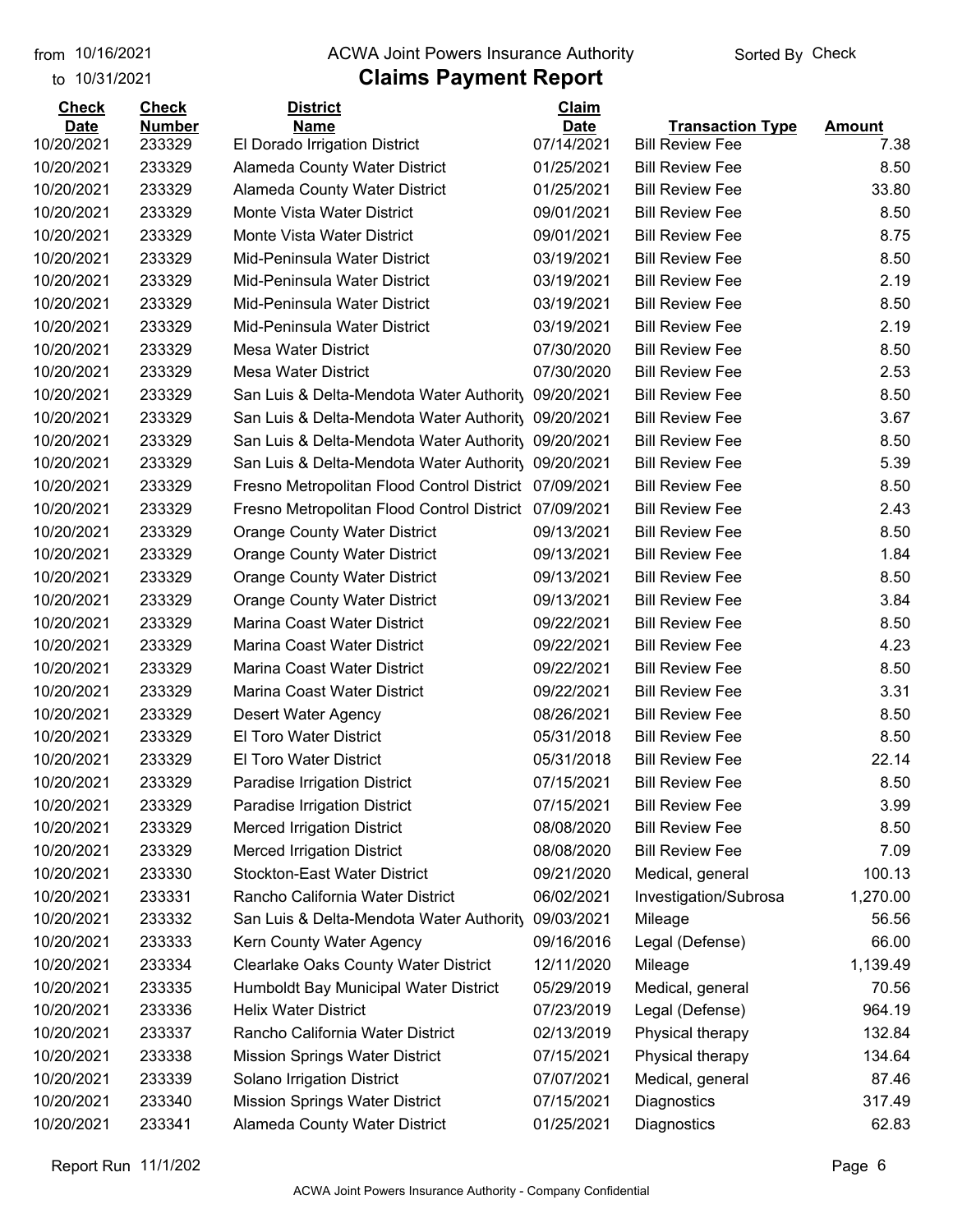to 10/31/2021

#### from 10/16/2021 **Example 20 Travellet Authority** and 10/16/2021 Check

| <b>Check</b> | <b>Check</b>  | <b>District</b>                             | <b>Claim</b> |                                     |               |
|--------------|---------------|---------------------------------------------|--------------|-------------------------------------|---------------|
| <b>Date</b>  | <b>Number</b> | <b>Name</b>                                 | <b>Date</b>  | <b>Transaction Type</b>             | <b>Amount</b> |
| 10/20/2021   | 233342        | <b>Helix Water District</b>                 | 07/23/2019   | Chiropractor                        | 111.84        |
| 10/20/2021   | 233343        | <b>Sweetwater Authority</b>                 | 06/22/2021   | <b>DME Supplies</b>                 | 599.35        |
| 10/20/2021   | 233344        | <b>Helix Water District</b>                 | 09/22/2021   | Medical, general                    | 294.93        |
| 10/20/2021   | 233345        | Ramona Municipal Water District             | 10/03/2017   | Medical, general                    | 94.56         |
| 10/20/2021   | 233346        | South Tahoe Public Utility District         | 01/07/2021   | Medical, general                    | 144.71        |
| 10/20/2021   | 233347        | El Dorado Irrigation District               | 10/21/2020   | Medical, general                    | 146.81        |
| 10/20/2021   | 233348        | Alameda County Water District               | 02/14/2020   | Physical therapy                    | 22.78         |
| 10/20/2021   | 233349        | <b>Alameda County Water District</b>        | 02/14/2020   | Medical, general                    | 89.28         |
| 10/20/2021   | 233350        | El Dorado Irrigation District               | 07/14/2021   | Medical, general                    | 13.00         |
| 10/20/2021   | 233351        | <b>Carmichael Water District</b>            | 12/12/2019   | Physical therapy                    | 131.01        |
| 10/20/2021   | 233352        | Las Virgenes Municipal Water District       | 10/01/2021   | Mileage                             | 67.20         |
| 10/20/2021   | 233353        | Western Municipal Water District            | 08/16/2021   | Physical therapy                    | 144.00        |
| 10/21/2021   | 233354        | Monte Vista Water District                  | 05/10/2021   | Liability - Property Damage         | 49,998.61     |
| 10/21/2021   | 233355        | Santa Clarita Valley Water Agency           | 10/16/2019   | Defense Attorney                    | 114.00        |
| 10/21/2021   | 233356        | <b>Merced Irrigation District</b>           | 05/12/2020   | Expert                              | 90.00         |
| 10/21/2021   | 233357        | El Dorado Irrigation District               | 10/03/2021   | Liability - Property Damage         | 419.00        |
| 10/21/2021   | 233358        | Arvin-Edison Water Storage District         | 02/27/2020   | <b>Property - District Property</b> | 386,443.00    |
| 10/21/2021   | 233359        | <b>Fallbrook Public Utility District</b>    | 12/31/2019   | Expert                              | 4,950.00      |
| 10/21/2021   | 233360        | <b>Otay Water District</b>                  | 05/07/2021   | Liability - Property Damage         | 8,680.00      |
| 10/21/2021   | 233361        | <b>Panoche Water District</b>               | 08/17/2019   | Laboratory fee                      | 296.30        |
| 10/21/2021   | 233362        | <b>Stockton-East Water District</b>         | 08/30/2011   | Medical, general                    | 122.54        |
| 10/21/2021   | 233363        | Berrenda Mesa Water District                | 02/25/2013   | <b>PPD</b>                          | 460.00        |
| 10/21/2021   | 233364        | El Dorado Irrigation District               | 07/14/2021   | Physical therapy                    | 167.17        |
| 10/21/2021   | 233365        | <b>Sweetwater Authority</b>                 | 11/10/2012   | Medical, general                    | 178.28        |
| 10/21/2021   | 233366        | Paradise Irrigation District                | 07/15/2021   | Medical, general                    | 71.07         |
| 10/21/2021   | 233367        | <b>El Toro Water District</b>               | 05/31/2018   | Medical, general                    | 113.94        |
| 10/21/2021   | 233368        | <b>Orange County Water District</b>         | 09/13/2021   | Physical therapy                    | 291.52        |
| 10/21/2021   | 233369        | <b>Orange County Water District</b>         | 09/13/2021   | Medical, general                    | 139.68        |
| 10/21/2021   | 233370        | <b>Mesa Water District</b>                  | 07/30/2020   | Medical, general                    | 192.36        |
| 10/21/2021   | 233371        | South Feather Water and Power Agency        | 04/05/2021   | Medical, general                    | 139.77        |
| 10/21/2021   | 233372        | El Dorado Irrigation District               | 08/04/2021   | <b>Bill Review Fee</b>              | 8.50          |
| 10/21/2021   | 233372        | <b>Humboldt Community Services District</b> | 08/23/2021   | <b>Bill Review Fee</b>              | 8.50          |
| 10/21/2021   | 233372        | <b>Humboldt Community Services District</b> | 08/23/2021   | <b>Bill Review Fee</b>              | 11.99         |
| 10/21/2021   | 233372        | El Dorado Irrigation District               | 07/14/2021   | <b>Bill Review Fee</b>              | 8.50          |
| 10/21/2021   | 233372        | <b>Trabuco Canyon Water District</b>        | 08/31/2021   | <b>Bill Review Fee</b>              | 8.50          |
| 10/21/2021   | 233372        | <b>Trabuco Canyon Water District</b>        | 08/31/2021   | <b>Bill Review Fee</b>              | 22.14         |
| 10/21/2021   | 233372        | <b>Trabuco Canyon Water District</b>        | 08/31/2021   | <b>Bill Review Fee</b>              | 8.50          |
| 10/21/2021   | 233372        | <b>Trabuco Canyon Water District</b>        | 08/31/2021   | <b>Bill Review Fee</b>              | 22.14         |
| 10/21/2021   | 233372        | Mid-Peninsula Water District                | 03/19/2021   | <b>Bill Review Fee</b>              | 8.50          |
| 10/21/2021   | 233372        | Mid-Peninsula Water District                | 03/19/2021   | <b>Bill Review Fee</b>              | 1.46          |
| 10/21/2021   | 233372        | Mid-Peninsula Water District                | 03/19/2021   | <b>Bill Review Fee</b>              | 8.50          |
| 10/21/2021   | 233372        | Mid-Peninsula Water District                | 03/19/2021   | <b>Bill Review Fee</b>              | 2.19          |
| 10/21/2021   | 233372        | South Feather Water and Power Agency        | 04/05/2021   | <b>Bill Review Fee</b>              | 8.50          |
| 10/21/2021   | 233372        | South Feather Water and Power Agency        | 04/05/2021   | <b>Bill Review Fee</b>              | 6.17          |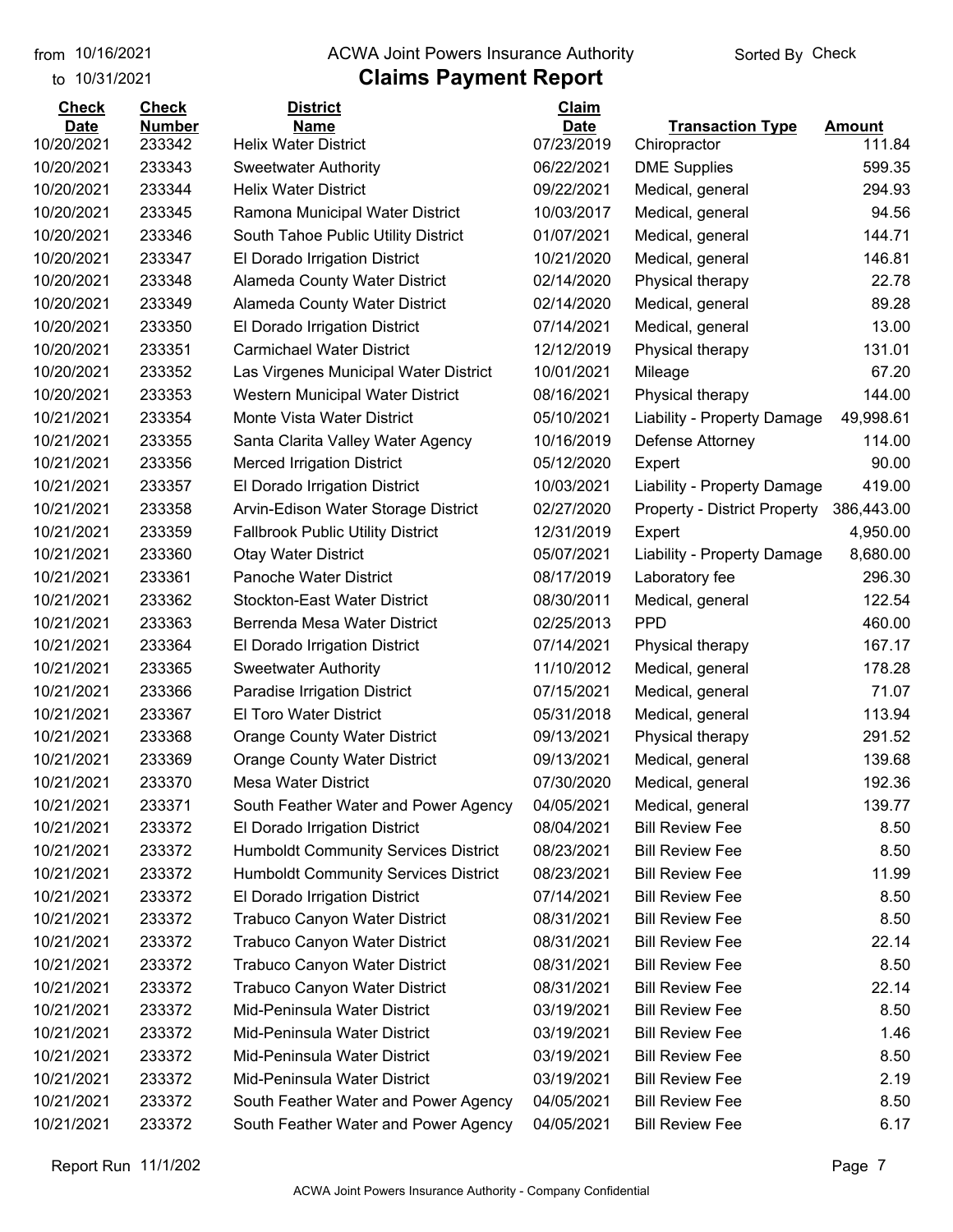to 10/31/2021

#### from 10/16/2021 **Example 20 Travellet Authority** and 10/16/2021 Check

| <b>Check</b> | <b>Check</b>  | <b>District</b>                                  | Claim       |                         |               |
|--------------|---------------|--------------------------------------------------|-------------|-------------------------|---------------|
| <b>Date</b>  | <b>Number</b> | <b>Name</b>                                      | <b>Date</b> | <b>Transaction Type</b> | <b>Amount</b> |
| 10/21/2021   | 233372        | Panoche Water District                           | 08/17/2019  | <b>Bill Review Fee</b>  | 8.50          |
| 10/21/2021   | 233372        | Beaumont-Cherry Valley Water District            | 08/10/2021  | <b>Bill Review Fee</b>  | 8.50          |
| 10/21/2021   | 233372        | Beaumont-Cherry Valley Water District            | 08/10/2021  | <b>Bill Review Fee</b>  | 0.08          |
| 10/21/2021   | 233372        | <b>Mission Hills Community Services District</b> | 09/23/2021  | <b>Bill Review Fee</b>  | 8.50          |
| 10/21/2021   | 233372        | Mission Hills Community Services District        | 09/23/2021  | <b>Bill Review Fee</b>  | 14.30         |
| 10/21/2021   | 233372        | Mission Hills Community Services District        | 09/23/2021  | <b>Bill Review Fee</b>  | 8.50          |
| 10/21/2021   | 233372        | Mission Hills Community Services District        | 09/23/2021  | <b>Bill Review Fee</b>  | 8.02          |
| 10/21/2021   | 233372        | <b>Humboldt Community Services District</b>      | 06/04/2021  | <b>Bill Review Fee</b>  | 8.50          |
| 10/21/2021   | 233372        | <b>Mission Springs Water District</b>            | 05/19/2021  | <b>Bill Review Fee</b>  | 8.50          |
| 10/21/2021   | 233372        | <b>Mission Springs Water District</b>            | 05/19/2021  | <b>Bill Review Fee</b>  | 21.47         |
| 10/21/2021   | 233372        | South Tahoe Public Utility District              | 06/25/2019  | <b>Bill Review Fee</b>  | 8.50          |
| 10/21/2021   | 233373        | <b>Sweetwater Authority</b>                      | 06/22/2021  | <b>TTD</b>              | 2,712.62      |
| 10/21/2021   | 233374        | <b>Sweetwater Authority</b>                      | 06/22/2021  | Mileage                 | 162.62        |
| 10/21/2021   | 233375        | Desert Water Agency                              | 08/26/2021  | Physical therapy        | 331.59        |
| 10/21/2021   | 233376        | Laguna Beach County Water District               | 11/30/2020  | Medical, general        | 146.12        |
| 10/21/2021   | 233377        | <b>Palmdale Water District</b>                   | 03/23/2015  | Mileage                 | 8.29          |
| 10/21/2021   | 233378        | <b>Goleta Water District</b>                     | 03/02/2021  | Investigation/Subrosa   | 148.16        |
| 10/21/2021   | 233379        | Western Municipal Water District                 | 06/01/2021  | Investigation/Subrosa   | 620.44        |
| 10/21/2021   | 233380        | <b>Alameda County Water District</b>             | 01/25/2021  | Medical, general        | 766.23        |
| 10/21/2021   | 233381        | Crescenta Valley Water District                  | 09/25/2019  | <b>TTD</b>              | 2,234.66      |
| 10/21/2021   | 233382        | <b>Mission Springs Water District</b>            | 08/21/2011  | Medical, general        | 167.87        |
| 10/21/2021   | 233383        | Ramona Municipal Water District                  | 10/03/2017  | <b>TTD</b>              | 2,099.20      |
| 10/21/2021   | 233384        | Truckee Donner Public Utility District           | 03/31/2021  | <b>TTD</b>              | 2,712.62      |
| 10/21/2021   | 233385        | Mission Hills Community Services District        | 09/23/2021  | Medical, general        | 73.04         |
| 10/21/2021   | 233386        | Mission Hills Community Services District        | 09/23/2021  | Medical, general        | 73.76         |
| 10/21/2021   | 233387        | <b>Humboldt Community Services District</b>      | 08/23/2021  | Medical, general        | 153.35        |
| 10/21/2021   | 233388        | <b>Trabuco Canyon Water District</b>             | 08/31/2021  | Medical, general        | 113.94        |
| 10/21/2021   | 233389        | <b>Trabuco Canyon Water District</b>             | 08/31/2021  | Medical, general        | 113.94        |
| 10/21/2021   | 233390        | San Luis & Delta-Mendota Water Authority         | 09/20/2021  | Hospital (Outpatient)   | 80.81         |
| 10/21/2021   | 233391        | Vista Irrigation District                        | 02/04/2019  | Medical, general        | 98.27         |
| 10/21/2021   | 233392        | <b>Twentynine Palms Water District</b>           | 02/09/2021  | <b>TTD</b>              | 1,425.42      |
| 10/21/2021   | 233393        | Fresno Metropolitan Flood Control District       | 07/09/2021  | Medical, general        | 129.03        |
| 10/21/2021   | 233394        | Mid-Peninsula Water District                     | 03/19/2021  | Physical therapy        | 166.50        |
| 10/21/2021   | 233395        | Mid-Peninsula Water District                     | 03/19/2021  | Physical therapy        | 166.50        |
| 10/21/2021   | 233396        | Mid-Peninsula Water District                     | 03/19/2021  | Physical therapy        | 166.50        |
| 10/21/2021   | 233397        | Mid-Peninsula Water District                     | 03/19/2021  | Physical therapy        | 110.88        |
| 10/21/2021   | 233398        | <b>Centerville Community Services District</b>   | 09/24/2019  | <b>PPD</b>              | 5,220.00      |
| 10/21/2021   | 233399        | Marina Coast Water District                      | 09/22/2021  | Medical, general        | 224.93        |
| 10/21/2021   | 233400        | Marina Coast Water District                      | 09/22/2021  | Medical, general        | 175.67        |
| 10/21/2021   | 233401        | San Luis & Delta-Mendota Water Authority         | 09/20/2021  | Medical, general        | 194.97        |
| 10/21/2021   | 233402        | <b>Sweetwater Authority</b>                      | 06/22/2021  | <b>DME Supplies</b>     | 107.25        |
| 10/21/2021   | 233403        | Monte Vista Water District                       | 09/01/2021  | Medical, general        | 59.51         |
| 10/21/2021   | 233404        | Beaumont-Cherry Valley Water District            | 08/10/2021  | Medical, general        | 2.93          |
| 10/21/2021   | 233405        | Alameda County Water District                    | 12/03/2020  | <b>PPD</b>              | 5,220.00      |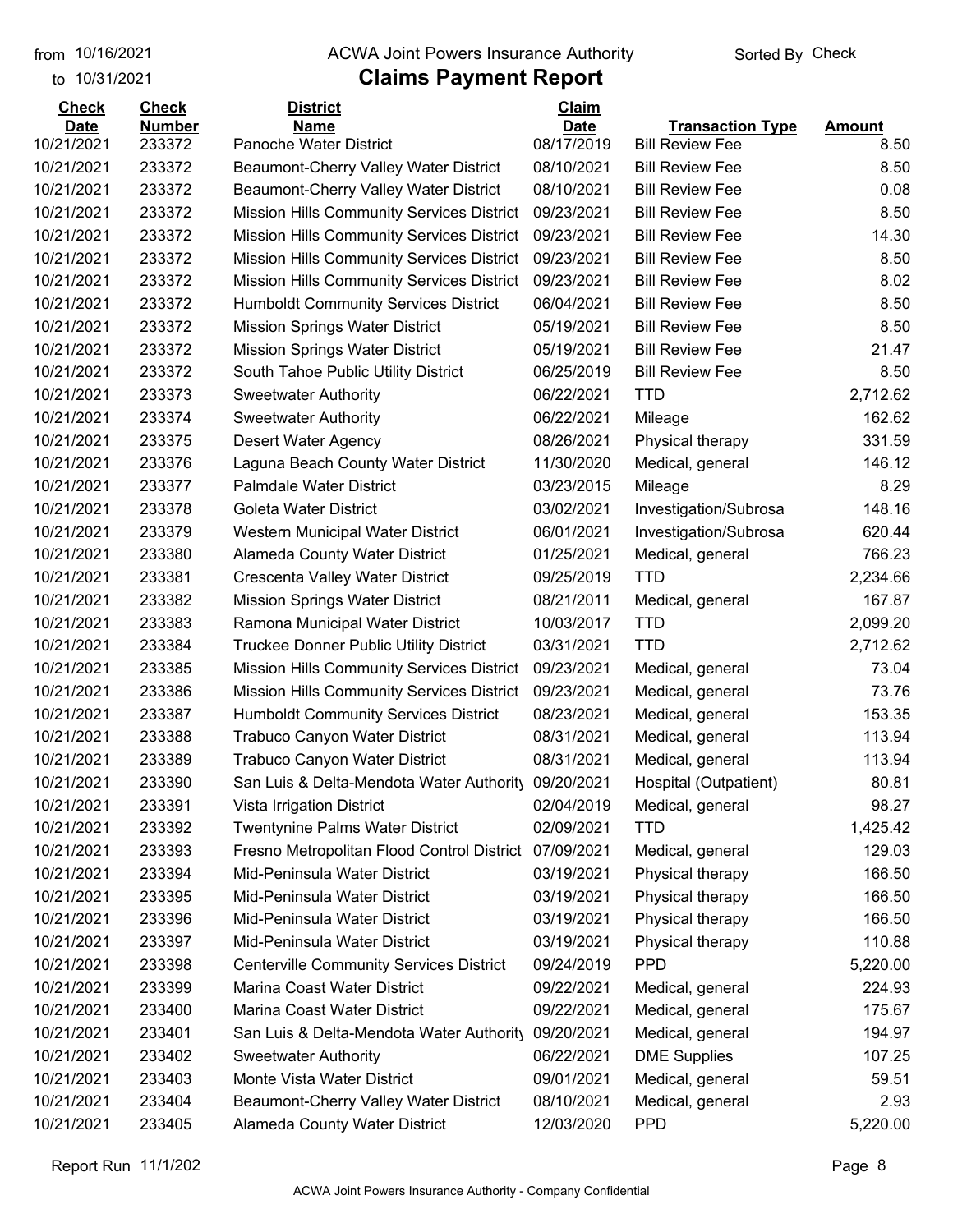to 10/31/2021

#### from 10/16/2021 **Example 20 Travellet Authority** and 10/16/2021 Check

| <b>Check</b> | <b>Check</b>  | <b>District</b>                             | Claim       |                                     |               |
|--------------|---------------|---------------------------------------------|-------------|-------------------------------------|---------------|
| <b>Date</b>  | <b>Number</b> | Name                                        | <b>Date</b> | <b>Transaction Type</b>             | <b>Amount</b> |
| 10/21/2021   | 233406        | South Tahoe Public Utility District         | 08/21/2020  | Diagnostics                         | 83.57         |
| 10/21/2021   | 233407        | <b>Humboldt Community Services District</b> | 06/04/2021  | Hospital (Outpatient)               | 621.93        |
| 10/21/2021   | 233408        | El Dorado Irrigation District               | 07/14/2021  | Medical, general                    | 100.00        |
| 10/21/2021   | 233409        | El Dorado Irrigation District               | 08/04/2021  | Medical, general                    | 126.38        |
| 10/21/2021   | 233410        | Joshua Basin Water District                 | 11/09/2018  | Medical, general                    | 107.06        |
| 10/21/2021   | 233411        | Wheeler Ridge-Maricopa Water Storage D      | 02/20/2020  | Medical, general                    | 124.75        |
| 10/21/2021   | 233412        | <b>Mission Springs Water District</b>       | 05/19/2021  | Medical, general                    | 107.06        |
| 10/21/2021   | 233413        | <b>Merced Irrigation District</b>           | 08/08/2020  | Physical therapy                    | 85.04         |
| 10/26/2021   | 233414        | Mid-Peninsula Water District                | 07/29/2021  | Liability - Property Damage         | 2,666.69      |
| 10/26/2021   | 233415        | San Juan Water District                     | 07/22/2021  | <b>Property - District Property</b> | 5,637.46      |
| 10/26/2021   | 233416        | San Juan Water District                     | 08/23/2021  | <b>Property - District Property</b> | 733.88        |
| 10/26/2021   | 233417        | Desert Water Agency                         | 06/12/2021  | Liability - Property Damage         | 8,733.77      |
| 10/26/2021   | 233418        | <b>Bella Vista Water District</b>           | 09/01/2000  | <b>DME Supplies</b>                 | 4,900.00      |
| 10/26/2021   | 233419        | <b>Consolidated Irrigation District</b>     | 09/23/2021  | Diagnostics                         | 34.24         |
| 10/26/2021   | 233420        | <b>Consolidated Irrigation District</b>     | 09/23/2021  | Diagnostics                         | 32.06         |
| 10/26/2021   | 233421        | Woodbridge Irrigation District              | 11/05/2019  | Medical, general                    | 81.87         |
| 10/26/2021   | 233422        | El Toro Water District                      | 06/22/2015  | Deposition/Witness fees             | 910.00        |
| 10/26/2021   | 233423        | <b>Twentynine Palms Water District</b>      | 02/09/2021  | Physical therapy                    | 66.02         |
| 10/26/2021   | 233424        | <b>Twentynine Palms Water District</b>      | 02/09/2021  | Physical therapy                    | 234.10        |
| 10/26/2021   | 233425        | <b>Twentynine Palms Water District</b>      | 02/09/2021  | Physical therapy                    | 104.79        |
| 10/26/2021   | 233426        | Alta Irrigation District                    | 11/19/2014  | <b>PPD</b>                          | 580.00        |
| 10/26/2021   | 233427        | Wheeler Ridge-Maricopa Water Storage D      | 05/24/2021  | Hospital (Outpatient)               | 466.66        |
| 10/26/2021   | 233428        | South Tahoe Public Utility District         | 06/25/2019  | Medical, general                    | 40.18         |
| 10/26/2021   | 233429        | <b>Tahoe City Public Utility District</b>   | 08/11/2020  | Hospital (Outpatient)               | 80.02         |
| 10/26/2021   | 233430        | El Toro Water District                      | 09/30/2021  | <b>TTD</b>                          | 1,942.02      |
| 10/26/2021   | 233431        | El Toro Water District                      | 09/30/2021  | <b>TTD</b>                          | 416.15        |
| 10/26/2021   | 233432        | Solano Irrigation District                  | 02/20/2020  | <b>PPD</b>                          | 6,462.86      |
| 10/26/2021   | 233433        | <b>Otay Water District</b>                  | 03/29/2021  | Medical, general                    | 178.28        |
| 10/26/2021   | 233434        | <b>Sweetwater Authority</b>                 | 06/22/2021  | Physical therapy                    | 124.17        |
| 10/26/2021   | 233435        | <b>Sweetwater Authority</b>                 | 06/22/2021  | Physical therapy                    | 122.14        |
| 10/26/2021   | 233436        | <b>Otay Water District</b>                  | 03/29/2021  | <b>TTD</b>                          | 1,748.52      |
| 10/26/2021   | 233437        | <b>Bella Vista Water District</b>           | 09/01/2000  | <b>Bill Review Fee</b>              | 8.50          |
| 10/26/2021   | 233437        | Western Municipal Water District            | 06/01/2021  | <b>Bill Review Fee</b>              | 8.50          |
| 10/26/2021   | 233437        | Western Municipal Water District            | 06/01/2021  | <b>Bill Review Fee</b>              | 3.31          |
| 10/26/2021   | 233437        | Western Municipal Water District            | 06/01/2021  | <b>Bill Review Fee</b>              | 8.50          |
| 10/26/2021   | 233437        | Western Municipal Water District            | 06/01/2021  | <b>Bill Review Fee</b>              | 4.66          |
| 10/26/2021   | 233437        | Western Municipal Water District            | 06/01/2021  | <b>Bill Review Fee</b>              | 8.50          |
| 10/26/2021   | 233437        | Western Municipal Water District            | 06/01/2021  | <b>Bill Review Fee</b>              | 11.10         |
| 10/26/2021   | 233437        | Vista Irrigation District                   | 02/04/2019  | <b>Bill Review Fee</b>              | 8.50          |
| 10/26/2021   | 233437        | Vista Irrigation District                   | 02/04/2019  | <b>Bill Review Fee</b>              | 8.50          |
| 10/26/2021   | 233437        | Vista Irrigation District                   | 06/07/2019  | <b>Bill Review Fee</b>              | 8.50          |
| 10/26/2021   | 233437        | Vista Irrigation District                   | 06/07/2019  | <b>Bill Review Fee</b>              | 21.53         |
| 10/26/2021   | 233437        | <b>Otay Water District</b>                  | 03/29/2021  | <b>Bill Review Fee</b>              | 8.50          |
| 10/26/2021   | 233437        | <b>Otay Water District</b>                  | 03/29/2021  | <b>Bill Review Fee</b>              | 4.95          |
|              |               |                                             |             |                                     |               |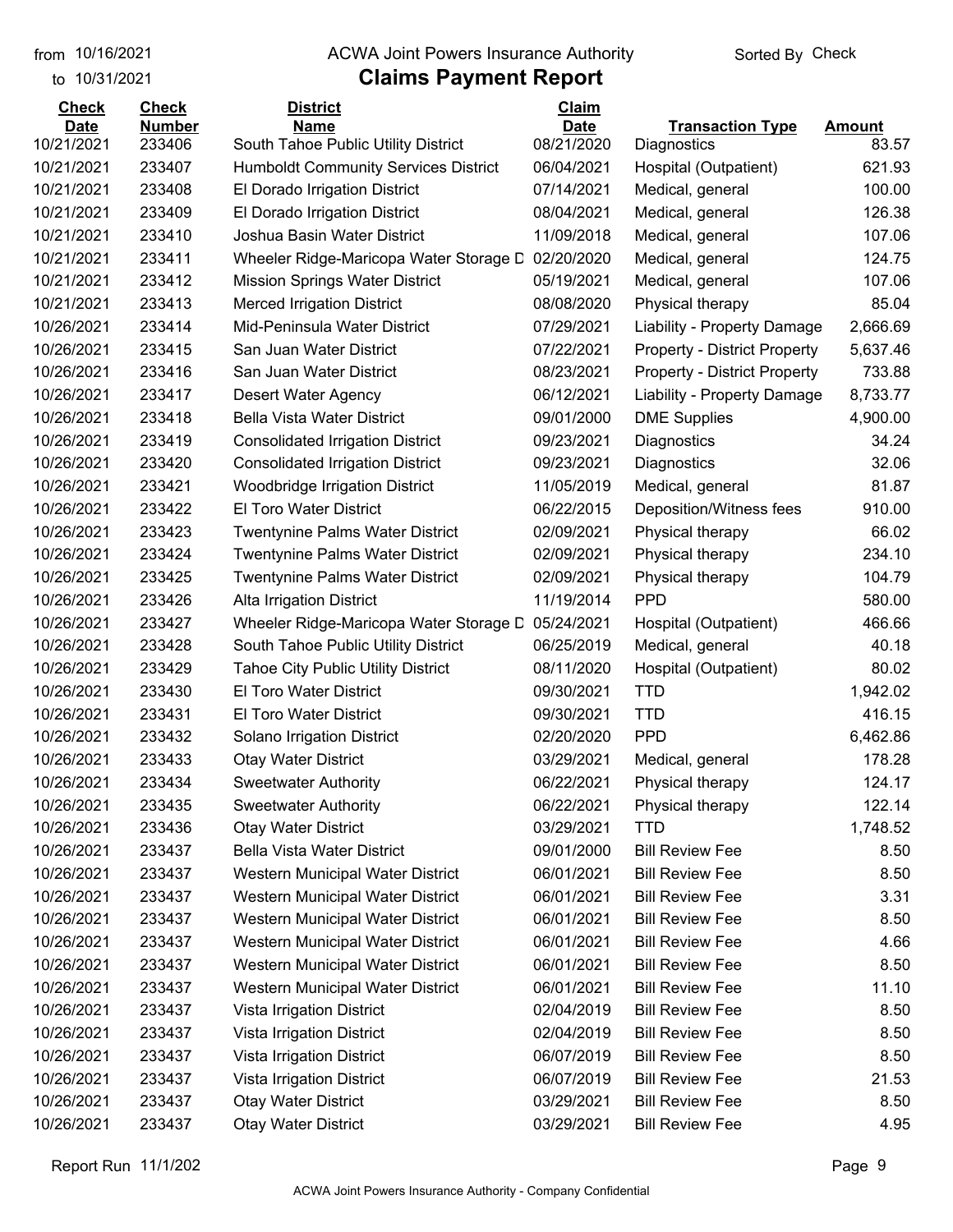#### from 10/16/2021 **Example 20 Travellet Authority** and 10/16/2021 Check

### to 10/31/2021

| <b>Check</b> | <b>Check</b>  | <b>District</b>                           | Claim       |                         |               |
|--------------|---------------|-------------------------------------------|-------------|-------------------------|---------------|
| <b>Date</b>  | <b>Number</b> | <b>Name</b>                               | <b>Date</b> | <b>Transaction Type</b> | <b>Amount</b> |
| 10/26/2021   | 233437        | Western Municipal Water District          | 08/16/2021  | <b>Bill Review Fee</b>  | 8.50          |
| 10/26/2021   | 233437        | Western Municipal Water District          | 08/16/2021  | <b>Bill Review Fee</b>  | 11.10         |
| 10/26/2021   | 233437        | Beaumont-Cherry Valley Water District     | 04/10/2021  | <b>Bill Review Fee</b>  | 8.50          |
| 10/26/2021   | 233437        | Beaumont-Cherry Valley Water District     | 04/10/2021  | <b>Bill Review Fee</b>  | 13.17         |
| 10/26/2021   | 233437        | <b>Reclamation District #108</b>          | 06/22/2021  | <b>Bill Review Fee</b>  | 8.50          |
| 10/26/2021   | 233437        | <b>Reclamation District #108</b>          | 06/22/2021  | <b>Bill Review Fee</b>  | 14.88         |
| 10/26/2021   | 233437        | <b>Sweetwater Authority</b>               | 06/22/2021  | <b>Bill Review Fee</b>  | 8.50          |
| 10/26/2021   | 233437        | <b>Sweetwater Authority</b>               | 06/22/2021  | <b>Bill Review Fee</b>  | 3.39          |
| 10/26/2021   | 233437        | <b>Sweetwater Authority</b>               | 06/22/2021  | <b>Bill Review Fee</b>  | 8.50          |
| 10/26/2021   | 233437        | <b>Sweetwater Authority</b>               | 06/22/2021  | <b>Bill Review Fee</b>  | 3.45          |
| 10/26/2021   | 233437        | San Luis & Delta-Mendota Water Authority  | 05/05/2021  | <b>Bill Review Fee</b>  | 8.50          |
| 10/26/2021   | 233437        | San Luis & Delta-Mendota Water Authority  | 05/05/2021  | <b>Bill Review Fee</b>  | 19.77         |
| 10/26/2021   | 233437        | <b>Mission Springs Water District</b>     | 07/15/2021  | <b>Bill Review Fee</b>  | 8.50          |
| 10/26/2021   | 233437        | <b>Mission Springs Water District</b>     | 07/15/2021  | <b>Bill Review Fee</b>  | 2.41          |
| 10/26/2021   | 233437        | Vista Irrigation District                 | 12/07/2020  | <b>Bill Review Fee</b>  | 8.50          |
| 10/26/2021   | 233437        | Vista Irrigation District                 | 12/07/2020  | <b>Bill Review Fee</b>  | 1.51          |
| 10/26/2021   | 233437        | <b>Helix Water District</b>               | 09/10/2021  | <b>Bill Review Fee</b>  | 8.50          |
| 10/26/2021   | 233437        | Chowchilla Water District                 | 07/20/2021  | <b>Bill Review Fee</b>  | 8.50          |
| 10/26/2021   | 233437        | Chowchilla Water District                 | 07/20/2021  | <b>Bill Review Fee</b>  | 3.34          |
| 10/26/2021   | 233437        | El Dorado Irrigation District             | 07/14/2021  | <b>Bill Review Fee</b>  | 8.50          |
| 10/26/2021   | 233437        | El Dorado Irrigation District             | 07/14/2021  | <b>Bill Review Fee</b>  | 8.50          |
| 10/26/2021   | 233437        | El Dorado Irrigation District             | 07/14/2021  | <b>Bill Review Fee</b>  | 8.50          |
| 10/26/2021   | 233437        | <b>Moulton Niguel Water District</b>      | 07/21/2021  | <b>Bill Review Fee</b>  | 8.50          |
| 10/26/2021   | 233437        | <b>Moulton Niguel Water District</b>      | 07/21/2021  | <b>Bill Review Fee</b>  | 19.02         |
| 10/26/2021   | 233437        | Joshua Basin Water District               | 04/16/2020  | <b>Bill Review Fee</b>  | 8.50          |
| 10/26/2021   | 233437        | Joshua Basin Water District               | 04/16/2020  | <b>Bill Review Fee</b>  | 0.47          |
| 10/26/2021   | 233437        | Joshua Basin Water District               | 04/16/2020  | <b>Bill Review Fee</b>  | 8.50          |
| 10/26/2021   | 233437        | Joshua Basin Water District               | 04/16/2020  | <b>Bill Review Fee</b>  | 23.86         |
| 10/26/2021   | 233437        | <b>Carmichael Water District</b>          | 12/12/2019  | <b>Bill Review Fee</b>  | 8.50          |
| 10/26/2021   | 233437        | <b>Carmichael Water District</b>          | 12/12/2019  | <b>Bill Review Fee</b>  | 5.78          |
| 10/26/2021   | 233437        | <b>Moulton Niguel Water District</b>      | 08/18/2021  | <b>Bill Review Fee</b>  | 8.50          |
| 10/26/2021   | 233437        | <b>Moulton Niguel Water District</b>      | 08/18/2021  | <b>Bill Review Fee</b>  | 27.94         |
| 10/26/2021   | 233437        | <b>Tahoe City Public Utility District</b> | 08/11/2020  | <b>Bill Review Fee</b>  | 8.50          |
| 10/26/2021   | 233437        | <b>Tahoe City Public Utility District</b> | 08/11/2020  | <b>Bill Review Fee</b>  | 0.33          |
| 10/26/2021   | 233437        | Clearlake Oaks County Water District      | 12/11/2020  | <b>Bill Review Fee</b>  | 8.50          |
| 10/26/2021   | 233437        | Clearlake Oaks County Water District      | 12/11/2020  | <b>Bill Review Fee</b>  | 8.50          |
| 10/26/2021   | 233437        | Clearlake Oaks County Water District      | 12/11/2020  | <b>Bill Review Fee</b>  | 5.10          |
| 10/26/2021   | 233437        | Calleguas Municipal Water District        | 09/22/2021  | <b>Bill Review Fee</b>  | 8.50          |
| 10/26/2021   | 233437        | Calleguas Municipal Water District        | 09/22/2021  | <b>Bill Review Fee</b>  | 11.07         |
| 10/26/2021   | 233437        | Mid-Peninsula Water District              | 03/19/2021  | <b>Bill Review Fee</b>  | 8.50          |
| 10/26/2021   | 233437        | Mid-Peninsula Water District              | 03/19/2021  | <b>Bill Review Fee</b>  | 1.46          |
| 10/26/2021   | 233437        | Mesa Water District                       | 07/30/2020  | <b>Bill Review Fee</b>  | 8.50          |
| 10/26/2021   | 233437        | Mesa Water District                       | 07/30/2020  | <b>Bill Review Fee</b>  | 23.04         |
| 10/26/2021   | 233437        | Solano Irrigation District                | 09/13/2021  | <b>Bill Review Fee</b>  | 8.50          |
|              |               |                                           |             |                         |               |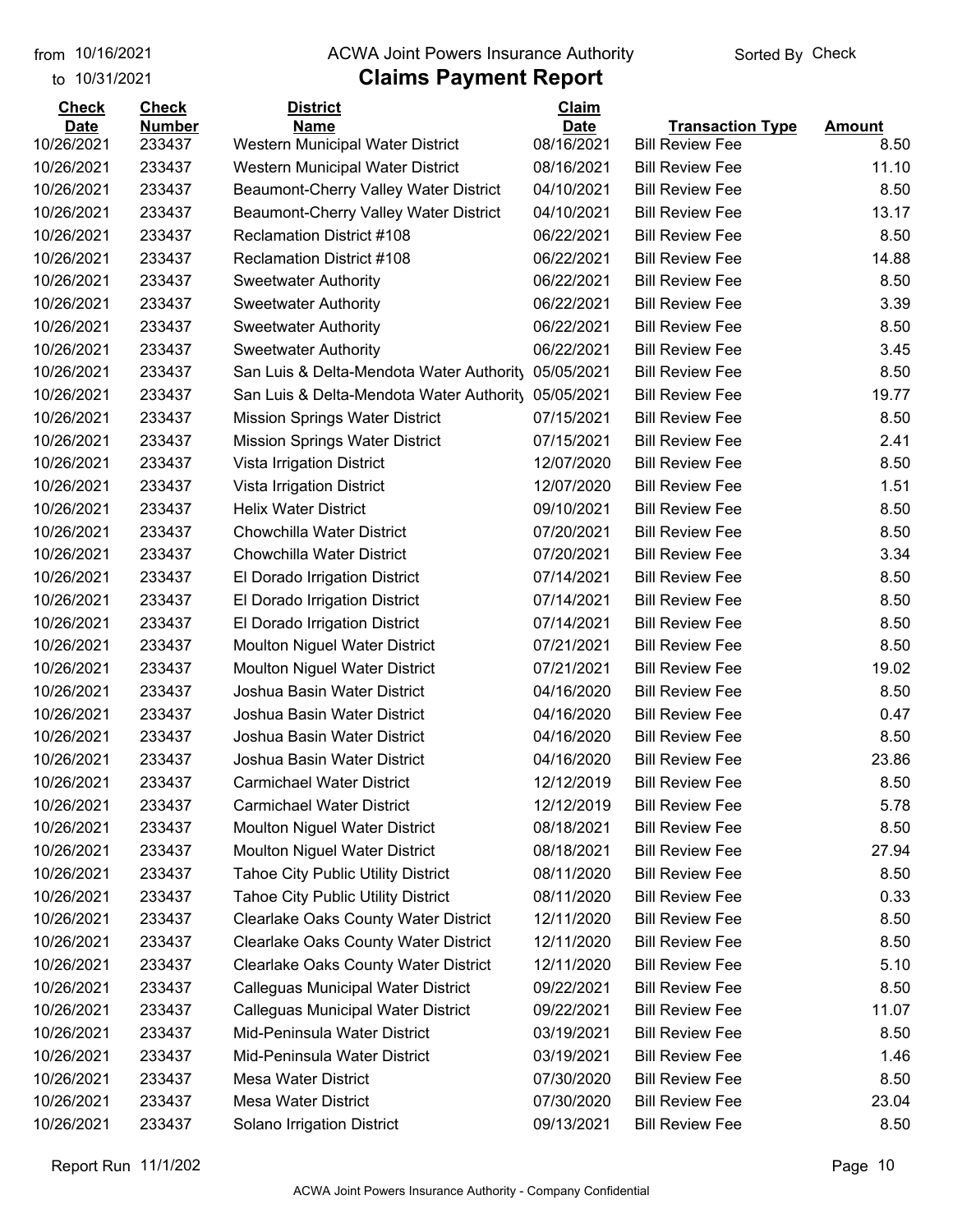to 10/31/2021

#### from 10/16/2021 **The COVA Solic Act Act Authority** Sorted By Check

| <b>Check</b> | <b>Check</b>  | <b>District</b>                                       | Claim       |                         |               |
|--------------|---------------|-------------------------------------------------------|-------------|-------------------------|---------------|
| <b>Date</b>  | <b>Number</b> | <b>Name</b>                                           | <b>Date</b> | <b>Transaction Type</b> | <b>Amount</b> |
| 10/26/2021   | 233437        | Solano Irrigation District                            | 09/13/2021  | <b>Bill Review Fee</b>  | 23.01         |
| 10/26/2021   | 233437        | Fresno Metropolitan Flood Control District 08/25/2018 |             | <b>Bill Review Fee</b>  | 8.50          |
| 10/26/2021   | 233437        | Fresno Metropolitan Flood Control District 08/25/2018 |             | <b>Bill Review Fee</b>  | 3.34          |
| 10/26/2021   | 233437        | <b>Merced Irrigation District</b>                     | 10/29/2020  | <b>Bill Review Fee</b>  | 8.50          |
| 10/26/2021   | 233437        | <b>Merced Irrigation District</b>                     | 10/29/2020  | <b>Bill Review Fee</b>  | 19.77         |
| 10/26/2021   | 233437        | Vista Irrigation District                             | 07/01/2021  | <b>Bill Review Fee</b>  | 8.50          |
| 10/26/2021   | 233437        | Vista Irrigation District                             | 07/01/2021  | <b>Bill Review Fee</b>  | 0.19          |
| 10/26/2021   | 233437        | San Luis & Delta-Mendota Water Authority              | 03/28/2019  | <b>Bill Review Fee</b>  | 8.50          |
| 10/26/2021   | 233437        | San Luis & Delta-Mendota Water Authority              | 03/28/2019  | <b>Bill Review Fee</b>  | 12.82         |
| 10/26/2021   | 233437        | Beaumont-Cherry Valley Water District                 | 08/31/2021  | <b>Bill Review Fee</b>  | 8.50          |
| 10/26/2021   | 233437        | Beaumont-Cherry Valley Water District                 | 08/31/2021  | <b>Bill Review Fee</b>  | 11.96         |
| 10/26/2021   | 233437        | Santa Clarita Valley Water Agency                     | 09/02/2021  | <b>Bill Review Fee</b>  | 8.50          |
| 10/26/2021   | 233437        | Santa Clarita Valley Water Agency                     | 09/02/2021  | <b>Bill Review Fee</b>  | 3.54          |
| 10/26/2021   | 233437        | El Toro Water District                                | 06/22/2015  | <b>Bill Review Fee</b>  | 8.50          |
| 10/26/2021   | 233437        | El Toro Water District                                | 06/22/2015  | <b>Bill Review Fee</b>  | 5.41          |
| 10/26/2021   | 233437        | <b>El Toro Water District</b>                         | 06/14/2012  | <b>Bill Review Fee</b>  | 8.50          |
| 10/26/2021   | 233437        | El Toro Water District                                | 06/14/2012  | <b>Bill Review Fee</b>  | 15.49         |
| 10/26/2021   | 233437        | Twentynine Palms Water District                       | 02/09/2021  | <b>Bill Review Fee</b>  | 8.50          |
| 10/26/2021   | 233437        | <b>Twentynine Palms Water District</b>                | 02/09/2021  | <b>Bill Review Fee</b>  | 8.50          |
| 10/26/2021   | 233437        | <b>Twentynine Palms Water District</b>                | 02/09/2021  | <b>Bill Review Fee</b>  | 8.50          |
| 10/26/2021   | 233437        | <b>Alameda County Water District</b>                  | 02/14/2020  | <b>Bill Review Fee</b>  | 8.50          |
| 10/26/2021   | 233437        | Humboldt Bay Municipal Water District                 | 04/06/2021  | <b>Bill Review Fee</b>  | 8.50          |
| 10/26/2021   | 233437        | Humboldt Bay Municipal Water District                 | 04/06/2021  | <b>Bill Review Fee</b>  | 12.87         |
| 10/26/2021   | 233437        | <b>Water Employee Services Authority</b>              | 12/10/2018  | <b>Bill Review Fee</b>  | 8.50          |
| 10/26/2021   | 233437        | <b>Water Employee Services Authority</b>              | 12/10/2018  | <b>Bill Review Fee</b>  | 6.27          |
| 10/26/2021   | 233437        | <b>Consolidated Irrigation District</b>               | 09/23/2021  | <b>Bill Review Fee</b>  | 8.50          |
| 10/26/2021   | 233437        | <b>Consolidated Irrigation District</b>               | 09/23/2021  | <b>Bill Review Fee</b>  | 0.72          |
| 10/26/2021   | 233437        | <b>Consolidated Irrigation District</b>               | 09/23/2021  | <b>Bill Review Fee</b>  | 8.50          |
| 10/26/2021   | 233437        | <b>Consolidated Irrigation District</b>               | 09/23/2021  | <b>Bill Review Fee</b>  | 12.81         |
| 10/26/2021   | 233437        | <b>Consolidated Irrigation District</b>               | 09/23/2021  | <b>Bill Review Fee</b>  | 8.50          |
| 10/26/2021   | 233437        | <b>Consolidated Irrigation District</b>               | 09/23/2021  | <b>Bill Review Fee</b>  | 0.77          |
| 10/26/2021   | 233437        | La Puente Valley County Water District                | 10/05/2021  | <b>Bill Review Fee</b>  | 8.50          |
| 10/26/2021   | 233437        | La Puente Valley County Water District                | 10/05/2021  | <b>Bill Review Fee</b>  | 7.15          |
| 10/26/2021   | 233437        | La Puente Valley County Water District                | 10/05/2021  | <b>Bill Review Fee</b>  | 8.50          |
| 10/26/2021   | 233437        | La Puente Valley County Water District                | 10/05/2021  | <b>Bill Review Fee</b>  | 3.08          |
| 10/26/2021   | 233437        | La Puente Valley County Water District                | 10/05/2021  | <b>Bill Review Fee</b>  | 8.50          |
| 10/26/2021   | 233437        | La Puente Valley County Water District                | 10/05/2021  | <b>Bill Review Fee</b>  | 3.08          |
| 10/26/2021   | 233437        | La Puente Valley County Water District                | 10/05/2021  | <b>Bill Review Fee</b>  | 8.50          |
| 10/26/2021   | 233437        | La Puente Valley County Water District                | 10/05/2021  | <b>Bill Review Fee</b>  | 3.08          |
| 10/26/2021   | 233437        | Wheeler Ridge-Maricopa Water Storage D                | 05/24/2021  | <b>Bill Review Fee</b>  | 8.50          |
| 10/26/2021   | 233437        | Wheeler Ridge-Maricopa Water Storage D                | 05/24/2021  | <b>Bill Review Fee</b>  | 1.18          |
| 10/26/2021   | 233437        | Desert Water Agency                                   | 08/26/2021  | <b>Bill Review Fee</b>  | 8.50          |
| 10/26/2021   | 233437        | Desert Water Agency                                   | 08/26/2021  | <b>Bill Review Fee</b>  | 2.25          |
| 10/26/2021   | 233437        | Kaweah Delta Water Conservation District 10/07/2014   |             | <b>Bill Review Fee</b>  | 8.50          |
|              |               |                                                       |             |                         |               |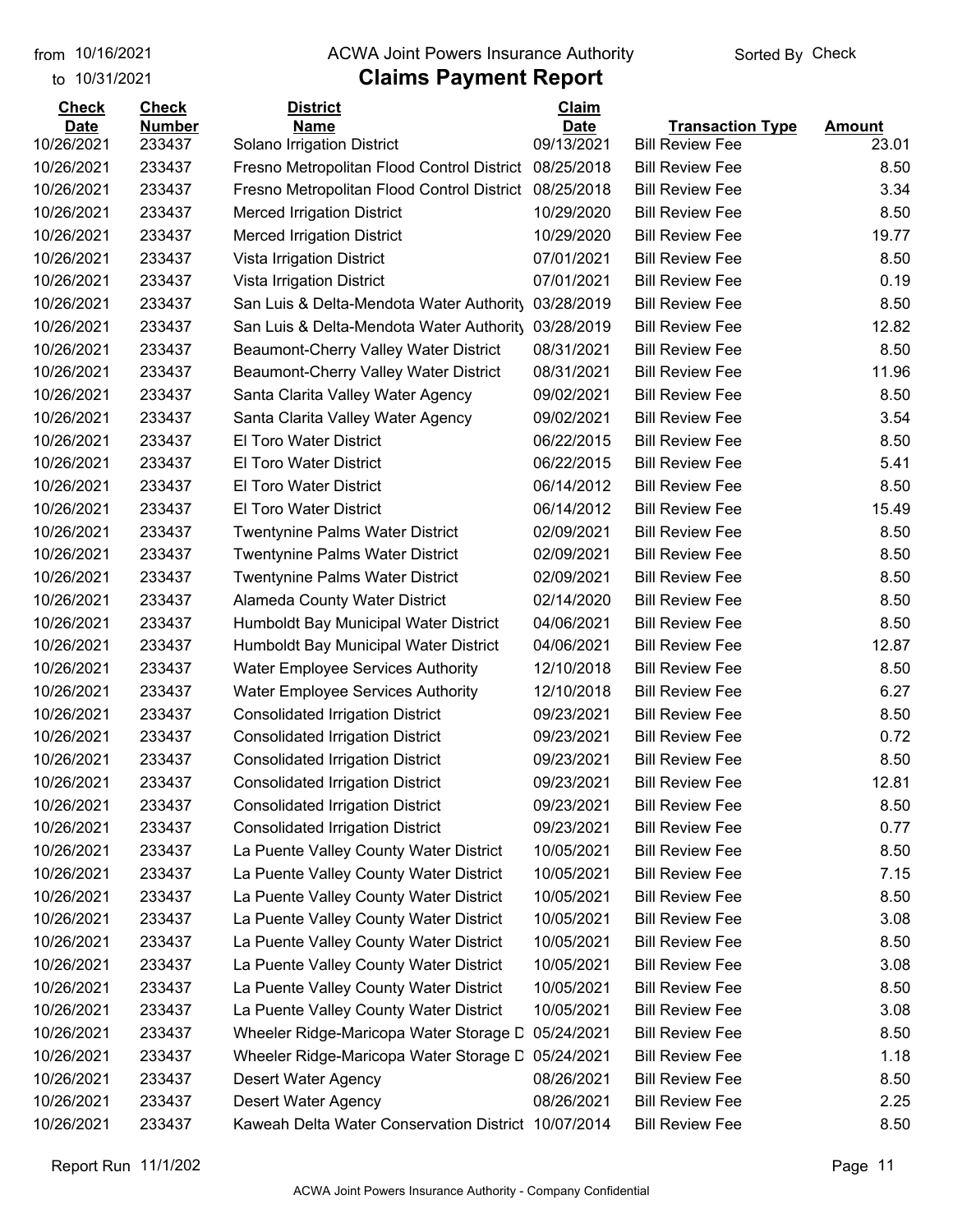to 10/31/2021

#### from 10/16/2021 **The COVA Solic Act Act Authority** Sorted By Check

# **Claims Payment Report**

| <b>Check</b> | <b>Check</b>  | <b>District</b>                                 | Claim       |                         |               |
|--------------|---------------|-------------------------------------------------|-------------|-------------------------|---------------|
| <b>Date</b>  | <b>Number</b> | <b>Name</b>                                     | <b>Date</b> | <b>Transaction Type</b> | <b>Amount</b> |
| 10/26/2021   | 233437        | Kaweah Delta Water Conservation District        | 10/07/2014  | <b>Bill Review Fee</b>  | 12.82         |
| 10/26/2021   | 233437        | <b>Otay Water District</b>                      | 09/28/2021  | <b>Bill Review Fee</b>  | 8.50          |
| 10/26/2021   | 233437        | Woodbridge Irrigation District                  | 11/05/2019  | <b>Bill Review Fee</b>  | 8.50          |
| 10/26/2021   | 233437        | <b>Woodbridge Irrigation District</b>           | 11/05/2019  | <b>Bill Review Fee</b>  | 15.16         |
| 10/26/2021   | 233437        | Alameda County Water District                   | 08/31/2021  | <b>Bill Review Fee</b>  | 8.50          |
| 10/26/2021   | 233437        | Alameda County Water District                   | 08/31/2021  | <b>Bill Review Fee</b>  | 8.50          |
| 10/26/2021   | 233437        | Alameda County Water District                   | 08/26/2021  | <b>Bill Review Fee</b>  | 8.50          |
| 10/26/2021   | 233437        | <b>Walnut Valley Water District</b>             | 05/13/2021  | <b>Bill Review Fee</b>  | 8.50          |
| 10/26/2021   | 233437        | <b>Walnut Valley Water District</b>             | 05/13/2021  | <b>Bill Review Fee</b>  | 1.45          |
| 10/26/2021   | 233437        | <b>Tulare Irrigation District</b>               | 10/19/2011  | <b>Bill Review Fee</b>  | 8.50          |
| 10/26/2021   | 233437        | <b>Helix Water District</b>                     | 07/23/2019  | <b>Bill Review Fee</b>  | 8.50          |
| 10/26/2021   | 233437        | <b>Walnut Valley Water District</b>             | 09/26/2019  | <b>Bill Review Fee</b>  | 8.50          |
| 10/26/2021   | 233437        | <b>Walnut Valley Water District</b>             | 09/26/2019  | <b>Bill Review Fee</b>  | 52.25         |
| 10/26/2021   | 233437        | <b>Merced Irrigation District</b>               | 12/22/2020  | <b>Bill Review Fee</b>  | 8.50          |
| 10/26/2021   | 233437        | Solano Irrigation District                      | 07/07/2021  | <b>Bill Review Fee</b>  | 8.50          |
| 10/26/2021   | 233437        | Solano Irrigation District                      | 07/07/2021  | <b>Bill Review Fee</b>  | 4.13          |
| 10/26/2021   | 233437        | South Tahoe Public Utility District             | 06/25/2019  | <b>Bill Review Fee</b>  | 8.50          |
| 10/26/2021   | 233437        | South Tahoe Public Utility District             | 06/25/2019  | <b>Bill Review Fee</b>  | 21.10         |
| 10/26/2021   | 233437        | <b>Helix Water District</b>                     | 09/22/2021  | <b>Bill Review Fee</b>  | 8.50          |
| 10/26/2021   | 233438        | South Tahoe Public Utility District             | 01/07/2021  | <b>TTD</b>              | 968.79        |
| 10/26/2021   | 233439        | Soquel Creek Water District                     | 08/17/2017  | Investigation/Subrosa   | 2,656.25      |
| 10/26/2021   | 233440        | Kaweah Delta Water Conservation District        | 10/07/2014  | Medical, general        | 73.76         |
| 10/26/2021   | 233441        | Calleguas Municipal Water District              | 09/22/2021  | Medical, general        | 165.87        |
| 10/26/2021   | 233442        | <b>Walnut Valley Water District</b>             | 09/26/2019  | Diagnostics             | 530.54        |
| 10/26/2021   | 233443        | Joshua Basin Water District                     | 04/16/2020  | Medical, general        | 93.36         |
| 10/26/2021   | 233444        | <b>Desert Water Agency</b>                      | 08/26/2021  | Medical, general        | 171.12        |
| 10/26/2021   | 233445        | <b>Mission Springs Water District</b>           | 07/15/2021  | Medical, general        | 183.31        |
| 10/26/2021   | 233446        | <b>Consolidated Irrigation District</b>         | 09/23/2021  | Medical, general        | 87.26         |
| 10/26/2021   | 233447        | South Coast Water District                      | 02/10/2021  | <b>TTD</b>              | 2,712.62      |
| 10/26/2021   | 233448        | <b>Tulare Irrigation District</b>               | 10/01/2021  | <b>TTD</b>              | 1,197.92      |
| 10/26/2021   | 233449        | <b>Tulare Irrigation District</b>               | 10/01/2021  | <b>TTD</b>              | 256.70        |
| 10/26/2021   | 233450        | Woodbridge Irrigation District                  | 11/05/2019  | Photocopy               | 5.00          |
| 10/26/2021   | 233451        | Crescenta Valley Water District                 | 09/25/2019  | Deposition/Witness fees | 711.00        |
| 10/26/2021   | 233452        | <b>Sweetwater Authority</b>                     | 12/11/2018  | <b>PPD</b>              | 580.00        |
| 10/26/2021   | 233453        | Joshua Basin Water District                     | 04/16/2020  | Diagnostics             | 44.97         |
| 10/26/2021   | 233454        | <b>Water Employee Services Authority</b>        | 12/10/2018  | Medical, general        | 167.87        |
| 10/26/2021   | 233455        | Trabuco Canyon Water District                   | 08/31/2021  | Case management service | 1,320.18      |
| 10/26/2021   | 233456        | Western Municipal Water District                | 10/23/2007  | <b>PPD</b>              | 540.00        |
| 10/26/2021   | 233457        | Joshua Basin Water District                     | 04/16/2020  | <b>TTD</b>              | 1,251.17      |
| 10/26/2021   | 233458        | Mid-Peninsula Water District                    | 03/19/2021  | <b>TTD</b>              | 593.99        |
| 10/26/2021   | 233459        | Humboldt Bay Municipal Water District           | 04/06/2021  | Medical, general        | 96.31         |
| 10/26/2021   | 233460        | <b>Stockton-East Water District</b>             | 10/14/2021  | <b>TTD</b>              | 899.49        |
| 10/26/2021   | 233461        | Vista Irrigation District                       | 02/04/2019  | <b>IMR Fee</b>          | 345.00        |
| 10/26/2021   | 233462        | <b>Elsinore Valley Municipal Water District</b> | 05/05/2014  | <b>IMR Fee</b>          | 345.00        |

Report Run 11/1/202 Page 12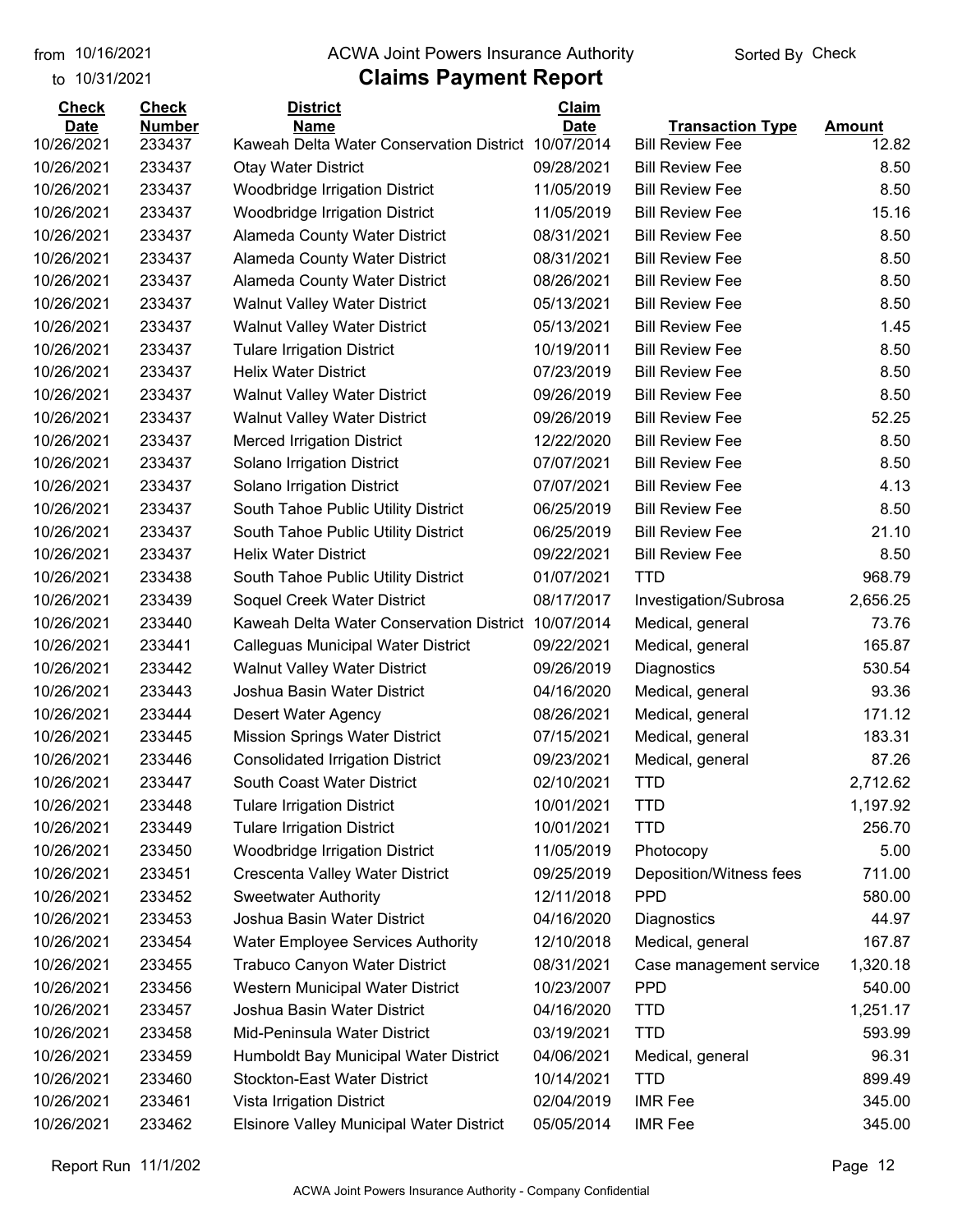to 10/31/2021

#### from 10/16/2021 **The COVA Solic Act Act Authority** Sorted By Check

| <b>Check</b> | <b>Check</b>  | <b>District</b>                                     | Claim       |                         |               |
|--------------|---------------|-----------------------------------------------------|-------------|-------------------------|---------------|
| <b>Date</b>  | <b>Number</b> | <b>Name</b>                                         | <b>Date</b> | <b>Transaction Type</b> | <b>Amount</b> |
| 10/26/2021   | 233463        | <b>Scotts Valley Water District</b>                 | 10/28/2019  | <b>IMR Fee</b>          | 345.00        |
| 10/26/2021   | 233464        | San Luis Water District                             | 09/04/2020  | Mileage                 | 37.13         |
| 10/26/2021   | 233465        | Santa Clarita Valley Water Agency                   | 09/02/2021  | Wage loss               | 570.60        |
| 10/26/2021   | 233466        | Vista Irrigation District                           | 06/07/2019  | Medical, general        | 98.27         |
| 10/26/2021   | 233467        | <b>Elsinore Valley Municipal Water District</b>     | 05/05/2014  | Pharmacy                | 64.08         |
| 10/26/2021   | 233468        | Rancho California Water District                    | 03/18/2008  | Pharmacy                | 12.43         |
| 10/26/2021   | 233469        | Corcoran Irrigation District                        | 01/09/2015  | Pharmacy                | 30.53         |
| 10/26/2021   | 233470        | <b>Bard Water District</b>                          | 08/20/2012  | Pharmacy                | 453.56        |
| 10/26/2021   | 233471        | <b>El Toro Water District</b>                       | 06/22/2015  | Pharmacy                | 13.79         |
| 10/26/2021   | 233472        | San Juan Water District                             | 01/26/2016  | Pharmacy                | 7.99          |
| 10/26/2021   | 233473        | Kaweah Delta Water Conservation District 10/07/2014 |             | Pharmacy                | 19.71         |
| 10/26/2021   | 233474        | <b>Stockton-East Water District</b>                 | 10/14/2021  | Pharmacy                | 9.93          |
| 10/26/2021   | 233475        | El Toro Water District                              | 06/22/2015  | Diagnostics             | 38.68         |
| 10/26/2021   | 233476        | El Toro Water District                              | 06/14/2012  | Medical, general        | 351.10        |
| 10/26/2021   | 233477        | Solano Irrigation District                          | 09/13/2021  | Medical, general        | 111.97        |
| 10/26/2021   | 233478        | La Puente Valley County Water District              | 10/05/2021  | Medical, general        | 379.99        |
| 10/26/2021   | 233479        | Santa Clarita Valley Water Agency                   | 09/02/2021  | Medical, general        | 188.31        |
| 10/26/2021   | 233480        | Fresno Metropolitan Flood Control District          | 08/25/2018  | Medical, general        | 177.66        |
| 10/26/2021   | 233481        | <b>Chowchilla Water District</b>                    | 07/20/2021  | Medical, general        | 177.66        |
| 10/26/2021   | 233482        | La Puente Valley County Water District              | 10/05/2021  | Physical therapy        | 163.40        |
| 10/26/2021   | 233483        | La Puente Valley County Water District              | 10/05/2021  | Physical therapy        | 163.40        |
| 10/26/2021   | 233484        | La Puente Valley County Water District              | 10/05/2021  | Physical therapy        | 163.40        |
| 10/26/2021   | 233485        | <b>Clearlake Oaks County Water District</b>         | 12/11/2020  | Medical, general        | 443.27        |
| 10/26/2021   | 233486        | <b>Reclamation District #108</b>                    | 06/22/2021  | Medical, general        | 109.07        |
| 10/26/2021   | 233487        | San Luis & Delta-Mendota Water Authority            | 05/05/2021  | Medical, general        | 111.97        |
| 10/26/2021   | 233488        | San Luis & Delta-Mendota Water Authority            | 03/28/2019  | Medical, general        | 87.46         |
| 10/26/2021   | 233489        | Mid-Peninsula Water District                        | 03/19/2021  | Physical therapy        | 110.88        |
| 10/26/2021   | 233490        | Beaumont-Cherry Valley Water District               | 04/10/2021  | Medical, general        | 73.76         |
| 10/26/2021   | 233491        | Beaumont-Cherry Valley Water District               | 08/31/2021  | Medical, general        | 271.15        |
| 10/26/2021   | 233492        | Desert Water Agency                                 | 06/08/2021  | <b>TTD</b>              | 1,486.36      |
| 10/26/2021   | 233493        | Western Municipal Water District                    | 06/01/2021  | Medical, general        | 136.66        |
| 10/26/2021   | 233494        | Western Municipal Water District                    | 08/16/2021  | Medical, general        | 95.73         |
| 10/26/2021   | 233495        | Western Municipal Water District                    | 06/01/2021  | Medical, general        | 95.73         |
| 10/26/2021   | 233496        | Western Municipal Water District                    | 06/01/2021  | Diagnostics             | 38.09         |
| 10/26/2021   | 233497        | <b>Merced Irrigation District</b>                   | 10/29/2020  | Medical, general        | 111.97        |
| 10/26/2021   | 233498        | <b>Walnut Valley Water District</b>                 | 05/13/2021  | Medical, general        | 187.16        |
| 10/26/2021   | 233499        | <b>Helix Water District</b>                         | 09/22/2021  | Medical, general        | 143.20        |
| 10/26/2021   | 233500        | <b>Otay Water District</b>                          | 09/28/2021  | Medical, general        | 237.08        |
| 10/26/2021   | 233501        | <b>Helix Water District</b>                         | 09/10/2021  | Medical, general        | 159.51        |
| 10/26/2021   | 233502        | Western Municipal Water District                    | 11/21/2019  | <b>TTD</b>              | 2,169.46      |
| 10/26/2021   | 233503        | Solano Irrigation District                          | 07/07/2021  | Physical therapy        | 93.50         |
| 10/26/2021   | 233504        | <b>Moulton Niguel Water District</b>                | 08/18/2021  | Medical, general        | 235.85        |
| 10/26/2021   | 233505        | <b>Clearlake Oaks County Water District</b>         | 12/11/2020  | Medical, general        | 183.62        |
| 10/26/2021   | 233506        | Alameda County Water District                       | 02/14/2020  | Physical therapy        | 59.68         |
|              |               |                                                     |             |                         |               |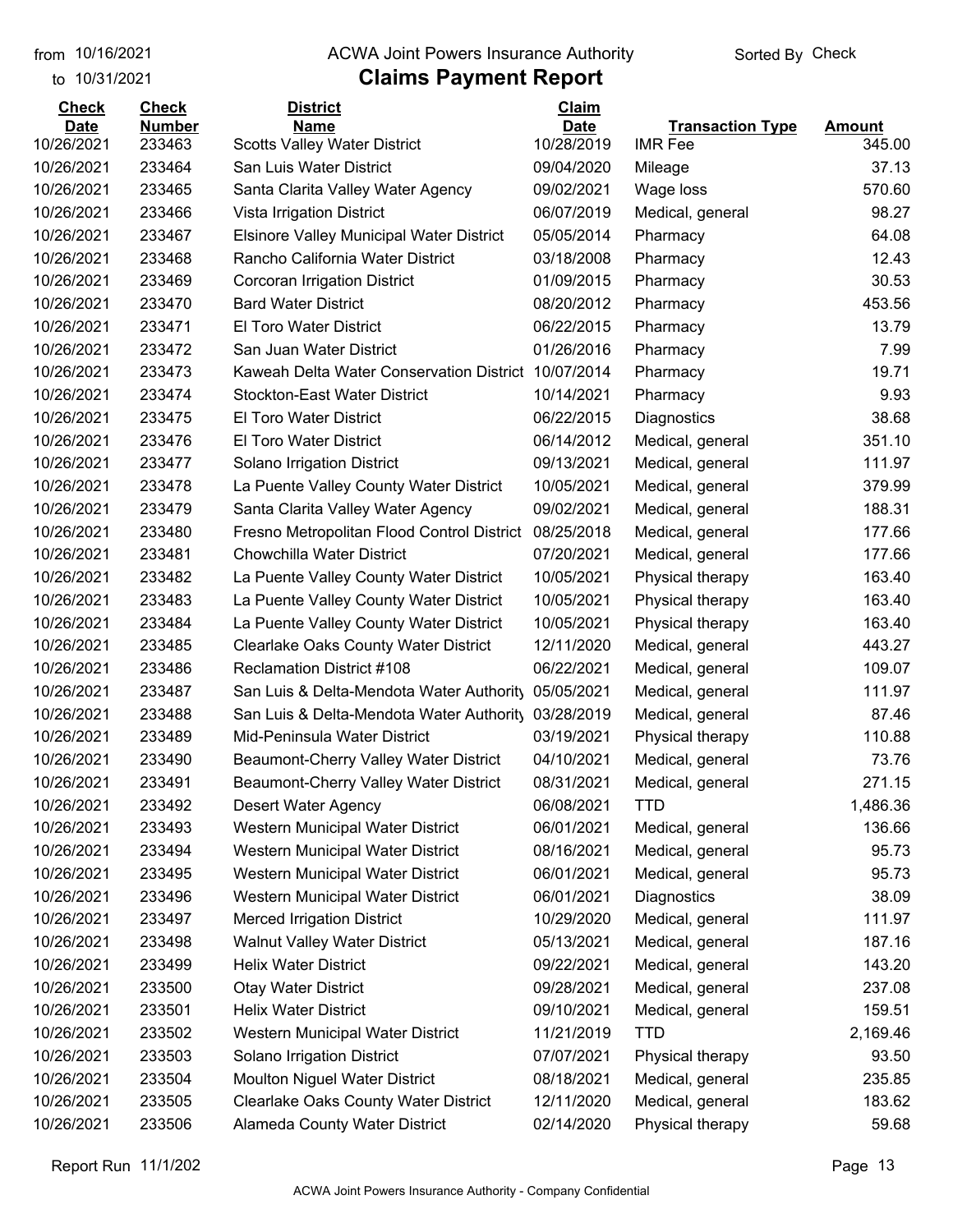#### from 10/16/2021 **The COVA Solic Act Act Authority** Sorted By Check

### to 10/31/2021

| <b>Check</b> | <b>Check</b>  | <b>District</b>                                  | Claim       |                                     |           |
|--------------|---------------|--------------------------------------------------|-------------|-------------------------------------|-----------|
| <b>Date</b>  | <b>Number</b> | Name                                             | <b>Date</b> | <b>Transaction Type</b>             | Amount    |
| 10/26/2021   | 233507        | Alameda County Water District                    | 08/26/2021  | Medical, general                    | 142.52    |
| 10/26/2021   | 233508        | Alameda County Water District                    | 08/31/2021  | Diagnostics                         | 28.34     |
| 10/26/2021   | 233509        | El Dorado Irrigation District                    | 07/14/2021  | Diagnostics                         | 33.43     |
| 10/26/2021   | 233510        | El Dorado Irrigation District                    | 07/14/2021  | Medical, general                    | 126.38    |
| 10/26/2021   | 233511        | Alameda County Water District                    | 08/31/2021  | Medical, general                    | 53.31     |
| 10/26/2021   | 233512        | El Dorado Irrigation District                    | 07/14/2021  | Diagnostics                         | 12.29     |
| 10/26/2021   | 233513        | <b>Moulton Niguel Water District</b>             | 07/21/2021  | Medical, general                    | 166.86    |
| 10/26/2021   | 233514        | <b>Helix Water District</b>                      | 07/23/2019  | <b>PPD</b>                          | 580.00    |
| 10/26/2021   | 233515        | <b>Mesa Water District</b>                       | 07/30/2020  | Medical, general                    | 195.87    |
| 10/26/2021   | 233516        | <b>Carmichael Water District</b>                 | 12/12/2019  | Physical therapy                    | 131.01    |
| 10/26/2021   | 233517        | Vista Irrigation District                        | 12/07/2020  | Medical, general                    | 114.67    |
| 10/26/2021   | 233518        | Vista Irrigation District                        | 07/01/2021  | Laboratory fee                      | 14.00     |
| 10/27/2021   | 233519        | Trabuco Canyon Water District                    | 09/22/2021  | Liability - Property Damage         | 4,352.31  |
| 10/27/2021   | 233520        | <b>Clear Creek Community Services District</b>   | 08/07/2021  | Liability - Property Damage         | 15,429.15 |
| 10/27/2021   | 233521        | <b>Montecito Water District</b>                  | 08/03/2020  | Liability - Property Damage         | 49,310.00 |
| 10/27/2021   | 233522        | <b>Citrus Heights Water District</b>             | 09/23/2021  | Liability - Small Claims            | 261.60    |
| 10/27/2021   | 233523        | Oakdale Irrigation District                      | 06/11/2021  | <b>Property - District Property</b> | 1,889.22  |
| 10/27/2021   | 233524        | <b>Clear Creek Community Services District</b>   | 09/02/2021  | <b>Property - District Property</b> | 8,813.75  |
| 10/27/2021   | 233525        | Monte Vista Water District                       | 02/04/2020  | Expert                              | 828.00    |
| 10/27/2021   | 233526        | <b>Clear Creek Community Services District</b>   | 09/02/2021  | Appraiser                           | 90.00     |
| 10/27/2021   | 233527        | <b>Consolidated Irrigation District</b>          | 09/23/2021  | Diagnostics                         | 134.15    |
| 10/27/2021   | 233528        | El Dorado Irrigation District                    | 07/14/2021  | Physical therapy                    | 73.58     |
| 10/27/2021   | 233529        | <b>Sweetwater Authority</b>                      | 06/22/2021  | Medical, general                    | 20.00     |
| 10/27/2021   | 233530        | <b>Otay Water District</b>                       | 03/29/2021  | <b>Bill Review Fee</b>              | 8.50      |
| 10/27/2021   | 233530        | <b>Otay Water District</b>                       | 03/29/2021  | <b>Bill Review Fee</b>              | 5.16      |
| 10/27/2021   | 233530        | <b>Otay Water District</b>                       | 03/29/2021  | <b>Bill Review Fee</b>              | 8.50      |
| 10/27/2021   | 233530        | <b>Otay Water District</b>                       | 03/29/2021  | <b>Bill Review Fee</b>              | 10.79     |
| 10/27/2021   | 233530        | Beaumont-Cherry Valley Water District            | 04/10/2021  | <b>Bill Review Fee</b>              | 8.50      |
| 10/27/2021   | 233530        | Beaumont-Cherry Valley Water District            | 04/10/2021  | <b>Bill Review Fee</b>              | 13.17     |
| 10/27/2021   | 233530        | El Dorado Irrigation District                    | 07/14/2021  | <b>Bill Review Fee</b>              | 8.50      |
| 10/27/2021   | 233530        | El Dorado Irrigation District                    | 07/14/2021  | <b>Bill Review Fee</b>              | 3.25      |
| 10/27/2021   | 233530        | Monte Vista Water District                       | 09/01/2021  | <b>Bill Review Fee</b>              | 8.50      |
| 10/27/2021   | 233530        | Monte Vista Water District                       | 09/01/2021  | <b>Bill Review Fee</b>              | 8.75      |
| 10/27/2021   | 233530        | <b>Elsinore Valley Municipal Water District</b>  | 05/05/2014  | <b>Bill Review Fee</b>              | 8.50      |
| 10/27/2021   | 233530        | <b>Elsinore Valley Municipal Water District</b>  | 05/05/2014  | <b>Bill Review Fee</b>              | 212.50    |
| 10/27/2021   | 233530        | Vista Irrigation District                        | 09/30/2021  | <b>Bill Review Fee</b>              | 8.50      |
| 10/27/2021   | 233530        | Vista Irrigation District                        | 09/30/2021  | <b>Bill Review Fee</b>              | 5.69      |
| 10/27/2021   | 233530        | <b>Bolinas Community Public Utility District</b> | 09/15/2021  | <b>Bill Review Fee</b>              | 8.50      |
| 10/27/2021   | 233530        | Solano Irrigation District                       | 09/21/2021  | <b>Bill Review Fee</b>              | 8.50      |
| 10/27/2021   | 233530        | Solano Irrigation District                       | 09/21/2021  | <b>Bill Review Fee</b>              | 10.15     |
| 10/27/2021   | 233530        | <b>Vallecitos Water District</b>                 | 10/15/2020  | <b>Bill Review Fee</b>              | 8.50      |
| 10/27/2021   | 233530        | <b>Consolidated Irrigation District</b>          | 09/23/2021  | <b>Bill Review Fee</b>              | 8.50      |
| 10/27/2021   | 233530        | <b>Consolidated Irrigation District</b>          | 09/23/2021  | <b>Bill Review Fee</b>              | 0.34      |
| 10/27/2021   | 233530        | La Puente Valley County Water District           | 10/05/2021  | <b>Bill Review Fee</b>              | 8.50      |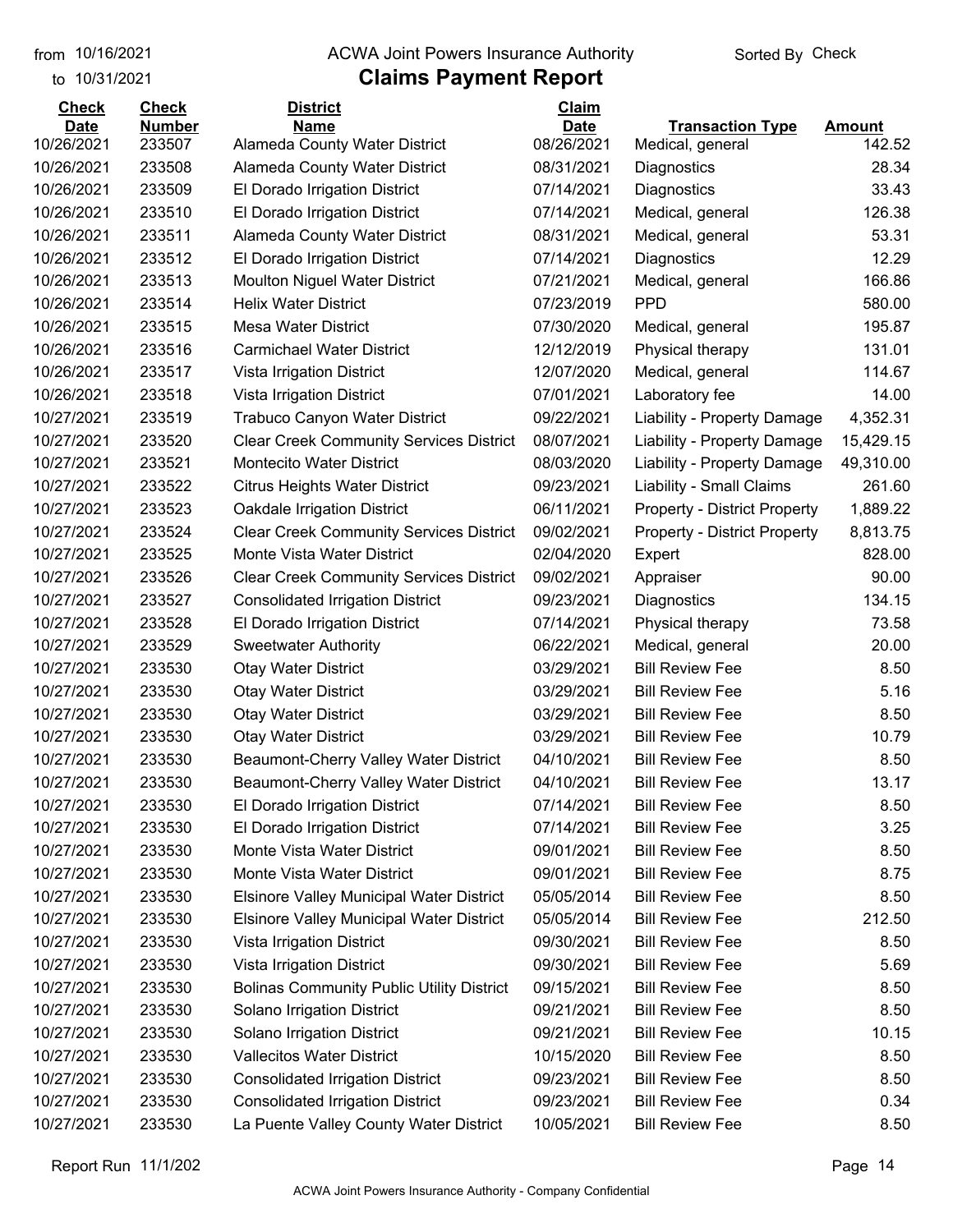### from 10/16/2021 **The COVA Solic Act Act Authority** Sorted By Check

### to 10/31/2021

# **Claims Payment Report**

| <b>Check</b>              | <b>Check</b>            | <b>District</b><br><b>Name</b>                   | Claim                     |                                                   |                |
|---------------------------|-------------------------|--------------------------------------------------|---------------------------|---------------------------------------------------|----------------|
| <b>Date</b><br>10/27/2021 | <b>Number</b><br>233530 | La Puente Valley County Water District           | <b>Date</b><br>10/05/2021 | <b>Transaction Type</b><br><b>Bill Review Fee</b> | Amount<br>2.57 |
| 10/27/2021                | 233530                  | Kern Water Bank Authority                        | 08/05/2021                | <b>Bill Review Fee</b>                            | 8.50           |
| 10/27/2021                | 233530                  | <b>Alameda County Water District</b>             | 03/19/2021                | <b>Bill Review Fee</b>                            | 8.50           |
| 10/27/2021                | 233530                  | Alameda County Water District                    | 03/19/2021                | <b>Bill Review Fee</b>                            | 10.29          |
| 10/27/2021                | 233531                  | <b>Otay Water District</b>                       | 03/29/2021                | Chiropractor                                      | 244.54         |
| 10/27/2021                | 233532                  | Solano Irrigation District                       | 09/21/2021                | Medical, general                                  | 87.46          |
| 10/27/2021                | 233533                  | La Puente Valley County Water District           | 10/05/2021                | Medical, general                                  | 136.75         |
| 10/27/2021                | 233534                  | <b>Elsinore Valley Municipal Water District</b>  | 05/05/2014                | <b>DME Supplies</b>                               | 3,400.00       |
| 10/27/2021                | 233535                  | Monte Vista Water District                       | 09/01/2021                | Medical, general                                  | 59.51          |
| 10/27/2021                | 233536                  | Beaumont-Cherry Valley Water District            | 04/10/2021                | Medical, general                                  | 73.76          |
| 10/27/2021                | 233537                  | Carpinteria Valley Water District                | 01/29/2018                | Photocopy                                         | 75.00          |
| 10/27/2021                | 233538                  | <b>Vallecitos Water District</b>                 | 10/15/2020                | Medical, general                                  | 80.86          |
| 10/27/2021                | 233539                  | Kern Water Bank Authority                        | 08/05/2021                | Pharmacy                                          | 10.71          |
| 10/27/2021                | 233540                  | <b>Bolinas Community Public Utility District</b> | 09/15/2021                | Medical, general                                  | 172.88         |
| 10/27/2021                | 233541                  | Alameda County Water District                    | 03/19/2021                | Medical, general                                  | 97.58          |
| 10/27/2021                | 233542                  | San Juan Water District                          | 01/26/2016                | Deposition/Witness fees                           | 175.00         |
| 10/27/2021                | 233543                  | Vista Irrigation District                        | 09/30/2021                | Medical, general                                  | 432.15         |
| 10/28/2021                | 233544                  | Santa Clarita Valley Water Agency                | 05/11/2021                | Liability- Bodily Injury                          | 8,600.00       |
| 10/28/2021                | 233545                  | <b>Centerville Community Services District</b>   | 07/23/2021                | <b>Property - District Property</b>               | 1,148.65       |
| 10/28/2021                | 233546                  | Reclamation District #1500                       | 09/02/2020                | <b>Property - District Property</b>               | 407,700.00     |
| 10/28/2021                | 233547                  | <b>Alameda County Water District</b>             | 08/31/2021                | Physical therapy                                  | 129.90         |
| 10/28/2021                | 233548                  | <b>Sweetwater Authority</b>                      | 10/13/2020                | Physical therapy                                  | 180.79         |
| 10/28/2021                | 233549                  | <b>Sweetwater Authority</b>                      | 10/13/2020                | Physical therapy                                  | 107.32         |
| 10/28/2021                | 233550                  | Wheeler Ridge-Maricopa Water Storage D           | 05/11/2021                | <b>TTD</b>                                        | 1,119.23       |
| 10/28/2021                | 233551                  | <b>Tahoe City Public Utility District</b>        | 08/11/2020                | Diagnostics                                       | 10.75          |
| 10/28/2021                | 233552                  | Vista Irrigation District                        | 02/04/2019                | <b>PPD</b>                                        | 580.00         |
| 10/28/2021                | 233553                  | Vista Irrigation District                        | 06/07/2019                | <b>PPD</b>                                        | 580.00         |
| 10/28/2021                | 233554                  | <b>Sweetwater Authority</b>                      | 06/30/2020                | Medical, general                                  | 180.26         |
| 10/28/2021                | 233555                  | Kern Water Bank Authority                        | 08/05/2021                | Medical, general                                  | 163.59         |
| 10/28/2021                | 233556                  | Kern Water Bank Authority                        | 08/05/2021                | Medical, general                                  | 192.05         |
| 10/28/2021                | 233557                  | Kern Water Bank Authority                        | 08/05/2021                | Medical, general                                  | 111.97         |
| 10/28/2021                | 233558                  | San Luis & Delta-Mendota Water Authority         | 01/11/2021                | <b>Bill Review Fee</b>                            | 8.50           |
| 10/28/2021                | 233558                  | San Luis & Delta-Mendota Water Authority         | 01/11/2021                | <b>Bill Review Fee</b>                            | 10.29          |
| 10/28/2021                | 233558                  | Vista Irrigation District                        | 06/07/2019                | <b>Bill Review Fee</b>                            | 8.50           |
| 10/28/2021                | 233558                  | <b>Otay Water District</b>                       | 03/29/2021                | <b>Bill Review Fee</b>                            | 8.50           |
| 10/28/2021                | 233558                  | <b>Otay Water District</b>                       | 03/29/2021                | <b>Bill Review Fee</b>                            | 5.16           |
| 10/28/2021                | 233558                  | <b>Otay Water District</b>                       | 03/29/2021                | <b>Bill Review Fee</b>                            | 8.50           |
| 10/28/2021                | 233558                  | <b>Otay Water District</b>                       | 03/29/2021                | <b>Bill Review Fee</b>                            | 5.16           |
| 10/28/2021                | 233558                  | <b>Otay Water District</b>                       | 03/29/2021                | <b>Bill Review Fee</b>                            | 8.50           |
| 10/28/2021                | 233558                  | <b>Otay Water District</b>                       | 03/29/2021                | <b>Bill Review Fee</b>                            | 5.16           |
| 10/28/2021                | 233558                  | <b>Otay Water District</b>                       | 03/29/2021                | <b>Bill Review Fee</b>                            | 8.50           |
| 10/28/2021                | 233558                  | <b>Otay Water District</b>                       | 03/29/2021                | <b>Bill Review Fee</b>                            | 5.16           |
| 10/28/2021                | 233558                  | <b>Sweetwater Authority</b>                      | 10/13/2020                | <b>Bill Review Fee</b>                            | 8.50           |
| 10/28/2021                | 233558                  | <b>Sweetwater Authority</b>                      | 10/13/2020                | <b>Bill Review Fee</b>                            | 8.50           |

Report Run 11/1/202 Page 15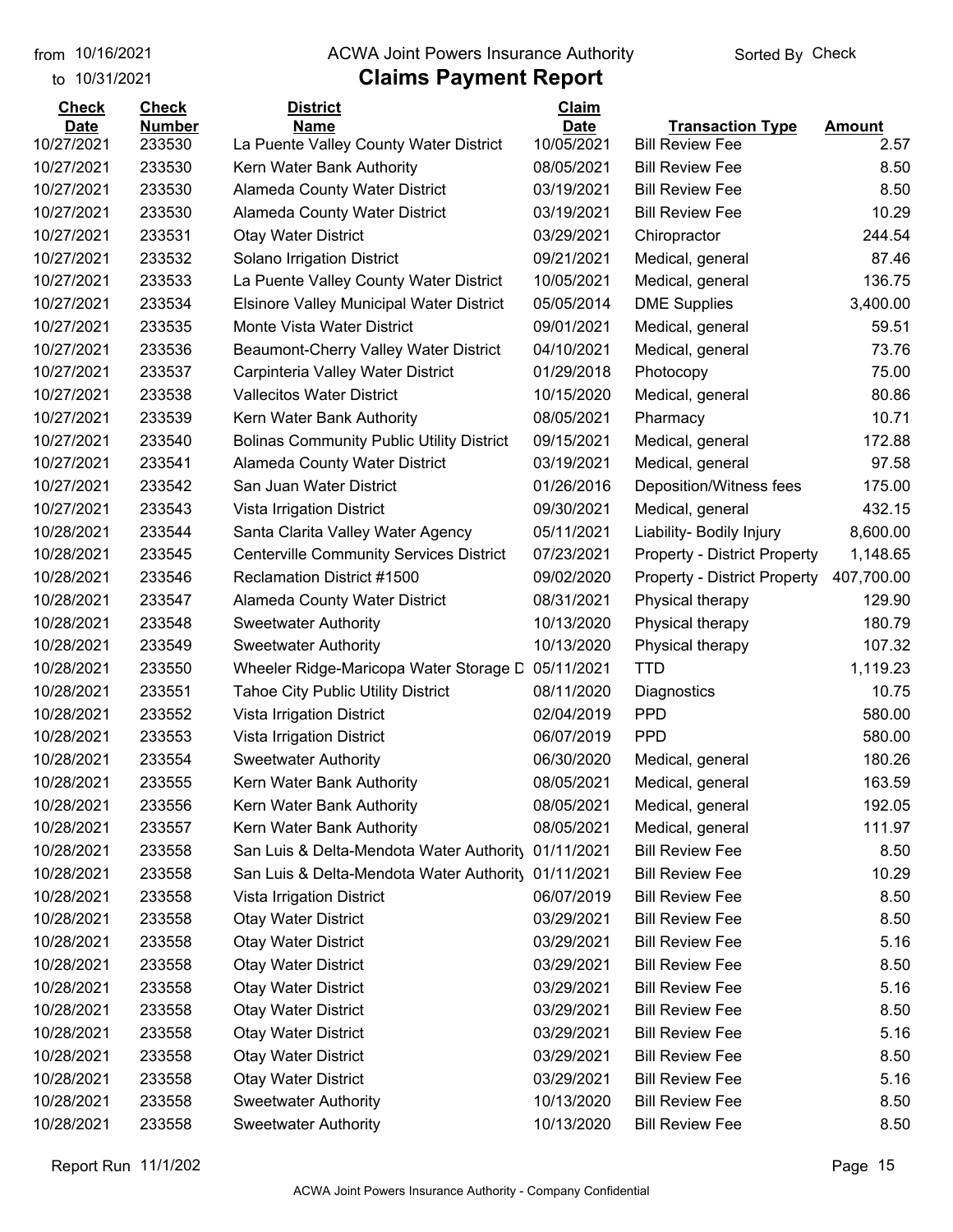### from 10/16/2021 **The COVA Solic Act Act Authority** Sorted By Check

### to 10/31/2021

# **Claims Payment Report**

| <b>Check</b> | <b>Check</b>     | <b>District</b>                             | Claim                    |                         |               |
|--------------|------------------|---------------------------------------------|--------------------------|-------------------------|---------------|
| <b>Date</b>  | <b>Number</b>    | <b>Name</b>                                 | <b>Date</b>              | <b>Transaction Type</b> | <b>Amount</b> |
| 10/28/2021   | 233558           | <b>Tahoe City Public Utility District</b>   | 08/11/2020<br>12/11/2020 | <b>Bill Review Fee</b>  | 8.64          |
| 10/28/2021   | 233558<br>233558 | <b>Clearlake Oaks County Water District</b> |                          | <b>Bill Review Fee</b>  | 8.50          |
| 10/28/2021   |                  | <b>Clearlake Oaks County Water District</b> | 12/11/2020               | <b>Bill Review Fee</b>  | 24.25         |
| 10/28/2021   | 233558           | Mesa Water District                         | 07/30/2020               | <b>Bill Review Fee</b>  | 8.50          |
| 10/28/2021   | 233558           | <b>Mesa Water District</b>                  | 07/30/2020               | <b>Bill Review Fee</b>  | 8.69          |
| 10/28/2021   | 233558           | Vista Irrigation District                   | 07/01/2021               | <b>Bill Review Fee</b>  | 8.50          |
| 10/28/2021   | 233558           | Vista Irrigation District                   | 07/01/2021               | <b>Bill Review Fee</b>  | 1.63          |
| 10/28/2021   | 233558           | <b>Twentynine Palms Water District</b>      | 02/09/2021               | <b>Bill Review Fee</b>  | 8.50          |
| 10/28/2021   | 233558           | <b>Twentynine Palms Water District</b>      | 02/09/2021               | <b>Bill Review Fee</b>  | 6.98          |
| 10/28/2021   | 233558           | <b>Sweetwater Authority</b>                 | 10/08/2020               | <b>Bill Review Fee</b>  | 8.50          |
| 10/28/2021   | 233558           | <b>Sweetwater Authority</b>                 | 10/08/2020               | <b>Bill Review Fee</b>  | 31.67         |
| 10/28/2021   | 233558           | <b>Consolidated Irrigation District</b>     | 09/23/2021               | <b>Bill Review Fee</b>  | 8.50          |
| 10/28/2021   | 233558           | <b>Consolidated Irrigation District</b>     | 09/23/2021               | <b>Bill Review Fee</b>  | 32.10         |
| 10/28/2021   | 233558           | <b>Sweetwater Authority</b>                 | 06/30/2020               | <b>Bill Review Fee</b>  | 8.50          |
| 10/28/2021   | 233558           | <b>Sweetwater Authority</b>                 | 06/30/2020               | <b>Bill Review Fee</b>  | 4.46          |
| 10/28/2021   | 233558           | La Puente Valley County Water District      | 10/05/2021               | <b>Bill Review Fee</b>  | 8.50          |
| 10/28/2021   | 233558           | La Puente Valley County Water District      | 10/05/2021               | <b>Bill Review Fee</b>  | 3.08          |
| 10/28/2021   | 233558           | Monte Vista Water District                  | 08/31/2021               | <b>Bill Review Fee</b>  | 8.50          |
| 10/28/2021   | 233558           | Monte Vista Water District                  | 08/31/2021               | <b>Bill Review Fee</b>  | 8.75          |
| 10/28/2021   | 233558           | Alameda County Water District               | 08/31/2021               | <b>Bill Review Fee</b>  | 8.50          |
| 10/28/2021   | 233558           | <b>Helix Water District</b>                 | 07/23/2019               | <b>Bill Review Fee</b>  | 8.50          |
| 10/28/2021   | 233558           | Kern Water Bank Authority                   | 08/05/2021               | <b>Bill Review Fee</b>  | 8.50          |
| 10/28/2021   | 233558           | Kern Water Bank Authority                   | 08/05/2021               | <b>Bill Review Fee</b>  | 20.11         |
| 10/28/2021   | 233558           | Kern Water Bank Authority                   | 08/05/2021               | <b>Bill Review Fee</b>  | 8.50          |
| 10/28/2021   | 233558           | Kern Water Bank Authority                   | 08/05/2021               | <b>Bill Review Fee</b>  | 20.24         |
| 10/28/2021   | 233558           | Kern Water Bank Authority                   | 08/05/2021               | <b>Bill Review Fee</b>  | 8.50          |
| 10/28/2021   | 233558           | Kern Water Bank Authority                   | 08/05/2021               | <b>Bill Review Fee</b>  | 16.73         |
| 10/28/2021   | 233558           | <b>Sweetwater Authority</b>                 | 09/28/2015               | <b>Bill Review Fee</b>  | 8.50          |
| 10/28/2021   | 233558           | <b>Sweetwater Authority</b>                 | 09/28/2015               | <b>Bill Review Fee</b>  | 21.53         |
| 10/28/2021   | 233558           | Alameda County Water District               | 03/19/2021               | <b>Bill Review Fee</b>  | 8.50          |
| 10/28/2021   | 233558           | Alameda County Water District               | 03/19/2021               | <b>Bill Review Fee</b>  | 19.62         |
| 10/28/2021   | 233558           | <b>Mission Springs Water District</b>       | 05/11/2021               | <b>Bill Review Fee</b>  | 8.50          |
| 10/28/2021   | 233558           | <b>Mission Springs Water District</b>       | 05/11/2021               | <b>Bill Review Fee</b>  | 21.47         |
| 10/28/2021   | 233559           | Rancho California Water District            | 06/02/2021               | <b>TTD</b>              | 1,739.60      |
| 10/28/2021   | 233560           | Sierra Lakes County Water District          | 09/13/2018               | <b>PPD</b>              | 580.00        |
| 10/28/2021   | 233561           | <b>Otay Water District</b>                  | 03/29/2021               | Chiropractor            | 117.04        |
| 10/28/2021   | 233562           | <b>Otay Water District</b>                  | 03/29/2021               | Chiropractor            | 117.04        |
| 10/28/2021   | 233563           | <b>Otay Water District</b>                  | 03/29/2021               | Chiropractor            | 117.04        |
| 10/28/2021   | 233564           | <b>Otay Water District</b>                  | 03/29/2021               | Chiropractor            | 117.04        |
| 10/28/2021   | 233565           | <b>Otay Water District</b>                  | 03/29/2021               | Chiropractor            | 117.04        |
| 10/28/2021   | 233566           | <b>Consolidated Irrigation District</b>     | 09/23/2021               | Medical, general        | 207.28        |
| 10/28/2021   | 233567           | <b>Twentynine Palms Water District</b>      | 02/09/2021               | Medical, general        | 158.24        |
| 10/28/2021   | 233568           | Las Virgenes Municipal Water District       | 07/17/2019               | <b>PPD</b>              | 580.00        |
| 10/28/2021   | 233569           | Solano Irrigation District                  | 09/13/2021               | <b>TTD</b>              | 1,576.38      |
|              |                  |                                             |                          |                         |               |

Report Run 11/1/202 Page 16